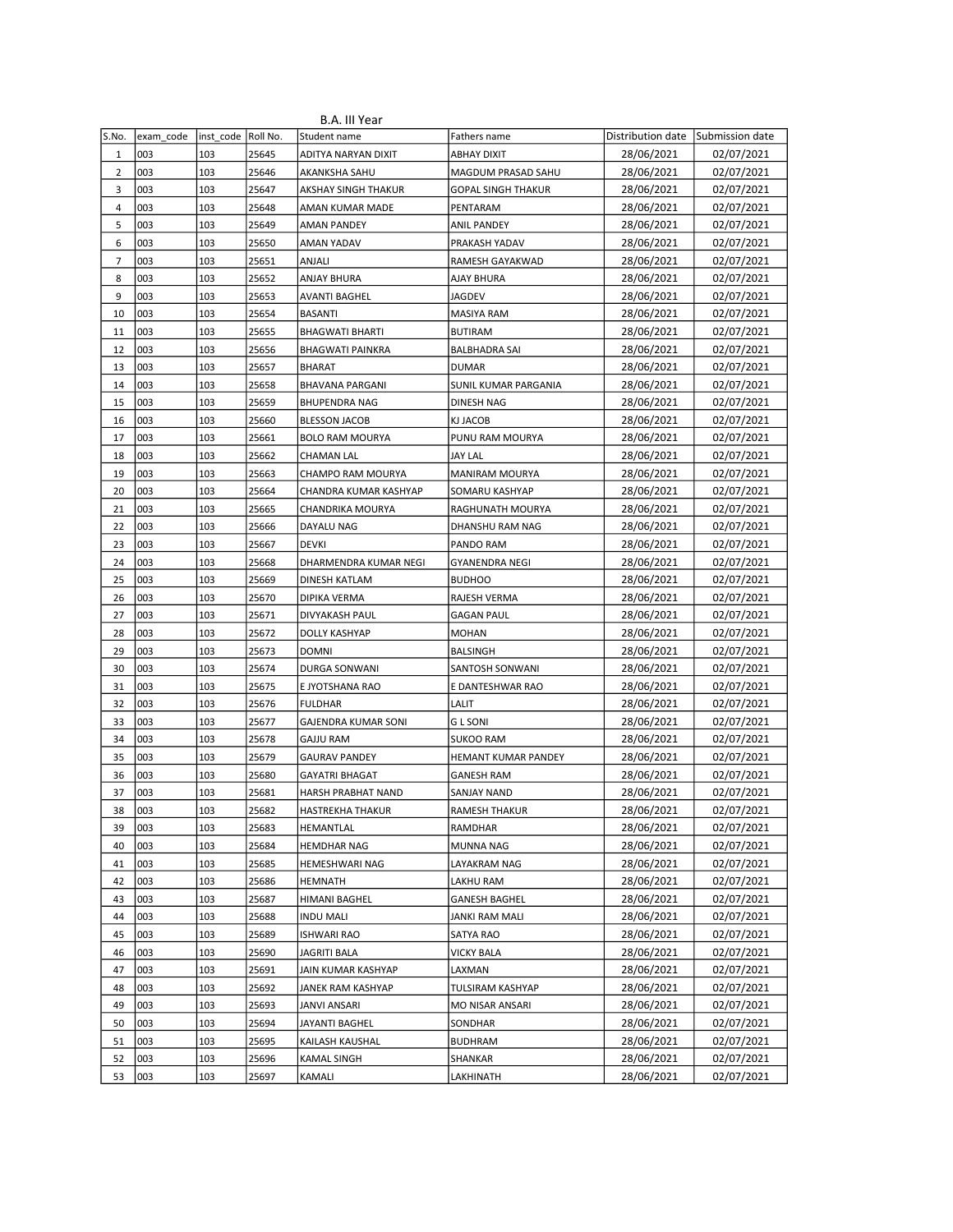| 54  | 003 | 103 | 25698 | KAMLESH                | LAXMAN                    | 28/06/2021 | 02/07/2021 |
|-----|-----|-----|-------|------------------------|---------------------------|------------|------------|
| 55  | 003 | 103 | 25699 | <b>KISHOR</b>          | JEEVANLAL                 | 28/06/2021 | 02/07/2021 |
| 56  | 003 | 103 | 25700 | KOUSHAL JHA            | <b>VIPIN JHA</b>          | 28/06/2021 | 02/07/2021 |
| 57  | 003 | 103 | 25701 | KUMARI POYAM           | HIRMA POYAM               | 28/06/2021 | 02/07/2021 |
| 58  | 003 | 103 | 25702 | LAKHIDHAR              | LACHCHHURAM               | 28/06/2021 | 02/07/2021 |
| 59  | 003 | 103 | 25703 | <b>LALLI DHRUW</b>     | <b>GHANSHYAM DHRUW</b>    | 28/06/2021 | 02/07/2021 |
| 60  | 003 | 103 | 25704 | LALU                   | <b>BUDHU</b>              | 28/06/2021 | 02/07/2021 |
| 61  | 003 | 103 | 25705 | LAXMAN                 | SOMARU                    | 28/06/2021 | 02/07/2021 |
| 62  | 003 | 103 | 25706 | LAXMI YADAV            | <b>CHAITAN YADAV</b>      | 28/06/2021 | 02/07/2021 |
| 63  | 003 | 103 | 25707 | MADKAMI SAPNA          | <b>MADKAMI GANGA</b>      | 28/06/2021 | 02/07/2021 |
| 64  | 003 | 103 | 25708 | MAHARU RAM MOURYA      | <b>JHIRATI RAM MOURYA</b> | 28/06/2021 | 02/07/2021 |
| 65  | 003 | 103 | 25709 | MALTI                  | SONURAM                   | 28/06/2021 | 02/07/2021 |
| 66  | 003 | 103 | 25710 | MALTI                  | RAGHUNATH                 | 28/06/2021 | 02/07/2021 |
| 67  | 003 | 103 | 25711 | <b>MALTI WADDE</b>     | GHADWA RAM WADDE          | 28/06/2021 | 02/07/2021 |
| 68  | 003 | 103 | 25712 | <b>MANGAL RAM</b>      | <b>MOTI RAM</b>           | 28/06/2021 | 02/07/2021 |
| 69  | 003 | 103 | 25713 | <b>MANIRAM</b>         | SANURAM                   | 28/06/2021 | 02/07/2021 |
| 70  | 003 | 103 | 25714 | MANISH SHARMA          | LAKHAN LAL SHARMA         | 28/06/2021 | 02/07/2021 |
| 71  | 003 | 103 | 25715 | MANISHA                | LALMANI                   | 28/06/2021 | 02/07/2021 |
| 72  | 003 | 103 | 25716 | MANISHA NIRALA         | <b>DABAR SINGH NIRALA</b> | 28/06/2021 | 02/07/2021 |
| 73  | 003 | 103 | 25717 | MANISHWAR.             | <b>SHYAM LAL</b>          | 28/06/2021 | 02/07/2021 |
| 74  | 003 | 103 | 25718 | <b>MANTASHA KHATUN</b> | <b>HAMID KHAN</b>         | 28/06/2021 | 02/07/2021 |
| 75  | 003 | 103 | 25719 | MUKUL RANGARI          | NIRMAL RANGARI            | 28/06/2021 | 02/07/2021 |
| 76  | 003 | 103 | 25720 | <b>MUNNI</b>           | SUNDERLAL                 | 28/06/2021 | 02/07/2021 |
| 77  | 003 | 103 | 25721 | NAINA NATHANI          | PRAKASH NATHANI           | 28/06/2021 | 02/07/2021 |
| 78  | 003 | 103 | 25722 | NARAYAN                | <b>ISHWAR</b>             | 28/06/2021 | 02/07/2021 |
| 79  | 003 | 103 | 25723 | NAYAN PATEL            | <b>BODHRAM PATEL</b>      | 28/06/2021 | 02/07/2021 |
| 80  | 003 | 103 | 25724 | NEELAM KUMAR           | SOMARU                    | 28/06/2021 | 02/07/2021 |
| 81  | 003 | 103 | 25725 | NEETESH KUMAR          | RAVINDRA                  | 28/06/2021 | 02/07/2021 |
| 82  | 003 | 103 | 25726 | PANDRU RAM             | SADHOO RAM                | 28/06/2021 | 02/07/2021 |
| 83  | 003 | 103 | 25727 | PAPPU                  | <b>DASHRATH</b>           | 28/06/2021 | 02/07/2021 |
| 84  | 003 | 103 | 25728 | PARESH KUMAR NETAM     | DASAR RAM NETAM           | 28/06/2021 | 02/07/2021 |
| 85  | 003 | 103 | 25729 | PARVATI SINGH          | ROHANI SINGH              | 28/06/2021 | 02/07/2021 |
| 86  | 003 | 103 | 25730 | PIYUSH KUMAR JOSHI     | SANTOSH KUMAR JOSHI       | 28/06/2021 | 02/07/2021 |
| 87  | 003 | 103 | 25731 | PRAMESH KUMAR NETAM    | NAVAL SING NETAM          | 28/06/2021 | 02/07/2021 |
| 88  | 003 | 103 | 25732 | PREKSHA NAG            | MAHESHWAR SINGH NAG       | 28/06/2021 | 02/07/2021 |
| 89  | 003 | 103 | 25733 | PRIYANJALI SADHU       | <b>RAMESH SADHU</b>       | 28/06/2021 | 02/07/2021 |
| 90  | 003 | 103 | 25734 | PRIYANKA               | ANKAR                     | 28/06/2021 | 02/07/2021 |
| 91  | 003 | 103 | 25735 | <b>PUSHPA</b>          | DHANJI                    | 28/06/2021 | 02/07/2021 |
| 92  | 003 | 103 | 25736 | RAHUL BANJARE          | <b>HEERA LAL BANJARE</b>  | 28/06/2021 | 02/07/2021 |
| 93  | 003 | 103 | 25737 | RAJU                   | LALU                      | 28/06/2021 | 02/07/2021 |
| 94  | 003 | 103 | 25738 | RAJURAM KASHYAP        | BANDHURAM KASHYAP         | 28/06/2021 | 02/07/2021 |
| 95  | 003 | 103 | 25739 | RAMESHWARI MARKAM      | LALSAY MARKAM             | 28/06/2021 | 02/07/2021 |
| 96  | 003 | 103 | 25740 | RAMLAL MOURYA          | SHANKAR MOURYA            | 28/06/2021 | 02/07/2021 |
| 97  | 003 | 103 | 25741 | RANJANA                | ARBIDHAR PATEL            | 28/06/2021 | 02/07/2021 |
| 98  | 003 | 103 | 25742 | RASMITA BHATRA         | DURGA NATH BHATRA         | 28/06/2021 | 02/07/2021 |
| 99  | 003 | 103 | 25743 | RAVI SONWANI           | SANTOASH SONWANI          | 28/06/2021 | 02/07/2021 |
| 100 | 003 | 103 | 25744 | REKHA YADAV            | <b>GANPAT YADAV</b>       | 28/06/2021 | 02/07/2021 |
| 101 | 003 | 103 | 25745 | RITIK SAHU             | DILIP SAHU                | 28/06/2021 | 02/07/2021 |
| 102 | 003 | 103 | 25746 | ROHAN KUMAR RAWTE      | DURYODHAN SINGH RAWTE     | 28/06/2021 | 02/07/2021 |
| 103 | 003 | 103 | 25747 | ROHIT KUMAR PATEL      | MURAHARAM PATEL           | 28/06/2021 | 02/07/2021 |
| 104 | 003 | 103 | 25748 | ROSHNI TIWARI          | SANGAMLAL TIWARI          | 28/06/2021 | 02/07/2021 |
| 105 | 003 | 103 | 25749 | SANDHYA DHRUW          | RAM NARAYAN DHRUW         | 28/06/2021 | 02/07/2021 |
| 106 | 003 | 103 | 25750 | SANTOSHI               | SAKARU RAM                | 28/06/2021 | 02/07/2021 |
| 107 | 003 | 103 | 25751 | SANTOSHI               | SUKRURAM BAGHEL           | 28/06/2021 | 02/07/2021 |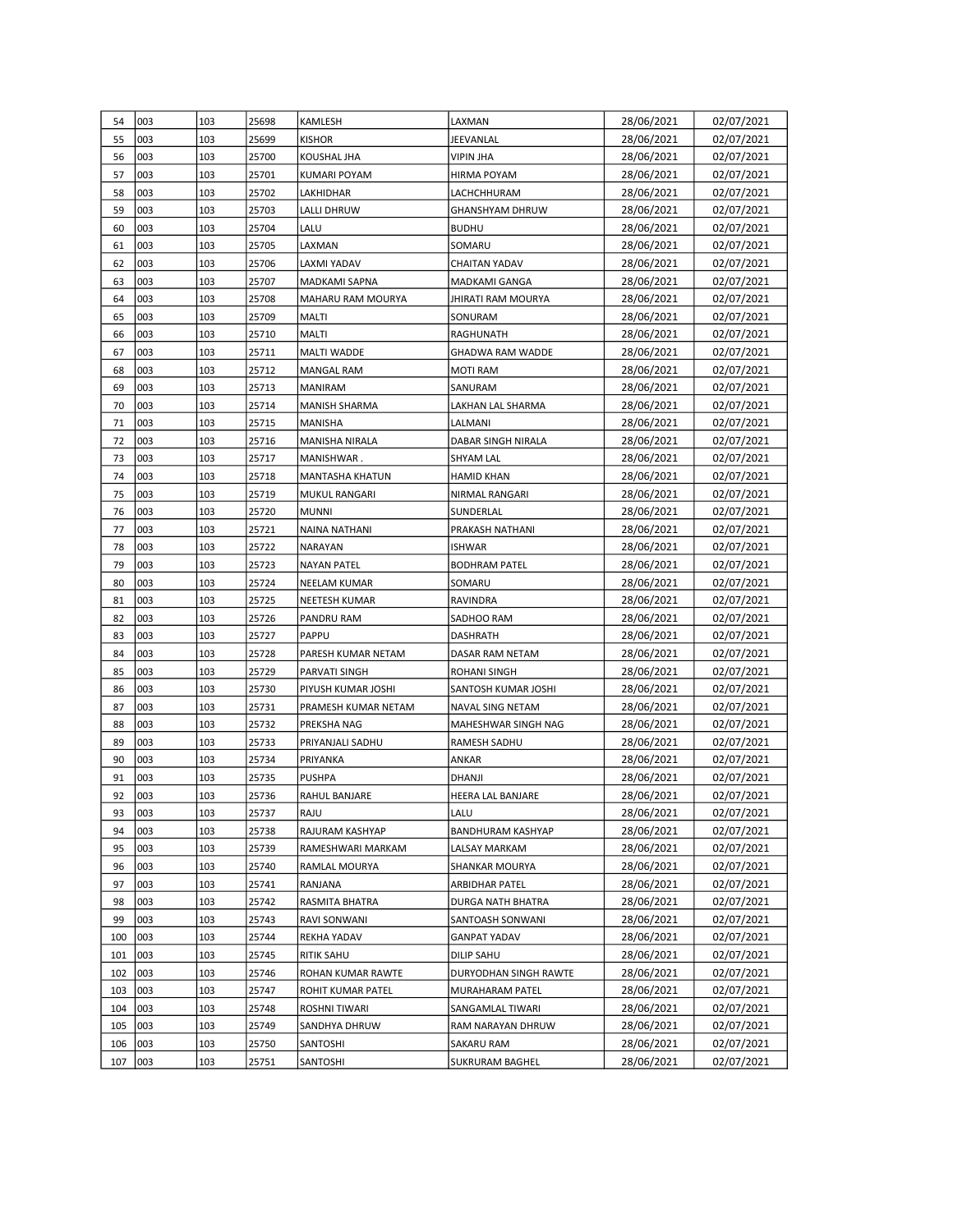| 108 | 1003 | 103 | 25752 | SEEMA               | <b>SUKHRAM</b>              | 28/06/2021 | 02/07/2021 |
|-----|------|-----|-------|---------------------|-----------------------------|------------|------------|
| 109 | 003  | 103 | 25753 | SHALINI             | <b>ARJUN PUJARI</b>         | 28/06/2021 | 02/07/2021 |
| 110 | 003  | 103 | 25754 | SHIVANG NANDANW     | DINESH NANDANWAR            | 28/06/2021 | 02/07/2021 |
| 111 | 003  | 103 | 25755 | SILOMENA RAO        | <b>SUBBA RAO</b>            | 28/06/2021 | 02/07/2021 |
| 112 | 003  | 103 | 25756 | SOMARU RAM          | <b>BIJO RAM</b>             | 28/06/2021 | 02/07/2021 |
| 113 | 003  | 103 | 25757 | SOMARU RAM          | <b>MURU RAM</b>             | 28/06/2021 | 02/07/2021 |
| 114 | 003  | 103 | 25758 | SUBHADRA            | <b>HARI RAM</b>             | 28/06/2021 | 02/07/2021 |
| 115 | 003  | 103 | 25759 | SULWATI             | DALSAY                      | 28/06/2021 | 02/07/2021 |
| 116 | 003  | 103 | 25760 | <b>SUMEET PREM</b>  | <b>SUNEEL PREM</b>          | 28/06/2021 | 02/07/2021 |
| 117 | 003  | 103 | 25761 | SUNITA BAGHEL       | <b>BHALURAM</b>             | 28/06/2021 | 02/07/2021 |
| 118 | 003  | 103 | 25762 | SUREELI PRADHAN     | SURENDRA PRADHAN            | 28/06/2021 | 02/07/2021 |
| 119 | 003  | 103 | 25763 | SUREKHA KUNJAM      | <b>GUHARAM KUNJAM</b>       | 28/06/2021 | 02/07/2021 |
| 120 | 003  | 103 | 25764 | THAVIR RAM BAGHEL   | SHRI SHRINATH BAGHEL        | 28/06/2021 | 02/07/2021 |
| 121 | 003  | 103 | 25765 | UMESH NETAM         | CHAIT RAM NETAM             | 28/06/2021 | 02/07/2021 |
| 122 | 003  | 103 | 25766 | USHA KASHYAP        | MANGAL RAM KASHYAP          | 28/06/2021 | 02/07/2021 |
| 123 | 003  | 103 | 25767 | VAIBHAV SHRIVAS     | S K SHRIVASTAV              | 28/06/2021 | 02/07/2021 |
| 124 | 003  | 103 | 25768 | VANDANA VERMA       | <b>RAJESH VERMA</b>         | 28/06/2021 | 02/07/2021 |
| 125 | 003  | 103 | 25769 | VARUN NANDANW       | SHASHI PRAKASH NANDANWAR    | 28/06/2021 | 02/07/2021 |
| 126 | 003  | 103 | 25770 | VIJEYATA            | <b>MOSU</b>                 | 28/06/2021 | 02/07/2021 |
| 127 | 003  | 103 | 25771 | VISHAL SAHU         | <b>DEELIP SAHU</b>          | 28/06/2021 | 02/07/2021 |
| 128 | 003  | 103 | 25772 | YAMUNA THAKUR       | <b>VIRENDRA THAKUR</b>      | 28/06/2021 | 02/07/2021 |
| 129 | 003  | 103 | 25773 | YASHODA             | KHOTALU                     | 28/06/2021 | 02/07/2021 |
| 130 | 003  | 103 | 25774 | YOGESH KUMAR NAIK   | <b>BHARAT LAL NAIK</b>      | 28/06/2021 | 02/07/2021 |
| 131 | 003  | 103 | 25775 | YUSMITA THAKUR      | CHANDRA BHUSHAN THAKUR      | 28/06/2021 | 02/07/2021 |
| 132 | 003  | 103 | 25796 | AAKASH              | DAYA RAM                    | 28/06/2021 | 02/07/2021 |
| 133 | 003  | 103 | 25797 | AALEKH              | <b>PITWAS</b>               | 28/06/2021 | 02/07/2021 |
| 134 | 003  | 103 | 25798 | AARTI NAG           | CHANDRASHEKHAR NAG          | 28/06/2021 | 02/07/2021 |
| 135 | 003  | 103 | 25799 | <b>OLOL YAHBA</b>   | MARCUS JOJO                 | 28/06/2021 | 02/07/2021 |
| 136 | 003  | 103 | 25800 | ABHISHEK MOURYA     | AVADHESH KUMAR MOURYA       | 28/06/2021 | 02/07/2021 |
| 137 | 003  | 103 | 25801 | ABIN KUMAR MANDAVI  | BHAKTU RAM MANDAVI          | 28/06/2021 | 02/07/2021 |
| 138 | 003  | 103 | 25802 | AFSARI              | ASLAM                       | 28/06/2021 | 02/07/2021 |
| 139 | 003  | 103 | 25803 | AJAY                | SHAMASN                     | 28/06/2021 | 02/07/2021 |
| 140 | 003  | 103 | 25804 | AJAY CHANDRA        | DHANESHWAR LAL CHANDRA      | 28/06/2021 | 02/07/2021 |
| 141 | 003  | 103 | 25805 | AJAY KUMAR BHUARYA  | <b>HEMANT BHUARYA</b>       | 28/06/2021 | 02/07/2021 |
| 142 | 003  | 103 | 25806 | AJAY KUMAR DEWANGAN | MADAN RAM DEWANGAN          | 28/06/2021 | 02/07/2021 |
| 143 | 003  | 103 | 25807 | AJEET PRAJAPATI     | CHHOTE LAL PRAJAPATI        | 28/06/2021 | 02/07/2021 |
| 144 | 003  | 103 | 25808 | ALISHA              | KOSARAM                     | 28/06/2021 | 02/07/2021 |
| 145 | 003  | 103 | 25809 | <b>ALKA OGAR</b>    | TRILOCHAN OGAR              | 28/06/2021 | 02/07/2021 |
| 146 | 003  | 103 | 25810 | AMAN DAS MANIKPURI  | <b>VISHNU DAS MANIKPURI</b> | 28/06/2021 | 02/07/2021 |
| 147 | 003  | 103 | 25811 | AMAN PREET SAHU     | RAJENDRA KUMAR SAHU         | 28/06/2021 | 02/07/2021 |
| 148 | 003  | 103 | 25812 | AMAR SINGH          | <b>MOTI RAM</b>             | 28/06/2021 | 02/07/2021 |
| 149 | 003  | 103 | 25813 | AMAR SINGH BAGHEL   | <b>DHANAR BAGHEL</b>        | 28/06/2021 | 02/07/2021 |
| 150 | 003  | 103 | 25814 | AMINA               | SHEIKH WAHAB                | 28/06/2021 | 02/07/2021 |
| 151 | 003  | 103 | 25815 | AMIT KUMAR          | KHIRENDRA                   | 28/06/2021 | 02/07/2021 |
| 152 | 003  | 103 | 25816 | AMLESH              | <b>KAMLU RAM</b>            | 28/06/2021 | 02/07/2021 |
| 153 | 003  | 103 | 25817 | ANCHAL GIRME        | SHRI SHRIRAM GIRME          | 28/06/2021 | 02/07/2021 |
| 154 | 003  | 103 | 25818 | ANGIRA              | <b>PILADAS</b>              | 28/06/2021 | 02/07/2021 |
| 155 | 003  | 103 | 25819 | <b>ANIKET JOYEL</b> | ARVIND JOYEL                | 28/06/2021 | 02/07/2021 |
| 156 | 003  | 103 | 25820 | ANIL KUMAR          | <b>KRISHNA LAL</b>          | 28/06/2021 | 02/07/2021 |
| 157 | 003  | 103 | 25821 | ANISHA              | GAJENDRA SINGH MARKAM       | 28/06/2021 | 02/07/2021 |
| 158 | 003  | 103 | 25822 | ANITA               | DARA SINGH                  | 28/06/2021 | 02/07/2021 |
| 159 | 003  | 103 | 25823 | ANITA BAGHEL        | DUKHOO RAM BAGHEL           | 28/06/2021 | 02/07/2021 |
| 160 | 003  | 103 | 25824 | ANITA KASHYAP       | SAMDAS KASHYAP              | 28/06/2021 | 02/07/2021 |
| 161 | 003  | 103 | 25825 | ANJALI NEETA MINJ   | MARSHAL MINJ                | 28/06/2021 | 02/07/2021 |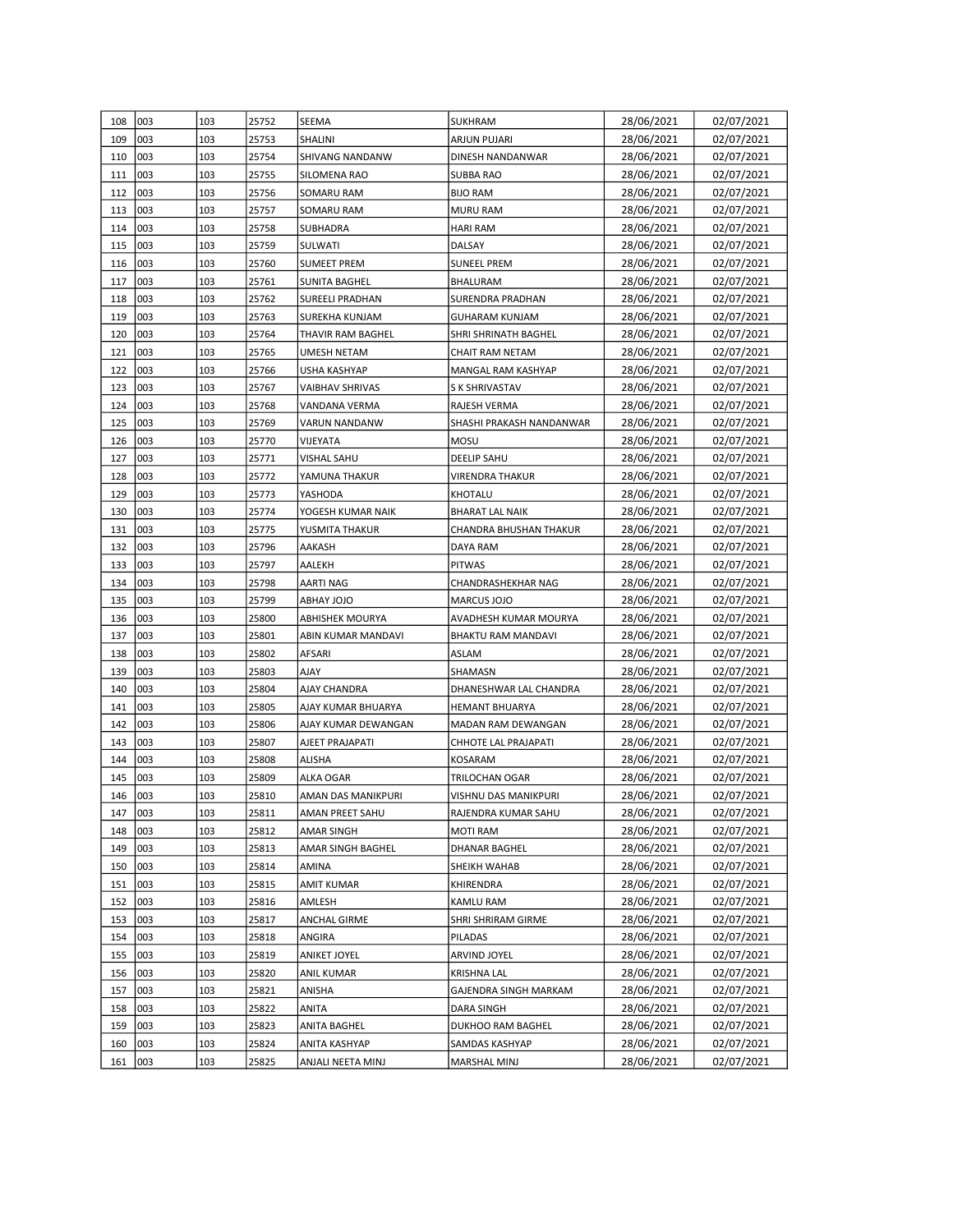| 162 | 003 | 103 | 25826 | ANJU BHASKAR                  | ANIL BHASKAR              | 28/06/2021 | 02/07/2021 |
|-----|-----|-----|-------|-------------------------------|---------------------------|------------|------------|
| 163 | 003 | 103 | 25827 | ANJU THAKUR                   | <b>MOHAN SINGH</b>        | 28/06/2021 | 02/07/2021 |
| 164 | 003 | 103 | 25828 | ANKITA                        | <b>CHITRANJAN DAS</b>     | 28/06/2021 | 02/07/2021 |
| 165 | 003 | 103 | 25829 | ANNTRAM BAGHEL                | <b>GANESHRAM BAGHEL</b>   | 28/06/2021 | 02/07/2021 |
| 166 | 003 | 103 | 25830 | ANSELAM BECK                  | PETER BECK                | 28/06/2021 | 02/07/2021 |
| 167 | 003 | 103 | 25831 | <b>ANTO KUMAR</b>             | <b>SUSHIL</b>             | 28/06/2021 | 02/07/2021 |
| 168 | 003 | 103 | 25832 | ANURADHA KASHYAP              | <b>MOTIRAM</b>            | 28/06/2021 | 02/07/2021 |
| 169 | 003 | 103 | 25833 | ARJUN BAGHEL                  | KODURAM                   | 28/06/2021 | 02/07/2021 |
| 170 | 003 | 103 | 25834 | ARJUN KASHYA                  | <b>MOHAN KASHYAP</b>      | 28/06/2021 | 02/07/2021 |
| 171 | 003 | 103 | 25835 | ARJUNRAM NAG                  | SHRI GANGA RAM NAG        | 28/06/2021 | 02/07/2021 |
| 172 | 003 | 103 | 25836 | ARTI TIWARI                   | PARMANAND TIWARI          | 28/06/2021 | 02/07/2021 |
| 173 | 003 | 103 | 25837 | ASHISH KUMAR JHA              | <b>BACCHA SHANKAR JHA</b> | 28/06/2021 | 02/07/2021 |
| 174 | 003 | 103 | 25838 | ASHIYA PARVEEN                | TURAB ALI                 | 28/06/2021 | 02/07/2021 |
| 175 | 003 | 103 | 25839 | ASHOK KUMAR SINGH             | JAYNATH SINGH             | 28/06/2021 | 02/07/2021 |
| 176 | 003 | 103 | 25840 | ASHUTOSH LAKRA                | <b>BHIMSEN LAKRA</b>      | 28/06/2021 | 02/07/2021 |
| 177 | 003 | 103 | 25841 | ASHWANI SHUKLA                | AKHILESH SHUKLA           | 28/06/2021 | 02/07/2021 |
| 178 | 003 | 103 | 25842 | AVINASH NETAM                 | <b>SUKDEV NETAM</b>       | 28/06/2021 | 02/07/2021 |
| 179 | 003 | 103 | 25843 | AYSHA SINGH                   | <b>DILIP SINGH</b>        | 28/06/2021 | 02/07/2021 |
| 180 | 003 | 103 | 25844 | <b>BABLI HALDAR</b>           | <b>GOUR HALDAR</b>        | 28/06/2021 | 02/07/2021 |
| 181 | 003 | 103 | 25845 | <b>BABLOO RAM BHARTI</b>      | LAKHMURAM BHARTI          | 28/06/2021 | 02/07/2021 |
| 182 | 003 | 103 | 25846 | <b>BABLU RAM</b>              | MASU                      | 28/06/2021 | 02/07/2021 |
| 183 | 003 | 103 | 25847 | BAJNTI                        | JOGENDRA                  | 28/06/2021 | 02/07/2021 |
| 184 | 003 | 103 | 25848 | <b>BAKULA KASHYAP</b>         | CHINGADU RAM              | 28/06/2021 | 02/07/2021 |
| 185 | 003 | 103 | 25849 | <b>BALI RAM MOURYA</b>        | LACHCHHU RAM MOURYA       | 28/06/2021 | 02/07/2021 |
| 186 | 003 | 103 | 25850 | <b>BALMATI NAG</b>            | MANGAL RAM NAG            | 28/06/2021 | 02/07/2021 |
| 187 | 003 | 103 | 25851 | BALSUNDARI                    | <b>GANIRAM</b>            | 28/06/2021 | 02/07/2021 |
| 188 | 003 | 103 | 25852 | BANITA SETHIYA                | RATAN SETHIYA             | 28/06/2021 | 02/07/2021 |
| 189 | 003 | 103 | 25853 | <b>BASANTI</b>                | <b>DHANSINGH</b>          | 28/06/2021 | 02/07/2021 |
| 190 | 003 | 103 | 25854 | BASANTI                       | <b>KULDHAR</b>            | 28/06/2021 | 02/07/2021 |
| 191 | 003 | 103 | 25855 | BASANTI DEWANGAN              | CHAITU RAM                | 28/06/2021 | 02/07/2021 |
| 192 | 003 | 103 | 25856 | <b>BASANTI SEVAK</b>          | RAGHU SEVAK               | 28/06/2021 | 02/07/2021 |
| 193 | 003 | 103 | 25857 | <b>BHAGAT SINGH BAGHEL</b>    | PHAGNU RAM BAGHEL         | 28/06/2021 | 02/07/2021 |
| 194 | 003 | 103 | 25858 | BHAGAVTI                      | SONADHAR                  | 28/06/2021 | 02/07/2021 |
| 195 | 003 | 103 | 25859 | BHAGYA LAXMI THAKUR           | PUSHPRAJ THAKUR           | 28/06/2021 | 02/07/2021 |
| 196 | 003 | 103 | 25860 | BHANMATI DAS                  | <b>JHITRU DAS</b>         | 28/06/2021 | 02/07/2021 |
| 197 | 003 | 103 | 25861 | <b>BHANU THAKUR</b>           | PADAM SINGH THAKUR        | 28/06/2021 | 02/07/2021 |
| 198 | 003 | 103 | 25862 | BHARATI                       | DEEPSING                  | 28/06/2021 | 02/07/2021 |
| 199 | 003 | 103 | 25863 | <b>BHARTI DAS</b>             | <b>RAMLAL DAS</b>         | 28/06/2021 | 02/07/2021 |
| 200 | 003 | 103 | 25864 | <b>BHARTI THAKUR</b>          | <b>BILAR SINGH THAKUR</b> | 28/06/2021 | 02/07/2021 |
| 201 | 003 | 103 | 25865 | BHASKAR DEWANGA               | HARISH CHANDRA DEWANGAN   | 28/06/2021 | 02/07/2021 |
| 202 | 003 | 103 | 25866 | BHELESHWAR SINGH NAG          | LAKHENDRA SINGH           | 28/06/2021 | 02/07/2021 |
| 203 | 003 | 103 | 25867 | BHIMAL                        | <b>KESHAV KUMAR</b>       | 28/06/2021 | 02/07/2021 |
| 204 | 003 | 103 | 25868 | <b>BHIMESH KASHYAP</b>        | <b>BHAGAT RAM</b>         | 28/06/2021 | 02/07/2021 |
| 205 | 003 | 103 | 25869 | BHOLA SHARMA                  | RAMJULUM SHARMA           | 28/06/2021 | 02/07/2021 |
| 206 | 003 | 103 | 25870 | <b>BHOOPESH KUMAR SHANDIL</b> | <b>BALRAM SHANDILYA</b>   | 28/06/2021 | 02/07/2021 |
| 207 | 003 | 103 | 25871 | BHUNESH KUMAR KASHYAP         | C S KASHYAP               | 28/06/2021 | 02/07/2021 |
| 208 | 003 | 103 | 25872 | BHUPENDRA KUMAR THAKUR        | DANU RAM THAKUR           | 28/06/2021 | 02/07/2021 |
| 209 | 003 | 103 | 25873 | BHUWNESHWAR PATEL             | <b>GAYARAM PATEL</b>      | 28/06/2021 | 02/07/2021 |
| 210 | 003 | 103 | 25874 | <b>BIMLA</b>                  | SOAN DEO                  | 28/06/2021 | 02/07/2021 |
| 211 | 003 | 103 | 25875 | BINDESHWARI BHARDWAJ          | JADUNATH BHARDWAJ         | 28/06/2021 | 02/07/2021 |
| 212 | 003 | 103 | 25876 | BINDIYA NISHAD                | LAXMAN NISHAD             | 28/06/2021 | 02/07/2021 |
| 213 | 003 | 103 | 25877 | BIRESH SETHIYA                | MUKESH SETHIYA            | 28/06/2021 | 02/07/2021 |
| 214 | 003 | 103 | 25878 | <b>BIRU NAGVANS</b>           | SIYARAM NAGVANSHI         | 28/06/2021 | 02/07/2021 |
| 215 | 003 | 103 | 25879 | <b>BULBULI</b>                | <b>GIRISH</b>             | 28/06/2021 | 02/07/2021 |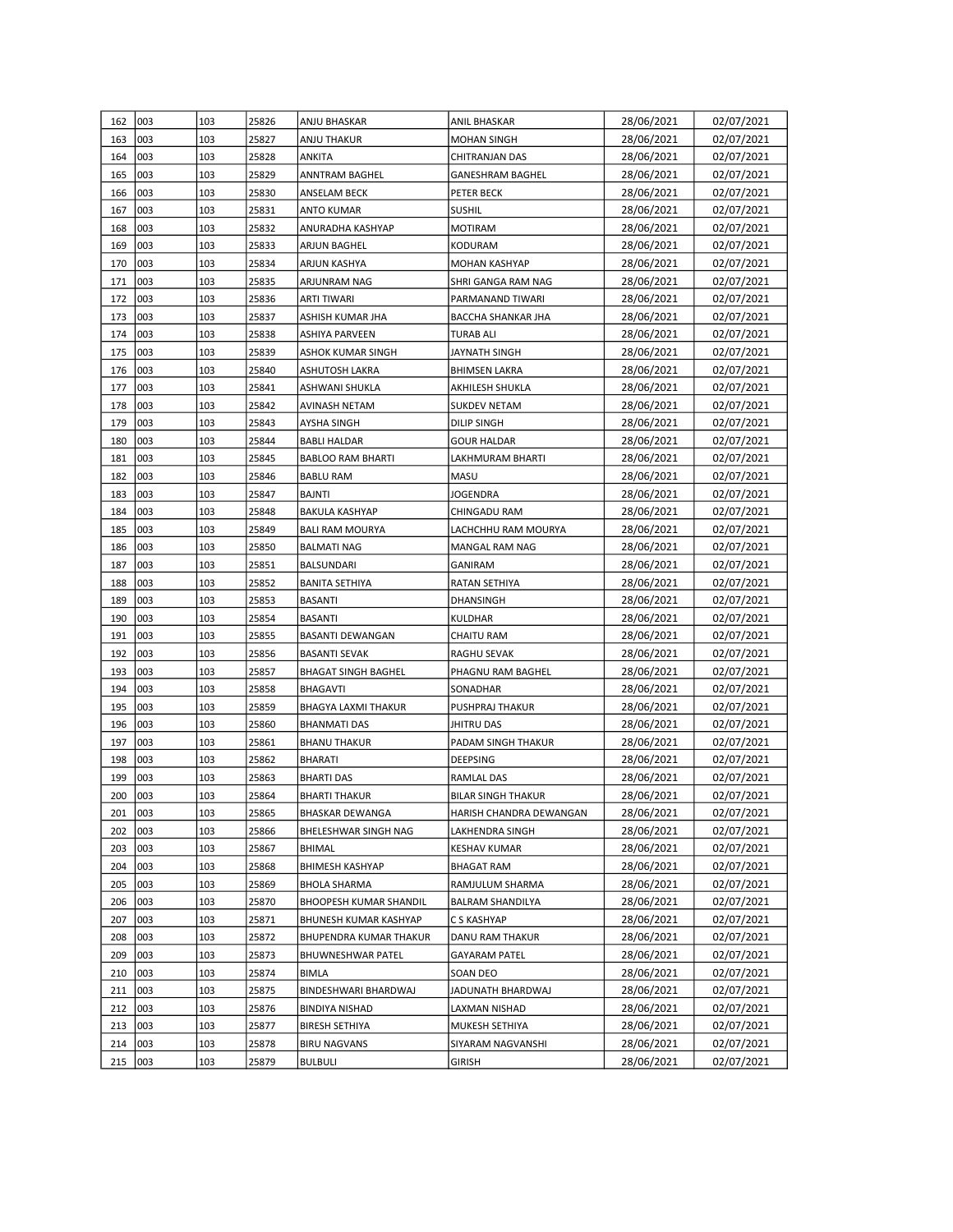| 216 | 003 | 103 | 25880 | CHAIN SINGH THAKUR    | MAHENDRA SINGH THAKUR        | 29/06/2021 | 03/07/2021 |
|-----|-----|-----|-------|-----------------------|------------------------------|------------|------------|
| 217 | 003 | 103 | 25881 | CHAMELI BAGHEL        | <b>BALIRAM BAGHEL</b>        | 29/06/2021 | 03/07/2021 |
| 218 | 003 | 103 | 25882 | CHAMPA                | DHANURJAY RAM RAM            | 29/06/2021 | 03/07/2021 |
| 219 | 003 | 103 | 25883 | CHAMPA PUJARI         | <b>SUDAR PUJARI</b>          | 29/06/2021 | 03/07/2021 |
| 220 | 003 | 103 | 25884 | CHAMPILA BHARTI       | LINDU RAM BHARTI             | 29/06/2021 | 03/07/2021 |
| 221 | 003 | 103 | 25885 | <b>CHAMRU RAM</b>     | LAXMAN                       | 29/06/2021 | 03/07/2021 |
| 222 | 003 | 103 | 25886 | CHANDARVATI           | DHANIRAM                     | 29/06/2021 | 03/07/2021 |
| 223 | 003 | 103 | 25887 | CHANDNI               | <b>MOHAN SINGH</b>           | 29/06/2021 | 03/07/2021 |
| 224 | 003 | 103 | 25888 | CHANDRAKANT PANIGRA   | AATMA RAM PANIGRAHI          | 29/06/2021 | 03/07/2021 |
| 225 | 003 | 103 | 25889 | CHANDRAVATI BAGHEL    | <b>SUDAR RAM BAGHEL</b>      | 29/06/2021 | 03/07/2021 |
| 226 | 003 | 103 | 25890 | CHANDRESH NAG         | <b>SUBHASH KUMAR NAG</b>     | 29/06/2021 | 03/07/2021 |
| 227 | 003 | 103 | 25891 | CHARAN LAL NAG        | HAGRU RAM NAG                | 29/06/2021 | 03/07/2021 |
| 228 | 003 | 103 | 25892 | CHARAN RAM BAGHEL     | SON SINGH BAGHEL             | 29/06/2021 | 03/07/2021 |
| 229 | 003 | 103 | 25893 | CHER SINGH BAGHEL     | SON SINGH BAGHEL             | 29/06/2021 | 03/07/2021 |
| 230 | 003 | 103 | 25894 | CHETAN LAL JOSHI      | RADHE LAL JOSHI              | 29/06/2021 | 03/07/2021 |
| 231 | 003 | 103 | 25895 | CHHAYA                | <b>ONKAR SINGH</b>           | 29/06/2021 | 03/07/2021 |
| 232 | 003 | 103 | 25896 | <b>CHHOTU THAKUR</b>  | JAYNATH THAKUR               | 29/06/2021 | 03/07/2021 |
| 233 | 003 | 103 | 25897 | CHILA RAM KASHYAP     | <b>GANGADHAR KASHYAP</b>     | 29/06/2021 | 03/07/2021 |
| 234 | 003 | 103 | 25898 | CHITRANJAN CHAKRAB    | SHUBHRANJAN CHAKRABORTY      | 29/06/2021 | 03/07/2021 |
| 235 | 003 | 103 | 25899 | CHUMMAN KUMAR JURRI   | <b>GAMBHIR SINGH JURRI</b>   | 29/06/2021 | 03/07/2021 |
| 236 | 003 | 103 | 25900 | CHUMMAN LAL RANA      | <b>SHYAM LAL RANA</b>        | 29/06/2021 | 03/07/2021 |
| 237 | 003 | 103 | 25901 | CHUMMAN SINGH THAKUR  | SAMALU RAM THAKUR            | 29/06/2021 | 03/07/2021 |
| 238 | 003 | 103 | 25902 | CHUNNILAL BAGHEL      | SONADHAR BAGHEL              | 29/06/2021 | 03/07/2021 |
| 239 | 003 | 103 | 25903 | CHUPENDRA             | <b>GEND SINGH</b>            | 29/06/2021 | 03/07/2021 |
| 240 | 003 | 103 | 25904 | DASHODA               | MALIKRAM                     | 29/06/2021 | 03/07/2021 |
| 241 | 003 | 103 | 25905 | DASMI                 | LAIKHAN RAM                  | 29/06/2021 | 03/07/2021 |
| 242 | 003 | 103 | 25906 | DASRATHI SINHA        | DHANPATI SINHA               | 29/06/2021 | 03/07/2021 |
| 243 | 003 | 103 | 25907 | DEBU PANIGRAHI        | TULSINATH PANIGRAHI          | 29/06/2021 | 03/07/2021 |
| 244 | 003 | 103 | 25908 | DEEKENDRA BAGHEL      | HIRA LAL BAGHEL              | 29/06/2021 | 03/07/2021 |
| 245 | 003 | 103 | 25909 | DEEKSHA SAHARE        | ASHOK KUMAR SAHARE           | 29/06/2021 | 03/07/2021 |
| 246 | 003 | 103 | 25910 | <b>DEEPAK</b>         | MANOJ                        | 29/06/2021 | 03/07/2021 |
| 247 | 003 | 103 | 25911 | DEEPAK KUMAR          | P S MARKAM                   | 29/06/2021 | 03/07/2021 |
| 248 | 003 | 103 | 25912 | DEEPAK KUMAR          | RAM KUMAR                    | 29/06/2021 | 03/07/2021 |
| 249 | 003 | 103 | 25913 | DEEPAK KUMAR KANGE    | S S KANGE                    | 29/06/2021 | 03/07/2021 |
| 250 | 003 | 103 | 25914 | DEEPAK TIWARI         | ANAND TIWARI                 | 29/06/2021 | 03/07/2021 |
| 251 | 003 | 103 | 25915 | DEEPESH SINHA         | <b>KARTIK SINHA</b>          | 29/06/2021 | 03/07/2021 |
| 252 | 003 | 103 | 25916 | <b>DEEPIKA</b>        | ANANTRAM                     | 29/06/2021 | 03/07/2021 |
| 253 | 003 | 103 | 25917 | DEEPIKA DEWANGA       | DHANESH DEWANGAN             | 29/06/2021 | 03/07/2021 |
| 254 | 003 | 103 | 25918 | DEEPIKA KASHYAP       | <b>MASIHA RAM KASHYAP</b>    | 29/06/2021 | 03/07/2021 |
| 255 | 003 | 103 | 25919 | <b>DEEPIKA SHORI</b>  | <b>CHAITRAM SHORI</b>        | 29/06/2021 | 03/07/2021 |
| 256 | 003 | 103 | 25920 | DEEPIKACHAUHAN        | KALYANSINGH                  | 29/06/2021 | 03/07/2021 |
| 257 | 003 | 103 | 25921 | DEMEEN CHANDRA        | RAMBILAS CHANDRAWANSHI       | 29/06/2021 | 03/07/2021 |
| 258 | 003 | 103 | 25922 | DEVENDRA KUMAR        | KAMLU RAM                    | 29/06/2021 | 03/07/2021 |
| 259 | 003 | 103 | 25923 | DEVENDRA SINGH        | DHANNA LAL                   | 29/06/2021 | 03/07/2021 |
| 260 | 003 | 103 | 25924 | DEVENDRA SINGH THAKUR | <b>BHIKHARI SINGH THAKUR</b> | 29/06/2021 | 03/07/2021 |
| 261 | 003 | 103 | 25925 | DEVESH PANDEY         | UMESH KUMAR PANDEY           | 29/06/2021 | 03/07/2021 |
| 262 | 003 | 103 | 25926 | DEVKI                 | GOVIND                       | 29/06/2021 | 03/07/2021 |
| 263 | 003 | 103 | 25927 | DEVNATH               | RAY SHING                    | 29/06/2021 | 03/07/2021 |
| 264 | 003 | 103 | 25928 | DEVSARI SONWANI       | DASHRU RAM SONWANI           | 29/06/2021 | 03/07/2021 |
| 265 | 003 | 103 | 25929 | DHALENDRI BAGHEL      | CHANDA RAM BAGHEL            | 29/06/2021 | 03/07/2021 |
| 266 | 003 | 103 | 25930 | DHARMENDRA            | NEMDAS                       | 29/06/2021 | 03/07/2021 |
| 267 | 003 | 103 | 25931 | DHARMENDRA NAGWANS    | RAMCHARAN NAGWANSHI          | 29/06/2021 | 03/07/2021 |
| 268 | 003 | 103 | 25932 | DHEERAJ KUMAR         | <b>GANGA PRASAD SINGH</b>    | 29/06/2021 | 03/07/2021 |
| 269 | 003 | 103 | 25933 | DIGESHWARI            | LAXMAN DAS                   | 29/06/2021 | 03/07/2021 |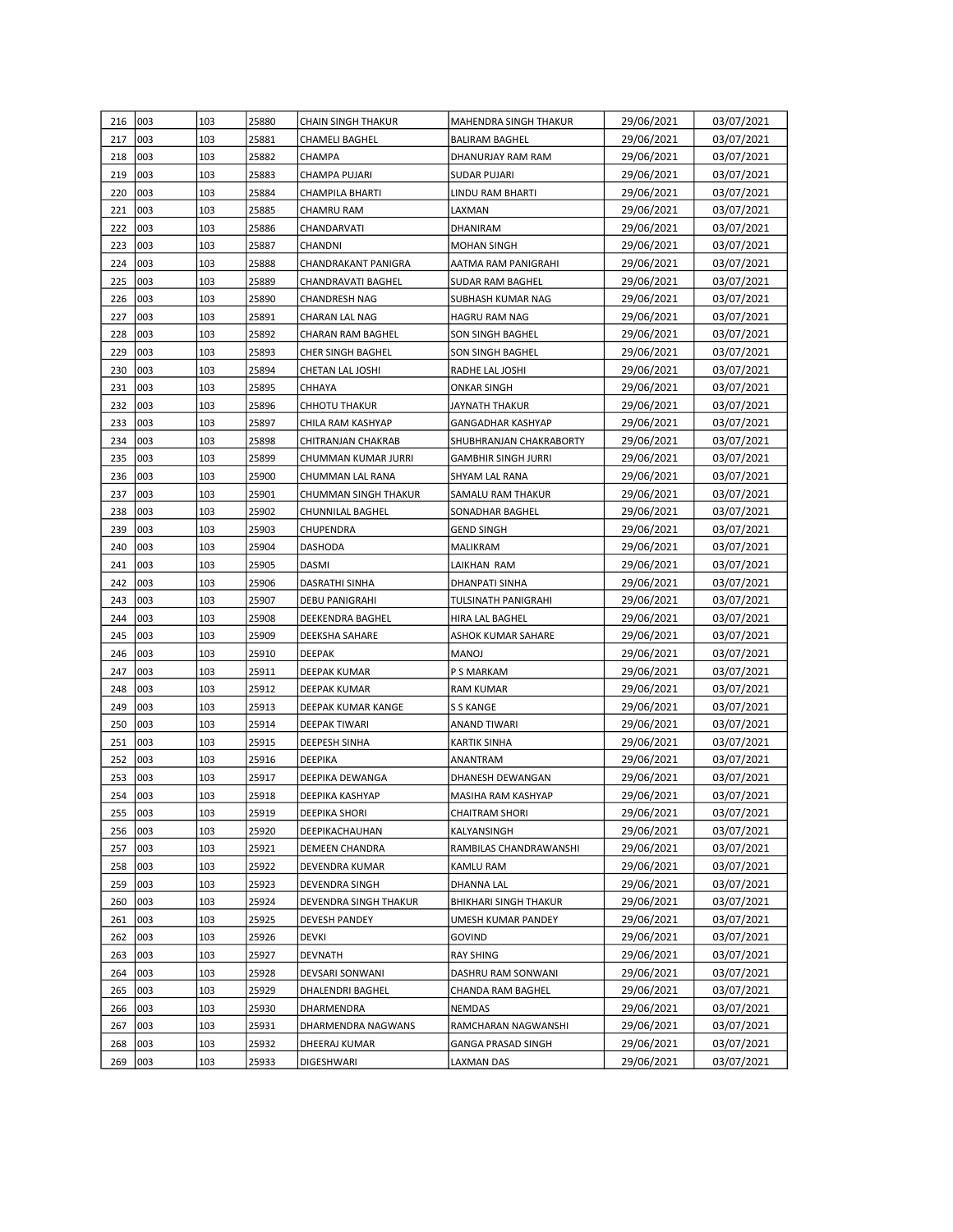| 270 | 003 | 103 | 25934 | DIKSHA PATNAYA             | RAMESH PATNAYAK         | 29/06/2021 | 03/07/2021 |
|-----|-----|-----|-------|----------------------------|-------------------------|------------|------------|
| 271 | 003 | 103 | 25935 | DILEEP KUMAR               | SAKARU RAM              | 29/06/2021 | 03/07/2021 |
| 272 | 003 | 103 | 25936 | DILESHWARI                 | <b>GAYTRI LAL</b>       | 29/06/2021 | 03/07/2021 |
| 273 | 003 | 103 | 25937 | <b>DILIP</b>               | SURENDRA                | 29/06/2021 | 03/07/2021 |
| 274 | 003 | 103 | 25938 | DIMPALSINGH                | MAHIPALSIN3GH           | 29/06/2021 | 03/07/2021 |
| 275 | 003 | 103 | 25939 | DINESH KUMAR               | <b>BALIRAM</b>          | 29/06/2021 | 03/07/2021 |
| 276 | 003 | 103 | 25940 | DINESH SETHIYA             | HIRALAL SETHIYA         | 29/06/2021 | 03/07/2021 |
| 277 | 003 | 103 | 25941 | DINMANI KASHYAP            | MANGTU RAM KASHYAP      | 29/06/2021 | 03/07/2021 |
| 278 | 003 | 103 | 25942 | DIPAK DAS                  | <b>KUPCHARAN DAS</b>    | 29/06/2021 | 03/07/2021 |
| 279 | 003 | 103 | 25943 | DIPIKA BAKADA              | <b>SUKDEV BAKADA</b>    | 29/06/2021 | 03/07/2021 |
| 280 | 003 | 103 | 25944 | DIVYANI GAUTAM             | <b>VIRBHADRA SINGH</b>  | 29/06/2021 | 03/07/2021 |
| 281 | 003 | 103 | 25945 | DLAILA SOMA                | <b>GRIKSON SOMA</b>     | 29/06/2021 | 03/07/2021 |
| 282 | 003 | 103 | 25946 | DOMESH SINGH               | <b>TAYSINGH</b>         | 29/06/2021 | 03/07/2021 |
| 283 | 003 | 103 | 25947 | <b>DUHITA PANDEY</b>       | <b>GHANSHYAM PANDEY</b> | 29/06/2021 | 03/07/2021 |
| 284 | 003 | 103 | 25948 | <b>DUJRAM</b>              | <b>DHANESH KUMAR</b>    | 29/06/2021 | 03/07/2021 |
| 285 | 003 | 103 | 25949 | <b>DURGA</b>               | RAGHU                   | 29/06/2021 | 03/07/2021 |
| 286 | 003 | 103 | 25950 | <b>DURGA MANJHI</b>        | KAMAL SAY               | 29/06/2021 | 03/07/2021 |
| 287 | 003 | 103 | 25951 | DURGA PRADHAN              | SANTOSH PRADHAN         | 29/06/2021 | 03/07/2021 |
| 288 | 003 | 103 | 25952 | <b>EKTA</b>                | <b>VIJAY NAG</b>        | 29/06/2021 | 03/07/2021 |
| 289 | 003 | 103 | 25953 | <b>EKTA SINGH JOHN</b>     | MAHENDRA SINGH JOHN     | 29/06/2021 | 03/07/2021 |
| 290 | 003 | 103 | 25954 | ESHWARI NAG                | MASU RAM NAG            | 29/06/2021 | 03/07/2021 |
| 291 | 003 | 103 | 25955 | FATIMUN NISHA RIZVI        | M D VARIS RIZVI         | 29/06/2021 | 03/07/2021 |
| 292 | 003 | 103 | 25956 | FULESHWARI                 | <b>RAM PRASAD</b>       | 29/06/2021 | 03/07/2021 |
| 293 | 003 | 103 | 25957 | <b>GAJENDER THAKUR</b>     | LAKHESWAR THAKUR        | 29/06/2021 | 03/07/2021 |
| 294 | 003 | 103 | 25958 | GAJENDRA                   | <b>BHAV SINGH</b>       | 29/06/2021 | 03/07/2021 |
| 295 | 003 | 103 | 25959 | <b>GAJENDRA MALI</b>       | <b>DURJAN MALI</b>      | 29/06/2021 | 03/07/2021 |
| 296 | 003 | 103 | 25960 | <b>GANESH RAM</b>          | SHANKAR                 | 29/06/2021 | 03/07/2021 |
| 297 | 003 | 103 | 25961 | GANGA RAM                  | LAKHMU                  | 29/06/2021 | 03/07/2021 |
| 298 | 003 | 103 | 25962 | GANPAT                     | JOGA RAM                | 29/06/2021 | 03/07/2021 |
| 299 | 003 | 103 | 25963 | GAUKARAN                   | <b>ITWARI</b>           | 29/06/2021 | 03/07/2021 |
| 300 | 003 | 103 | 25964 | <b>GAURAV PATEL</b>        | AJAY NATH PATEL         | 29/06/2021 | 03/07/2021 |
| 301 | 003 | 103 | 25965 | <b>GAUTAM SINGH THAKUR</b> | DHARMENDRA SINGH        | 29/06/2021 | 03/07/2021 |
| 302 | 003 | 103 | 25966 | GAYTRI KASHYAP             | CHANDAN SINGH KASHYAP   | 29/06/2021 | 03/07/2021 |
| 303 | 003 | 103 | 25967 | <b>GEENU RAM</b>           | ADMO                    | 29/06/2021 | 03/07/2021 |
| 304 | 003 | 103 | 25968 | <b>GEETA DUDHI</b>         | <b>GUJJA DUDHI</b>      | 29/06/2021 | 03/07/2021 |
| 305 | 003 | 103 | 25969 | <b>GEETA THAKUR</b>        | <b>SURU</b>             | 29/06/2021 | 03/07/2021 |
| 306 | 003 | 103 | 25970 | <b>GEND LAL</b>            | RADHE LAL               | 29/06/2021 | 03/07/2021 |
| 307 | 003 | 103 | 25971 | <b>GHANSHAYAM PEGAD</b>    | <b>BHUNESHWAR PEGAD</b> | 29/06/2021 | 03/07/2021 |
| 308 | 003 | 103 | 25972 | GHANSHYAM KANWAR           | <b>DASHRATH LAL</b>     | 29/06/2021 | 03/07/2021 |
| 309 | 003 | 103 | 25973 | <b>GIRISH KUMAR</b>        | <b>MEENU LAL</b>        | 29/06/2021 | 03/07/2021 |
| 310 | 003 | 103 | 25974 | GIRJA SHANKAR              | <b>SURAJ LAL</b>        | 29/06/2021 | 03/07/2021 |
| 311 | 003 | 103 | 25975 | GITESH PANIGRA             | NAGENDRA NATH PANIGRAHI | 29/06/2021 | 03/07/2021 |
| 312 | 003 | 103 | 25976 | GITESHWARI KASHYAP         | MANOJ KUMAR KASHYAP     | 29/06/2021 | 03/07/2021 |
| 313 | 003 | 103 | 25977 | <b>GOMATI BEHRA</b>        | TULSIRAM                | 29/06/2021 | 03/07/2021 |
| 314 | 003 | 103 | 25978 | <b>GORLA MANOJ</b>         | GAVRAIYA                | 29/06/2021 | 03/07/2021 |
| 315 | 003 | 103 | 25979 | GOVARDHAN                  | CHINGDU                 | 29/06/2021 | 03/07/2021 |
| 316 | 003 | 103 | 25980 | GRIJESH PAL KOUMARYA       | JAGENDAR PAL KOUMARYA   | 29/06/2021 | 03/07/2021 |
| 317 | 003 | 103 | 25981 | GUDDU                      | SUKHRAM                 | 29/06/2021 | 03/07/2021 |
| 318 | 003 | 103 | 25982 | <b>GULSHAN</b>             | KHIRENDRA JOSHI         | 29/06/2021 | 03/07/2021 |
| 319 | 003 | 103 | 25983 | <b>GUNMANI NAG</b>         | VIGHANESWAR NAG         | 29/06/2021 | 03/07/2021 |
| 320 | 003 | 103 | 25984 | GURMIT SINGH               | MAHESHWAR SINGH         | 29/06/2021 | 03/07/2021 |
| 321 | 003 | 103 | 25985 | GYANPRAKASH NETAM          | JAYSINH NETAM           | 29/06/2021 | 03/07/2021 |
| 322 | 003 | 103 | 25986 | HARI KISHAN                | <b>BALGOVIND</b>        | 29/06/2021 | 03/07/2021 |
| 323 | 003 | 103 | 25987 | HARISH CHANDRA             | <b>BYAS</b>             | 29/06/2021 | 03/07/2021 |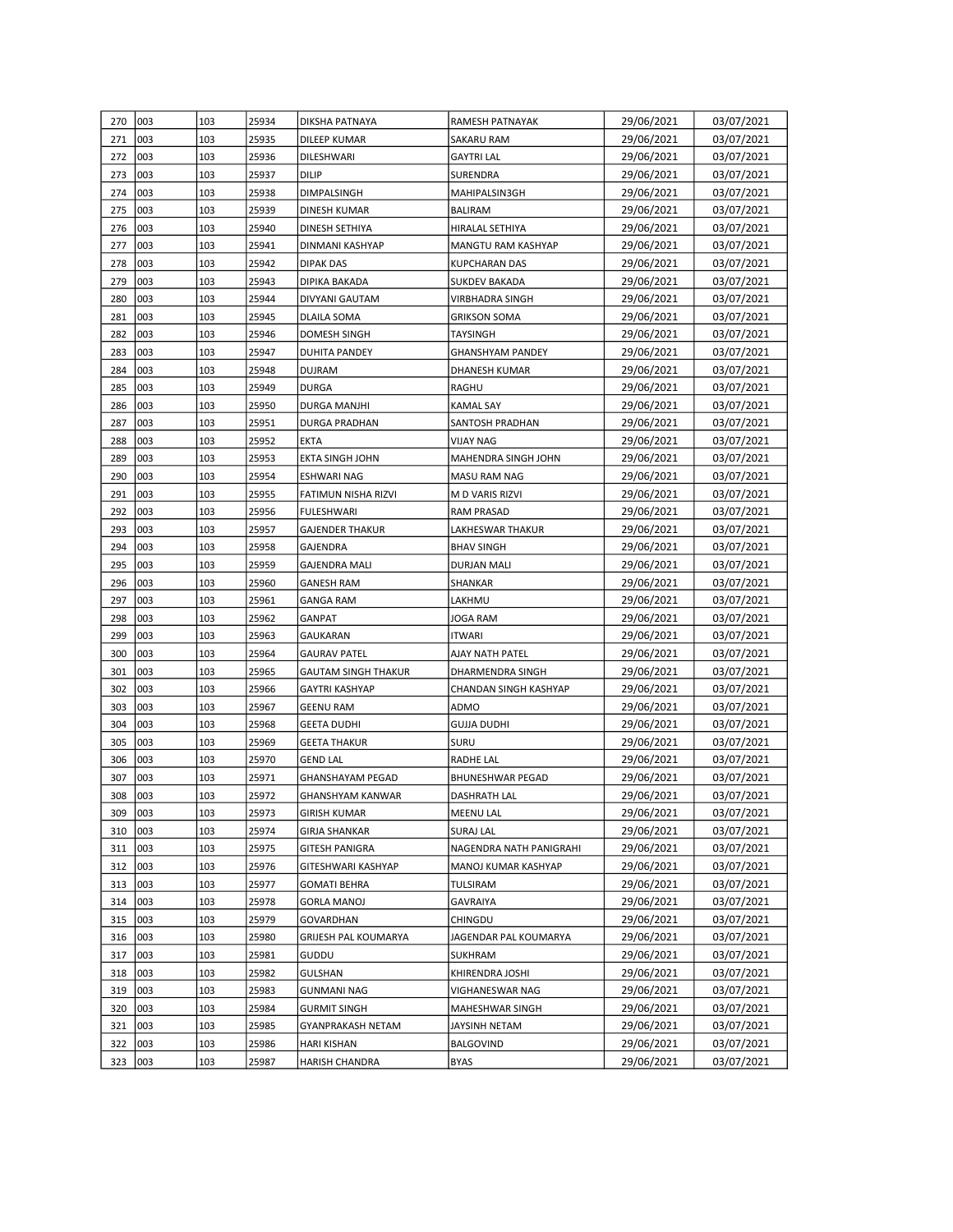| 324 | 1003 | 103 | 25988 | <b>HARSH KUMAR</b>         | <b>SURYA RAO</b>          | 29/06/2021 | 03/07/2021 |
|-----|------|-----|-------|----------------------------|---------------------------|------------|------------|
| 325 | 003  | 103 | 25989 | <b>HEENA BAGHEL</b>        | POORAN SINGH BAGHEL       | 29/06/2021 | 03/07/2021 |
| 326 | 003  | 103 | 25990 | <b>HEENA DAS</b>           | SHANKAR                   | 29/06/2021 | 03/07/2021 |
| 327 | 003  | 103 | 25991 | <b>HEENA NAGE</b>          | <b>MANMOHAN NAGE</b>      | 29/06/2021 | 03/07/2021 |
| 328 | 003  | 103 | 25992 | HEMANT SINGH CHANDEL       | <b>H S CHANDEL</b>        | 29/06/2021 | 03/07/2021 |
| 329 | 003  | 103 | 25993 | <b>HEMANT THAKUR</b>       | CHINTURAM THAKUR          | 29/06/2021 | 03/07/2021 |
| 330 | 003  | 103 | 25994 | HEMBATI MAURYA             | <b>ANT MAURYA</b>         | 29/06/2021 | 03/07/2021 |
| 331 | 003  | 103 | 25995 | <b>HEMCHAND THAKUR</b>     | <b>PADAM THAKUR</b>       | 29/06/2021 | 03/07/2021 |
| 332 | 003  | 103 | 25996 | <b>HEMENDRA</b>            | PEELU RAM                 | 29/06/2021 | 03/07/2021 |
| 333 | 003  | 103 | 25997 | HEMESHWARI                 | <b>KARAN LAL</b>          | 29/06/2021 | 03/07/2021 |
| 334 | 003  | 103 | 25998 | <b>HEMIKA THAKUR</b>       | KAMAL SINGH THAKUR        | 29/06/2021 | 03/07/2021 |
| 335 | 003  | 103 | 25999 | HEMLATA                    | BAISAKHU                  | 29/06/2021 | 03/07/2021 |
| 336 | 003  | 103 | 26000 | <b>HEMLATA BAGHEL</b>      | TILLU RAM BAGHEL          | 29/06/2021 | 03/07/2021 |
| 337 | 003  | 103 | 26001 | <b>HEMRAJ SINGH THAKUR</b> | LUDAR SINGH THAKUR        | 29/06/2021 | 03/07/2021 |
| 338 | 003  | 103 | 26002 | <b>HEMSHIKHAR SAHU</b>     | <b>TRIVENDRA SAHU</b>     | 29/06/2021 | 03/07/2021 |
| 339 | 003  | 103 | 26003 | HEMVATI                    | DAYA RAM                  | 29/06/2021 | 03/07/2021 |
| 340 | 003  | 103 | 26004 | <b>HITENDRI</b>            | <b>KHEMSINGH THAKUR</b>   | 29/06/2021 | 03/07/2021 |
| 341 | 003  | 103 | 26005 | HITESH PANDEY              | TANKESHWAR PANDEY         | 29/06/2021 | 03/07/2021 |
| 342 | 003  | 103 | 26006 | <b>IFTESHAM KHAN</b>       | <b>HAKIM KHAN</b>         | 29/06/2021 | 03/07/2021 |
| 343 | 003  | 103 | 26007 | <b>INDU NAG</b>            | <b>GOVIND NAG</b>         | 29/06/2021 | 03/07/2021 |
| 344 | 003  | 103 | 26008 | <b>IRFAN AHMAD</b>         | IQBAL                     | 29/06/2021 | 03/07/2021 |
| 345 | 003  | 103 | 26009 | <b>ISHWAR NAG</b>          | <b>KALDAS NAG</b>         | 29/06/2021 | 03/07/2021 |
| 346 | 003  | 103 | 26010 | <b>ISHWARI</b>             | OMPRAKASH                 | 29/06/2021 | 03/07/2021 |
| 347 | 003  | 103 | 26011 | <b>ISHWARI RATRE</b>       | <b>GAUTAM SINGH RATRE</b> | 29/06/2021 | 03/07/2021 |
| 348 | 003  | 103 | 26012 | JAGDEESH                   | PEELOO RAM                | 29/06/2021 | 03/07/2021 |
| 349 | 003  | 103 | 26013 | JAGMATI KASHYAP            | <b>GOVIND KASHYAP</b>     | 29/06/2021 | 03/07/2021 |
| 350 | 003  | 103 | 26014 | JAGTU RAM SORI             | <b>KUNDROO RAM</b>        | 29/06/2021 | 03/07/2021 |
| 351 | 003  | 103 | 26015 | <b>JAIKISHAN SORI</b>      | <b>JAILURAM SORI</b>      | 29/06/2021 | 03/07/2021 |
| 352 | 003  | 103 | 26016 | JAINENDRA NETAM            | <b>BHAGAT RAM NETAM</b>   | 29/06/2021 | 03/07/2021 |
| 353 | 003  | 103 | 26017 | JAIRAM                     | KUMAR                     | 29/06/2021 | 03/07/2021 |
| 354 | 003  | 103 | 26018 | JAMUNA KASHYAP             | MANGALSAI KASHYAP         | 29/06/2021 | 03/07/2021 |
| 355 | 003  | 103 | 26019 | <b>JANIK RAM</b>           | SONU RAM                  | 29/06/2021 | 03/07/2021 |
| 356 | 003  | 103 | 26020 | <b>JANKEE DEVI</b>         | <b>DEVINATH BHARTI</b>    | 29/06/2021 | 03/07/2021 |
| 357 | 003  | 103 | 26021 | JAYA BHARTI YADAV          | YASHWANT LAL YADAV        | 29/06/2021 | 03/07/2021 |
| 358 | 003  | 103 | 26022 | JAYA KASHYAP               | <b>RAGHUNATH KASHYAP</b>  | 29/06/2021 | 03/07/2021 |
| 359 | 003  | 103 | 26023 | JAYA KODE                  | CHANDRAIYA                | 29/06/2021 | 03/07/2021 |
| 360 | 003  | 103 | 26024 | JAYA YADAV                 | RAM CHAND YADAV           | 29/06/2021 | 03/07/2021 |
| 361 | 003  | 103 | 26025 | JAYANT SINGH THAKUR        | SHIV KARAN SINGH THAKUR   | 29/06/2021 | 03/07/2021 |
| 362 | 003  | 103 | 26026 | <b>JAYANTI</b>             | DOODH NATH                | 29/06/2021 | 03/07/2021 |
| 363 | 003  | 103 | 26027 | <b>JAYANTI KASHYAP</b>     | PADAMNATH KASHYAP         | 29/06/2021 | 03/07/2021 |
| 364 | 003  | 103 | 26028 | JAYANTI MAURYA             | RAGHU RAM MAURYA          | 29/06/2021 | 03/07/2021 |
| 365 | 003  | 103 | 26029 | JAYLALITA                  | JAGDEESH GANDHARV         | 29/06/2021 | 03/07/2021 |
| 366 | 003  | 103 | 26030 | JAYMANI                    | LAGHURAM                  | 29/06/2021 | 03/07/2021 |
| 367 | 003  | 103 | 26031 | JAYRAM NAG                 | URADAV                    | 29/06/2021 | 03/07/2021 |
| 368 | 003  | 103 | 26032 | <b>JHAL KUMAR</b>          | <b>SHIV SHANKAR</b>       | 29/06/2021 | 03/07/2021 |
| 369 | 003  | 103 | 26033 | JHANENDRA KUMAR            | KASHIRAM                  | 29/06/2021 | 03/07/2021 |
| 370 | 003  | 103 | 26034 | JITENDRA                   | SADAN RAM                 | 29/06/2021 | 03/07/2021 |
| 371 | 003  | 103 | 26035 | JYOTI SOM                  | ARJUN SOM                 | 29/06/2021 | 03/07/2021 |
| 372 | 003  | 103 | 26036 | JYOTI YADAV                | PRAKASH YADAV             | 29/06/2021 | 03/07/2021 |
| 373 | 003  | 103 | 26037 | <b>JYOTSNA BURKA</b>       | NARENDRA BURKA            | 29/06/2021 | 03/07/2021 |
| 374 | 003  | 103 | 26038 | KAILASH KUMAR NAGESH       | SHYAM LAL NAGESH          | 29/06/2021 | 03/07/2021 |
| 375 | 003  | 103 | 26039 | KALAWATI                   | LAKHSAY                   | 29/06/2021 | 03/07/2021 |
| 376 | 003  | 103 | 26040 | KAMALVATI                  | <b>KISHOR</b>             | 29/06/2021 | 03/07/2021 |
| 377 | 003  | 103 | 26041 | KAMESHWAR                  | SAMDU                     | 29/06/2021 | 03/07/2021 |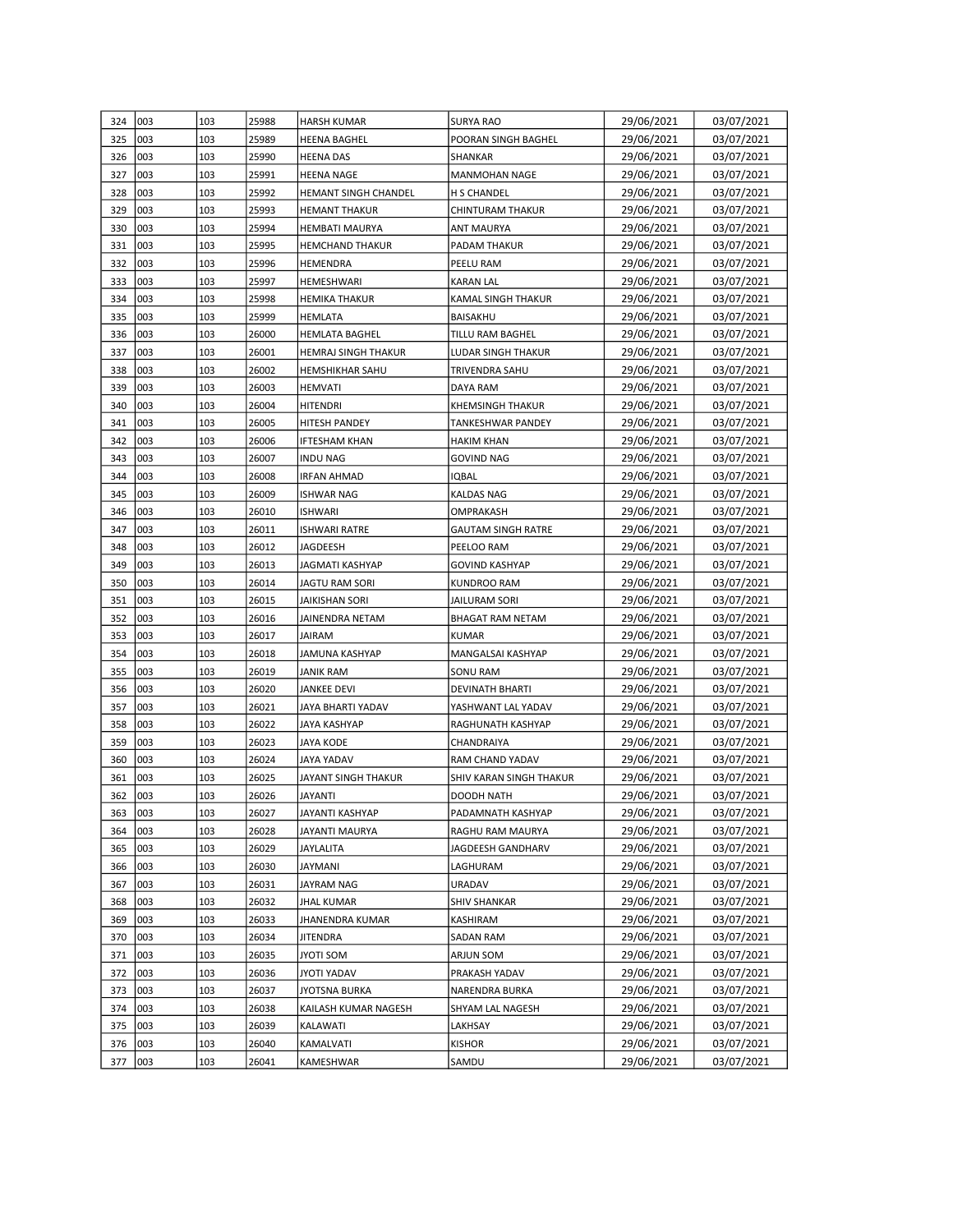| 378 | 003 | 103 | 26042 | KAMLA KASHYAP           | GOVIND                 | 29/06/2021 | 03/07/2021 |
|-----|-----|-----|-------|-------------------------|------------------------|------------|------------|
| 379 | 003 | 103 | 26043 | <b>KAMLESH</b>          | <b>BUDHSAN</b>         | 29/06/2021 | 03/07/2021 |
| 380 | 003 | 103 | 26044 | KAMLESH KUMAR MARKAM    | NOHROO RAM MARKAM      | 29/06/2021 | 03/07/2021 |
| 381 | 003 | 103 | 26045 | KAMLESHWAR KUMAR SAHU   | AMAR LAL SAHU          | 29/06/2021 | 03/07/2021 |
| 382 | 003 | 103 | 26046 | KAMLSAY                 | <b>RUPSAY</b>          | 29/06/2021 | 03/07/2021 |
| 383 | 003 | 103 | 26047 | KANCHAN                 | RASSILAL               | 29/06/2021 | 03/07/2021 |
| 384 | 003 | 103 | 26048 | KANCHAN DAS             | <b>VIJAY KUMAR DAS</b> | 29/06/2021 | 03/07/2021 |
| 385 | 003 | 103 | 26049 | KANTI BAGHEL            | SITA RAM BAGHEL        | 29/06/2021 | 03/07/2021 |
| 386 | 003 | 103 | 26050 | KARAN SINGH             | D. S. THAKUR           | 29/06/2021 | 03/07/2021 |
| 387 | 003 | 103 | 26051 | KARISHMA                | <b>SUKHRAM</b>         | 29/06/2021 | 03/07/2021 |
| 388 | 003 | 103 | 26052 | KARITIKESHWER KALVANSHI | SADHU RAM KALVANSHI    | 29/06/2021 | 03/07/2021 |
| 389 | 003 | 103 | 26053 | KARUNA CHALKI           | UDAY CHAND             | 29/06/2021 | 03/07/2021 |
| 390 | 003 | 103 | 26054 | KAUSHAL KUMAR YADAV     | KAPOOR CHAND YADAV     | 29/06/2021 | 03/07/2021 |
| 391 | 003 | 103 | 26055 | KAVI KAPISHWAR          | <b>MANGAL SINGH</b>    | 29/06/2021 | 03/07/2021 |
| 392 | 003 | 103 | 26056 | KAVITA MANDAVI          | DAMANSINGH MANDAVI     | 29/06/2021 | 03/07/2021 |
| 393 | 003 | 103 | 26057 | <b>KEJU SINGH</b>       | <b>CHAIN SINGH</b>     | 29/06/2021 | 03/07/2021 |
| 394 | 003 | 103 | 26058 | <b>KESHANTI PATEL</b>   | SONSINGH PATEL         | 29/06/2021 | 03/07/2021 |
| 395 | 003 | 103 | 26059 | <b>KESHARI SOM</b>      | UGRASEN                | 29/06/2021 | 03/07/2021 |
| 396 | 003 | 103 | 26060 | KESHAV                  | <b>BUDARU</b>          | 29/06/2021 | 03/07/2021 |
| 397 | 003 | 103 | 26061 | KEWAL RAM               | SUDAMA                 | 29/06/2021 | 03/07/2021 |
| 398 | 003 | 103 | 26062 | KHEERMANEE              | KAMDEV                 | 29/06/2021 | 03/07/2021 |
| 399 | 003 | 103 | 26063 | KHEMESHWARI             | KHAGPATI               | 29/06/2021 | 03/07/2021 |
| 400 | 003 | 103 | 26064 | KHULENDRA KUMAR PANDEY  | SUSHIL KUMAR PANDEY    | 29/06/2021 | 03/07/2021 |
| 401 | 003 | 103 | 26065 | KHUSHBOO PANIGRAHI      | SANAT KUMAR            | 29/06/2021 | 03/07/2021 |
| 402 | 003 | 103 | 26066 | KHUSHBOO SHRIVAS        | ANIL KUMAR SHRIVASTAV  | 29/06/2021 | 03/07/2021 |
| 403 | 003 | 103 | 26067 | KHUSHBU SINGH           | PREM SINGH             | 29/06/2021 | 03/07/2021 |
| 404 | 003 | 103 | 26068 | KIRAN                   | <b>BUDRU RAM</b>       | 29/06/2021 | 03/07/2021 |
| 405 | 003 | 103 | 26069 | KIRAN BISAI             | <b>SANJAY BISAI</b>    | 29/06/2021 | 03/07/2021 |
| 406 | 003 | 103 | 26070 | KIRMANI                 | SOMARURAM              | 29/06/2021 | 03/07/2021 |
| 407 | 003 | 103 | 26071 | <b>KISHAN</b>           | SOMANSAY               | 29/06/2021 | 03/07/2021 |
| 408 | 003 | 103 | 26072 | KISHAN BAGHEL           | JHITRURAM BAGHEL       | 29/06/2021 | 03/07/2021 |
| 409 | 003 | 103 | 26073 | KISHOR KUMAR            | RAMSAI                 | 29/06/2021 | 03/07/2021 |
| 410 | 003 | 103 | 26074 | KOMAL                   | MOHAN SHARMA           | 29/06/2021 | 03/07/2021 |
| 411 | 003 | 103 | 26075 | KOMAL KUMAR THAKUR      | KURTIVAS THAKUR        | 29/06/2021 | 03/07/2021 |
| 412 | 003 | 103 | 26076 | KONIKA MANDAL           | DIVASH MANDAL          | 29/06/2021 | 03/07/2021 |
| 413 | 003 | 103 | 26077 | KRIPA SAGAR YADAV       | MADHAV RAM YADAV       | 29/06/2021 | 03/07/2021 |
| 414 | 003 | 103 | 26078 | KRISHNA KUMAR           | <b>JUGDHAR NISHAD</b>  | 29/06/2021 | 03/07/2021 |
| 415 | 003 | 103 | 26079 | KRISHNA KUMAR KASHYAP   | TULSI RAM KASHYAP      | 29/06/2021 | 03/07/2021 |
| 416 | 003 | 103 | 26080 | KULESH KUMAR PANDEY     | SURESH KUMAR PANDEY    | 29/06/2021 | 03/07/2021 |
| 417 | 003 | 103 | 26081 | KUMARI                  | NARAYAN                | 29/06/2021 | 03/07/2021 |
| 418 | 003 | 103 | 26082 | KUMARU RAM MANDAVI      | KOSA RAM MANDAVI       | 29/06/2021 | 03/07/2021 |
| 419 | 003 | 103 | 26083 | KUMBHWTI                | PRAHLAD                | 29/06/2021 | 03/07/2021 |
| 420 | 003 | 103 | 26084 | KUNTI NISHAD            | <b>UDADORAM</b>        | 29/06/2021 | 03/07/2021 |
| 421 | 003 | 103 | 26085 | <b>KUNWAR SINGH</b>     | <b>SHIV RAM</b>        | 29/06/2021 | 03/07/2021 |
| 422 | 003 | 103 | 26086 | KUSHMA                  | LUDI                   | 29/06/2021 | 03/07/2021 |
| 423 | 003 | 103 | 26087 | <b>KUSUM</b>            | CHINGDRU               | 29/06/2021 | 03/07/2021 |
| 424 | 003 | 103 | 26088 | KUSUM MOURYA            | SUKHRAM                | 29/06/2021 | 03/07/2021 |
| 425 | 003 | 103 | 26089 | KUSUMLATA DEWANGA       | TUSHAR DEWANGAN        | 29/06/2021 | 03/07/2021 |
| 426 | 003 | 103 | 26090 | LACHHMANI               | LAIKHAN                | 29/06/2021 | 03/07/2021 |
| 427 | 003 | 103 | 26091 | LAKHAN LAL BHARTI       | SANT RAM BHARTI        | 29/06/2021 | 03/07/2021 |
| 428 | 003 | 103 | 26092 | LAKHIPRASHAD            | <b>SUKLU RAM</b>       | 29/06/2021 | 03/07/2021 |
| 429 | 003 | 103 | 26093 | LAKHMU RAM              | HANMAT RAM             | 29/06/2021 | 03/07/2021 |
| 430 | 003 | 103 | 26094 | LAKHMU RAM MOURYA       | MOSU                   | 29/06/2021 | 03/07/2021 |
| 431 | 003 | 103 | 26095 | LALIT KUMAR MANJHI      | PARMESHWAR MANJHI      | 30/06/2021 | 05/07/2021 |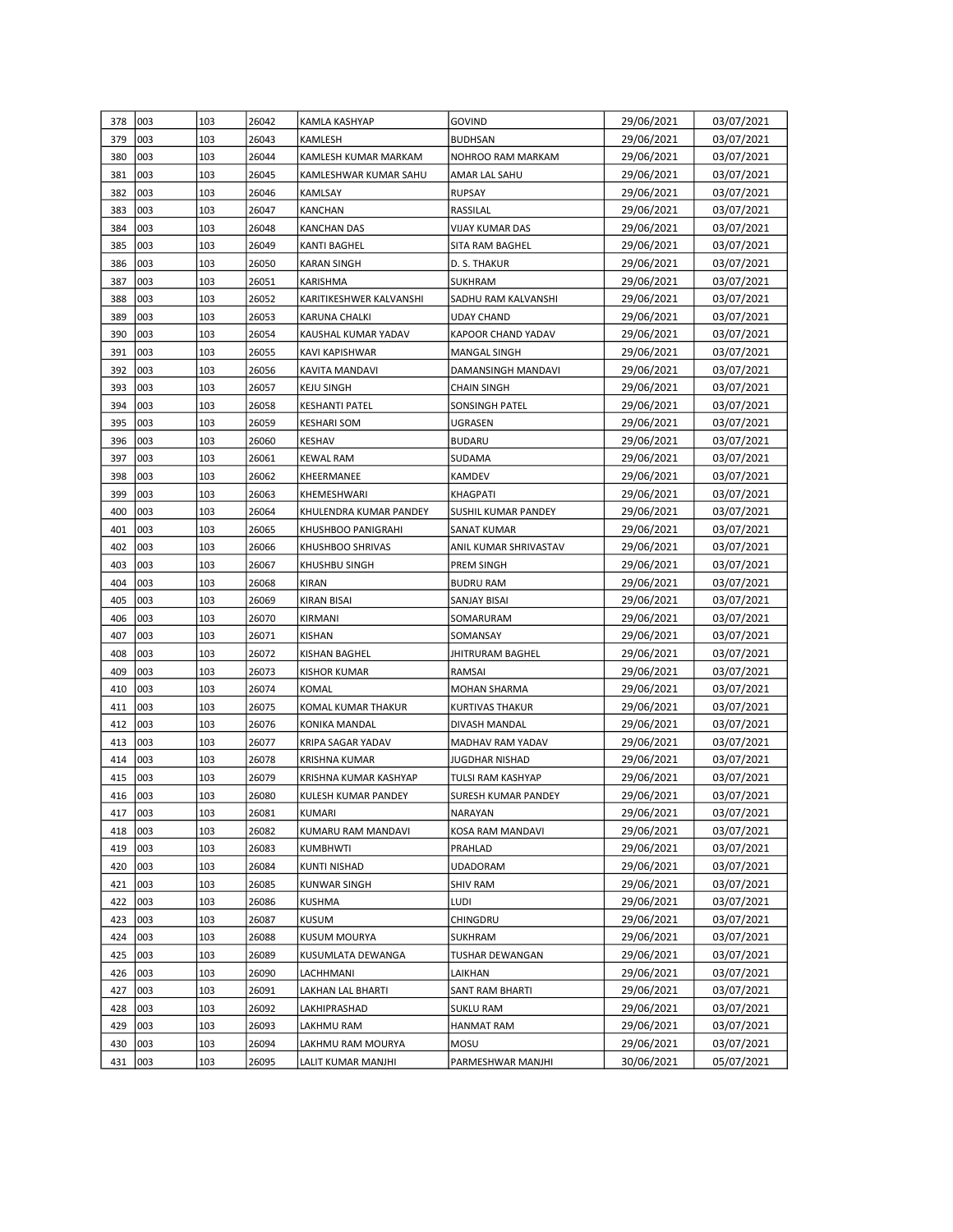| 432 | 003 | 103 | 26096 | LALITA KASHYAP           | <b>BOYDAD KASHYAP</b>    | 30/06/2021 | 05/07/2021 |
|-----|-----|-----|-------|--------------------------|--------------------------|------------|------------|
| 433 | 003 | 103 | 26097 | LAXMAN KASHYAP           | MANSAY KASHYAP           | 30/06/2021 | 05/07/2021 |
| 434 | 003 | 103 | 26098 | LAXMI BAI                | SADAN SINGH              | 30/06/2021 | 05/07/2021 |
| 435 | 003 | 103 | 26099 | LAXMI BAIRAGI            | <b>BINAY BAIRAGI</b>     | 30/06/2021 | 05/07/2021 |
| 436 | 003 | 103 | 26100 | LAYAWATI                 | PADAM RAM                | 30/06/2021 | 05/07/2021 |
| 437 | 003 | 103 | 26101 | LAYBATI                  | <b>JAYDEV</b>            | 30/06/2021 | 05/07/2021 |
| 438 | 003 | 103 | 26102 | LEDU RAM KASHYAP         | <b>BAIJU RAM KASHYAP</b> | 30/06/2021 | 05/07/2021 |
| 439 | 003 | 103 | 26103 | LIKESH SINGH THAKUR      | NEELBIHARI THAKUR        | 30/06/2021 | 05/07/2021 |
| 440 | 003 | 103 | 26104 | LILESHWAR SINHA          | <b>BRIJLAL SINHA</b>     | 30/06/2021 | 05/07/2021 |
| 441 | 003 | 103 | 26105 | LINGESH                  | JAGARNATH                | 30/06/2021 | 05/07/2021 |
| 442 | 003 | 103 | 26106 | LINGRAJ KAVI             | DEVENDRA KAVI            | 30/06/2021 | 05/07/2021 |
| 443 | 003 | 103 | 26107 | LIPIKA TARSA             | <b>GOPAL SINGH TARSA</b> | 30/06/2021 | 05/07/2021 |
| 444 | 003 | 103 | 26108 | LOKESHWAR                | <b>RATAN LAL</b>         | 30/06/2021 | 05/07/2021 |
| 445 | 003 | 103 | 26109 | LOKNATH SETHIYA          | SOMNATH SETHIYA          | 30/06/2021 | 05/07/2021 |
| 446 | 003 | 103 | 26110 | LOKNATH SETHIYA          | HARIRAM SETHIYA          | 30/06/2021 | 05/07/2021 |
| 447 | 003 | 103 | 26111 | M RATNA RAO              | M MOULI RAO              | 30/06/2021 | 05/07/2021 |
| 448 | 003 | 103 | 26112 | MADHU BAGHEL             | SONA DHAR BAGHEL         | 30/06/2021 | 05/07/2021 |
| 449 | 003 | 103 | 26113 | <b>MADHURI DAS</b>       | SEWA DAS                 | 30/06/2021 | 05/07/2021 |
| 450 | 003 | 103 | 26114 | <b>MADHURI DEBNATH</b>   | <b>PARESH DEBNATH</b>    | 30/06/2021 | 05/07/2021 |
| 451 | 003 | 103 | 26115 | <b>MADHURI NAG</b>       | SUDROO RAM NAG           | 30/06/2021 | 05/07/2021 |
| 452 | 003 | 103 | 26116 | MADKAMI SURENDRA KUMAR   | <b>DEVARAM</b>           | 30/06/2021 | 05/07/2021 |
| 453 | 003 | 103 | 26117 | MAHAJAN                  | SUKHLAL                  | 30/06/2021 | 05/07/2021 |
| 454 | 003 | 103 | 26118 | MAHENDRI KASHYAP         | SOMORAM KASHYAP          | 30/06/2021 | 05/07/2021 |
| 455 | 003 | 103 | 26119 | MAHESHWARI               | DAMODAR                  | 30/06/2021 | 05/07/2021 |
| 456 | 003 | 103 | 26120 | MALTI                    | RAJARAM                  | 30/06/2021 | 05/07/2021 |
| 457 | 003 | 103 | 26121 | <b>MAMTA CHALKI</b>      | <b>UDAYCHAND CHALKI</b>  | 30/06/2021 | 05/07/2021 |
| 458 | 003 | 103 | 26122 | <b>MAMTA RANI MICHCH</b> | <b>SHANKAR RAO</b>       | 30/06/2021 | 05/07/2021 |
| 459 | 003 | 103 | 26123 | MAMTA YADAV              | CHANDRA SHEKHAR YADAV    | 30/06/2021 | 05/07/2021 |
| 460 | 003 | 103 | 26124 | <b>MANDAR</b>            | UDDAV                    | 30/06/2021 | 05/07/2021 |
| 461 | 003 | 103 | 26125 | MANGAL RAM               | JAIGAN                   | 30/06/2021 | 05/07/2021 |
| 462 | 003 | 103 | 26126 | MANGAL RAM               | <b>GANPAT RAM BAGHEL</b> | 30/06/2021 | 05/07/2021 |
| 463 | 003 | 103 | 26127 | MANGALDAI                | SAMPATRAM                | 30/06/2021 | 05/07/2021 |
| 464 | 003 | 103 | 26128 | MANGLAVATI KASHYAP       | SHANKER KASHYAP          | 30/06/2021 | 05/07/2021 |
| 465 | 003 | 103 | 26129 | MANGLI                   | HARISH CHANDRA           | 30/06/2021 | 05/07/2021 |
| 466 | 003 | 103 | 26130 | MANGTURAM                | CHALKI                   | 30/06/2021 | 05/07/2021 |
| 467 | 003 | 103 | 26131 | <b>MANI RAM</b>          | WACHCHHI RAM             | 30/06/2021 | 05/07/2021 |
| 468 | 003 | 103 | 26132 | MANISH ACHARYA           | SHAMBHU NATH ACHARYA     | 30/06/2021 | 05/07/2021 |
| 469 | 003 | 103 | 26133 | <b>MANISH KASHYAP</b>    | <b>BUDHRAM</b>           | 30/06/2021 | 05/07/2021 |
| 470 | 003 | 103 | 26134 | MANISHA                  | <b>AJAY KUMAR</b>        | 30/06/2021 | 05/07/2021 |
| 471 | 003 | 103 | 26135 | MANISHA                  | MOHAN SINGH              | 30/06/2021 | 05/07/2021 |
| 472 | 003 | 103 | 26136 | <b>MANISHA PANDEY</b>    | JOGENDRA                 | 30/06/2021 | 05/07/2021 |
| 473 | 003 | 103 | 26137 | MANISHA YADAV            | SARVESH YADAV            | 30/06/2021 | 05/07/2021 |
| 474 | 003 | 103 | 26138 | <b>MANOJ KUMAR</b>       | RAMESHWER SINGH          | 30/06/2021 | 05/07/2021 |
| 475 | 003 | 103 | 26139 | MANOJ KUMAR KASHYAP      | RATIRAM KASHYAP          | 30/06/2021 | 05/07/2021 |
| 476 | 003 | 103 | 26140 | MANOJ SINGH THAKUR       | SAMPAT SINGH THAKUR      | 30/06/2021 | 05/07/2021 |
| 477 | 003 | 103 | 26141 | MARKAND                  | PURUSHOTTAM              | 30/06/2021 | 05/07/2021 |
| 478 | 003 | 103 | 26142 | MASORAM                  | PANDRU                   | 30/06/2021 | 05/07/2021 |
| 479 | 003 | 103 | 26143 | MAYANK KUMAR BAGHEL      | JHAGRURAM BAGHEL         | 30/06/2021 | 05/07/2021 |
| 480 | 003 | 103 | 26144 | MAYURI RATHI             | PUKHRAJ RATHI            | 30/06/2021 | 05/07/2021 |
| 481 | 003 | 103 | 26145 | MEENA                    | MADHU RAM                | 30/06/2021 | 05/07/2021 |
| 482 | 003 | 103 | 26146 | <b>MEENA BAGHEL</b>      | VINAY KUMAR              | 30/06/2021 | 05/07/2021 |
| 483 | 003 | 103 | 26147 | MEENA KASHYAP            | RATAN KASHYAP            | 30/06/2021 | 05/07/2021 |
| 484 | 003 | 103 | 26148 | MEENA KASHYAP            | SUDRU RAM KASHYAP        | 30/06/2021 | 05/07/2021 |
|     |     |     |       |                          |                          |            |            |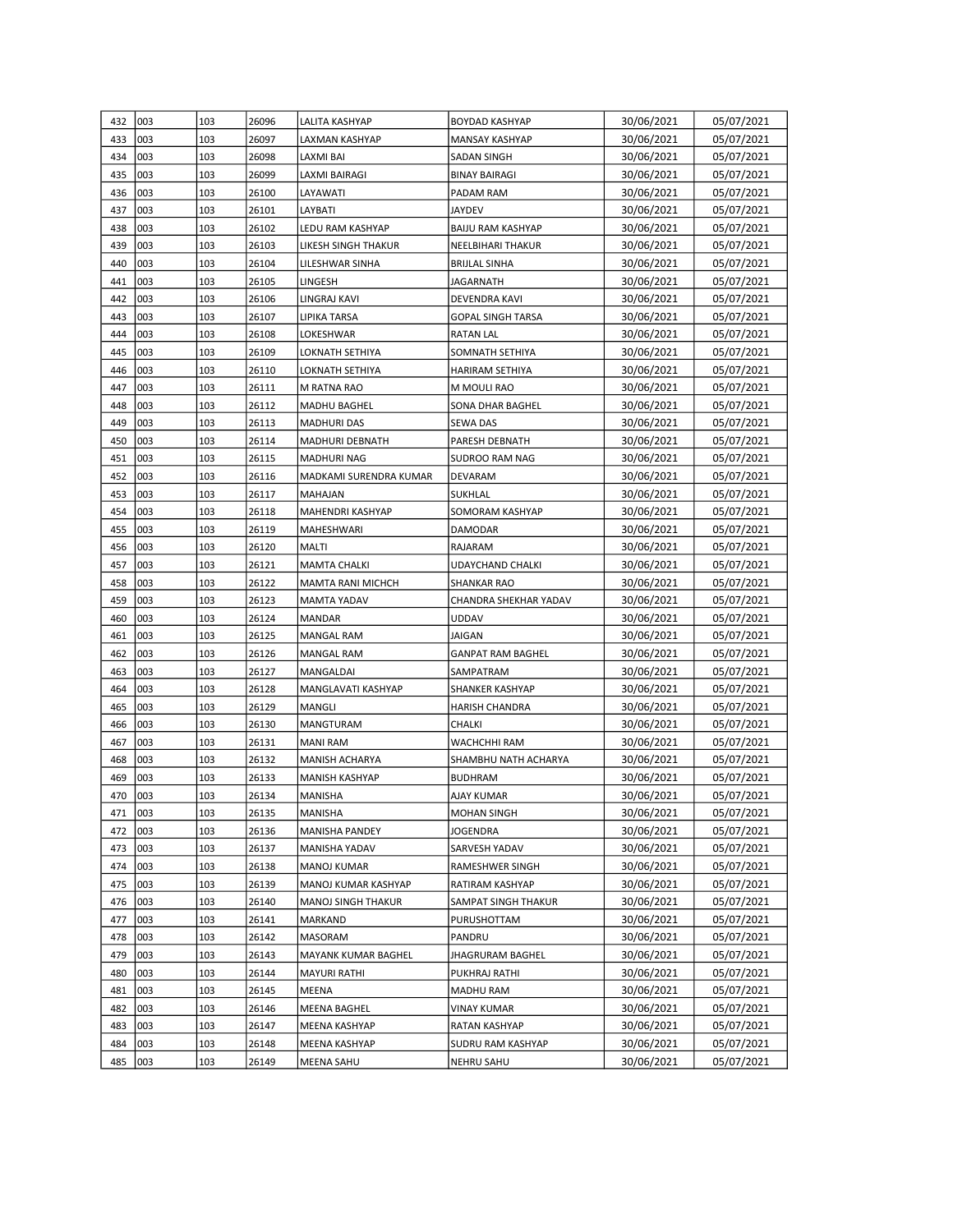| 486       | 003 | 103 | 26150 | MEENAKSHI MARKAM      | PHUL SINGH               | 30/06/2021 | 05/07/2021 |
|-----------|-----|-----|-------|-----------------------|--------------------------|------------|------------|
| 487       | 003 | 103 | 26151 | MEENU NAG             | <b>SUKMAN NAG</b>        | 30/06/2021 | 05/07/2021 |
| 488       | 003 | 103 | 26152 | MEENU NAGE            | <b>DINESH NAGE</b>       | 30/06/2021 | 05/07/2021 |
| 489       | 003 | 103 | 26153 | MEGHA NAG             | <b>VEDLAL NAG</b>        | 30/06/2021 | 05/07/2021 |
| 490       | 003 | 103 | 26154 | <b>MENKA NAGESH</b>   | <b>GURU NAGESH</b>       | 30/06/2021 | 05/07/2021 |
| 491       | 003 | 103 | 26155 | MOHAMMED FAYJ ALAM    | MOHAMMED SABIR RAZVI     | 30/06/2021 | 05/07/2021 |
| 492       | 003 | 103 | 26156 | <b>MOHAN SINGH</b>    | <b>JAGGU RAM</b>         | 30/06/2021 | 05/07/2021 |
| 493       | 003 | 103 | 26157 | MOHANLAL SAHU         | HIRESH SAHU              | 30/06/2021 | 05/07/2021 |
| 494       | 003 | 103 | 26158 | <b>MOHIT</b>          | PILU                     | 30/06/2021 | 05/07/2021 |
| 495       | 003 | 103 | 26159 | <b>MOHIT KUMAR</b>    | DURDESHI RAM             | 30/06/2021 | 05/07/2021 |
| 496       | 003 | 103 | 26160 | MONIKA GUPTA          | PREM GUPTA               | 30/06/2021 | 05/07/2021 |
| 497       | 003 | 103 | 26161 | <b>MUNNA</b>          | RATI RAM                 | 30/06/2021 | 05/07/2021 |
| 498       | 003 | 103 | 26162 | MUNNA PODIYAM         | LAXMAN PODIYAM           | 30/06/2021 | 05/07/2021 |
| 499       | 003 | 103 | 26163 | MUNNA RAM             | <b>SUNDAR RAM</b>        | 30/06/2021 | 05/07/2021 |
| 500       | 003 | 103 | 26164 | NAINA DAS             | <b>NANDAN DAS</b>        | 30/06/2021 | 05/07/2021 |
| 501       | 003 | 103 | 26165 | <b>NAMESH KUMAR</b>   | <b>MOHAN</b>             | 30/06/2021 | 05/07/2021 |
| 502       | 003 | 103 | 26166 | NANDANI KG            | <b>BABU RAO</b>          | 30/06/2021 | 05/07/2021 |
| 503       | 003 | 103 | 26167 | NANDOO SINGH          | <b>MAHAVEER SINGH</b>    | 30/06/2021 | 05/07/2021 |
| 504       | 003 | 103 | 26168 | NARENDRA              | DASHUMU                  | 30/06/2021 | 05/07/2021 |
| 505       | 003 | 103 | 26169 | NARENDRA KUMAR BAGHEL | SUDRU RAM BAGHEL         | 30/06/2021 | 05/07/2021 |
| 506       | 003 | 103 | 26170 | NARENDRA NAG          | TUNNU NAG                | 30/06/2021 | 05/07/2021 |
| 507       | 003 | 103 | 26171 | NARESH                | MANGAL                   | 30/06/2021 | 05/07/2021 |
| 508       | 003 | 103 | 26172 | NATHURAM KASHYAP      | <b>BANSINGH KASHYAP</b>  | 30/06/2021 | 05/07/2021 |
| 509       | 003 | 103 | 26173 | NEELABATI             | SHOBARAM                 | 30/06/2021 | 05/07/2021 |
| 510       | 003 | 103 | 26174 | NEELAM                | <b>HEMDHAR NAG</b>       | 30/06/2021 | 05/07/2021 |
| 511       | 003 | 103 | 26175 | NEELIMA               | SAGAR                    | 30/06/2021 | 05/07/2021 |
| 512       | 003 | 103 | 26176 | NEELKANTH             | PACHMAN                  | 30/06/2021 | 05/07/2021 |
| 513       | 003 | 103 | 26177 | NEERBATI              | KAMALRAM                 | 30/06/2021 | 05/07/2021 |
| 514       | 003 | 103 | 26178 | NEETU DEWANGAN        | TANKESHWAR DEWANGAN      | 30/06/2021 | 05/07/2021 |
| 515       | 003 | 103 | 26179 | NEHA KHAMBARI         | CHYAVAN PRASAD           | 30/06/2021 | 05/07/2021 |
| 516       | 003 | 103 | 26180 | NEHA PANIGRA          | DEVESH PANIGRAHI         | 30/06/2021 | 05/07/2021 |
| 517       | 003 | 103 | 26181 | NIHARIKA KASHYAP      | JOSHRI KASHYAP           | 30/06/2021 | 05/07/2021 |
| 518       | 003 | 103 | 26182 | NIJAY BAGHEL          | HOM SINGH BAGHEL         | 30/06/2021 | 05/07/2021 |
| 519       | 003 | 103 | 26183 | NIKHIL KUMAR DEWANGA  | MANOJ DEWANGAN           | 30/06/2021 | 05/07/2021 |
| 520       | 003 | 103 | 26184 | <b>NIKHIL PANDAY</b>  | <b>OMPRAKASH PANDAY</b>  | 30/06/2021 | 05/07/2021 |
| 521       | 003 | 103 | 26185 | NIKITA YADAV          | KULDHAR YADAV            | 30/06/2021 | 05/07/2021 |
| 522       | 003 | 103 | 26186 | NILENDRA SINGH NAG    | SHRI SUNDAR NAG          | 30/06/2021 | 05/07/2021 |
| 523       | 003 | 103 | 26187 | NILESHWARI KASHYAP    | SONDHAR KASHYAP          | 30/06/2021 | 05/07/2021 |
| 524       | 003 | 103 | 26188 | NILIMA GOYAL          | SADA SHIV GOYAL          | 30/06/2021 | 05/07/2021 |
| 525   003 |     | 103 | 26189 | <b>NIRMALA</b>        | RAMCHARAN                | 30/06/2021 | 05/07/2021 |
| 526       | 003 | 103 | 26190 | NISHA                 | MAHESH KUMAR             | 30/06/2021 | 05/07/2021 |
| 527       | 003 | 103 | 26191 | NITESH THAKUR         | PREMSINGH THAKUR         | 30/06/2021 | 05/07/2021 |
| 528       | 003 | 103 | 26192 | NUKENDRA KASHYAP      | <b>SUKUL SAY</b>         | 30/06/2021 | 05/07/2021 |
| 529       | 003 | 103 | 26193 | OM PRAKASH            | RATI RAM                 | 30/06/2021 | 05/07/2021 |
| 530       | 003 | 103 | 26194 | OMPRAKASH             | DEVCHAND NAG             | 30/06/2021 | 05/07/2021 |
| 531       | 003 | 103 | 26195 | PADAM NATH KASHYAP    | ISHWAR KASHYAP           | 30/06/2021 | 05/07/2021 |
| 532       | 003 | 103 | 26196 | PADHESHWAR            | <b>VEER SINGH</b>        | 30/06/2021 | 05/07/2021 |
| 533       | 003 | 103 | 26197 | PADMA SAHU            | PARDESHI RAM SAHU        | 30/06/2021 | 05/07/2021 |
| 534       | 003 | 103 | 26198 | PADMANI NAG           | LAKHMU RAM NAG           | 30/06/2021 | 05/07/2021 |
| 535       | 003 | 103 | 26199 | PALLAVI MANDAL        | <b>GYAN SAGAR MANDAL</b> | 30/06/2021 | 05/07/2021 |
| 536       | 003 | 103 | 26200 | PALLVI SAHU           | NARENDRA SAHU            | 30/06/2021 | 05/07/2021 |
| 537       | 003 | 103 | 26201 | PANDEY MANDAVI        | PILU RAM                 | 30/06/2021 | 05/07/2021 |
| 538       | 003 | 103 | 26202 | PANKAJ BHARDWA        | NOHARU BHARDWAJ          | 30/06/2021 | 05/07/2021 |
| 539       | 003 | 103 | 26203 | PANKAJ SETHIYA        | GHANSHYAM                | 30/06/2021 | 05/07/2021 |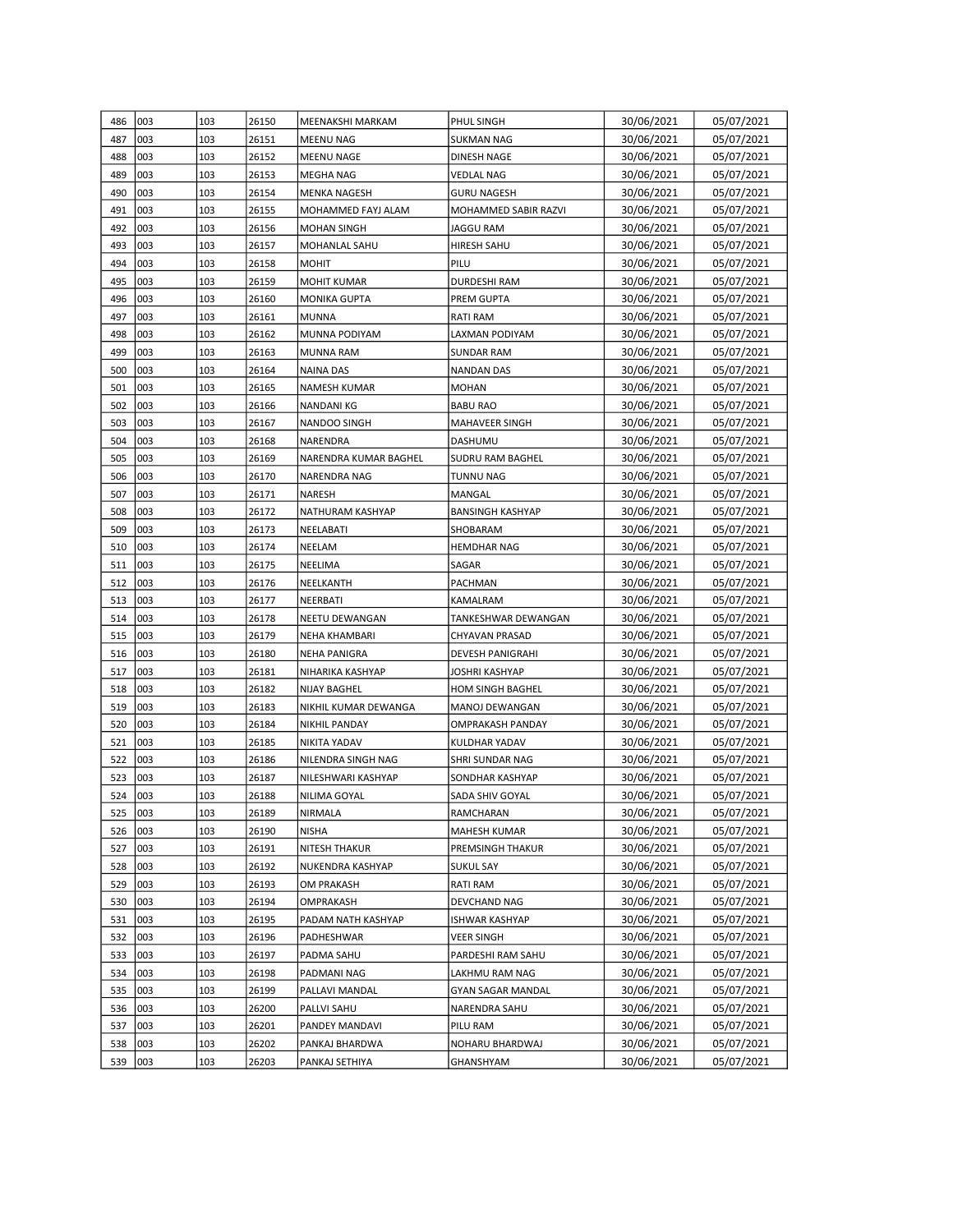| 540 | 003 | 103 | 26204 | PANKAJ SINGH          | <b>HEMENDRA SINGH</b>    | 30/06/2021 | 05/07/2021 |
|-----|-----|-----|-------|-----------------------|--------------------------|------------|------------|
| 541 | 003 | 103 | 26205 | PARESHWARI            | <b>BAJNATH</b>           | 30/06/2021 | 05/07/2021 |
| 542 | 003 | 103 | 26206 | PARMESHWAR            | <b>SUKHRAM</b>           | 30/06/2021 | 05/07/2021 |
| 543 | 003 | 103 | 26207 | PARVATI YADAV         | <b>JAINATH YADAV</b>     | 30/06/2021 | 05/07/2021 |
| 544 | 003 | 103 | 26208 | PAWAN KUMAR           | <b>KRISHNA KUMAR</b>     | 30/06/2021 | 05/07/2021 |
| 545 | 003 | 103 | 26209 | PAWAN NAG             | <b>SENAPATI NAG</b>      | 30/06/2021 | 05/07/2021 |
| 546 | 003 | 103 | 26210 | PAYAL NIRMALKAR       | NANDLAL NIRMALKAR        | 30/06/2021 | 05/07/2021 |
| 547 | 003 | 103 | 26211 | PAYAL SHRIWAS         | <b>VIKAS SHRIVAS</b>     | 30/06/2021 | 05/07/2021 |
| 548 | 003 | 103 | 26212 | PEETAR LAKADA         | PATTRIK LAKADA           | 30/06/2021 | 05/07/2021 |
| 549 | 003 | 103 | 26213 | PHAGNOORAM            | SANNOORAM                | 30/06/2021 | 05/07/2021 |
| 550 | 003 | 103 | 26214 | PHOOLMATI             | <b>SUKCHAND</b>          | 30/06/2021 | 05/07/2021 |
| 551 | 003 | 103 | 26215 | PHOOLO                | <b>BUDHARAM</b>          | 30/06/2021 | 05/07/2021 |
| 552 | 003 | 103 | 26216 | PHUL KUMARI           | <b>BALI RAM</b>          | 30/06/2021 | 05/07/2021 |
| 553 | 003 | 103 | 26217 | PINKEE                | MANGURAM                 | 30/06/2021 | 05/07/2021 |
| 554 | 003 | 103 | 26218 | PINKI BAGHEL          | RAJU BAGHEL              | 30/06/2021 | 05/07/2021 |
| 555 | 003 | 103 | 26219 | POOJA                 | <b>RAMESH KUMAR</b>      | 30/06/2021 | 05/07/2021 |
| 556 | 003 | 103 | 26220 | POOJA KASHYAP         | OMPRAKASH KASHYAP        | 30/06/2021 | 05/07/2021 |
| 557 | 003 | 103 | 26221 | POONAM KORIYA         | AKNATH KORIYA            | 30/06/2021 | 05/07/2021 |
| 558 | 003 | 103 | 26222 | POONAM THAKUR         | <b>SHARMA THAKUR</b>     | 30/06/2021 | 05/07/2021 |
| 559 | 003 | 103 | 26223 | POORNIMA NAIK         | <b>GOUTAM SINGH NAIK</b> | 30/06/2021 | 05/07/2021 |
| 560 | 003 | 103 | 26224 | PRABHASH MANDAL       | NIMAI MANDAL             | 30/06/2021 | 05/07/2021 |
| 561 | 003 | 103 | 26225 | PRAHLAD KUMAR         | <b>GOPAL RAM</b>         | 30/06/2021 | 05/07/2021 |
| 562 | 003 | 103 | 26226 | PRAMILA               | SOMARU                   | 30/06/2021 | 05/07/2021 |
| 563 | 003 | 103 | 26227 | PRAMILA KASHYAP       | PHAGU                    | 30/06/2021 | 05/07/2021 |
| 564 | 003 | 103 | 26228 | PRAMILA NAG           | <b>SANKAR NAG</b>        | 30/06/2021 | 05/07/2021 |
| 565 | 003 | 103 | 26229 | PRAMILA VADDE         | <b>SOMARU RAM VADDE</b>  | 30/06/2021 | 05/07/2021 |
| 566 | 003 | 103 | 26230 | PRAMILA YADAV         | LALA RAM YADAV           | 30/06/2021 | 05/07/2021 |
| 567 | 003 | 103 | 26231 | PRASANJEET HALDHAR    | DULAR HALDHAR            | 30/06/2021 | 05/07/2021 |
| 568 | 003 | 103 | 26232 | PRASHNSHA NAIDU       | <b>JAMESH NAIDU</b>      | 30/06/2021 | 05/07/2021 |
| 569 | 003 | 103 | 26233 | PRATAP NARAYAN NAYAK  | MOHAN LAL NAYAK          | 30/06/2021 | 05/07/2021 |
| 570 | 003 | 103 | 26234 | PRATAP SINGH          | <b>SHRI SHRIVAS</b>      | 30/06/2021 | 05/07/2021 |
| 571 | 003 | 103 | 26235 | PRATAP SINGH THAKUR   | DHANBAHAL SINGH THAKUR   | 30/06/2021 | 05/07/2021 |
| 572 | 003 | 103 | 26236 | PRATIK HABIL SUTA     | PRAMOD HABIL SUTA        | 30/06/2021 | 05/07/2021 |
| 573 | 003 | 103 | 26237 | PRATIK MASIH          | <b>SUPANT MASIH</b>      | 30/06/2021 | 05/07/2021 |
| 574 | 003 | 103 | 26238 | PRATIMA               | <b>MOTI LAL</b>          | 30/06/2021 | 05/07/2021 |
| 575 | 003 | 103 | 26239 | PRAVEEN               | SAJEET                   | 30/06/2021 | 05/07/2021 |
| 576 | 003 | 103 | 26240 | PRAVEEN KUMAR DHRUV   | <b>BASANT DHRUV</b>      | 30/06/2021 | 05/07/2021 |
| 577 | 003 | 103 | 26241 | PRAVEEN KUMAR MESHRAM | <b>ASHOK MESHRAM</b>     | 30/06/2021 | 05/07/2021 |
| 578 | 003 | 103 | 26242 | PRAVIN HIYAL          | KAMLOCHAN HIYAL          | 30/06/2021 | 05/07/2021 |
| 579 | 003 | 103 | 26243 | PREM KUMARI NAG       | MOTEE SINGH NAG          | 30/06/2021 | 05/07/2021 |
| 580 | 003 | 103 | 26244 | PRITESH BAGHEL        | TULSI RAM BAGHEL         | 30/06/2021 | 05/07/2021 |
| 581 | 003 | 103 | 26245 | PRIYA SAHU            | CHHERKOO RAM SAHU        | 30/06/2021 | 05/07/2021 |
| 582 | 003 | 103 | 26246 | PRIYANKA BAGHEL       | O P MESHRAM              | 30/06/2021 | 05/07/2021 |
| 583 | 003 | 103 | 26247 | PRIYANKA NAG          | <b>KUNNU RAM NAG</b>     | 30/06/2021 | 05/07/2021 |
| 584 | 003 | 103 | 26248 | PRIYANKA SANA         | <b>BHAVENDRA SANA</b>    | 30/06/2021 | 05/07/2021 |
| 585 | 003 | 103 | 26249 | PRIYANKA SHARMA       | RAJESH SHARMA            | 30/06/2021 | 05/07/2021 |
| 586 | 003 | 103 | 26250 | PRIYANKA YADAV        | VIRENDRA YADAV           | 30/06/2021 | 05/07/2021 |
| 587 | 003 | 103 | 26251 | PURAN                 | GONCHU                   | 30/06/2021 | 05/07/2021 |
| 588 | 003 | 103 | 26252 | PURANI PUJARI         | RAMRATAN PUJARI          | 30/06/2021 | 05/07/2021 |
| 589 | 003 | 103 | 26253 | PURUSHOTTAM BAGHEL    | <b>BANGA RAM BAGHEL</b>  | 30/06/2021 | 05/07/2021 |
| 590 | 003 | 103 | 26254 | PUSHPA                | RATTU RAM                | 30/06/2021 | 05/07/2021 |
| 591 | 003 | 103 | 26255 | PUSHPANJALI NAG       | MULCHAND NAG             | 30/06/2021 | 05/07/2021 |
| 592 | 003 | 103 | 26256 | PUSHPLATA ACHARYA     | GHANSHYAM ACHARYA        | 30/06/2021 | 05/07/2021 |
| 593 | 003 | 103 | 26257 | R VIKRANTI            | R SHYAM                  | 30/06/2021 | 05/07/2021 |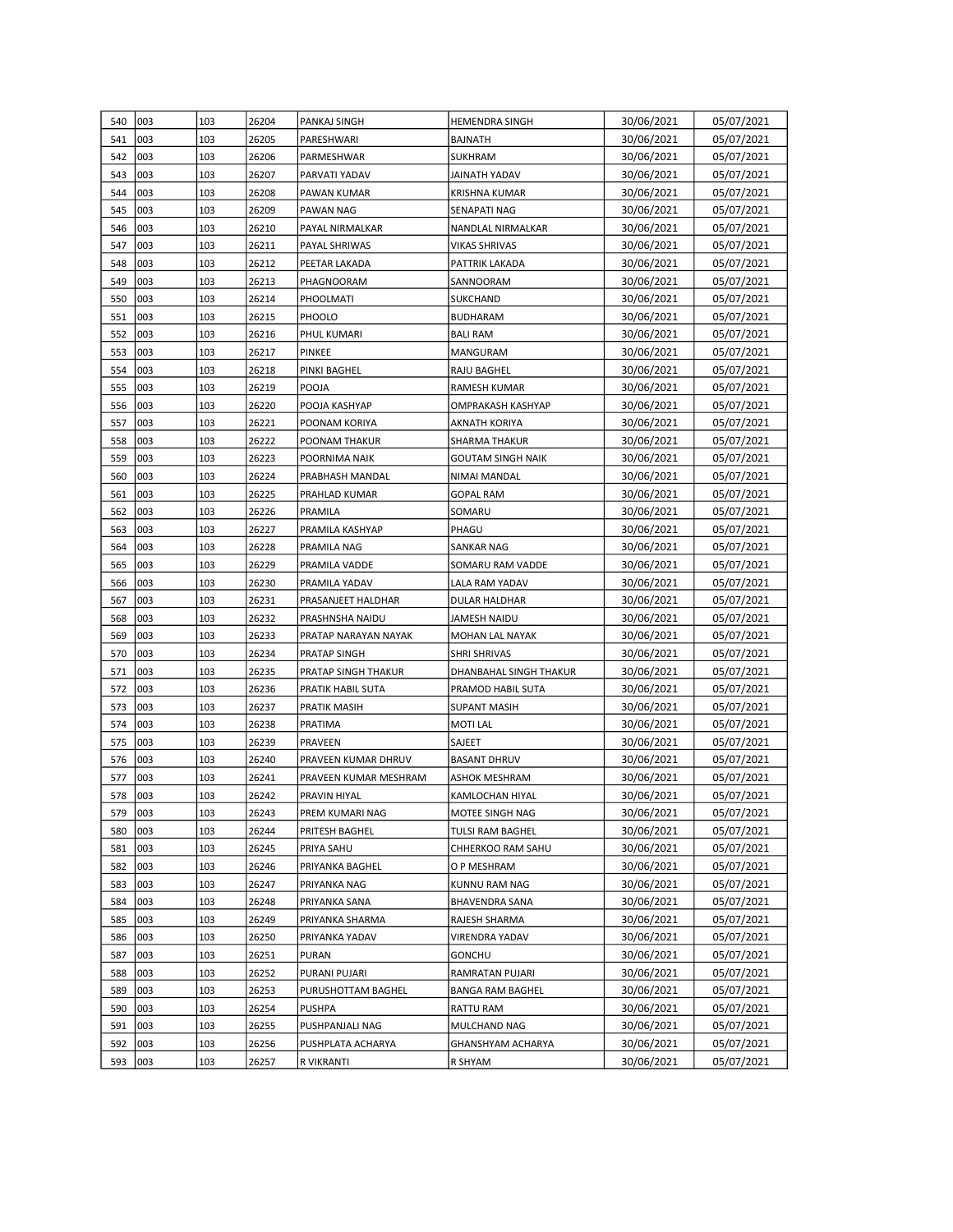| 594 | 003 | 103 | 26258 | RACHNA                  | RAGHUNATH                 | 30/06/2021 | 05/07/2021 |
|-----|-----|-----|-------|-------------------------|---------------------------|------------|------------|
| 595 | 003 | 103 | 26259 | RADHA                   | <b>KESHBO</b>             | 30/06/2021 | 05/07/2021 |
| 596 | 003 | 103 | 26260 | RADHAMANI               | PITAMBAR BAGHEL           | 30/06/2021 | 05/07/2021 |
| 597 | 003 | 103 | 26261 | RADHESHYAM              | <b>JIVAN LAL</b>          | 30/06/2021 | 05/07/2021 |
| 598 | 003 | 103 | 26262 | RADHIKA                 | <b>KAITU RAM</b>          | 30/06/2021 | 05/07/2021 |
| 599 | 003 | 103 | 26263 | RADHIKA DHRUV           | <b>KANHAIYA DHRUV</b>     | 30/06/2021 | 05/07/2021 |
| 600 | 003 | 103 | 26264 | RAGINI PATEL            | PEELARAM                  | 30/06/2021 | 05/07/2021 |
| 601 | 003 | 103 | 26265 | RAHUL BAGHEL            | <b>GAMBHIR LAL BAGHEL</b> | 30/06/2021 | 05/07/2021 |
| 602 | 003 | 103 | 26266 | RAHUL DAS               | KAMAL DEV DAS             | 30/06/2021 | 05/07/2021 |
| 603 | 003 | 103 | 26267 | RAHUL KUMAR             | RAMNATH                   | 30/06/2021 | 05/07/2021 |
| 604 | 003 | 103 | 26268 | RAIMATI                 | SONADHAR                  | 30/06/2021 | 05/07/2021 |
| 605 | 003 | 103 | 26269 | RAJ KUMAR BHARTI        | RAJENDRA BHARTI           | 30/06/2021 | 05/07/2021 |
| 606 | 003 | 103 | 26270 | RAJANI                  | CHHEDOO RAM               | 30/06/2021 | 05/07/2021 |
| 607 | 003 | 103 | 26271 | <b>RAJAT DEY</b>        | NAND DULAL DEY            | 30/06/2021 | 05/07/2021 |
| 608 | 003 | 103 | 26272 | RAJBATI                 | CHUCHAY                   | 30/06/2021 | 05/07/2021 |
| 609 | 003 | 103 | 26273 | RAJENDRA SHARMA         | <b>KRISHN SHARMA</b>      | 30/06/2021 | 05/07/2021 |
| 610 | 003 | 103 | 26274 | RAJESH KUMAR            | MAHESH                    | 30/06/2021 | 05/07/2021 |
| 611 | 003 | 103 | 26275 | RAJESH MICHCHA          | LAKHMURAM                 | 30/06/2021 | 05/07/2021 |
| 612 | 003 | 103 | 26276 | RAJESH RAO              | JAGDISHWAR RAO            | 30/06/2021 | 05/07/2021 |
| 613 | 003 | 103 | 26277 | RAJKISHOR MISHRA        | CHANDRAWALI MISHRA        | 30/06/2021 | 05/07/2021 |
| 614 | 003 | 103 | 26278 | RAJKUMAR MANIKPU        | RAMDAS MANIKPURI          | 30/06/2021 | 05/07/2021 |
| 615 | 003 | 103 | 26279 | RAJMAN KORRAM           | AITU RAM                  | 30/06/2021 | 05/07/2021 |
| 616 | 003 | 103 | 26280 | RAJNISH BAGHEL          | YUSUF BAGHEL              | 30/06/2021 | 05/07/2021 |
| 617 | 003 | 103 | 26281 | RAKESH                  | <b>BHIMA</b>              | 30/06/2021 | 05/07/2021 |
| 618 | 003 | 103 | 26282 | <b>RAKESH KUMAR</b>     | DANSAY                    | 30/06/2021 | 05/07/2021 |
| 619 | 003 | 103 | 26283 | RAKESH SINGH RATHIYA    | MOHAN SINGH RATHIYA       | 30/06/2021 | 05/07/2021 |
| 620 | 003 | 103 | 26284 | RAKHI                   | SUKHNATH                  | 30/06/2021 | 05/07/2021 |
| 621 | 003 | 103 | 26285 | RAKHI GIRI GOSWAMI      | ANIL GOSWAMI              | 30/06/2021 | 05/07/2021 |
| 622 | 003 | 103 | 26286 | RAMA MANDAL             | MAHENDRA MANDAL           | 30/06/2021 | 05/07/2021 |
| 623 | 003 | 103 | 26287 | RAMA MISTREE            | <b>DILIP MISTREE</b>      | 30/06/2021 | 05/07/2021 |
| 624 | 003 | 103 | 26288 | RAMBATI                 | SONADHAR                  | 30/06/2021 | 05/07/2021 |
| 625 | 003 | 103 | 26289 | RAMESH SAHU             | PHOOL SINGH               | 30/06/2021 | 05/07/2021 |
| 626 | 003 | 103 | 26290 | RAMKESHRI               | RAMESHWAR                 | 30/06/2021 | 05/07/2021 |
| 627 | 003 | 103 | 26291 | RAMKRISHNA SINGH THAKUR | DINDAYAL SINGH THAKUR     | 30/06/2021 | 05/07/2021 |
| 628 | 003 | 103 | 26292 | RAMLAL KASHYAP          | DHADOO RAM KASHYAP        | 30/06/2021 | 05/07/2021 |
| 629 | 003 | 103 | 26293 | RAMPRASAD               | BHARAT                    | 30/06/2021 | 05/07/2021 |
| 630 | 003 | 103 | 26294 | RANJEETA                | BALRAM                    | 30/06/2021 | 05/07/2021 |
| 631 | 003 | 103 | 26295 | RANJIT KASHYAP          | RAJMAN KASHYAP            | 30/06/2021 | 05/07/2021 |
| 632 | 003 | 103 | 26296 | RANJNA SINGH            | <b>KAMAL SINGH</b>        | 30/06/2021 | 05/07/2021 |
| 633 | 003 | 103 | 26297 | RASHMI PARIHAR          | SOHAN SINGH PARIHAR       | 30/06/2021 | 05/07/2021 |
| 634 | 003 | 103 | 26298 | RATNA MESHRAM           | KAMAL PRASAD MESHRAM      | 30/06/2021 | 05/07/2021 |
| 635 | 003 | 103 | 26299 | RAVI NAIDU              | RAMU NAIDU                | 30/06/2021 | 05/07/2021 |
| 636 | 003 | 103 | 26300 | RAVINA                  | DUDH NATH                 | 30/06/2021 | 05/07/2021 |
| 637 | 003 | 103 | 26301 | RAVINA NETAM            | KOMAL SINGH NETAM         | 30/06/2021 | 05/07/2021 |
| 638 | 003 | 103 | 26302 | RAVINDRA KUMAR THAKUR   | AMARCHANDRA THAKUR        | 30/06/2021 | 05/07/2021 |
| 639 | 003 | 103 | 26303 | RAVINDRA SINGH BAGHEL   | SHANKAR SINGH BAGHEL      | 30/06/2021 | 05/07/2021 |
| 640 | 003 | 103 | 26304 | RAVISHANKAR SALAM       | S S SALAM                 | 30/06/2021 | 05/07/2021 |
| 641 | 003 | 103 | 26305 | REEMA                   | <b>ARJUN</b>              | 30/06/2021 | 05/07/2021 |
| 642 | 003 | 103 | 26306 | REEMA                   | PITAMBAR BAGHEL           | 30/06/2021 | 05/07/2021 |
| 643 | 003 | 103 | 26307 | REEMA NAYAK             | <b>MADHAV NAYAK</b>       | 30/06/2021 | 05/07/2021 |
| 644 | 003 | 103 | 26308 | REENA BAGHEL            | LACHHINDHAR BAGHEL        | 30/06/2021 | 05/07/2021 |
| 645 | 003 | 103 | 26309 | REENA KUNJAM            | ROHIT KUNJAM              | 30/06/2021 | 05/07/2021 |
| 646 | 003 | 103 | 26310 | REENA NISHAD            | VIJAY LAL NISHAD          | 01/07/2021 | 06/07/2021 |
| 647 | 003 | 103 | 26311 | REENA PIYUSH            | RAJESH KUMAR PIYUSH       | 01/07/2021 | 06/07/2021 |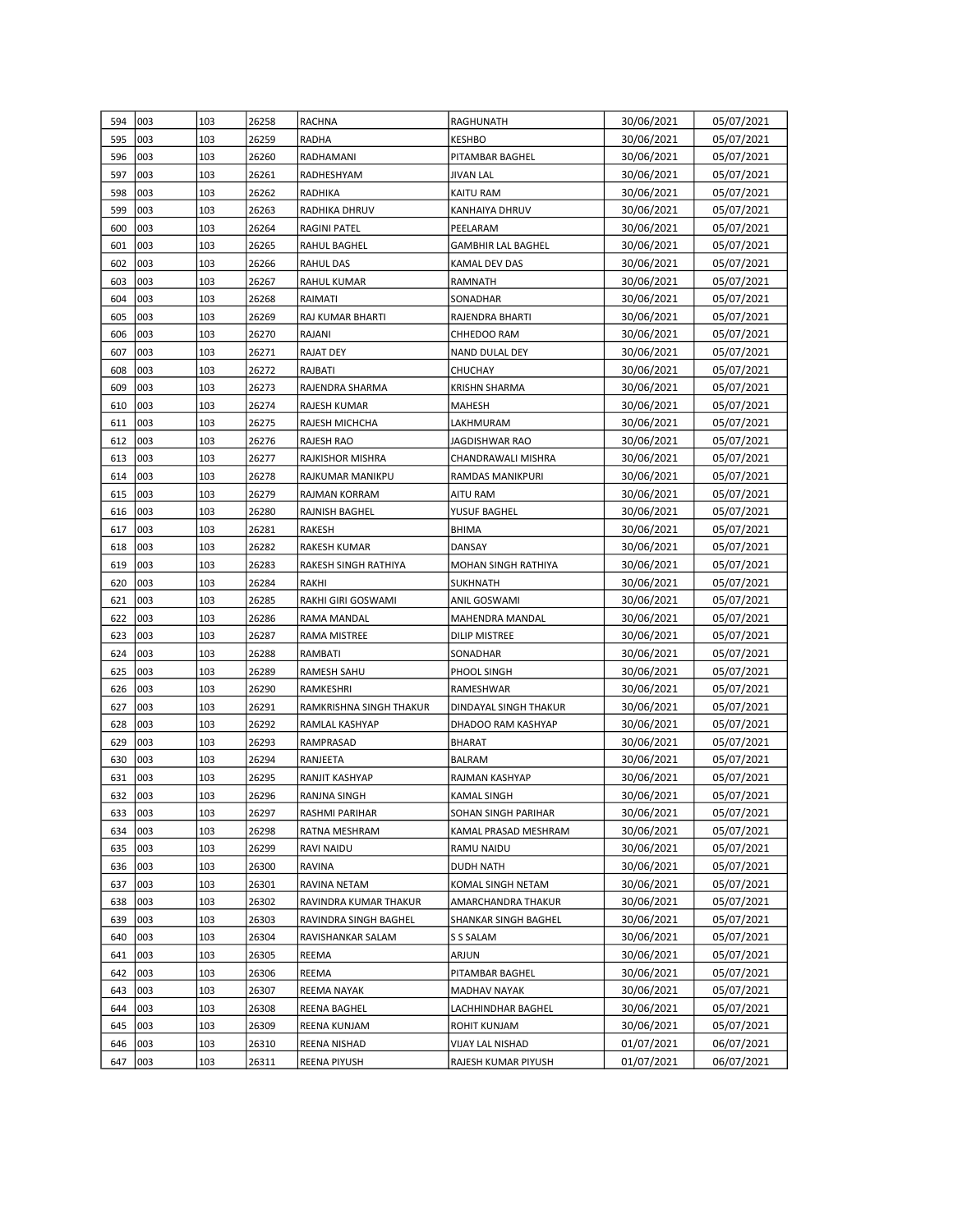| 648 | 003  | 103 | 26312 | <b>REETA TOPPO</b>    | SIMON TOPPO              | 01/07/2021 | 06/07/2021 |
|-----|------|-----|-------|-----------------------|--------------------------|------------|------------|
| 649 | 003  | 103 | 26313 | REHANA BAGAM          | <b>ASLAM KHAN</b>        | 01/07/2021 | 06/07/2021 |
| 650 | 003  | 103 | 26314 | <b>RENUKA</b>         | MANNURAM                 | 01/07/2021 | 06/07/2021 |
| 651 | 003  | 103 | 26315 | <b>RENUKA</b>         | LAYSINGH                 | 01/07/2021 | 06/07/2021 |
| 652 | 003  | 103 | 26316 | RESHMA                | MOHAN SINGH SETHIYA      | 01/07/2021 | 06/07/2021 |
| 653 | 003  | 103 | 26317 | <b>RINKY KUNWER</b>   | DHANIRAM KUNWER          | 01/07/2021 | 06/07/2021 |
| 654 | 003  | 103 | 26318 | RISHABH RAO           | <b>BUCHCHA RAO</b>       | 01/07/2021 | 06/07/2021 |
| 655 | 003  | 103 | 26319 | RITA                  | RAMESH                   | 01/07/2021 | 06/07/2021 |
| 656 | 003  | 103 | 26320 | RITU                  | DAYAL                    | 01/07/2021 | 06/07/2021 |
| 657 | 003  | 103 | 26321 | RITU DHRUW            | <b>MOHAN LAL DHRUW</b>   | 01/07/2021 | 06/07/2021 |
| 658 | 003  | 103 | 26322 | ROHAN KUMAR VERMA     | KISHAN LAL VERMA         | 01/07/2021 | 06/07/2021 |
| 659 | 003  | 103 | 26323 | ROHAN SINGH           | <b>GOPAL RAM</b>         | 01/07/2021 | 06/07/2021 |
| 660 | 003  | 103 | 26324 | ROHIT KASHYAP         | PADAMNATH KASHYAP        | 01/07/2021 | 06/07/2021 |
| 661 | 003  | 103 | 26325 | ROHIT KUMAR           | TULSIRAM                 | 01/07/2021 | 06/07/2021 |
| 662 | 003  | 103 | 26326 | ROHIT KUMAR           | LAXMAN KASHYAP           | 01/07/2021 | 06/07/2021 |
| 663 | 003  | 103 | 26327 | ROHIT MOURYA          | SANTO RAM MOURYA         | 01/07/2021 | 06/07/2021 |
| 664 | 003  | 103 | 26328 | ROHIT YADAV           | <b>BADAN SINGH</b>       | 01/07/2021 | 06/07/2021 |
| 665 | 003  | 103 | 26329 | ROJLIYA TIGGA         | <b>SELBESTER TIGGA</b>   | 01/07/2021 | 06/07/2021 |
| 666 | 003  | 103 | 26330 | ROSHAN YADAV          | <b>RAJESH YADAV</b>      | 01/07/2021 | 06/07/2021 |
| 667 | 003  | 103 | 26331 | <b>RUKMANI</b>        | SOMARU                   | 01/07/2021 | 06/07/2021 |
| 668 | 003  | 103 | 26332 | <b>RUPENDRA</b>       | <b>BHAGIRATHI</b>        | 01/07/2021 | 06/07/2021 |
| 669 | 003  | 103 | 26333 | RUPENDRA KUMAR        | <b>HEMNATH</b>           | 01/07/2021 | 06/07/2021 |
| 670 | 003  | 103 | 26334 | SACHIN CHOUDHA        | <b>LALIT CHOUDHARY</b>   | 01/07/2021 | 06/07/2021 |
| 671 | 003  | 103 | 26335 | SADANAND              | SOMAN                    | 01/07/2021 | 06/07/2021 |
| 672 | 003  | 103 | 26336 | SAGAR KASHYAP         | SAMU KASHYAP             | 01/07/2021 | 06/07/2021 |
| 673 | 1003 | 103 | 26337 | SAKSHI VAISHNA        | KRISHNA KUMAR VAISHNAV   | 01/07/2021 | 06/07/2021 |
| 674 | 003  | 103 | 26338 | SAMANT KUMAR KASHYAP  | RAIBARU RAM KASHYAP      | 01/07/2021 | 06/07/2021 |
| 675 | 003  | 103 | 26339 | SAMNATH KASHYAP       | ASHMAN RAM KASHYAP       | 01/07/2021 | 06/07/2021 |
| 676 | 003  | 103 | 26340 | SAMNATH SODI          | <b>MOSURAM SODI</b>      | 01/07/2021 | 06/07/2021 |
| 677 | 003  | 103 | 26341 | SANDEEP KUMAR SETHIYA | <b>BHAGAT RAM</b>        | 01/07/2021 | 06/07/2021 |
| 678 | 003  | 103 | 26342 | SANGEETA              | JARBAN                   | 01/07/2021 | 06/07/2021 |
| 679 | 003  | 103 | 26343 | SANGEETA              | SONARU                   | 01/07/2021 | 06/07/2021 |
| 680 | 003  | 103 | 26344 | SANGEETA NETAM        | <b>GHANSHIRAM NETAM</b>  | 01/07/2021 | 06/07/2021 |
| 681 | 003  | 103 | 26345 | SANGEETA PANDEY       | <b>BHOLESHWAR PANDEY</b> | 01/07/2021 | 06/07/2021 |
| 682 | 003  | 103 | 26346 | SANJAY KASHYAP        | SONARAM KASHYAP          | 01/07/2021 | 06/07/2021 |
| 683 | 003  | 103 | 26347 | SANTARIN              | SONARU                   | 01/07/2021 | 06/07/2021 |
| 684 | 003  | 103 | 26348 | SANTOSH KUMAR YADAV   | SHIV LAL YADAV           | 01/07/2021 | 06/07/2021 |
| 685 | 003  | 103 | 26349 | SANTOSHI DAS          | <b>SUKHCHAND DAS</b>     | 01/07/2021 | 06/07/2021 |
| 686 | 003  | 103 | 26350 | SANTOSHI PATIL        | <b>GAUTAM PATIL</b>      | 01/07/2021 | 06/07/2021 |
| 687 | 003  | 103 | 26351 | SAPNA                 | VIRENDRA                 | 01/07/2021 | 06/07/2021 |
| 688 | 003  | 103 | 26352 | SARASWATI KASHYAP     | <b>BHAGAT KASHYAP</b>    | 01/07/2021 | 06/07/2021 |
| 689 | 003  | 103 | 26353 | SARITA                | SINGALURAM               | 01/07/2021 | 06/07/2021 |
| 690 | 003  | 103 | 26354 | SARITA CHANDEL        | MOHAN CHANDEL            | 01/07/2021 | 06/07/2021 |
| 691 | 003  | 103 | 26355 | SARITA MANDAVI        | PILU RAM MANDAVI         | 01/07/2021 | 06/07/2021 |
| 692 | 003  | 103 | 26356 | SARITA PATEL          | PHULSINGH PATEL          | 01/07/2021 | 06/07/2021 |
| 693 | 003  | 103 | 26357 | SARITA SONI           | SANTOSH SONI             | 01/07/2021 | 06/07/2021 |
| 694 | 003  | 103 | 26358 | SATISH YADAV          | SOHAN YADAV              | 01/07/2021 | 06/07/2021 |
| 695 | 003  | 103 | 26359 | SATYAM KASHYAP        | SEETARAM KASHYAP         | 01/07/2021 | 06/07/2021 |
| 696 | 003  | 103 | 26360 | SATYANARAYAN          | LAXAMAIYA                | 01/07/2021 | 06/07/2021 |
| 697 | 003  | 103 | 26361 | SATYAPRAKASH THAKUR   | KRISHNA MOHAN THAKUR     | 01/07/2021 | 06/07/2021 |
| 698 | 003  | 103 | 26362 | SAURABH KUMAR MANDAL  | SUSHANT MANDAL           | 01/07/2021 | 06/07/2021 |
| 699 | 003  | 103 | 26363 | SAVITA NAG            | CHAMRU RAM NAG           | 01/07/2021 | 06/07/2021 |
| 700 | 003  | 103 | 26364 | SAVITRI DAS           | <b>SANATAN DAS</b>       | 01/07/2021 | 06/07/2021 |
| 701 | 003  | 103 | 26365 | SAVITRI NETAM         | RAM KUMAR NETAM          | 01/07/2021 | 06/07/2021 |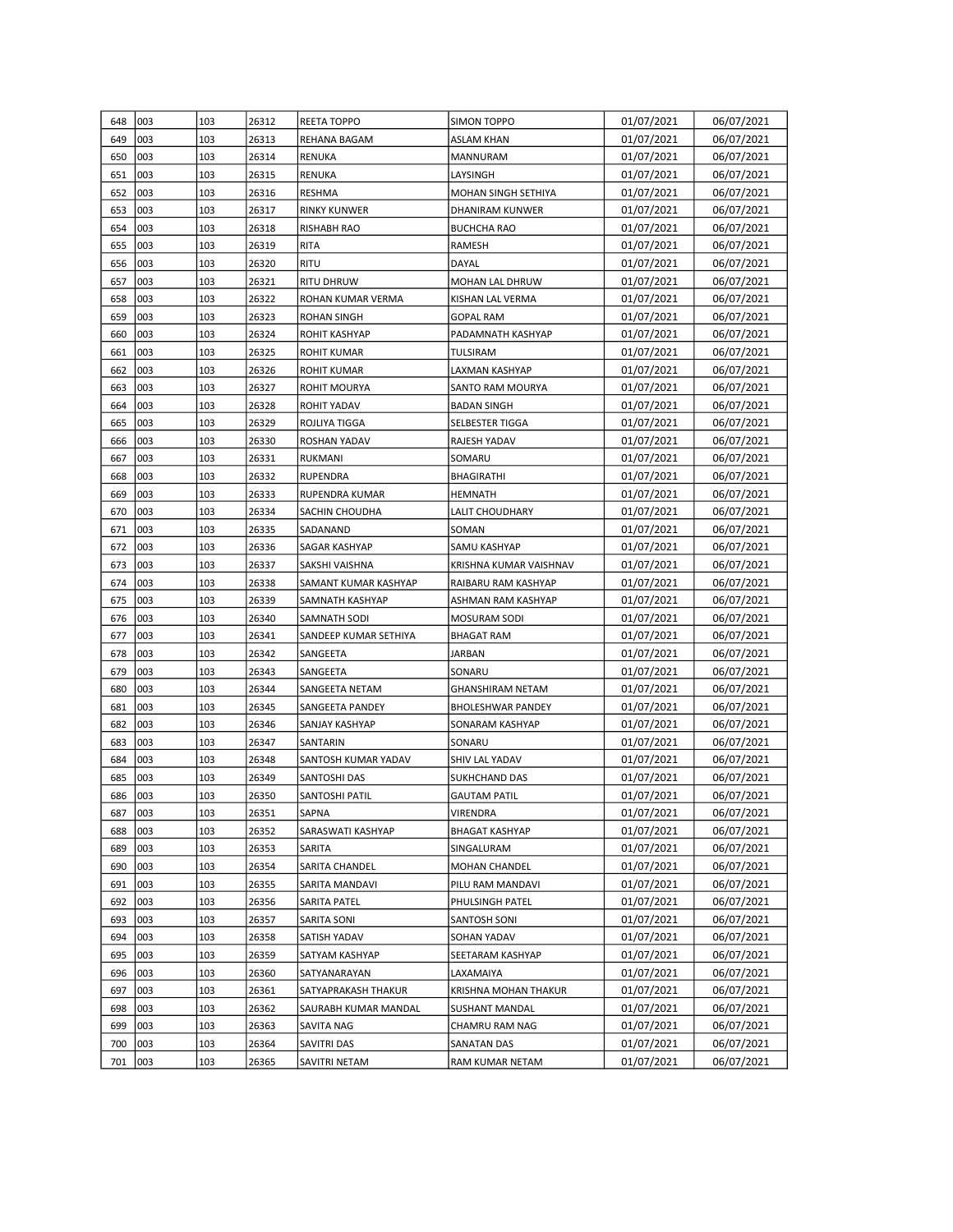| 702 | 003  | 103 | 26366 | SEEMA DEVNATH           | CHANDAN DEVNATH               | 01/07/2021 | 06/07/2021 |
|-----|------|-----|-------|-------------------------|-------------------------------|------------|------------|
| 703 | 003  | 103 | 26367 | SHABANA KHAN            | <b>MOHD HALIM KHAN</b>        | 01/07/2021 | 06/07/2021 |
| 704 | 003  | 103 | 26368 | SHABBIR MARKAM          | SUKHLAL MARKAM                | 01/07/2021 | 06/07/2021 |
| 705 | 003  | 103 | 26369 | SHABEENA BANO           | MO. SAHID                     | 01/07/2021 | 06/07/2021 |
| 706 | 003  | 103 | 26370 | <b>SHADAB QUARESI</b>   | SHAMSAD QUARESHI              | 01/07/2021 | 06/07/2021 |
| 707 | 003  | 103 | 26371 | SHAHINA PARVEEN         | <b>IRFAN ANSARI</b>           | 01/07/2021 | 06/07/2021 |
| 708 | 003  | 103 | 26372 | SHAHZADI YASMEEN        | MOHAMMAD SHAMSHAD             | 01/07/2021 | 06/07/2021 |
| 709 | 003  | 103 | 26373 | SHAILENDRA              | <b>MAAN SINGH</b>             | 01/07/2021 | 06/07/2021 |
| 710 | 003  | 103 | 26374 | SHAILENDRA SINGH THAKUR | <b>GHANSHYAM SINGH THAKUR</b> | 01/07/2021 | 06/07/2021 |
| 711 | 003  | 103 | 26375 | SHAILENDRA SORI         | SHER SINGH SORI               | 01/07/2021 | 06/07/2021 |
| 712 | 003  | 103 | 26376 | SHAMBATI BAGHEL         | MANGAL BAGHEL                 | 01/07/2021 | 06/07/2021 |
| 713 | 003  | 103 | 26377 | SHAMBTI                 | SUKALU RAM                    | 01/07/2021 | 06/07/2021 |
| 714 | 003  | 103 | 26378 | SHANKAR KASHYAP         | THUNKU KASHYAP                | 01/07/2021 | 06/07/2021 |
| 715 | 003  | 103 | 26379 | SHANKARRAM              | SHIBORAM                      | 01/07/2021 | 06/07/2021 |
| 716 | 003  | 103 | 26380 | SHANTI                  | JAYSINGH                      | 01/07/2021 | 06/07/2021 |
| 717 | 003  | 103 | 26381 | SHANTI BAKDE            | DILIP KUMAR BAKDE             | 01/07/2021 | 06/07/2021 |
| 718 | 003  | 103 | 26382 | SHANTI KASHYAP          | RAGHUNATH KASHYAP             | 01/07/2021 | 06/07/2021 |
| 719 | 003  | 103 | 26383 | SHANTIMANI NAG          | PARDESHI NAG                  | 01/07/2021 | 06/07/2021 |
| 720 | 003  | 103 | 26384 | <b>SHANTU RAM NAG</b>   | <b>BHAGAT RAM NAG</b>         | 01/07/2021 | 06/07/2021 |
| 721 | 003  | 103 | 26385 | SHASHANK KOSTA          | <b>NARAYAN KOSTA</b>          | 01/07/2021 | 06/07/2021 |
| 722 | 003  | 103 | 26386 | SHASHI KANT             | SUDARSHAN                     | 01/07/2021 | 06/07/2021 |
| 723 | 1003 | 103 | 26387 | SHASHWAT                | HARIDAS                       | 01/07/2021 | 06/07/2021 |
| 724 | 003  | 103 | 26388 | SHATRUGHAN SAHU         | KANHAIYA LAL SAHU             | 01/07/2021 | 06/07/2021 |
| 725 | 003  | 103 | 26389 | SHEIKH AFREEN           | SHEIKH AMIR                   | 01/07/2021 | 06/07/2021 |
| 726 | 003  | 103 | 26390 | SHEKH IMRAN PINJARA     | SHEKH RAMJAN                  | 01/07/2021 | 06/07/2021 |
| 727 | 003  | 103 | 26391 | SHIKHA SAVITA           | SANJAY SAVITA                 | 01/07/2021 | 06/07/2021 |
| 728 | 003  | 103 | 26392 | <b>SHIV KUMAR</b>       | PARDESHI                      | 01/07/2021 | 06/07/2021 |
| 729 | 003  | 103 | 26393 | SHIVANGI BHURA          | DHANESHWAR BHURA              | 01/07/2021 | 06/07/2021 |
| 730 | 003  | 103 | 26394 | SHIWALI                 | RAVINDRA MAHARANA             | 01/07/2021 | 06/07/2021 |
| 731 | 003  | 103 | 26395 | SHOBHA KASHYAP          | NADGU RAM KASHYAP             | 01/07/2021 | 06/07/2021 |
| 732 | 003  | 103 | 26396 | SHOBHA SINGH            | DASHMU                        | 01/07/2021 | 06/07/2021 |
| 733 | 003  | 103 | 26397 | SHRIDHAR                | RAMCHAND                      | 01/07/2021 | 06/07/2021 |
| 734 | 003  | 103 | 26398 | <b>SHRUTI MAKODE</b>    | VIKAS MAKODE                  | 01/07/2021 | 06/07/2021 |
| 735 | 003  | 103 | 26399 | SHUBHAM CHUNARK         | PANNALAL                      | 01/07/2021 | 06/07/2021 |
| 736 | 003  | 103 | 26400 | SHUBHAM PANDEY          | DEVENDRA PANDEY               | 01/07/2021 | 06/07/2021 |
| 737 | 003  | 103 | 26401 | SHUBHAM SHARMA          | VIJAY SHARMA                  | 01/07/2021 | 06/07/2021 |
| 738 | 003  | 103 | 26402 | SHUBHAM SHUKLA          | RAKESH KUMAR SHUKLA           | 01/07/2021 | 06/07/2021 |
| 739 | 003  | 103 | 26403 | SHUBHAM YADAV           | KAMAL PRASAD                  | 01/07/2021 | 06/07/2021 |
| 740 | 003  | 103 | 26404 | SHVANI                  | <b>GOPALDAS</b>               | 01/07/2021 | 06/07/2021 |
| 741 | 003  | 103 | 26405 | SIMRAN                  | <b>GAUTAM YADAV</b>           | 01/07/2021 | 06/07/2021 |
| 742 | 003  | 103 | 26406 | SIYADAI NAG             | JAGTU RAM NAG                 | 01/07/2021 | 06/07/2021 |
| 743 | 003  | 103 | 26407 | SMIKSHA                 | DAMRU                         | 01/07/2021 | 06/07/2021 |
| 744 | 003  | 103 | 26408 | SMRITI SARKAR           | ANIL SARKAR                   | 01/07/2021 | 06/07/2021 |
| 745 | 003  | 103 | 26409 | <b>SOMARI MALI</b>      | NEELSUNDAR MALI               | 01/07/2021 | 06/07/2021 |
| 746 | 003  | 103 | 26410 | SOMARU NAG              | SAMPAT NAG                    | 01/07/2021 | 06/07/2021 |
| 747 | 003  | 103 | 26411 | SONALI YADAV            | RAJESH YADAV                  | 01/07/2021 | 06/07/2021 |
| 748 | 003  | 103 | 26412 | SONMATE KASHYAP         | MASURAM                       | 01/07/2021 | 06/07/2021 |
| 749 | 003  | 103 | 26413 | SONMATI                 | PRABHU                        | 01/07/2021 | 06/07/2021 |
| 750 | 003  | 103 | 26414 | SUBATI KASHYAP          | MASEYA RAM KASHYAP            | 01/07/2021 | 06/07/2021 |
| 751 | 003  | 103 | 26415 | <b>SUCHITRA JOGI</b>    | LAXMI NARAYAN JOGI            | 01/07/2021 | 06/07/2021 |
| 752 | 003  | 103 | 26416 | SUDESH                  | <b>MANGAL RAM</b>             | 01/07/2021 | 06/07/2021 |
| 753 | 003  | 103 | 26417 | SUDHIR KUMAR BHADRE     | D N BHADRE                    | 01/07/2021 | 06/07/2021 |
| 754 | 003  | 103 | 26418 | SUGANTI EKKA            | BHAWARAM                      | 01/07/2021 | 06/07/2021 |
| 755 | 003  | 103 | 26419 | SUJAL HALDHAR           | SATYENDRA HALDHAR             | 01/07/2021 | 06/07/2021 |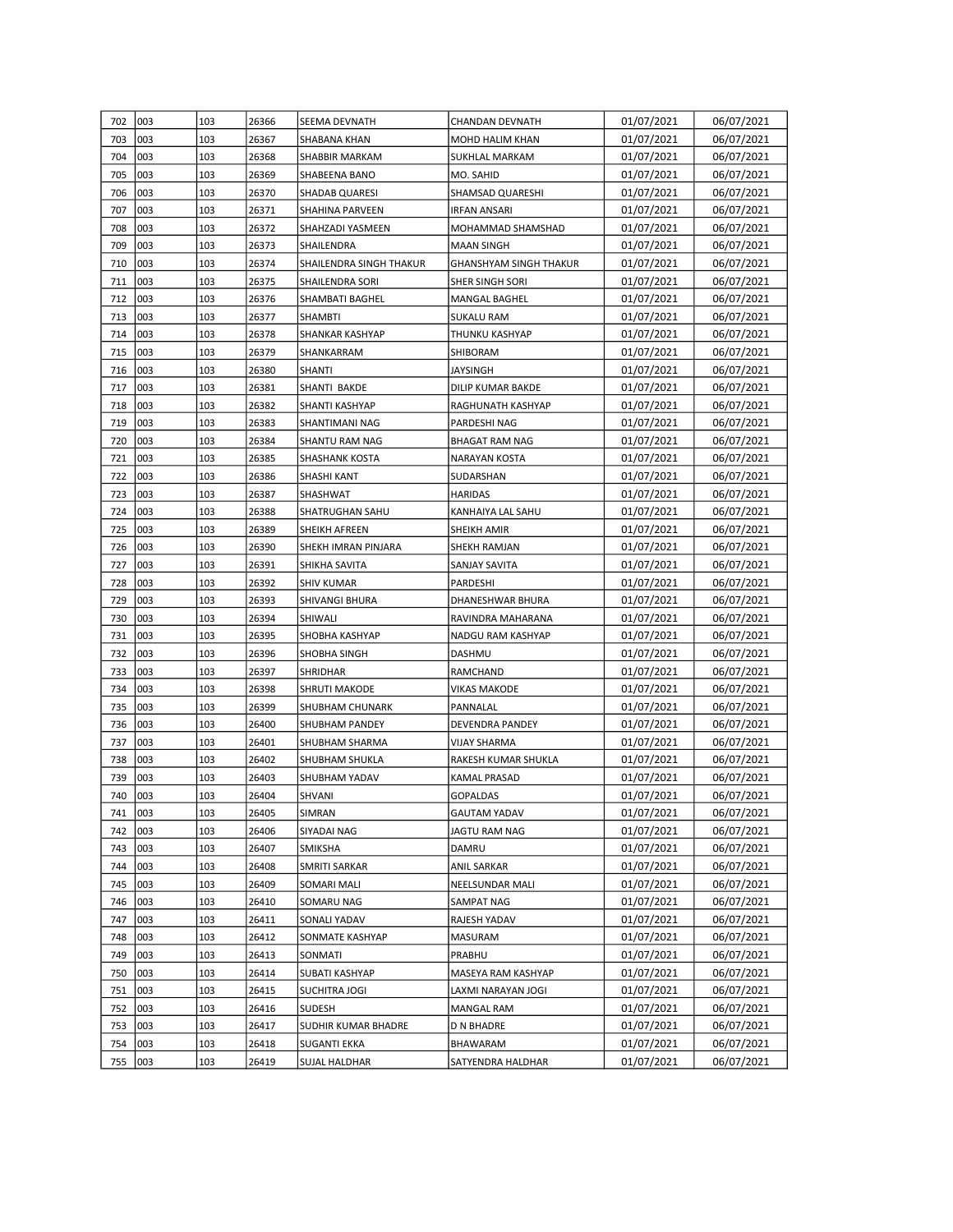| 756 | 003  | 103 | 26420 | SUJATA DUWASHA         | RAJAT DUWASHA         | 01/07/2021 | 06/07/2021 |
|-----|------|-----|-------|------------------------|-----------------------|------------|------------|
| 757 | 003  | 103 | 26421 | SUJATA NAG             | <b>KESHAR NAG</b>     | 01/07/2021 | 06/07/2021 |
| 758 | 003  | 103 | 26422 | SUKANTA BISWAS         | ARDHENDU BISWAS       | 01/07/2021 | 06/07/2021 |
| 759 | 003  | 103 | 26423 | SUKMANI                | KADIRAM               | 01/07/2021 | 06/07/2021 |
| 760 | 003  | 103 | 26424 | <b>SUKRA RAM</b>       | <b>HADMA RAM</b>      | 01/07/2021 | 06/07/2021 |
| 761 | 003  | 103 | 26425 | <b>SUMAN DAS</b>       | <b>MANGAL DAS</b>     | 01/07/2021 | 06/07/2021 |
| 762 | 003  | 103 | 26426 | <b>SUMAN NETAM</b>     | DHANIYARAM NETAM      | 01/07/2021 | 06/07/2021 |
| 763 | 003  | 103 | 26427 | <b>SUMAN POYA</b>      | NARAYAN SINGH POYA    | 01/07/2021 | 06/07/2021 |
| 764 | 003  | 103 | 26428 | SUMANI                 | RAMNATH               | 01/07/2021 | 06/07/2021 |
| 765 | 003  | 103 | 26429 | <b>SUMEET</b>          | PREMNATH              | 01/07/2021 | 06/07/2021 |
| 766 | 003  | 103 | 26430 | SUMITRA                | <b>BABURAO</b>        | 01/07/2021 | 06/07/2021 |
| 767 | 003  | 103 | 26431 | SUMITRA                | BAIDYANATH            | 01/07/2021 | 06/07/2021 |
| 768 | 003  | 103 | 26432 | SUMITRA KASHYAP        | MANGTU RAM KASHYAP    | 01/07/2021 | 06/07/2021 |
| 769 | 003  | 103 | 26433 | SUNANDA                | AYODHYA               | 01/07/2021 | 06/07/2021 |
| 770 | 003  | 103 | 26434 | SUNEETA                | DAMARU RAM            | 01/07/2021 | 06/07/2021 |
| 771 | 003  | 103 | 26435 | <b>SUNIL KUMAR</b>     | DHARAMU RAM           | 01/07/2021 | 06/07/2021 |
| 772 | 003  | 103 | 26436 | SUNITA                 | SONU RAM              | 01/07/2021 | 06/07/2021 |
| 773 | 003  | 103 | 26437 | <b>SUNITA BAGHEL</b>   | <b>BUDHRAM BAGHEL</b> | 01/07/2021 | 06/07/2021 |
| 774 | 003  | 103 | 26438 | SUNITA MANDAVI         | <b>BUTLOO MANDAVI</b> | 01/07/2021 | 06/07/2021 |
| 775 | 003  | 103 | 26439 | SURAJ KUMAR MOURYA     | AYATU RAM MOURYA      | 01/07/2021 | 06/07/2021 |
| 776 | 1003 | 103 | 26440 | SUREKHA NAG            | <b>CHAITHRAM NAG</b>  | 01/07/2021 | 06/07/2021 |
| 777 | 003  | 103 | 26441 | SURENDRA               | <b>SUKHDEV</b>        | 01/07/2021 | 06/07/2021 |
| 778 | 003  | 103 | 26442 | <b>SURESH</b>          | SUKALDHAR             | 01/07/2021 | 06/07/2021 |
| 779 | 003  | 103 | 26443 | SUSHILA MOURYA         | <b>SUKHRAM MOURYA</b> | 01/07/2021 | 06/07/2021 |
| 780 | 003  | 103 | 26444 | <b>SUSHMI NAHAK</b>    | <b>SHANKAR NAHAK</b>  | 01/07/2021 | 06/07/2021 |
| 781 | 003  | 103 | 26445 | SUSMITA DAS            | <b>SHANKAR DAS</b>    | 01/07/2021 | 06/07/2021 |
| 782 | 003  | 103 | 26446 | <b>SWATI THAKUR</b>    | SANTOSH KUMAR THAKUR  | 01/07/2021 | 06/07/2021 |
| 783 | 003  | 103 | 26447 | <b>TAMESHWARI GORE</b> | <b>SUKHIT RAM</b>     | 01/07/2021 | 06/07/2021 |
| 784 | 003  | 103 | 26448 | TANKESHWARI            | LAXMAN SINGH          | 01/07/2021 | 06/07/2021 |
| 785 | 003  | 103 | 26449 | <b>TANMAY NETAM</b>    | KHEM SING NETAM       | 01/07/2021 | 06/07/2021 |
| 786 | 003  | 103 | 26450 | TANUJA DAS             | <b>SHANKAR DAS</b>    | 01/07/2021 | 06/07/2021 |
| 787 | 003  | 103 | 26451 | TARAMANI BAGHEL        | RAMDEV                | 01/07/2021 | 06/07/2021 |
| 788 | 003  | 103 | 26452 | TARUN KUMAR MOURYA     | SAMLU RAM MOURYA      | 01/07/2021 | 06/07/2021 |
| 789 | 003  | 103 | 26453 | <b>TARUN THAKUR</b>    | KISHORILAL THAKUR     | 01/07/2021 | 06/07/2021 |
| 790 | 003  | 103 | 26454 | TARUNA JAIN            | MADHO JAIN            | 01/07/2021 | 06/07/2021 |
| 791 | 003  | 103 | 26455 | TEJU                   | LATE MANGALSAY        | 01/07/2021 | 06/07/2021 |
| 792 | 003  | 103 | 26456 | THAVIR SINGH BAGHEL    | <b>TULARAM BAGHEL</b> | 01/07/2021 | 06/07/2021 |
| 793 | 003  | 103 | 26457 | TINIMAMTA              | HEMNATH               | 01/07/2021 | 06/07/2021 |
| 794 | 003  | 103 | 26458 | TIRCHAND               | <b>DEVI RAM</b>       | 01/07/2021 | 06/07/2021 |
| 795 | 003  | 103 | 26459 | <b>TIWARI NAG</b>      | LAMRU NAG             | 01/07/2021 | 06/07/2021 |
| 796 | 003  | 103 | 26460 | TOMESH KUMAR THAKUR    | DAANU RAM             | 01/07/2021 | 06/07/2021 |
| 797 | 003  | 103 | 26461 | TULAWATI               | CHARAN                | 01/07/2021 | 06/07/2021 |
| 798 | 003  | 103 | 26462 | TULAWATI               | <b>SUKRU</b>          | 01/07/2021 | 06/07/2021 |
| 799 | 003  | 103 | 26463 | <b>UDAY RAM</b>        | <b>NOHARU RAM</b>     | 01/07/2021 | 06/07/2021 |
| 800 | 003  | 103 | 26464 | <b>UMA</b>             | LAXMINARAYAN          | 01/07/2021 | 06/07/2021 |
| 801 | 003  | 103 | 26465 | UMASHANKAR             | P KRISHNA RAO         | 01/07/2021 | 06/07/2021 |
| 802 | 003  | 103 | 26466 | UMESH BANDHE           | <b>KANTU BANDHE</b>   | 01/07/2021 | 06/07/2021 |
| 803 | 003  | 103 | 26467 | UMESH KUMAR            | PANNA LAL             | 01/07/2021 | 06/07/2021 |
| 804 | 003  | 103 | 26468 | UMESH KUMAR            | PHAGURAM              | 01/07/2021 | 06/07/2021 |
| 805 | 003  | 103 | 26469 | UPENDRA KUMAR          | <b>LALIT KUMAR</b>    | 01/07/2021 | 06/07/2021 |
| 806 | 003  | 103 | 26470 | URVASHI SOM            | UGRASEN SOM           | 01/07/2021 | 06/07/2021 |
| 807 | 003  | 103 | 26471 | <b>USHA</b>            | ANANTRAM              | 01/07/2021 | 06/07/2021 |
| 808 | 003  | 103 | 26472 | VAISHALI               | RITENDRA SINGH        | 01/07/2021 | 06/07/2021 |
| 809 | 003  | 103 | 26473 | VANDANA BAGHEL         | SAMAL DAS BAGHEL      | 01/07/2021 | 06/07/2021 |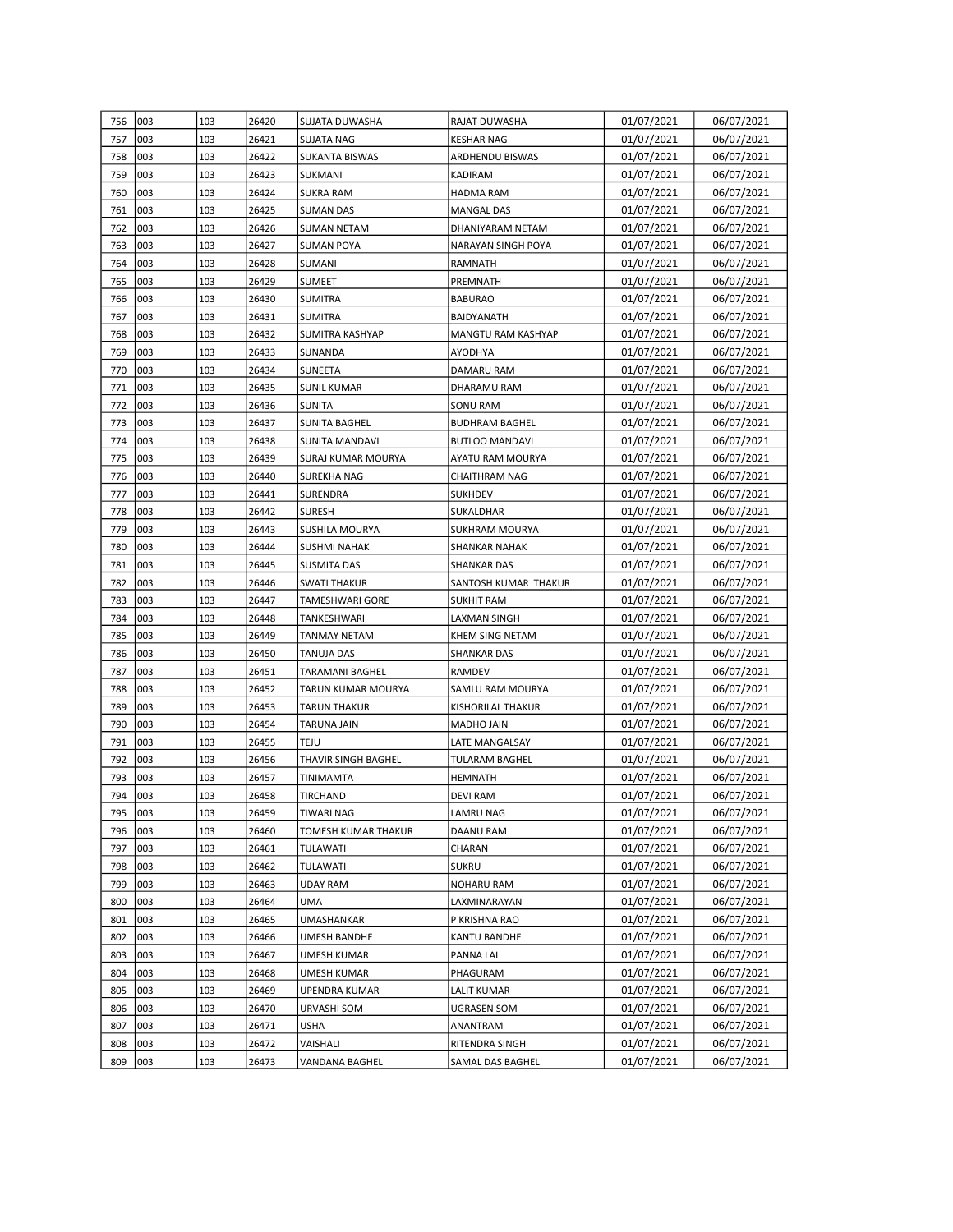| 810 | 003 | 103 | 26474 | VARSHA DEVI PATWA           | SATISH PATWA             | 01/07/2021 | 06/07/2021 |
|-----|-----|-----|-------|-----------------------------|--------------------------|------------|------------|
| 811 | 003 | 103 | 26475 | VARSHA THAKUR               | DHIRENDRA SINGH THAKUR   | 01/07/2021 | 06/07/2021 |
| 812 | 003 | 103 | 26476 | VEDANT SHUKLA               | <b>VEDPRAKASH SHUKLA</b> | 01/07/2021 | 06/07/2021 |
| 813 | 003 | 103 | 26477 | VEDKUMARI                   | <b>GOPAL</b>             | 01/07/2021 | 06/07/2021 |
| 814 | 003 | 103 | 26478 | <b>VICKY UNDRALE</b>        | ROODRA PRATAP UNDRALE    | 01/07/2021 | 06/07/2021 |
| 815 | 003 | 103 | 26479 | VIDYA THAKUR                | KHARDUSHAN SINGH THAKUR  | 01/07/2021 | 06/07/2021 |
| 816 | 003 | 103 | 26480 | VIJAY KUMAR MARAVI          | SEWA SINGH MARAVI        | 01/07/2021 | 06/07/2021 |
| 817 | 003 | 103 | 26481 | VIJAY KUMAR SETHIYA         | <b>NAESU RAM SETHIYA</b> | 01/07/2021 | 06/07/2021 |
| 818 | 003 | 103 | 26482 | VIJAYLAXMI SAHU             | <b>MAHENDRA SAHU</b>     | 01/07/2021 | 06/07/2021 |
| 819 | 003 | 103 | 26483 | VIJENDRA SETHIYA            | <b>DENICHAND SETHIYA</b> | 01/07/2021 | 06/07/2021 |
| 820 | 003 | 103 | 26484 | VIKAS JHA                   | SHRI SURENDRA JHA        | 01/07/2021 | 06/07/2021 |
| 821 | 003 | 103 | 26485 | VIKAS JOSHI                 | KANJLOCHAN JOSHI         | 01/07/2021 | 06/07/2021 |
| 822 | 003 | 103 | 26486 | VIKAS PANDEY                | <b>KHEMKUMAR PANDEY</b>  | 01/07/2021 | 06/07/2021 |
| 823 | 003 | 103 | 26487 | VIKASH NISHAD               | NARAYAN NISHAD           | 01/07/2021 | 06/07/2021 |
| 824 | 003 | 103 | 26488 | VIKRAMADITYA BAGHEL         | <b>BALIRAM BAGHEL</b>    | 01/07/2021 | 06/07/2021 |
| 825 | 003 | 103 | 26489 | VIMLA                       | <b>NANDO</b>             | 01/07/2021 | 06/07/2021 |
| 826 | 003 | 103 | 26490 | VIMLESH RATHOR              | SHRAWAN RATHOR           | 01/07/2021 | 06/07/2021 |
| 827 | 003 | 103 | 26491 | <b>VINIT NAGWANS</b>        | KAUSHAL NAGWANSHI        | 01/07/2021 | 06/07/2021 |
| 828 | 003 | 103 | 26492 | VINITA                      | ASHOK                    | 01/07/2021 | 06/07/2021 |
| 829 | 003 | 103 | 26493 | VISHAL LARENS               | <b>RAJU LARENS</b>       | 01/07/2021 | 06/07/2021 |
| 830 | 003 | 103 | 26494 | VISHVNATH                   | SUBARU RAM               | 01/07/2021 | 06/07/2021 |
| 831 | 003 | 103 | 26495 | VISHWANATH                  | <b>NARSIMHA RAO</b>      | 01/07/2021 | 06/07/2021 |
| 832 | 003 | 103 | 26496 | WASEEM AHMAD                | ALIM AHMAD               | 01/07/2021 | 06/07/2021 |
| 833 | 003 | 103 | 26497 | YADUNANDAN RANA             | OMKAR SINGH RANA         | 01/07/2021 | 06/07/2021 |
| 834 | 003 | 103 | 26498 | YAGY AVATI                  | LESHKUMAR                | 01/07/2021 | 06/07/2021 |
| 835 | 003 | 103 | 26499 | YAMINEE PANDEY              | LUPTESHWAR PANDEY        | 01/07/2021 | 06/07/2021 |
| 836 | 003 | 103 | 26500 | YAMINI                      | BHUPENDRA KUMAR KUMAR    | 01/07/2021 | 06/07/2021 |
| 837 | 003 | 103 | 26501 | YASHVANT MOURYA             | SUKUL RAM MOURYA         | 01/07/2021 | 06/07/2021 |
| 838 | 003 | 103 | 26502 | YOGENDRI                    | MUKESH KUMAR SETHIYA     | 01/07/2021 | 06/07/2021 |
| 839 | 003 | 103 | 26503 | YOGESHWAR BHARADW           | ASHOK BHARADWAJ          | 01/07/2021 | 06/07/2021 |
| 840 | 003 | 103 | 26504 | YOHANA MANDAVI              | RAMCHANDRA MANDAVI       | 01/07/2021 | 06/07/2021 |
| 841 | 003 | 103 | 26525 | <b>B. PADMAJA RANI</b>      | <b>B.BHUJANG RAO</b>     | 01/07/2021 | 06/07/2021 |
| 842 | 003 | 103 | 26526 | CHAMPAWATI                  | NARSINGH                 | 01/07/2021 | 06/07/2021 |
| 843 | 003 | 103 | 26527 | DASMATI NAG                 | JHITRU RAM NAG           | 01/07/2021 | 06/07/2021 |
| 844 | 003 | 103 | 26528 | GAGAN BAKSHI                | RAMESH BAKSHI            | 01/07/2021 | 06/07/2021 |
| 845 | 003 | 103 | 26529 | GEETA BAGHEL                | <b>BANGARAM BAGHEL</b>   | 01/07/2021 | 06/07/2021 |
| 846 | 003 | 103 | 26530 | HARISH KUMAR                | <b>DINESH</b>            | 01/07/2021 | 06/07/2021 |
| 847 | 003 | 103 | 26531 | HEMANDRI                    | <b>GUPTE</b>             | 01/07/2021 | 06/07/2021 |
| 848 | 003 | 103 | 26532 | <b>HEMANT KUMAR SETHIYA</b> | NARESH                   | 01/07/2021 | 06/07/2021 |
| 849 | 003 | 103 | 26533 | <b>HEMLATA</b>              | ARJUN                    | 01/07/2021 | 06/07/2021 |
| 850 | 003 | 103 | 26534 | IMANUYAL NAG                | <b>BUDHRAM NAG</b>       | 01/07/2021 | 06/07/2021 |
| 851 | 003 | 103 | 26535 | MAHENDRA NAG                | <b>MOHAN</b>             | 01/07/2021 | 06/07/2021 |
| 852 | 003 | 103 | 26536 | RABISH KUMAR SHRIVAS        | BIRENDRA KUMAR SHRIVASTA | 01/07/2021 | 06/07/2021 |
| 853 | 003 | 103 | 26537 | RUCHI DAIYA                 | <b>BABU LAL DAIYA</b>    | 01/07/2021 | 06/07/2021 |
| 854 | 003 | 103 | 26538 | SACHDEV                     | <b>DOMU</b>              | 01/07/2021 | 06/07/2021 |
| 855 | 003 | 103 | 26539 | SHASHI SAO                  | DEVENDAR KUMAR SAO       | 01/07/2021 | 06/07/2021 |
| 856 | 003 | 103 | 26540 | SHIV KUMAR NAG              | CHAITAN RAM NAG          | 01/07/2021 | 06/07/2021 |
| 857 | 003 | 103 | 26541 | SIMON YADAV                 | JITENDRA YADAV           | 01/07/2021 | 06/07/2021 |
| 858 | 003 | 103 | 26542 | SOURABH DANIEL              | DEVENDRA NATH DANIEL     | 01/07/2021 | 06/07/2021 |
| 859 | 003 | 103 | 26543 | SUMIT KUMAR POYAM           | FAGANU RAM POYAM         | 01/07/2021 | 06/07/2021 |
| 860 | 003 | 103 | 26544 | <b>VINAY RATHOR</b>         | RAMSHANKAR RATHOR        | 01/07/2021 | 06/07/2021 |
| 861 | 003 | 103 | 26565 | DIPAWALI                    | NIDHI RAM                | 01/07/2021 | 06/07/2021 |
| 862 | 003 | 103 | 26566 | <b>JYOTI UIKEY</b>          | CHANDAN SINGH UIKEY      | 01/07/2021 | 06/07/2021 |
| 863 | 003 | 103 | 26567 | SUMANI KASHYAP              | MANGAL SAY KASHYAP       | 01/07/2021 | 06/07/2021 |
|     |     |     |       |                             |                          |            |            |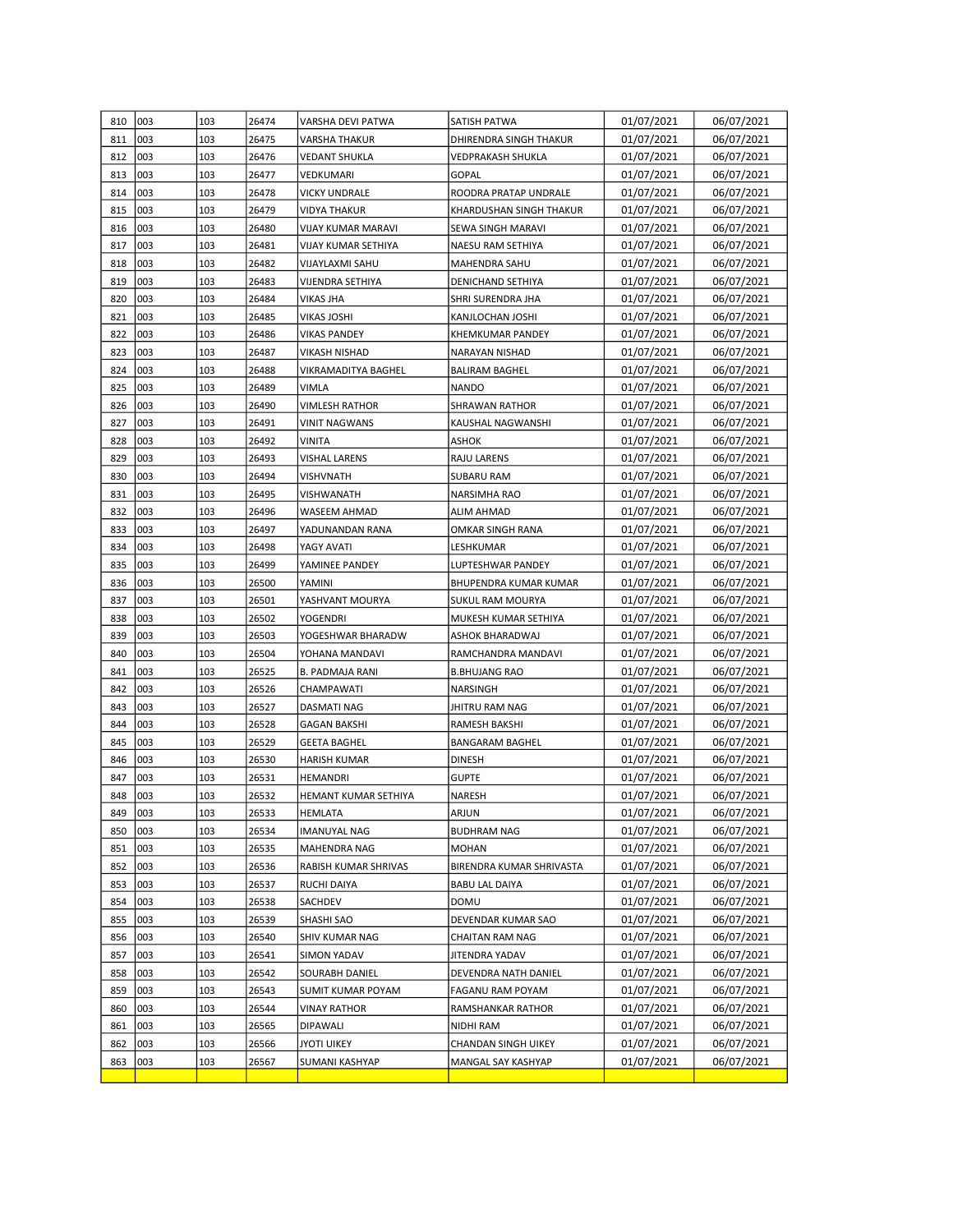| $\mathbf{1}$   | 003        | 104        | 26588          | <b>AALIYA BEE</b>         | <b>ABDUL NASHIR SHEIKH</b>         | 28/06/2021               | 02/07/2021                                                                                                                               |
|----------------|------------|------------|----------------|---------------------------|------------------------------------|--------------------------|------------------------------------------------------------------------------------------------------------------------------------------|
| $\overline{2}$ | 003        | 104        | 26589          | <b>AARTI BAGHEL</b>       | <b>MOHAN SINGH BAGHEL</b>          | 28/06/2021               | 02/07/2021                                                                                                                               |
| 3              | 003        | 104        | 26590          | <b>ALMAS BEGUM</b>        | MO SALEEM                          | 28/06/2021               | 02/07/2021                                                                                                                               |
| 4              | 003        | 104        | 26591          | <b>ANITA</b>              | SUKALSAY                           | 28/06/2021               | 02/07/2021                                                                                                                               |
| 5              | 003        | 104        | 26592          | <b>ASHA THAKUR</b>        | <b>SUKHRAM THAKUR</b>              | 28/06/2021               | 02/07/2021                                                                                                                               |
| 6              | 003        | 104        | 26593          | <b>BASANTI</b>            | DHANSINGH                          | 28/06/2021               | 02/07/2021                                                                                                                               |
| 7              | 003        | 104        | 26594          | <b>BHARATI BHANUSHALI</b> | HARESH BHANUSHALI                  | 28/06/2021               | 02/07/2021                                                                                                                               |
| 8              | 003        | 104        | 26595          | CHANDRA KALA              | KAILASH SINGH                      | 28/06/2021               | 02/07/2021                                                                                                                               |
| 9              | 003        | 104        |                |                           |                                    |                          |                                                                                                                                          |
|                | 003        | 104        | 26596<br>26597 | DINESHWARI NETAM          | RAMA RAM NETAM                     | 28/06/2021               | 02/07/2021                                                                                                                               |
| 10             |            |            |                | DIPIKA KASHYAP            | SONDHAR KASHYAP                    | 28/06/2021               | 02/07/2021                                                                                                                               |
| 11             | 003        | 104        | 26598          | DIVYA KASHYAP             | SAOUL KASHYAP                      | 28/06/2021               | 02/07/2021                                                                                                                               |
| 12             | 003        | 104        | 26599          | <b>DOLLY</b>              | ABHIMANYU                          | 28/06/2021               | 02/07/2021                                                                                                                               |
| 13             | 003        | 104        | 26600          | <b>DURGA PANDEY</b>       | DEVENDRA PANDEY                    | 28/06/2021               | 02/07/2021                                                                                                                               |
| 14             | 003        | 104        | 26601          | <b>FULEETA PANDEY</b>     | <b>TULESHWAR PANDEY</b>            | 28/06/2021               | 02/07/2021                                                                                                                               |
| 15             | 003        | 104        | 26602          | <b>JYOTI SIRDAR</b>       | DHARMU RAM SIRDAR                  | 28/06/2021               | 02/07/2021                                                                                                                               |
| 16             | 003        | 104        | 26603          | KAMALJEET KAUR            | RANJEET SINGH                      | 28/06/2021               | 02/07/2021                                                                                                                               |
| 17             | 003        | 104        | 26604          | KHEM LATA MARKAM          | <b>TULSI RAM</b>                   | 28/06/2021               | 02/07/2021                                                                                                                               |
| 18             | 003        | 104        | 26605          | KHUSHBU GUPTA             | RAJENDRA GUPTA                     | 28/06/2021               | 02/07/2021                                                                                                                               |
| 19             | 003        | 104        | 26606          | <b>KIRAN DAS</b>          | CHINGDU RAM DAS                    | 28/06/2021               | 02/07/2021                                                                                                                               |
| 20             | 003        | 104        | 26607          | MAHIYA KASHYAP            | MAHIBAL KASHYAP                    | 28/06/2021               | 02/07/2021                                                                                                                               |
| 21             | 003        | 104        | 26608          | MANISHA                   | KAMLOCHAN NAYAK                    | 28/06/2021               | 02/07/2021                                                                                                                               |
| 22             | 003        | 104        | 26609          | <b>MANSI MALI</b>         | PHALGUNI MALI                      | 28/06/2021               | 02/07/2021                                                                                                                               |
| 23             | 003        | 104        | 26610          | <b>MEGHA YADAV</b>        | <b>RAJU YADAV</b>                  | 28/06/2021               | 02/07/2021                                                                                                                               |
| 24             | 003        | 104        | 26611          | <b>MUKTA</b>              | MADHU RAM                          | 28/06/2021               | 02/07/2021                                                                                                                               |
| 25             | 003        | 104        | 26612          | NAJIYA KURESHI            | <b>S M KURESHI</b>                 | 28/06/2021               | 02/07/2021                                                                                                                               |
| 26             | 003        | 104        | 26613          | NEHA KUMARI PANDIT        | <b>BINOD KUMAR PANDIT</b>          | 28/06/2021               | 02/07/2021                                                                                                                               |
| 27             | 003        | 104        | 26614          | NISHA MALI                | <b>NAKUL RAM MALI</b>              | 28/06/2021               | 02/07/2021                                                                                                                               |
| 28             | 003        | 104        | 26615          | PINKI PANDEY              | RAMESH PANDEY                      | 28/06/2021               | 02/07/2021                                                                                                                               |
| 29             | 003        | 104        | 26616          | POOJA                     | <b>JANAK</b>                       | 28/06/2021               | 02/07/2021                                                                                                                               |
| 30             | 003        | 104        | 26617          | POONAM YADAV              | CHANDRIKA YADAV                    | 28/06/2021               | 02/07/2021                                                                                                                               |
| 31             | 003        | 104        | 26618          | PRITI BHARTI              | JITENDRA BHARTI                    | 28/06/2021               | 02/07/2021                                                                                                                               |
| 32             | 003        | 104        | 26619          | PRIYADARSHANI RAJU        | TSNBD RAJU                         | 28/06/2021               | 02/07/2021                                                                                                                               |
| 33             | 003        | 104        | 26620          | PRIYANKA JAISAWA          | VIRENDARA JAISAWAL                 |                          | 03/07/2021                                                                                                                               |
|                |            |            |                |                           |                                    | 29/06/2021               |                                                                                                                                          |
| 34             | 003        | 104        | 26621          | RANIMA                    | PARASRAM                           | 29/06/2021               | 03/07/2021                                                                                                                               |
|                |            |            |                |                           |                                    |                          |                                                                                                                                          |
| 35             | 003        | 104        | 26622          | ROSHANI                   | RATIRAM                            | 29/06/2021               |                                                                                                                                          |
| 36             | 003        | 104        | 26623          | RUCHI MATHRAN             | NARESH MATHRANI                    | 29/06/2021               |                                                                                                                                          |
| 37             | 003        | 104        | 26624          | SARITA NAG                | SUKALDHAR                          | 29/06/2021               | 03/07/2021<br>03/07/2021<br>03/07/2021                                                                                                   |
| 38             | 003        | 104        | 26625          | SHAHIBA BEGAM             | MOHAMMAD SALEEM                    | 29/06/2021               |                                                                                                                                          |
| 39             | 003        | 104        | 26626          | SHRUTI ASMITA JOHN        | DARVIN ALISAN JOHN                 | 29/06/2021               |                                                                                                                                          |
| 40             | 003        | 104        | 26627          | SHWETA PRASAD             | RAJESH PRASAD                      | 29/06/2021               |                                                                                                                                          |
| 41             | 003        | 104        | 26628          | SONADEI                   | RAMNATH                            | 29/06/2021               |                                                                                                                                          |
| 42             | 003        | 104        | 26629          | SONU SHRIVAS              | MAHENDRA KUMAR SHRIVASTAVA         | 29/06/2021               |                                                                                                                                          |
| 43             | 003        | 104        | 26630          | SUHASHINI                 | <b>PURAN</b>                       | 29/06/2021               |                                                                                                                                          |
| 44             | 003        | 104        | 26631          | SUMANI                    | TULARAM                            | 29/06/2021               |                                                                                                                                          |
| 45             | 003        | 104        | 26632          | <b>SUNITA</b>             | <b>BUDRU RAM</b>                   | 29/06/2021               |                                                                                                                                          |
| 46             | 003        | 104        | 26633          | <b>SUNITA</b>             | RAGHUNATH                          | 29/06/2021               |                                                                                                                                          |
| 47             | 003        | 104        | 26634          | <b>UMESHWARI</b>          | SAMAL NAG                          | 29/06/2021               | 03/07/2021<br>03/07/2021<br>03/07/2021<br>03/07/2021<br>03/07/2021<br>03/07/2021<br>03/07/2021<br>03/07/2021<br>03/07/2021<br>03/07/2021 |
| 48             | 003        | 104        | 26635          | USHMITA DEWANGA           | <b>BHUPENDRA DEWANGAN</b>          | 29/06/2021               |                                                                                                                                          |
| 49             | 003        | 104        | 26636          | YOGESHWARI                | TRILOCHAN KASHYAP                  | 29/06/2021               | 03/07/2021<br>03/07/2021                                                                                                                 |
| 50             | 003        | 104        | 26637          | YOGITA MARKAM             | S S MARKAM                         | 29/06/2021               | 03/07/2021                                                                                                                               |
| 51             | 003        | 104        | 26658          | ANJALI RAI                | BHAVANI CHANDRA RAI                | 29/06/2021               | 03/07/2021                                                                                                                               |
| 52             | 003        | 104        | 26659          | <b>ANJANABATI</b>         | MAANSINGH                          | 29/06/2021               | 03/07/2021                                                                                                                               |
| 53             | 003        | 104        | 26660          | ANJU SHARMA               | PRADEEP KUMAR SHARMA               | 29/06/2021               | 03/07/2021                                                                                                                               |
|                |            |            |                |                           | JABAL SINGH KUNJAM                 |                          |                                                                                                                                          |
| 54             | 003        | 104        | 26661          | ANUPA KUNJAM              |                                    | 29/06/2021               | 03/07/2021                                                                                                                               |
| 55             | 003        | 104        | 26662          | APARNA CHANDEL            | SUBHASH CHANDRA CHANDEL            | 29/06/2021               | 03/07/2021                                                                                                                               |
| 56             | 003        | 104        | 26663          | ASHA BAGHEL               | SUKHRAM BAGHEL                     | 29/06/2021               | 03/07/2021                                                                                                                               |
| 57             | 003        | 104        | 26664          | BABEETA KUMARI            | LALMOHAN SAH                       | 29/06/2021               | 03/07/2021                                                                                                                               |
| 58             | 003        | 104        | 26665          | BHAGVATI                  | SUKARU RAM BAGHEL                  | 29/06/2021               | 03/07/2021                                                                                                                               |
| 59             | 003        | 104        | 26666          | BHAGYASHRI YADAV          | SUBHASH YADAV                      | 29/06/2021               | 03/07/2021                                                                                                                               |
| 60             | 003        | 104        | 26667          | BURANDAVATI               | DHOI                               | 29/06/2021               | 03/07/2021                                                                                                                               |
| 61             | 003        | 104        | 26668          | <b>CHANCHAL PANDEY</b>    | <b>VARUN PANDEY</b>                | 29/06/2021               | 03/07/2021                                                                                                                               |
| 62             | 003        | 104        | 26669          | CHHAYA                    | <b>ASHOK PANDEY</b>                | 29/06/2021               | 03/07/2021                                                                                                                               |
| 63             | 003        | 104        | 26670          | DEEBIYA BAGHEL            | SULDHAR BAGHEL                     | 29/06/2021               | 03/07/2021                                                                                                                               |
| 64             | 003        | 104        | 26671          | DEEPIKA JOSHI             | TRILOCHAN JOSHI                    | 29/06/2021               | 03/07/2021                                                                                                                               |
| 65             | 003        | 104        | 26672          | DEEPSHIKHA KERKETTA       | <b>GULAB KERKETTA</b>              | 30/06/2021               | 05/07/2021                                                                                                                               |
| 66             | 003        | 104        | 26673          | <b>GAYATRI NAG</b>        | <b>GANGADHAR NAG</b>               | 30/06/2021               |                                                                                                                                          |
| 67<br>68       | 003<br>003 | 104<br>104 | 26674<br>26675 | GEETA<br>HIREEYA          | RAJ KUMAR<br><b>BHAGWAT PRASAD</b> | 30/06/2021<br>30/06/2021 | 05/07/2021<br>05/07/2021<br>05/07/2021                                                                                                   |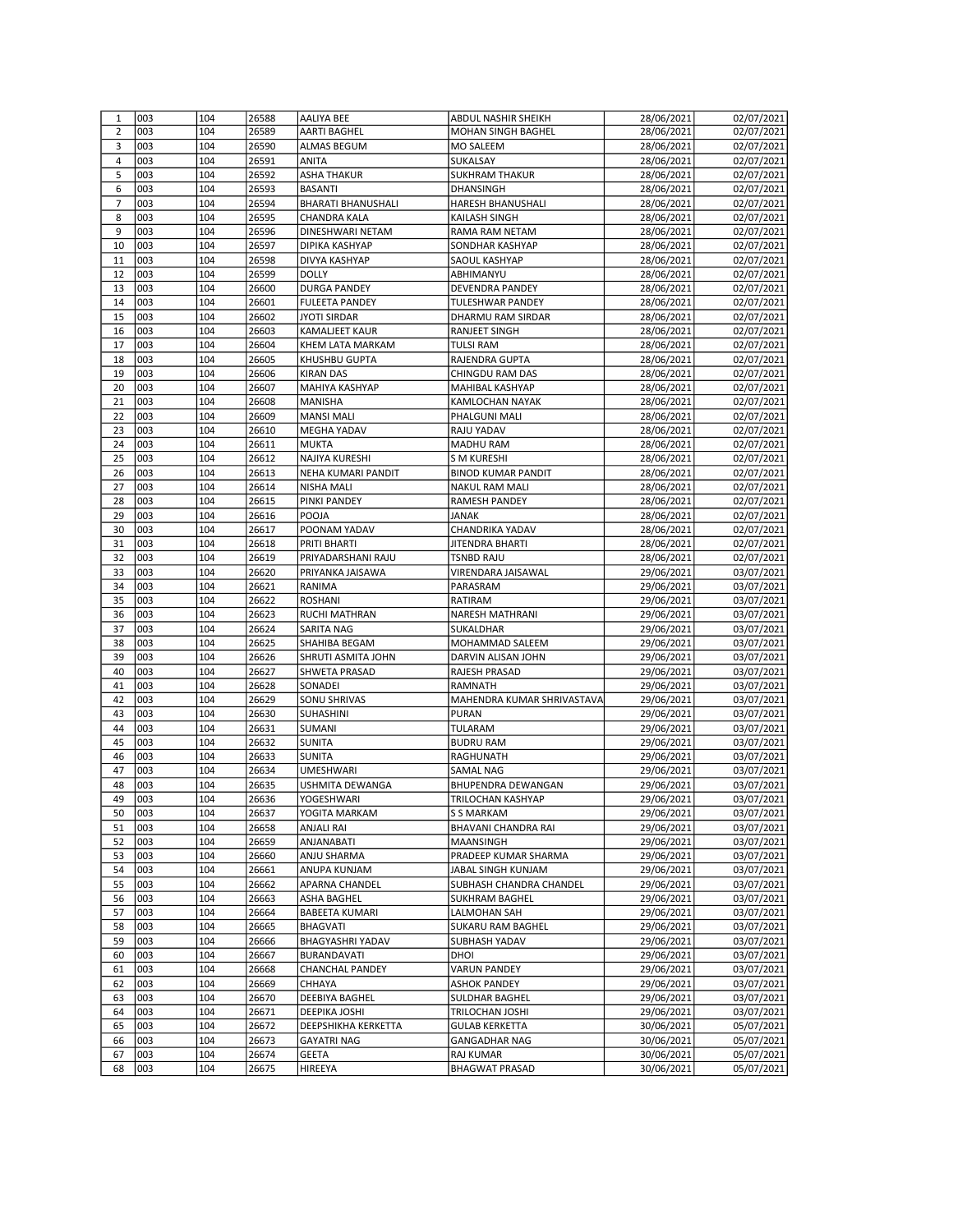| 69             | 003 | 104 | 26676 | <b>INDRANI THAKUR</b>   | PRAMOD SINGH THAKUR     | 30/06/2021 | 05/07/2021 |
|----------------|-----|-----|-------|-------------------------|-------------------------|------------|------------|
| 70             | 003 | 104 | 26677 | JAMWATI YADAV           | HEMANT KUMAR YADAV      | 30/06/2021 | 05/07/2021 |
| 71             | 003 | 104 | 26678 | <b>JANEVI</b>           | <b>BANMALI DAS</b>      | 30/06/2021 | 05/07/2021 |
| 72             | 003 | 104 | 26679 | <b>JAYANTI</b>          | <b>JAYDEV</b>           | 30/06/2021 | 05/07/2021 |
| 73             | 003 | 104 | 26680 | JAYMANI KAVDE           | KASHI RAM KAVDE         | 30/06/2021 | 05/07/2021 |
| 74             | 003 | 104 | 26681 | KADE                    | <b>BUDARU</b>           | 30/06/2021 | 05/07/2021 |
| 75             | 003 | 104 | 26682 | KAJAL                   | <b>MANGAL DAS</b>       | 30/06/2021 | 05/07/2021 |
| 76             | 003 | 104 | 26683 | KANAKWATI KASHYAP       | SOMNATH KASHYAP         | 30/06/2021 | 05/07/2021 |
| 77             | 003 | 104 | 26684 | KANTI BAGHEL            | <b>GUDHRAM BAGHEL</b>   | 30/06/2021 | 05/07/2021 |
| 78             | 003 | 104 | 26685 | KAUSHILYA               | MADHU                   | 30/06/2021 | 05/07/2021 |
| 79             | 003 | 104 | 26686 | KENUKA                  | <b>BHASHKAR RAO</b>     | 30/06/2021 | 05/07/2021 |
| 80             | 003 | 104 | 26687 | KIRAN KASHYAP           | DEVENDRA KASHYAP        | 30/06/2021 | 05/07/2021 |
| 81             | 003 | 104 | 26688 | LALIMA BHARDWAJ         | ANIL BHARDWAJ           | 30/06/2021 | 05/07/2021 |
| 82             | 003 | 104 | 26689 | LEENA DEWANGAN          | <b>KIRAN LAL</b>        | 30/06/2021 | 05/07/2021 |
| 83             | 003 | 104 | 26690 | LIDIYA                  | SONSAY                  | 30/06/2021 | 05/07/2021 |
| 84             | 003 | 104 | 26691 | <b>MALTI MOURYA</b>     | BAISAKHU                | 30/06/2021 | 05/07/2021 |
| 85             | 003 | 104 | 26692 | <b>MAMTA NAG</b>        | <b>JUGDHR</b>           | 30/06/2021 | 05/07/2021 |
| 86             | 003 | 104 | 26693 | MANEESHA                | SHAMBHU NATH            | 30/06/2021 | 05/07/2021 |
| 87             | 003 | 104 | 26694 | MANISHA                 | KHAGAPATI               | 30/06/2021 | 05/07/2021 |
| 88             | 003 | 104 | 26695 | MANISHA                 | LOKU                    | 30/06/2021 | 05/07/2021 |
| 89             | 003 | 104 | 26696 | MANJU SHARMA            | PRADEEP KUMAR SHARMA    | 30/06/2021 | 05/07/2021 |
| 90             | 003 | 104 | 26697 | <b>MEENA KUMARI</b>     | <b>DOSURAM</b>          | 30/06/2021 | 05/07/2021 |
| 91             | 003 | 104 | 26698 | MONIKA KORRAM           | MAITURAM KORRAM         | 30/06/2021 | 05/07/2021 |
| 92             | 003 | 104 | 26699 | <b>MOTI VISHKAR</b>     | NAMDEV VISHKARMA        | 30/06/2021 | 05/07/2021 |
| 93             | 003 | 104 | 26700 | NEETU NETAM             | MANGALU RAM NETAM       | 30/06/2021 | 05/07/2021 |
| 94             | 003 | 104 | 26701 | NEHA NAGMA SINGH        | <b>MORIS SINGH</b>      | 30/06/2021 | 05/07/2021 |
| 95             | 003 | 104 | 26702 | <b>NEHA SINGH</b>       | DHARAM SINGH            | 30/06/2021 | 05/07/2021 |
| 96             | 003 | 104 | 26703 | NIKETA BHURJI           | NARAYAN BHURJI          | 30/06/2021 | 05/07/2021 |
| 97             | 003 | 104 | 26704 | <b>OMBATI BAGHEL</b>    | JAGDISH BAGHEL          | 01/07/2021 | 06/07/2021 |
| 98             | 003 | 104 | 26705 | PADMAWATI               | LAIKHAN                 | 01/07/2021 | 06/07/2021 |
| 99             | 003 | 104 | 26706 | PALLAVI                 | SAHDEV BAIRAGI          | 01/07/2021 | 06/07/2021 |
| 100            | 003 | 104 | 26707 | PARVATI SHARMA          | <b>SUNIL SHARMA</b>     | 01/07/2021 | 06/07/2021 |
| 101            | 003 | 104 | 26708 | PHULMANI SETHIYA        | DHURMU SETHIYA          | 01/07/2021 | 06/07/2021 |
| 102            | 003 | 104 | 26709 | PURNIMA SURFE           | <b>GULZAR SURFE</b>     | 01/07/2021 | 06/07/2021 |
| 103            | 003 | 104 | 26710 | <b>PUSHPA</b>           | SHIVDAS                 | 01/07/2021 | 06/07/2021 |
| 104            | 003 | 104 | 26711 | PUSHPA MALI             | LAMBODHR MALI           | 01/07/2021 | 06/07/2021 |
| 105            | 003 | 104 | 26712 | PUSHPANJALI BAGHEL      | KANHAIYA LAL BAGHEL     | 01/07/2021 | 06/07/2021 |
| 106            | 003 | 104 | 26713 | RADHIKA YADAV           | SUBHASH YADAV           | 01/07/2021 | 06/07/2021 |
| 107            | 003 | 104 | 26714 | RAJANI BAGHEL           | YUSUF BAGHEL            | 01/07/2021 | 06/07/2021 |
| 108            | 003 | 104 | 26715 | RAMBATI NAG             | SHIVRAM NAG             | 01/07/2021 | 06/07/2021 |
| 109            | 003 | 104 | 26716 | RAMBHA JOSHI            | TRILOCHAN JOSHI         | 01/07/2021 | 06/07/2021 |
| 110            | 003 | 104 | 26717 | <b>RANI GUPTA</b>       | <b>VIJAY GUPTA</b>      | 01/07/2021 | 06/07/2021 |
| 111            | 003 | 104 | 26718 | RENUKA BAGHEL           | <b>GOVARDHAN BAGHEL</b> | 01/07/2021 | 06/07/2021 |
| 112            | 003 | 104 | 26719 | RINU DEWANGA            | KISHAN LAL DEWANGAN     | 01/07/2021 | 06/07/2021 |
| 113            | 003 | 104 | 26720 | RITA YADAV              | <b>HARENDRA YADAV</b>   | 01/07/2021 | 06/07/2021 |
| 114            | 003 | 104 | 26721 | RITU OTTI               | PILA RAM OTTI           | 01/07/2021 | 06/07/2021 |
| 115            | 003 | 104 | 26722 | RUCHIKA YADAV           | RAM KUMAR YADAV         | 01/07/2021 | 06/07/2021 |
| 116            | 003 | 104 | 26723 | SADHNA                  | RAMCHANDRA              | 01/07/2021 | 06/07/2021 |
| 117            | 003 | 104 | 26724 | SAVITA PASWAN           | <b>DEEPAK KUMAR</b>     | 01/07/2021 | 06/07/2021 |
| 118            | 003 | 104 | 26725 | <b>SHANTI PRIYA</b>     | HARISH CHANDRA          | 01/07/2021 | 06/07/2021 |
| 119            | 003 | 104 | 26726 | SHEELA POYAM            | MANI RAM POYAM          | 01/07/2021 | 06/07/2021 |
| 120            | 003 | 104 | 26727 | SIMRAN SUTA             | <b>VIJAYSHIL SUTA</b>   | 01/07/2021 | 06/07/2021 |
| 121            | 003 | 104 | 26728 | SNEHA PRASAD            | TARACHAND PRASAD        | 01/07/2021 | 06/07/2021 |
| 122            | 003 | 104 | 26729 | SONI YADAV              | SURESH KUMAR YADAV      | 01/07/2021 | 06/07/2021 |
| 123            | 003 | 104 | 26730 | <b>SUBATI</b>           | KHOOTI RAM              | 01/07/2021 | 06/07/2021 |
| 124            | 003 | 104 | 26731 | SUBHADRA NAG            | SIYRAM NAG              | 01/07/2021 | 06/07/2021 |
| 125            | 003 | 104 | 26732 | SUPRIYA BEHARA          | <b>UDAY BEHARA</b>      | 01/07/2021 | 06/07/2021 |
| 126            | 003 | 104 | 26733 | YASHODA                 | LAXMINATH               | 01/07/2021 | 06/07/2021 |
| 127            | 003 | 104 | 26754 | PUSHPA                  | BASURAM                 | 01/07/2021 | 06/07/2021 |
| 128            | 003 | 104 | 26775 | SANGEETA                | <b>MANIRAM</b>          | 01/07/2021 | 06/07/2021 |
|                |     |     |       |                         |                         |            |            |
| $\mathbf{1}$   | 003 | 106 | 26796 | AMISHA GUPTA            | ANIL KUMAR GUPTA        | 28/06/2021 | 02/07/2021 |
| 2              | 003 | 106 | 26797 | <b>ARCHISHA MOHANTY</b> | SUKANT KUMAR MOHANTY    | 28/06/2021 | 02/07/2021 |
| 3              | 003 | 106 | 26798 | <b>BHIKHARI</b>         | HARDEO                  | 28/06/2021 | 02/07/2021 |
| 4              | 003 | 106 | 26799 | BHIMWATI                | TULSIRAM                | 28/06/2021 | 02/07/2021 |
| 5              | 003 | 106 | 26800 | DOMENDRA KUMAR DHRUW    | NANDU RAM DHRUW         | 28/06/2021 | 02/07/2021 |
| 6              | 003 | 106 | 26801 | <b>GEETESH THAKUR</b>   | MADHUSUDAN THAKUR       | 28/06/2021 | 02/07/2021 |
| $\overline{7}$ | 003 | 106 | 26802 | <b>INDU YADAV</b>       | SHIV PRASHAD YADAV      | 28/06/2021 | 02/07/2021 |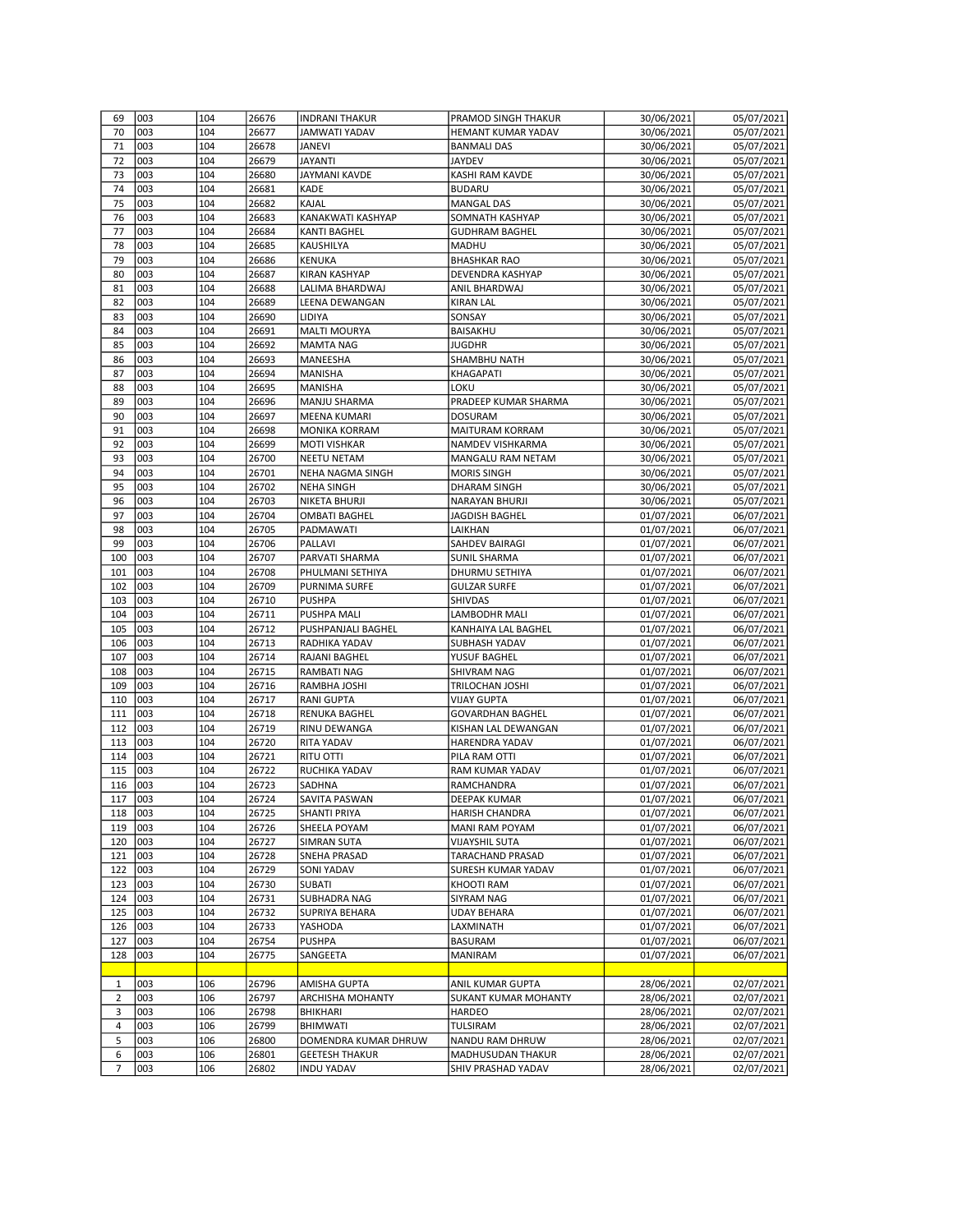| 8  | 003 | 106 | 26803 | <b>JASMIN BANO</b>     | MOHD AZIM AGHADI         | 28/06/2021 | 02/07/2021 |
|----|-----|-----|-------|------------------------|--------------------------|------------|------------|
| 9  | 003 | 106 | 26804 | JEEVAN KODE            | <b>VIJAY KUMAR KODE</b>  | 29/06/2021 | 03/07/2021 |
| 10 | 003 | 106 | 26805 | K MANJU RAO            | K AADINARAYAN RAO        | 29/06/2021 | 03/07/2021 |
| 11 | 003 | 106 | 26806 | <b>KRISHNA KORRAM</b>  | <b>BABURAO KORRAM</b>    | 29/06/2021 | 03/07/2021 |
| 12 | 003 | 106 | 26807 | <b>NAHID KHAN</b>      | YUSUF KHAN               | 29/06/2021 | 03/07/2021 |
| 13 | 003 | 106 | 26808 | NAJREENA               | SHATRUGHAN               | 29/06/2021 | 03/07/2021 |
| 14 | 003 | 106 | 26809 | NIKITA JOYEL           | CHANCHAL JOYEL           | 29/06/2021 | 03/07/2021 |
| 15 | 003 | 106 | 26810 | PRAYAG VERMA           | BIHARI LAL VERMA         | 29/06/2021 | 03/07/2021 |
| 16 | 003 | 106 | 26811 | PRIYA MEGHANI          | <b>BASANT MEGHANI</b>    | 29/06/2021 | 03/07/2021 |
| 17 | 003 | 106 | 26812 | RAHUL DASHORI          | SEETARAM DASHORIYA       | 30/06/2021 | 05/07/2021 |
| 18 | 003 | 106 | 26813 | REKHA BAGHEL           | <b>NEPAL</b>             | 30/06/2021 | 05/07/2021 |
| 19 | 003 | 106 | 26814 | SANNO                  | JAGRU                    | 30/06/2021 | 05/07/2021 |
| 20 | 003 | 106 | 26815 | SUNIL                  | MANIRAM                  | 30/06/2021 | 05/07/2021 |
| 21 | 003 | 106 | 26816 | <b>SURAJ YADAV</b>     | JAIGOVIND YADAV          | 30/06/2021 | 05/07/2021 |
| 22 | 003 | 106 | 26817 | <b>SURESH SETHI</b>    | ISHWAR RAO SETHI         | 30/06/2021 | 05/07/2021 |
| 23 | 003 | 106 | 26838 | AKHIL KUMAR            | <b>ISHWAR LAL</b>        | 30/06/2021 | 05/07/2021 |
| 24 | 003 | 106 | 26839 | ANUPAMA SORI           | KAMAL SINGH SORI         | 30/06/2021 | 05/07/2021 |
| 25 | 003 | 106 | 26840 | CHUMMAN                | GANESH                   | 01/07/2021 | 06/07/2021 |
| 26 | 003 | 106 | 26841 | <b>GARIMA</b>          | NIRANJAN                 | 01/07/2021 | 06/07/2021 |
| 27 | 003 | 106 | 26842 | GOPESHWAR SAHU         | CHHERKOO RAM             | 01/07/2021 | 06/07/2021 |
| 28 | 003 | 106 | 26843 | POONAM BAGHEL          | CHAIN SINGH BAGHEL       | 01/07/2021 | 06/07/2021 |
| 29 | 003 | 106 | 26844 | PRAKASH CHAND SAHU     | BHANU RAM SAHU           | 01/07/2021 | 06/07/2021 |
| 30 | 003 | 106 | 26845 | SHIVENDRA PANIGRA      | MINKETAN PANIGRAHI       | 01/07/2021 | 06/07/2021 |
| 31 | 003 | 106 | 26846 | SUNIL KUMAR NAGVANS    | DEVENDRA KUMAR NAGVANSHI | 01/07/2021 | 06/07/2021 |
|    |     |     |       |                        |                          |            |            |
| 1  | 003 | 107 | 26867 | AASMAN BAGHEL          | PILA RAM BAGHEL          | 28/06/2021 | 02/07/2021 |
| 2  | 003 | 107 | 26868 | AMAR                   | <b>JAGAT RAM</b>         | 28/06/2021 | 02/07/2021 |
| 3  | 003 | 107 | 26869 | AMRITA NAG             | RAJU RAM NAG             | 28/06/2021 | 02/07/2021 |
| 4  | 003 | 107 | 26870 | <b>ANITA NAIK</b>      | MANGLOO RAM NAIK         | 28/06/2021 | 02/07/2021 |
| 5  | 003 | 107 | 26871 | <b>ANJANI</b>          | <b>ARAN LAL</b>          | 28/06/2021 | 02/07/2021 |
| 6  | 003 | 107 | 26872 | <b>ANJU KURREY</b>     | MUNNA RAM KURRE          | 28/06/2021 | 02/07/2021 |
| 7  | 003 | 107 | 26873 | ARJUN                  | HARI RAM                 | 28/06/2021 | 02/07/2021 |
| 8  | 003 | 107 | 26874 | <b>BANCHHA</b>         | CHAITU RAM               | 28/06/2021 | 02/07/2021 |
| 9  | 003 | 107 | 26875 | <b>BHAGAT RAM</b>      | THOTHU RAM               | 28/06/2021 | 02/07/2021 |
| 10 | 003 | 107 | 26876 | BHAGVATI               | SAMLU RAM                | 28/06/2021 | 02/07/2021 |
| 11 | 003 | 107 | 26877 | <b>BHAGWATI BAGHEL</b> | SUNDARNATH BAGHEL        | 28/06/2021 | 02/07/2021 |
| 12 | 003 | 107 | 26878 | <b>BHAVNA</b>          | TIRNATH                  | 28/06/2021 | 02/07/2021 |
| 13 | 003 | 107 | 26879 | BINDESHWARI            | LACHCHHAN                | 28/06/2021 | 02/07/2021 |
| 14 | 003 | 107 | 26880 | CHUMAN LAL             | CHANDRABHAN              | 28/06/2021 | 02/07/2021 |
| 15 | 003 | 107 | 26881 | DAKESHWARI             | TULSI RAM                | 28/06/2021 | 02/07/2021 |
| 16 | 003 | 107 | 26882 | <b>DALIM</b>           | CHINGDA RAM              | 28/06/2021 | 02/07/2021 |
| 17 | 003 | 107 | 26883 | DAMRUDHAR              | PRENATH                  | 28/06/2021 | 02/07/2021 |
| 18 | 003 | 107 | 26884 | <b>DHARAMDAS</b>       | DHOLU RAM                | 28/06/2021 | 02/07/2021 |
| 19 | 003 | 107 | 26885 | DIGESH KASHYAP         | CHAMRU RAM KASHYAP       | 28/06/2021 | 02/07/2021 |
| 20 | 003 | 107 | 26886 | <b>DIKSHA</b>          | LEKHARAM                 | 28/06/2021 | 02/07/2021 |
| 21 | 003 | 107 | 26887 | DILESHWARI             | <b>MANCHIT</b>           | 28/06/2021 | 02/07/2021 |
| 22 | 003 | 107 | 26888 | DINESH KASHYAP         | SHANTU RAM KASHYAP       | 28/06/2021 | 02/07/2021 |
| 23 | 003 | 107 | 26889 | <b>DOMBATI</b>         | LEDA RAM                 | 28/06/2021 | 02/07/2021 |
| 24 | 003 | 107 | 26890 | <b>FAGNU RAM</b>       | KOLA                     | 28/06/2021 | 02/07/2021 |
| 25 | 003 | 107 | 26891 | <b>GAJENDRI BAGHEL</b> | <b>BAISHAKHU BAGHEL</b>  | 28/06/2021 | 02/07/2021 |
| 26 | 003 | 107 | 26892 | GEETESHWARI DEWANGA    | <b>SHIV RAM</b>          | 28/06/2021 | 02/07/2021 |
| 27 | 003 | 107 | 26893 | <b>HEMBATI</b>         | <b>TINGI RAM</b>         | 28/06/2021 | 02/07/2021 |
| 28 | 003 | 107 | 26894 | HINTA BAGHEL           | SAMLU RAM                | 28/06/2021 | 02/07/2021 |
| 29 | 003 | 107 | 26895 | JANKEE                 | <b>BHAJO RAM</b>         | 28/06/2021 | 02/07/2021 |
| 30 | 003 | 107 | 26896 | <b>JASKETAN</b>        | <b>BANSHI DHAR</b>       | 28/06/2021 | 02/07/2021 |
| 31 | 003 | 107 | 26897 | KAMAL RAM              | SHIVRAM                  | 28/06/2021 | 02/07/2021 |
| 32 | 003 | 107 | 26898 | KAMALOCHAN             | MAISH RAM                | 28/06/2021 | 02/07/2021 |
| 33 | 003 | 107 | 26899 | KAMLI                  | <b>JHUNNU RAM</b>        | 28/06/2021 | 02/07/2021 |
| 34 | 003 | 107 | 26900 | KANTI BAGHEL           | LACHCHHIN BAGHEL         | 28/06/2021 | 02/07/2021 |
| 35 | 003 | 107 | 26901 | <b>KAPIL NAIK</b>      | RAJENDRA NAIK            | 28/06/2021 | 02/07/2021 |
| 36 | 003 | 107 | 26902 | KARTIK                 | PREM                     | 28/06/2021 | 02/07/2021 |
| 37 | 003 | 107 | 26903 | KHIRMAN NISHAD         | <b>BUDU RAM</b>          | 28/06/2021 | 02/07/2021 |
| 38 | 003 | 107 | 26904 | KIRAN                  | LUDU RAM                 | 28/06/2021 | 02/07/2021 |
| 39 | 003 | 107 | 26905 | KIRAN                  | DEENURAM                 | 28/06/2021 | 02/07/2021 |
| 40 | 003 | 107 | 26906 | LAKHESHWAR YADAV       | NATHU RAM YADAV          | 28/06/2021 | 02/07/2021 |
| 41 | 003 | 107 | 26907 | LAL SINGH MAURYA       | RAMESH MAURYA            | 28/06/2021 | 02/07/2021 |
| 42 | 003 | 107 | 26908 | LAXMIKANT              | SOBHARAM                 | 28/06/2021 | 02/07/2021 |
| 43 | 003 | 107 | 26909 | LEMBATI                | LAIKHAN RAM              | 28/06/2021 | 02/07/2021 |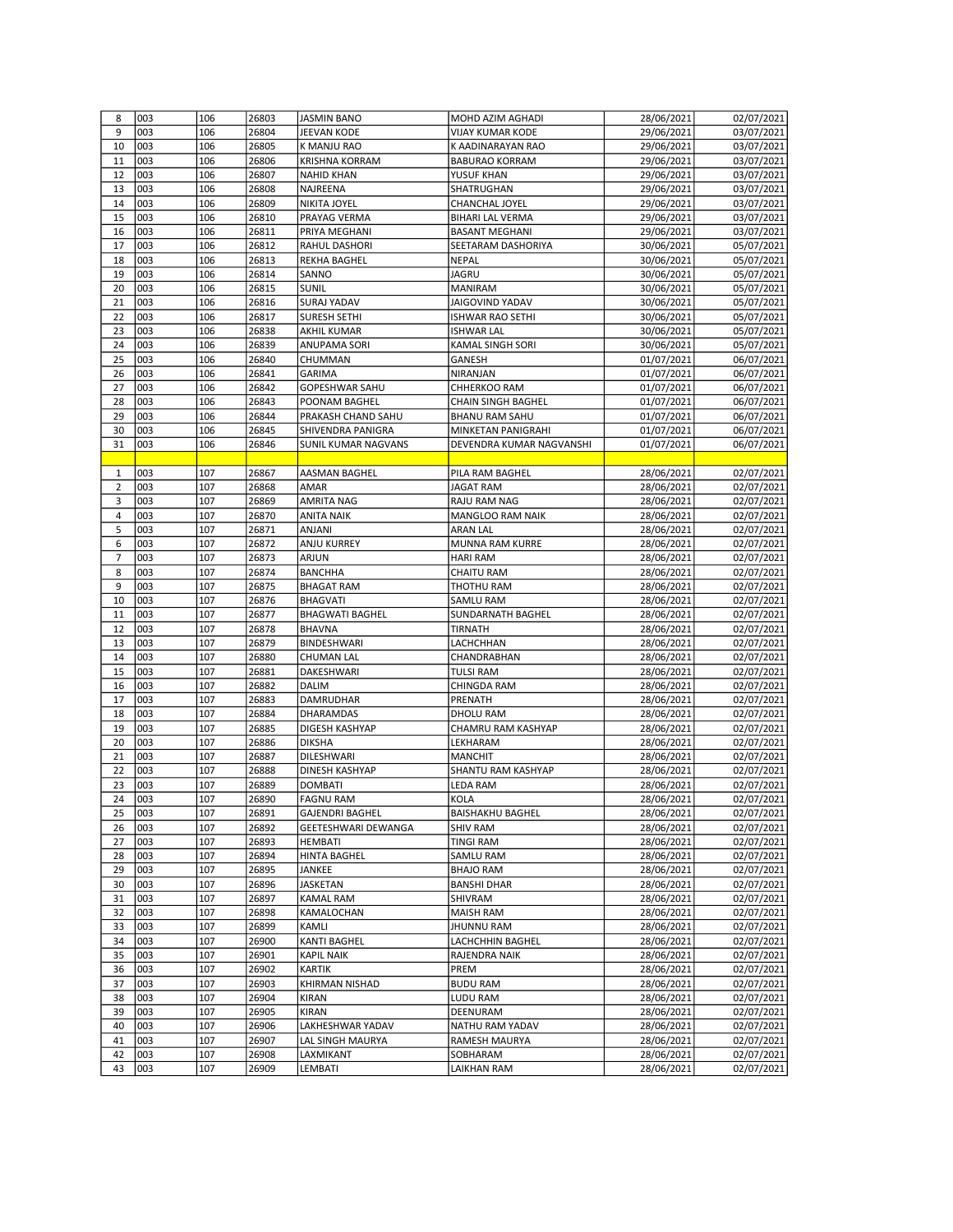| 44  | 003 | 107 | 26910 | <b>MAHESH KUMAR</b>     | GANI                     | 28/06/2021 | 02/07/2021 |
|-----|-----|-----|-------|-------------------------|--------------------------|------------|------------|
| 45  | 003 | 107 | 26911 | MAHESHWARI CHAUHAN      | JAKTU RAM CHAUHAN        | 28/06/2021 | 02/07/2021 |
| 46  | 003 | 107 | 26912 | MAMITA                  | <b>MUNNA LAL</b>         | 28/06/2021 | 02/07/2021 |
| 47  | 003 | 107 | 26913 | <b>MANISH KUMAR</b>     | <b>JAGGU RAM</b>         | 28/06/2021 | 02/07/2021 |
| 48  | 003 | 107 | 26914 | MUNGESHWARI             | <b>GOURI SHANKAR</b>     | 28/06/2021 | 02/07/2021 |
| 49  | 003 | 107 | 26915 | <b>MUNNI MOURYA</b>     | PHULCHAND MOURYA         | 28/06/2021 | 02/07/2021 |
| 50  | 003 | 107 | 26916 |                         | ARJUN RAM BAGHEL         |            |            |
|     |     |     |       | NARENDRA KUMAR BAGHEL   | SAYATU RAM CHAUHAN       | 28/06/2021 | 02/07/2021 |
| 51  | 003 | 107 | 26917 | NEELU RAM CHAUHAN       |                          | 29/06/2021 | 03/07/2021 |
| 52  | 003 | 107 | 26918 | NILWATI                 | <b>JHIRU RAM</b>         | 29/06/2021 | 03/07/2021 |
| 53  | 003 | 107 | 26919 | NIYANJALI               | <b>KAMLU RAM</b>         | 29/06/2021 | 03/07/2021 |
| 54  | 003 | 107 | 26920 | PANKAJ THAKUR           | <b>RAJKUMAR</b>          | 29/06/2021 | 03/07/2021 |
| 55  | 003 | 107 | 26921 | PARVATI BAGHEL          | FAGNU RAM BAGHEL         | 29/06/2021 | 03/07/2021 |
| 56  | 003 | 107 | 26922 | PARWATI                 | <b>TULSI</b>             | 29/06/2021 | 03/07/2021 |
| 57  | 003 | 107 | 26923 | PENSINGH MOURYA         | <b>BUTURAM MOURYA</b>    | 29/06/2021 | 03/07/2021 |
| 58  | 003 | 107 | 26924 | PRAKASH KUMAR AZAAD     | MUNOO RAM AZAAD          | 29/06/2021 | 03/07/2021 |
| 59  | 003 | 107 | 26925 | PRAMILA                 | <b>BUDARU RAM</b>        | 29/06/2021 | 03/07/2021 |
| 60  | 003 | 107 | 26926 | <b>PURNIMA</b>          | BAIJNATH                 | 29/06/2021 | 03/07/2021 |
| 61  | 003 | 107 | 26927 | PUSHPA BAGHEL           | <b>LALIT BAGHEL</b>      | 29/06/2021 | 03/07/2021 |
| 62  | 003 | 107 | 26928 | PYARILAL                | <b>NAKUL RAM</b>         | 29/06/2021 | 03/07/2021 |
| 63  | 003 | 107 | 26929 | RAJESH                  | SUKHNATH                 | 29/06/2021 | 03/07/2021 |
|     | 003 |     |       |                         |                          |            |            |
| 64  |     | 107 | 26930 | RAJKUMARI KASHYAP       | <b>SON SINGH KASHYAP</b> | 29/06/2021 | 03/07/2021 |
| 65  | 003 | 107 | 26931 | RASONA                  | RAMU RAM                 | 29/06/2021 | 03/07/2021 |
| 66  | 003 | 107 | 26932 | RAVINA                  | KAMLESH                  | 29/06/2021 | 03/07/2021 |
| 67  | 003 | 107 | 26933 | <b>RESHMI SONI</b>      | <b>TIRTH SONI</b>        | 29/06/2021 | 03/07/2021 |
| 68  | 003 | 107 | 26934 | RITESH KUMAR BAGHEL     | RAGHANU RAM BAGHEL       | 29/06/2021 | 03/07/2021 |
| 69  | 003 | 107 | 26935 | <b>ROSHAN</b>           | <b>CHANDRA SHEKHAR</b>   | 29/06/2021 | 03/07/2021 |
| 70  | 003 | 107 | 26936 | <b>SAGAN LAL</b>        | <b>KARAM</b>             | 29/06/2021 | 03/07/2021 |
| 71  | 003 | 107 | 26937 | SANJAY KUMAR            | DHARAMVEER               | 29/06/2021 | 03/07/2021 |
| 72  | 003 | 107 | 26938 | SANJAY KUMAR SHARDUL    | TULA RAM SHARDUL         | 29/06/2021 | 03/07/2021 |
| 73  | 003 | 107 | 26939 | SANMATI BAGHEL          | NARSU RAM BAGHEL         | 29/06/2021 | 03/07/2021 |
| 74  | 003 | 107 | 26940 | SEETABATI               | <b>BHAJO RAM</b>         | 29/06/2021 | 03/07/2021 |
| 75  | 003 | 107 | 26941 | <b>SEKHAR</b>           | <b>CHAMARU RAM</b>       | 29/06/2021 | 03/07/2021 |
| 76  | 003 | 107 | 26942 | <b>SIYA</b>             | LAKHMU                   | 29/06/2021 | 03/07/2021 |
| 77  | 003 | 107 | 26943 | SOMESH KUMAR PATEL      | TULA RAM PATEL           | 29/06/2021 | 03/07/2021 |
|     | 003 | 107 | 26944 |                         |                          |            | 03/07/2021 |
| 78  |     |     |       | SUBHADRA                | <b>BUDHMAN</b>           | 29/06/2021 |            |
| 79  | 003 | 107 | 26945 | SUKADU                  | SUKALU                   | 29/06/2021 | 03/07/2021 |
| 80  | 003 | 107 | 26946 | <b>SUKMAN BAGHEL</b>    | SHAYAMSUNDAR BAGHEL      | 29/06/2021 | 03/07/2021 |
| 81  | 003 | 107 | 26947 | <b>SUKRI</b>            | <b>SURJU RAM</b>         | 29/06/2021 | 03/07/2021 |
| 82  | 003 | 107 | 26948 | SUKULDHAR KASHYAP       | DHARAM RAM KASHYAP       | 29/06/2021 | 03/07/2021 |
| 83  | 003 | 107 | 26949 | SURESH KUMAR DIWAN      | TEJLAL DIWAN             | 29/06/2021 | 03/07/2021 |
| 84  | 003 | 107 | 26950 | SUSHMITA BAGHEL         | SUDARU RAM BAGHEL        | 29/06/2021 | 03/07/2021 |
| 85  | 003 | 107 | 26951 | TAMESHWARI              | <b>GANESH RAM</b>        | 29/06/2021 | 03/07/2021 |
| 86  | 003 | 107 | 26952 | TILESHWARI              | <b>JAGGU RAM</b>         | 29/06/2021 | 03/07/2021 |
| 87  | 003 | 107 | 26953 | VARUNADA                | <b>RUPDHAR</b>           | 29/06/2021 | 03/07/2021 |
| 88  | 003 | 107 | 26954 | YAMUNESHWARI            | <b>JAGABANDHU</b>        | 29/06/2021 | 03/07/2021 |
| 89  | 003 | 107 | 26975 | <b>AMIT KUMAR</b>       | TAMESHWAR                | 29/06/2021 | 03/07/2021 |
| 90  | 003 | 107 | 26976 | <b>ANJALI DHRUW</b>     | MAHESH KUMAR             | 29/06/2021 | 03/07/2021 |
| 91  | 003 | 107 | 26977 | ANUPA BAGHEL            | DINBANDHU BAGHEL         | 29/06/2021 | 03/07/2021 |
| 92  | 003 | 107 |       |                         |                          |            |            |
|     |     |     | 26978 | ARTI MESHRAM            | TIKAM RAM RAMTEKE        | 29/06/2021 | 03/07/2021 |
| 93  | 003 | 107 | 26979 | <b>BABALU</b>           | <b>GANDARU RAM</b>       | 29/06/2021 | 03/07/2021 |
| 94  | 003 | 107 | 26980 | <b>BALIRAM</b>          | LAXMAN                   | 29/06/2021 | 03/07/2021 |
| 95  | 003 | 107 | 26981 | <b>BHAGWATI</b>         | <b>TULSI</b>             | 29/06/2021 | 03/07/2021 |
| 96  | 003 | 107 | 26982 | <b>BHARAT SINGH</b>     | KHAGPATI                 | 29/06/2021 | 03/07/2021 |
| 97  | 003 | 107 | 26983 | BHAVESH KUMAR BAGHEL    | <b>HARDEV</b>            | 29/06/2021 | 03/07/2021 |
| 98  | 003 | 107 | 26984 | <b>BHUNESH KUMAR</b>    | KHIREET RAM              | 29/06/2021 | 03/07/2021 |
| 99  | 003 | 107 | 26985 | <b>BINDESWARY YADAV</b> | PILURAM YADAV            | 29/06/2021 | 03/07/2021 |
| 100 | 003 | 107 | 26986 | CHANDA                  | LAXMAN                   | 29/06/2021 | 03/07/2021 |
| 101 | 003 | 107 | 26987 | CHITURAM PATEL          | RAITU RAM PATEL          | 30/06/2021 | 05/07/2021 |
| 102 | 003 | 107 | 26988 | DEVESH KUMAR            | <b>BHADOO RAM</b>        | 30/06/2021 | 05/07/2021 |
| 103 | 003 | 107 | 26989 | DEVKI                   | ANANT RAM                | 30/06/2021 | 05/07/2021 |
| 104 | 003 | 107 | 26990 | DHARMU RAM KASHYAP      | SHOBHEE RAM KASHYAP      | 30/06/2021 | 05/07/2021 |
| 105 | 003 | 107 | 26991 | DIJENDRA SINGH          | <b>GULAB SINGH</b>       | 30/06/2021 | 05/07/2021 |
|     |     |     |       |                         |                          |            |            |
| 106 | 003 | 107 | 26992 | DILESHWARI THAKUR       | NARPATI THAKUR           | 30/06/2021 | 05/07/2021 |
| 107 | 003 | 107 | 26993 | <b>DIVAKAR</b>          | DHILOORAM                | 30/06/2021 | 05/07/2021 |
| 108 | 003 | 107 | 26994 | DUBESHWAR PATEL         | KUNDAL RAM PATEL         | 30/06/2021 | 05/07/2021 |
| 109 | 003 | 107 | 26995 | ECHHAMANI THAKUR        | <b>HEMANT SINGH</b>      | 30/06/2021 | 05/07/2021 |
| 110 | 003 | 107 | 26996 | GAURI                   | LAVKUMAR                 | 30/06/2021 | 05/07/2021 |
| 111 | 003 | 107 | 26997 | GEETA KASHYAP           | MOHAN KASHYAP            | 30/06/2021 | 05/07/2021 |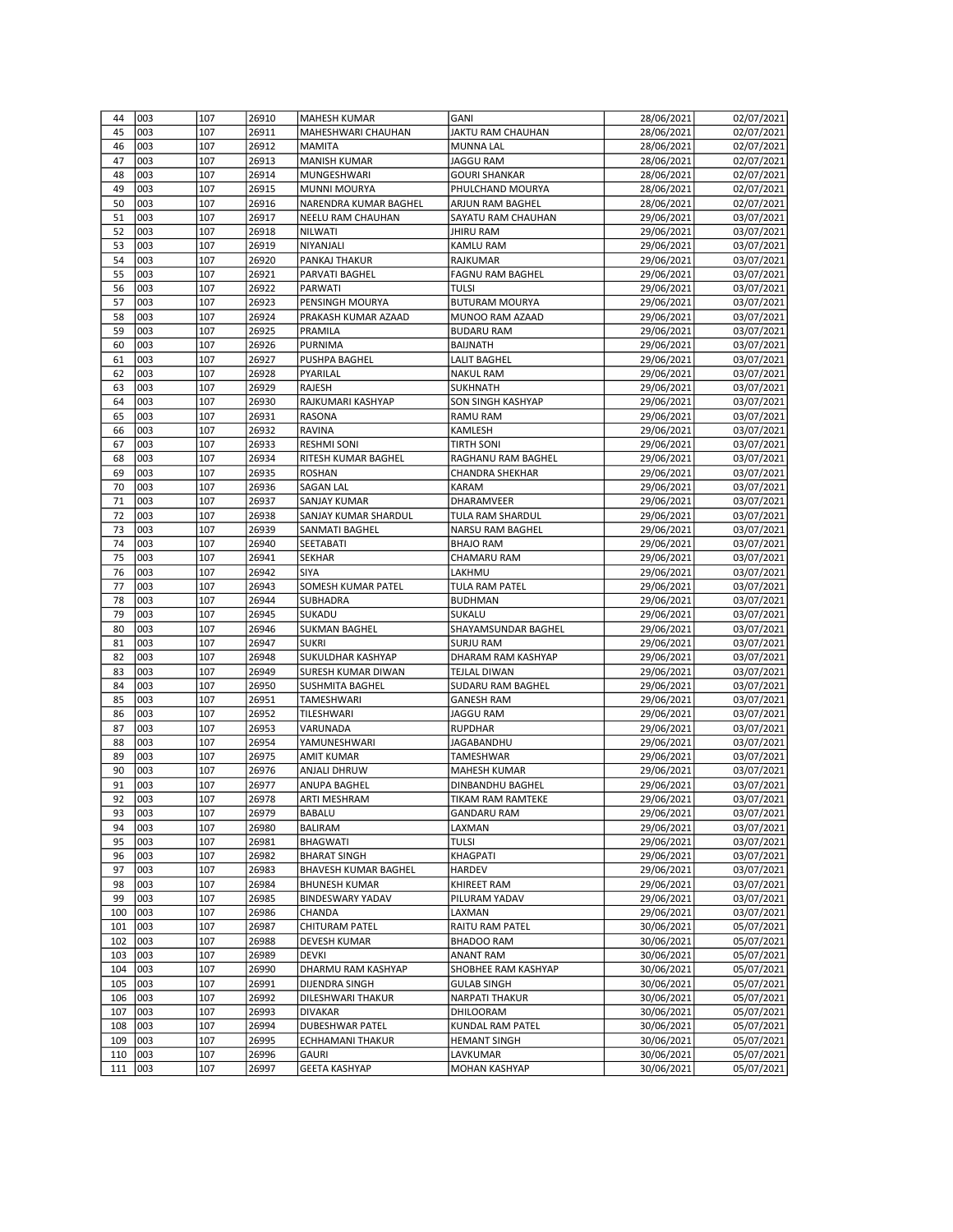| 112   003 |     | 107 | 26998 | GEETANJALI            | VIRENDRA KUMAR             | 30/06/2021 | 05/07/2021 |
|-----------|-----|-----|-------|-----------------------|----------------------------|------------|------------|
| 113       | 003 | 107 | 26999 | <b>GOMATI BAGHEL</b>  | KULDHAR BAGHEL             | 30/06/2021 | 05/07/2021 |
| 114       | 003 | 107 | 27000 | <b>GUDOO RAM</b>      | <b>MAHADEV</b>             | 30/06/2021 | 05/07/2021 |
| 115       | 003 | 107 | 27001 | <b>GUNJBATI</b>       | <b>BICHI RAM</b>           | 30/06/2021 | 05/07/2021 |
| 116       | 003 | 107 | 27002 | <b>GURBARI</b>        | PANDARU RAM                | 30/06/2021 | 05/07/2021 |
| 117       | 003 | 107 | 27003 | <b>JAMVATI MOURYA</b> | RATANU RAM MOURYA          | 30/06/2021 | 05/07/2021 |
| 118       | 003 | 107 | 27004 | JANKI BAGHEL          | <b>DASHRU RAM</b>          | 30/06/2021 | 05/07/2021 |
| 119       | 003 | 107 | 27005 | JEMA BAGHEL           | <b>MANSINGH BAGHEL</b>     | 30/06/2021 | 05/07/2021 |
| 120       | 003 | 107 | 27006 | JHARNALATA            | CHANDRABHAN                | 30/06/2021 | 05/07/2021 |
| 121       | 003 | 107 | 27007 | KALYAN                | KAVAL SINGH                | 30/06/2021 | 05/07/2021 |
| 122       | 003 | 107 | 27008 | KAMLA                 | SHASHIDHAR                 | 30/06/2021 | 05/07/2021 |
| 123       | 003 | 107 | 27009 | KAMTA PRASAD          | <b>MEHATTAR RAM</b>        | 30/06/2021 | 05/07/2021 |
| 124       | 003 | 107 | 27010 | KAMU RAM BAGHEL       | SUKHACHAND BAGHEL          | 30/06/2021 | 05/07/2021 |
| 125       | 003 | 107 | 27011 | KANTI                 | KAVINATH                   | 30/06/2021 | 05/07/2021 |
| 126       | 003 | 107 | 27012 | KEERBATI              | JAGAT RAM BAGHEL           | 30/06/2021 | 05/07/2021 |
| 127       | 003 | 107 | 27013 | KRISHNA KUMAR NAG     | JOHAN NAG                  | 30/06/2021 | 05/07/2021 |
| 128       | 003 | 107 | 27014 | KULESH SINGH          | MOHAN SINGH                | 30/06/2021 | 05/07/2021 |
| 129       | 003 | 107 | 27015 | LEBORAM               | GAJARAM                    | 30/06/2021 | 05/07/2021 |
| 130       | 003 | 107 | 27016 | LEDA RAM BAGHEL       | THIBU RAM BAGHEL           | 30/06/2021 | 05/07/2021 |
| 131       | 003 | 107 | 27017 | LOKESH KUMAR          | <b>AGAR DAS</b>            | 30/06/2021 | 05/07/2021 |
| 132       | 003 | 107 | 27018 | LOVELY KASHYAP        | LAXMINATH                  | 30/06/2021 | 05/07/2021 |
| 133       | 003 | 107 | 27019 | <b>MADHURI</b>        | <b>NATHU RAM</b>           | 30/06/2021 | 05/07/2021 |
| 134       | 003 | 107 | 27020 | <b>MAHESHWAR</b>      | PARAW RAM                  | 30/06/2021 | 05/07/2021 |
| 135       | 003 | 107 | 27021 | <b>MALTI MOURYA</b>   | ARJUN                      | 30/06/2021 | 05/07/2021 |
| 136       | 003 | 107 | 27022 | MANDANA BANCHHO       | <b>BHAKTU RAM BANCHHOR</b> | 30/06/2021 | 05/07/2021 |
| 137       | 003 | 107 | 27023 | MANESH KUMARR MARKAM  | <b>DANSAY MARKAM</b>       | 30/06/2021 | 05/07/2021 |
| 138       | 003 | 107 | 27024 | <b>MANISH KUMAR</b>   | <b>DUWARU RAM</b>          | 30/06/2021 | 05/07/2021 |
| 139       | 003 | 107 | 27025 | MANISH KUMAR DEV      | NAROTTAM SINGH DEV         | 30/06/2021 | 05/07/2021 |
| 140       | 003 | 107 | 27026 | MANISH KUMAR DIWAN    | RAMU RAM DIWAN             | 30/06/2021 | 05/07/2021 |
| 141       | 003 | 107 | 27027 | <b>MANISHA</b>        | <b>JOGESHWAR</b>           | 30/06/2021 | 05/07/2021 |
| 142       | 003 | 107 | 27028 | MANISHA               | <b>KUSHAL DEHARI</b>       | 30/06/2021 | 05/07/2021 |
| 143       | 003 | 107 | 27029 | MANMOHAN JANGDE       | MAHESH JANGDE              | 30/06/2021 | 05/07/2021 |
| 144       | 003 | 107 | 27030 | MEENA                 | <b>LACHHIN RAM</b>         | 30/06/2021 | 05/07/2021 |
| 145       | 003 | 107 | 27031 | <b>MEENA</b>          | <b>SUDAN RAM</b>           | 30/06/2021 | 05/07/2021 |
| 146       | 003 | 107 | 27032 | MINAXHI MOURYA        | SUDRAM MOURYA              | 30/06/2021 | 05/07/2021 |
| 147       | 003 | 107 | 27033 | MITHOO RAM            | PURAN RAM                  | 30/06/2021 | 05/07/2021 |
| 148       | 003 | 107 | 27034 | <b>MOHINEE</b>        | URDHAP SINGH               | 30/06/2021 | 05/07/2021 |
| 149       | 003 | 107 | 27035 | <b>NAND KISHOR</b>    | <b>HEMANT KUMAR</b>        | 30/06/2021 | 05/07/2021 |
| 150       | 003 | 107 | 27036 | <b>NANDINI</b>        | KISHOR KUMAR SETHIYA       | 30/06/2021 | 05/07/2021 |
| 151       | 003 | 107 | 27037 | NARENDRA              | <b>BALI SINGH</b>          | 01/07/2021 | 06/07/2021 |
| 152       | 003 | 107 | 27038 | NEETIKA               | LAXMAN                     | 01/07/2021 | 06/07/2021 |
| 153       | 003 | 107 | 27039 | <b>NEHRU LAL</b>      | SADAN SINGH                | 01/07/2021 | 06/07/2021 |
| 154       | 003 | 107 | 27040 | NIKESH KUMAR          | HANSU RAM                  | 01/07/2021 | 06/07/2021 |
| 155       | 003 | 107 | 27041 | NILKANTH THAKUR       | LALIT THAKUR               | 01/07/2021 | 06/07/2021 |
| 156       | 003 | 107 | 27042 | PARVATI MOURYA        | TILAK MOURYA               | 01/07/2021 | 06/07/2021 |
| 157       | 003 | 107 | 27043 | PARWATI SARDUL        | RAMCHARAN                  | 01/07/2021 | 06/07/2021 |
| 158       | 003 | 107 | 27044 | PATI RAM PANDE        | LAXMINATH PANDE            | 01/07/2021 | 06/07/2021 |
| 159       | 003 | 107 | 27045 | PILABAI               | MAGTU RAM                  | 01/07/2021 | 06/07/2021 |
| 160       | 003 | 107 | 27046 | <b>POONAM</b>         | JOHAN SINGH                | 01/07/2021 | 06/07/2021 |
| 161   003 |     | 107 | 27047 | POONAM THAKUR         | RAMAKANT SINGH THAKUR      | 01/07/2021 | 06/07/2021 |
| 162       | 003 | 107 | 27048 | PRASHANT KUMAR NAG    | <b>SUBAS NAG</b>           | 01/07/2021 | 06/07/2021 |
| 163       | 003 | 107 | 27049 | PURNACHANDAR          | NOKALU                     | 01/07/2021 | 06/07/2021 |
| 164       | 003 | 107 | 27050 | <b>RADHA</b>          | RATU RAM                   | 01/07/2021 | 06/07/2021 |
| 165       | 003 | 107 | 27051 | RAIDAS BAGHEL         | RAMOO RAM BAGHEL           | 01/07/2021 | 06/07/2021 |
| 166       | 003 | 107 | 27052 | RAJESH KUMAR NETAM    | <b>JAYLAL</b>              | 01/07/2021 | 06/07/2021 |
| 167       | 003 | 107 | 27053 | RAKESH SAHU           | PEELU RAM                  | 01/07/2021 | 06/07/2021 |
| 168       | 003 | 107 | 27054 | RAMGOPAL              | <b>BINDU RAM</b>           | 01/07/2021 | 06/07/2021 |
| 169       | 003 | 107 | 27055 | RATNA PANT            | <b>JAGDISH PANT</b>        | 01/07/2021 | 06/07/2021 |
| 170       | 003 | 107 | 27056 | <b>REENA PATEL</b>    | RAJA RAM                   | 01/07/2021 | 06/07/2021 |
| 171       | 003 | 107 | 27057 | REKHA BAGHEL          | BAISAKHU                   | 01/07/2021 | 06/07/2021 |
| 172       | 003 | 107 | 27058 | RUDRESH KUMAR         | PREM SINGH                 | 01/07/2021 | 06/07/2021 |
| 173       | 003 | 107 | 27059 | RUPA NETAM            | SHIVPRASAD                 | 01/07/2021 | 06/07/2021 |
| 174       | 003 | 107 | 27060 | RUPENDRA KUMAR        | GANESH RAM BAGHEL          | 01/07/2021 | 06/07/2021 |
| 175       | 003 | 107 | 27061 | SACHALABATI           | AANAND                     | 01/07/2021 | 06/07/2021 |
| 176       | 003 | 107 | 27062 | SANGITA               | NILOORAM                   | 01/07/2021 | 06/07/2021 |
| 177       | 003 | 107 | 27063 | SANTOSHI PATEL        | HALDHAR                    | 01/07/2021 | 06/07/2021 |
| 178       | 003 | 107 | 27064 | SANYTU RAM            | <b>BONG RAM</b>            | 01/07/2021 | 06/07/2021 |
| 179       | 003 | 107 | 27065 | SHAMBHUNATH           | SUDRAN                     | 01/07/2021 | 06/07/2021 |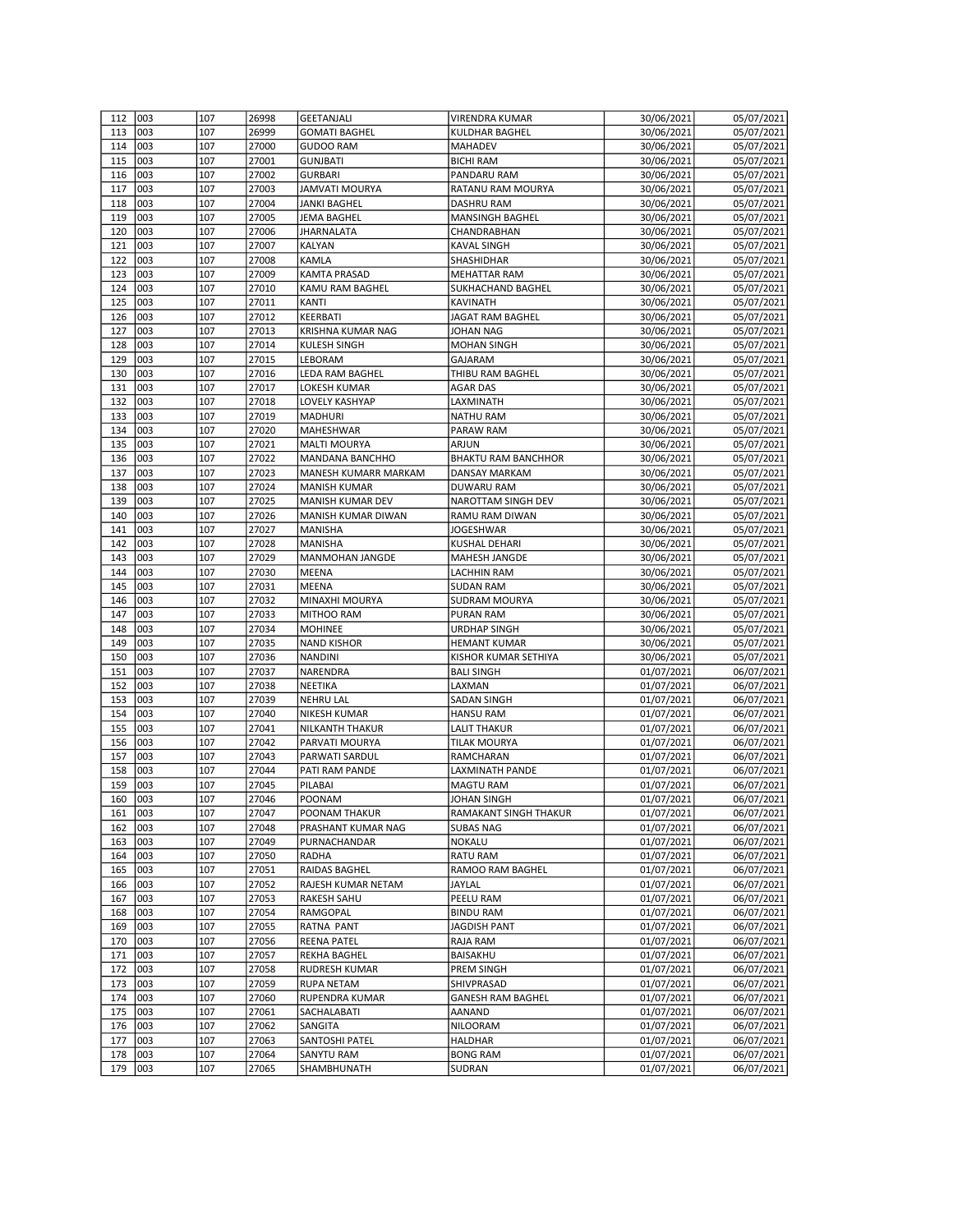| 181<br>003<br>107<br>27067<br><b>SOMAN RAM</b><br>GAJARURAM<br>01/07/2021<br>06/07/2021<br>182<br>003<br>107<br>27068<br>SONSAY<br>BUDDHESHWAR<br>01/07/2021<br>06/07/2021<br>SONVARI<br>003<br>107<br>27069<br><b>BUDHSAN</b><br>01/07/2021<br>06/07/2021<br>183<br>003<br>107<br>27070<br><b>SUBATEE KORRAM</b><br>SAMNATH KORRAM<br>01/07/2021<br>06/07/2021<br>184<br>06/07/2021<br>185<br>003<br>107<br>27071<br>SUKALOO RAM DIWAN<br>MANEE RAM DIWAN<br>01/07/2021<br>003<br>107<br>27072<br><b>SUKREE</b><br>LUDHU RAM<br>01/07/2021<br>06/07/2021<br>186<br>187<br>003<br>107<br>27073<br><b>SURAJ KUMAR NAG</b><br>01/07/2021<br>06/07/2021<br>MANGAL RAM NAG<br>003<br>107<br>27074<br>01/07/2021<br>06/07/2021<br>188<br>TARA KASHYAP<br>MATHURA KASHYAP<br>107<br>27075<br>01/07/2021<br>06/07/2021<br>189<br>003<br>TARUNA<br>KHIRIT RAM<br>003<br>107<br>27076<br><b>BHOLA RAM YADAV</b><br>01/07/2021<br>06/07/2021<br>190<br>TARUNI YADAV<br>003<br>107<br>27077<br>URMILA THAKUR<br>SHAMU SINGH THAKUR<br>01/07/2021<br>06/07/2021<br>191<br>192<br>003<br>107<br>27078<br>VANDANA<br>LALIT<br>01/07/2021<br>06/07/2021<br>003<br>107<br>27079<br>VISHWANATH<br>LAKHMU RAM<br>01/07/2021<br>06/07/2021<br>193<br>01/07/2021<br>06/07/2021<br>194<br>003<br>107<br>27080<br>YAMINI PATEL<br>BHUVNESHWAR<br>27081<br>01/07/2021<br>06/07/2021<br>195<br>003<br>107<br>YASHODA<br><b>NAVAL RAM</b><br>27082<br>01/07/2021<br>06/07/2021<br>196<br>003<br>107<br>YOGESH<br><b>KAMAL PRASAD</b><br>197<br>003<br>107<br>27083<br>YUDHISHTHIR<br>SHANKAR LAL<br>01/07/2021<br>06/07/2021<br>003<br>198<br>107<br>27104<br>RADHIKA<br><b>JADU RAM</b><br>01/07/2021<br>199<br>003<br>107<br>27105<br><b>RUPNATH</b><br>01/07/2021<br>06/07/2021<br><b>JAMMUNATH</b><br>003<br>108<br>$\mathbf{1}$<br>27126<br>DAYARAM<br>RAMESHWAR<br>28/06/2021<br>02/07/2021<br>003<br>27127<br>2<br>108<br>DIVAKAR BAGHEL<br>DAYA RAM BAGHEL<br>28/06/2021<br>3<br>003<br>108<br>27128<br><b>GHANSHYAM BAGHEL</b><br><b>GOVERDHAN</b><br>28/06/2021<br>4<br>003<br>108<br>27129<br>KUSUM LATA PATEL<br><b>BHUNESHWAR PATEL</b><br>28/06/2021<br>5<br>003<br>108<br>27130<br>LAXMI<br><b>SURJO</b><br>28/06/2021<br>6<br>003<br>108<br>27131<br>LUDRAPRATAP KASHYAP<br>MUNNALAL<br>28/06/2021<br>$\overline{7}$<br>003<br>108<br>27132<br>PADMANI KASHYAP<br>HARI RAM KASHYAP<br>28/06/2021<br>8<br>003<br>27133<br>PRADIP KUMAR BISAI<br>SOMNATH<br>108<br>28/06/2021<br>9<br>003<br>108<br>27134<br>PRIYA PANDEY<br><b>GAJANAND PANDEY</b><br>28/06/2021<br>10<br>003<br>108<br>27135<br>RAVINARAYAN<br><b>DAMRUDHAR</b><br>28/06/2021<br>11<br>003<br>108<br>27136<br>RITESH KUMAR BANJARE<br><b>UJJAIN BANJARE</b><br>28/06/2021<br>12<br>003<br>108<br>27137<br>LAXMAN<br><b>ROMA</b><br>28/06/2021<br>003<br>108<br>27138<br>13<br>SHRIYANSH SAHU<br>JITENDRA PRASAD SAHU<br>28/06/2021<br>108<br>27139<br>14<br>003<br>SUDARSHAN THAKUR<br><b>BAIJNATH THAKUR</b><br>29/06/2021<br>003<br>108<br>15<br>27160<br>ARJUN<br><b>JHADU RAM</b><br>29/06/2021<br>003<br>108<br>27161<br>16<br><b>BANSINGH KASHY</b><br>LACHHIMNATH KASHYAP<br>29/06/2021<br>003<br>108<br>27162<br>17<br>CHANCHALA<br>CHARAN<br>29/06/2021<br>003<br>108<br>27163<br>RAJARAM<br>18<br>CHANDARKALA<br>29/06/2021<br>003<br>19<br>108<br>27164<br>DHANMATI NETAM<br>RAM SINGH NETAM<br>29/06/2021<br>003<br>27165<br>20<br>108<br>DILESHWARI GAGDA<br><b>ASHOK GAGDA</b><br>29/06/2021<br>003<br>21<br>108<br>27166<br><b>DILIP</b><br>DARIYAV SINGH<br>29/06/2021<br>22<br>003<br>108<br>27167<br>ESHWAR DEWANGA<br>KAUDIRAM DEWANGAN<br>29/06/2021<br>03/07/2021<br>003<br>23<br>108<br>27168<br><b>FULRAJ</b><br>BAKULANATH<br>29/06/2021<br>003<br>108<br>27169<br>24<br><b>GOMATI</b><br>PARISRAM<br>29/06/2021<br>03/07/2021<br>003<br>27170<br>25<br>108<br><b>GUDIYA NAG</b><br>DANKESHWAR NAG<br>29/06/2021<br>003<br>26<br>108<br>27171<br>HEMLATA KASHYAP<br>SAMANDU RAM KASHYAP<br>29/06/2021<br>003<br>27<br>108<br>27172<br>JAYRAM KASHYAP<br><b>BUDORAM KASHYAP</b><br>30/06/2021<br>28<br>003<br>108<br>27173<br>KAMALDEI<br>MANSINGH<br>30/06/2021<br>29<br>003<br>108<br>27174<br><b>KAVITA NETAM</b><br><b>BUDRU NETAM</b><br>30/06/2021<br>108<br>003<br>27175<br>VISHURAM<br>30<br>LALITA<br>30/06/2021<br>31<br>003<br>108<br>27176<br><b>MAMTA</b><br><b>JANKI RAM</b><br>30/06/2021<br>003<br>108<br>27177<br>NAGEENA CHATURVEDI<br><b>BHAGCHAND CHATURVEDI</b><br>30/06/2021<br>32<br>003<br>27178<br>NAVEENA<br>RAGHU<br>33<br>108<br>30/06/2021<br>003<br>108<br>27179<br>PITAMBARI<br>RATNU<br>34<br>30/06/2021<br>35<br>003<br>108<br>27180<br>POONAM<br><b>CHAITAN SINGH</b><br>30/06/2021<br>003<br>27181<br>108<br>PRABHAKAR<br>RAJARAM<br>36<br>30/06/2021<br>37<br>003<br>108<br>27182<br>PRASHANT KUMAR LAHARE<br>LALARAM LAHARE<br>30/06/2021<br>003<br>108<br>27183<br>30/06/2021<br>38<br>PRATAP PATEL<br>RAMDAYAL PATEL<br>108<br>27184<br>39<br>003<br>PRIYANKA<br>JAGESHWAR<br>30/06/2021<br>003<br>108<br>27185<br>RAKESH KUMAR BHADRE<br>40<br>D.D. BHADRE<br>30/06/2021<br>108<br>41<br>003<br>27186<br>RAGHU NAYAK<br>RINU NAYAK<br>01/07/2021<br>003<br>108<br>27187<br><b>KISHUN LAL</b><br>42<br>ROSHNI<br>28/06/2021<br>43<br>003<br>108<br>27188<br>RUKHMANI BAGHEL<br>ANAND RAM BAGHEL<br>01/07/2021<br>003<br>SAMESHWAR BAGHRE<br>44<br>108<br>27189<br>CHINGRU RAM BAGHRE<br>01/07/2021<br>003<br>27190<br>01/07/2021<br>45<br>108<br>SANJANA BHARTI<br>MANIRAM<br>PHOOLCHAND NAG<br>46<br>003<br>108<br>27191<br>SANTOSH KUMAR NAG<br>01/07/2021<br>47<br>003<br>108<br>27192<br>SAVITRI NETAM<br>NARSINGH NETAM<br>01/07/2021 | 180 | $ 003\rangle$ | 107 | 27066 | SHAMKUMAR BAGHEL | <b>BUDHARU RAM</b> | 01/07/2021 | 06/07/2021 |
|-----------------------------------------------------------------------------------------------------------------------------------------------------------------------------------------------------------------------------------------------------------------------------------------------------------------------------------------------------------------------------------------------------------------------------------------------------------------------------------------------------------------------------------------------------------------------------------------------------------------------------------------------------------------------------------------------------------------------------------------------------------------------------------------------------------------------------------------------------------------------------------------------------------------------------------------------------------------------------------------------------------------------------------------------------------------------------------------------------------------------------------------------------------------------------------------------------------------------------------------------------------------------------------------------------------------------------------------------------------------------------------------------------------------------------------------------------------------------------------------------------------------------------------------------------------------------------------------------------------------------------------------------------------------------------------------------------------------------------------------------------------------------------------------------------------------------------------------------------------------------------------------------------------------------------------------------------------------------------------------------------------------------------------------------------------------------------------------------------------------------------------------------------------------------------------------------------------------------------------------------------------------------------------------------------------------------------------------------------------------------------------------------------------------------------------------------------------------------------------------------------------------------------------------------------------------------------------------------------------------------------------------------------------------------------------------------------------------------------------------------------------------------------------------------------------------------------------------------------------------------------------------------------------------------------------------------------------------------------------------------------------------------------------------------------------------------------------------------------------------------------------------------------------------------------------------------------------------------------------------------------------------------------------------------------------------------------------------------------------------------------------------------------------------------------------------------------------------------------------------------------------------------------------------------------------------------------------------------------------------------------------------------------------------------------------------------------------------------------------------------------------------------------------------------------------------------------------------------------------------------------------------------------------------------------------------------------------------------------------------------------------------------------------------------------------------------------------------------------------------------------------------------------------------------------------------------------------------------------------------------------------------------------------------------------------------------------------------------------------------------------------------------------------------------------------------------------------------------------------------------------------------------------------------------------------------------------------------------------------------------------------------------------------------------------------------------------------------------------------------------------------------------------------------------------------------------------------------------------------------------------------------------------------------------------------------------------------------------------------------------------------------------------------------------------------------------------------------------------------------------------------------------------------------------------------------------------------------------------------------------------------------------------------------------------------------------------------------------------------------------------------------------------------------------------------------------------------------------------------------------------------------------------------------------------------------------------------------------------------------------------------------------------------------|-----|---------------|-----|-------|------------------|--------------------|------------|------------|
|                                                                                                                                                                                                                                                                                                                                                                                                                                                                                                                                                                                                                                                                                                                                                                                                                                                                                                                                                                                                                                                                                                                                                                                                                                                                                                                                                                                                                                                                                                                                                                                                                                                                                                                                                                                                                                                                                                                                                                                                                                                                                                                                                                                                                                                                                                                                                                                                                                                                                                                                                                                                                                                                                                                                                                                                                                                                                                                                                                                                                                                                                                                                                                                                                                                                                                                                                                                                                                                                                                                                                                                                                                                                                                                                                                                                                                                                                                                                                                                                                                                                                                                                                                                                                                                                                                                                                                                                                                                                                                                                                                                                                                                                                                                                                                                                                                                                                                                                                                                                                                                                                                                                                                                                                                                                                                                                                                                                                                                                                                                                                                                                                                                                 |     |               |     |       |                  |                    |            |            |
|                                                                                                                                                                                                                                                                                                                                                                                                                                                                                                                                                                                                                                                                                                                                                                                                                                                                                                                                                                                                                                                                                                                                                                                                                                                                                                                                                                                                                                                                                                                                                                                                                                                                                                                                                                                                                                                                                                                                                                                                                                                                                                                                                                                                                                                                                                                                                                                                                                                                                                                                                                                                                                                                                                                                                                                                                                                                                                                                                                                                                                                                                                                                                                                                                                                                                                                                                                                                                                                                                                                                                                                                                                                                                                                                                                                                                                                                                                                                                                                                                                                                                                                                                                                                                                                                                                                                                                                                                                                                                                                                                                                                                                                                                                                                                                                                                                                                                                                                                                                                                                                                                                                                                                                                                                                                                                                                                                                                                                                                                                                                                                                                                                                                 |     |               |     |       |                  |                    |            |            |
| 06/07/2021<br>02/07/2021<br>02/07/2021<br>02/07/2021<br>02/07/2021<br>02/07/2021<br>02/07/2021<br>02/07/2021<br>02/07/2021<br>02/07/2021<br>02/07/2021<br>02/07/2021<br>02/07/2021<br>03/07/2021<br>03/07/2021<br>03/07/2021<br>03/07/2021<br>03/07/2021<br>03/07/2021<br>03/07/2021<br>03/07/2021<br>03/07/2021<br>03/07/2021<br>03/07/2021<br>05/07/2021<br>05/07/2021<br>05/07/2021<br>05/07/2021<br>05/07/2021<br>05/07/2021<br>05/07/2021<br>05/07/2021<br>05/07/2021<br>05/07/2021<br>05/07/2021<br>05/07/2021<br>05/07/2021<br>05/07/2021<br>06/07/2021<br>02/07/2021<br>06/07/2021<br>06/07/2021<br>06/07/2021<br>06/07/2021<br>06/07/2021                                                                                                                                                                                                                                                                                                                                                                                                                                                                                                                                                                                                                                                                                                                                                                                                                                                                                                                                                                                                                                                                                                                                                                                                                                                                                                                                                                                                                                                                                                                                                                                                                                                                                                                                                                                                                                                                                                                                                                                                                                                                                                                                                                                                                                                                                                                                                                                                                                                                                                                                                                                                                                                                                                                                                                                                                                                                                                                                                                                                                                                                                                                                                                                                                                                                                                                                                                                                                                                                                                                                                                                                                                                                                                                                                                                                                                                                                                                                                                                                                                                                                                                                                                                                                                                                                                                                                                                                                                                                                                                                                                                                                                                                                                                                                                                                                                                                                                                                                                                                              |     |               |     |       |                  |                    |            |            |
|                                                                                                                                                                                                                                                                                                                                                                                                                                                                                                                                                                                                                                                                                                                                                                                                                                                                                                                                                                                                                                                                                                                                                                                                                                                                                                                                                                                                                                                                                                                                                                                                                                                                                                                                                                                                                                                                                                                                                                                                                                                                                                                                                                                                                                                                                                                                                                                                                                                                                                                                                                                                                                                                                                                                                                                                                                                                                                                                                                                                                                                                                                                                                                                                                                                                                                                                                                                                                                                                                                                                                                                                                                                                                                                                                                                                                                                                                                                                                                                                                                                                                                                                                                                                                                                                                                                                                                                                                                                                                                                                                                                                                                                                                                                                                                                                                                                                                                                                                                                                                                                                                                                                                                                                                                                                                                                                                                                                                                                                                                                                                                                                                                                                 |     |               |     |       |                  |                    |            |            |
|                                                                                                                                                                                                                                                                                                                                                                                                                                                                                                                                                                                                                                                                                                                                                                                                                                                                                                                                                                                                                                                                                                                                                                                                                                                                                                                                                                                                                                                                                                                                                                                                                                                                                                                                                                                                                                                                                                                                                                                                                                                                                                                                                                                                                                                                                                                                                                                                                                                                                                                                                                                                                                                                                                                                                                                                                                                                                                                                                                                                                                                                                                                                                                                                                                                                                                                                                                                                                                                                                                                                                                                                                                                                                                                                                                                                                                                                                                                                                                                                                                                                                                                                                                                                                                                                                                                                                                                                                                                                                                                                                                                                                                                                                                                                                                                                                                                                                                                                                                                                                                                                                                                                                                                                                                                                                                                                                                                                                                                                                                                                                                                                                                                                 |     |               |     |       |                  |                    |            |            |
|                                                                                                                                                                                                                                                                                                                                                                                                                                                                                                                                                                                                                                                                                                                                                                                                                                                                                                                                                                                                                                                                                                                                                                                                                                                                                                                                                                                                                                                                                                                                                                                                                                                                                                                                                                                                                                                                                                                                                                                                                                                                                                                                                                                                                                                                                                                                                                                                                                                                                                                                                                                                                                                                                                                                                                                                                                                                                                                                                                                                                                                                                                                                                                                                                                                                                                                                                                                                                                                                                                                                                                                                                                                                                                                                                                                                                                                                                                                                                                                                                                                                                                                                                                                                                                                                                                                                                                                                                                                                                                                                                                                                                                                                                                                                                                                                                                                                                                                                                                                                                                                                                                                                                                                                                                                                                                                                                                                                                                                                                                                                                                                                                                                                 |     |               |     |       |                  |                    |            |            |
|                                                                                                                                                                                                                                                                                                                                                                                                                                                                                                                                                                                                                                                                                                                                                                                                                                                                                                                                                                                                                                                                                                                                                                                                                                                                                                                                                                                                                                                                                                                                                                                                                                                                                                                                                                                                                                                                                                                                                                                                                                                                                                                                                                                                                                                                                                                                                                                                                                                                                                                                                                                                                                                                                                                                                                                                                                                                                                                                                                                                                                                                                                                                                                                                                                                                                                                                                                                                                                                                                                                                                                                                                                                                                                                                                                                                                                                                                                                                                                                                                                                                                                                                                                                                                                                                                                                                                                                                                                                                                                                                                                                                                                                                                                                                                                                                                                                                                                                                                                                                                                                                                                                                                                                                                                                                                                                                                                                                                                                                                                                                                                                                                                                                 |     |               |     |       |                  |                    |            |            |
|                                                                                                                                                                                                                                                                                                                                                                                                                                                                                                                                                                                                                                                                                                                                                                                                                                                                                                                                                                                                                                                                                                                                                                                                                                                                                                                                                                                                                                                                                                                                                                                                                                                                                                                                                                                                                                                                                                                                                                                                                                                                                                                                                                                                                                                                                                                                                                                                                                                                                                                                                                                                                                                                                                                                                                                                                                                                                                                                                                                                                                                                                                                                                                                                                                                                                                                                                                                                                                                                                                                                                                                                                                                                                                                                                                                                                                                                                                                                                                                                                                                                                                                                                                                                                                                                                                                                                                                                                                                                                                                                                                                                                                                                                                                                                                                                                                                                                                                                                                                                                                                                                                                                                                                                                                                                                                                                                                                                                                                                                                                                                                                                                                                                 |     |               |     |       |                  |                    |            |            |
|                                                                                                                                                                                                                                                                                                                                                                                                                                                                                                                                                                                                                                                                                                                                                                                                                                                                                                                                                                                                                                                                                                                                                                                                                                                                                                                                                                                                                                                                                                                                                                                                                                                                                                                                                                                                                                                                                                                                                                                                                                                                                                                                                                                                                                                                                                                                                                                                                                                                                                                                                                                                                                                                                                                                                                                                                                                                                                                                                                                                                                                                                                                                                                                                                                                                                                                                                                                                                                                                                                                                                                                                                                                                                                                                                                                                                                                                                                                                                                                                                                                                                                                                                                                                                                                                                                                                                                                                                                                                                                                                                                                                                                                                                                                                                                                                                                                                                                                                                                                                                                                                                                                                                                                                                                                                                                                                                                                                                                                                                                                                                                                                                                                                 |     |               |     |       |                  |                    |            |            |
|                                                                                                                                                                                                                                                                                                                                                                                                                                                                                                                                                                                                                                                                                                                                                                                                                                                                                                                                                                                                                                                                                                                                                                                                                                                                                                                                                                                                                                                                                                                                                                                                                                                                                                                                                                                                                                                                                                                                                                                                                                                                                                                                                                                                                                                                                                                                                                                                                                                                                                                                                                                                                                                                                                                                                                                                                                                                                                                                                                                                                                                                                                                                                                                                                                                                                                                                                                                                                                                                                                                                                                                                                                                                                                                                                                                                                                                                                                                                                                                                                                                                                                                                                                                                                                                                                                                                                                                                                                                                                                                                                                                                                                                                                                                                                                                                                                                                                                                                                                                                                                                                                                                                                                                                                                                                                                                                                                                                                                                                                                                                                                                                                                                                 |     |               |     |       |                  |                    |            |            |
|                                                                                                                                                                                                                                                                                                                                                                                                                                                                                                                                                                                                                                                                                                                                                                                                                                                                                                                                                                                                                                                                                                                                                                                                                                                                                                                                                                                                                                                                                                                                                                                                                                                                                                                                                                                                                                                                                                                                                                                                                                                                                                                                                                                                                                                                                                                                                                                                                                                                                                                                                                                                                                                                                                                                                                                                                                                                                                                                                                                                                                                                                                                                                                                                                                                                                                                                                                                                                                                                                                                                                                                                                                                                                                                                                                                                                                                                                                                                                                                                                                                                                                                                                                                                                                                                                                                                                                                                                                                                                                                                                                                                                                                                                                                                                                                                                                                                                                                                                                                                                                                                                                                                                                                                                                                                                                                                                                                                                                                                                                                                                                                                                                                                 |     |               |     |       |                  |                    |            |            |
|                                                                                                                                                                                                                                                                                                                                                                                                                                                                                                                                                                                                                                                                                                                                                                                                                                                                                                                                                                                                                                                                                                                                                                                                                                                                                                                                                                                                                                                                                                                                                                                                                                                                                                                                                                                                                                                                                                                                                                                                                                                                                                                                                                                                                                                                                                                                                                                                                                                                                                                                                                                                                                                                                                                                                                                                                                                                                                                                                                                                                                                                                                                                                                                                                                                                                                                                                                                                                                                                                                                                                                                                                                                                                                                                                                                                                                                                                                                                                                                                                                                                                                                                                                                                                                                                                                                                                                                                                                                                                                                                                                                                                                                                                                                                                                                                                                                                                                                                                                                                                                                                                                                                                                                                                                                                                                                                                                                                                                                                                                                                                                                                                                                                 |     |               |     |       |                  |                    |            |            |
|                                                                                                                                                                                                                                                                                                                                                                                                                                                                                                                                                                                                                                                                                                                                                                                                                                                                                                                                                                                                                                                                                                                                                                                                                                                                                                                                                                                                                                                                                                                                                                                                                                                                                                                                                                                                                                                                                                                                                                                                                                                                                                                                                                                                                                                                                                                                                                                                                                                                                                                                                                                                                                                                                                                                                                                                                                                                                                                                                                                                                                                                                                                                                                                                                                                                                                                                                                                                                                                                                                                                                                                                                                                                                                                                                                                                                                                                                                                                                                                                                                                                                                                                                                                                                                                                                                                                                                                                                                                                                                                                                                                                                                                                                                                                                                                                                                                                                                                                                                                                                                                                                                                                                                                                                                                                                                                                                                                                                                                                                                                                                                                                                                                                 |     |               |     |       |                  |                    |            |            |
|                                                                                                                                                                                                                                                                                                                                                                                                                                                                                                                                                                                                                                                                                                                                                                                                                                                                                                                                                                                                                                                                                                                                                                                                                                                                                                                                                                                                                                                                                                                                                                                                                                                                                                                                                                                                                                                                                                                                                                                                                                                                                                                                                                                                                                                                                                                                                                                                                                                                                                                                                                                                                                                                                                                                                                                                                                                                                                                                                                                                                                                                                                                                                                                                                                                                                                                                                                                                                                                                                                                                                                                                                                                                                                                                                                                                                                                                                                                                                                                                                                                                                                                                                                                                                                                                                                                                                                                                                                                                                                                                                                                                                                                                                                                                                                                                                                                                                                                                                                                                                                                                                                                                                                                                                                                                                                                                                                                                                                                                                                                                                                                                                                                                 |     |               |     |       |                  |                    |            |            |
|                                                                                                                                                                                                                                                                                                                                                                                                                                                                                                                                                                                                                                                                                                                                                                                                                                                                                                                                                                                                                                                                                                                                                                                                                                                                                                                                                                                                                                                                                                                                                                                                                                                                                                                                                                                                                                                                                                                                                                                                                                                                                                                                                                                                                                                                                                                                                                                                                                                                                                                                                                                                                                                                                                                                                                                                                                                                                                                                                                                                                                                                                                                                                                                                                                                                                                                                                                                                                                                                                                                                                                                                                                                                                                                                                                                                                                                                                                                                                                                                                                                                                                                                                                                                                                                                                                                                                                                                                                                                                                                                                                                                                                                                                                                                                                                                                                                                                                                                                                                                                                                                                                                                                                                                                                                                                                                                                                                                                                                                                                                                                                                                                                                                 |     |               |     |       |                  |                    |            |            |
|                                                                                                                                                                                                                                                                                                                                                                                                                                                                                                                                                                                                                                                                                                                                                                                                                                                                                                                                                                                                                                                                                                                                                                                                                                                                                                                                                                                                                                                                                                                                                                                                                                                                                                                                                                                                                                                                                                                                                                                                                                                                                                                                                                                                                                                                                                                                                                                                                                                                                                                                                                                                                                                                                                                                                                                                                                                                                                                                                                                                                                                                                                                                                                                                                                                                                                                                                                                                                                                                                                                                                                                                                                                                                                                                                                                                                                                                                                                                                                                                                                                                                                                                                                                                                                                                                                                                                                                                                                                                                                                                                                                                                                                                                                                                                                                                                                                                                                                                                                                                                                                                                                                                                                                                                                                                                                                                                                                                                                                                                                                                                                                                                                                                 |     |               |     |       |                  |                    |            |            |
|                                                                                                                                                                                                                                                                                                                                                                                                                                                                                                                                                                                                                                                                                                                                                                                                                                                                                                                                                                                                                                                                                                                                                                                                                                                                                                                                                                                                                                                                                                                                                                                                                                                                                                                                                                                                                                                                                                                                                                                                                                                                                                                                                                                                                                                                                                                                                                                                                                                                                                                                                                                                                                                                                                                                                                                                                                                                                                                                                                                                                                                                                                                                                                                                                                                                                                                                                                                                                                                                                                                                                                                                                                                                                                                                                                                                                                                                                                                                                                                                                                                                                                                                                                                                                                                                                                                                                                                                                                                                                                                                                                                                                                                                                                                                                                                                                                                                                                                                                                                                                                                                                                                                                                                                                                                                                                                                                                                                                                                                                                                                                                                                                                                                 |     |               |     |       |                  |                    |            |            |
|                                                                                                                                                                                                                                                                                                                                                                                                                                                                                                                                                                                                                                                                                                                                                                                                                                                                                                                                                                                                                                                                                                                                                                                                                                                                                                                                                                                                                                                                                                                                                                                                                                                                                                                                                                                                                                                                                                                                                                                                                                                                                                                                                                                                                                                                                                                                                                                                                                                                                                                                                                                                                                                                                                                                                                                                                                                                                                                                                                                                                                                                                                                                                                                                                                                                                                                                                                                                                                                                                                                                                                                                                                                                                                                                                                                                                                                                                                                                                                                                                                                                                                                                                                                                                                                                                                                                                                                                                                                                                                                                                                                                                                                                                                                                                                                                                                                                                                                                                                                                                                                                                                                                                                                                                                                                                                                                                                                                                                                                                                                                                                                                                                                                 |     |               |     |       |                  |                    |            |            |
|                                                                                                                                                                                                                                                                                                                                                                                                                                                                                                                                                                                                                                                                                                                                                                                                                                                                                                                                                                                                                                                                                                                                                                                                                                                                                                                                                                                                                                                                                                                                                                                                                                                                                                                                                                                                                                                                                                                                                                                                                                                                                                                                                                                                                                                                                                                                                                                                                                                                                                                                                                                                                                                                                                                                                                                                                                                                                                                                                                                                                                                                                                                                                                                                                                                                                                                                                                                                                                                                                                                                                                                                                                                                                                                                                                                                                                                                                                                                                                                                                                                                                                                                                                                                                                                                                                                                                                                                                                                                                                                                                                                                                                                                                                                                                                                                                                                                                                                                                                                                                                                                                                                                                                                                                                                                                                                                                                                                                                                                                                                                                                                                                                                                 |     |               |     |       |                  |                    |            |            |
|                                                                                                                                                                                                                                                                                                                                                                                                                                                                                                                                                                                                                                                                                                                                                                                                                                                                                                                                                                                                                                                                                                                                                                                                                                                                                                                                                                                                                                                                                                                                                                                                                                                                                                                                                                                                                                                                                                                                                                                                                                                                                                                                                                                                                                                                                                                                                                                                                                                                                                                                                                                                                                                                                                                                                                                                                                                                                                                                                                                                                                                                                                                                                                                                                                                                                                                                                                                                                                                                                                                                                                                                                                                                                                                                                                                                                                                                                                                                                                                                                                                                                                                                                                                                                                                                                                                                                                                                                                                                                                                                                                                                                                                                                                                                                                                                                                                                                                                                                                                                                                                                                                                                                                                                                                                                                                                                                                                                                                                                                                                                                                                                                                                                 |     |               |     |       |                  |                    |            |            |
|                                                                                                                                                                                                                                                                                                                                                                                                                                                                                                                                                                                                                                                                                                                                                                                                                                                                                                                                                                                                                                                                                                                                                                                                                                                                                                                                                                                                                                                                                                                                                                                                                                                                                                                                                                                                                                                                                                                                                                                                                                                                                                                                                                                                                                                                                                                                                                                                                                                                                                                                                                                                                                                                                                                                                                                                                                                                                                                                                                                                                                                                                                                                                                                                                                                                                                                                                                                                                                                                                                                                                                                                                                                                                                                                                                                                                                                                                                                                                                                                                                                                                                                                                                                                                                                                                                                                                                                                                                                                                                                                                                                                                                                                                                                                                                                                                                                                                                                                                                                                                                                                                                                                                                                                                                                                                                                                                                                                                                                                                                                                                                                                                                                                 |     |               |     |       |                  |                    |            |            |
|                                                                                                                                                                                                                                                                                                                                                                                                                                                                                                                                                                                                                                                                                                                                                                                                                                                                                                                                                                                                                                                                                                                                                                                                                                                                                                                                                                                                                                                                                                                                                                                                                                                                                                                                                                                                                                                                                                                                                                                                                                                                                                                                                                                                                                                                                                                                                                                                                                                                                                                                                                                                                                                                                                                                                                                                                                                                                                                                                                                                                                                                                                                                                                                                                                                                                                                                                                                                                                                                                                                                                                                                                                                                                                                                                                                                                                                                                                                                                                                                                                                                                                                                                                                                                                                                                                                                                                                                                                                                                                                                                                                                                                                                                                                                                                                                                                                                                                                                                                                                                                                                                                                                                                                                                                                                                                                                                                                                                                                                                                                                                                                                                                                                 |     |               |     |       |                  |                    |            |            |
|                                                                                                                                                                                                                                                                                                                                                                                                                                                                                                                                                                                                                                                                                                                                                                                                                                                                                                                                                                                                                                                                                                                                                                                                                                                                                                                                                                                                                                                                                                                                                                                                                                                                                                                                                                                                                                                                                                                                                                                                                                                                                                                                                                                                                                                                                                                                                                                                                                                                                                                                                                                                                                                                                                                                                                                                                                                                                                                                                                                                                                                                                                                                                                                                                                                                                                                                                                                                                                                                                                                                                                                                                                                                                                                                                                                                                                                                                                                                                                                                                                                                                                                                                                                                                                                                                                                                                                                                                                                                                                                                                                                                                                                                                                                                                                                                                                                                                                                                                                                                                                                                                                                                                                                                                                                                                                                                                                                                                                                                                                                                                                                                                                                                 |     |               |     |       |                  |                    |            |            |
|                                                                                                                                                                                                                                                                                                                                                                                                                                                                                                                                                                                                                                                                                                                                                                                                                                                                                                                                                                                                                                                                                                                                                                                                                                                                                                                                                                                                                                                                                                                                                                                                                                                                                                                                                                                                                                                                                                                                                                                                                                                                                                                                                                                                                                                                                                                                                                                                                                                                                                                                                                                                                                                                                                                                                                                                                                                                                                                                                                                                                                                                                                                                                                                                                                                                                                                                                                                                                                                                                                                                                                                                                                                                                                                                                                                                                                                                                                                                                                                                                                                                                                                                                                                                                                                                                                                                                                                                                                                                                                                                                                                                                                                                                                                                                                                                                                                                                                                                                                                                                                                                                                                                                                                                                                                                                                                                                                                                                                                                                                                                                                                                                                                                 |     |               |     |       |                  |                    |            |            |
|                                                                                                                                                                                                                                                                                                                                                                                                                                                                                                                                                                                                                                                                                                                                                                                                                                                                                                                                                                                                                                                                                                                                                                                                                                                                                                                                                                                                                                                                                                                                                                                                                                                                                                                                                                                                                                                                                                                                                                                                                                                                                                                                                                                                                                                                                                                                                                                                                                                                                                                                                                                                                                                                                                                                                                                                                                                                                                                                                                                                                                                                                                                                                                                                                                                                                                                                                                                                                                                                                                                                                                                                                                                                                                                                                                                                                                                                                                                                                                                                                                                                                                                                                                                                                                                                                                                                                                                                                                                                                                                                                                                                                                                                                                                                                                                                                                                                                                                                                                                                                                                                                                                                                                                                                                                                                                                                                                                                                                                                                                                                                                                                                                                                 |     |               |     |       |                  |                    |            |            |
|                                                                                                                                                                                                                                                                                                                                                                                                                                                                                                                                                                                                                                                                                                                                                                                                                                                                                                                                                                                                                                                                                                                                                                                                                                                                                                                                                                                                                                                                                                                                                                                                                                                                                                                                                                                                                                                                                                                                                                                                                                                                                                                                                                                                                                                                                                                                                                                                                                                                                                                                                                                                                                                                                                                                                                                                                                                                                                                                                                                                                                                                                                                                                                                                                                                                                                                                                                                                                                                                                                                                                                                                                                                                                                                                                                                                                                                                                                                                                                                                                                                                                                                                                                                                                                                                                                                                                                                                                                                                                                                                                                                                                                                                                                                                                                                                                                                                                                                                                                                                                                                                                                                                                                                                                                                                                                                                                                                                                                                                                                                                                                                                                                                                 |     |               |     |       |                  |                    |            |            |
|                                                                                                                                                                                                                                                                                                                                                                                                                                                                                                                                                                                                                                                                                                                                                                                                                                                                                                                                                                                                                                                                                                                                                                                                                                                                                                                                                                                                                                                                                                                                                                                                                                                                                                                                                                                                                                                                                                                                                                                                                                                                                                                                                                                                                                                                                                                                                                                                                                                                                                                                                                                                                                                                                                                                                                                                                                                                                                                                                                                                                                                                                                                                                                                                                                                                                                                                                                                                                                                                                                                                                                                                                                                                                                                                                                                                                                                                                                                                                                                                                                                                                                                                                                                                                                                                                                                                                                                                                                                                                                                                                                                                                                                                                                                                                                                                                                                                                                                                                                                                                                                                                                                                                                                                                                                                                                                                                                                                                                                                                                                                                                                                                                                                 |     |               |     |       |                  |                    |            |            |
|                                                                                                                                                                                                                                                                                                                                                                                                                                                                                                                                                                                                                                                                                                                                                                                                                                                                                                                                                                                                                                                                                                                                                                                                                                                                                                                                                                                                                                                                                                                                                                                                                                                                                                                                                                                                                                                                                                                                                                                                                                                                                                                                                                                                                                                                                                                                                                                                                                                                                                                                                                                                                                                                                                                                                                                                                                                                                                                                                                                                                                                                                                                                                                                                                                                                                                                                                                                                                                                                                                                                                                                                                                                                                                                                                                                                                                                                                                                                                                                                                                                                                                                                                                                                                                                                                                                                                                                                                                                                                                                                                                                                                                                                                                                                                                                                                                                                                                                                                                                                                                                                                                                                                                                                                                                                                                                                                                                                                                                                                                                                                                                                                                                                 |     |               |     |       |                  |                    |            |            |
|                                                                                                                                                                                                                                                                                                                                                                                                                                                                                                                                                                                                                                                                                                                                                                                                                                                                                                                                                                                                                                                                                                                                                                                                                                                                                                                                                                                                                                                                                                                                                                                                                                                                                                                                                                                                                                                                                                                                                                                                                                                                                                                                                                                                                                                                                                                                                                                                                                                                                                                                                                                                                                                                                                                                                                                                                                                                                                                                                                                                                                                                                                                                                                                                                                                                                                                                                                                                                                                                                                                                                                                                                                                                                                                                                                                                                                                                                                                                                                                                                                                                                                                                                                                                                                                                                                                                                                                                                                                                                                                                                                                                                                                                                                                                                                                                                                                                                                                                                                                                                                                                                                                                                                                                                                                                                                                                                                                                                                                                                                                                                                                                                                                                 |     |               |     |       |                  |                    |            |            |
|                                                                                                                                                                                                                                                                                                                                                                                                                                                                                                                                                                                                                                                                                                                                                                                                                                                                                                                                                                                                                                                                                                                                                                                                                                                                                                                                                                                                                                                                                                                                                                                                                                                                                                                                                                                                                                                                                                                                                                                                                                                                                                                                                                                                                                                                                                                                                                                                                                                                                                                                                                                                                                                                                                                                                                                                                                                                                                                                                                                                                                                                                                                                                                                                                                                                                                                                                                                                                                                                                                                                                                                                                                                                                                                                                                                                                                                                                                                                                                                                                                                                                                                                                                                                                                                                                                                                                                                                                                                                                                                                                                                                                                                                                                                                                                                                                                                                                                                                                                                                                                                                                                                                                                                                                                                                                                                                                                                                                                                                                                                                                                                                                                                                 |     |               |     |       |                  |                    |            |            |
|                                                                                                                                                                                                                                                                                                                                                                                                                                                                                                                                                                                                                                                                                                                                                                                                                                                                                                                                                                                                                                                                                                                                                                                                                                                                                                                                                                                                                                                                                                                                                                                                                                                                                                                                                                                                                                                                                                                                                                                                                                                                                                                                                                                                                                                                                                                                                                                                                                                                                                                                                                                                                                                                                                                                                                                                                                                                                                                                                                                                                                                                                                                                                                                                                                                                                                                                                                                                                                                                                                                                                                                                                                                                                                                                                                                                                                                                                                                                                                                                                                                                                                                                                                                                                                                                                                                                                                                                                                                                                                                                                                                                                                                                                                                                                                                                                                                                                                                                                                                                                                                                                                                                                                                                                                                                                                                                                                                                                                                                                                                                                                                                                                                                 |     |               |     |       |                  |                    |            |            |
|                                                                                                                                                                                                                                                                                                                                                                                                                                                                                                                                                                                                                                                                                                                                                                                                                                                                                                                                                                                                                                                                                                                                                                                                                                                                                                                                                                                                                                                                                                                                                                                                                                                                                                                                                                                                                                                                                                                                                                                                                                                                                                                                                                                                                                                                                                                                                                                                                                                                                                                                                                                                                                                                                                                                                                                                                                                                                                                                                                                                                                                                                                                                                                                                                                                                                                                                                                                                                                                                                                                                                                                                                                                                                                                                                                                                                                                                                                                                                                                                                                                                                                                                                                                                                                                                                                                                                                                                                                                                                                                                                                                                                                                                                                                                                                                                                                                                                                                                                                                                                                                                                                                                                                                                                                                                                                                                                                                                                                                                                                                                                                                                                                                                 |     |               |     |       |                  |                    |            |            |
|                                                                                                                                                                                                                                                                                                                                                                                                                                                                                                                                                                                                                                                                                                                                                                                                                                                                                                                                                                                                                                                                                                                                                                                                                                                                                                                                                                                                                                                                                                                                                                                                                                                                                                                                                                                                                                                                                                                                                                                                                                                                                                                                                                                                                                                                                                                                                                                                                                                                                                                                                                                                                                                                                                                                                                                                                                                                                                                                                                                                                                                                                                                                                                                                                                                                                                                                                                                                                                                                                                                                                                                                                                                                                                                                                                                                                                                                                                                                                                                                                                                                                                                                                                                                                                                                                                                                                                                                                                                                                                                                                                                                                                                                                                                                                                                                                                                                                                                                                                                                                                                                                                                                                                                                                                                                                                                                                                                                                                                                                                                                                                                                                                                                 |     |               |     |       |                  |                    |            |            |
|                                                                                                                                                                                                                                                                                                                                                                                                                                                                                                                                                                                                                                                                                                                                                                                                                                                                                                                                                                                                                                                                                                                                                                                                                                                                                                                                                                                                                                                                                                                                                                                                                                                                                                                                                                                                                                                                                                                                                                                                                                                                                                                                                                                                                                                                                                                                                                                                                                                                                                                                                                                                                                                                                                                                                                                                                                                                                                                                                                                                                                                                                                                                                                                                                                                                                                                                                                                                                                                                                                                                                                                                                                                                                                                                                                                                                                                                                                                                                                                                                                                                                                                                                                                                                                                                                                                                                                                                                                                                                                                                                                                                                                                                                                                                                                                                                                                                                                                                                                                                                                                                                                                                                                                                                                                                                                                                                                                                                                                                                                                                                                                                                                                                 |     |               |     |       |                  |                    |            |            |
|                                                                                                                                                                                                                                                                                                                                                                                                                                                                                                                                                                                                                                                                                                                                                                                                                                                                                                                                                                                                                                                                                                                                                                                                                                                                                                                                                                                                                                                                                                                                                                                                                                                                                                                                                                                                                                                                                                                                                                                                                                                                                                                                                                                                                                                                                                                                                                                                                                                                                                                                                                                                                                                                                                                                                                                                                                                                                                                                                                                                                                                                                                                                                                                                                                                                                                                                                                                                                                                                                                                                                                                                                                                                                                                                                                                                                                                                                                                                                                                                                                                                                                                                                                                                                                                                                                                                                                                                                                                                                                                                                                                                                                                                                                                                                                                                                                                                                                                                                                                                                                                                                                                                                                                                                                                                                                                                                                                                                                                                                                                                                                                                                                                                 |     |               |     |       |                  |                    |            |            |
|                                                                                                                                                                                                                                                                                                                                                                                                                                                                                                                                                                                                                                                                                                                                                                                                                                                                                                                                                                                                                                                                                                                                                                                                                                                                                                                                                                                                                                                                                                                                                                                                                                                                                                                                                                                                                                                                                                                                                                                                                                                                                                                                                                                                                                                                                                                                                                                                                                                                                                                                                                                                                                                                                                                                                                                                                                                                                                                                                                                                                                                                                                                                                                                                                                                                                                                                                                                                                                                                                                                                                                                                                                                                                                                                                                                                                                                                                                                                                                                                                                                                                                                                                                                                                                                                                                                                                                                                                                                                                                                                                                                                                                                                                                                                                                                                                                                                                                                                                                                                                                                                                                                                                                                                                                                                                                                                                                                                                                                                                                                                                                                                                                                                 |     |               |     |       |                  |                    |            |            |
|                                                                                                                                                                                                                                                                                                                                                                                                                                                                                                                                                                                                                                                                                                                                                                                                                                                                                                                                                                                                                                                                                                                                                                                                                                                                                                                                                                                                                                                                                                                                                                                                                                                                                                                                                                                                                                                                                                                                                                                                                                                                                                                                                                                                                                                                                                                                                                                                                                                                                                                                                                                                                                                                                                                                                                                                                                                                                                                                                                                                                                                                                                                                                                                                                                                                                                                                                                                                                                                                                                                                                                                                                                                                                                                                                                                                                                                                                                                                                                                                                                                                                                                                                                                                                                                                                                                                                                                                                                                                                                                                                                                                                                                                                                                                                                                                                                                                                                                                                                                                                                                                                                                                                                                                                                                                                                                                                                                                                                                                                                                                                                                                                                                                 |     |               |     |       |                  |                    |            |            |
|                                                                                                                                                                                                                                                                                                                                                                                                                                                                                                                                                                                                                                                                                                                                                                                                                                                                                                                                                                                                                                                                                                                                                                                                                                                                                                                                                                                                                                                                                                                                                                                                                                                                                                                                                                                                                                                                                                                                                                                                                                                                                                                                                                                                                                                                                                                                                                                                                                                                                                                                                                                                                                                                                                                                                                                                                                                                                                                                                                                                                                                                                                                                                                                                                                                                                                                                                                                                                                                                                                                                                                                                                                                                                                                                                                                                                                                                                                                                                                                                                                                                                                                                                                                                                                                                                                                                                                                                                                                                                                                                                                                                                                                                                                                                                                                                                                                                                                                                                                                                                                                                                                                                                                                                                                                                                                                                                                                                                                                                                                                                                                                                                                                                 |     |               |     |       |                  |                    |            |            |
|                                                                                                                                                                                                                                                                                                                                                                                                                                                                                                                                                                                                                                                                                                                                                                                                                                                                                                                                                                                                                                                                                                                                                                                                                                                                                                                                                                                                                                                                                                                                                                                                                                                                                                                                                                                                                                                                                                                                                                                                                                                                                                                                                                                                                                                                                                                                                                                                                                                                                                                                                                                                                                                                                                                                                                                                                                                                                                                                                                                                                                                                                                                                                                                                                                                                                                                                                                                                                                                                                                                                                                                                                                                                                                                                                                                                                                                                                                                                                                                                                                                                                                                                                                                                                                                                                                                                                                                                                                                                                                                                                                                                                                                                                                                                                                                                                                                                                                                                                                                                                                                                                                                                                                                                                                                                                                                                                                                                                                                                                                                                                                                                                                                                 |     |               |     |       |                  |                    |            |            |
|                                                                                                                                                                                                                                                                                                                                                                                                                                                                                                                                                                                                                                                                                                                                                                                                                                                                                                                                                                                                                                                                                                                                                                                                                                                                                                                                                                                                                                                                                                                                                                                                                                                                                                                                                                                                                                                                                                                                                                                                                                                                                                                                                                                                                                                                                                                                                                                                                                                                                                                                                                                                                                                                                                                                                                                                                                                                                                                                                                                                                                                                                                                                                                                                                                                                                                                                                                                                                                                                                                                                                                                                                                                                                                                                                                                                                                                                                                                                                                                                                                                                                                                                                                                                                                                                                                                                                                                                                                                                                                                                                                                                                                                                                                                                                                                                                                                                                                                                                                                                                                                                                                                                                                                                                                                                                                                                                                                                                                                                                                                                                                                                                                                                 |     |               |     |       |                  |                    |            |            |
|                                                                                                                                                                                                                                                                                                                                                                                                                                                                                                                                                                                                                                                                                                                                                                                                                                                                                                                                                                                                                                                                                                                                                                                                                                                                                                                                                                                                                                                                                                                                                                                                                                                                                                                                                                                                                                                                                                                                                                                                                                                                                                                                                                                                                                                                                                                                                                                                                                                                                                                                                                                                                                                                                                                                                                                                                                                                                                                                                                                                                                                                                                                                                                                                                                                                                                                                                                                                                                                                                                                                                                                                                                                                                                                                                                                                                                                                                                                                                                                                                                                                                                                                                                                                                                                                                                                                                                                                                                                                                                                                                                                                                                                                                                                                                                                                                                                                                                                                                                                                                                                                                                                                                                                                                                                                                                                                                                                                                                                                                                                                                                                                                                                                 |     |               |     |       |                  |                    |            |            |
|                                                                                                                                                                                                                                                                                                                                                                                                                                                                                                                                                                                                                                                                                                                                                                                                                                                                                                                                                                                                                                                                                                                                                                                                                                                                                                                                                                                                                                                                                                                                                                                                                                                                                                                                                                                                                                                                                                                                                                                                                                                                                                                                                                                                                                                                                                                                                                                                                                                                                                                                                                                                                                                                                                                                                                                                                                                                                                                                                                                                                                                                                                                                                                                                                                                                                                                                                                                                                                                                                                                                                                                                                                                                                                                                                                                                                                                                                                                                                                                                                                                                                                                                                                                                                                                                                                                                                                                                                                                                                                                                                                                                                                                                                                                                                                                                                                                                                                                                                                                                                                                                                                                                                                                                                                                                                                                                                                                                                                                                                                                                                                                                                                                                 |     |               |     |       |                  |                    |            |            |
|                                                                                                                                                                                                                                                                                                                                                                                                                                                                                                                                                                                                                                                                                                                                                                                                                                                                                                                                                                                                                                                                                                                                                                                                                                                                                                                                                                                                                                                                                                                                                                                                                                                                                                                                                                                                                                                                                                                                                                                                                                                                                                                                                                                                                                                                                                                                                                                                                                                                                                                                                                                                                                                                                                                                                                                                                                                                                                                                                                                                                                                                                                                                                                                                                                                                                                                                                                                                                                                                                                                                                                                                                                                                                                                                                                                                                                                                                                                                                                                                                                                                                                                                                                                                                                                                                                                                                                                                                                                                                                                                                                                                                                                                                                                                                                                                                                                                                                                                                                                                                                                                                                                                                                                                                                                                                                                                                                                                                                                                                                                                                                                                                                                                 |     |               |     |       |                  |                    |            |            |
|                                                                                                                                                                                                                                                                                                                                                                                                                                                                                                                                                                                                                                                                                                                                                                                                                                                                                                                                                                                                                                                                                                                                                                                                                                                                                                                                                                                                                                                                                                                                                                                                                                                                                                                                                                                                                                                                                                                                                                                                                                                                                                                                                                                                                                                                                                                                                                                                                                                                                                                                                                                                                                                                                                                                                                                                                                                                                                                                                                                                                                                                                                                                                                                                                                                                                                                                                                                                                                                                                                                                                                                                                                                                                                                                                                                                                                                                                                                                                                                                                                                                                                                                                                                                                                                                                                                                                                                                                                                                                                                                                                                                                                                                                                                                                                                                                                                                                                                                                                                                                                                                                                                                                                                                                                                                                                                                                                                                                                                                                                                                                                                                                                                                 |     |               |     |       |                  |                    |            |            |
|                                                                                                                                                                                                                                                                                                                                                                                                                                                                                                                                                                                                                                                                                                                                                                                                                                                                                                                                                                                                                                                                                                                                                                                                                                                                                                                                                                                                                                                                                                                                                                                                                                                                                                                                                                                                                                                                                                                                                                                                                                                                                                                                                                                                                                                                                                                                                                                                                                                                                                                                                                                                                                                                                                                                                                                                                                                                                                                                                                                                                                                                                                                                                                                                                                                                                                                                                                                                                                                                                                                                                                                                                                                                                                                                                                                                                                                                                                                                                                                                                                                                                                                                                                                                                                                                                                                                                                                                                                                                                                                                                                                                                                                                                                                                                                                                                                                                                                                                                                                                                                                                                                                                                                                                                                                                                                                                                                                                                                                                                                                                                                                                                                                                 |     |               |     |       |                  |                    |            |            |
|                                                                                                                                                                                                                                                                                                                                                                                                                                                                                                                                                                                                                                                                                                                                                                                                                                                                                                                                                                                                                                                                                                                                                                                                                                                                                                                                                                                                                                                                                                                                                                                                                                                                                                                                                                                                                                                                                                                                                                                                                                                                                                                                                                                                                                                                                                                                                                                                                                                                                                                                                                                                                                                                                                                                                                                                                                                                                                                                                                                                                                                                                                                                                                                                                                                                                                                                                                                                                                                                                                                                                                                                                                                                                                                                                                                                                                                                                                                                                                                                                                                                                                                                                                                                                                                                                                                                                                                                                                                                                                                                                                                                                                                                                                                                                                                                                                                                                                                                                                                                                                                                                                                                                                                                                                                                                                                                                                                                                                                                                                                                                                                                                                                                 |     |               |     |       |                  |                    |            |            |
|                                                                                                                                                                                                                                                                                                                                                                                                                                                                                                                                                                                                                                                                                                                                                                                                                                                                                                                                                                                                                                                                                                                                                                                                                                                                                                                                                                                                                                                                                                                                                                                                                                                                                                                                                                                                                                                                                                                                                                                                                                                                                                                                                                                                                                                                                                                                                                                                                                                                                                                                                                                                                                                                                                                                                                                                                                                                                                                                                                                                                                                                                                                                                                                                                                                                                                                                                                                                                                                                                                                                                                                                                                                                                                                                                                                                                                                                                                                                                                                                                                                                                                                                                                                                                                                                                                                                                                                                                                                                                                                                                                                                                                                                                                                                                                                                                                                                                                                                                                                                                                                                                                                                                                                                                                                                                                                                                                                                                                                                                                                                                                                                                                                                 |     |               |     |       |                  |                    |            |            |
|                                                                                                                                                                                                                                                                                                                                                                                                                                                                                                                                                                                                                                                                                                                                                                                                                                                                                                                                                                                                                                                                                                                                                                                                                                                                                                                                                                                                                                                                                                                                                                                                                                                                                                                                                                                                                                                                                                                                                                                                                                                                                                                                                                                                                                                                                                                                                                                                                                                                                                                                                                                                                                                                                                                                                                                                                                                                                                                                                                                                                                                                                                                                                                                                                                                                                                                                                                                                                                                                                                                                                                                                                                                                                                                                                                                                                                                                                                                                                                                                                                                                                                                                                                                                                                                                                                                                                                                                                                                                                                                                                                                                                                                                                                                                                                                                                                                                                                                                                                                                                                                                                                                                                                                                                                                                                                                                                                                                                                                                                                                                                                                                                                                                 |     |               |     |       |                  |                    |            |            |
|                                                                                                                                                                                                                                                                                                                                                                                                                                                                                                                                                                                                                                                                                                                                                                                                                                                                                                                                                                                                                                                                                                                                                                                                                                                                                                                                                                                                                                                                                                                                                                                                                                                                                                                                                                                                                                                                                                                                                                                                                                                                                                                                                                                                                                                                                                                                                                                                                                                                                                                                                                                                                                                                                                                                                                                                                                                                                                                                                                                                                                                                                                                                                                                                                                                                                                                                                                                                                                                                                                                                                                                                                                                                                                                                                                                                                                                                                                                                                                                                                                                                                                                                                                                                                                                                                                                                                                                                                                                                                                                                                                                                                                                                                                                                                                                                                                                                                                                                                                                                                                                                                                                                                                                                                                                                                                                                                                                                                                                                                                                                                                                                                                                                 |     |               |     |       |                  |                    |            |            |
|                                                                                                                                                                                                                                                                                                                                                                                                                                                                                                                                                                                                                                                                                                                                                                                                                                                                                                                                                                                                                                                                                                                                                                                                                                                                                                                                                                                                                                                                                                                                                                                                                                                                                                                                                                                                                                                                                                                                                                                                                                                                                                                                                                                                                                                                                                                                                                                                                                                                                                                                                                                                                                                                                                                                                                                                                                                                                                                                                                                                                                                                                                                                                                                                                                                                                                                                                                                                                                                                                                                                                                                                                                                                                                                                                                                                                                                                                                                                                                                                                                                                                                                                                                                                                                                                                                                                                                                                                                                                                                                                                                                                                                                                                                                                                                                                                                                                                                                                                                                                                                                                                                                                                                                                                                                                                                                                                                                                                                                                                                                                                                                                                                                                 |     |               |     |       |                  |                    |            |            |
|                                                                                                                                                                                                                                                                                                                                                                                                                                                                                                                                                                                                                                                                                                                                                                                                                                                                                                                                                                                                                                                                                                                                                                                                                                                                                                                                                                                                                                                                                                                                                                                                                                                                                                                                                                                                                                                                                                                                                                                                                                                                                                                                                                                                                                                                                                                                                                                                                                                                                                                                                                                                                                                                                                                                                                                                                                                                                                                                                                                                                                                                                                                                                                                                                                                                                                                                                                                                                                                                                                                                                                                                                                                                                                                                                                                                                                                                                                                                                                                                                                                                                                                                                                                                                                                                                                                                                                                                                                                                                                                                                                                                                                                                                                                                                                                                                                                                                                                                                                                                                                                                                                                                                                                                                                                                                                                                                                                                                                                                                                                                                                                                                                                                 |     |               |     |       |                  |                    |            |            |
|                                                                                                                                                                                                                                                                                                                                                                                                                                                                                                                                                                                                                                                                                                                                                                                                                                                                                                                                                                                                                                                                                                                                                                                                                                                                                                                                                                                                                                                                                                                                                                                                                                                                                                                                                                                                                                                                                                                                                                                                                                                                                                                                                                                                                                                                                                                                                                                                                                                                                                                                                                                                                                                                                                                                                                                                                                                                                                                                                                                                                                                                                                                                                                                                                                                                                                                                                                                                                                                                                                                                                                                                                                                                                                                                                                                                                                                                                                                                                                                                                                                                                                                                                                                                                                                                                                                                                                                                                                                                                                                                                                                                                                                                                                                                                                                                                                                                                                                                                                                                                                                                                                                                                                                                                                                                                                                                                                                                                                                                                                                                                                                                                                                                 |     |               |     |       |                  |                    |            |            |
|                                                                                                                                                                                                                                                                                                                                                                                                                                                                                                                                                                                                                                                                                                                                                                                                                                                                                                                                                                                                                                                                                                                                                                                                                                                                                                                                                                                                                                                                                                                                                                                                                                                                                                                                                                                                                                                                                                                                                                                                                                                                                                                                                                                                                                                                                                                                                                                                                                                                                                                                                                                                                                                                                                                                                                                                                                                                                                                                                                                                                                                                                                                                                                                                                                                                                                                                                                                                                                                                                                                                                                                                                                                                                                                                                                                                                                                                                                                                                                                                                                                                                                                                                                                                                                                                                                                                                                                                                                                                                                                                                                                                                                                                                                                                                                                                                                                                                                                                                                                                                                                                                                                                                                                                                                                                                                                                                                                                                                                                                                                                                                                                                                                                 |     |               |     |       |                  |                    |            |            |
|                                                                                                                                                                                                                                                                                                                                                                                                                                                                                                                                                                                                                                                                                                                                                                                                                                                                                                                                                                                                                                                                                                                                                                                                                                                                                                                                                                                                                                                                                                                                                                                                                                                                                                                                                                                                                                                                                                                                                                                                                                                                                                                                                                                                                                                                                                                                                                                                                                                                                                                                                                                                                                                                                                                                                                                                                                                                                                                                                                                                                                                                                                                                                                                                                                                                                                                                                                                                                                                                                                                                                                                                                                                                                                                                                                                                                                                                                                                                                                                                                                                                                                                                                                                                                                                                                                                                                                                                                                                                                                                                                                                                                                                                                                                                                                                                                                                                                                                                                                                                                                                                                                                                                                                                                                                                                                                                                                                                                                                                                                                                                                                                                                                                 |     |               |     |       |                  |                    |            |            |
|                                                                                                                                                                                                                                                                                                                                                                                                                                                                                                                                                                                                                                                                                                                                                                                                                                                                                                                                                                                                                                                                                                                                                                                                                                                                                                                                                                                                                                                                                                                                                                                                                                                                                                                                                                                                                                                                                                                                                                                                                                                                                                                                                                                                                                                                                                                                                                                                                                                                                                                                                                                                                                                                                                                                                                                                                                                                                                                                                                                                                                                                                                                                                                                                                                                                                                                                                                                                                                                                                                                                                                                                                                                                                                                                                                                                                                                                                                                                                                                                                                                                                                                                                                                                                                                                                                                                                                                                                                                                                                                                                                                                                                                                                                                                                                                                                                                                                                                                                                                                                                                                                                                                                                                                                                                                                                                                                                                                                                                                                                                                                                                                                                                                 |     |               |     |       |                  |                    |            |            |
|                                                                                                                                                                                                                                                                                                                                                                                                                                                                                                                                                                                                                                                                                                                                                                                                                                                                                                                                                                                                                                                                                                                                                                                                                                                                                                                                                                                                                                                                                                                                                                                                                                                                                                                                                                                                                                                                                                                                                                                                                                                                                                                                                                                                                                                                                                                                                                                                                                                                                                                                                                                                                                                                                                                                                                                                                                                                                                                                                                                                                                                                                                                                                                                                                                                                                                                                                                                                                                                                                                                                                                                                                                                                                                                                                                                                                                                                                                                                                                                                                                                                                                                                                                                                                                                                                                                                                                                                                                                                                                                                                                                                                                                                                                                                                                                                                                                                                                                                                                                                                                                                                                                                                                                                                                                                                                                                                                                                                                                                                                                                                                                                                                                                 |     |               |     |       |                  |                    |            |            |
|                                                                                                                                                                                                                                                                                                                                                                                                                                                                                                                                                                                                                                                                                                                                                                                                                                                                                                                                                                                                                                                                                                                                                                                                                                                                                                                                                                                                                                                                                                                                                                                                                                                                                                                                                                                                                                                                                                                                                                                                                                                                                                                                                                                                                                                                                                                                                                                                                                                                                                                                                                                                                                                                                                                                                                                                                                                                                                                                                                                                                                                                                                                                                                                                                                                                                                                                                                                                                                                                                                                                                                                                                                                                                                                                                                                                                                                                                                                                                                                                                                                                                                                                                                                                                                                                                                                                                                                                                                                                                                                                                                                                                                                                                                                                                                                                                                                                                                                                                                                                                                                                                                                                                                                                                                                                                                                                                                                                                                                                                                                                                                                                                                                                 |     |               |     |       |                  |                    |            |            |
|                                                                                                                                                                                                                                                                                                                                                                                                                                                                                                                                                                                                                                                                                                                                                                                                                                                                                                                                                                                                                                                                                                                                                                                                                                                                                                                                                                                                                                                                                                                                                                                                                                                                                                                                                                                                                                                                                                                                                                                                                                                                                                                                                                                                                                                                                                                                                                                                                                                                                                                                                                                                                                                                                                                                                                                                                                                                                                                                                                                                                                                                                                                                                                                                                                                                                                                                                                                                                                                                                                                                                                                                                                                                                                                                                                                                                                                                                                                                                                                                                                                                                                                                                                                                                                                                                                                                                                                                                                                                                                                                                                                                                                                                                                                                                                                                                                                                                                                                                                                                                                                                                                                                                                                                                                                                                                                                                                                                                                                                                                                                                                                                                                                                 |     |               |     |       |                  |                    |            |            |
|                                                                                                                                                                                                                                                                                                                                                                                                                                                                                                                                                                                                                                                                                                                                                                                                                                                                                                                                                                                                                                                                                                                                                                                                                                                                                                                                                                                                                                                                                                                                                                                                                                                                                                                                                                                                                                                                                                                                                                                                                                                                                                                                                                                                                                                                                                                                                                                                                                                                                                                                                                                                                                                                                                                                                                                                                                                                                                                                                                                                                                                                                                                                                                                                                                                                                                                                                                                                                                                                                                                                                                                                                                                                                                                                                                                                                                                                                                                                                                                                                                                                                                                                                                                                                                                                                                                                                                                                                                                                                                                                                                                                                                                                                                                                                                                                                                                                                                                                                                                                                                                                                                                                                                                                                                                                                                                                                                                                                                                                                                                                                                                                                                                                 |     |               |     |       |                  |                    |            |            |
|                                                                                                                                                                                                                                                                                                                                                                                                                                                                                                                                                                                                                                                                                                                                                                                                                                                                                                                                                                                                                                                                                                                                                                                                                                                                                                                                                                                                                                                                                                                                                                                                                                                                                                                                                                                                                                                                                                                                                                                                                                                                                                                                                                                                                                                                                                                                                                                                                                                                                                                                                                                                                                                                                                                                                                                                                                                                                                                                                                                                                                                                                                                                                                                                                                                                                                                                                                                                                                                                                                                                                                                                                                                                                                                                                                                                                                                                                                                                                                                                                                                                                                                                                                                                                                                                                                                                                                                                                                                                                                                                                                                                                                                                                                                                                                                                                                                                                                                                                                                                                                                                                                                                                                                                                                                                                                                                                                                                                                                                                                                                                                                                                                                                 |     |               |     |       |                  |                    |            |            |
|                                                                                                                                                                                                                                                                                                                                                                                                                                                                                                                                                                                                                                                                                                                                                                                                                                                                                                                                                                                                                                                                                                                                                                                                                                                                                                                                                                                                                                                                                                                                                                                                                                                                                                                                                                                                                                                                                                                                                                                                                                                                                                                                                                                                                                                                                                                                                                                                                                                                                                                                                                                                                                                                                                                                                                                                                                                                                                                                                                                                                                                                                                                                                                                                                                                                                                                                                                                                                                                                                                                                                                                                                                                                                                                                                                                                                                                                                                                                                                                                                                                                                                                                                                                                                                                                                                                                                                                                                                                                                                                                                                                                                                                                                                                                                                                                                                                                                                                                                                                                                                                                                                                                                                                                                                                                                                                                                                                                                                                                                                                                                                                                                                                                 |     |               |     |       |                  |                    |            |            |
|                                                                                                                                                                                                                                                                                                                                                                                                                                                                                                                                                                                                                                                                                                                                                                                                                                                                                                                                                                                                                                                                                                                                                                                                                                                                                                                                                                                                                                                                                                                                                                                                                                                                                                                                                                                                                                                                                                                                                                                                                                                                                                                                                                                                                                                                                                                                                                                                                                                                                                                                                                                                                                                                                                                                                                                                                                                                                                                                                                                                                                                                                                                                                                                                                                                                                                                                                                                                                                                                                                                                                                                                                                                                                                                                                                                                                                                                                                                                                                                                                                                                                                                                                                                                                                                                                                                                                                                                                                                                                                                                                                                                                                                                                                                                                                                                                                                                                                                                                                                                                                                                                                                                                                                                                                                                                                                                                                                                                                                                                                                                                                                                                                                                 |     |               |     |       |                  |                    |            |            |
|                                                                                                                                                                                                                                                                                                                                                                                                                                                                                                                                                                                                                                                                                                                                                                                                                                                                                                                                                                                                                                                                                                                                                                                                                                                                                                                                                                                                                                                                                                                                                                                                                                                                                                                                                                                                                                                                                                                                                                                                                                                                                                                                                                                                                                                                                                                                                                                                                                                                                                                                                                                                                                                                                                                                                                                                                                                                                                                                                                                                                                                                                                                                                                                                                                                                                                                                                                                                                                                                                                                                                                                                                                                                                                                                                                                                                                                                                                                                                                                                                                                                                                                                                                                                                                                                                                                                                                                                                                                                                                                                                                                                                                                                                                                                                                                                                                                                                                                                                                                                                                                                                                                                                                                                                                                                                                                                                                                                                                                                                                                                                                                                                                                                 |     |               |     |       |                  |                    |            |            |
|                                                                                                                                                                                                                                                                                                                                                                                                                                                                                                                                                                                                                                                                                                                                                                                                                                                                                                                                                                                                                                                                                                                                                                                                                                                                                                                                                                                                                                                                                                                                                                                                                                                                                                                                                                                                                                                                                                                                                                                                                                                                                                                                                                                                                                                                                                                                                                                                                                                                                                                                                                                                                                                                                                                                                                                                                                                                                                                                                                                                                                                                                                                                                                                                                                                                                                                                                                                                                                                                                                                                                                                                                                                                                                                                                                                                                                                                                                                                                                                                                                                                                                                                                                                                                                                                                                                                                                                                                                                                                                                                                                                                                                                                                                                                                                                                                                                                                                                                                                                                                                                                                                                                                                                                                                                                                                                                                                                                                                                                                                                                                                                                                                                                 |     |               |     |       |                  |                    |            |            |
|                                                                                                                                                                                                                                                                                                                                                                                                                                                                                                                                                                                                                                                                                                                                                                                                                                                                                                                                                                                                                                                                                                                                                                                                                                                                                                                                                                                                                                                                                                                                                                                                                                                                                                                                                                                                                                                                                                                                                                                                                                                                                                                                                                                                                                                                                                                                                                                                                                                                                                                                                                                                                                                                                                                                                                                                                                                                                                                                                                                                                                                                                                                                                                                                                                                                                                                                                                                                                                                                                                                                                                                                                                                                                                                                                                                                                                                                                                                                                                                                                                                                                                                                                                                                                                                                                                                                                                                                                                                                                                                                                                                                                                                                                                                                                                                                                                                                                                                                                                                                                                                                                                                                                                                                                                                                                                                                                                                                                                                                                                                                                                                                                                                                 |     |               |     |       |                  |                    |            |            |
|                                                                                                                                                                                                                                                                                                                                                                                                                                                                                                                                                                                                                                                                                                                                                                                                                                                                                                                                                                                                                                                                                                                                                                                                                                                                                                                                                                                                                                                                                                                                                                                                                                                                                                                                                                                                                                                                                                                                                                                                                                                                                                                                                                                                                                                                                                                                                                                                                                                                                                                                                                                                                                                                                                                                                                                                                                                                                                                                                                                                                                                                                                                                                                                                                                                                                                                                                                                                                                                                                                                                                                                                                                                                                                                                                                                                                                                                                                                                                                                                                                                                                                                                                                                                                                                                                                                                                                                                                                                                                                                                                                                                                                                                                                                                                                                                                                                                                                                                                                                                                                                                                                                                                                                                                                                                                                                                                                                                                                                                                                                                                                                                                                                                 |     |               |     |       |                  |                    |            |            |
|                                                                                                                                                                                                                                                                                                                                                                                                                                                                                                                                                                                                                                                                                                                                                                                                                                                                                                                                                                                                                                                                                                                                                                                                                                                                                                                                                                                                                                                                                                                                                                                                                                                                                                                                                                                                                                                                                                                                                                                                                                                                                                                                                                                                                                                                                                                                                                                                                                                                                                                                                                                                                                                                                                                                                                                                                                                                                                                                                                                                                                                                                                                                                                                                                                                                                                                                                                                                                                                                                                                                                                                                                                                                                                                                                                                                                                                                                                                                                                                                                                                                                                                                                                                                                                                                                                                                                                                                                                                                                                                                                                                                                                                                                                                                                                                                                                                                                                                                                                                                                                                                                                                                                                                                                                                                                                                                                                                                                                                                                                                                                                                                                                                                 |     |               |     |       |                  |                    |            |            |
|                                                                                                                                                                                                                                                                                                                                                                                                                                                                                                                                                                                                                                                                                                                                                                                                                                                                                                                                                                                                                                                                                                                                                                                                                                                                                                                                                                                                                                                                                                                                                                                                                                                                                                                                                                                                                                                                                                                                                                                                                                                                                                                                                                                                                                                                                                                                                                                                                                                                                                                                                                                                                                                                                                                                                                                                                                                                                                                                                                                                                                                                                                                                                                                                                                                                                                                                                                                                                                                                                                                                                                                                                                                                                                                                                                                                                                                                                                                                                                                                                                                                                                                                                                                                                                                                                                                                                                                                                                                                                                                                                                                                                                                                                                                                                                                                                                                                                                                                                                                                                                                                                                                                                                                                                                                                                                                                                                                                                                                                                                                                                                                                                                                                 |     |               |     |       |                  |                    |            |            |
|                                                                                                                                                                                                                                                                                                                                                                                                                                                                                                                                                                                                                                                                                                                                                                                                                                                                                                                                                                                                                                                                                                                                                                                                                                                                                                                                                                                                                                                                                                                                                                                                                                                                                                                                                                                                                                                                                                                                                                                                                                                                                                                                                                                                                                                                                                                                                                                                                                                                                                                                                                                                                                                                                                                                                                                                                                                                                                                                                                                                                                                                                                                                                                                                                                                                                                                                                                                                                                                                                                                                                                                                                                                                                                                                                                                                                                                                                                                                                                                                                                                                                                                                                                                                                                                                                                                                                                                                                                                                                                                                                                                                                                                                                                                                                                                                                                                                                                                                                                                                                                                                                                                                                                                                                                                                                                                                                                                                                                                                                                                                                                                                                                                                 |     |               |     |       |                  |                    |            |            |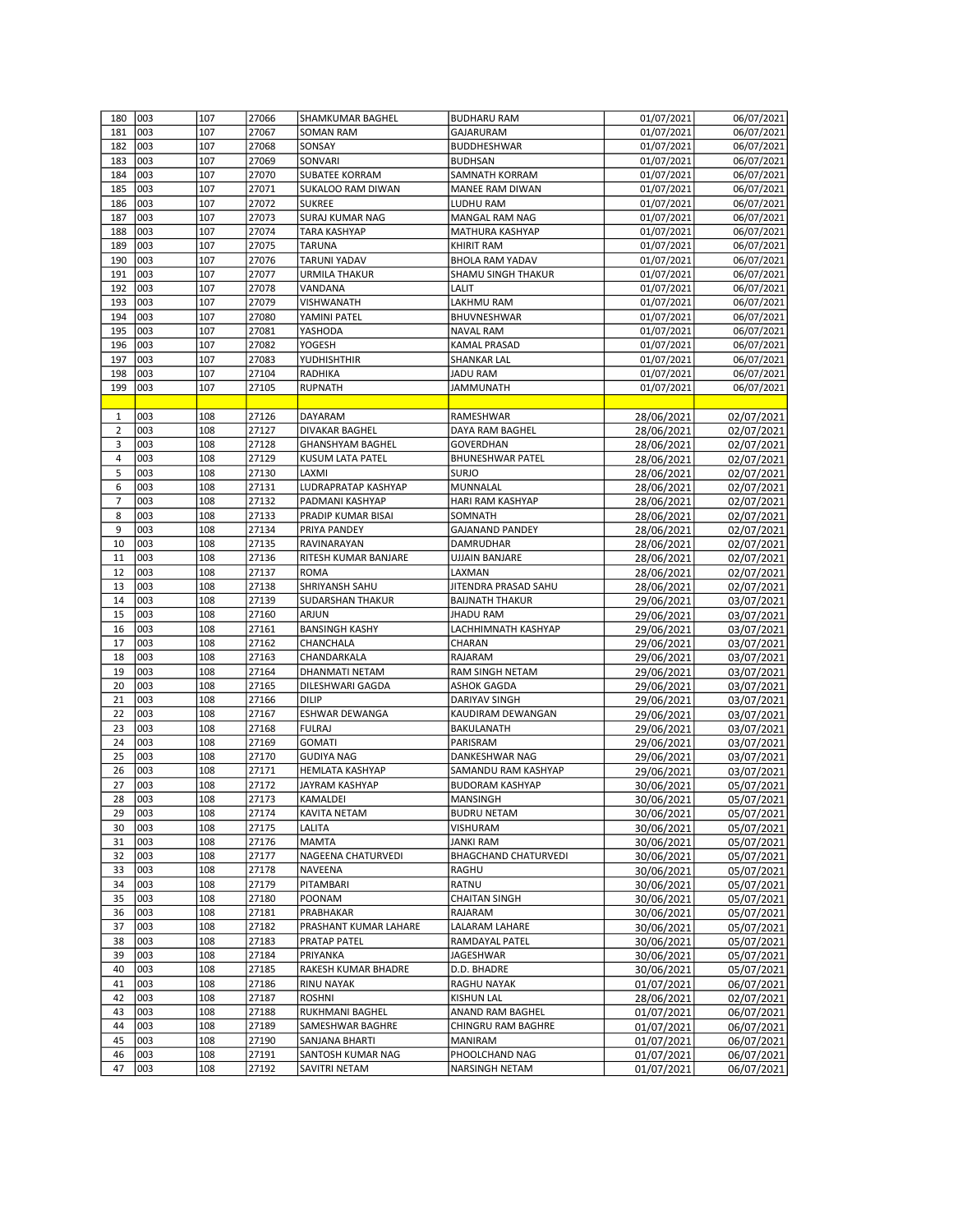| 48             | 003 | 108 | 27193 | <b>SHIVAM NAIR</b>            | <b>DK NAIR</b>          | 01/07/2021 | 06/07/2021 |
|----------------|-----|-----|-------|-------------------------------|-------------------------|------------|------------|
| 49             | 003 | 108 | 27194 | <b>TANKO KUMAR KAUSHIK</b>    | MANDIYA RAM KAUSHIK     | 01/07/2021 | 06/07/2021 |
| 50             | 003 | 108 | 27195 | VINITA TIWARI                 | SHIVDUTT TIWARI         | 01/07/2021 | 06/07/2021 |
| 51             | 003 | 108 | 27196 | <b>VIVEK TRIVEDI</b>          | <b>AJAY TRIVEDI</b>     | 01/07/2021 | 06/07/2021 |
| 52             | 003 | 108 | 27217 | CHAIT SINGH PATEL             | DINBANDHU PATEL         | 01/07/2021 | 06/07/2021 |
|                |     |     |       |                               |                         |            |            |
| 1              | 003 | 109 | 27238 | AMIKA                         | AMALSAY                 | 28/06/2021 | 02/07/2021 |
| $\overline{2}$ | 003 | 109 | 27239 | <b>BALMATI BAGHEL</b>         | PURAN RAM BAGHEL        | 28/06/2021 | 02/07/2021 |
| 3              | 003 | 109 | 27240 | <b>BALRAM KASHYA</b>          | PHULSINGH               | 28/06/2021 | 02/07/2021 |
| 4              | 003 | 109 | 27241 | <b>BUDRU RAM MOURYA</b>       | NOHRU MOURYA            | 28/06/2021 | 02/07/2021 |
| 5              | 003 | 109 | 27242 | <b>DEEPA</b>                  | <b>MANDHAR</b>          | 28/06/2021 | 02/07/2021 |
| 6              | 003 | 109 | 27243 | DEEPIKA KASHYAP               | DHANARU KASHYAP         | 28/06/2021 | 02/07/2021 |
| 7              | 003 | 109 | 27244 | DHARDI                        | KAMAL                   | 28/06/2021 | 02/07/2021 |
| 8              | 003 | 109 | 27245 | DHARMENDRA                    | <b>HEMKANT PATEL</b>    | 28/06/2021 | 02/07/2021 |
| 9              | 003 | 109 | 27246 | DUBESHWARI YADAV              | PURAN YADAV             | 28/06/2021 | 02/07/2021 |
| 10             | 003 | 109 | 27247 | <b>HABIL BESARA</b>           | <b>TULARAM BESARA</b>   | 28/06/2021 | 02/07/2021 |
| 11             | 003 | 109 | 27248 | <b>HEENA</b>                  | <b>KULNATH</b>          | 28/06/2021 | 02/07/2021 |
| 12             | 003 | 109 | 27249 | JANIK RAM BAGHEL              | <b>MAYTAR BAGHEL</b>    | 28/06/2021 | 02/07/2021 |
| 13             | 003 | 109 | 27250 | JOGA RAM KASHYAP              | SOMARU                  | 28/06/2021 | 02/07/2021 |
| 14             | 003 | 109 | 27251 | KIRAN KUMAR KASHYAP           | JAGAT KASHYAP           | 28/06/2021 | 02/07/2021 |
| 15             | 003 | 109 | 27252 | KRISHNA KASHYAP               | LITI KASHYAP            | 28/06/2021 | 02/07/2021 |
| 16             | 003 | 109 | 27253 | KUMBATI                       | DAYARAM                 | 28/06/2021 | 02/07/2021 |
| 17             | 003 | 109 | 27254 | LALITA KASHYAP                | DHANIRAM KASHYAP        | 28/06/2021 | 02/07/2021 |
| 18             | 003 | 109 | 27255 | LAXMI KASHYAP                 | THADGU RAM KASHYAP      | 28/06/2021 | 02/07/2021 |
| 19             | 003 | 109 | 27256 | <b>MANBATI BAGHEL</b>         | AAYATU BAGHEL           | 29/06/2021 | 03/07/2021 |
| 20             | 003 | 109 | 27257 | MANISH KUMAR MISHRA           | NAGESH MISHRA           | 29/06/2021 | 03/07/2021 |
| 21             | 003 | 109 | 27258 | <b>PARVATI</b>                | <b>JAYRAM</b>           | 29/06/2021 | 03/07/2021 |
| 22             | 003 | 109 | 27259 | PEELOO RAM BAGHEL             | PAKLOO BAGHEL           | 29/06/2021 | 03/07/2021 |
| 23             | 003 | 109 | 27260 | PHOOLMATI NAGESH              | <b>MAYTAR NAGESH</b>    | 29/06/2021 | 03/07/2021 |
| 24             | 003 | 109 | 27261 | POONAM BAGHEL                 | SANTU BAGHEL            | 29/06/2021 | 03/07/2021 |
| 25             | 003 | 109 | 27262 | SHANTI KASHYAP                | PHULSINGH KASHYAP       | 29/06/2021 | 03/07/2021 |
| 26             | 003 | 109 | 27263 | SHASHIKALA                    | SHIVRAM KRISHNA         | 29/06/2021 | 03/07/2021 |
| 27             | 003 | 109 | 27264 | SUKHMATEE                     | KAWALSAY                | 29/06/2021 | 03/07/2021 |
| 28             | 003 | 109 | 27265 | VEDHBATI                      | <b>BHARAT</b>           | 29/06/2021 | 03/07/2021 |
| 29             | 003 | 109 | 27286 | ANAMIKA THAKUR                | <b>ANIL THAKUR</b>      | 29/06/2021 | 03/07/2021 |
| 30             | 003 | 109 | 27287 | ASHOK KUMAR CHINDA            | LACHHU RAM CHINDA       | 29/06/2021 | 03/07/2021 |
| 31             | 003 | 109 | 27288 | <b>BHAGAT KUMAR</b>           | GANDRU                  | 29/06/2021 | 03/07/2021 |
| 32             | 003 | 109 | 27289 | <b>BINDIYA</b>                | SONADHAR                | 29/06/2021 | 03/07/2021 |
| 33             | 003 | 109 | 27290 | <b>CHAMAN LAL</b>             | <b>BUDHU RAM</b>        | 29/06/2021 | 03/07/2021 |
| 34             | 003 | 109 | 27291 | <b>CHANDA DAS</b>             | RAMDAS                  | 29/06/2021 | 03/07/2021 |
| 35             | 003 | 109 | 27292 | <b>CHANDA PANDEY</b>          | SUSHIL KUMAR PANDEY     | 29/06/2021 | 03/07/2021 |
| 36             | 003 | 109 | 27293 | CHANDNI RAO                   | ADINARYAN RAO           | 29/06/2021 | 03/07/2021 |
| 37             | 003 | 109 | 27294 | <b><i>DEEPIKA KACHCHH</i></b> | <b>BUDMAN KACHCHH</b>   | 30/06/2021 | 05/07/2021 |
| 38             | 003 | 109 | 27295 | DEEPIKA SETHIYA               | LAT. SHATRUGHAN SETHIYA | 30/06/2021 | 05/07/2021 |
| 39             | 003 | 109 | 27296 | DHANURJY BHARDWAJ             | DHANSAY BHARDWAJ        | 30/06/2021 | 05/07/2021 |
| 40             | 003 | 109 | 27297 | DHRUPATI KASHYAP              | PITURAM KASHYAP         | 30/06/2021 | 05/07/2021 |
| 41             | 003 | 109 | 27298 | <b>DURGESH PAHADIY</b>        | ROOP SINGH PAHADIYA     | 30/06/2021 | 05/07/2021 |
| 42             | 003 | 109 | 27299 | FALESHWARI                    | <b>SHYAM SINGH</b>      | 30/06/2021 | 05/07/2021 |
| 43             | 003 | 109 | 27300 | <b>GAURAV PANIGRAHI</b>       | SHANTIKETAN PANIGRAHI   | 30/06/2021 | 05/07/2021 |
| 44             | 003 | 109 | 27301 | <b>GAYATRI MISHRA</b>         | <b>SUNIL MISHRA</b>     | 30/06/2021 | 05/07/2021 |
| 45             | 003 | 109 | 27302 | JAGANNATH                     | <b>GAUTAM</b>           | 30/06/2021 | 05/07/2021 |
| 46             | 003 | 109 | 27303 | JAGANNATH                     | GADRU                   | 30/06/2021 | 05/07/2021 |
| 47             | 003 | 109 | 27304 | <b>JAIMANI</b>                | MANSINGH                | 30/06/2021 | 05/07/2021 |
| 48             | 003 | 109 | 27305 | JOGA RAM VETTEE               | HADMA RAM VETTEE        | 30/06/2021 | 05/07/2021 |
| 49             | 003 | 109 | 27306 | KAMLESHWARI TARAM             | DHARAM SINGH            | 30/06/2021 | 05/07/2021 |
| 50             | 003 | 109 | 27307 | KANAKDAI YADAV                | <b>SUKMAN YADAV</b>     | 30/06/2021 | 05/07/2021 |
| 51             | 003 | 109 | 27308 | KHIRENDRA                     | LACHCHHU RAM            | 30/06/2021 | 05/07/2021 |
| 52             | 003 | 109 | 27309 | LOKESHWAR                     | SONSAI                  | 30/06/2021 | 05/07/2021 |
| 53             | 003 | 109 | 27310 | LUMANI YADAV                  | LACHHIN                 | 30/06/2021 | 05/07/2021 |
| 54             | 003 | 109 | 27311 | MANDHAR SHIVAM                | SUKALDHAR               | 30/06/2021 | 05/07/2021 |
| 55             | 003 | 109 | 27312 | MANISHA YADAV                 | NARESH YADAV            | 01/07/2021 | 06/07/2021 |
| 56             | 003 | 109 | 27313 | <b>MRINALI DAS</b>            | MURLI MANHOHAR DAS      | 01/07/2021 | 06/07/2021 |
| 57             | 003 | 109 | 27314 | NARENDRA YADAV                | DEWADHI YADAV           | 01/07/2021 | 06/07/2021 |
| 58             | 003 | 109 | 27315 | NITESH KUMAR BAGHEL           | ASMAN BAGHEL            | 01/07/2021 | 06/07/2021 |
| 59             | 003 | 109 | 27316 | NIVEDITA THAKUR               | <b>ANIL THAKUR</b>      | 01/07/2021 | 06/07/2021 |
| 60             | 003 | 109 | 27317 | PARSHURAM                     | <b>KOSA</b>             | 01/07/2021 | 06/07/2021 |
| 61             | 003 | 109 | 27318 | PRAMILA BUNDELA               | BHUJBAL SINGH BUNDELA   | 01/07/2021 | 06/07/2021 |
| 62             | 003 | 109 | 27319 | PULAMBAR                      | SHRI RATI RAM           | 01/07/2021 | 06/07/2021 |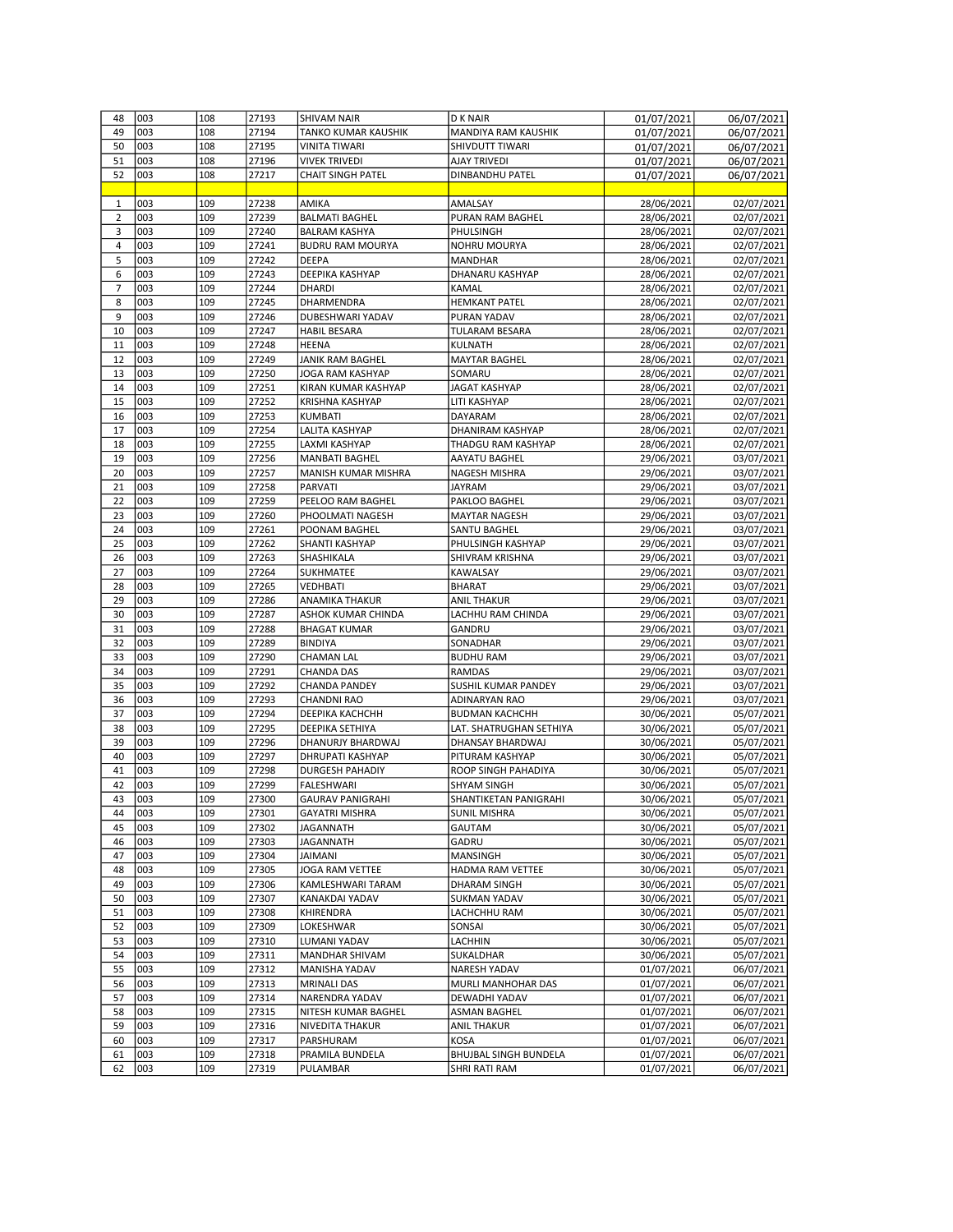| 63             | 003 | 109 | 27320 | RAMBATI                | <b>BAJNATH</b>          | 01/07/2021 | 06/07/2021 |
|----------------|-----|-----|-------|------------------------|-------------------------|------------|------------|
| 64             | 003 | 109 | 27321 | RAMSINGH NAG           | DASHRU                  | 01/07/2021 | 06/07/2021 |
| 65             | 003 | 109 | 27322 | RENIKA                 | CHAITAN                 | 01/07/2021 | 06/07/2021 |
| 66             | 003 | 109 | 27323 | SANTOSH KUMAR          | SOHAN                   | 01/07/2021 | 06/07/2021 |
| 67             | 003 | 109 | 27324 | SATWATI                | SEKRISCHAND             | 01/07/2021 | 06/07/2021 |
| 68             | 003 | 109 | 27325 | SHANKAR                | JAGDISH                 | 01/07/2021 | 06/07/2021 |
| 69             | 003 | 109 | 27326 | SHRAWAN KUMAR          | <b>RAM SING</b>         | 01/07/2021 | 06/07/2021 |
| 70             | 003 | 109 | 27327 | SONAMANI NAG           | <b>MANIRAM NAG</b>      | 01/07/2021 | 06/07/2021 |
| 71             | 003 | 109 | 27328 | SUDARI KASHYAP         | LAKHMU RAM KASHYAP      | 01/07/2021 | 06/07/2021 |
| 72             | 003 | 109 | 27329 |                        | SAHADEV BAGHEL          | 01/07/2021 | 06/07/2021 |
|                | 003 | 109 |       | SUKULDHAR BAGHEL       |                         |            |            |
| 73             |     |     | 27330 | <b>SUMITRA</b>         | TULI RAM                | 01/07/2021 | 06/07/2021 |
| 74             | 003 | 109 | 27331 | SUSHMA KASHYAP         | THADGU RAM KASHYAP      | 01/07/2021 | 06/07/2021 |
| 75             | 003 | 109 | 27332 | UJJWAL KUMAR DAS       | UMESH DAS               | 01/07/2021 | 06/07/2021 |
|                |     |     |       |                        |                         |            |            |
| $\mathbf{1}$   | 003 | 116 | 27353 | AKANKSHA               | SHRAWAN                 | 28/06/2021 | 02/07/2021 |
| $\overline{2}$ | 003 | 116 | 27354 | AMARBATI               | AASMAN                  | 28/06/2021 | 02/07/2021 |
| 3              | 003 | 116 | 27355 | AMBIKA                 | <b>MATAU RAM</b>        | 28/06/2021 | 02/07/2021 |
| 4              | 003 | 116 | 27356 | <b>AMRIT LAL</b>       | VISHNATH                | 28/06/2021 | 02/07/2021 |
| 5              | 003 | 116 | 27357 | ANATRAM MANDAVI        | <b>BALSU MANDAVI</b>    | 28/06/2021 | 02/07/2021 |
| 6              | 003 | 116 | 27358 | ANIL KUMAR MANDAVI     | RAM CHAND MANDAVI       | 28/06/2021 | 02/07/2021 |
| $\overline{7}$ | 003 | 116 | 27359 | ANIL KUMAR SORI        | SUKH CHAND SORI         | 28/06/2021 | 02/07/2021 |
| 8              | 003 | 116 | 27360 | ANJALI DEWANGAN        | DASRATHI DEWANGAN       | 28/06/2021 | 02/07/2021 |
| 9              | 003 | 116 | 27361 | ANJU                   | RAGHU RAM               | 28/06/2021 | 02/07/2021 |
| 10             | 003 | 116 | 27362 | <b>BALDEV</b>          | MAHANGOO RAM            | 28/06/2021 | 02/07/2021 |
| 11             | 003 | 116 | 27363 | <b>BASANT DIWAN</b>    | LOKMAN DIWAN            | 28/06/2021 | 02/07/2021 |
| 12             | 003 | 116 | 27364 | <b>BASANTI PRADHAN</b> | JAYLAL PRADHAN          | 28/06/2021 | 02/07/2021 |
| 13             | 003 | 116 | 27365 | <b>BHAGWATI</b>        | <b>NAHAR SINGH</b>      | 28/06/2021 | 02/07/2021 |
| 14             | 003 | 116 | 27366 | BHOGBATI               | SHAMNATH                | 28/06/2021 | 02/07/2021 |
| 15             | 003 | 116 | 27367 | <b>BHUPENDRA KUMAR</b> | <b>DILEEP</b>           | 28/06/2021 | 02/07/2021 |
| 16             | 003 | 116 | 27368 | <b>BINDA</b>           | LACHHU RAM              | 28/06/2021 | 02/07/2021 |
|                |     |     |       |                        |                         |            |            |
| 17             | 003 | 116 | 27369 | CHANDAN MARKAM         | DHANSINGH MARKAM        | 28/06/2021 | 02/07/2021 |
| 18             | 003 | 116 | 27370 | CHHABI LAL             | JEETU RAM               | 28/06/2021 | 02/07/2021 |
| 19             | 003 | 116 | 27371 | DASHRATH               | RAINU RAM               | 28/06/2021 | 02/07/2021 |
| 20             | 003 | 116 | 27372 | <b>DEV SINGH</b>       | JAGDEV                  | 28/06/2021 | 02/07/2021 |
| 21             | 003 | 116 | 27373 | DEVENDRA KUMAR NETAM   | SONA RAM NETAM          | 28/06/2021 | 02/07/2021 |
| 22             | 003 | 116 | 27374 | DEVENDRI               | <b>MANSHA RAM</b>       | 28/06/2021 | 02/07/2021 |
| 23             | 003 | 116 | 27375 | <b>DEVLAL</b>          | SAMUNDLAL               | 28/06/2021 | 02/07/2021 |
| 24             | 003 | 116 | 27376 | DEVSARI MARKAM         | RAMDHAR                 | 28/06/2021 | 02/07/2021 |
| 25             | 003 | 116 | 27377 | DHANESHWAR             | SAYTU                   | 28/06/2021 | 02/07/2021 |
| 26             | 003 | 116 | 27378 | DHANESHWARI            | <b>GANESH SINGH</b>     | 28/06/2021 | 02/07/2021 |
| 27             | 003 | 116 | 27379 | DHANESHWARI            | RAMU                    | 28/06/2021 | 02/07/2021 |
| 28             | 003 | 116 | 27380 | DHANRAJ                | <b>MAHESH KUMAR</b>     | 28/06/2021 | 02/07/2021 |
| 29             | 003 | 116 | 27381 | DHARINI YOGI           | BHAGWAT NATH YOGI       | 28/06/2021 | 02/07/2021 |
| 30             | 003 | 116 | 27382 | DHARMILA POYAM         | <b>GAUTAMSING POYAM</b> | 28/06/2021 | 02/07/2021 |
| 31             | 003 | 116 | 27383 | DHARNA YADAV           | PITAMBAR YADAV          | 28/06/2021 | 02/07/2021 |
| 32             | 003 | 116 | 27384 | DHEERAJ JOSHI          | DEEPENDRA KUMAR JOSHI   | 28/06/2021 | 02/07/2021 |
| 33             | 003 | 116 | 27385 | <b>DILEEP</b>          | SANTOORAM               | 28/06/2021 | 02/07/2021 |
| 34             | 003 | 116 | 27386 | <b>DURGA</b>           | LACHCHHU RAM            | 28/06/2021 | 02/07/2021 |
| 35             | 003 | 116 | 27387 | DURGASHANKAR JAIN      | SONARAM JAIN            | 28/06/2021 | 02/07/2021 |
| 36             | 003 | 116 | 27388 | <b>DURGAWATI</b>       | <b>HADI RAM</b>         | 28/06/2021 | 02/07/2021 |
| 37             | 003 | 116 | 27389 | GANESH                 | KRISHNA                 | 28/06/2021 | 02/07/2021 |
| 38             | 003 | 116 | 27390 | GEETA.                 | DHANSAY.                | 28/06/2021 | 02/07/2021 |
| 39             | 003 | 116 | 27391 | <b>GOPINATH</b>        | <b>SUKDEV</b>           | 28/06/2021 | 02/07/2021 |
| 40             | 003 | 116 | 27392 | <b>GULSHAN BHARDWA</b> | <b>UDHOW BHARDWAJ</b>   | 28/06/2021 | 02/07/2021 |
|                | 003 |     |       |                        |                         |            |            |
| 41             |     | 116 | 27393 | HEERA SINGH            | KANWAL SINGH            | 28/06/2021 | 02/07/2021 |
| 42             | 003 | 116 | 27394 | HEMANT PRAKASH         | RUPDHAR                 | 28/06/2021 | 02/07/2021 |
| 43             | 003 | 116 | 27395 | <b>HEMLAL NETAM</b>    | <b>BAJJU RAM NETAM</b>  | 28/06/2021 | 02/07/2021 |
| 44             | 003 | 116 | 27396 | HEMLATA NETAM          | RAM LAL NETAM           | 28/06/2021 | 02/07/2021 |
| 45             | 003 | 116 | 27397 | HEMRAJ                 | SHIVRAM                 | 28/06/2021 | 02/07/2021 |
| 46             | 003 | 116 | 27398 | INDRAPRABHA WATTI      | LALIT KUMAR WATTI       | 28/06/2021 | 02/07/2021 |
| 47             | 003 | 116 | 27399 | ISHWAR                 | VIDESHWAR               | 28/06/2021 | 02/07/2021 |
| 48             | 003 | 116 | 27400 | <b>JAGBATI</b>         | RAJMAN                  | 28/06/2021 | 02/07/2021 |
| 49             | 003 | 116 | 27401 | JAGDAMBA NETAM         | LAKSHMAN SINGH NETAM    | 28/06/2021 | 02/07/2021 |
| 50             | 003 | 116 | 27402 | <b>JAGDISHWAR</b>      | SUKMAN                  | 28/06/2021 | 02/07/2021 |
| 51             | 003 | 116 | 27403 | JAGGU RAM              | <b>BAJJU RAM</b>        | 28/06/2021 | 02/07/2021 |
| 52             | 003 | 116 | 27404 | KAILASH                | SANAT RAM               | 28/06/2021 | 02/07/2021 |
| 53             | 003 | 116 | 27405 | KAMITLA NETAM          | MANGAL RAM NETAM        | 28/06/2021 | 02/07/2021 |
| 54             | 003 | 116 | 27406 | KAMITLA SHORI          | <b>SURIT RAM SHORI</b>  | 28/06/2021 | 02/07/2021 |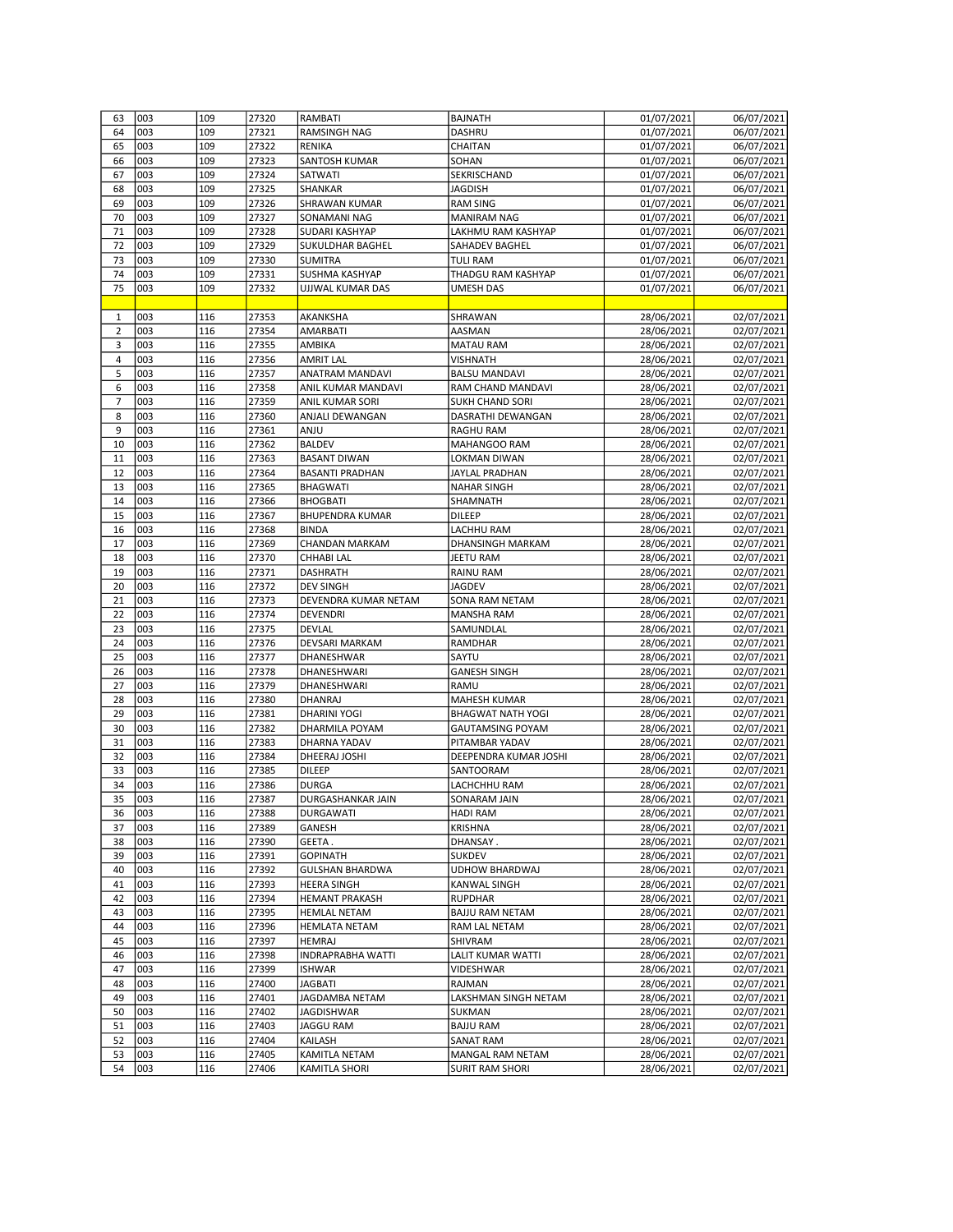| 55  | 003 | 116 | 27407          | KAMLESH MARKAM        | <b>GANDA RAM MARKAM</b>                    | 28/06/2021 | 02/07/2021 |
|-----|-----|-----|----------------|-----------------------|--------------------------------------------|------------|------------|
| 56  | 003 | 116 | 27408          | KANWALBATI            | AASHA RAM                                  | 28/06/2021 | 02/07/2021 |
| 57  | 003 | 116 | 27409          | KAUSHILYA             | <b>SUKU RAM</b>                            | 28/06/2021 | 02/07/2021 |
| 58  | 003 | 116 | 27410          | KAUSHLYA              | SONSAY                                     | 28/06/2021 | 02/07/2021 |
| 59  | 003 | 116 | 27411          | KAVITA SORI           | TILA RAM SORI                              | 28/06/2021 | 02/07/2021 |
| 60  | 003 | 116 | 27412          | KHEMBAI MARKAM        | TULA RAM                                   | 28/06/2021 | 02/07/2021 |
| 61  | 003 | 116 | 27413          | KHILENDRA KUMAR       | <b>BHAV SINGH THAKUR</b>                   | 28/06/2021 | 02/07/2021 |
| 62  | 003 | 116 | 27414          | <b>KISHOR KUMAR</b>   | MANGALSAY                                  | 28/06/2021 | 02/07/2021 |
| 63  | 003 | 116 | 27415          | KUNTI MARKAM          | SARADU RAM MARKAM                          | 28/06/2021 | 02/07/2021 |
| 64  | 003 | 116 | 27416          | KURSO RAM MOURYA      | SIBU RAM MOURYA                            | 28/06/2021 | 02/07/2021 |
|     | 003 |     |                |                       |                                            |            |            |
| 65  |     | 116 | 27417          | LAKHMEE NETAM         | <b>BANSHILAL NETAM</b><br>PANCH RAM TANDAN | 28/06/2021 | 02/07/2021 |
| 66  | 003 | 116 | 27418          | LAKHRAJ TANDAN        |                                            | 28/06/2021 | 02/07/2021 |
| 67  | 003 | 116 | 27419          | LALITA                | SAMTU RAM                                  | 28/06/2021 | 02/07/2021 |
| 68  | 003 | 116 | 27420          | LALITA YADAV          | MANOHAR YADAV                              | 28/06/2021 | 02/07/2021 |
| 69  | 003 | 116 | 27421          | LATA NETAM            | <b>SANTU RAM</b>                           | 28/06/2021 | 02/07/2021 |
| 70  | 003 | 116 | 27422          | LAXMAN POYAM          | ANTU RAM                                   | 28/06/2021 | 02/07/2021 |
| 71  | 003 | 116 | 27423          | LEENA PATRA           | UDAI LAL PATRA                             | 28/06/2021 | 02/07/2021 |
| 72  | 003 | 116 | 27424          | MAHESH KUMAR          | MANSINGH                                   | 28/06/2021 | 02/07/2021 |
| 73  | 003 | 116 | 27425          | MAHESH KUMAR          | DAURAM                                     | 28/06/2021 | 02/07/2021 |
| 74  | 003 | 116 | 27426          | MAHESHWARI SORI       | SUKH CHAND SORI                            | 28/06/2021 | 02/07/2021 |
| 75  | 003 | 116 | 27427          | MANGLU RAM KASHYAP    | SONU RAM KASHYAP                           | 28/06/2021 | 02/07/2021 |
| 76  | 003 | 116 | 27428          | MANGURAM NETAM        | SUKHLAL                                    | 28/06/2021 | 02/07/2021 |
| 77  | 003 | 116 | 27429          | <b>MANISH PANDE</b>   | RAM PRASAD PANDE                           | 28/06/2021 | 02/07/2021 |
| 78  | 003 | 116 | 27430          | <b>MANISHA TURKAR</b> | <b>KRISHNA TURKAR</b>                      | 28/06/2021 | 02/07/2021 |
| 79  | 003 | 116 | 27431          | MANJU.                | MANSAY.                                    | 28/06/2021 | 02/07/2021 |
| 80  | 003 | 116 | 27432          | MANJU DEWANGA         | SHOBHI RAM DEWANGAN                        | 28/06/2021 | 02/07/2021 |
| 81  | 003 | 116 | 27433          | MANKU RAM NETAM       | SUKHCHAND NETAM                            | 28/06/2021 | 02/07/2021 |
| 82  | 003 | 116 | 27434          | MANOJ KUMAR           | LAKHMU RAM                                 | 28/06/2021 | 02/07/2021 |
| 83  | 003 | 116 | 27435          | MANOJ KUMAR KORRAM    | CHAITURAM                                  | 28/06/2021 | 02/07/2021 |
| 84  | 003 | 116 | 27436          | <b>MEENA</b>          | <b>BHARAT RAM</b>                          | 28/06/2021 | 02/07/2021 |
| 85  | 003 | 116 | 27437          | <b>MONIKA DAS</b>     | SUKHRANJAN DAS                             | 28/06/2021 | 02/07/2021 |
| 86  | 003 | 116 | 27438          | MUKESH KUMAR          | <b>BHADRI NATH</b>                         | 28/06/2021 | 02/07/2021 |
| 87  | 003 | 116 | 27439          | MUNEERAM NETAM        | LACHCHHINDHAR NETAM                        | 28/06/2021 | 02/07/2021 |
|     | 003 |     |                |                       |                                            |            |            |
| 88  |     | 116 | 27440          | NARAYAN               | SHIVRAJ                                    | 28/06/2021 | 02/07/2021 |
| 89  | 003 | 116 | 27441          | NARESH KUMAR          | MANGURAM                                   | 28/06/2021 | 02/07/2021 |
| 90  | 003 | 116 | 27442          | NEHA NAG              | <b>BUDDU RAM</b>                           | 28/06/2021 | 02/07/2021 |
| 91  | 003 | 116 | 27443          | OMPRAKASH DEWANGA     | PHIRTU RAM                                 | 28/06/2021 | 02/07/2021 |
| 92  | 003 | 116 | 27444          | PADMANI PATEL         | PREM LAL PATEL                             | 28/06/2021 | 02/07/2021 |
| 93  | 003 | 116 | 27445          | PARESH MANDAVI        | KAMLU MANDAVI                              | 28/06/2021 | 02/07/2021 |
| 94  | 003 | 116 | 27446          | PARESHWAR             | RAMLAL                                     | 28/06/2021 | 02/07/2021 |
| 95  | 003 | 116 | 27447          | PARMESHWAR            | JAYSINGH                                   | 28/06/2021 | 02/07/2021 |
| 96  | 003 | 116 | 27448          | PARWATI               | <b>DUKHU RAM</b>                           | 28/06/2021 | 02/07/2021 |
| 97  | 003 | 116 | 27449          | PAWAN KUMAR           | <b>SUNHER</b>                              | 28/06/2021 | 02/07/2021 |
| 98  | 003 | 116 | 27450          | PAYAL DEWANGA         | MAHENDRA DEWANGAN                          | 28/06/2021 | 02/07/2021 |
| 99  | 003 | 116 | 27451          | PHOOLESHWARI          | AASMAN                                     | 28/06/2021 | 02/07/2021 |
| 100 | 003 | 116 | 27452          | POOJA NETAM           | RAMESH KUMAR                               | 28/06/2021 | 02/07/2021 |
| 101 | 003 | 116 | 27453          | PRADIP BALIHAR        | OMPRAKASH                                  | 28/06/2021 | 02/07/2021 |
| 102 | 003 | 116 | 27454          | PRAMILA               | KACHARU RAM                                | 28/06/2021 | 02/07/2021 |
| 103 | 003 | 116 | 27455          | PRASAD                | <b>MURHA RAM</b>                           | 28/06/2021 | 02/07/2021 |
| 104 | 003 | 116 | 27456          | PRATIBHA NETAM        | AMARSINGH NETAM                            | 28/06/2021 | 02/07/2021 |
| 105 | 003 | 116 | 27457          | PREM BATI             | SUKHRAM                                    | 28/06/2021 | 02/07/2021 |
| 106 | 003 | 116 | 27458          | PREM BATTI            | DAMA RAM                                   | 28/06/2021 | 02/07/2021 |
| 107 | 003 | 116 | 27459          | PREM LATA KUNJAM      | TIKESHWAR                                  | 28/06/2021 | 02/07/2021 |
| 108 | 003 | 116 | 27460          | PRIYANKA MARKAM       | MANGAL RAM MARKAM                          | 28/06/2021 | 02/07/2021 |
| 109 | 003 | 116 | 27461          | PUNEETA               | MOTEERAM                                   | 28/06/2021 | 02/07/2021 |
| 110 | 003 | 116 | 27462          | PUNITA MARKAM         | RAMLAL MARKAM                              | 28/06/2021 | 02/07/2021 |
| 111 | 003 | 116 | 27463          | PUSHPA                | MANGAL SINGH                               | 28/06/2021 | 02/07/2021 |
| 112 | 003 | 116 | 27464          | RAGHNATH              | PURAN RAM                                  | 28/06/2021 | 02/07/2021 |
| 113 | 003 | 116 | 27465          | RAILEE NETAM          | <b>BISNATH NETAM</b>                       | 28/06/2021 | 02/07/2021 |
| 114 | 003 | 116 | 27466          | RAJESH DEWANGA        | PREM DEWANGAN                              | 28/06/2021 | 02/07/2021 |
| 115 | 003 | 116 | 27467          | RAJESHWARI            | <b>MANIRAM NETAM</b>                       | 28/06/2021 | 02/07/2021 |
| 116 | 003 | 116 | 27468          | RAJKUMAR NETAM        | RAJAU RAM                                  | 28/06/2021 | 02/07/2021 |
|     |     |     |                |                       |                                            |            |            |
| 117 | 003 | 116 | 27469<br>27470 | RAJU DEWANGA          | TANUJ DEWANGAN                             | 28/06/2021 | 02/07/2021 |
| 118 | 003 | 116 |                | RAMESH KUMAR          | NATHURAM                                   | 28/06/2021 | 02/07/2021 |
| 119 | 003 | 116 | 27471          | RAMESHWAR SORI        | <b>BAJNATH SORI</b>                        | 28/06/2021 | 02/07/2021 |
| 120 | 003 | 116 | 27472          | RAMESHWAREE POYAM     | LACHHINDAR POYAM                           | 28/06/2021 | 02/07/2021 |
| 121 | 003 | 116 | 27473          | RAMPRASAD             | LACHAN RAM                                 | 28/06/2021 | 02/07/2021 |
| 122 | 003 | 116 | 27474          | RASHMI                | LAL CHAND                                  | 28/06/2021 | 02/07/2021 |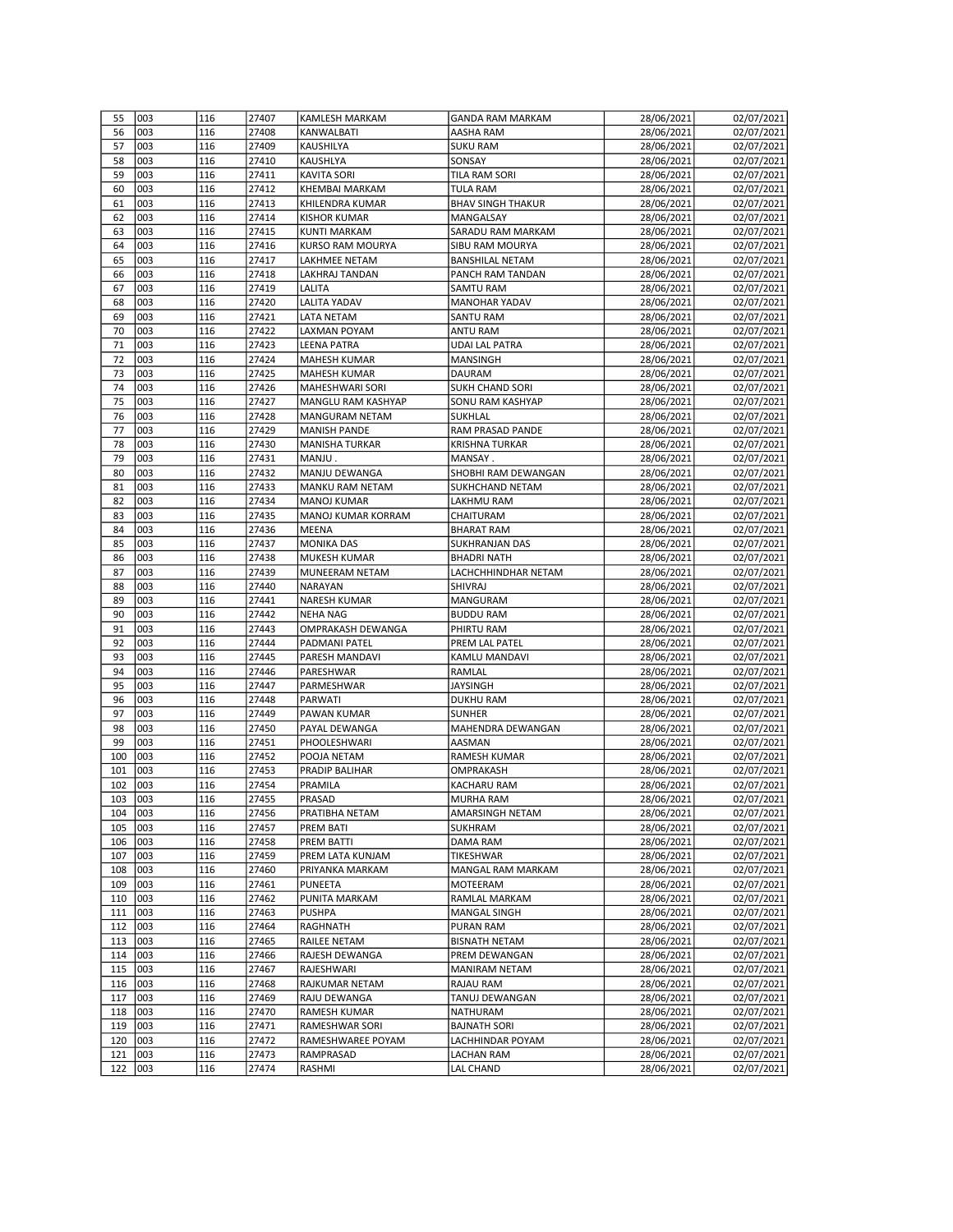| 123 | 003           | 116 | 27475 | RAVI SHANKAR THAKUR    | KAMAL SINGH THAKUR         | 28/06/2021 | 02/07/2021 |
|-----|---------------|-----|-------|------------------------|----------------------------|------------|------------|
| 124 | 003           | 116 | 27476 | RAVINA BHADRE          | <b>SUKRU RAM BHADRE</b>    | 28/06/2021 | 02/07/2021 |
| 125 | 003           | 116 | 27477 | REEMA.                 | SHIVNATH.                  | 28/06/2021 | 02/07/2021 |
| 126 | 003           | 116 | 27478 | REENA MARKAM           | SHIV RAM MARKAM            | 28/06/2021 | 02/07/2021 |
| 127 | 003           | 116 | 27479 | REETA                  | MANU RAM                   | 28/06/2021 | 02/07/2021 |
| 128 | 003           | 116 | 27480 | RESHMA                 | DHASSU RAM                 | 28/06/2021 | 02/07/2021 |
| 129 | 003           | 116 | 27481 | <b>REVTEE TAV</b>      | HARENDRALAL                | 28/06/2021 | 02/07/2021 |
| 130 | 003           | 116 | 27482 | RINKI BAGHEL           | <b>GHASI RAM BAGHEL</b>    | 28/06/2021 | 02/07/2021 |
| 131 | 003           | 116 | 27483 | RUKHMANI NAIK          | SANVAT RAM NAIK            | 28/06/2021 | 02/07/2021 |
| 132 | 003           | 116 | 27484 | SAKHA RAM              | <b>GHSIYA RAM</b>          | 28/06/2021 | 02/07/2021 |
| 133 | 003           | 116 | 27485 | SAKITA NETAM           | <b>JUGDEV NETAM</b>        | 28/06/2021 | 02/07/2021 |
| 134 | 003           | 116 | 27486 | SANTA BAI SODI         | SEETA RAM                  | 28/06/2021 | 02/07/2021 |
| 135 | 003           | 116 | 27487 | SANTOSH                | SHIVLAL                    | 28/06/2021 | 02/07/2021 |
| 136 | 003           | 116 | 27488 | SANVALEE               | <b>GANDA RAY</b>           | 28/06/2021 | 02/07/2021 |
| 137 | 003           | 116 | 27489 | SARADU RAM             | PISALURAM                  | 28/06/2021 | 02/07/2021 |
| 138 | 003           | 116 | 27490 | SARASWATI              | RAMNATH                    | 28/06/2021 | 02/07/2021 |
| 139 | 003           | 116 | 27491 | SARASWATI MARKAM       | SAGRAM MARKAM              | 28/06/2021 | 02/07/2021 |
| 140 | 003           | 116 | 27492 | SARASWATI NETAM        | <b>BAJNATH NETAM</b>       | 28/06/2021 | 02/07/2021 |
| 141 | 003           | 116 | 27493 | SAVITA BAGHEL          | PANCHAM RAM BAGHEL         | 28/06/2021 | 02/07/2021 |
| 142 | 003           | 116 | 27494 | SAVITRI                | JAGNATH                    | 28/06/2021 | 02/07/2021 |
| 143 | 003           | 116 | 27495 | SEEMA NETAM            | SAG RAM NETAM              | 28/06/2021 | 02/07/2021 |
| 144 | 003           | 116 | 27496 | SEVATI KORRAM          | <b>BANSINGH KORRAM</b>     | 28/06/2021 | 02/07/2021 |
| 145 | 003           | 116 | 27497 | <b>SEVATI NETAM</b>    | KUNVAR SINGH NETAM         | 28/06/2021 | 02/07/2021 |
| 146 | 003           | 116 | 27498 | SHAKUN                 | <b>MANOHAR</b>             | 28/06/2021 | 02/07/2021 |
| 147 | 003           | 116 | 27499 | SHANTI                 | DAYA RAM                   | 28/06/2021 | 02/07/2021 |
| 148 | 003           | 116 | 27500 | SHASHILATA             | SAMRATH                    | 28/06/2021 | 02/07/2021 |
| 149 | 003           | 116 | 27501 | SHEKHAR POYAM          | PEELARAM                   | 28/06/2021 | 02/07/2021 |
| 150 | 003           | 116 | 27502 | <b>SHIV KUMAR</b>      | <b>BALI RAM</b>            | 28/06/2021 | 02/07/2021 |
| 151 | 003           | 116 | 27503 | SHYAMA                 | TULA RAM                   | 28/06/2021 | 02/07/2021 |
| 152 | 003           | 116 | 27504 | SILPA LAKRA            | LOURENS LAKRA              | 28/06/2021 | 02/07/2021 |
| 153 | 003           | 116 | 27505 | SONAI                  | MOHAN                      | 28/06/2021 | 02/07/2021 |
| 154 | 003           | 116 | 27506 | SUHANA ANSARI          | K R ANSARI                 | 28/06/2021 | 02/07/2021 |
| 155 | 003           | 116 | 27507 | SUKAMATI               | SURJURAM                   | 28/06/2021 | 02/07/2021 |
| 156 | 003           | 116 | 27508 | SUMAN                  | <b>NOHAR SINGH</b>         | 28/06/2021 | 02/07/2021 |
| 157 | 003           | 116 | 27509 | <b>SUMAN GAVDE</b>     | SHANKAR GAVDE              | 28/06/2021 | 02/07/2021 |
| 158 | 003           | 116 | 27510 | <b>SUNITA</b>          | SHANKAR LAL                | 28/06/2021 | 02/07/2021 |
| 159 | 003           | 116 | 27511 | SUNITA JOSHI           | MAHESH RAM JOSHI           | 28/06/2021 | 02/07/2021 |
| 160 | 003           | 116 | 27512 | <b>SUNITA MARKAM</b>   | <b>JHANGALU RAM MARKAM</b> | 28/06/2021 | 02/07/2021 |
| 161 | 003           | 116 | 27513 | <b>SUREKHA</b>         | <b>KANHAIYA LAL</b>        | 28/06/2021 | 02/07/2021 |
| 162 | 003           | 116 | 27514 | <b>SUSHILA</b>         | <b>MANKU RAM</b>           | 28/06/2021 | 02/07/2021 |
| 163 | 003           | 116 | 27515 | <b>SUSHILA</b>         | <b>CHANIN SINGH</b>        | 28/06/2021 | 02/07/2021 |
| 164 | 003           | 116 | 27516 | <b>TAMMO BAI</b>       | TULSHI RAM                 | 28/06/2021 | 02/07/2021 |
| 165 | 003           | 116 | 27517 | TIHARU RAM             | PUNAU RAM                  | 28/06/2021 | 02/07/2021 |
| 166 | 003           | 116 | 27518 | <b>UJANTI KORRAM</b>   | ASTU RAM KORRAM            | 28/06/2021 | 02/07/2021 |
| 167 | 003           | 116 | 27519 | <b>UMENDRA SORI</b>    | <b>DHANSAY SORI</b>        | 28/06/2021 | 02/07/2021 |
| 168 | 003           | 116 | 27520 | <b>UMESH</b>           | NARSINGH                   | 28/06/2021 | 02/07/2021 |
| 169 | 003           | 116 | 27521 | UPASANA                | NARENDRA                   | 28/06/2021 | 02/07/2021 |
| 170 | 003           | 116 | 27522 | VANDANA NETAM          | PILSINGH NETAM             | 28/06/2021 | 02/07/2021 |
| 171 | 003           | 116 | 27523 | <b>VIJAY KUMAR</b>     | <b>RAM PRASAD</b>          | 28/06/2021 | 02/07/2021 |
| 172 | $ 003\rangle$ | 116 | 27524 | <b>VIJESH KUMAR</b>    | RAJMAN                     | 28/06/2021 | 02/07/2021 |
| 173 | 003           | 116 | 27525 | YASHODA                | <b>NALIN KUMAR</b>         | 28/06/2021 | 02/07/2021 |
| 174 | 003           | 116 | 27526 | YASHODA POYAM          | KANWAL LAL                 | 28/06/2021 | 02/07/2021 |
| 175 | 003           | 116 | 27527 | YESHESHWAR YADAV       | MANOHAR YADAV              | 28/06/2021 | 02/07/2021 |
| 176 | 003           | 116 | 27528 | YOGESHWAR              | LAL SINGH                  | 28/06/2021 | 02/07/2021 |
| 177 | 003           | 116 | 27549 | AAKASH                 | SARVESHWAR                 | 28/06/2021 | 02/07/2021 |
| 178 | 003           | 116 | 27550 | AANAD KUMAR MARKAM     | RAJMAN MARKAM              | 28/06/2021 | 02/07/2021 |
| 179 | 003           | 116 | 27551 | AASHO                  | SUKHRAM                    | 28/06/2021 | 02/07/2021 |
| 180 | 003           | 116 | 27552 | AASMAN NETAM           | RONDI RAM NETAM            | 28/06/2021 | 02/07/2021 |
| 181 | 003           | 116 | 27553 | AASMATI                | SONSINGH                   | 28/06/2021 | 02/07/2021 |
| 182 | 003           | 116 | 27554 | AASMATI                | JAGANATH                   | 28/06/2021 | 02/07/2021 |
| 183 | 003           | 116 | 27555 | AAYAL                  | TULSI RAM                  | 28/06/2021 | 02/07/2021 |
| 184 | 003           | 116 | 27556 | <b>ABDUL GAFFAR</b>    | <b>ABDUL HABIB</b>         | 28/06/2021 | 02/07/2021 |
| 185 | 003           | 116 | 27557 | <b>ABHISHEK TIWARI</b> | RAVINDRA TIWARI            | 28/06/2021 | 02/07/2021 |
| 186 | 003           | 116 | 27558 | AJAY KUMAR BAGHEL      | RAJENDRA KUMAR BAGHEL      | 28/06/2021 | 02/07/2021 |
| 187 | 003           | 116 | 27559 | AKHILESH NETAM         | SONAU RAM NETAM            | 28/06/2021 | 02/07/2021 |
| 188 | 003           | 116 | 27560 | ALKA NAG               | RAM SINGH NAG              | 28/06/2021 | 02/07/2021 |
| 189 | 003           | 116 | 27561 | AMAN SAHA              | ANUP KUMAR SAHA            | 28/06/2021 | 02/07/2021 |
| 190 | 003           | 116 | 27562 | AMAR SINGH             | SONU RAM                   | 28/06/2021 | 02/07/2021 |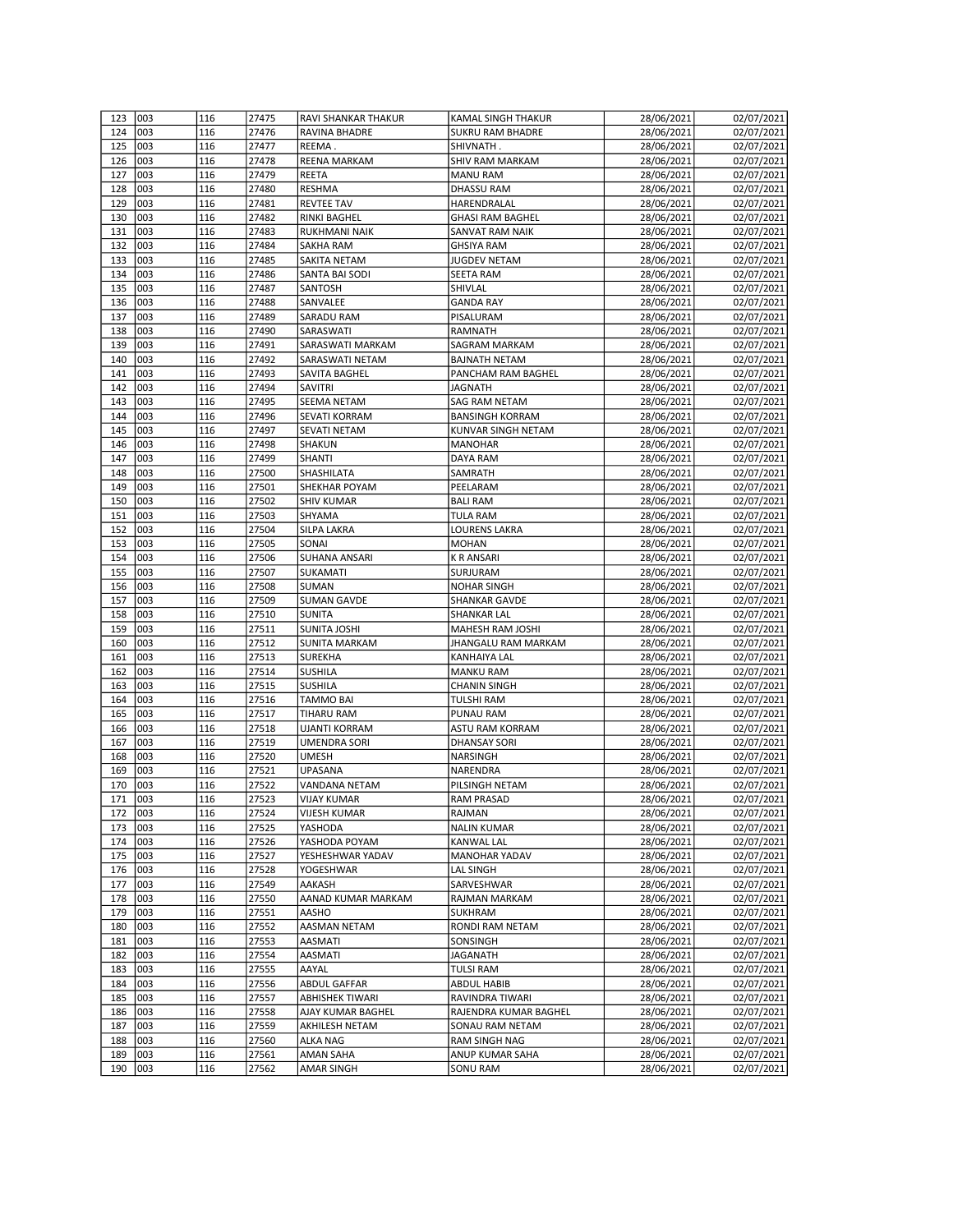| 191 | $ 003\rangle$ | 116 | 27563 | AMARBATI                   | SUKHCHAND                    | 28/06/2021 | 02/07/2021 |
|-----|---------------|-----|-------|----------------------------|------------------------------|------------|------------|
| 192 | 003           | 116 | 27564 | AMASU LAL                  | SONU RAM SHORI               | 28/06/2021 | 02/07/2021 |
| 193 | 003           | 116 | 27565 | AMBIKA MARKAM              | KULDHAR                      | 28/06/2021 | 02/07/2021 |
| 194 | 003           | 116 | 27566 | AMBIKA NETAM               | MAN SINGH NETAM              | 28/06/2021 | 02/07/2021 |
| 195 | 003           | 116 | 27567 | <b>AMIT KUMAR</b>          | <b>RAMNATH</b>               | 28/06/2021 | 02/07/2021 |
| 196 | 003           | 116 | 27568 | AMITA                      | DHARAM LAL                   | 28/06/2021 | 02/07/2021 |
| 197 | 003           | 116 | 27569 | AMITA THAKUR               | LEKH SINGH THAKUR            | 28/06/2021 | 02/07/2021 |
| 198 | 003           | 116 | 27570 | AMRITA                     | RAMCHANDRA                   | 28/06/2021 | 02/07/2021 |
| 199 | 003           | 116 | 27571 | ANESH                      | CHHEDEELAL                   | 28/06/2021 | 02/07/2021 |
| 200 | 003           | 116 | 27572 | ANIL                       | PHOTAKU RAM                  | 28/06/2021 | 02/07/2021 |
| 201 | 003           | 116 | 27573 | ANIL KUMAR                 | <b>MANAKU RAM</b>            | 28/06/2021 | 02/07/2021 |
| 202 | 003           | 116 | 27574 | <b>ANIL KUMAR</b>          | LUDARU RAM                   | 28/06/2021 | 02/07/2021 |
| 203 | 003           | 116 | 27575 | ANIL KUMAR RANA            | <b>BALCHAND RANA</b>         | 28/06/2021 | 02/07/2021 |
| 204 | 003           | 116 | 27576 | ANISHA                     | <b>BAJAR SINGH</b>           | 28/06/2021 | 02/07/2021 |
| 205 | 003           | 116 | 27577 | ANIT RAM NETAM             | CHAMRU RAM NETAM             | 29/06/2021 | 03/07/2021 |
| 206 | 003           | 116 | 27578 | ANITA                      | SONAU RAM                    | 29/06/2021 | 03/07/2021 |
| 207 | 003           | 116 | 27579 | ANITA                      | <b>DURJAN</b>                | 29/06/2021 | 03/07/2021 |
| 208 | 003           | 116 | 27580 | ANITA                      | <b>DANU RAM</b>              | 29/06/2021 | 03/07/2021 |
| 209 | 003           | 116 | 27581 | ANITA                      | <b>MANI RAM</b>              | 29/06/2021 | 03/07/2021 |
| 210 | 003           | 116 | 27582 | ANITA NETAM                | <b>BUDHRU RAM</b>            | 29/06/2021 | 03/07/2021 |
| 211 | 003           | 116 | 27583 | ANJALI                     | SAJANU RAM                   | 29/06/2021 | 03/07/2021 |
| 212 | 003           | 116 | 27584 | ANJLEETA TIRKEY            | <b>AMRIT TIRKEY</b>          | 29/06/2021 | 03/07/2021 |
| 213 | 003           | 116 | 27585 | <b>ANSIYA</b>              | <b>SUKHDHAR</b>              | 29/06/2021 | 03/07/2021 |
| 214 | 003           | 116 | 27586 | ANUJ SINGH RATHORE         | <b>UPENDRA SINGH RATHORE</b> | 29/06/2021 | 03/07/2021 |
| 215 | 003           | 116 | 27587 | <b>ANUP KUMAR</b>          | VISHNUPAD                    | 29/06/2021 | 03/07/2021 |
| 216 | 003           | 116 | 27588 | ANUSIYA NETAM              | RAMNATH                      | 29/06/2021 | 03/07/2021 |
| 217 | 003           | 116 | 27589 | <b>ASHWANI TIWARI</b>      | DWARIKA PRASD TIWARI         | 29/06/2021 | 03/07/2021 |
| 218 | 003           | 116 | 27590 | <b>ASTI YADAV</b>          | CHAMRU RAM YADAV             | 29/06/2021 | 03/07/2021 |
| 219 | 003           | 116 | 27591 | AVANTIKA                   | <b>ANANDI</b>                | 29/06/2021 | 03/07/2021 |
| 220 | 003           | 116 | 27592 | AWADHESHWARI               | LAXMAN SINGH                 | 29/06/2021 | 03/07/2021 |
| 221 | 003           | 116 | 27593 | AYATE                      | <b>SUKDO RAM</b>             | 29/06/2021 | 03/07/2021 |
| 222 | 003           | 116 | 27594 | BABEETA                    | GHANSINDHU                   | 29/06/2021 | 03/07/2021 |
| 223 | 003           | 116 | 27595 | <b>BAGANTEEN NETAM</b>     | <b>SUKUL RAM</b>             | 29/06/2021 | 03/07/2021 |
| 224 | 003           | 116 | 27596 | <b>BALI RAM</b>            | <b>GANGA RAM</b>             | 29/06/2021 | 03/07/2021 |
| 225 | 003           | 116 | 27597 | <b>BALMATI SORI</b>        | <b>LACHHIN SORI</b>          | 29/06/2021 | 03/07/2021 |
| 226 | 003           | 116 | 27598 | BAMLESHWARI NETAM          | <b>JAGANNATH NETAM</b>       | 29/06/2021 | 03/07/2021 |
| 227 | 003           | 116 | 27599 | <b>BANSHI LAL</b>          | AGNOO RAM                    | 29/06/2021 | 03/07/2021 |
| 228 | 003           | 116 | 27600 | <b>BANSHI LAL NETAM</b>    | DARSHAN LAL NETAM            | 29/06/2021 | 03/07/2021 |
| 229 | 003           | 116 | 27601 | BANSHWATI                  | SIYARAM                      | 29/06/2021 | 03/07/2021 |
| 230 | 003           | 116 | 27602 | <b>BASANTI KORRAM</b>      | CHATI RAM KORRAM             | 29/06/2021 | 03/07/2021 |
| 231 | 003           | 116 | 27603 | BEEJURAM                   | SUDARAN                      | 29/06/2021 | 03/07/2021 |
| 232 | 003           | 116 | 27604 | <b>BHAGEE RAM SHORI</b>    | SOMANIT SHORI                | 29/06/2021 | 03/07/2021 |
| 233 | 003           | 116 | 27605 | <b>BHAGVAT KOUSHIK</b>     | <b>GHANAO KOUSHIK</b>        | 29/06/2021 | 03/07/2021 |
| 234 | 003           | 116 | 27606 | BHAGWAT RAM NISHAD         | SUNDAR LAL NISHAD            | 29/06/2021 | 03/07/2021 |
| 235 | 003           | 116 | 27607 | <b>BHAGYASHRI PATEL</b>    | <b>GULAB RAM</b>             | 29/06/2021 | 03/07/2021 |
| 236 | 003           | 116 | 27608 | <b>BHAIRAM</b>             | <b>SANTA RAM</b>             | 29/06/2021 | 03/07/2021 |
| 237 | 003           | 116 | 27609 | BHANURAM POYAM             | KATTIRAM POYAM               | 29/06/2021 | 03/07/2021 |
| 238 | 003           | 116 | 27610 | <b>BHANWER SINGH SHORI</b> | <b>DALSAY SHORI</b>          | 29/06/2021 | 03/07/2021 |
| 239 | 003           | 116 | 27611 | <b>BHARTI</b>              | <b>BISRU RAM</b>             | 29/06/2021 | 03/07/2021 |
| 240 | 003           | 116 | 27612 | <b>BHUNESHWARI</b>         | JAGDEV SINGH MURARI          | 29/06/2021 | 03/07/2021 |
| 241 | 003           | 116 | 27613 | BHUNESHWARI MARKAM         | BUDHARAM MARKAM              | 29/06/2021 | 03/07/2021 |
| 242 | 003           | 116 | 27614 | BHUNESHWARI MOURYA         | <b>MOTI RAM</b>              | 29/06/2021 | 03/07/2021 |
| 243 | 003           | 116 | 27615 | BHUNESHWARI PANDAY         | <b>UDAY RAM PANDAY</b>       | 29/06/2021 | 03/07/2021 |
| 244 | 003           | 116 | 27616 | <b>BHUPENDRA KUMAR</b>     | <b>ANIL KUMAR</b>            | 29/06/2021 | 03/07/2021 |
| 245 | 003           | 116 | 27617 | BHUPENDRA KUMAR SORI       | RAMCHAND                     | 29/06/2021 | 03/07/2021 |
| 246 | 003           | 116 | 27618 | <b>BIJU RAM</b>            | <b>BUDHMAN</b>               | 29/06/2021 | 03/07/2021 |
| 247 | 003           | 116 | 27619 | <b>BIMLA</b>               | <b>BRIJ LAL</b>              | 29/06/2021 | 03/07/2021 |
| 248 | 003           | 116 | 27620 | <b>BINDIYA DEWANGAN</b>    | JAYDEV DEWANGAN              | 29/06/2021 | 03/07/2021 |
| 249 | 003           | 116 | 27621 | <b>BISANU RAM</b>          | <b>SUKHDEV</b>               | 29/06/2021 | 03/07/2021 |
| 250 | 003           | 116 | 27622 | <b>BREEZ LAL</b>           | <b>MAHROO</b>                | 29/06/2021 | 03/07/2021 |
| 251 | 003           | 116 | 27623 | <b>BUIKI</b>               | ARJUN SINGH                  | 29/06/2021 | 03/07/2021 |
| 252 | 003           | 116 | 27624 | CHAMELI                    | <b>GOVINDA RAM</b>           | 29/06/2021 | 03/07/2021 |
| 253 | 003           | 116 | 27625 | CHAMPA MARKAM              | DASHRU RAM MARKAM            | 29/06/2021 | 03/07/2021 |
| 254 | 003           | 116 | 27626 | CHAMPA NETAM               | RAMNATH NETAM                | 29/06/2021 | 03/07/2021 |
| 255 | 003           | 116 | 27627 | CHANDAN                    | SUKLAL                       | 29/06/2021 | 03/07/2021 |
| 256 | 003           | 116 | 27628 | CHANDNI MARKAM             | S S MARKAM                   | 29/06/2021 | 03/07/2021 |
| 257 | 003           | 116 | 27629 | CHANDRAKALA KORRAM         | FOHDU RAM                    | 29/06/2021 | 03/07/2021 |
| 258 | 003           | 116 | 27630 | CHANDRAKLA MARKAM          | RAINU RAM MARKAM             | 29/06/2021 | 03/07/2021 |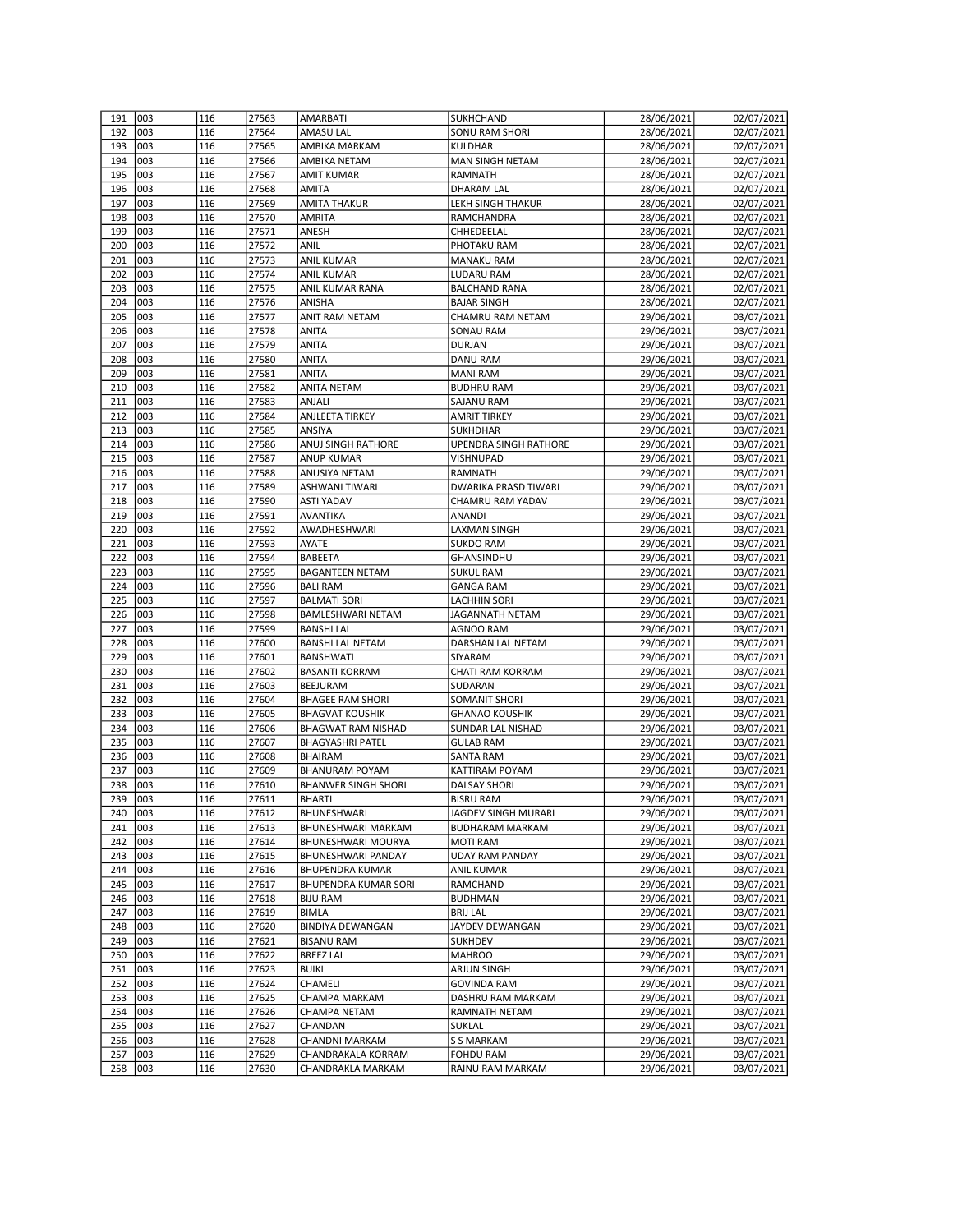| 259        | 003 | 116        | 27631 | CHANDRASHEKHAR VISHWAKARM RAMCHANDRA VISHWAKARMA |                          | 29/06/2021 | 03/07/2021 |
|------------|-----|------------|-------|--------------------------------------------------|--------------------------|------------|------------|
| 260        | 003 | 116        | 27632 | CHANDRHASH                                       | MAHESH LAL               | 29/06/2021 | 03/07/2021 |
| 261        | 003 | 116        | 27633 | CHANDRIKA PATEL                                  | MAHESH LAL PATEL         | 29/06/2021 | 03/07/2021 |
| 262        | 003 | 116        | 27634 | CHARU LATA KORRAM                                | NARSINGH                 | 29/06/2021 | 03/07/2021 |
| 263        | 003 | 116        | 27635 | CHETAN KUMAR MARKAM                              | SONAU RAM MARKAM         | 29/06/2021 | 03/07/2021 |
| 264        | 003 | 116        | 27636 | CHETNA DEWANGA                                   | ANAND DEWANGAN           | 29/06/2021 | 03/07/2021 |
| 265        | 003 | 116        | 27637 | CHHOTELAL MARKAM                                 | MANSHARAM MARKAM         | 29/06/2021 | 03/07/2021 |
| 266        | 003 | 116        | 27638 | CHINTA KUNJAM                                    | SUKALOO RAM              | 29/06/2021 | 03/07/2021 |
| 267        | 003 | 116        | 27639 | CHINTU RAM                                       | DEU RAM                  | 29/06/2021 | 03/07/2021 |
| 268        | 003 | 116        | 27640 | CHITRA KUMAR                                     | POMNATH                  | 29/06/2021 | 03/07/2021 |
| 269        | 003 | 116        | 27641 | CHITRABHANU PATEL                                | RAJDHANI PATEL           | 29/06/2021 | 03/07/2021 |
| 270        | 003 | 116        | 27642 | CHITRANJAN SODI                                  | DASHRU RAM SODI          | 29/06/2021 | 03/07/2021 |
| 271        | 003 | 116        | 27643 | CHULCHAND                                        | <b>SUKALU RAM</b>        | 29/06/2021 | 03/07/2021 |
| 272        | 003 | 116        | 27644 | <b>DASHOBAI</b>                                  | RATIRAM                  | 29/06/2021 | 03/07/2021 |
| 273        | 003 | 116        | 27645 | DAYALU RAM                                       | <b>SUDHDU RAM</b>        | 29/06/2021 | 03/07/2021 |
| 274        | 003 | 116        | 27646 | <b>DEEPAK</b>                                    | <b>CHAMAR RAM</b>        | 29/06/2021 | 03/07/2021 |
| 275        | 003 | 116        | 27647 | DEEPAK KUMAR KHOBRAG                             | RAMDEV KHOBRAGARE        | 29/06/2021 | 03/07/2021 |
| 276        | 003 | 116        | 27648 | DEEPESHWARI BAGHEL                               | <b>BALCHAND</b>          | 29/06/2021 | 03/07/2021 |
| 277        | 003 | 116        | 27649 | DEEPIKA                                          | SAMRATH                  | 29/06/2021 | 03/07/2021 |
| 278        | 003 | 116        | 27650 | DEEPIKA BAI                                      | <b>JAINATH RAM</b>       | 29/06/2021 | 03/07/2021 |
| 279        | 003 | 116        | 27651 | <b>DEGENDRA DAS</b>                              | <b>DHARAM DAS</b>        | 29/06/2021 | 03/07/2021 |
| 280        | 003 | 116        | 27652 | DEVASHISH DEVNATH                                | HARMOHAN DEVNATH         | 29/06/2021 | 03/07/2021 |
| 281        | 003 | 116        | 27653 | DEVENDRA                                         | <b>MOTI RAM</b>          | 29/06/2021 | 03/07/2021 |
| 282        | 003 | 116        | 27654 | DEVENDRA KUMAR                                   | TIKESHWAR                | 29/06/2021 | 03/07/2021 |
| 283        | 003 | 116        | 27655 | DEVENDRA KUMAR                                   | BHUNESHWAR CHANDRAWANSHI | 29/06/2021 | 03/07/2021 |
| 284        | 003 | 116        | 27656 | <b>DEVIKA</b>                                    | RAJENDRA                 | 29/06/2021 | 03/07/2021 |
| 285        | 003 | 116        | 27657 | <b>DEVKEE BAI</b>                                | <b>NAVAL RAM</b>         | 29/06/2021 | 03/07/2021 |
| 286        | 003 | 116        | 27658 | DEVKI                                            | <b>BHUNESHWER</b>        | 29/06/2021 | 03/07/2021 |
| 287        | 003 | 116        | 27659 | <b>DEVSINGH</b>                                  | KATTIRAM                 | 29/06/2021 | 03/07/2021 |
| 288        | 003 | 116        | 27660 | DHANESHWARI                                      | <b>JAGAT DAS</b>         | 29/06/2021 | 03/07/2021 |
| 289        | 003 | 116        | 27661 | DHANI RAM                                        | SOMNATH                  | 29/06/2021 | 03/07/2021 |
| 290        | 003 | 116        | 27662 | DHANNU RAM                                       | AAYATU RAM               | 29/06/2021 | 03/07/2021 |
| 291        | 003 | 116        | 27663 | DHANSINGH MOURYA                                 | LACHCHHINDHAR            | 29/06/2021 | 03/07/2021 |
| 292        | 003 | 116        | 27664 | <b>DHANSU DAS</b>                                | <b>SHANKAR DAS</b>       | 29/06/2021 | 03/07/2021 |
| 293        | 003 | 116        | 27665 | DIKESH BHOYAR                                    | <b>B R BHOYAR</b>        | 29/06/2021 | 03/07/2021 |
| 294        | 003 | 116        | 27666 | DILBATI                                          | DHANNURAM                | 29/06/2021 | 03/07/2021 |
| 295        | 003 | 116        | 27667 | <b>DINESH KUMAR</b>                              | BALSAY                   | 29/06/2021 | 03/07/2021 |
| 296        | 003 | 116        | 27668 | <b>DINESH KUMAR</b>                              | DAYA RAM                 | 29/06/2021 | 03/07/2021 |
| 297        | 003 | 116        | 27669 | DIPENDRA KUMAR POYAM                             | SOHAN LAL POYAM          | 29/06/2021 | 03/07/2021 |
| 298        | 003 | 116        | 27670 | <b>DIPTI</b>                                     | <b>KANHAIYA LAL</b>      | 29/06/2021 | 03/07/2021 |
| 299        | 003 | 116        | 27671 | <b>DIVYA</b>                                     | MOTEE RAM                | 29/06/2021 | 03/07/2021 |
| 300        | 003 | 116        | 27672 | <b>DIVYA</b>                                     | NARENDRA KUMAR NAG       | 29/06/2021 | 03/07/2021 |
| 301        | 003 | 116        | 27673 | DIVYA DAS SETHIYA                                | DHARAM DAS SETHIYA       | 29/06/2021 | 03/07/2021 |
| 302        | 003 | 116        | 27674 | DIVYA DEWANGA                                    | CHANDRAPRAKASH DEWANGAN  | 29/06/2021 | 03/07/2021 |
| 303        | 003 | 116        | 27675 | <b>DUKDU RAM SHORI</b>                           | <b>FAGNU RAM SHORI</b>   | 29/06/2021 | 03/07/2021 |
| 304        | 003 | 116        | 27676 | DURDESH KUMAR NETAM                              | RAMDAS NETAM             | 29/06/2021 | 03/07/2021 |
| 305        | 003 | 116        | 27677 | EAKLESH YADAV                                    | HARKURAM YADAV           | 29/06/2021 | 03/07/2021 |
| 306        | 003 | 116        | 27678 | FOOL SINGH BAGHEL                                | <b>GOWARDHAN BAGHEL</b>  | 29/06/2021 | 03/07/2021 |
| 307        | 003 | 116        | 27679 | <b>FULVATI</b>                                   | <b>RAM SEVAK</b>         | 29/06/2021 | 03/07/2021 |
| 308        | 003 | 116        | 27680 | <b>GAGAN KUMAR SORI</b>                          | <b>SUKH RAM</b>          | 29/06/2021 | 03/07/2021 |
| 309        | 003 | 116        | 27681 | GAJENDRA KUMAR DIWAN                             | BHOLA RAM DIWAN          | 29/06/2021 | 03/07/2021 |
| 310        | 003 | 116        | 27682 | GANESH KUMAR MANJHI                              | CHUKESHWAR MANJHI        | 29/06/2021 | 03/07/2021 |
| 311        | 003 | 116        | 27683 | <b>GANESH MARKAM</b>                             | <b>BOGA RAM MARKAM</b>   | 29/06/2021 | 03/07/2021 |
| 312        | 003 | 116        | 27684 | <b>GANESH NETAM</b>                              | SANAT NETAM              | 29/06/2021 | 03/07/2021 |
| 313        | 003 | 116        | 27685 | <b>GAURI THAKUR</b>                              | CHANDAR SINGH THAKUR     | 29/06/2021 | 03/07/2021 |
| 314        | 003 | 116        | 27686 | GAURI TULAVEE                                    | MEHATU RAM TULAVEE       | 29/06/2021 | 03/07/2021 |
| 315        | 003 | 116        | 27687 | GAYATRI NAG                                      | SHRAWAN KUMAR NAG        | 29/06/2021 | 03/07/2021 |
| 316        | 003 | 116        | 27688 | GAYATRI TUMNIA                                   | SHIV PRASAD TUMNIA       | 29/06/2021 | 03/07/2021 |
| 317        | 003 | 116        | 27689 | GEETA                                            | LAKHMU RAM               | 29/06/2021 | 03/07/2021 |
| 318        | 003 | 116        | 27690 | <b>GEETA EKKA</b>                                | <b>THRCICIUS EKKA</b>    | 29/06/2021 | 03/07/2021 |
| 319        | 003 | 116        | 27691 | <b>GEETANJLI MANIKPU</b>                         | <b>BHUVANDAS</b>         | 29/06/2021 | 03/07/2021 |
| 320        | 003 | 116        | 27692 | GHANSHYAM                                        | DEVLAL                   | 29/06/2021 | 03/07/2021 |
|            | 003 |            | 27693 | GHANSHYAM                                        | PHOHDU RAM               | 29/06/2021 | 03/07/2021 |
| 321<br>322 | 003 | 116<br>116 | 27694 | GHANSHYAM NETAM                                  | CHHERKA RAM NETAM        | 29/06/2021 | 03/07/2021 |
| 323        | 003 | 116        | 27695 | <b>GHASSU RAM</b>                                | LACHIMDHAR               | 29/06/2021 | 03/07/2021 |
|            | 003 |            |       |                                                  |                          |            |            |
| 324        |     | 116        | 27696 | <b>GIRIRAJ MARKAM</b>                            | GHANSHYAM MARKAM         | 29/06/2021 | 03/07/2021 |
| 325        | 003 | 116        | 27697 | GITESHWAR RAO RAUT                               | RAJENDRA RAO RAUT        | 29/06/2021 | 03/07/2021 |
| 326        | 003 | 116        | 27698 | <b>GOKUL RAM</b>                                 | DHEDU RAM                | 29/06/2021 | 03/07/2021 |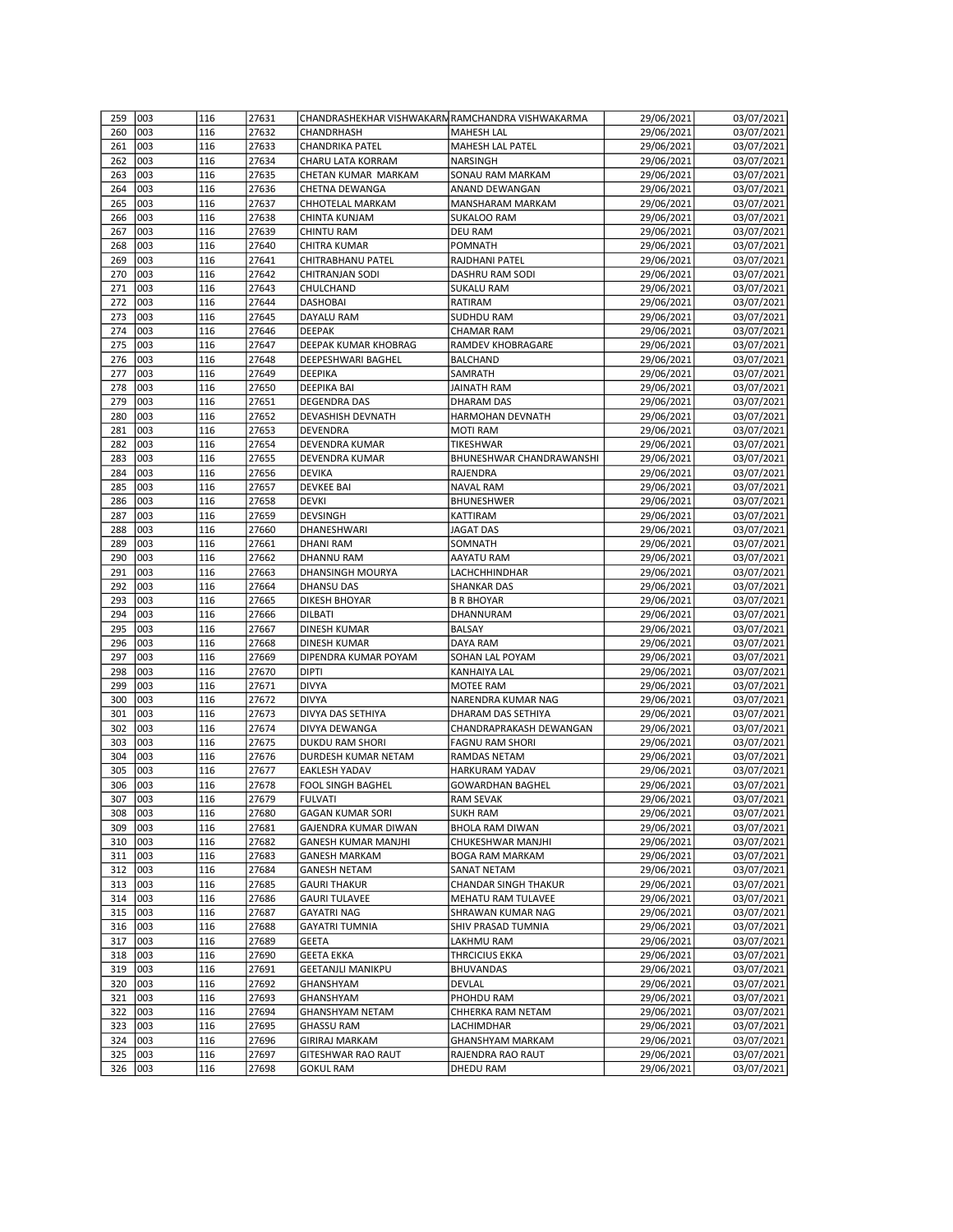| 327 | 003 | 116 | 27699 | GOLU                      | SITARAM                   | 29/06/2021 | 03/07/2021 |
|-----|-----|-----|-------|---------------------------|---------------------------|------------|------------|
| 328 | 003 | 116 | 27700 | <b>GOM BATI</b>           | <b>LAIKHAN RAM</b>        | 29/06/2021 | 03/07/2021 |
| 329 | 003 | 116 | 27701 | <b>GOPAL RAM</b>          | LACHCHIN                  | 29/06/2021 | 03/07/2021 |
| 330 | 003 | 116 | 27702 | <b>GOURAV CHAKRABORTY</b> | GOUTAM                    | 29/06/2021 | 03/07/2021 |
| 331 | 003 | 116 | 27703 | <b>GOUTRI</b>             | ASMAN                     | 29/06/2021 | 03/07/2021 |
| 332 | 003 | 116 | 27704 | <b>GOVIND PRAJAPA</b>     | SUBHASH CHANDRA PRAJAPATI | 29/06/2021 | 03/07/2021 |
| 333 | 003 | 116 | 27705 | GULAKASHI AKASHAN         | VIJAY KUMAR AKASHANI      | 29/06/2021 | 03/07/2021 |
| 334 | 003 | 116 | 27706 | HARI RAM NETAM            | SONAROO RAM NETAM         | 29/06/2021 | 03/07/2021 |
| 335 | 003 | 116 | 27707 | HARICHAND MANDAVI         | PHUL SINGH MANDAVI        | 29/06/2021 | 03/07/2021 |
| 336 | 003 | 116 | 27708 | <b>HARISH KUMAR</b>       | RAMLAL                    | 29/06/2021 | 03/07/2021 |
| 337 | 003 | 116 | 27709 | <b>HARSH YADAV</b>        | RUPESH YADAV              | 29/06/2021 | 03/07/2021 |
| 338 | 003 | 116 | 27710 | HASTINA YADAV             | SANJIVAN YADAV            | 29/06/2021 | 03/07/2021 |
| 339 | 003 | 116 | 27711 | <b>HEERA TARAK</b>        | DERHA RAM TARAK           | 29/06/2021 | 03/07/2021 |
| 340 | 003 | 116 | 27712 | HEM PUSHPA DEWANGA        | <b>TILAK DEWANGAN</b>     | 29/06/2021 | 03/07/2021 |
| 341 | 003 | 116 | 27713 | <b>HEMA MANDAVI</b>       | RAMDAS MANDAVI            | 29/06/2021 | 03/07/2021 |
| 342 | 003 | 116 | 27714 | <b>HEMANT BAGHEL</b>      | SOMARU RAM BAGHEL         | 29/06/2021 | 03/07/2021 |
| 343 | 003 | 116 | 27715 | <b>HEMCHAND</b>           | RAMDEV                    | 29/06/2021 | 03/07/2021 |
| 344 | 003 | 116 | 27716 | <b>HEMDAS</b>             | <b>MANGAL RAM</b>         | 29/06/2021 | 03/07/2021 |
| 345 | 003 | 116 | 27717 | <b>HEMLATA PANDEY</b>     | DHANOO RAM PANDEY         | 29/06/2021 | 03/07/2021 |
| 346 | 003 | 116 | 27718 | HIMANI PATEL              | <b>BIMADHAR PATEL</b>     | 29/06/2021 | 03/07/2021 |
| 347 | 003 | 116 | 27719 | HIMANI KORRAM             | <b>GANESH KORRAM</b>      | 29/06/2021 | 03/07/2021 |
| 348 | 003 | 116 | 27720 | <b>HINA</b>               | <b>CHARAN SINGH</b>       | 29/06/2021 | 03/07/2021 |
| 349 | 003 | 116 | 27721 | <b>HIRABATI</b>           | PATIRAM                   | 29/06/2021 | 03/07/2021 |
| 350 | 003 | 116 | 27722 | <b>HIRALAL</b>            | <b>BAIJOORAM</b>          | 29/06/2021 | 03/07/2021 |
| 351 | 003 | 116 | 27723 | HITESH KUMAR DEWANGA      | DHEERENDRA DEWANGAN       | 29/06/2021 | 03/07/2021 |
| 352 | 003 | 116 | 27724 | <b>HOLIKA KORRAM</b>      | SANAT RAM KORRAM          | 29/06/2021 | 03/07/2021 |
| 353 | 003 | 116 | 27725 | <b>INDIRA</b>             | <b>MADAN SINGH</b>        | 29/06/2021 | 03/07/2021 |
| 354 | 003 | 116 | 27726 | INDULATA                  | <b>GANDHARU RAM</b>       | 29/06/2021 | 03/07/2021 |
| 355 | 003 | 116 | 27727 | <b>ISHWAR URWASHA</b>     | MULCHAND URWASHA          | 29/06/2021 | 03/07/2021 |
| 356 | 003 | 116 | 27728 | <b>JAGBATI</b>            | <b>BUDHU RAM</b>          | 29/06/2021 | 03/07/2021 |
| 357 | 003 | 116 | 27729 | JAGESH BHAN DIWAN         | SITA RAM DIWAN            | 29/06/2021 | 03/07/2021 |
| 358 | 003 | 116 | 27730 | JAGESHWARI                | MASSURAM                  | 29/06/2021 | 03/07/2021 |
| 359 | 003 | 116 | 27731 | JAGESHWARI                | <b>KANWAL SAY</b>         | 29/06/2021 | 03/07/2021 |
| 360 | 003 | 116 | 27732 | JAGMAN                    | <b>MANI RAM</b>           | 29/06/2021 | 03/07/2021 |
| 361 | 003 | 116 | 27733 | JAGON NETAM               | <b>BAHLU RAM NETAM</b>    | 29/06/2021 | 03/07/2021 |
| 362 | 003 | 116 | 27734 | JAHANVI BANDHAI           | MANGAL DAS BANDHAIYA      | 29/06/2021 | 03/07/2021 |
| 363 | 003 | 116 | 27735 | JAI SINGH MANDAVI         | CHIDRU RAM MANDAVI        | 29/06/2021 | 03/07/2021 |
| 364 | 003 | 116 | 27736 | JAIMA YADAV               | DHANPATI YADAV            | 29/06/2021 | 03/07/2021 |
| 365 | 003 | 116 | 27737 | JALANDHAR BAGHEL          | <b>SUKUL</b>              | 29/06/2021 | 03/07/2021 |
| 366 | 003 | 116 | 27738 | <b>JAMANTI DIWAN</b>      | PHARSU RAM DIWAN          | 29/06/2021 | 03/07/2021 |
| 367 | 003 | 116 | 27739 | JAMNI SORI                | SOMARAM SORI              | 29/06/2021 | 03/07/2021 |
| 368 | 003 | 116 | 27740 | JAMUNA NETAM              | SONADHAR NETAM            | 29/06/2021 | 03/07/2021 |
| 369 | 003 | 116 | 27741 | JAMUNA SHARDU             | W/O HEMLAL PANDE          | 29/06/2021 | 03/07/2021 |
| 370 | 003 | 116 | 27742 | JANKEE                    | <b>RUPCHAND</b>           | 29/06/2021 | 03/07/2021 |
| 371 | 003 | 116 | 27743 | JANKI                     | <b>JOHAN DAS</b>          | 29/06/2021 | 03/07/2021 |
| 372 | 003 | 116 | 27744 | <b>JANKI NETAM</b>        | AYTU RAM                  | 29/06/2021 | 03/07/2021 |
| 373 | 003 | 116 | 27745 | <b>JASUMATI PANDEY</b>    | <b>BHAKCHAND PANDEY</b>   | 29/06/2021 | 03/07/2021 |
| 374 | 003 | 116 | 27746 | <b>JAYBATI SHORI</b>      | <b>BONDKU RAM SHORI</b>   | 29/06/2021 | 03/07/2021 |
| 375 | 003 | 116 | 27747 | <b>JEEVAN LAL</b>         | <b>DUWARU RAM</b>         | 29/06/2021 | 03/07/2021 |
| 376 | 003 | 116 | 27748 | <b>JITENDRA KUMAR</b>     | <b>CHAMAN LAL</b>         | 29/06/2021 | 03/07/2021 |
| 377 | 003 | 116 | 27749 | <b>JITO MARKAM</b>        | RAJU RAM MARKAM           | 29/06/2021 | 03/07/2021 |
| 378 | 003 | 116 | 27750 | JULESHWARI                | PREM LAL                  | 29/06/2021 | 03/07/2021 |
| 379 | 003 | 116 | 27751 | JYOTI SAHU                | TIKESHWAR PRASAD SAHU     | 29/06/2021 | 03/07/2021 |
| 380 | 003 | 116 | 27752 | <b>JYOTI THAKUR</b>       | PARMESHWAR THAKUR         | 29/06/2021 | 03/07/2021 |
| 381 | 003 | 116 | 27753 | KAILASH                   | <b>SHYAM LAL</b>          | 29/06/2021 | 03/07/2021 |
| 382 | 003 | 116 | 27754 | KAJAL                     | <b>ASHOK THAKUR</b>       | 29/06/2021 | 03/07/2021 |
| 383 | 003 | 116 | 27755 | KAMESH SINGH              | A K NAG                   | 29/06/2021 | 03/07/2021 |
| 384 | 003 | 116 | 27756 | KAMESHWARI THAKUR         | <b>DEVDAS THAKUR</b>      | 29/06/2021 | 03/07/2021 |
| 385 | 003 | 116 | 27757 | KAMILA                    | SHIVLAL                   | 29/06/2021 | 03/07/2021 |
| 386 | 003 | 116 | 27758 | KAMLA MARKAM              | SHIVNATH MARKAM           | 29/06/2021 | 03/07/2021 |
| 387 | 003 | 116 | 27759 | KAMLA NETAM               | TOTI RAM NETAM            | 29/06/2021 | 03/07/2021 |
| 388 | 003 | 116 | 27760 | KAMLA WATTI               | SUDRAN WATTI              | 29/06/2021 | 03/07/2021 |
| 389 | 003 | 116 | 27761 | KAMLESH YADAV             | JAYCHAND YADAV            | 29/06/2021 | 03/07/2021 |
| 390 | 003 | 116 | 27762 | KAMTA PRASAD NAG          | <b>AMAR SINGH</b>         | 29/06/2021 | 03/07/2021 |
| 391 | 003 | 116 | 27763 | KANHAIYA                  | MAHENDRA SAGAR            | 29/06/2021 | 03/07/2021 |
| 392 | 003 | 116 | 27764 | KARISHMA TIRKEY           | <b>LAJRUS TIRKEY</b>      | 29/06/2021 | 03/07/2021 |
| 393 | 003 | 116 | 27765 | KAUSHILYA NISHAD          | KESH NATH NISHAD          | 29/06/2021 | 03/07/2021 |
| 394 | 003 | 116 | 27766 | KAVITA KASHYAP            | LAKHAN SINGH KASHYAP      | 29/06/2021 | 03/07/2021 |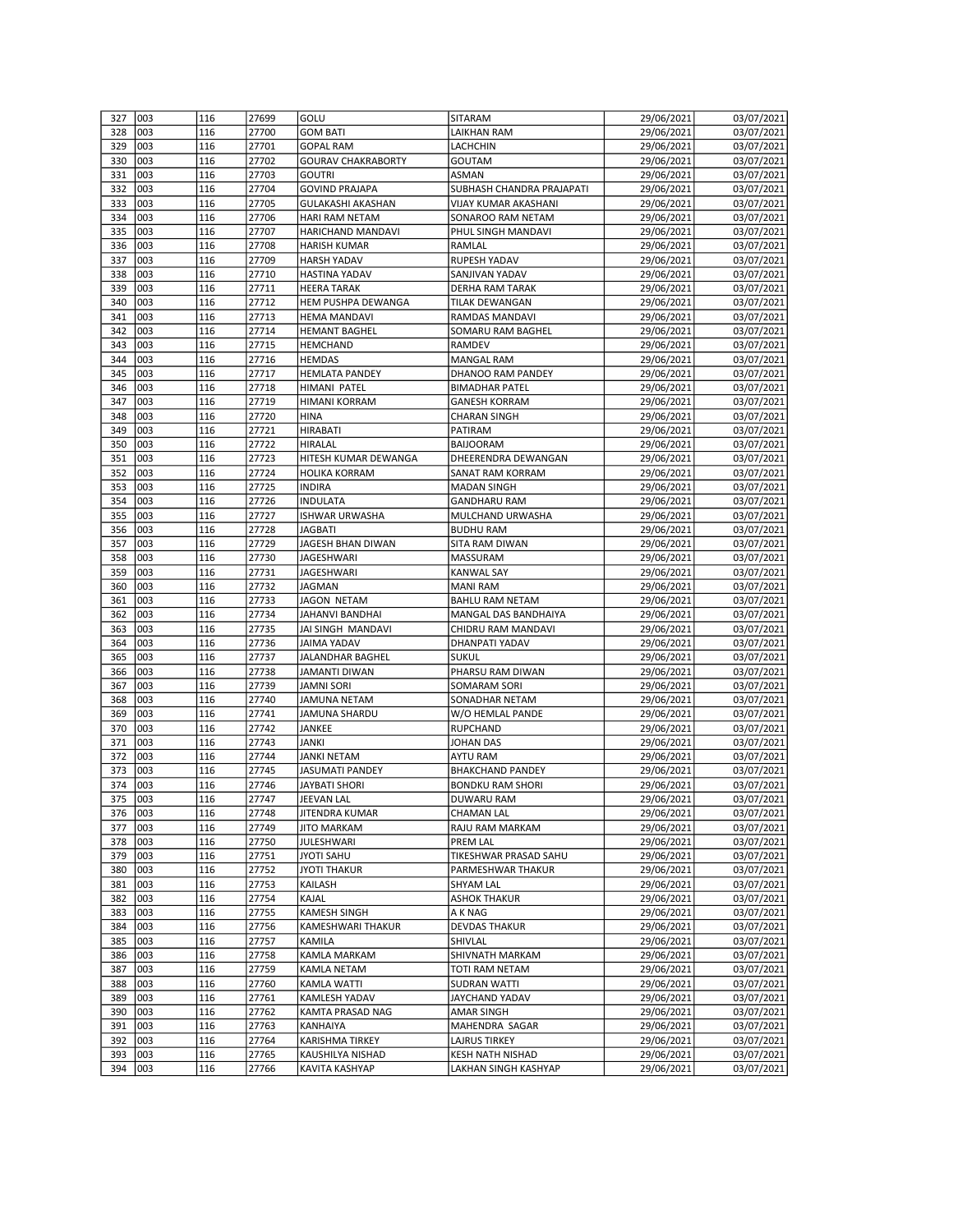| 395 | 003 | 116        | 27767          | <b>KAVITA MEHRA</b>   | RAJENDRA KUMAR MEHRA            | 29/06/2021               | 03/07/2021               |
|-----|-----|------------|----------------|-----------------------|---------------------------------|--------------------------|--------------------------|
| 396 | 003 | 116        | 27768          | <b>KAVITA SODI</b>    | <b>CHAMROORAM SODI</b>          | 29/06/2021               | 03/07/2021               |
| 397 | 003 | 116        | 27769          | KAVSHILA              | RAMDHAR                         | 29/06/2021               | 03/07/2021               |
| 398 | 003 | 116        | 27770          | KHEM CHANDRA PAMHAR   | <b>RAM PAMHAR</b>               | 29/06/2021               | 03/07/2021               |
| 399 | 003 | 116        | 27771          | KHEMESHWARI           | <b>MANGTU RAM</b>               | 29/06/2021               | 03/07/2021               |
| 400 | 003 | 116        | 27772          | KHEMESHWARI           | MOHAN                           | 29/06/2021               | 03/07/2021               |
| 401 | 003 | 116        | 27773          | KHEMESHWARI PATEL     | AATMA RAM PATEL                 | 29/06/2021               | 03/07/2021               |
| 402 | 003 | 116        | 27774          | KHEMLATA              | RAJ KUMAR                       | 29/06/2021               | 03/07/2021               |
| 403 | 003 | 116        | 27775          | KHEMSINGH POYAM       | PADAM RAM                       | 29/06/2021               | 03/07/2021               |
| 404 | 003 | 116        | 27776          | KHUMESHWAR SINHA      | SHIVNARAYAN SINHA               |                          | 03/07/2021               |
| 405 | 003 |            |                |                       |                                 | 29/06/2021               |                          |
|     |     | 116        | 27777<br>27778 | KIRAN DAHRIYA         | HARISHCHANDRA DAHRIYA           | 29/06/2021               | 03/07/2021               |
| 406 | 003 | 116        |                | <b>KIRAN DHRUW</b>    | TEK RAM DHRUW                   | 29/06/2021               | 03/07/2021               |
| 407 | 003 | 116        | 27779          | KIRAN GUPTA           | RAM DAYAL GUPTA                 | 29/06/2021               | 03/07/2021               |
| 408 | 003 | 116        | 27780          | <b>KIRAN NETAM</b>    | ABHAY RAM                       | 29/06/2021               | 03/07/2021               |
| 409 | 003 | 116        | 27781          | KISHAN KUMAR NISHAD   | SANSO RAM NISHAD                | 30/06/2021               | 05/07/2021               |
| 410 | 003 | 116        | 27782          | <b>KISHOR</b>         | VIKRAM                          | 30/06/2021               | 05/07/2021               |
| 411 | 003 | 116        | 27783          | KODU RAM              | KAVLU RAM                       | 30/06/2021               | 05/07/2021               |
| 412 | 003 | 116        | 27784          | KRISHNA KUMARI MARKAM | SHYAM LAL MARKAM                | 30/06/2021               | 05/07/2021               |
| 413 | 003 | 116        | 27785          | <b>KSHAMA SAHU</b>    | MANOJ KUMAR SAHU                | 30/06/2021               | 05/07/2021               |
| 414 | 003 | 116        | 27786          | <b>KSHHAMA</b>        | KAILASH                         | 30/06/2021               | 05/07/2021               |
| 415 | 003 | 116        | 27787          | KUMARI KASHYAP        | RAMDHAR KORRAM                  | 30/06/2021               | 05/07/2021               |
| 416 | 003 | 116        | 27788          | <b>KUMARI NETAM</b>   | ASHARAM                         | 30/06/2021               | 05/07/2021               |
| 417 | 003 | 116        | 27789          | <b>KUNTI</b>          | <b>GANESH RAM</b>               | 30/06/2021               | 05/07/2021               |
| 418 | 003 | 116        | 27790          | <b>KUSUM</b>          | MAYARAM                         | 30/06/2021               | 05/07/2021               |
| 419 | 003 | 116        | 27791          | KUSUMLATA DAS KULDEE  | SUKHU DAS KULDEEP               | 30/06/2021               | 05/07/2021               |
| 420 | 003 | 116        | 27792          | LAGAN PATEL           | <b>KRISHNA PATEL</b>            | 30/06/2021               | 05/07/2021               |
| 421 | 003 | 116        | 27793          | LAKHAN RAM KASHYAP    | <b>CHETAN KUMAR</b>             | 30/06/2021               | 05/07/2021               |
| 422 | 003 | 116        | 27794          | LAKHANLAL MARKAM      | GOVERDHAN MARKAM                | 30/06/2021               | 05/07/2021               |
| 423 | 003 | 116        | 27795          | LAKHIBATI KORARM      | <b>SUKHRAM KORARM</b>           | 30/06/2021               | 05/07/2021               |
| 424 | 003 | 116        | 27796          | LAKSHIMINATH          | BALSINGH                        | 30/06/2021               | 05/07/2021               |
| 425 | 003 | 116        | 27797          | <b>LALIMA NAGWANS</b> | CHINTARAM NAGWANSHI             |                          | 05/07/2021               |
|     |     |            |                |                       |                                 | 30/06/2021               |                          |
| 426 | 003 | 116        | 27798          | LALITA                | PAKURAY                         | 30/06/2021               | 05/07/2021               |
| 427 | 003 | 116        | 27799          | LALITA                | CHAMARURAM                      | 30/06/2021               | 05/07/2021               |
| 428 | 003 | 116        | 27800          | LALITA                | SOMARU                          | 30/06/2021               | 05/07/2021               |
| 429 | 003 | 116        | 27801          | LALITA                | RAMKUMAR THAKUR                 | 30/06/2021               | 05/07/2021               |
| 430 | 003 | 116        | 27802          | <b>LALITA VATTI</b>   | <b>BUDHU RAM</b>                | 30/06/2021               | 05/07/2021               |
| 431 | 003 | 116        | 27803          | LATA BAGHEL           | RATI RAM BAGHEL                 | 30/06/2021               | 05/07/2021               |
| 432 | 003 | 116        | 27804          | LATESHWARI BAIDH      | PURUSHOTTAM BAIDH               | 30/06/2021               | 05/07/2021               |
| 433 | 003 | 116        | 27805          | LAXMI KORRAM          | <b>MEHTAR KORRAM</b>            | 30/06/2021               | 05/07/2021               |
| 434 | 003 | 116        | 27806          | LAXMI KUNJAM          | HEMLAL KUNJAM                   | 30/06/2021               | 05/07/2021               |
| 435 | 003 | 116        | 27807          | LAXMI PATEL           | SIYARAM PATEL                   | 30/06/2021               | 05/07/2021               |
| 436 | 003 | 116        | 27808          | LAXMI SAHARE          | LAV KUMAR SAHARE                | 30/06/2021               | 05/07/2021               |
| 437 | 003 | 116        | 27809          | LAXMI THAKUR          | SIYA RAM                        | 30/06/2021               | 05/07/2021               |
| 438 | 003 | 116        | 27810          | LEKHRAM               | DASHRATH                        | 30/06/2021               | 05/07/2021               |
| 439 | 003 | 116        | 27811          | LIKHESH SINGH THAKUR  | <b>DHANIRAM THAKUR</b>          | 30/06/2021               | 05/07/2021               |
| 440 | 003 | 116        | 27812          | LILABATI              | SAMLAL                          | 30/06/2021               | 05/07/2021               |
| 441 | 003 | 116        | 27813          | LILAWATI MARKAM       | RAMSINGH MARKAM                 | 30/06/2021               | 05/07/2021               |
| 442 | 003 | 116        | 27814          | LILESHWAR NETAM       | RAMESHWAR NETAM                 | 30/06/2021               | 05/07/2021               |
| 443 | 003 | 116        | 27815          | LILIMA                | SONAU RAM                       | 30/06/2021               | 05/07/2021               |
| 444 | 003 | 116        | 27816          | LIMESHWAR SORI        | PHARASU RAM SORI                | 30/06/2021               | 05/07/2021               |
| 445 | 003 | 116        | 27817          | LOKESH DEWANGAN       | HEERALAL DEWANGAN               | 30/06/2021               | 05/07/2021               |
| 446 | 003 | 116        | 27818          | LOKESH KUMAR          | <b>BALDEV</b>                   | 30/06/2021               | 05/07/2021               |
| 447 | 003 | 116        | 27819          | LOKESHWAR NETAM       | <b>JAGDISH NETAM</b>            | 30/06/2021               | 05/07/2021               |
| 448 | 003 | 116        | 27820          | LOKESHWARI            | KANTESHWAR                      | 30/06/2021               | 05/07/2021               |
| 449 | 003 | 116        | 27821          | M KHUSHBU             | NANJAT MARKAM                   | 30/06/2021               | 05/07/2021               |
|     |     |            |                |                       |                                 |                          |                          |
| 450 | 003 | 116<br>116 | 27822          | MAALMATI              | SOMARU RAM<br>SUNIL KUMAR SINGH | 30/06/2021<br>30/06/2021 | 05/07/2021<br>05/07/2021 |
| 451 | 003 | 116        | 27823          | MADHU SINGH           |                                 |                          |                          |
| 452 | 003 |            | 27824          | MADHURI               | CHETANSINGH                     | 30/06/2021               | 05/07/2021               |
| 453 | 003 | 116        | 27825          | MADHURI               | <b>KEWAL SINGH</b>              | 30/06/2021               | 05/07/2021               |
| 454 | 003 | 116        | 27826          | MADHURI               | <b>KISHOR</b>                   | 30/06/2021               | 05/07/2021               |
| 455 | 003 | 116        | 27827          | MAHENDRA KUMAR        | SAMLU RAM                       | 30/06/2021               | 05/07/2021               |
| 456 | 003 | 116        | 27828          | MAHESHWARI            | SHIYA LAL                       | 30/06/2021               | 05/07/2021               |
| 457 | 003 | 116        | 27829          | MAHESHWARI            | SUKCHAND                        | 30/06/2021               | 05/07/2021               |
| 458 | 003 | 116        | 27830          | MAHESHWARI KORRAM     | SUKHCHAND KORRAM                | 30/06/2021               | 05/07/2021               |
| 459 | 003 | 116        | 27831          | MAHESHWARI PAMAR      | DHANRAJ PARMAR                  | 30/06/2021               | 05/07/2021               |
| 460 | 003 | 116        | 27832          | MALTI KASHYAP         | <b>BUDHMAN KASHYAP</b>          | 30/06/2021               | 05/07/2021               |
| 461 | 003 | 116        | 27833          | MAMTA                 | PHOOL SINGH                     | 30/06/2021               | 05/07/2021               |
| 462 | 003 | 116        | 27834          | <b>MAMTA BAID</b>     | <b>BUDHSAN RAM</b>              | 30/06/2021               | 05/07/2021               |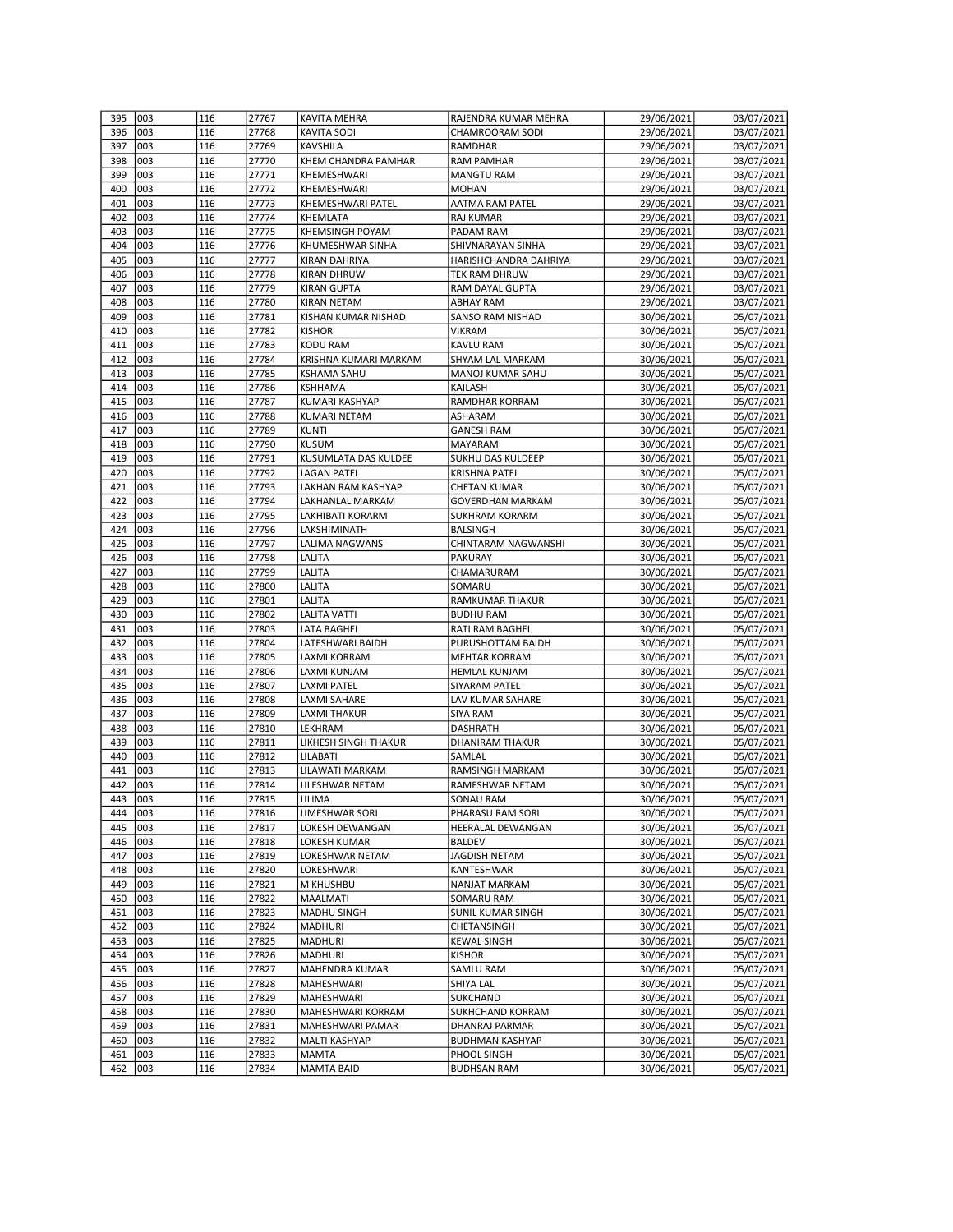| 463        | 003           | 116        | 27835          | <b>MAMTA PANDE</b>          | <b>RAMESH PANDE</b>                | 30/06/2021               | 05/07/2021               |
|------------|---------------|------------|----------------|-----------------------------|------------------------------------|--------------------------|--------------------------|
| 464        | 003           | 116        | 27836          | <b>MANBODH</b>              | <b>BILU RAM</b>                    | 30/06/2021               | 05/07/2021               |
| 465        | 003           | 116        | 27837          | MANEESHA POYAM              | PEELU RAM POYAM                    | 30/06/2021               | 05/07/2021               |
| 466        | 003           | 116        | 27838          | MANENDRA SINGH THAKUR       | TRIBHUVAN SINGH THAKUR             | 30/06/2021               | 05/07/2021               |
| 467        | 003           | 116        | 27839          | MANGESHWAR BAGHEL           | SOMNATH BAGHEL                     | 30/06/2021               | 05/07/2021               |
| 468        | 003           | 116        | 27840          | MANGLESH                    | <b>RAM LAL</b>                     | 30/06/2021               | 05/07/2021               |
| 469        | 003           | 116        | 27841          | <b>MANHAR</b>               | SAHADEO                            | 30/06/2021               | 05/07/2021               |
| 470        | 003           | 116        | 27842          | <b>MANISH KUMAR</b>         | <b>BUDHRAM</b>                     | 30/06/2021               | 05/07/2021               |
| 471        | 003           |            |                |                             |                                    |                          |                          |
|            |               | 116        | 27843<br>27844 | <b>MANISH KUMAR</b>         | LAXMI NATH                         | 30/06/2021               | 05/07/2021               |
| 472        | 003           | 116        |                | <b>MANISH UKEY</b>          | LALARAM UKEY                       | 30/06/2021               | 05/07/2021               |
| 473        | 003           | 116        | 27845<br>27846 | MANISHA                     | SAMUND LAL                         | 30/06/2021               | 05/07/2021               |
| 474        | 003           | 116        |                | MANISHA NETAM               | <b>SUKDEV NETAM</b>                | 30/06/2021               | 05/07/2021               |
| 475        | 003           | 116        | 27847          | <b>MANITA</b>               | <b>MANDAS</b>                      | 30/06/2021               | 05/07/2021               |
| 476        | 003           | 116        | 27848          | MANJULATA                   | <b>LAKHAN PRASAD</b>               | 30/06/2021               | 05/07/2021               |
| 477        | 003           | 116        | 27849          | MANNU RAM KORRAM            | SAYTU                              | 30/06/2021               | 05/07/2021               |
| 478        | 003           | 116        | 27850          | <b>MANO NETAM</b>           | MANGAU RAM NETAM                   | 30/06/2021               | 05/07/2021               |
| 479        | 003           | 116        | 27851          | <b>MANOHAR</b>              | <b>VIJAY SINGH</b>                 | 30/06/2021               | 05/07/2021               |
| 480        | 003           | 116        | 27852          | <b>MANOJ KUMAR</b>          | DHANNU RAM                         | 30/06/2021               | 05/07/2021               |
| 481        | 003           | 116        | 27853          | <b>MAYA RAM</b>             | LACHCHHAN SINGH                    | 30/06/2021               | 05/07/2021               |
| 482        | 003           | 116        | 27854          | <b>MEENA</b>                | <b>DINESH KUMAR</b>                | 30/06/2021               | 05/07/2021               |
| 483        | 003           | 116        | 27855          | <b>MEENA KUMARI</b>         | LITIRAM                            | 30/06/2021               | 05/07/2021               |
| 484        | 003           | 116        | 27856          | MEETHU RAM                  | <b>BIJU RAM</b>                    | 30/06/2021               | 05/07/2021               |
| 485        | 003           | 116        | 27857          | MEGHNATH NETAM              | SOMARU RAM NETAM                   | 30/06/2021               | 05/07/2021               |
| 486        | 003           | 116        | 27858          | <b>MEHTARIN</b>             | <b>BHELKU RAM</b>                  | 30/06/2021               | 05/07/2021               |
| 487        | 003           | 116        | 27859          | MEHTU RAM SORI              | <b>LAIKHAN SORI</b>                | 30/06/2021               | 05/07/2021               |
|            | 003           | 116        |                | <b>MILAN KUMAR</b>          |                                    |                          |                          |
| 488        |               |            | 27860          |                             | <b>DHAN SINGH</b>                  | 30/06/2021               | 05/07/2021               |
| 489        | 003           | 116        | 27861          | MILIND KUMAR TURKAR         | <b>BHOPAL SINGH TURKAR</b>         | 30/06/2021               | 05/07/2021               |
| 490        | 003           | 116        | 27862          | MINA SORI                   | CHITU RAM SORI                     | 30/06/2021               | 05/07/2021               |
| 491        | 003           | 116        | 27863          | <b>MOHAN LAL</b>            | <b>BISAU RAM</b>                   | 30/06/2021               | 05/07/2021               |
| 492        | 003           | 116        | 27864          | <b>MOHITA</b>               | PHOOL SINGH                        | 30/06/2021               | 05/07/2021               |
| 493        | 003           | 116        | 27865          | MONIKA AGRAWAL              | <b>ASHOK AGRAWAL</b>               | 30/06/2021               | 05/07/2021               |
| 494        | 003           | 116        | 27866          | MUKESH KUMAR KOUSHIK        | NIRANJAN SINGH KOUSHIK             | 30/06/2021               | 05/07/2021               |
| 495        | 003           | 116        | 27867          | MUKESH KUMAR NETAM          | CHAMRU RAM NETAM                   | 30/06/2021               | 05/07/2021               |
| 496        | 003           | 116        | 27868          | MUKESH MANDAVI              | ARJUN SINGH MANDAVI                | 30/06/2021               | 05/07/2021               |
|            |               |            |                |                             |                                    |                          |                          |
| 497        | 003           | 116        | 27869          | MUNNA RAM                   | <b>BRIJLAL</b>                     | 30/06/2021               | 05/07/2021               |
| 498        | 003           | 116        | 27870          | MUNNALAL                    | LAIKHAN RAM                        | 30/06/2021               | 05/07/2021               |
| 499        | 003           | 116        | 27871          | MUNNIDEVI PANDE             | RAMCHANDRA PANDE                   |                          |                          |
|            |               |            |                |                             |                                    | 30/06/2021               | 05/07/2021               |
| 500        | 003           | 116        | 27872          | NAGESHWARI PATEL            | <b>JASWANT PATEL</b>               | 30/06/2021               | 05/07/2021               |
| 501        | 003           | 116        | 27873          | <b>NAKUL RAM SODI</b>       | BHANDARI RAM SODI                  | 30/06/2021               | 05/07/2021               |
| 502        | 003           | 116        | 27874          | NANDANI SAHU                | HEM RAM SAHU                       | 30/06/2021               | 05/07/2021               |
| 503        | 003           | 116        | 27875          | <b>NANDNI THAKUR</b>        | RAMESHWAR SINGH THAKUR             | 30/06/2021               | 05/07/2021               |
| 504        | 003           | 116        | 27876          | NARENDRA KUMAR MAUWAR       | SOMESHWAR SINGH                    | 30/06/2021               | 05/07/2021               |
| 505        | 003           | 116        | 27877          | NARSU RAM MARKAM            | LAXMINATH                          | 30/06/2021               | 05/07/2021               |
| 506        | 003           | 116        | 27878          | NEELBATI                    | SAMLU                              | 30/06/2021               | 05/07/2021               |
| 507        | 003           | 116        | 27879          | NEELIMA PADORE              | PAVAN KUMAR PADORE                 | 30/06/2021               | 05/07/2021               |
| 508        | 003           | 116        | 27880          | NEELKANTH PANDEY            | <b>KISHOR PANDEY</b>               | 30/06/2021               | 05/07/2021               |
| 509        | 003           | 116        | 27881          | NEELMANI BAGHEL             | LAGNU RAM BAGHEL                   | 30/06/2021               | 05/07/2021               |
| 510        | 003           | 116        | 27882          | <b>NEELU MANIKPURI</b>      | <b>MANNU DAS MANIKPURI</b>         | 30/06/2021               | 05/07/2021               |
| 511        | 003           | 116        | 27883          | NEERA                       | MAYARAM                            | 30/06/2021               | 05/07/2021               |
| 512        | $ 003\rangle$ | 116        | 27884          | <b>NEHA MANIKPURI</b>       | LAKHAN LAL MANIKPURI               | 30/06/2021               | 05/07/2021               |
| 513        | 003           | 116        | 27885          | NIKHIL KUMAR NIRMALK        | DILIP KUMAR NIRMALKAR              | 30/06/2021               | 05/07/2021               |
| 514        | 003           | 116        | 27886          | NIKHIL KUMAR YADAV          | RATNAKAR YADAV                     | 30/06/2021               | 05/07/2021               |
| 515        | 003           | 116        | 27887          | NIKITA PATEL                | LATE. SHIV KUMAR PATEL             | 30/06/2021               | 05/07/2021               |
| 516        | 003           | 116        | 27888          | NIRMALA                     | <b>INDARMAN</b>                    | 30/06/2021               | 05/07/2021               |
| 517        | 003           | 116        | 27889          | NURENDRA KUMAR              | <b>RAY SINGH</b>                   | 30/06/2021               | 05/07/2021               |
| 518        | 003           | 116        | 27890          | OM PRASAD                   | <b>DHAN SINGH</b>                  | 30/06/2021               | 05/07/2021               |
| 519        | 003           | 116        | 27891          | OMESHWARI DHRUW             | DERHA RAM DHRUW                    | 30/06/2021               | 05/07/2021               |
| 520        | 003           | 116        | 27892          | OMPRAKASH                   | SONU RAM YADAV                     |                          |                          |
|            |               |            |                |                             |                                    | 30/06/2021               | 05/07/2021               |
| 521        | 003           | 116        | 27893          | PADMANEE NAG                | MANKUR RAM NAG                     | 30/06/2021               | 05/07/2021               |
| 522        | 003           | 116        | 27894          | PANCHU RAM                  | CHANAU RAM                         | 30/06/2021               | 05/07/2021               |
| 523        | 003           | 116        | 27895          | PARAS MANDAVI               | D R MANDAVI                        | 30/06/2021               | 05/07/2021               |
| 524        | 003           | 116        | 27896          | PARENDRA                    | DHARMU RAM                         | 30/06/2021               | 05/07/2021               |
| 525        | 003           | 116        | 27897          | PARESHWAR MANIKPURI         | MOHAN DAS                          | 30/06/2021               | 05/07/2021               |
| 526        | 003           | 116        | 27898          | PARESHWARI KANYARI          | <b>BALRAM</b>                      | 30/06/2021               | 05/07/2021               |
| 527        | 003           | 116        | 27899          | PARVATI                     | LAXMAN                             | 30/06/2021               | 05/07/2021               |
| 528        | 003           | 116        | 27900          | PARWATI                     | <b>SUKLAL</b>                      | 30/06/2021               | 05/07/2021               |
| 529<br>530 | 003<br>003    | 116<br>116 | 27901<br>27902 | PAVAN KUMAR KORRAM<br>PAWAN | RAMNATH KORRAM<br><b>KONDA RAM</b> | 30/06/2021<br>30/06/2021 | 05/07/2021<br>05/07/2021 |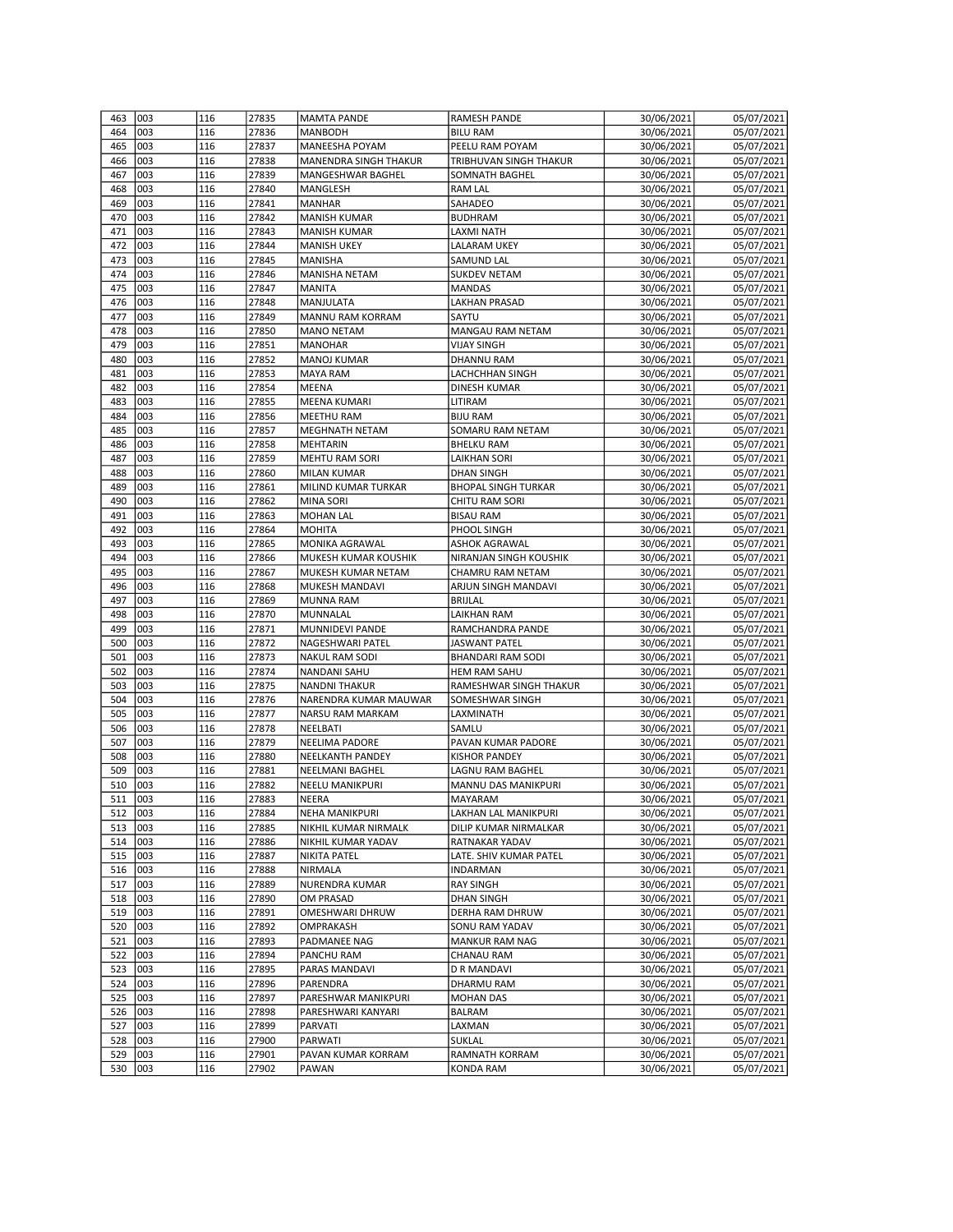| 531 | 003 | 116 | 27903 | PEELA DAI             | RATTI RAM                | 30/06/2021 | 05/07/2021 |
|-----|-----|-----|-------|-----------------------|--------------------------|------------|------------|
| 532 | 003 | 116 | 27904 | PEELESHWARI NETAM     | CHAMRARAM NETAM          | 30/06/2021 | 05/07/2021 |
| 533 | 003 | 116 | 27905 | PHOOLBAI MANDAVI      | DHARMAN MANDAVI          | 30/06/2021 | 05/07/2021 |
| 534 | 003 | 116 | 27906 | PINKI                 | DHANSOO RAM              | 30/06/2021 | 05/07/2021 |
| 535 | 003 | 116 | 27907 | PINKI MARKAM          | <b>SUK RAM</b>           | 30/06/2021 | 05/07/2021 |
| 536 | 003 | 116 | 27908 | POOJA SAHU            | DUKH HARAN SAHU          | 30/06/2021 | 05/07/2021 |
| 537 | 003 | 116 | 27909 | POONAM                | <b>GULAB RAM</b>         | 30/06/2021 | 05/07/2021 |
| 538 | 003 | 116 | 27910 | POONAM POYA           | <b>DILIP SINGH POYA</b>  | 30/06/2021 | 05/07/2021 |
| 539 | 003 | 116 | 27911 | POONAM RANA           | ASTHIR                   | 30/06/2021 | 05/07/2021 |
| 540 | 003 | 116 | 27912 | PRABHA DEVI PANDEY    | <b>NAKUL</b>             | 30/06/2021 | 05/07/2021 |
| 541 | 003 | 116 | 27913 | PRABHA NAG            | DURJANSINGH NAG          | 30/06/2021 | 05/07/2021 |
| 542 | 003 | 116 | 27914 | PRADEEP CHINDA        | <b>MOHIT KUMAR</b>       | 30/06/2021 | 05/07/2021 |
| 543 | 003 | 116 | 27915 | PRAKASH KUMAR MANDAVI | SUBHASH                  | 30/06/2021 | 05/07/2021 |
| 544 | 003 | 116 | 27916 | PRAMILA               | MEGHNATH                 | 30/06/2021 | 05/07/2021 |
| 545 | 003 | 116 | 27917 | PRAMILA MANDAVI       | HIRA LAL MANDAVI         | 30/06/2021 | 05/07/2021 |
| 546 | 003 | 116 | 27918 | PRAMOD KUMAR          | <b>IMAL SINGH</b>        | 30/06/2021 | 05/07/2021 |
| 547 | 003 | 116 | 27919 | PRASHANT GUPTA        | HARISHARAN GUPTA         | 30/06/2021 | 05/07/2021 |
| 548 | 003 | 116 | 27920 | PRATIBHA              | JOHAN SINGH              | 30/06/2021 | 05/07/2021 |
| 549 | 003 | 116 | 27921 | PREETI DEWANGA        | SURESH DEWANGAN          | 30/06/2021 | 05/07/2021 |
| 550 | 003 | 116 | 27922 | PREETI KASHYAP        | LAKHAN SINGH KASHYAP     | 30/06/2021 | 05/07/2021 |
| 551 | 003 | 116 | 27923 | PREETI YADAV          | UGRESH CHAND YADAV       | 30/06/2021 | 05/07/2021 |
| 552 | 003 | 116 | 27924 | PREMLATA              | <b>MOHAN LAL</b>         | 30/06/2021 | 05/07/2021 |
| 553 | 003 | 116 | 27925 | PRITAM PANDE          | RAMESH                   | 30/06/2021 | 05/07/2021 |
| 554 | 003 | 116 | 27926 | PRIYA                 | DAYASHANKAR              | 30/06/2021 | 05/07/2021 |
| 555 | 003 | 116 | 27927 | PRIYA                 | PURANLAL                 | 30/06/2021 | 05/07/2021 |
| 556 | 003 | 116 | 27928 | PRIYA DATTA           | PRASHANT DATTA           | 30/06/2021 | 05/07/2021 |
| 557 | 003 | 116 | 27929 | PRIYANKA              | <b>KANGLU RAM</b>        | 30/06/2021 | 05/07/2021 |
| 558 | 003 | 116 | 27930 | PRIYANKA              | MUNNA LAL                | 30/06/2021 | 05/07/2021 |
| 559 | 003 | 116 | 27931 | PRIYANKA              | <b>BALSURAM</b>          | 30/06/2021 | 05/07/2021 |
| 560 | 003 | 116 | 27932 | PRIYANKA              | SUKLAL                   | 30/06/2021 | 05/07/2021 |
| 561 | 003 | 116 | 27933 | PRIYANKA              | TEJENDRA                 | 30/06/2021 | 05/07/2021 |
| 562 | 003 | 116 | 27934 | PRIYANKA              | PURAN LAL                | 30/06/2021 | 05/07/2021 |
| 563 | 003 | 116 | 27935 | PUJA THAKUR           | CHHATTULAL THAKUR        | 30/06/2021 | 05/07/2021 |
| 564 | 003 | 116 | 27936 | PUNEETA               | SHOBHI RAM               | 30/06/2021 | 05/07/2021 |
| 565 | 003 | 116 | 27937 | <b>PUNITA</b>         | SOMNATH                  | 30/06/2021 | 05/07/2021 |
| 566 | 003 | 116 | 27938 | PUNITA NETAM          | SUKLAL                   | 30/06/2021 | 05/07/2021 |
| 567 | 003 | 116 | 27939 | PURNIMA               | VASHURAM                 | 30/06/2021 | 05/07/2021 |
| 568 | 003 | 116 | 27940 | PURNIMA MARAVI        | SUKHDAS MARAVI           | 30/06/2021 | 05/07/2021 |
| 569 | 003 | 116 | 27941 | <b>PUSHPA</b>         | HIRASINGH MARKAM         | 30/06/2021 | 05/07/2021 |
| 570 | 003 | 116 | 27942 | PUSHPA NETAM          | DASHRATH                 | 30/06/2021 | 05/07/2021 |
| 571 | 003 | 116 | 27943 | PUSHPALATA            | <b>TILAK RAM</b>         | 30/06/2021 | 05/07/2021 |
| 572 | 003 | 116 | 27944 | PUSHPAMALA NETAM      | JOHAR LAL NETAM          | 30/06/2021 | 05/07/2021 |
| 573 | 003 | 116 | 27945 | PUSHPLATA MANIKPU     | TANKESHWAR DAS MANIKPURI | 30/06/2021 | 05/07/2021 |
| 574 | 003 | 116 | 27946 | PYARI USENDI          | SHYAM LAL USENDI         | 30/06/2021 | 05/07/2021 |
| 575 | 003 | 116 | 27947 | RACHNA NETAM          | <b>RAM LAL</b>           | 30/06/2021 | 05/07/2021 |
| 576 | 003 | 116 | 27948 | <b>RADHA</b>          | RAMNATH                  | 30/06/2021 | 05/07/2021 |
| 577 | 003 | 116 | 27949 | RADHAMANI NAIK        | <b>NAKUL NAIK</b>        | 30/06/2021 | 05/07/2021 |
| 578 | 003 | 116 | 27950 | RADHIKA               | <b>SUKHDHAR</b>          | 30/06/2021 | 05/07/2021 |
| 579 | 003 | 116 | 27951 | <b>RADHIKA</b>        | SUKHRAM                  | 30/06/2021 | 05/07/2021 |
| 580 | 003 | 116 | 27952 | RADHIKA BAGHEL        | MANU RAM BAGHEL          | 30/06/2021 | 05/07/2021 |
| 581 | 003 | 116 | 27953 | RAGHNEE MARKAM        | HINGA RAM MARKAM         | 30/06/2021 | 05/07/2021 |
| 582 | 003 | 116 | 27954 | RAJANI NETAM          | <b>MALSAY</b>            | 30/06/2021 | 05/07/2021 |
| 583 | 003 | 116 | 27955 | RAJEEV NAG            | SANTOSH NAG              | 30/06/2021 | 05/07/2021 |
| 584 | 003 | 116 | 27956 | RAJENDRA BAGHEL       | RAMPRASAD                | 30/06/2021 | 05/07/2021 |
| 585 | 003 | 116 | 27957 | RAJESH                | MILAN RAM                | 30/06/2021 | 05/07/2021 |
| 586 | 003 | 116 | 27958 | RAJESH KUMAR          | CHAMRA RAM               | 30/06/2021 | 05/07/2021 |
| 587 | 003 | 116 | 27959 | RAJESH SINHA          | RAJKUMAR                 | 30/06/2021 | 05/07/2021 |
| 588 | 003 | 116 | 27960 | RAJESHWARI            | SONU RAM                 | 30/06/2021 | 05/07/2021 |
| 589 | 003 | 116 | 27961 | RAJESHWARI            | PILU RAM                 | 30/06/2021 | 05/07/2021 |
| 590 | 003 | 116 | 27962 | RAJESHWARI            | HIRALAL                  | 30/06/2021 | 05/07/2021 |
| 591 | 003 | 116 | 27963 | RAJKUMAR SAGAR        | MOHAN SINGH SAGAR        | 30/06/2021 | 05/07/2021 |
| 592 | 003 | 116 | 27964 | RAJKUMARI             | GUDRAM                   | 30/06/2021 | 05/07/2021 |
| 593 | 003 | 116 | 27965 | RAJMAN NETAM          | KARATI NETAM             | 30/06/2021 | 05/07/2021 |
| 594 | 003 | 116 | 27966 | RAJNI POYAM           | <b>GANESH POYAM</b>      | 30/06/2021 | 05/07/2021 |
| 595 | 003 | 116 | 27967 | RAJOO RAM NETAM       | DHANI RAM                | 30/06/2021 | 05/07/2021 |
| 596 | 003 | 116 | 27968 | RAJU RAM NETAM        | LACHCHHINDHAR NEIAM      | 30/06/2021 | 05/07/2021 |
| 597 | 003 | 116 | 27969 | RAKESH                | JAYLAL                   | 30/06/2021 | 05/07/2021 |
| 598 | 003 | 116 | 27970 | RAKESH KUMAR          | <b>ISHWAR PRASAD</b>     | 30/06/2021 | 05/07/2021 |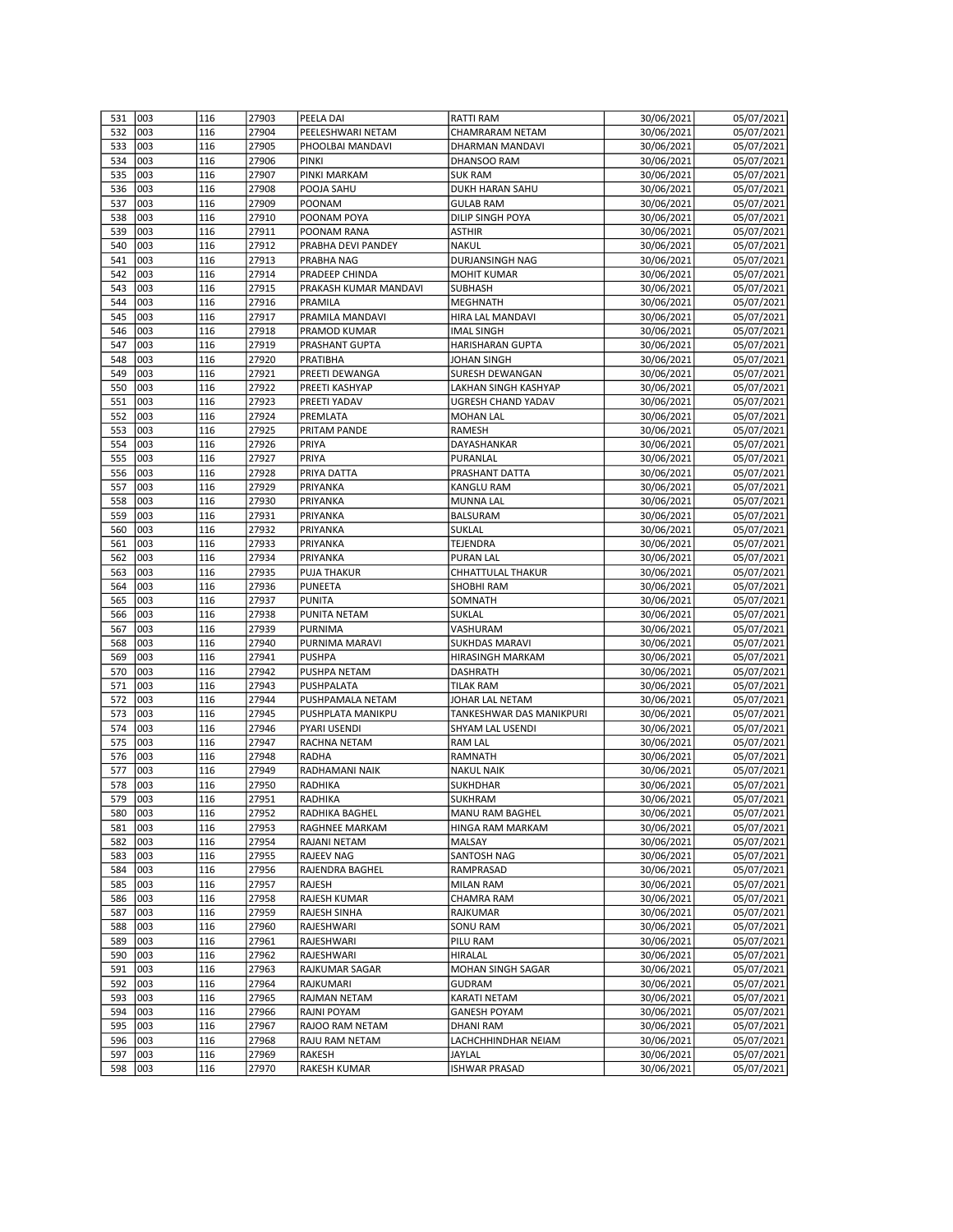| 599        | 003        | 116        | 27971          | <b>RAKESH KUMAR</b>           | CHAITMAN                       | 30/06/2021               | 05/07/2021                                           |
|------------|------------|------------|----------------|-------------------------------|--------------------------------|--------------------------|------------------------------------------------------|
| 600        | 003        | 116        | 27972          | RAKHI GOSWAMI                 | PANKAJ PURI GOSWAMI            | 30/06/2021               | 05/07/2021                                           |
| 601        | 003        | 116        | 27973          | RAM BATI                      | PUNAU                          | 30/06/2021               | 05/07/2021                                           |
| 602        | 003        | 116        | 27974          | RAM KUMARI MARAVI             | SANTOSH KUMAR MARAVI           | 30/06/2021               | 05/07/2021                                           |
| 603        | 003        | 116        | 27975          | RAM SINGH                     | SUKH RAM                       | 30/06/2021               | 05/07/2021                                           |
| 604        | 003        | 116        | 27976          | RAMBATI                       | RAJU RAM                       | 30/06/2021               | 05/07/2021                                           |
| 605        | 003        | 116        | 27977          | <b>RAMESH KUMAR</b>           | RANGOO LAL                     | 30/06/2021               | 05/07/2021                                           |
| 606        | 003        | 116        | 27978          | RAMESHWAR                     | <b>SUNDER LAL</b>              | 30/06/2021               | 05/07/2021                                           |
| 607        | 003        | 116        | 27979          | RAMESHWARI MARKAM             | KHEMEE                         | 30/06/2021               | 05/07/2021                                           |
| 608        | 003        | 116        | 27980          | RAMESHWARI NETAM              | PILARAM NETAM                  | 30/06/2021               | 05/07/2021                                           |
| 609        | 003        | 116        | 27981          | RAMIKA                        | BALIRAM                        | 30/06/2021               | 05/07/2021                                           |
| 610        | 003        | 116        | 27982          | RAMRATNI                      | KACHRU RAM                     | 30/06/2021               | 05/07/2021                                           |
|            |            |            |                |                               |                                |                          |                                                      |
| 611        | 003        | 116        | 27983          | RAMSHILA MANDAVI              | <b>JAGMOHAN</b>                | 30/06/2021               | 05/07/2021                                           |
| 612        | 003        | 116        | 27984          | <b>RANJAN SINGH</b>           | <b>GANDO RAM</b>               | 30/06/2021               | 05/07/2021                                           |
| 613        | 003        | 116        | 27985          | RANJANA                       | KHUSHIRAM                      | 01/07/2021               | 06/07/2021                                           |
| 614        | 003        | 116        | 27986          | RANJNA SHORI                  | SHYAMLAL SHORI                 | 01/07/2021               | 06/07/2021                                           |
| 615        | 003        | 116        | 27987          | RASSU RAM                     | <b>SUKH RAM</b>                | 01/07/2021               | 06/07/2021                                           |
| 616        | 003        | 116        | 27988          | RAVI KUMAR SURYAVANSHI        | PURUSHOTTAM SURYAVANSHI        | 01/07/2021               | 06/07/2021                                           |
| 617        | 003        | 116        | 27989          | RAVIKANT SHANDILYA            | BHOLANATH SHANDILYA            | 01/07/2021               | 06/07/2021                                           |
| 618        | 003        | 116        | 27990          | RAVINDRA                      | RAKHEE RAM                     | 01/07/2021               | 06/07/2021                                           |
| 619        | 003        | 116        | 27991          | RAYMATEEN                     | <b>TINGA</b>                   | 01/07/2021               | 06/07/2021                                           |
| 620        | 003        | 116        | 27992          | REEMA DHARGAVE                | SHIVCHARAN                     | 01/07/2021               | 06/07/2021                                           |
| 621        | 003        | 116        | 27993          | <b>REENA</b>                  | NAND LAL DIWAN                 | 01/07/2021               | 06/07/2021                                           |
| 622        | 003        | 116        | 27994          | <b>REENA NAG</b>              | RAMKAILASH                     | 01/07/2021               | 06/07/2021                                           |
| 623        | 003        | 116        | 27995          | REENA YADAV                   | SIYARAM                        | 01/07/2021               | 06/07/2021                                           |
| 624        | 003        | 116        | 27996          | REETA                         | SANJAY                         | 01/07/2021               | 06/07/2021                                           |
| 625        | 003        | 116        | 27997          | REETA                         | SANAT RAM                      | 01/07/2021               | 06/07/2021                                           |
| 626        | 003        | 116        | 27998          | REETA                         | CHAITU RAM                     | 01/07/2021               | 06/07/2021                                           |
| 627        | 003        | 116        | 27999          | REETA KORRAM                  | GHEENA RAM KORRAM              | 01/07/2021               | 06/07/2021                                           |
| 628        | 003        | 116        | 28000          | <b>REKHA</b>                  | SADA RAM                       | 01/07/2021               | 06/07/2021                                           |
| 629        | 003        | 116        | 28001          | REKHA MANDAVI                 | SONSHING                       | 01/07/2021               | 06/07/2021                                           |
| 630        | 003        | 116        | 28002          | REKHA MARKAM                  | LACHHINDHAR MARKAM             | 01/07/2021               | 06/07/2021                                           |
| 631        | 003        | 116        | 28003          | <b>REKHA SHORI</b>            | DHANU RAM SHORI                | 01/07/2021               | 06/07/2021                                           |
|            |            |            |                |                               |                                |                          |                                                      |
| 632        | 003        | 116        | 28004          | RESHMI NETAM                  | RAGHU NANDAN NETAM             | 01/07/2021               | 06/07/2021                                           |
|            |            |            |                |                               |                                |                          |                                                      |
| 633        | 003        | 116        | 28005          | RIMA WATTI                    | NAKUL RAM WATTI                | 01/07/2021               | 06/07/2021                                           |
| 634        | 003        | 116        | 28006          | RITA                          | JAGANATH                       | 01/07/2021               | 06/07/2021                                           |
| 635        | 003        | 116        | 28007          | RITA                          | RAM DAYAL                      | 01/07/2021               | 06/07/2021                                           |
| 636        | 003        | 116        | 28008          | <b>ROSHANI</b>                | <b>MAKHAN</b>                  | 01/07/2021               | 06/07/2021                                           |
| 637        | 003        | 116        | 28009          | <b>RUCHI BAIS</b>             | TILAK SINGH BAIS               | 01/07/2021               | 06/07/2021                                           |
| 638        | 003        | 116        | 28010          | <b>RUKMANI</b>                | <b>SANTA RAM</b>               | 01/07/2021               | 06/07/2021                                           |
| 639        | 003        | 116        | 28011          | <b>RUKOTIN NAG</b>            | MANGTU RAM NAG                 | 01/07/2021               | 06/07/2021                                           |
| 640        | 003        | 116        | 28012          | RUPESHWARI                    | SHESH NARAYAN                  | 01/07/2021               | 06/07/2021                                           |
| 641        | 003        | 116        | 28013          | SAJAN KUMAR                   | <b>PYARI LAL</b>               | 01/07/2021               | 06/07/2021                                           |
| 642        | 003        | 116        | 28014          | SAJENDRA BAGHEL               | RAMCHANDRA BAGHEL              | 01/07/2021               | 06/07/2021                                           |
| 643        | 003        | 116        | 28015          | <b>SAKHA RAM</b>              | PANDOO RAM                     | 01/07/2021               | 06/07/2021                                           |
| 644        | 003        | 116        | 28016          | SALEENA                       | MANKU                          | 01/07/2021               | 06/07/2021                                           |
| 645        | 003        | 116        | 28017          | SAMALI                        | <b>SURJU RAM</b>               | 01/07/2021               | 06/07/2021                                           |
| 646        | 003        | 116        | 28018          | <b>SAMILA KORRAM</b>          | <b>FULSINGH KORRAM</b>         | 01/07/2021               | 06/07/2021                                           |
| 647        | 003        | 116        | 28019          | SAMPATI KORRAM                | MILAN RAM KORRAM               | 01/07/2021               | 06/07/2021                                           |
| 648        | 003        | 116        | 28020          | SANDHYA                       | RAGHU RAM                      | 01/07/2021               | 06/07/2021                                           |
| 649        | 003        | 116        | 28021          | SANDHYA                       | BALKURAM                       | 01/07/2021               | 06/07/2021                                           |
| 650        | 003        | 116        | 28022          | SANDHYA NETAM                 | KOSHA RAM NETAM                | 01/07/2021               | 06/07/2021                                           |
|            |            |            |                |                               |                                |                          |                                                      |
| 651        | 003        | 116        | 28023          | SANDHYA SAHU                  | NARAYAN SINGH SAHU             | 01/07/2021               | 06/07/2021                                           |
| 652        | 003        | 116        | 28024          | SANDHYA YADAV                 | LACHHINDAR YADAV               | 01/07/2021               | 06/07/2021                                           |
| 653        | 003        | 116        | 28025          | SANGEETA                      | <b>BIRSINGH</b>                | 01/07/2021               | 06/07/2021                                           |
| 654        | 003        | 116        | 28026          | SANGEETA MARKAM               | HEERA SINGH MARKAM             | 01/07/2021               | 06/07/2021                                           |
| 655        | 003        | 116        | 28027          | SANGEETA NETAM                | <b>DASHRATH</b>                | 01/07/2021               | 06/07/2021                                           |
| 656        | 003        | 116        | 28028          | SANJANA                       | TEENGA RAM                     | 01/07/2021               | 06/07/2021                                           |
| 657        | 003        | 116        | 28029          | SANJAY KUMAR                  | RAJENDRA SAHU                  | 01/07/2021               | 06/07/2021                                           |
| 658        | 003        | 116        | 28030          | SANJAY KUMAR NEGI             | JAGDISH NEGI                   | 01/07/2021               | 06/07/2021                                           |
| 659        | 003        | 116        | 28031          | SANJAY KUMAR SODI             | SAHADEV SODI                   | 01/07/2021               | 06/07/2021                                           |
| 660        | 003        | 116        | 28032          | SANJAY NETAM                  | <b>BUDHRAM NETAM</b>           | 01/07/2021               | 06/07/2021                                           |
| 661        | 003        | 116        | 28033          | <b>SANJAY SHRIVAS</b>         | MAHIPAL SHRIVAS                | 01/07/2021               | 06/07/2021                                           |
| 662        | 003        | 116        | 28034          | SANJEEV KUMAR                 | SIYA LAL                       | 01/07/2021               | 06/07/2021                                           |
| 663        | 003        | 116        | 28035          | SANJNA NETAM                  | DULLU RAM NETAM                | 01/07/2021               |                                                      |
| 664        | 003        | 116        | 28036          | SANJO SORI                    | KUNDRU                         | 01/07/2021               |                                                      |
| 665<br>666 | 003<br>003 | 116<br>116 | 28037<br>28038 | SANJU KORRAM<br>SANTA MANDAVI | CHAITURAM<br>AMRIT LAL MANDAVI | 01/07/2021<br>01/07/2021 | 06/07/2021<br>06/07/2021<br>06/07/2021<br>06/07/2021 |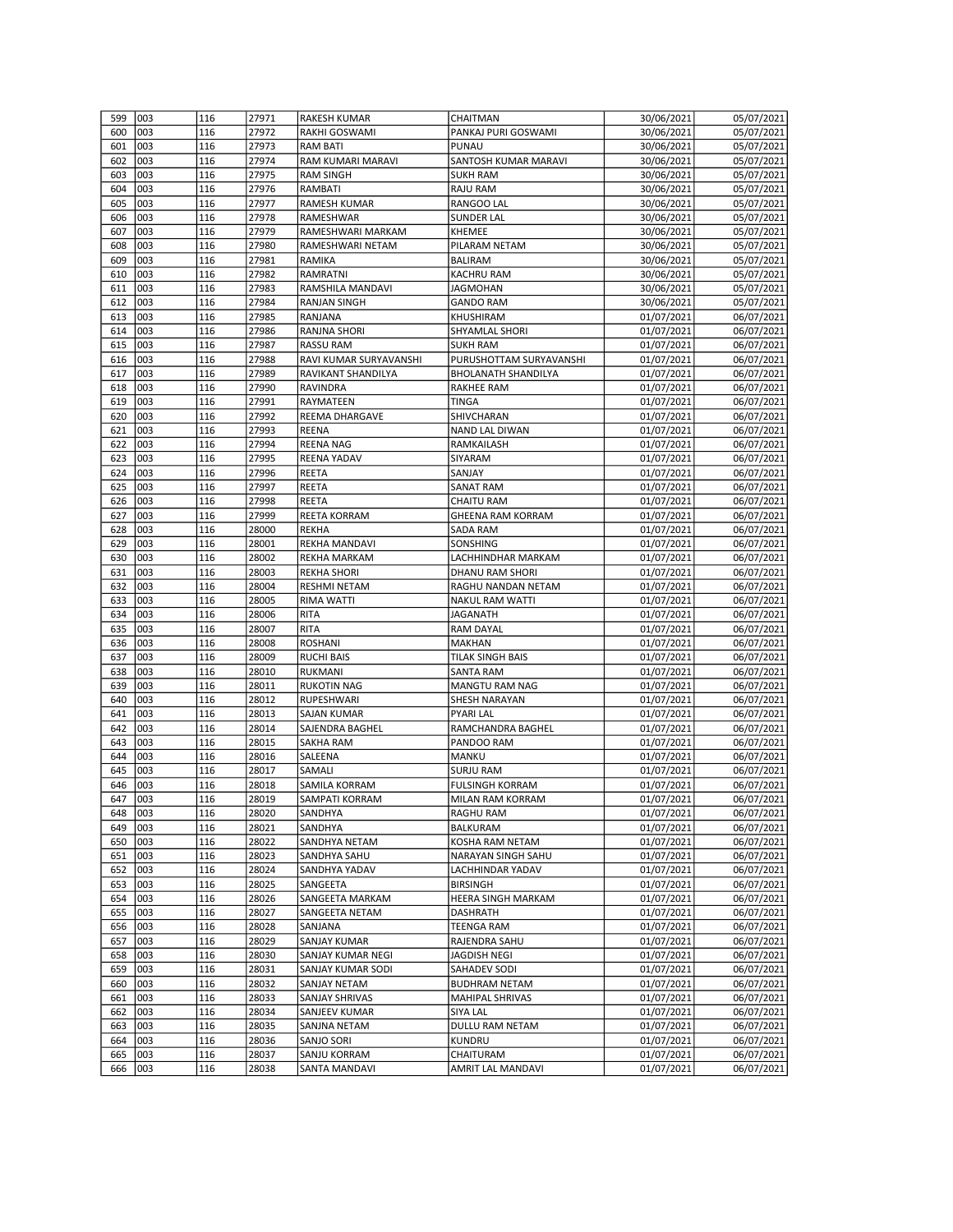| 667       | 003 | 116 | 28039 | SANTOSH              | <b>MANKU RAM</b>       | 01/07/2021               | 06/07/2021 |
|-----------|-----|-----|-------|----------------------|------------------------|--------------------------|------------|
| 668       | 003 | 116 | 28040 | SANTOSH              | DUKARURAM              | 01/07/2021               | 06/07/2021 |
| 669       | 003 | 116 | 28041 | SANTOSH KUMAR        | SONU RAM               | 01/07/2021               | 06/07/2021 |
| 670       | 003 | 116 | 28042 | SANTOSH KUMAR MARKAM | <b>MANGA RAM</b>       | 01/07/2021               | 06/07/2021 |
| 671       | 003 | 116 | 28043 | SANTOSHI             | <b>RAM PRASAD</b>      | 01/07/2021               | 06/07/2021 |
| 672       | 003 | 116 | 28044 | SANTOSHI KORRAM      | RAMCHARAN KORRAM       | 01/07/2021               | 06/07/2021 |
| 673       | 003 | 116 | 28045 | SANYAT RAM NETAM     | KUNDRU RAM NETAM       | 01/07/2021               | 06/07/2021 |
| 674       | 003 | 116 | 28046 | SARASWATI            | <b>BEERSINGH</b>       | 01/07/2021               | 06/07/2021 |
| 675       | 003 | 116 | 28047 | SARITA KORRAM        | JAGBANDHU KORRAM       | 01/07/2021               | 06/07/2021 |
| 676       | 003 | 116 | 28048 | SARITA NISHAD        | LACHCHHU NISHAD        | 01/07/2021               | 06/07/2021 |
| 677       | 003 | 116 | 28049 | SAROJ KUNJAM         | HIRALAL                | 01/07/2021               | 06/07/2021 |
| 678       | 003 | 116 | 28050 | SARSWATI MANDAVI     | RAINU RAM MANDAVI      | 01/07/2021               | 06/07/2021 |
| 679       | 003 | 116 | 28051 | SARSWATI NETAM       | PILSAY                 | 01/07/2021               | 06/07/2021 |
| 680       | 003 | 116 | 28052 | SATISH KUMAR         | RUPDHAR POYAM          | 01/07/2021               | 06/07/2021 |
| 681       | 003 | 116 | 28053 | SATISH KUMAR MARKAM  | DINESH KUMAR MARKAM    | 01/07/2021               | 06/07/2021 |
|           | 003 | 116 | 28054 |                      |                        |                          |            |
| 682       |     |     |       | SATYAWAN             | <b>HANNU RAM</b>       | 01/07/2021               | 06/07/2021 |
| 683       | 003 | 116 | 28055 | SAURABH KUMAR        | <b>BHOJ PRAKASH</b>    | 01/07/2021               | 06/07/2021 |
| 684       | 003 | 116 | 28056 | SAVITA               | MAHARU RAM POYAM       | 01/07/2021               | 06/07/2021 |
| 685       | 003 | 116 | 28057 | SAVITA               | <b>SURAJ RAM</b>       | 01/07/2021               | 06/07/2021 |
| 686       | 003 | 116 | 28058 | SAVITREE THAKUR      | <b>RAM KUMAR</b>       | 01/07/2021               | 06/07/2021 |
| 687       | 003 | 116 | 28059 | SAVITRI NETAM        | SANTOSH NETAM          | 01/07/2021               | 06/07/2021 |
| 688       | 003 | 116 | 28060 | <b>SAVITRI SORI</b>  | <b>JHIMTU RAM SORI</b> | 01/07/2021               | 06/07/2021 |
| 689       | 003 | 116 | 28061 | SAWITREE MARKAM      | W/O JAGESHWAR MARKAM   | 01/07/2021               | 06/07/2021 |
| 690       | 003 | 116 | 28062 | SEEMA                | <b>LALU RAM</b>        | 01/07/2021               | 06/07/2021 |
| 691       | 003 | 116 | 28063 | SEEMA BALIHAR        | <b>DEVNATH BALIHAR</b> | 01/07/2021               | 06/07/2021 |
| 692       | 003 | 116 | 28064 | SEEMA KORRAM         | RAJU                   | 01/07/2021               | 06/07/2021 |
| 693       | 003 | 116 | 28065 | SEEMA NETAM          | DHOBI RAM NETAM        | 01/07/2021               | 06/07/2021 |
| 694       | 003 | 116 | 28066 | <b>SEVATI</b>        | SUKH RAM POYAM         | 01/07/2021               | 06/07/2021 |
| 695       | 003 | 116 | 28067 | SHABANA BANO         | <b>FARUKH</b>          | 01/07/2021               | 06/07/2021 |
| 696       | 003 | 116 | 28068 | SHADAGINI PATEL      | <b>HEMRAJ PATEL</b>    | 01/07/2021               | 06/07/2021 |
| 697       | 003 | 116 | 28069 | SHAILENDRA BAGHEL    | <b>LAXMAN BAGHEL</b>   | 01/07/2021               | 06/07/2021 |
| 698       | 003 | 116 | 28070 | SHAILENDRA KUMAR     | <b>JAGE LAL</b>        | 01/07/2021               | 06/07/2021 |
| 699       | 003 | 116 | 28071 | SHAILOO RAM          | PEELSAI                | 01/07/2021               | 06/07/2021 |
| 700       | 003 | 116 | 28072 | <b>SHAKUN MARKAM</b> | TULSIRAM MARKAM        | 01/07/2021               | 06/07/2021 |
| 701       | 003 | 116 | 28073 | SHANKAR              | <b>NOHAR SINGH</b>     | 01/07/2021               | 06/07/2021 |
| 702       | 003 | 116 | 28074 | SHANTI               | RATIRAM                | 01/07/2021               | 06/07/2021 |
| 703       | 003 | 116 | 28075 | SHANTI               | PRADUMAN               | 01/07/2021               | 06/07/2021 |
| 704       | 003 | 116 | 28076 | SHANTI NETAM         | LACHINDAR NETAM        | 01/07/2021               | 06/07/2021 |
| 705       | 003 | 116 | 28077 | SHANTI NETAM         | <b>DHOBEE RAM</b>      | 01/07/2021               | 06/07/2021 |
| 706       | 003 | 116 | 28078 | SHANU RAM JAIN       | <b>GOUTM LAL JAIN</b>  | 01/07/2021               | 06/07/2021 |
| 707       | 003 | 116 | 28079 | SHASHI KALA PATEL    | CHAMANLAL PATEL        | 01/07/2021               | 06/07/2021 |
| 708       | 003 | 116 | 28080 | SHASHIKALA NAG       | HIMRAJ NAG             | 01/07/2021               | 06/07/2021 |
| 709       | 003 | 116 | 28081 | SHEELA KORRAM        | <b>MANSA RAM</b>       | 01/07/2021               | 06/07/2021 |
| 710       | 003 | 116 | 28082 | SHIROMANI            | <b>HALALU RAM</b>      | 01/07/2021               | 06/07/2021 |
| 711       | 003 | 116 | 28083 | SHIV BATI            | RADHE RAM              | 01/07/2021               | 06/07/2021 |
| 712       | 003 |     | 28084 |                      |                        |                          |            |
|           |     | 116 |       | SHIV KUMAR NIROTI    | <b>TOMAN LAL</b>       | 01/07/2021               | 06/07/2021 |
| 713       | 003 | 116 | 28085 | SHIVANI SAMADDAR     | KAMAL SAMADDAR         | 01/07/2021               | 06/07/2021 |
| 714       | 003 | 116 | 28086 | SHIVLAL              | <b>SUKDHAR</b>         | 01/07/2021<br>01/07/2021 | 06/07/2021 |
| 715       | 003 | 116 | 28087 | SHIVLAL              | CHHENU RAM             |                          | 06/07/2021 |
| 716   003 |     | 116 | 28088 | SHIVPRAKASH MANDAVI  | PANCHAM SINGH MANDAVI  | 01/07/2021               | 06/07/2021 |
| 717       | 003 | 116 | 28089 | SHIVPRAKASH MARKAM   | LAKHMU RAM MARKAM      | 01/07/2021               | 06/07/2021 |
| 718       | 003 | 116 | 28090 | SHIVRAJ POYAM        | ASADOO RAM POYAM       | 01/07/2021               | 06/07/2021 |
| 719       | 003 | 116 | 28091 | SHIWAJI              | <b>BUDHA RAM</b>       | 01/07/2021               | 06/07/2021 |
| 720       | 003 | 116 |       | SHRADDHA JURRI       | RAKESH JURRI           |                          | 06/07/2021 |
|           |     |     | 28092 |                      |                        | 01/07/2021               |            |
| 721       | 003 | 116 | 28093 | SHRAVAN KUMAR BAGHEL | DAYA RAM BAGHEL        | 01/07/2021               | 06/07/2021 |
| 722       | 003 | 116 | 28094 | SHUBHAM              | <b>BHOJ PRAKASH</b>    | 01/07/2021               | 06/07/2021 |
| 723       | 003 | 116 | 28095 | SHYAM BATI           | <b>SUDHMAN</b>         | 01/07/2021               | 06/07/2021 |
| 724       | 003 | 116 | 28096 | SHYAM LAL            | <b>BALRAM</b>          | 01/07/2021               | 06/07/2021 |
| 725       | 003 | 116 | 28097 | SHYAM LAL NETAM      | <b>BAL SINGH NETAM</b> | 01/07/2021               | 06/07/2021 |
| 726       | 003 | 116 | 28098 | SHYAMA NETAM         | LAKSHMINATH NETAM      | 01/07/2021               | 06/07/2021 |
| 727       | 003 | 116 | 28099 | SHYAMBATI KORRAM     | MANGLU RAM             | 01/07/2021               | 06/07/2021 |
| 728       | 003 | 116 | 28100 | SIDRAY               | LACHHU RAM             | 01/07/2021               | 06/07/2021 |
| 729       | 003 | 116 | 28101 | SIMA SORI            | JAY PRAKASH            | 01/07/2021               | 06/07/2021 |
| 730       | 003 | 116 | 28102 | <b>SINA KUMAR</b>    | <b>SURAJ LAL</b>       | 01/07/2021               | 06/07/2021 |
| 731       | 003 | 116 | 28103 | SIYABATTI GAWDE      | ANKALU RAM GAWDE       | 01/07/2021               | 06/07/2021 |
| 732       | 003 | 116 | 28104 | SMITA SAMUEL         | DEEPAK SAMUEL          | 01/07/2021               | 06/07/2021 |
| 733       | 003 | 116 | 28105 | SONAM DEWANGA        | UPENDRA DEWANGAN       | 01/07/2021               | 06/07/2021 |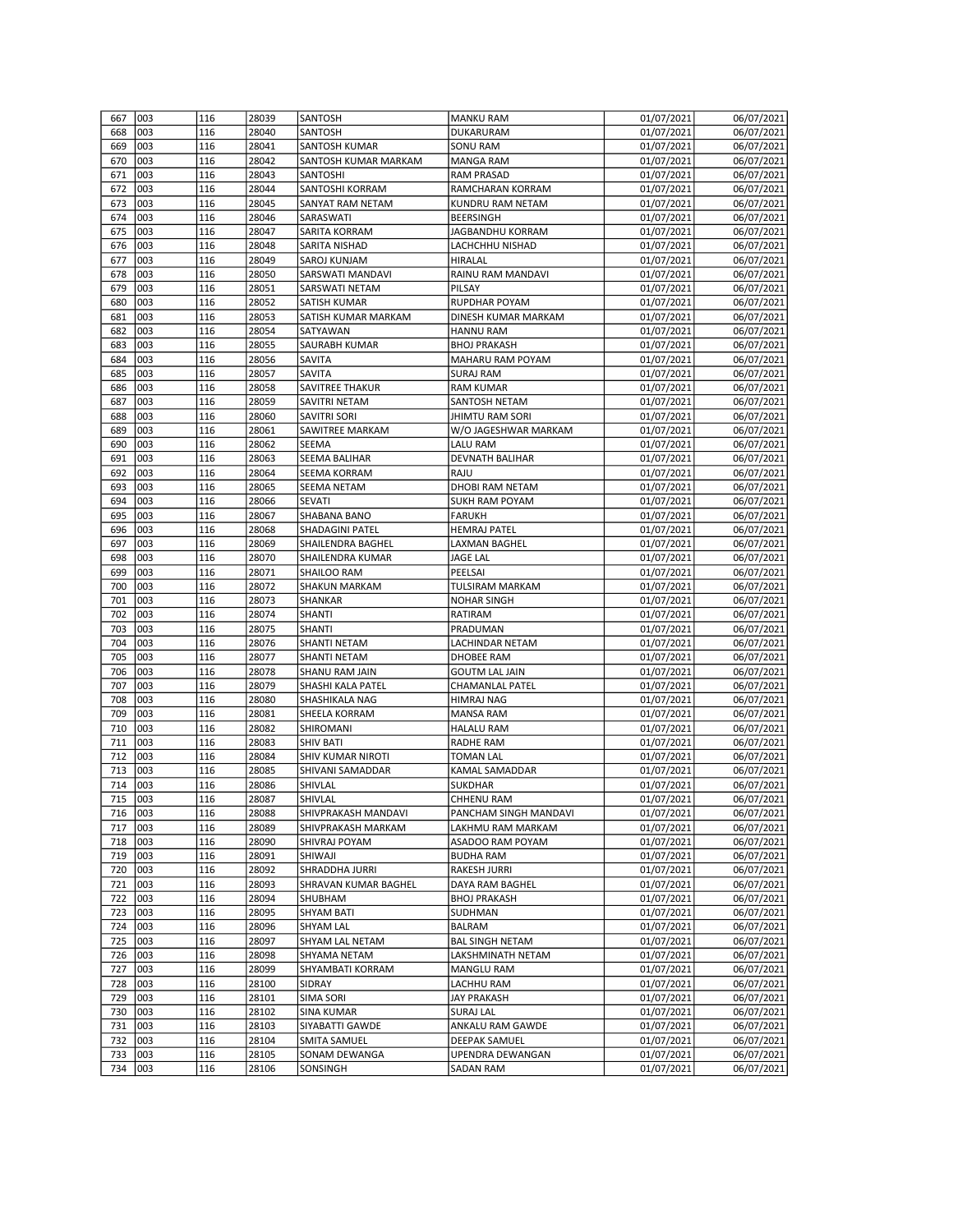| 735 | 003 | 116 | 28107 | SUBHASH                | <b>SUREJ RAM</b>                     | 01/07/2021 | 06/07/2021 |
|-----|-----|-----|-------|------------------------|--------------------------------------|------------|------------|
| 736 | 003 | 116 | 28108 | <b>SUKDAS</b>          | <b>SONTU RAM</b>                     | 01/07/2021 | 06/07/2021 |
| 737 | 003 | 116 | 28109 | SUKHDAI                | PANCHYA                              | 01/07/2021 | 06/07/2021 |
| 738 | 003 | 116 | 28110 | <b>SUKLAL MARKAM</b>   | <b>JUGDHAR MARKAM</b>                | 01/07/2021 | 06/07/2021 |
| 739 | 003 | 116 | 28111 | <b>SUMITRA</b>         | <b>DURJAN RAM</b>                    | 01/07/2021 | 06/07/2021 |
| 740 | 003 | 116 | 28112 | <b>SUMITRA</b>         | TULARAM                              | 01/07/2021 | 06/07/2021 |
| 741 | 003 | 116 | 28113 | <b>SUMITRA BAGHEL</b>  | DOMENDRA NATH BAGHEL                 | 01/07/2021 | 06/07/2021 |
| 742 | 003 | 116 | 28114 | SUNDAR LAL SORI        | SONIYA RAM SORI                      | 01/07/2021 | 06/07/2021 |
| 743 | 003 | 116 | 28115 | SUNIL KUMAR MANDAVI    | JAISINGH MANDAVI                     | 01/07/2021 | 06/07/2021 |
| 744 | 003 | 116 | 28116 | SUNIL KUMAR MARKAM     | CHANDAN RAM                          | 01/07/2021 | 06/07/2021 |
| 745 | 003 | 116 | 28117 | <b>SUNITA</b>          | SATYA NARAYAN                        | 01/07/2021 | 06/07/2021 |
|     |     |     |       |                        | LAXMAN                               |            |            |
| 746 | 003 | 116 | 28118 | <b>SUNITA</b>          |                                      | 01/07/2021 | 06/07/2021 |
| 747 | 003 | 116 | 28119 | SUNITA                 | SHIV PRASAD                          | 01/07/2021 | 06/07/2021 |
| 748 | 003 | 116 | 28120 | <b>SUNITA</b>          | MANGTOO RAM                          | 01/07/2021 | 06/07/2021 |
| 749 | 003 | 116 | 28121 | <b>SUNITA MARKAM</b>   | KAHARU RAM MARKAM                    | 01/07/2021 | 06/07/2021 |
| 750 | 003 | 116 | 28122 | <b>SURABHI RAJPUT</b>  | SAHEB SINGH RAJPUT                   | 01/07/2021 | 06/07/2021 |
| 751 | 003 | 116 | 28123 | SURAJ                  | SHIVRAM MANDAVI                      | 01/07/2021 | 06/07/2021 |
| 752 | 003 | 116 | 28124 | <b>SUREKHA</b>         | SAGRAM                               | 01/07/2021 | 06/07/2021 |
| 753 | 003 | 116 | 28125 | SURESH KUMAR NIRMALKAR | KARTIK RAM NIRMALKAR                 | 01/07/2021 | 06/07/2021 |
| 754 | 003 | 116 | 28126 | <b>SUSHMA BAGHEL</b>   | DHANIYA                              | 01/07/2021 | 06/07/2021 |
| 755 | 003 | 116 | 28127 | SUSMEETA               | SIDESH KUMAR SETHIYA                 | 01/07/2021 | 06/07/2021 |
| 756 | 003 | 116 | 28128 | SWATI                  | <b>SIYA RAM</b>                      | 01/07/2021 | 06/07/2021 |
| 757 | 003 | 116 | 28129 | <b>TARJAN KORRAM</b>   | RAM SINGH KORRAM                     | 01/07/2021 | 06/07/2021 |
| 758 | 003 | 116 | 28130 | TARUN KUMAR MANDAVI    | PITAMBAR SINGH MANDAVI               | 01/07/2021 | 06/07/2021 |
| 759 | 003 | 116 | 28131 | TEEJU RAM MANDAVI      | SOMARU RAM MANDAVI                   | 01/07/2021 | 06/07/2021 |
| 760 | 003 | 116 | 28132 | TIJESHWARI             | CHAITAN                              | 01/07/2021 | 06/07/2021 |
| 761 | 003 | 116 | 28133 | <b>TIKA RAM</b>        | SOMAN                                | 01/07/2021 | 06/07/2021 |
| 762 | 003 | 116 | 28134 | TIKESHWARI             |                                      |            |            |
|     |     |     |       |                        | RAM MILAN                            | 01/07/2021 | 06/07/2021 |
| 763 | 003 | 116 | 28135 | <b>TRIVENI</b>         | SAJAN RAM                            | 01/07/2021 | 06/07/2021 |
| 764 | 003 | 116 | 28136 | TULSEE DIWAN           | SADHURAM DIWAN                       | 01/07/2021 | 06/07/2021 |
| 765 | 003 | 116 | 28137 | UGRESH KUMAR           | SANHAGURAM                           | 01/07/2021 | 06/07/2021 |
| 766 | 003 | 116 | 28138 | ULESHWAR KORRAM        | HARICHAND KORRAM                     | 01/07/2021 | 06/07/2021 |
| 767 | 003 | 116 | 28139 | <b>UMESH KORRAM</b>    | SUKHCHAND KORRAM                     | 01/07/2021 | 06/07/2021 |
| 768 | 003 | 116 | 28140 | UMESH KUMAR            | ABHAY SINGH                          | 01/07/2021 | 06/07/2021 |
| 769 | 003 | 116 | 28141 | UMESH KUMAR            | PARDESHI RAM                         | 01/07/2021 | 06/07/2021 |
| 770 | 003 | 116 | 28142 | UMESH KUMAR NETAM      | CHAMROO RAM NETAM                    | 01/07/2021 | 06/07/2021 |
| 771 | 003 | 116 | 28143 | UMESH KUMAR NETAM      | PITO RAM NETAM                       | 01/07/2021 | 06/07/2021 |
| 772 | 003 | 116 | 28144 | UMESH NAG              | SOBHRAY                              | 01/07/2021 | 06/07/2021 |
| 773 | 003 | 116 | 28145 | UMESHWAR KUMAR SAHU    | SHIV PRASAD SAHU                     | 01/07/2021 | 06/07/2021 |
| 774 | 003 | 116 | 28146 | <b>UMESHWARI</b>       | MANRAKHAN                            | 01/07/2021 | 06/07/2021 |
| 775 | 003 | 116 | 28147 | UMESHWARI PANDE        | KAVAL SINGH PANDE                    | 01/07/2021 | 06/07/2021 |
| 776 | 003 | 116 | 28148 | <b>UPESH KUMAR</b>     | CHHEDI LAL                           | 01/07/2021 | 06/07/2021 |
| 777 | 003 | 116 | 28149 | <b>URMILA</b>          | <b>GANDO RAM</b>                     | 01/07/2021 | 06/07/2021 |
| 778 | 003 | 116 | 28150 | URMILA                 | THOTHAHA RAM                         | 01/07/2021 | 06/07/2021 |
| 779 | 003 | 116 | 28151 | <b>URMILA</b>          | SHANKAR LAL                          | 01/07/2021 | 06/07/2021 |
| 780 | 003 | 116 | 28152 | <b>URMILA</b>          | SUDARAN                              | 01/07/2021 | 06/07/2021 |
| 781 | 003 | 116 | 28153 | URMILA POYAM           | ANAT POYAM                           | 01/07/2021 | 06/07/2021 |
| 782 | 003 | 116 |       |                        |                                      |            | 06/07/2021 |
|     | 003 | 116 | 28154 | VAIBHAV MANDAVI        | <b>DHANPAT</b><br><b>SHANKAR LAL</b> | 01/07/2021 | 06/07/2021 |
| 783 |     |     | 28155 | VANDANA                |                                      | 01/07/2021 |            |
| 784 | 003 | 116 | 28156 | VANDANA DAMANI         | JITENDRA KUMAR MISHRA                | 01/07/2021 | 06/07/2021 |
| 785 | 003 | 116 | 28157 | VARSHA                 | GANESH                               | 01/07/2021 | 06/07/2021 |
| 786 | 003 | 116 | 28158 | <b>VEENA NETAM</b>     | ANDHARU RAM NETAM                    | 01/07/2021 | 06/07/2021 |
| 787 | 003 | 116 | 28159 | <b>VIDESH KUMAR</b>    | <b>SIYA RAM</b>                      | 01/07/2021 | 06/07/2021 |
| 788 | 003 | 116 | 28160 | <b>VIJAY KUMAR</b>     | <b>SHIV LAL</b>                      | 01/07/2021 | 06/07/2021 |
| 789 | 003 | 116 | 28161 | VIJAY KUMAR SHORI      | MASSU RAM SHORI                      | 01/07/2021 | 06/07/2021 |
| 790 | 003 | 116 | 28162 | VIJITA POYAM           | DHANESHWAR                           | 01/07/2021 | 06/07/2021 |
| 791 | 003 | 116 | 28163 | <b>VIKAS PANCHAR</b>   | HANSRAJ PANCHARIYA                   | 01/07/2021 | 06/07/2021 |
| 792 | 003 | 116 | 28164 | VIKAS SHUKLA           | <b>GANGASHARAN SHUKLA</b>            | 01/07/2021 | 06/07/2021 |
| 793 | 003 | 116 | 28165 | <b>VIMAL KUMAR</b>     | JOWAKIM                              | 01/07/2021 | 06/07/2021 |
| 794 | 003 | 116 | 28166 | VINITA KORRAM          | <b>BALNATH KORRAM</b>                | 01/07/2021 | 06/07/2021 |
| 795 | 003 | 116 | 28167 | VINOD KUMAR            | DUKHU RAM                            | 01/07/2021 | 06/07/2021 |
| 796 | 003 | 116 | 28168 | VISHESHWAR             | <b>FAGNU RAM</b>                     | 01/07/2021 | 06/07/2021 |
| 797 | 003 | 116 | 28169 | YAGYA PRASAD           | <b>NAKUL RAM</b>                     | 01/07/2021 | 06/07/2021 |
| 798 | 003 | 116 | 28170 | YASHODA                | RAMNATH                              | 01/07/2021 | 06/07/2021 |
| 799 | 003 | 116 | 28171 | YASHODA KAUSHIK        | MANNU                                | 01/07/2021 | 06/07/2021 |
| 800 | 003 | 116 | 28172 | YASHODA SAHU           | SAKHA RAM SAHU                       | 01/07/2021 | 06/07/2021 |
| 801 | 003 | 116 | 28173 | YASHVANT KUMAR         | SADAN RAM                            | 01/07/2021 | 06/07/2021 |
| 802 | 003 |     | 28174 | YASHVANTI YADAV        | MANGAL RAM YADAV                     | 01/07/2021 | 06/07/2021 |
|     |     | 116 |       |                        |                                      |            |            |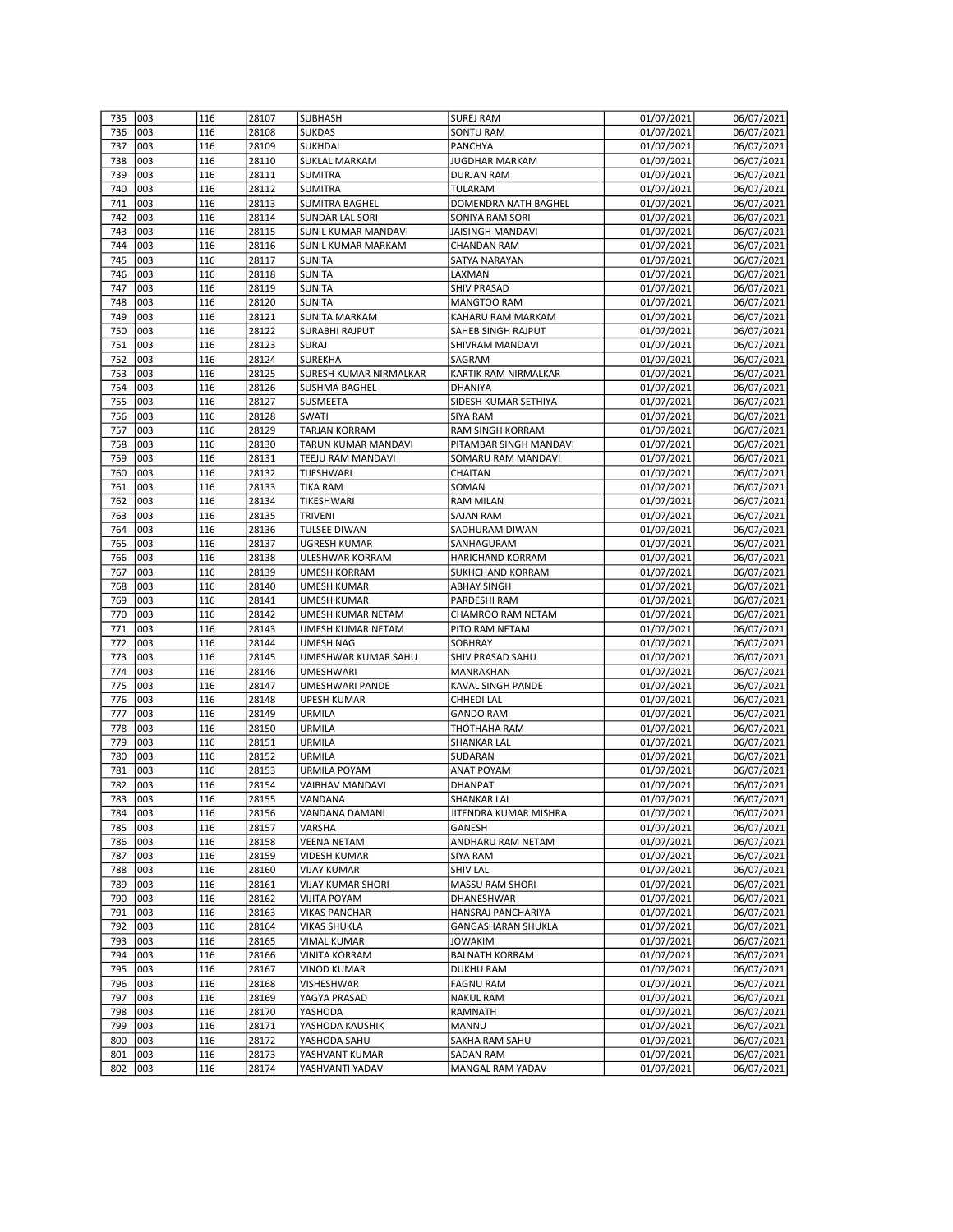| 803            | 003 | 116 | 28175 | YASHWANT KUMAR            | RAMSINGH               | 01/07/2021 | 06/07/2021 |
|----------------|-----|-----|-------|---------------------------|------------------------|------------|------------|
| 804            | 003 | 116 | 28176 | YELEEJA                   | <b>SAMIK DAS</b>       | 01/07/2021 | 06/07/2021 |
| 805            | 003 | 116 | 28177 | YOGENDRA KUMAR            | <b>BUDHA RAM</b>       | 01/07/2021 | 06/07/2021 |
| 806            | 003 | 116 | 28178 | YOGESH                    | <b>ANN KUMAR</b>       | 01/07/2021 | 06/07/2021 |
| 807            | 003 | 116 | 28179 | YOGESH KUMAR MARKAM       | DHANIRAM               | 01/07/2021 | 06/07/2021 |
| 808            | 003 | 116 | 28180 | YOGITA PAWAR              | VIRENDRA RAO PAWAR     | 01/07/2021 | 06/07/2021 |
| 809            | 003 | 116 | 28201 | <b>BASANTI MARKAM</b>     | <b>BANSILAL MARKAM</b> | 01/07/2021 | 06/07/2021 |
| 810            | 003 | 116 | 28202 | <b>BHARAT SINGH NETAM</b> | <b>BAL SINGH NETAM</b> | 01/07/2021 | 06/07/2021 |
| 811            | 003 | 116 | 28203 | HEERALAL MARKAM           | MANGALU MARKAM         | 01/07/2021 | 06/07/2021 |
| 812            | 003 | 116 | 28204 | LAKSHMINARAYAN            | OMPRAKASH              | 01/07/2021 | 06/07/2021 |
| 813            | 003 | 116 | 28205 | <b>NEETA NETAM</b>        | <b>BANWALI NETAM</b>   | 01/07/2021 | 06/07/2021 |
| 814            | 003 | 116 | 28206 | RAMBATI NETAM             | <b>BUDHRAM NETAM</b>   | 01/07/2021 | 06/07/2021 |
| 815            | 003 | 116 | 28227 | CHAMELI                   | <b>TULSI RAM</b>       | 01/07/2021 | 06/07/2021 |
| 816            | 003 | 116 | 28228 | SARASWATI RATHOR          | TULSI RAM RATHOR       | 01/07/2021 | 06/07/2021 |
|                |     |     |       |                           |                        |            |            |
|                |     |     |       |                           | NANDLAL POYAM          |            |            |
| $\mathbf{1}$   | 003 | 117 | 28249 | AASANI POYAM              |                        | 28/06/2021 | 02/07/2021 |
| 2              | 003 | 117 | 28250 | AJAY KUMAR                | SONAU RAM              | 28/06/2021 | 02/07/2021 |
| 3              | 003 | 117 | 28251 | AMTILA                    | CHAMRA RAM             | 28/06/2021 | 02/07/2021 |
| 4              | 003 | 117 | 28252 | ANIL KUMAR NETAM          | <b>DHAN SINGH</b>      | 28/06/2021 | 02/07/2021 |
| 5              | 003 | 117 | 28253 | ANITA                     | NATHU RAM              | 28/06/2021 | 02/07/2021 |
| 6              | 003 | 117 | 28254 | <b>ANITA NAG</b>          | LAXMINATH NAG          | 28/06/2021 | 02/07/2021 |
| $\overline{7}$ | 003 | 117 | 28255 | ANUPA                     | RAJ MOHAN              | 28/06/2021 | 02/07/2021 |
| 8              | 003 | 117 | 28256 | ARJUN                     | <b>JUGDOO</b>          | 28/06/2021 | 02/07/2021 |
| 9              | 003 | 117 | 28257 | ARUN KUMAR NAG            | AGANU RAM NAG          | 28/06/2021 | 02/07/2021 |
| 10             | 003 | 117 | 28258 | <b>ASHOK KUMAR</b>        | AMARSINGH NETAM        | 28/06/2021 | 02/07/2021 |
| 11             | 003 | 117 | 28259 | <b>ASHVANI</b>            | <b>DUBEY</b>           | 28/06/2021 | 02/07/2021 |
| 12             | 003 | 117 | 28260 | <b>BASANTI</b>            | <b>HIRDU RAM</b>       | 28/06/2021 | 02/07/2021 |
| 13             | 003 | 117 | 28261 | BHANU RAM NETAM           | SUDARAN NETAM          | 28/06/2021 | 02/07/2021 |
| 14             | 003 | 117 | 28262 | <b>BHOLU RAM</b>          | <b>HEERA LAL</b>       | 28/06/2021 | 02/07/2021 |
| 15             | 003 | 117 | 28263 | BHUNESHWAR.               | <b>MANSHA RAM</b>      | 28/06/2021 | 02/07/2021 |
| 16             | 003 | 117 | 28264 | BHUNESHWARI YADU          | VISHNOO RAM            | 28/06/2021 | 02/07/2021 |
| 17             | 003 | 117 | 28265 | <b>BHUSHAN</b>            | <b>BALDU RAM</b>       | 28/06/2021 | 02/07/2021 |
| 18             | 003 | 117 | 28266 | <b>BIJANTIN</b>           | <b>ASAMAN</b>          | 28/06/2021 | 02/07/2021 |
| 19             | 003 | 117 | 28267 | <b>BINESH KUMAR</b>       | <b>BIRJU RAM</b>       | 28/06/2021 | 02/07/2021 |
| 20             | 003 | 117 | 28268 | CHANDRIKA                 | NATHLAL                | 28/06/2021 | 02/07/2021 |
| 21             | 003 | 117 | 28269 | DAYABATI                  | CHAMRU RAM             | 28/06/2021 | 02/07/2021 |
| 22             | 003 | 117 | 28270 | DEEPAK KUMAR              | <b>DAUNU RAM</b>       | 28/06/2021 | 02/07/2021 |
| 23             | 003 | 117 | 28271 | DEEPAK KUMAR              | <b>NATHLU RAM</b>      | 28/06/2021 | 02/07/2021 |
| 24             | 003 | 117 | 28272 | DEEPIKA                   | <b>RATAN SINGH</b>     | 28/06/2021 | 02/07/2021 |
| 25             | 003 | 117 | 28273 | DHARMENDRA                | GULABSINGH             | 28/06/2021 | 02/07/2021 |
| 26             | 003 | 117 | 28274 | DINESH KUMAR NETAM        | <b>CHINTA RAM</b>      |            | 02/07/2021 |
|                | 003 | 117 |       |                           |                        | 28/06/2021 |            |
| 27             |     |     | 28275 | DINESH KUMAR SHORI        | SIYA RAM               | 28/06/2021 | 02/07/2021 |
| 28             | 003 | 117 | 28276 | DINESHWARI NAG            | VISHNU RAM NAG         | 28/06/2021 | 02/07/2021 |
| 29             | 003 | 117 | 28277 | <b>DIPEEKA</b>            | PIYA RAM               | 28/06/2021 | 02/07/2021 |
| 30             | 003 | 117 | 28278 | DIPESHWARI                | DHANSINGH              | 28/06/2021 | 02/07/2021 |
| 31             | 003 | 117 | 28279 | <b>DIVYA</b>              | SIDRAY                 | 28/06/2021 | 02/07/2021 |
| 32             | 003 | 117 | 28280 | DROPATI YADAV             | CHAIN SINGH YADAV      | 28/06/2021 | 02/07/2021 |
| 33             | 003 | 117 | 28281 | DURGESH KUMAR             | PILU RAM               | 28/06/2021 | 02/07/2021 |
| 34             | 003 | 117 | 28282 | <b>GEETA NAG</b>          | <b>DHAN SINGH</b>      | 28/06/2021 | 02/07/2021 |
| 35             | 003 | 117 | 28283 | <b>GOLU RAM MARAPI</b>    | TATU RAM MARAPI        | 28/06/2021 | 02/07/2021 |
| 36             | 003 | 117 | 28284 | <b>GULESHWARI MARKAM</b>  | BHEJI RAM MARKAM       | 28/06/2021 | 02/07/2021 |
| 37             | 003 | 117 | 28285 | <b>HARIKISHAN</b>         | <b>HARESH KUMAR</b>    | 28/06/2021 | 02/07/2021 |
| 38             | 003 | 117 | 28286 | <b>HEMBAI</b>             | RAJU RAM               | 28/06/2021 | 02/07/2021 |
| 39             | 003 | 117 | 28287 | <b>HEMLATA</b>            | DAYA RAM               | 28/06/2021 | 02/07/2021 |
| 40             | 003 | 117 | 28288 | HIMANSU                   | SHOBHIT KUMAR          | 28/06/2021 | 02/07/2021 |
| 41             | 003 | 117 | 28289 | <b>IMTIYAZ MEMAN</b>      | MOHAMMAD VALLI         | 28/06/2021 | 02/07/2021 |
| 42             | 003 | 117 | 28290 | <b>INDIYA MANDAVI</b>     | <b>MANHER MANDAVI</b>  | 28/06/2021 | 02/07/2021 |
| 43             | 003 | 117 | 28291 | JAGDAMBA MARKAM           | RAMLAL MARKAM          | 28/06/2021 | 02/07/2021 |
| 44             | 003 | 117 | 28292 | <b>JAINULABDIN</b>        | <b>GULAM ALI</b>       | 28/06/2021 | 02/07/2021 |
| 45             | 003 | 117 | 28293 | JAY LAL NAG               | <b>MANGLU RAM</b>      | 28/06/2021 | 02/07/2021 |
| 46             | 003 | 117 | 28294 | KAHRU RAM MARKAM          | MOHAN MARKAM           | 28/06/2021 | 02/07/2021 |
| 47             | 003 | 117 | 28295 | KAMLESHWARI NETAM         | <b>GANESH RAM</b>      | 28/06/2021 | 02/07/2021 |
| 48             | 003 | 117 | 28296 | KAVITA                    | <b>FUL RAM</b>         | 28/06/2021 | 02/07/2021 |
| 49             | 003 | 117 | 28297 | KHILESHWAR                | PIYARAM                | 28/06/2021 | 02/07/2021 |
| 50             | 003 | 117 | 28298 | KISHAN KUMAR YADAV        | KAMLU RAM YADAV        | 28/06/2021 | 02/07/2021 |
| 51             | 003 | 117 | 28299 | KUMESHWARI.               | CHHEDI LAL             | 28/06/2021 | 02/07/2021 |
| 52             | 003 | 117 | 28300 | LACHHMU RAM               | MAHARU RAM             | 28/06/2021 | 02/07/2021 |
| 53             | 003 | 117 | 28301 | LAKHESHWARI               | MURHA RAM              | 28/06/2021 | 02/07/2021 |
|                |     |     |       |                           |                        |            |            |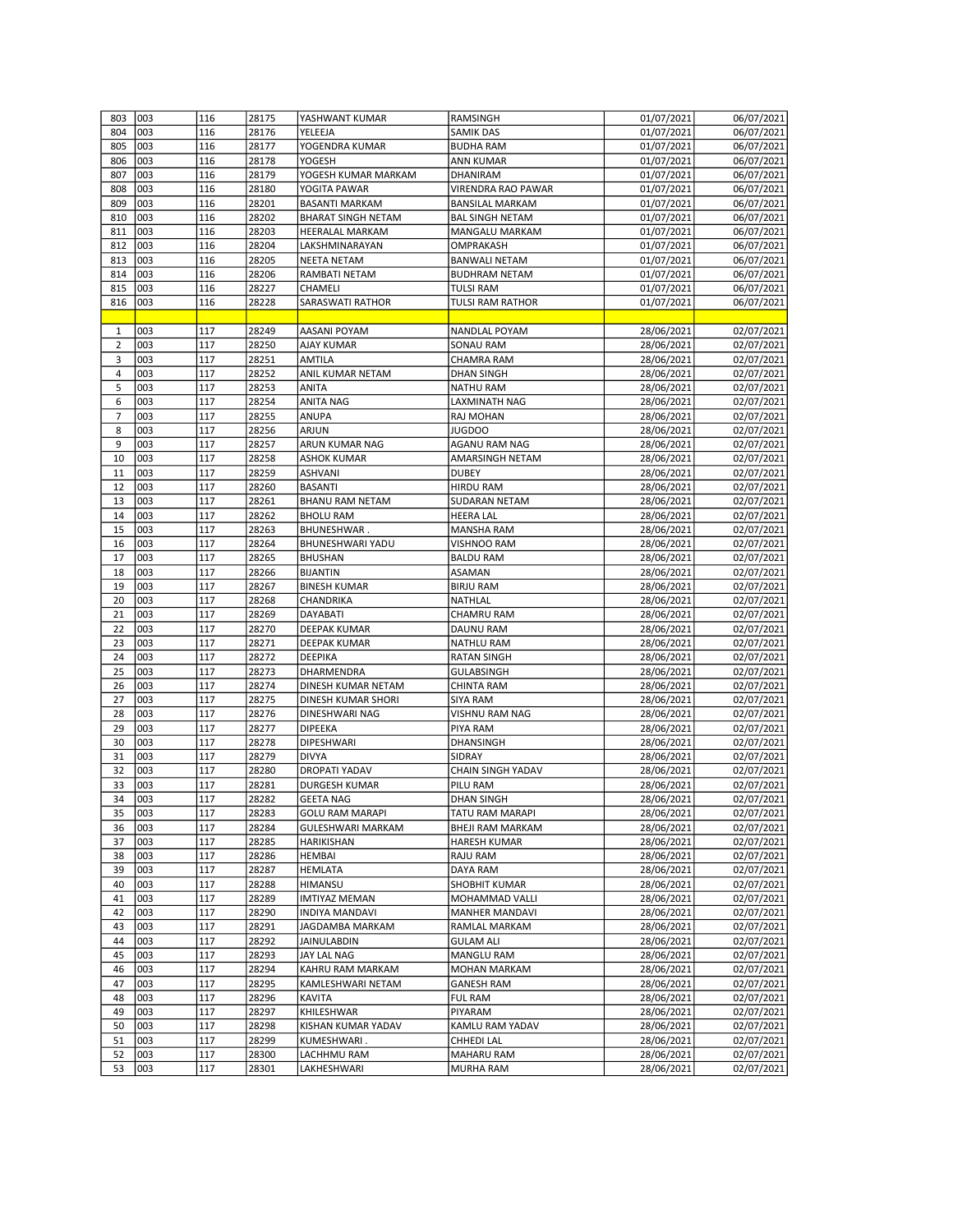| 54  | 003 | 117 | 28302 | LALIT KUMAR MARKAM        | <b>GADA RAM MARKAM</b>  | 28/06/2021 | 02/07/2021 |
|-----|-----|-----|-------|---------------------------|-------------------------|------------|------------|
| 55  | 003 | 117 | 28303 | <b>LALU PRASAD</b>        | <b>MAKHAN LAL</b>       | 28/06/2021 | 02/07/2021 |
| 56  | 003 | 117 | 28304 | LATA                      | <b>GHASSU RAM</b>       | 28/06/2021 | 02/07/2021 |
| 57  | 003 | 117 | 28305 | LATA                      | <b>BHOLE CHARAN</b>     | 28/06/2021 | 02/07/2021 |
| 58  | 003 | 117 | 28306 | LAXMI NARAYAN             | <b>BISRU RAM</b>        | 28/06/2021 | 02/07/2021 |
| 59  | 003 | 117 | 28307 | LIMTURAM MARKAM           | SUKHRAM MARKAM          | 28/06/2021 | 02/07/2021 |
| 60  | 003 | 117 | 28308 | LULA RAM SORI             | RAMESH KUMAR SORI       | 28/06/2021 | 02/07/2021 |
| 61  | 003 | 117 | 28309 | MADHU                     | <b>KACHARU RAM</b>      | 28/06/2021 | 02/07/2021 |
| 62  | 003 | 117 | 28310 | MAHENDRA KUMAR            | DHANNA RAM              | 28/06/2021 | 02/07/2021 |
| 63  | 003 | 117 | 28311 | MAHESH KUMAR              | SANTU RAM               | 28/06/2021 | 02/07/2021 |
| 64  | 003 | 117 | 28312 | MAHESHWARI                | RATI RAM                | 28/06/2021 | 02/07/2021 |
| 65  | 003 | 117 | 28313 | MALTEE                    | <b>RAY SINGH</b>        | 28/06/2021 | 02/07/2021 |
|     | 003 | 117 |       |                           |                         |            |            |
| 66  |     |     | 28314 | MAMTA                     | PUNAU RAM               | 28/06/2021 | 02/07/2021 |
| 67  | 003 | 117 | 28315 | MAMTA                     | SANTOSH KUMAR           | 28/06/2021 | 02/07/2021 |
| 68  | 003 | 117 | 28316 | <b>MAMTA MARKAM</b>       | SADHU RAM               | 28/06/2021 | 02/07/2021 |
| 69  | 003 | 117 | 28317 | <b>MANAI</b>              | <b>BARATU RAM</b>       | 28/06/2021 | 02/07/2021 |
| 70  | 003 | 117 | 28318 | MANISH KUMAR DUGGA        | <b>GANESH DUGGA</b>     | 28/06/2021 | 02/07/2021 |
| 71  | 003 | 117 | 28319 | MANISH KUMAR RATHI        | PURSHOTTAM DAS RATHI    | 29/06/2021 | 03/07/2021 |
| 72  | 003 | 117 | 28320 | <b>MANISHA</b>            | LAXMAN                  | 29/06/2021 | 03/07/2021 |
| 73  | 003 | 117 | 28321 | MANJU WATTI               | JAYSINGH WATTI          | 29/06/2021 | 03/07/2021 |
| 74  | 003 | 117 | 28322 | MANJULATA NETAM           | <b>DUKARU RAM</b>       | 29/06/2021 | 03/07/2021 |
| 75  | 003 | 117 | 28323 | <b>MANOJ KUMAR</b>        | <b>DUKHU RAM</b>        | 29/06/2021 | 03/07/2021 |
| 76  | 003 | 117 | 28324 | MANOJ KUMAR NETAM         | PATI RAM                | 29/06/2021 | 03/07/2021 |
| 77  | 003 | 117 | 28325 | <b>MANOJ KUMAR SORI</b>   | <b>SURJOO SORI</b>      | 29/06/2021 | 03/07/2021 |
| 78  | 003 | 117 | 28326 | <b>MANSHA RAM</b>         | <b>RAM SINGH</b>        | 29/06/2021 | 03/07/2021 |
| 79  | 003 | 117 | 28327 | <b>MANTI</b>              | <b>BHARAT RAM</b>       | 29/06/2021 | 03/07/2021 |
| 80  | 003 | 117 | 28328 | MINITA JAISWAL            | <b>GEND LAL JAISWAL</b> | 29/06/2021 | 03/07/2021 |
| 81  | 003 | 117 | 28329 | MITHLESH KUMAR            | <b>PYARE LAL</b>        | 29/06/2021 | 03/07/2021 |
| 82  | 003 | 117 | 28330 | MONIKA MARKAM             | MANGAL RAM MARKAM       | 29/06/2021 | 03/07/2021 |
| 83  | 003 | 117 | 28331 | MRIDULA.                  | RAJENDRA.               | 29/06/2021 | 03/07/2021 |
| 84  | 003 | 117 | 28332 | MUKESH KUMAR              | <b>SHIV PRASAD</b>      | 29/06/2021 | 03/07/2021 |
| 85  | 003 | 117 | 28333 | MUKESH KUMAR              | <b>HARI RAM</b>         | 29/06/2021 | 03/07/2021 |
| 86  | 003 | 117 | 28334 | MUKESHVARI                | SAGNU RAM               | 29/06/2021 | 03/07/2021 |
| 87  | 003 | 117 | 28335 | NARENDRA KUMAR            | CHHEDEE LAL             | 29/06/2021 | 03/07/2021 |
| 88  | 003 | 117 | 28336 | NARSINH NETAM             | SHYM LAL NETAM          | 29/06/2021 | 03/07/2021 |
| 89  | 003 | 117 | 28337 | NATHALI                   | PHARSU RAM              | 29/06/2021 | 03/07/2021 |
| 90  | 003 | 117 | 28338 | NATTHU LAL                | <b>JAILU RAM</b>        | 29/06/2021 | 03/07/2021 |
|     |     |     |       |                           |                         |            |            |
| 91  | 003 | 117 | 28339 | NEELIMA SHOREE            | NATHLOO RAM SHOREE      | 29/06/2021 | 03/07/2021 |
| 92  | 003 | 117 | 28340 | <b>NEHA AAFRIN</b>        | RIYAJUDDEEN             | 29/06/2021 | 03/07/2021 |
| 93  | 003 | 117 | 28341 | PARDESHI                  | <b>DEVLAL</b>           | 29/06/2021 | 03/07/2021 |
| 94  | 003 | 117 | 28342 | PARWATI MARAPI            | <b>KUNWAR SINGH</b>     | 29/06/2021 | 03/07/2021 |
| 95  | 003 | 117 | 28343 | PEELU RAM                 | <b>DUKHU RAM</b>        | 29/06/2021 | 03/07/2021 |
| 96  | 003 | 117 | 28344 | PRAKASH                   | MANSAY                  | 29/06/2021 | 03/07/2021 |
| 97  | 003 | 117 | 28345 | PRAMESHWARI               | <b>KRISHNA</b>          | 29/06/2021 | 03/07/2021 |
| 98  | 003 | 117 | 28346 | PRAMILA                   | <b>DEV SINGH</b>        | 29/06/2021 | 03/07/2021 |
| 99  | 003 | 117 | 28347 | PRAMOD KUMAR              | PRAHLAD                 | 29/06/2021 | 03/07/2021 |
| 100 | 003 | 117 | 28348 | PREM LAL                  | SAGRAM                  | 29/06/2021 | 03/07/2021 |
| 101 | 003 | 117 | 28349 | PUNITA NETAM              | RAMSAY NETAM            | 29/06/2021 | 03/07/2021 |
| 102 | 003 | 117 | 28350 | PUNU RAM USENDI           | MOTEE RAM               | 29/06/2021 | 03/07/2021 |
| 103 | 003 | 117 | 28351 | PURNIMA PANDEY            | <b>SHRAVAN PANDEY</b>   | 29/06/2021 | 03/07/2021 |
| 104 | 003 | 117 | 28352 | RADINA                    | <b>GHASSU RAM</b>       | 29/06/2021 | 03/07/2021 |
| 105 | 003 | 117 | 28353 | RAJESH NETAM              | CHAITU RAM NETAM        | 29/06/2021 | 03/07/2021 |
| 106 | 003 | 117 | 28354 | <b>RAJKUMAR</b>           | <b>DEVNATH</b>          | 29/06/2021 | 03/07/2021 |
| 107 | 003 | 117 | 28355 | RAM SINGH NETAM           | NAVLOO RAM NETAM        | 29/06/2021 | 03/07/2021 |
| 108 | 003 | 117 | 28356 | RAMDEV MARAPI             | <b>GHADAVA RAM</b>      | 29/06/2021 | 03/07/2021 |
| 109 | 003 | 117 | 28357 | RAMESH KUMAR              | KOLU RAM                | 29/06/2021 | 03/07/2021 |
| 110 | 003 | 117 | 28358 | RAMESHWAR                 | SUKMAN                  | 29/06/2021 | 03/07/2021 |
| 111 | 003 | 117 | 28359 | RANJITA                   | <b>SUKH DAS</b>         | 29/06/2021 | 03/07/2021 |
| 112 | 003 | 117 | 28360 | RAVINDRA                  | <b>TULA RAM</b>         | 29/06/2021 | 03/07/2021 |
| 113 | 003 | 117 | 28361 | REETU                     | <b>MAHESH KUMAR</b>     | 29/06/2021 | 03/07/2021 |
| 114 | 003 | 117 | 28362 | REKHA                     | RAMESHWAR               | 29/06/2021 | 03/07/2021 |
| 115 | 003 | 117 | 28363 | RINKU RAM                 | MAYARAM                 | 29/06/2021 | 03/07/2021 |
| 116 | 003 | 117 | 28364 |                           | <b>SURESH KUMAR</b>     | 29/06/2021 | 03/07/2021 |
|     | 003 |     | 28365 | RITESH KUMAR<br>RITU BODH |                         |            |            |
| 117 |     | 117 |       |                           | UGRESH BODH             | 29/06/2021 | 03/07/2021 |
| 118 | 003 | 117 | 28366 | ROHIT KUMAR               | SHIV PRASAD MARKAM      | 29/06/2021 | 03/07/2021 |
| 119 | 003 | 117 | 28367 | ROHIT KUMAR NETAM         | <b>ISHVAR NETAM</b>     | 29/06/2021 | 03/07/2021 |
| 120 | 003 | 117 | 28368 | SALIM KUMAR               | SANBODH                 | 29/06/2021 | 03/07/2021 |
| 121 | 003 | 117 | 28369 | SAMEER KUMAR MARKAM       | CHHEDEE RAM             | 29/06/2021 | 03/07/2021 |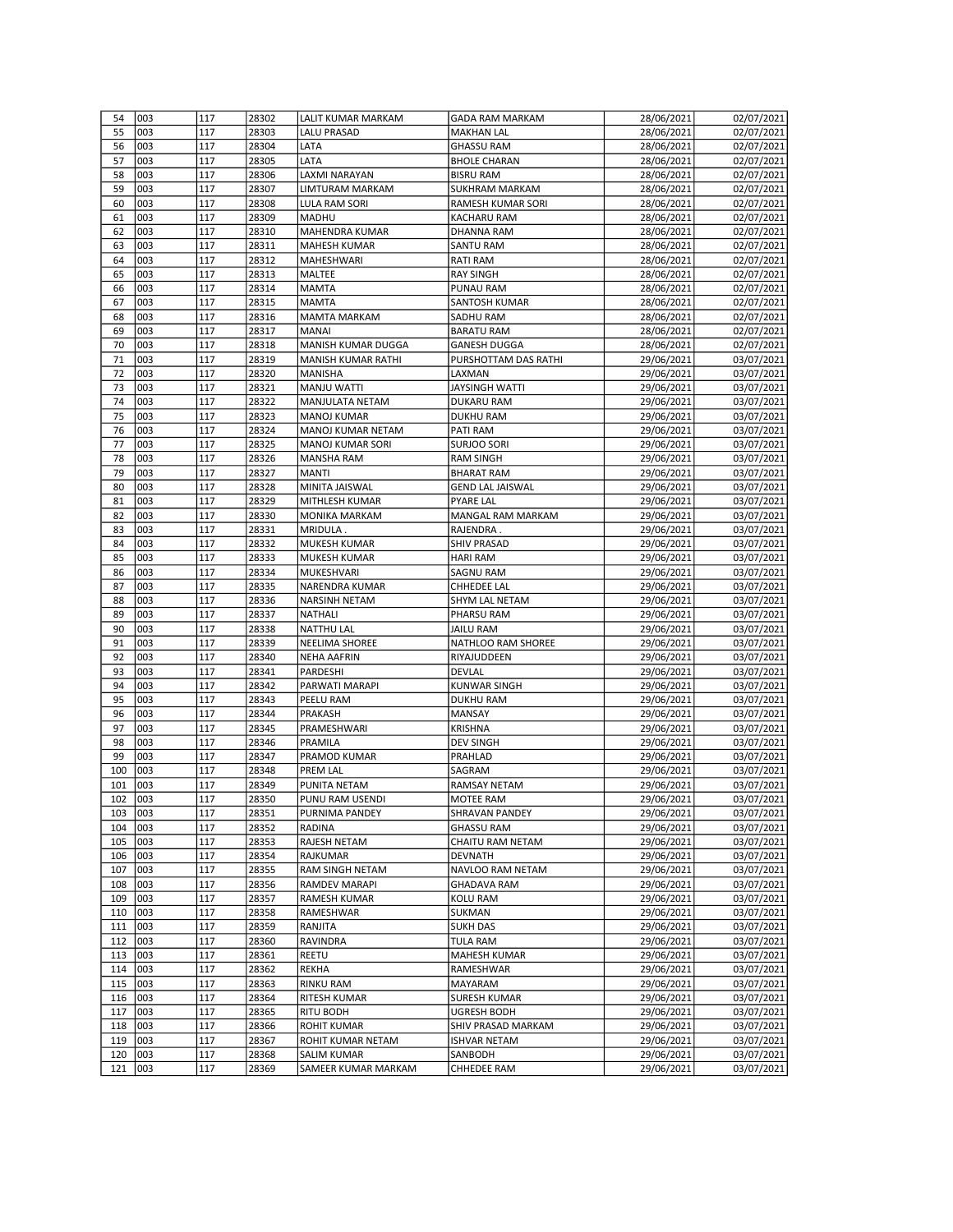| 122 | 003 | 117 | 28370 | SANDEEPA                 | SOMA RAM                 | 29/06/2021 | 03/07/2021 |
|-----|-----|-----|-------|--------------------------|--------------------------|------------|------------|
| 123 | 003 | 117 | 28371 | SANGEETA                 | <b>KANWAL SINGH</b>      | 29/06/2021 | 03/07/2021 |
| 124 | 003 | 117 | 28372 | SANITA NETAM             | PHOOL SINGH NETAM        | 29/06/2021 | 03/07/2021 |
| 125 | 003 | 117 | 28373 | SANJANA                  | ARJUN                    | 29/06/2021 | 03/07/2021 |
| 126 | 003 | 117 | 28374 | SANJAY KUMAR             | <b>BHAGAT SINGH</b>      | 29/06/2021 | 03/07/2021 |
| 127 | 003 | 117 | 28375 | SANTOSHI                 | SANJEEV KUMAR            | 29/06/2021 | 03/07/2021 |
| 128 | 003 | 117 | 28376 | SANTOSHI                 | MANGLU RAM               | 29/06/2021 | 03/07/2021 |
| 129 | 003 | 117 | 28377 | SARITA                   | <b>HEERA SINGH</b>       | 29/06/2021 | 03/07/2021 |
| 130 | 003 | 117 | 28378 | SAVITA MARAPI            | <b>SHIV LAL</b>          | 29/06/2021 | 03/07/2021 |
| 131 | 003 | 117 | 28379 | SAVITRI                  | <b>BALSAI</b>            | 29/06/2021 | 03/07/2021 |
| 132 | 003 | 117 | 28380 | SAVITRI NAG              | SHANKAR LAL              | 29/06/2021 | 03/07/2021 |
| 133 | 003 | 117 | 28381 | SEEMA                    | <b>JAI SINGH</b>         | 29/06/2021 | 03/07/2021 |
| 134 | 003 | 117 | 28382 | SHAH NAWAZ               | RAHMUDDIN                | 29/06/2021 | 03/07/2021 |
| 135 | 003 | 117 | 28383 | SHRAVAN KUMAR            | PHARSHU RAM              | 29/06/2021 | 03/07/2021 |
| 136 | 003 | 117 | 28384 | SOURABH KUMAR            | <b>HEM CHAND</b>         | 29/06/2021 | 03/07/2021 |
| 137 | 003 | 117 | 28385 | <b>SRAWAN KUMAR</b>      | NATHALU                  | 29/06/2021 | 03/07/2021 |
| 138 | 003 | 117 | 28386 | <b>SUCHITRA</b>          | <b>BARAT</b>             | 29/06/2021 | 03/07/2021 |
| 139 | 003 | 117 | 28387 | <b>SUGREEV MARKAM</b>    | NATHELA MARKAM           | 29/06/2021 | 03/07/2021 |
| 140 | 003 | 117 | 28388 | <b>SUNIL KUMAR</b>       | KODU RAM                 | 29/06/2021 | 03/07/2021 |
| 141 | 003 | 117 | 28389 | <b>SUREKHA NETAM</b>     | DHUKHAN NETAM            | 30/06/2021 | 05/07/2021 |
| 142 | 003 | 117 | 28390 | SURYAKANT                | <b>BENAU RAM</b>         | 30/06/2021 | 05/07/2021 |
| 143 | 003 | 117 | 28391 | SUSHMA                   | DHARMU RAM               | 30/06/2021 | 05/07/2021 |
| 144 | 003 | 117 | 28392 | THAGNOO RAM              | <b>GAGRA RAM</b>         | 30/06/2021 | 05/07/2021 |
| 145 | 003 | 117 | 28393 | URMILA                   | <b>BALSINGH</b>          | 30/06/2021 | 05/07/2021 |
| 146 | 003 | 117 | 28394 | YAMAN KUMAR              | SANTURAM                 | 30/06/2021 | 05/07/2021 |
| 147 | 003 | 117 | 28395 | YAMUNA                   | <b>DHANI RAM</b>         | 30/06/2021 | 05/07/2021 |
| 148 | 003 | 117 | 28396 | YOGESH KUMAR             | LALSINGH                 | 30/06/2021 | 05/07/2021 |
| 149 | 003 | 117 | 28397 | YOGESH KUMAR             | <b>RANGU RAM</b>         | 30/06/2021 | 05/07/2021 |
| 150 | 003 | 117 | 28398 | YOGESH KUMAR             | HARISHCHANDRA            | 30/06/2021 | 05/07/2021 |
| 151 | 003 | 117 | 28419 | AJAY DAS                 | <b>TULSI DAS</b>         | 30/06/2021 | 05/07/2021 |
| 152 | 003 | 117 | 28420 | AKASH KUMAR YADAV        | SUDARSHAN YADAV          | 30/06/2021 | 05/07/2021 |
| 153 | 003 | 117 | 28421 | AMBIKA MANDAVI           | MANGAL RAM MANDAVI       | 30/06/2021 | 05/07/2021 |
| 154 | 003 | 117 | 28422 | ANITA NETAM              | RAM SINGH NETAM          | 30/06/2021 | 05/07/2021 |
| 155 | 003 | 117 | 28423 | ANJNI                    | <b>BRIJLAL</b>           | 30/06/2021 | 05/07/2021 |
| 156 | 003 | 117 | 28424 | ASHOK KUMAR              | <b>SUKHOO RAM</b>        | 30/06/2021 | 05/07/2021 |
| 157 | 003 | 117 | 28425 | <b>BABY RAY</b>          | <b>BIPLAV RAY</b>        | 30/06/2021 | 05/07/2021 |
| 158 | 003 | 117 | 28426 | <b>BARATU RAM</b>        | <b>JHITKU RAM</b>        | 30/06/2021 | 05/07/2021 |
| 159 | 003 | 117 | 28427 | BHANENDRA KUMAR          | <b>KRISHNA KUMAR</b>     | 30/06/2021 | 05/07/2021 |
| 160 | 003 | 117 | 28428 | <b>BHARAT LAL KEMRO</b>  | <b>GONEE RAM KEMRO</b>   | 30/06/2021 | 05/07/2021 |
| 161 | 003 | 117 | 28429 | BHAWANI                  | <b>JAI KUMAR</b>         | 30/06/2021 | 05/07/2021 |
| 162 | 003 | 117 | 28430 | BHUNESHWARI              | DAYALU RAM               | 30/06/2021 | 05/07/2021 |
| 163 | 003 | 117 | 28431 | <b>BIMLA</b>             | <b>MANSHA RAM</b>        | 30/06/2021 | 05/07/2021 |
| 164 | 003 | 117 | 28432 | <b>BIRENDRA KUMAR</b>    | <b>DHANI RAM</b>         | 30/06/2021 | 05/07/2021 |
| 165 | 003 | 117 | 28433 | <b>BISONTEEN MARKAM</b>  | PHAGU RAM                | 30/06/2021 | 05/07/2021 |
| 166 | 003 | 117 | 28434 | CHAMELEE NAG             | <b>TARACHAND NAG</b>     | 30/06/2021 | 05/07/2021 |
| 167 | 003 | 117 | 28435 | CHAMELEE YADAV           | RAMNATH                  | 30/06/2021 | 05/07/2021 |
| 168 | 003 | 117 | 28436 | CHARANTEEN MANDAVI       | MANGIYA RAM              | 30/06/2021 | 05/07/2021 |
| 169 | 003 | 117 | 28437 | CHETNA JOSHI             | <b>GAJENDRA JOSHI</b>    | 30/06/2021 | 05/07/2021 |
| 170 | 003 | 117 | 28438 | DHANSINGH YADAV          | <b>RAM LAL</b>           | 30/06/2021 | 05/07/2021 |
| 171 | 003 | 117 | 28439 | DHARMENDRA               | PATI RAM                 | 30/06/2021 | 05/07/2021 |
| 172 | 003 | 117 | 28440 | DHARMENDRA NAG           | MADAN LAL NAG            | 30/06/2021 | 05/07/2021 |
| 173 | 003 | 117 | 28441 | DINESHWAR                | <b>BHIKHAM RAM</b>       | 30/06/2021 | 05/07/2021 |
| 174 | 003 | 117 | 28442 | <b>DURYODHAN</b>         | <b>HARI LAL</b>          | 30/06/2021 | 05/07/2021 |
| 175 | 003 | 117 | 28443 | <b>FAGNU RAM NETAM</b>   | <b>GHASIYA RAM NETAM</b> | 30/06/2021 | 05/07/2021 |
| 176 | 003 | 117 | 28444 | FANESHWARI               | <b>TITARU RAM</b>        | 30/06/2021 | 05/07/2021 |
| 177 | 003 | 117 | 28445 | <b>GAJENDRA KUMAR</b>    | RATIRAM                  | 30/06/2021 | 05/07/2021 |
| 178 | 003 | 117 | 28446 | GANESH KUMAR             | SOMNATH                  | 30/06/2021 | 05/07/2021 |
| 179 | 003 | 117 | 28447 | GEETANJALI               | SHRAVAN KUMAR YADAV      | 30/06/2021 | 05/07/2021 |
| 180 | 003 | 117 | 28448 | <b>GOMTI PRADHAN</b>     | <b>LAKHAN LAL</b>        | 30/06/2021 | 05/07/2021 |
| 181 | 003 | 117 | 28449 | <b>GOVIND RAM NETAM</b>  | MURHA RAM NETAM          | 30/06/2021 | 05/07/2021 |
| 182 | 003 | 117 | 28450 | <b>GOVINDA SINGH</b>     | SIYA RAM CHARAN          | 30/06/2021 | 05/07/2021 |
| 183 | 003 | 117 | 28451 | <b>GURU DARSHAN SAHU</b> | DHAN SAI SAHU            | 30/06/2021 | 05/07/2021 |
| 184 | 003 | 117 | 28452 | HEMESHWARI NETAM         | <b>SURAJ RAM NETAM</b>   | 30/06/2021 | 05/07/2021 |
| 185 | 003 | 117 | 28453 | JAGDISH                  | SANWAT RAM               | 30/06/2021 | 05/07/2021 |
| 186 | 003 | 117 | 28454 | JAGESHWAR                | AYATU RAM                | 30/06/2021 | 05/07/2021 |
| 187 | 003 | 117 | 28455 | JAGOTIN NAG              | JHAGDHU RAM NAG          | 30/06/2021 | 05/07/2021 |
| 188 | 003 | 117 | 28456 | JHADU RAM SAMRATH        | UJAR SINGH SAMRATH       | 30/06/2021 | 05/07/2021 |
| 189 | 003 | 117 | 28457 | <b>ITOYL</b>             | <b>CHABI LAL</b>         | 30/06/2021 | 05/07/2021 |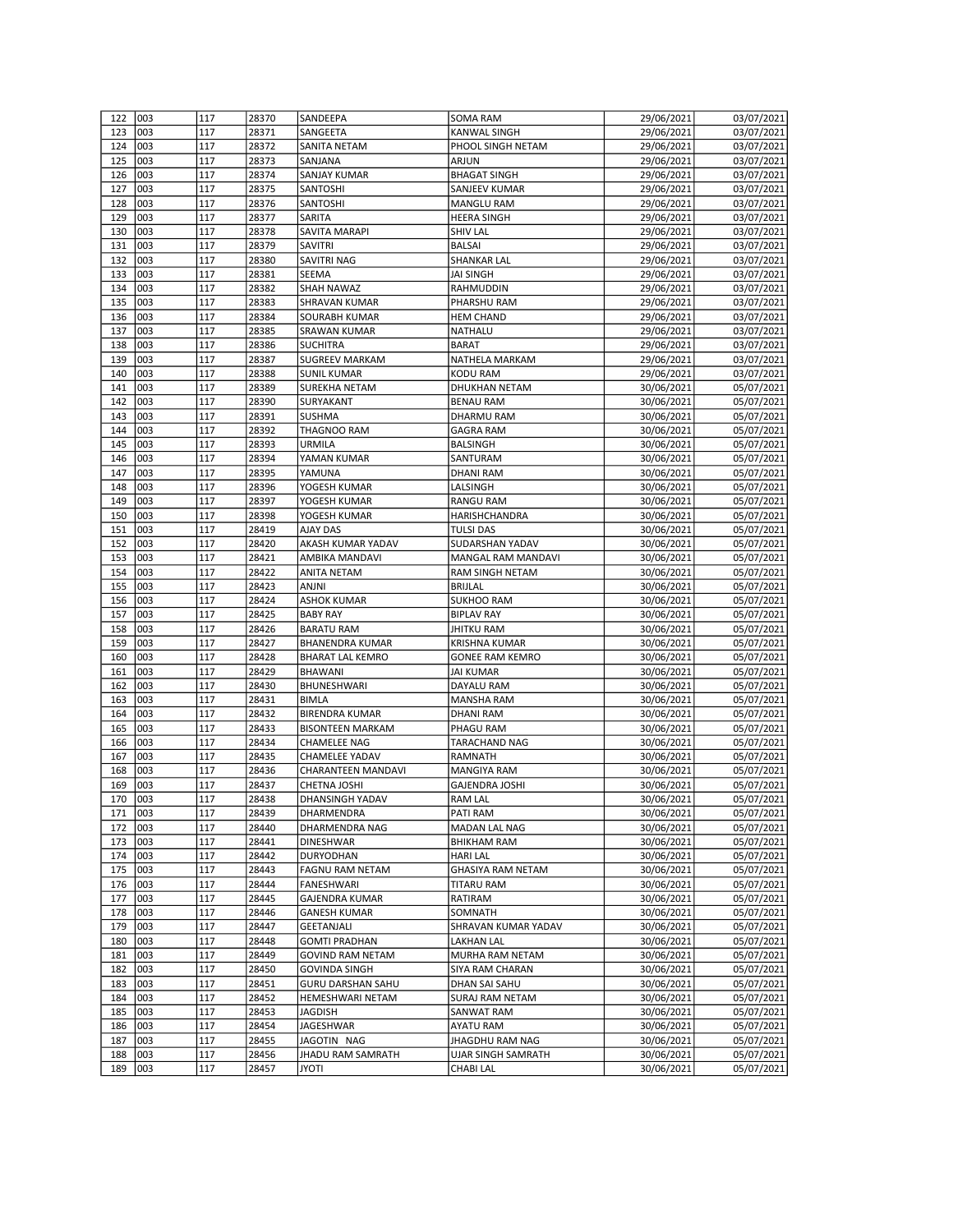| 190       | 003 | 117 | 28458 | KAILASH MANDAVI       | <b>SUKDEV MANDAVI</b>  | 30/06/2021 | 05/07/2021 |
|-----------|-----|-----|-------|-----------------------|------------------------|------------|------------|
| 191       | 003 | 117 | 28459 | KANESHWARI NETAM      | <b>LAXMAN NETAM</b>    | 30/06/2021 | 05/07/2021 |
| 192       | 003 | 117 | 28460 | KANTI DEVI NETAM      | LACHHU RAM NETAM       | 30/06/2021 | 05/07/2021 |
| 193       | 003 | 117 | 28461 | KARISHMA              | <b>SUKALU RAM</b>      | 30/06/2021 | 05/07/2021 |
| 194       | 003 | 117 | 28462 | KESHAV PRASAD NAG     | GHANSHYAM              | 30/06/2021 | 05/07/2021 |
| 195       | 003 | 117 | 28463 | KHAGESH KUMAR GAWADE  | DAYA RAM GAWADE        | 30/06/2021 | 05/07/2021 |
| 196       | 003 | 117 | 28464 | <b>KRISHNA KUMAR</b>  | <b>SYAM LAL</b>        | 30/06/2021 | 05/07/2021 |
| 197       | 003 | 117 | 28465 | <b>KUSUM GAUR</b>     | <b>BRIJLAL GAUR</b>    | 30/06/2021 | 05/07/2021 |
| 198       | 003 | 117 | 28466 | LACHHAMOO RAM MANDAVI | SANTER RAM             | 30/06/2021 | 05/07/2021 |
| 199       | 003 | 117 | 28467 | LALIT KUMAR SALAM     | <b>BIROORAM SALAM</b>  | 30/06/2021 | 05/07/2021 |
| 200       | 003 | 117 | 28468 | LALITA NETAM          | SONA DEV               | 30/06/2021 | 05/07/2021 |
| 201       | 003 | 117 | 28469 | LAXMI                 | <b>JAGAT RAM</b>       | 30/06/2021 | 05/07/2021 |
| 202       | 003 | 117 | 28470 | LEKHPRAKASH           | <b>JALSURAM</b>        | 30/06/2021 | 05/07/2021 |
| 203       | 003 | 117 | 28471 | MADHURI RAWTE         | MADAN LAL RAWTE        | 30/06/2021 | 05/07/2021 |
| 204       | 003 | 117 | 28472 | MAHENDRA KUMAR BAID   | CHANDRA KUMAR BAID     | 30/06/2021 | 05/07/2021 |
| 205       | 003 | 117 | 28473 | MAHENDRA KUMAR DIWAN  | <b>JIWNATH DIWAN</b>   | 30/06/2021 | 05/07/2021 |
| 206       | 003 | 117 | 28474 | MAHESHWARI            | DANSINGH               | 30/06/2021 | 05/07/2021 |
| 207       | 003 | 117 | 28475 | <b>MANISH KUMAR</b>   | PATI RAM               | 30/06/2021 | 05/07/2021 |
| 208       | 003 | 117 | 28476 | MANJULATA             | <b>RAJKUMAR</b>        | 30/06/2021 | 05/07/2021 |
| 209       | 003 | 117 | 28477 | MANKU RAM NETAM       | <b>BAJJU RAM NETAM</b> | 30/06/2021 | 05/07/2021 |
| 210       | 003 | 117 | 28478 | <b>MANOJ DUBEY</b>    | LD DUBEY               | 30/06/2021 | 05/07/2021 |
| 211       | 003 | 117 | 28479 | <b>MANOJ KUMAR</b>    | <b>MOTI RAM</b>        | 01/07/2021 | 06/07/2021 |
| 212       | 003 | 117 | 28480 | <b>MEENA</b>          | <b>JHITKARAM</b>       | 01/07/2021 | 06/07/2021 |
| 213       | 003 | 117 | 28481 | MINESHWARI MARKAM     | SHRIRAM MARKAM         | 01/07/2021 | 06/07/2021 |
| 214       | 003 | 117 | 28482 | MUNESH KUMAR          | SAGRAM                 | 01/07/2021 | 06/07/2021 |
| 215       | 003 | 117 | 28483 | NAGESHWAR NETAM       | OMPRAKASH NETAM        | 01/07/2021 | 06/07/2021 |
| 216       | 003 | 117 | 28484 | <b>NAND KUMAR</b>     | SAMPAT RAM             | 01/07/2021 | 06/07/2021 |
| 217       | 003 | 117 | 28485 | NARENDRA KUMAR NETAM  | RUPSINGH NETAM         | 01/07/2021 | 06/07/2021 |
| 218       | 003 | 117 | 28486 | NEELCHAND             | <b>KODU RAM</b>        | 01/07/2021 | 06/07/2021 |
| 219       | 003 | 117 | 28487 | NEERAJ UPADHYA        | UDAYNATH UPADHYAY      | 01/07/2021 | 06/07/2021 |
| 220       | 003 | 117 | 28488 | NEMICHAND NETAM       | RAINU RAM NETAM        | 01/07/2021 | 06/07/2021 |
| 221       | 003 | 117 | 28489 | OM PRAKASH            | SANTOSH DAS            | 01/07/2021 | 06/07/2021 |
| 222       | 003 | 117 | 28490 | OMSHIL VATTI          | <b>MEHATTAR VATTI</b>  | 01/07/2021 | 06/07/2021 |
| 223       | 003 | 117 | 28491 | PARMESH KUMAR SURYAW  | LAKESHWAR              | 01/07/2021 | 06/07/2021 |
| 224       | 003 | 117 | 28492 | PHAGNU RAM            | <b>SUKHDHAR</b>        | 01/07/2021 | 06/07/2021 |
| 225       | 003 | 117 | 28493 | PRAMILA               | SHYAMLAL               | 01/07/2021 | 06/07/2021 |
| 226       | 003 | 117 | 28494 | PRATIBHA PADMAKAR     | <b>BIR SINGH</b>       | 01/07/2021 | 06/07/2021 |
| 227       | 003 | 117 | 28495 | PRIYANKA              | <b>ISHWAR</b>          | 01/07/2021 | 06/07/2021 |
| 228       | 003 | 117 | 28496 | PRIYANKA              | RAJU RAM               | 01/07/2021 | 06/07/2021 |
| 229       | 003 | 117 | 28497 | <b>PUSHPA</b>         | RAMESHWAR              | 01/07/2021 | 06/07/2021 |
| 230       | 003 | 117 | 28498 | RAKESH KUMAR          | <b>JALANDHAR</b>       | 01/07/2021 | 06/07/2021 |
| 231       | 003 | 117 | 28499 | <b>RAKESH SONI</b>    | CHHOTELAL SONI         | 01/07/2021 | 06/07/2021 |
| 232       | 003 | 117 | 28500 | RAMBATI               | MITTHU RAM             | 01/07/2021 | 06/07/2021 |
| 233       | 003 | 117 | 28501 | <b>RAMESH KUMAR</b>   | <b>BAJARU RAM</b>      | 01/07/2021 | 06/07/2021 |
| 234       | 003 | 117 | 28502 | <b>RAMESH KUMAR</b>   | MANSAY                 | 01/07/2021 | 06/07/2021 |
| 235       | 003 | 117 | 28503 | RAMESHWARI PATEL      | ANKALU RAM PATEL       | 01/07/2021 | 06/07/2021 |
| 236       | 003 | 117 | 28504 | RAMSWARUP             | <b>KUNJ LAL</b>        | 01/07/2021 | 06/07/2021 |
| 237       | 003 | 117 | 28505 | RATTI RAM             | <b>BAL SINGH</b>       | 01/07/2021 | 06/07/2021 |
| 238       | 003 | 117 | 28506 | RAVIRAJ               | <b>BALIRAM</b>         | 01/07/2021 | 06/07/2021 |
| 239   003 |     | 117 | 28507 | <b>REKHA PATEL</b>    | SAROJ RAM PATEL        | 01/07/2021 | 06/07/2021 |
| 240       | 003 | 117 | 28508 | <b>REVATEE NAG</b>    | <b>KEERTAN NAG</b>     | 01/07/2021 | 06/07/2021 |
| 241       | 003 | 117 | 28509 | RITU NISHAD           | BHAVANI RAM NISHAD     | 01/07/2021 | 06/07/2021 |
| 242       | 003 | 117 | 28510 | RUDRA NARAYAN MANDAVI | CHARAN SINGH MANDAVI   | 01/07/2021 | 06/07/2021 |
| 243       | 003 | 117 | 28511 | RUKHMANI              | <b>TULA RAM</b>        | 01/07/2021 | 06/07/2021 |
| 244       | 003 | 117 | 28512 | SADHNA                | SYAMLAL                | 01/07/2021 | 06/07/2021 |
| 245       | 003 | 117 | 28513 | SAKDEV                | <b>LAKHAN LAL</b>      | 01/07/2021 | 06/07/2021 |
| 246       | 003 | 117 | 28514 | SANDHYA DHANGAR       | PRAFULLA DHANGAR       | 01/07/2021 | 06/07/2021 |
| 247       | 003 | 117 | 28515 | SANESHWARI            | RAJA RAM               | 01/07/2021 | 06/07/2021 |
| 248       | 003 | 117 | 28516 | SANGEETA              | ASHOK                  | 01/07/2021 | 06/07/2021 |
| 249       | 003 | 117 | 28517 | SANGEETA BAIDH        | SHRAWAN KUMAR BAIDH    | 01/07/2021 | 06/07/2021 |
| 250       | 003 | 117 | 28518 | SARASWATI NETAM       | <b>SUBER</b>           | 01/07/2021 | 06/07/2021 |
| 251       | 003 | 117 | 28519 | SAVITA                | CHHEDI RAM             | 01/07/2021 | 06/07/2021 |
| 252       | 003 | 117 | 28520 | SAVITA SHORI          | JAYLAL SHORI           | 01/07/2021 | 06/07/2021 |
| 253       | 003 | 117 | 28521 | SAVITRI               | RAMDAYAL               | 01/07/2021 | 06/07/2021 |
| 254       | 003 | 117 | 28522 | SEEMA NETAM           | KRISHNA KUMAR NETAM    | 01/07/2021 | 06/07/2021 |
| 255       | 003 | 117 | 28523 | <b>SEWAK RAM</b>      | JAISINGH               | 01/07/2021 | 06/07/2021 |
| 256       | 003 | 117 | 28524 | SHANTI                | LAXMINATH              | 01/07/2021 | 06/07/2021 |
| 257       | 003 | 117 | 28525 | SHARDA NEWAR          | VISHNURAM NEWAR        | 01/07/2021 | 06/07/2021 |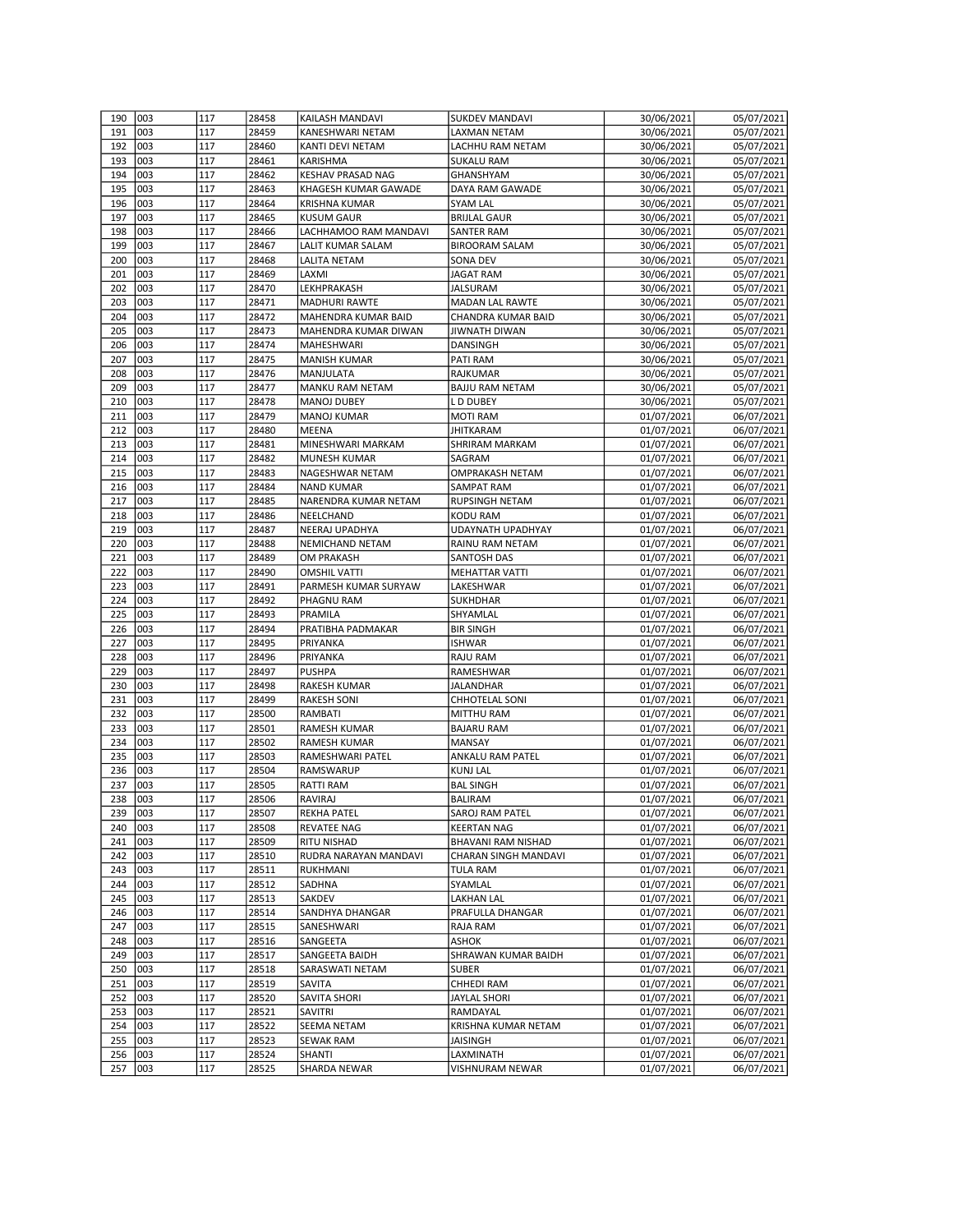| 258            | 003 | 117 | 28526 | SITESH KUMAR                     | PATI RAM                     | 01/07/2021               | 06/07/2021               |
|----------------|-----|-----|-------|----------------------------------|------------------------------|--------------------------|--------------------------|
| 259            | 003 | 117 | 28527 | SONSINGH                         | SANTURAM                     | 01/07/2021               | 06/07/2021               |
| 260            | 003 | 117 | 28528 | SUBRITA MARKAM                   | <b>BALDEV MARKAM</b>         | 01/07/2021               | 06/07/2021               |
| 261            | 003 | 117 | 28529 | <b>SUKMAN MARKAM</b>             | LACHCHHIDAR MARKAM           | 01/07/2021               | 06/07/2021               |
| 262            | 003 | 117 | 28530 | SUREKHA SALAM                    | SAKHA RAM SALAM              | 01/07/2021               | 06/07/2021               |
| 263            | 003 | 117 | 28531 | <b>SURESH KUMAR</b>              | <b>DUKHA RAM</b>             | 01/07/2021               | 06/07/2021               |
| 264            | 003 | 117 | 28532 | <b>TARNI YADAV</b>               | CHAIT RAM YADAV              | 01/07/2021               | 06/07/2021               |
| 265            | 003 | 117 | 28533 | <b>TIKENDRI</b>                  | <b>TEJALAL</b>               | 01/07/2021               | 06/07/2021               |
| 266            | 003 | 117 | 28534 | TIKESHWAR DHRUW                  | CHANDELA RAM DHRUW           | 01/07/2021               | 06/07/2021               |
| 267            | 003 | 117 | 28535 | <b>TOSHAN DEWANGAN</b>           | VISHNU DEWANGAN              | 01/07/2021               | 06/07/2021               |
| 268            | 003 | 117 | 28536 | <b>TULSI RAM</b>                 | AASHA RAM                    | 01/07/2021               | 06/07/2021               |
| 269            | 003 | 117 | 28537 | UJJAWAL KUMAR                    | SANTOSH KUMAR                | 01/07/2021               | 06/07/2021               |
| 270            | 003 | 117 | 28538 | UMESHWARI                        | SHAMDEV KORRAM               | 01/07/2021               | 06/07/2021               |
| 271            | 003 | 117 | 28539 | VIKAS KUMAR                      | TEJBABU                      | 01/07/2021               | 06/07/2021               |
| 272            | 003 | 117 | 28540 | YASHODA NETAM                    | MANGAU RAM NETAM             | 01/07/2021               | 06/07/2021               |
| 273            | 003 | 117 | 28561 |                                  |                              |                          | 06/07/2021               |
|                | 003 | 117 |       | DAYABATI                         | MANKURAM                     | 01/07/2021               |                          |
| 274            |     |     | 28562 | MAHESHWARI NETAM                 | <b>SUKHU RAM</b>             | 01/07/2021               | 06/07/2021               |
| 275            | 003 | 117 | 28563 | MANISHA KORRAM                   | RUPDHAR KORRAM               | 01/07/2021               | 06/07/2021               |
| 276            | 003 | 117 | 28564 | SANGEETA                         | RAJ KUMAR                    | 01/07/2021               | 06/07/2021               |
| 277            | 003 | 117 | 28565 | SHIVLAL                          | <b>CHAITU RAM</b>            | 01/07/2021               | 06/07/2021               |
|                |     |     |       |                                  |                              |                          |                          |
| $\mathbf{1}$   | 003 | 118 | 28586 | AHILYA                           | RAMPRASAD                    | 28/06/2021               | 02/07/2021               |
| $\overline{2}$ | 003 | 118 | 28587 | BHAVANI                          | <b>BALAK RAM</b>             | 28/06/2021               | 02/07/2021               |
| 3              | 003 | 118 | 28588 | <b>BHUVAN LAL</b>                | DASHRATH                     | 28/06/2021               | 02/07/2021               |
| 4              | 003 | 118 | 28589 | <b>BISANU RAM</b>                | <b>BAISAKHU RAM</b>          | 28/06/2021               | 02/07/2021               |
| 5              | 003 | 118 | 28590 | <b>BUDHRAM</b>                   | SONDHAR                      | 28/06/2021               | 02/07/2021               |
| 6              | 003 | 118 | 28591 | CHAMELI                          | <b>MOHAN LAL</b>             | 28/06/2021               | 02/07/2021               |
| $\overline{7}$ | 003 | 118 | 28592 | CHAMPA                           | DASHARATH                    | 28/06/2021               | 02/07/2021               |
| 8              | 003 | 118 | 28593 | CHANDRIKA                        | <b>BANNU RAM</b>             | 28/06/2021               | 02/07/2021               |
| 9              | 003 | 118 | 28594 | CHANDRIKA MARKAM                 | PHAGNURAM MARKAM             | 28/06/2021               | 02/07/2021               |
| 10             | 003 | 118 | 28595 | GHANSHYAM                        | <b>BALDEV</b>                | 28/06/2021               | 02/07/2021               |
| 11             | 003 | 118 | 28596 | GHASNIN                          | <b>SOM NATH</b>              | 28/06/2021               | 02/07/2021               |
| 12             | 003 | 118 | 28597 | <b>HARITA</b>                    | RADHE LAL                    | 28/06/2021               | 02/07/2021               |
| 13             | 003 | 118 | 28598 | <b>HEM LAL</b>                   | LAKSHMAN SINGH               | 28/06/2021               | 02/07/2021               |
| 14             | 003 | 118 | 28599 | HEMANT KUMAR BHARDWA             | RAJKUMAR                     | 28/06/2021               | 02/07/2021               |
| 15             | 003 | 118 | 28600 | <b>HEMANTIN</b>                  | <b>MAHENDRA</b>              | 28/06/2021               | 02/07/2021               |
| 16             | 003 | 118 | 28601 | <b>INDIRA RANA</b>               | PARDESHI RAM                 | 28/06/2021               | 02/07/2021               |
| 17             | 003 | 118 | 28602 | JAGESHWAR MARKAM                 | DUKARU RAM MARKAM            | 28/06/2021               | 02/07/2021               |
| 18             | 003 | 118 | 28603 | JAGESHWARI PATRA                 | <b>BHIKHARI PATRA</b>        | 28/06/2021               | 02/07/2021               |
| 19             | 003 | 118 | 28604 | JEEVAN LAL                       | CHAMARA RAM                  | 28/06/2021               | 02/07/2021               |
| 20             | 003 | 118 | 28605 | KAVITA                           | NARSINGH                     | 28/06/2021               | 02/07/2021               |
| 21             | 003 | 118 | 28606 | LOKESHWARI                       | <b>NAND LAL</b>              | 29/06/2021               | 03/07/2021               |
| 22             | 003 | 118 | 28607 | MANGALSAY                        | SANTU RAM                    | 29/06/2021               | 03/07/2021               |
| 23             | 003 | 118 | 28608 | MOHAN                            | <b>GANDO RAM</b>             | 29/06/2021               | 03/07/2021               |
| 24             | 003 | 118 | 28609 | MOHAN LAL NETAM                  | MANGLU RAM NETAM             | 29/06/2021               | 03/07/2021               |
| 25             | 003 | 118 | 28610 | <b>NAND KUMAR</b>                | <b>BALVINOD</b>              | 29/06/2021               | 03/07/2021               |
| 26             | 003 | 118 | 28611 | <b>NISHA</b>                     | <b>BIHARI LAL</b>            | 29/06/2021               | 03/07/2021               |
| 27             | 003 | 118 | 28612 | PARMILA NETAM                    | <b>DHANI RAM</b>             | 29/06/2021               | 03/07/2021               |
| 28             | 003 | 118 | 28613 | PHULESHWARI                      | LACCHU RAM                   | 29/06/2021               | 03/07/2021               |
| 29             | 003 | 118 | 28614 | PILA BAI                         |                              |                          |                          |
| 30             | 003 | 118 | 28615 |                                  | <b>JAYGOPAL</b><br>MITKU RAM | 29/06/2021<br>29/06/2021 | 03/07/2021<br>03/07/2021 |
|                | 003 | 118 | 28616 | PRAKASH CHAND<br>PRASHANT GANJIR | <b>DILEEP GANJIR</b>         |                          |                          |
| 31             |     |     |       |                                  |                              | 29/06/2021               | 03/07/2021               |
| 32             | 003 | 118 | 28617 | PRAVIN BALIHAR                   | OMPRAKASH BALIHAR            | 29/06/2021               | 03/07/2021               |
| 33             | 003 | 118 | 28618 | PRIYANKA                         | PITAMBAR                     | 29/06/2021               | 03/07/2021               |
| 34             | 003 | 118 | 28619 | <b>PUNITA</b>                    | <b>JETHURAM</b>              | 29/06/2021               | 03/07/2021               |
| 35             | 003 | 118 | 28620 | RAJBATI                          | LAXMAN                       | 29/06/2021               | 03/07/2021               |
| 36             | 003 | 118 | 28621 | RAJKUMARI                        | <b>NOHAR SINGH</b>           | 29/06/2021               | 03/07/2021               |
| 37             | 003 | 118 | 28622 | RAMOLI                           | <b>DEV LAL</b>               | 29/06/2021               | 03/07/2021               |
| 38             | 003 | 118 | 28623 | REENA                            | BHAGIRATHI                   | 29/06/2021               | 03/07/2021               |
| 39             | 003 | 118 | 28624 | <b>REKHA BAID</b>                | CHANDROO RAM BAID            | 29/06/2021               | 03/07/2021               |
| 40             | 003 | 118 | 28625 | SACHIN KUMAR                     | <b>BALDEV</b>                | 29/06/2021               | 03/07/2021               |
| 41             |     | 118 | 28626 | SAMILA                           | <b>KULE RAM</b>              | 30/06/2021               | 05/07/2021               |
|                | 003 |     |       |                                  |                              |                          |                          |
| 42             | 003 | 118 | 28627 | SANGEETA                         | <b>BUDHURAM MANDAVI</b>      | 30/06/2021               | 05/07/2021               |
| 43             | 003 | 118 | 28628 | SANGITA                          | LAXMAN                       | 30/06/2021               | 05/07/2021               |
| 44             | 003 | 118 | 28629 | SANJULAL                         | RAMNATH                      | 30/06/2021               | 05/07/2021               |
| 45             | 003 | 118 | 28630 | SATYAWATI                        | KALYAN                       | 30/06/2021               | 05/07/2021               |
| 46             | 003 | 118 | 28631 | SAVITRI                          | SHYAMLAL                     | 30/06/2021               | 05/07/2021               |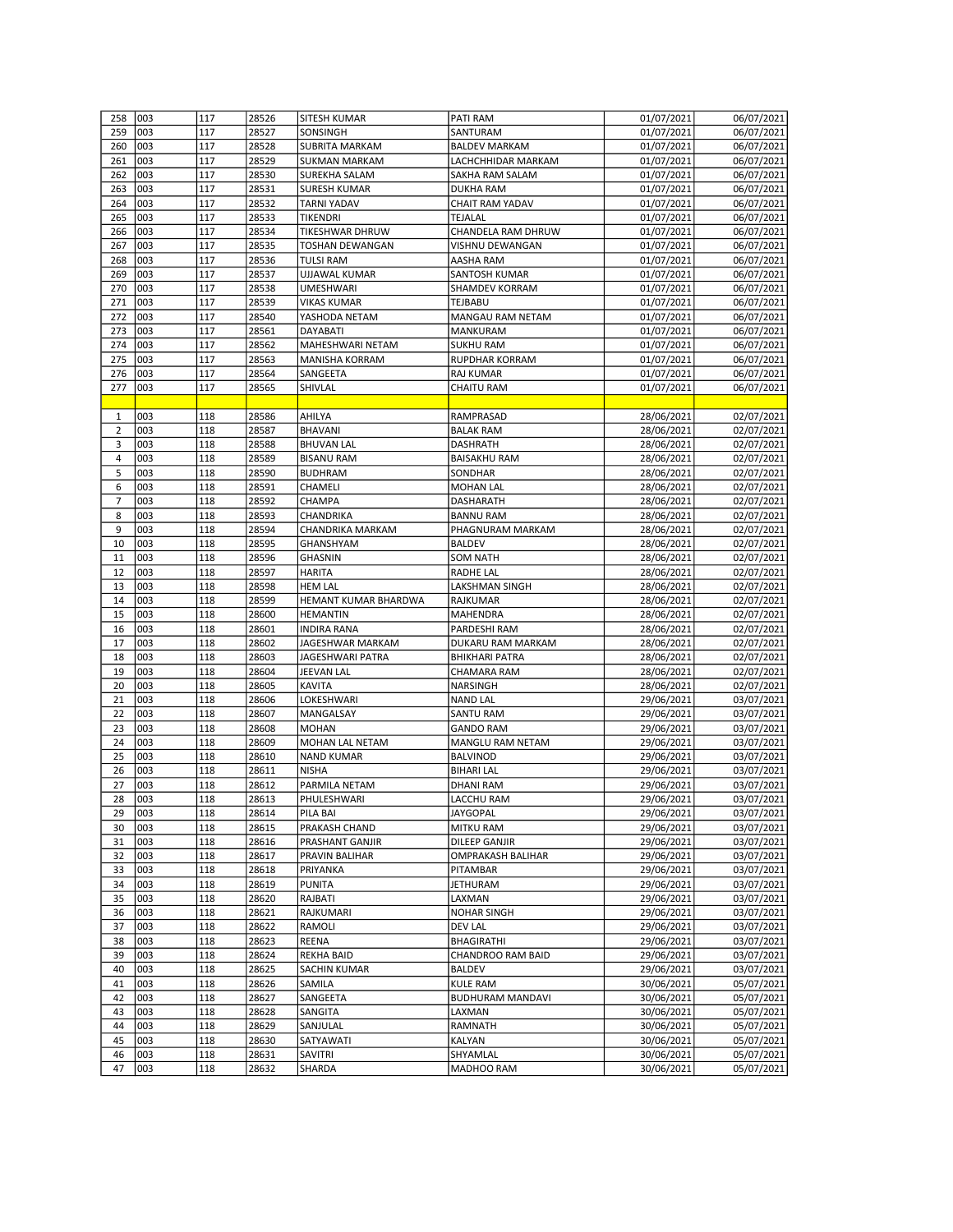| 48       | 003        | 118 | 28633 | SUBHADRA YADAV          | <b>CHAITU RAM</b>         | 30/06/2021 | 05/07/2021 |
|----------|------------|-----|-------|-------------------------|---------------------------|------------|------------|
| 49       | 003        | 118 | 28634 | <b>SUDHABATTI</b>       | RAMDHAR                   | 30/06/2021 | 05/07/2021 |
| 50       | 003        | 118 | 28635 | <b>SUGON MANDAVI</b>    | LOHRU MANDAVI             | 30/06/2021 | 05/07/2021 |
| 51       | 003        | 118 | 28636 | <b>SURENDRA KUMAR</b>   | <b>BANSHI RAM</b>         | 30/06/2021 | 05/07/2021 |
| 52       | 003        | 118 | 28637 | TAMESHWARI              | GHUMESHWAR                | 30/06/2021 | 05/07/2021 |
| 53       | 003        | 118 | 28638 | <b>TRIVANKAL GANJIR</b> | <b>DILIP GANJIR</b>       | 30/06/2021 | 05/07/2021 |
| 54       | 003        | 118 | 28659 | BHUVNESHWARI            | CHANDRU RAM               | 30/06/2021 | 05/07/2021 |
| 55       | 003        | 118 | 28660 | BINDESHWARI             | <b>BUDH RAM</b>           | 30/06/2021 | 05/07/2021 |
| 56       | 003        | 118 | 28661 | <b>BINDU BHANDAR</b>    | KHAGESHWAR SINGH BHANDARI | 30/06/2021 | 05/07/2021 |
| 57       | 003        | 118 | 28662 | CHANDRA PRAKASH         | <b>DEV SINGH</b>          | 30/06/2021 | 05/07/2021 |
| 58       | 003        | 118 | 28663 | CHHABI LAL              | SATNU RAM                 | 30/06/2021 | 05/07/2021 |
| 59       | 003        | 118 | 28664 | <b>DEVRAJ</b>           | LALSAY                    | 30/06/2021 | 05/07/2021 |
| 60       | 003        | 118 | 28665 | <b>DULARI</b>           | <b>TULSI RAM</b>          | 30/06/2021 | 05/07/2021 |
| 61       | 003        | 118 | 28666 | GAUTAM                  | <b>CHAIN SINGH</b>        | 01/07/2021 | 06/07/2021 |
| 62       | 003        | 118 | 28667 | <b>JAGBATI</b>          | <b>JUNURAM</b>            | 01/07/2021 | 06/07/2021 |
|          |            | 118 |       |                         |                           |            |            |
| 63<br>64 | 003<br>003 |     | 28668 | MANOJ KUMAR NETAM       | AYTU RAM NETAM            | 01/07/2021 | 06/07/2021 |
|          |            | 118 | 28669 | <b>MATHURA</b>          | AAYTU                     | 01/07/2021 | 06/07/2021 |
| 65       | 003        | 118 | 28670 | <b>MUSKAN</b>           | YUSUF ALI                 | 01/07/2021 | 06/07/2021 |
| 66       | 003        | 118 | 28671 | <b>NANDANI</b>          | JAGANNATH                 | 01/07/2021 | 06/07/2021 |
| 67       | 003        | 118 | 28672 | NAROTTAM                | <b>CHAIN SINGH</b>        | 01/07/2021 | 06/07/2021 |
| 68       | 003        | 118 | 28673 | RAKESH KUMAR MARKAM     | PHAGU RAM MARKAM          | 01/07/2021 | 06/07/2021 |
| 69       | 003        | 118 | 28674 | RAMCHANDRA              | SHYAMLAL                  | 01/07/2021 | 06/07/2021 |
| 70       | 003        | 118 | 28675 | <b>RAMESH KUMAR</b>     | PHAGANU RAM               | 01/07/2021 | 06/07/2021 |
| 71       | 003        | 118 | 28676 | RATNI                   | <b>MANI RAM</b>           | 01/07/2021 | 06/07/2021 |
| 72       | 003        | 118 | 28677 | SANGITA NETAM           | SUKURAM                   | 01/07/2021 | 06/07/2021 |
| 73       | 003        | 118 | 28678 | SUPRIYA                 | NAREENDRA                 | 01/07/2021 | 06/07/2021 |
| 74       | 003        | 118 | 28679 | <b>SUSHILA</b>          | <b>JUGRURAM</b>           | 01/07/2021 | 06/07/2021 |
| 75       | 003        | 118 | 28680 | <b>VINOD KUMAR</b>      | LAXMINATH                 | 01/07/2021 | 06/07/2021 |
| 76       | 003        | 118 | 28701 | <b>DINESH KUMAR</b>     | <b>GANJHA RAM</b>         | 01/07/2021 | 06/07/2021 |
| 77       | 003        | 118 | 28702 | <b>SAGAR BATI SHORI</b> | VISHNU RAM SHORI          | 01/07/2021 | 06/07/2021 |
|          |            |     |       |                         |                           |            |            |
|          | 1 003      | 121 | 28723 | <b>ABHISHEK MINJ</b>    | PRADEEP MINJ              | 28/06/2021 | 02/07/2021 |
|          | 2 003      | 121 | 28724 | AJAY KUMAR BHARTI       | RAJENDRA KUMAR BHARTI     | 28/06/2021 | 02/07/2021 |
|          | 3 3        | 121 | 28725 | AKHILESH KUMAR KUNJAM   | TIHARU RAM KUNJAM         | 28/06/2021 | 02/07/2021 |
|          | 4 003      | 121 | 28726 | AKSHAY KUMAR USENDI     | <b>ASADU RAM</b>          | 28/06/2021 | 02/07/2021 |
|          | 5 003      | 121 | 28727 | AMERIKA                 | LAXMAN SINGH              | 28/06/2021 | 02/07/2021 |
|          | 6 003      | 121 | 28728 | AMRITA DHURWA           | SANTOSH KUMAR             | 28/06/2021 | 02/07/2021 |
|          | 7 003      | 121 | 28729 | ANANT SARKAR            | <b>AMAL SARKAR</b>        | 28/06/2021 | 02/07/2021 |
|          | 8 003      | 121 | 28730 | <b>ANITA NARETI</b>     | <b>KRISHNA</b>            | 28/06/2021 | 02/07/2021 |
|          | 9 003      | 121 | 28731 | ANJALI                  | <b>DWAR SINGH</b>         | 28/06/2021 | 02/07/2021 |
|          | 10 003     | 121 | 28732 | ANJU                    | <b>TULSU</b>              | 28/06/2021 | 02/07/2021 |
|          | 11 003     | 121 | 28733 | ANJULATA DARRO          | MOHAN SINGH DARRO         | 28/06/2021 | 02/07/2021 |
|          | 12 003     | 121 | 28734 | <b>ANUP MARKAM</b>      | RAMPRASAD MARKAM          | 28/06/2021 | 02/07/2021 |
|          | 13 003     | 121 | 28735 | ARCHANA                 | SONSAY SEVTA              | 28/06/2021 | 02/07/2021 |
|          | 14 003     | 121 | 28736 | <b>ARUN KUMAR</b>       | SAJAN SINHA               | 28/06/2021 | 02/07/2021 |
|          | 15 003     | 121 | 28737 | ARUN KUMAR WATTI        | RAM GULAL WATTI           | 28/06/2021 | 02/07/2021 |
|          | 16 003     | 121 | 28738 | ASHOK KUMAR SHORI       | RAM LAL SHORI             | 28/06/2021 | 02/07/2021 |
|          | 17 003     | 121 | 28739 | ASWAN                   | MOTI RAM                  | 28/06/2021 | 02/07/2021 |
|          | 18 003     | 121 | 28740 | <b>BALRAM</b>           | RAHESH KUMAR              | 28/06/2021 | 02/07/2021 |
|          | 19 003     | 121 | 28741 | <b>BALRAM SAHU</b>      | <b>JAGAT SAHU</b>         | 28/06/2021 | 02/07/2021 |
|          | 20 003     | 121 | 28742 | <b>BARKHA YADAV</b>     | RAMENDRA YADAV            | 28/06/2021 | 02/07/2021 |
|          | 21 003     | 121 | 28743 | <b>BEENA SONWANI</b>    | <b>GHANSHYAM SONWANI</b>  | 28/06/2021 | 02/07/2021 |
|          | 22 003     | 121 | 28744 | <b>BHAGWAT MARKAM</b>   | KRISHNA RAM MARKAM        | 28/06/2021 | 02/07/2021 |
|          | 23 003     | 121 | 28745 | <b>BHARTI</b>           | HARCHAND                  | 28/06/2021 | 02/07/2021 |
|          | 24 003     | 121 | 28746 | <b>BHARTI</b>           | <b>MANI RAM</b>           | 28/06/2021 | 02/07/2021 |
|          | 25 003     |     | 28747 |                         | RAJESHWAR MARKAM          | 28/06/2021 | 02/07/2021 |
|          |            | 121 | 28748 | <b>BHARTI MARKAM</b>    |                           |            |            |
|          | 26 003     | 121 |       | <b>BHARTI SAHU</b>      | <b>BHARAT LAL</b>         | 28/06/2021 | 02/07/2021 |
|          | 27 003     | 121 | 28749 | <b>BHARTI SHORI</b>     | DILVAR SHORI              | 28/06/2021 | 02/07/2021 |
|          | 28 003     | 121 | 28750 | BHAVESH KUMAR SALAM     | JAISINGH SALAM            | 28/06/2021 | 02/07/2021 |
|          | 29 003     | 121 | 28751 | <b>BHAVNA SONI</b>      | SANJEEV SONI              | 28/06/2021 | 02/07/2021 |
|          | 30 003     | 121 | 28752 | BHAWANI                 | VISHNU RAM                | 28/06/2021 | 02/07/2021 |
|          | 31 003     | 121 | 28753 | BHIKHAM RAM NETAM       | VAIDH RAM NETAM           | 28/06/2021 | 02/07/2021 |
|          | 32 003     | 121 | 28754 | BHUNESHWAR WATTI        | HIMAL SINGH WATTI         | 28/06/2021 | 02/07/2021 |
|          | 33 003     | 121 | 28755 | BHUNESHWARI JAIN        | SHAMBHU JAIN              | 28/06/2021 | 02/07/2021 |
|          | 34 003     | 121 | 28756 | BHUPENDRA KUMAR NAYAK   | MAHESH RAM NAYAK          | 28/06/2021 | 02/07/2021 |
|          | 35 003     | 121 | 28757 | BHUPENDRA KUMAR NISHAD  | SIYARAM NISHAD            | 28/06/2021 | 02/07/2021 |
|          | 36 003     | 121 | 28758 | <b>BIJESH KUMAR</b>     | JAY SINGH                 | 28/06/2021 | 02/07/2021 |
|          | 37 003     | 121 | 28759 | <b>BIRENDRA KUMAR</b>   | RAMSWARUP                 | 28/06/2021 | 02/07/2021 |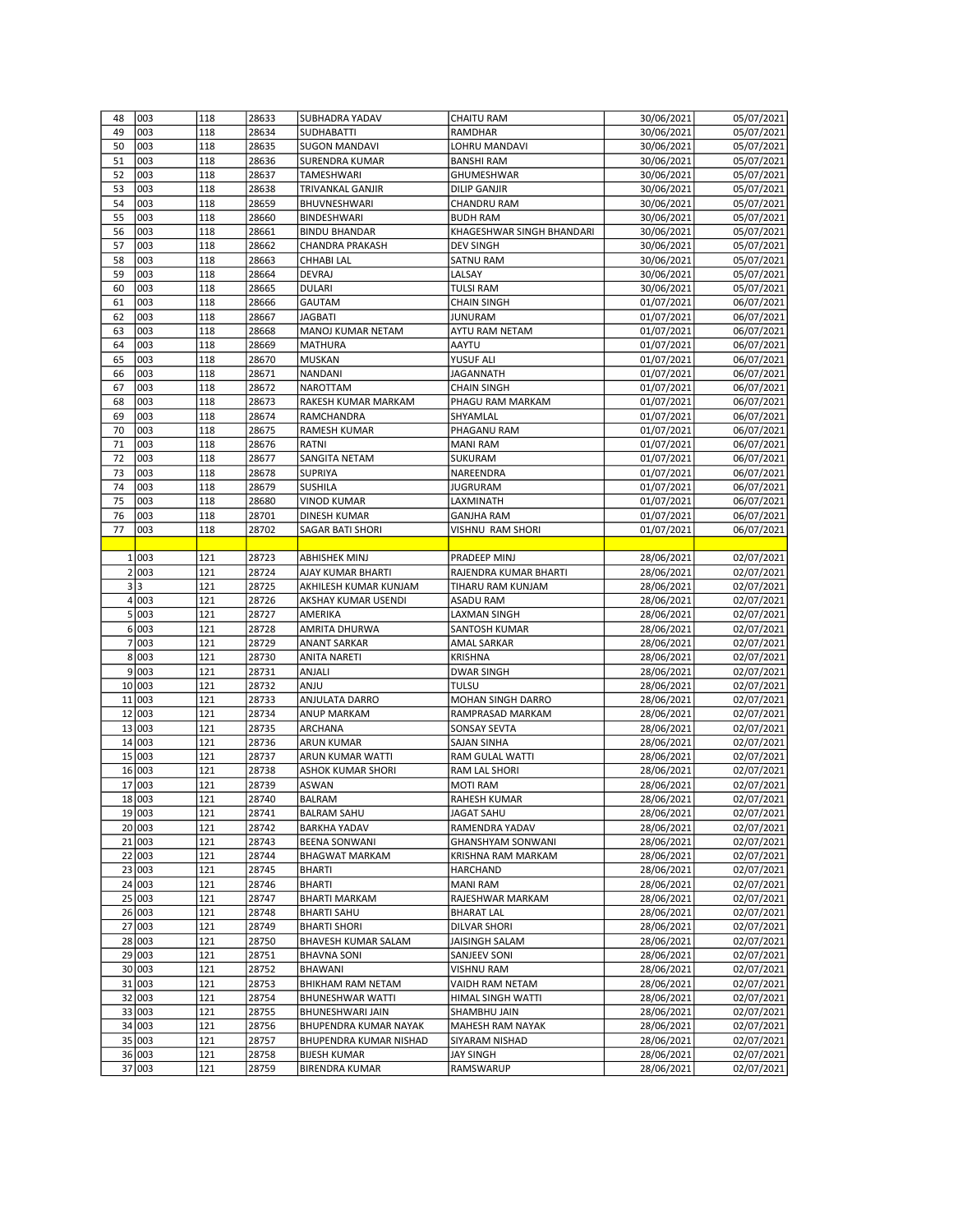|    | 38 003  | 121 | 28760 | <b>BRIJBALA</b>        | <b>BHAV SINGH</b>         | 28/06/2021 | 02/07/2021 |
|----|---------|-----|-------|------------------------|---------------------------|------------|------------|
|    | 39 003  | 121 | 28761 | CHANCHALA              | <b>BALRAM</b>             | 28/06/2021 | 02/07/2021 |
|    | 40 003  | 121 | 28762 | CHANDRAKISHOR          | TULA RAM.                 | 28/06/2021 | 02/07/2021 |
|    | 41 003  | 121 | 28763 | CHANDRIKA              | <b>SURUJ RAM</b>          | 28/06/2021 | 02/07/2021 |
|    | 42 003  | 121 | 28764 | CHHANNU RAM            | SONSAAY KODOPI            | 28/06/2021 | 02/07/2021 |
|    | 43 003  | 121 | 28765 | CHUMMAN LAL MARKAM     | <b>BHAV SINGH</b>         | 28/06/2021 | 02/07/2021 |
|    | 44 003  | 121 | 28766 | DAYASHANKAR            | <b>ISHWAR SINGH</b>       | 28/06/2021 | 02/07/2021 |
| 45 | 003     | 121 | 28767 | DEEPAK KUMAR           | <b>HIRA LAL</b>           |            | 02/07/2021 |
|    |         |     |       |                        |                           | 28/06/2021 |            |
|    | 46 003  | 121 | 28768 | DEEPAK KUMAR           | ANAND RAM                 | 28/06/2021 | 02/07/2021 |
| 47 | 003     | 121 | 28769 | DEEPAK KUMAR TANDIYA   | <b>BINDE RAM TANDIYA</b>  | 28/06/2021 | 02/07/2021 |
|    | 48 003  | 121 | 28770 | DEVLAL GAVDE           | MEHTURAM GAVDE            | 28/06/2021 | 02/07/2021 |
|    | 49 003  | 121 | 28771 | DHANANJAY NISHAD       | HEERA LAL NISHAD          | 28/06/2021 | 02/07/2021 |
|    | 50 003  | 121 | 28772 | DHARMESH KUMAR YADAV   | PANNA LAL YADAV           | 28/06/2021 | 02/07/2021 |
|    | 51 003  | 121 | 28773 | <b>DIAMOND</b>         | <b>MAKUND RAM</b>         | 28/06/2021 | 02/07/2021 |
|    | 52 003  | 121 | 28774 | <b>DINUT KUMAR</b>     | CHHANNU RAM               | 28/06/2021 | 02/07/2021 |
|    | 53 003  | 121 | 28775 | DIPESH MANDAVI         | RAMNARAYAN MANDAVI        | 28/06/2021 | 02/07/2021 |
|    | 54 003  | 121 | 28776 | DIPTI                  | <b>BAL SINGH</b>          | 28/06/2021 | 02/07/2021 |
|    | 55 003  | 121 | 28777 | <b>DIVYA</b>           | ROHI DAS                  | 28/06/2021 | 02/07/2021 |
|    | 56 003  | 121 | 28778 | DULESHWARI             | DASHRATH LAL              | 28/06/2021 | 02/07/2021 |
|    | 57 003  | 121 | 28779 | DULESHWARI             | <b>CHAIN SINGH</b>        | 28/06/2021 | 02/07/2021 |
|    | 58 003  | 121 | 28780 | <b>DURGA</b>           | <b>FAGU RAM</b>           | 28/06/2021 | 02/07/2021 |
|    |         |     |       |                        |                           |            |            |
|    | 59 003  | 121 | 28781 | DURJAN DUGGA           | NARESH KUMAR DUGGA        | 28/06/2021 | 02/07/2021 |
|    | 60 003  | 121 | 28782 | <b>EKTA NETAM</b>      | <b>BASANT NETAM</b>       | 28/06/2021 | 02/07/2021 |
|    | 61 003  | 121 | 28783 | FANINDRA KUMAR DAWNA   | SANT LAL DAWNA            | 28/06/2021 | 02/07/2021 |
|    | 62 003  | 121 | 28784 | GANESHWAR KUMAR SAHU   | TIHARU RAM SAHU           | 28/06/2021 | 02/07/2021 |
|    | 63 003  | 121 | 28785 | GANESHWARI             | SAHADUR                   | 28/06/2021 | 02/07/2021 |
|    | 64 003  | 121 | 28786 | <b>GAYATRI</b>         | SHAMBHU RAM               | 28/06/2021 | 02/07/2021 |
|    | 65 003  | 121 | 28787 | <b>GEETESH SAHU</b>    | KUBER SINGH               | 28/06/2021 | 02/07/2021 |
|    | 66 003  | 121 | 28788 | <b>GOMTI KOTHARI</b>   | NAKUL RAM KOTHARI         | 28/06/2021 | 02/07/2021 |
|    | 67 003  | 121 | 28789 | <b>HEENA BANJARE</b>   | RAJU RAM BANJARE          | 28/06/2021 | 02/07/2021 |
|    | 68 003  | 121 | 28790 | <b>HEENA SEN</b>       | <b>RAM SEN</b>            | 28/06/2021 | 02/07/2021 |
|    | 69 003  | 121 | 28791 | <b>HEMA</b>            | <b>DURYODHAN</b>          | 28/06/2021 | 02/07/2021 |
|    | 70 003  | 121 | 28792 | HEMANT KUMAR SAHU      | LAL CHAND SAHU            | 28/06/2021 | 02/07/2021 |
|    | 71 003  | 121 | 28793 | HEMLATA                | JAI SINGH                 | 28/06/2021 | 02/07/2021 |
|    | 72 003  | 121 | 28794 | <b>HINA SAHU</b>       | PRAKASH CHANDRA SAHU      |            | 02/07/2021 |
|    |         |     |       |                        |                           | 28/06/2021 |            |
|    | 73 003  | 121 | 28795 | <b>ISHWARI JURRI</b>   | <b>BUDDHU RAM JURRI</b>   | 28/06/2021 | 02/07/2021 |
|    | 74 003  | 121 | 28796 | <b>ITWAROO RAM</b>     | JAGDEV                    | 28/06/2021 | 02/07/2021 |
|    | 75 003  | 121 | 28797 | JAGEETA PIDDA          | GAJADHAR PIDDA            | 28/06/2021 | 02/07/2021 |
|    | 76 003  | 121 | 28798 | JAGESHWAR NETAM        | DEV LAL NETAM             | 28/06/2021 | 02/07/2021 |
|    | 77 003  | 121 | 28799 | JETHMAL SALAM          | MANRAKHAN SALAM           | 28/06/2021 | 02/07/2021 |
|    | 78 003  | 121 | 28800 | <b>JHAMENDRA KUMAR</b> | GIRDHARI RAM              | 28/06/2021 | 02/07/2021 |
|    | 79 003  | 121 | 28801 | JITESH KUMAR           | <b>BAISAKHU RAM</b>       | 28/06/2021 | 02/07/2021 |
|    | 80 003  | 121 | 28802 | JOGENDRA KUMAR         | <b>DUAA RAM</b>           | 28/06/2021 | 02/07/2021 |
|    | 81 003  | 121 | 28803 | <b>ITOYL</b>           | SHIVCHARAN                | 28/06/2021 | 02/07/2021 |
|    | 82 003  | 121 | 28804 | KANCHAN                | ANAND RAM                 | 28/06/2021 | 02/07/2021 |
|    | 83 003  | 121 | 28805 | <b>KARAN KUMAR</b>     | <b>BIRSINGH</b>           | 28/06/2021 | 02/07/2021 |
|    | 84 003  | 121 | 28806 | KARISHMA NARETI        | CHETAN SINGH NARETI       | 28/06/2021 | 02/07/2021 |
|    | 85 003  | 121 | 28807 | KARTIMA                | RANJEEV                   | 28/06/2021 | 02/07/2021 |
|    | 86 003  | 121 | 28808 | <b>KAVERI DARRO</b>    | KARJI RAM DARRO           | 28/06/2021 | 02/07/2021 |
|    |         |     |       |                        |                           |            |            |
|    | 87 003  | 121 | 28809 | KAVITA                 | <b>CHHANNA LAL</b>        | 28/06/2021 | 02/07/2021 |
|    | 88 003  | 121 | 28810 | <b>KAVITA</b>          | <b>BIRSINGH</b>           | 28/06/2021 | 02/07/2021 |
|    | 89 003  | 121 | 28811 | KHILESHWAR BISEN       | <b>CHANDRAPAL BISEN</b>   | 28/06/2021 | 02/07/2021 |
|    | 90 003  | 121 | 28812 | KHILESHWARI DHRUWA     | <b>DULAR SINGH</b>        | 28/06/2021 | 02/07/2021 |
|    | 91 003  | 121 | 28813 | KHIRBHAVAN KASHYAP     | <b>BHAROS RAM KASHYAP</b> | 28/06/2021 | 02/07/2021 |
|    | 92 003  | 121 | 28814 | KHUSHBU MARKAM         | DASHRATH MARKAM           | 28/06/2021 | 02/07/2021 |
|    | 93 003  | 121 | 28815 | <b>KIRAN</b>           | <b>JAYRAM</b>             | 28/06/2021 | 02/07/2021 |
|    | 94 003  | 121 | 28816 | KRITI NETAM            | CHANDRASHEKHAR NETAM      | 28/06/2021 | 02/07/2021 |
|    | 95 003  | 121 | 28817 | KUMAR JYOTIRA          | KUMAR GYANESHWAR          | 28/06/2021 | 02/07/2021 |
|    | 96 003  | 121 | 28818 | KUMESH KUMAR           | ASHOK KUMAR               | 28/06/2021 | 02/07/2021 |
|    | 97 003  | 121 | 28819 | KUSH KUMAR GAWDE       | NARAYAN LAL GAWDE         | 28/06/2021 | 02/07/2021 |
|    | 98 003  | 121 | 28820 | LAKHAN LAL             | SANAU RAM                 | 28/06/2021 | 02/07/2021 |
|    | 99 003  | 121 | 28821 | LAXMI SAHU             | EMAN LAL SAHU             | 28/06/2021 | 02/07/2021 |
|    | 100 003 | 121 | 28822 | LIKESH KUMAR MARKAM    | JAGDEVRAM.                | 28/06/2021 | 02/07/2021 |
|    |         |     |       |                        |                           |            |            |
|    | 101 003 | 121 | 28823 | LIKESHWER              | <b>BODHAN RAM</b>         | 28/06/2021 | 02/07/2021 |
|    | 102 003 | 121 | 28824 | LOKNATH NISHAD         | JAGDEV RAM NISHAD         | 28/06/2021 | 02/07/2021 |
|    | 103 003 | 121 | 28825 | MAHESH KUMAR           | TULSI RAM                 | 28/06/2021 | 02/07/2021 |
|    | 104 003 | 121 | 28826 | MAHESH KUMAR           | JAY RAM                   | 28/06/2021 | 02/07/2021 |
|    | 105 003 | 121 | 28827 | MAHESH KUMAR YADAV     | MOHAN                     | 28/06/2021 | 02/07/2021 |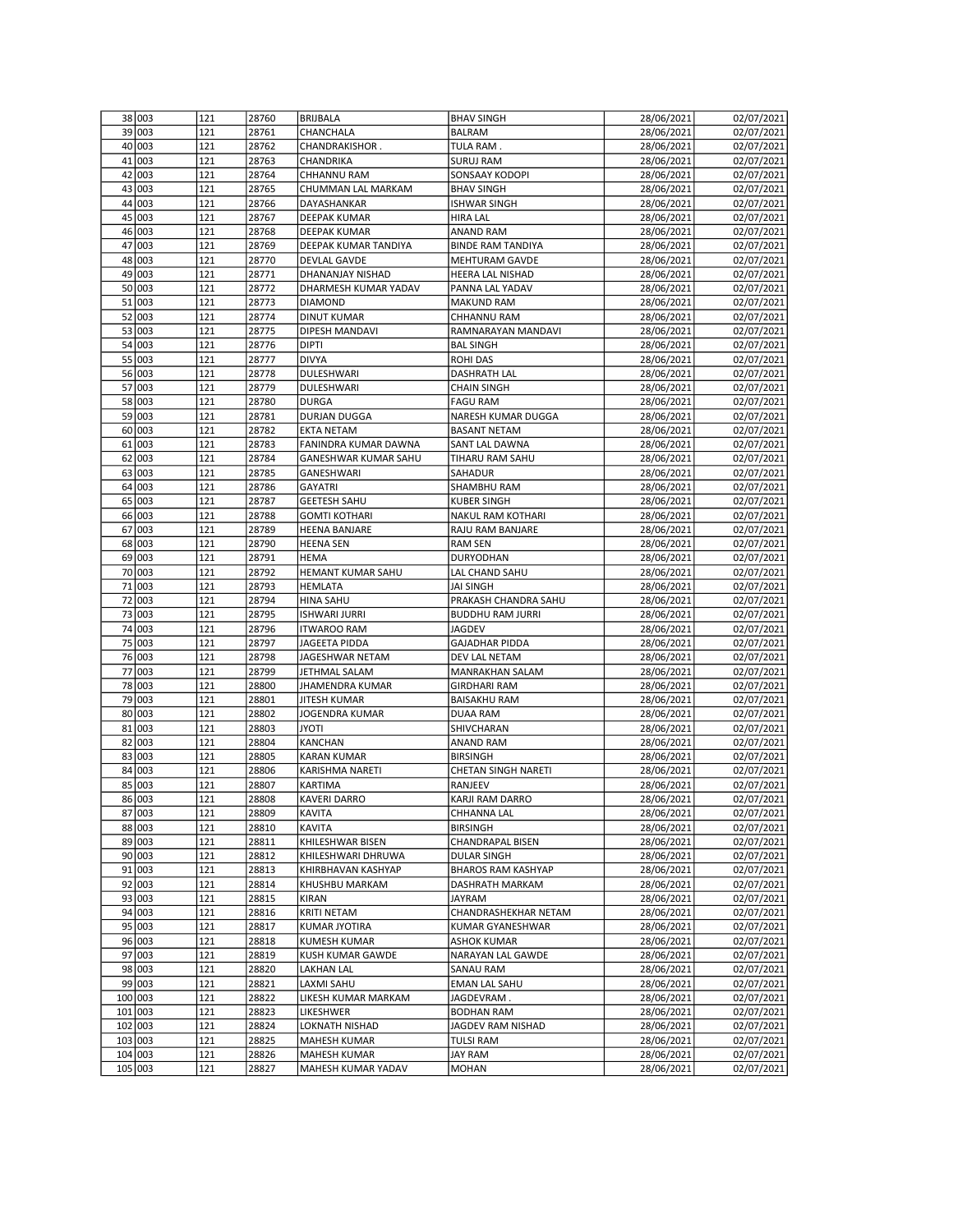| 106 003 | 121 | 28828 | MAMTA                     | <b>MANI RAM</b>          | 28/06/2021 | 02/07/2021 |
|---------|-----|-------|---------------------------|--------------------------|------------|------------|
| 107 003 | 121 | 28829 | <b>MAMTA MARKAM</b>       | <b>GOKUL RAM</b>         | 28/06/2021 | 02/07/2021 |
| 108 003 | 121 | 28830 | MAN SINGH GOTA            | MEHARU RAM GOTA          | 28/06/2021 | 02/07/2021 |
| 109 003 | 121 | 28831 | MANEESHA                  | ARJUN SINGH              | 28/06/2021 | 02/07/2021 |
| 110 003 | 121 | 28832 | MANESARI                  | <b>JAI RAM</b>           | 28/06/2021 | 02/07/2021 |
| 111 003 | 121 | 28833 | <b>MANOJ KUMAR</b>        | <b>GAJJU RAM</b>         |            | 02/07/2021 |
|         |     |       |                           |                          | 28/06/2021 |            |
| 112 003 | 121 | 28834 | MEENAL KUNJAM             | <b>GAUKARAN KUNJAM</b>   | 28/06/2021 | 02/07/2021 |
| 113 003 | 121 | 28835 | <b>MOHIT KUMAR</b>        | <b>GOPAL RAM</b>         | 28/06/2021 | 02/07/2021 |
| 114 003 | 121 | 28836 | <b>MONIKA</b>             | RAMNATH                  | 28/06/2021 | 02/07/2021 |
| 115 003 | 121 | 28837 | MONIKA KASHYAP            | MANSUKH KASHYAP          | 28/06/2021 | 02/07/2021 |
| 116 003 | 121 | 28838 | MONIKA NISAD              | HALLU RAM NISAD          | 28/06/2021 | 02/07/2021 |
| 117 003 | 121 | 28839 | MONIKA SALAM              | HARISHANKAR SALAM        | 28/06/2021 | 02/07/2021 |
| 118 003 | 121 | 28840 | MUSKAN WARLYANI           | SUNIL KUMAR WARLYANI     | 28/06/2021 | 02/07/2021 |
| 119 003 | 121 | 28841 | <b>NANDANI MAHILAN</b>    | <b>JAGDISH MAHILANGE</b> | 28/06/2021 | 02/07/2021 |
| 120 003 | 121 | 28842 | <b>NAVEEN KUMAR PATEL</b> | SEVAK RAM PATEL          | 28/06/2021 | 02/07/2021 |
|         |     |       |                           |                          |            |            |
| 121 003 | 121 | 28843 | NEELAM DEHARI             | RAMNATH DEHARI           | 28/06/2021 | 02/07/2021 |
| 122 003 | 121 | 28844 | NEERAJ KUMAR SAHU         | MAKHAN LAL SAHU          | 28/06/2021 | 02/07/2021 |
| 123 003 | 121 | 28845 | NEERAJ PRAJAPA            | SANJAY PRAJAPATI         | 28/06/2021 | 02/07/2021 |
| 124 003 | 121 | 28846 | NEETA TARAM               | SHIV PRASAD TARAM        | 28/06/2021 | 02/07/2021 |
| 125 003 | 121 | 28847 | NEHA                      | <b>DHAN SINGH</b>        | 28/06/2021 | 02/07/2021 |
| 126 003 | 121 | 28848 | <b>NEHA NAG</b>           | MOHAN RAM NAG            | 28/06/2021 | 02/07/2021 |
| 127 003 | 121 | 28849 | NISHA KORETI              | SANTA RAM KORETI         | 28/06/2021 | 02/07/2021 |
| 128 003 | 121 | 28850 | PAWAN DEV SAHU            | DINESHWAR SAHU           | 28/06/2021 | 02/07/2021 |
| 129 003 | 121 | 28851 | PAWAN KUMAR               | PUNIT RAM                | 28/06/2021 | 02/07/2021 |
|         |     |       |                           |                          |            |            |
| 130 003 | 121 | 28852 | PIMLESHWAR HIRWANI        | CHHANNA RAM HIRWANI      | 28/06/2021 | 02/07/2021 |
| 131 003 | 121 | 28853 | PINKI SAHU                | SAHDEV SAHU              | 28/06/2021 | 02/07/2021 |
| 132 003 | 121 | 28854 | PINKY                     | <b>GOVIND</b>            | 28/06/2021 | 02/07/2021 |
| 133 003 | 121 | 28855 | PINKY NISHAD              | RAM SINGH NISHAD         | 28/06/2021 | 02/07/2021 |
| 134 003 | 121 | 28856 | POOJA SINHA               | UDE RAM SINHA            | 28/06/2021 | 02/07/2021 |
| 135 003 | 121 | 28857 | POONAM YADAV              | NAND KUMAR YADAV         | 28/06/2021 | 02/07/2021 |
| 136 003 | 121 | 28858 | PRADEEP KUMAR             | <b>PURRU RAM</b>         | 28/06/2021 | 02/07/2021 |
| 137 003 | 121 | 28859 | PRATIK SINGH              | <b>MAHESH THAKUR</b>     | 28/06/2021 | 02/07/2021 |
| 138 003 | 121 | 28860 | PREETI                    | <b>BANSHI LAL</b>        | 28/06/2021 | 02/07/2021 |
|         |     |       |                           |                          |            |            |
| 139 003 | 121 | 28861 | PREMLAL                   | NARSINGH                 | 28/06/2021 | 02/07/2021 |
| 140 003 | 121 | 28862 | PRITAM KUMAR              | <b>BODESHWAR SAHU</b>    | 28/06/2021 | 02/07/2021 |
| 141 003 | 121 | 28863 | PRITI MANDAVI             | JAGESHWAR MANDAVI        | 28/06/2021 | 02/07/2021 |
| 142 003 | 121 | 28864 | PRITI SAHU                | HEMLAL SAHU              | 28/06/2021 | 02/07/2021 |
| 143 003 | 121 | 28865 | PRIYA KANGE               | SURENDRA KANGE           | 28/06/2021 | 02/07/2021 |
| 144 003 | 121 | 28866 | PRIYA TANDIYA             | <b>GANGA RAM</b>         | 28/06/2021 | 02/07/2021 |
| 145 003 | 121 | 28867 | PRIYANKA BHASKAR          | PREETAM BHASKAR          | 28/06/2021 | 02/07/2021 |
| 146 003 | 121 | 28868 | PRIYANKA NETAM            | SANTOSH NETAM            | 28/06/2021 | 02/07/2021 |
| 147 003 | 121 | 28869 | PRIYANKA PATEL            | <b>KISHOR PATEL</b>      | 28/06/2021 | 02/07/2021 |
| 148 003 | 121 | 28870 |                           |                          |            |            |
|         |     |       | PRIYANKA SONKER           | MUKESH SONKER            | 28/06/2021 | 02/07/2021 |
| 149 003 | 121 | 28871 | PURAN PRATAP SAHU         | <b>ROHIDAS</b>           | 28/06/2021 | 02/07/2021 |
| 150 003 | 121 | 28872 | PURNANAND AUNDHIY         | BRIJBHUSHAN AUNDHIYA     | 28/06/2021 | 02/07/2021 |
| 151 003 | 121 | 28873 | PURNIMA                   | <b>DEV RAM</b>           | 28/06/2021 | 02/07/2021 |
| 152 003 | 121 | 28874 | PURNIMA KAWDE             | RAMSAY KAWDE             | 28/06/2021 | 02/07/2021 |
| 153 003 | 121 | 28875 | <b>PUSHPA</b>             | GHURAURAM                | 28/06/2021 | 02/07/2021 |
| 154 003 | 121 | 28876 | RAHUL KUMAR               | NARENDRA                 | 28/06/2021 | 02/07/2021 |
| 155 003 | 121 | 28877 | RAJESH KUMAR              | <b>SUK LAL</b>           | 28/06/2021 | 02/07/2021 |
| 156 003 | 121 | 28878 | RAJESHVARI                | <b>RUPSINGH</b>          | 28/06/2021 | 02/07/2021 |
| 157 003 | 121 | 28879 | RAJKUMAR                  | <b>GRIB RAM</b>          | 28/06/2021 | 02/07/2021 |
|         |     |       |                           |                          |            |            |
| 158 003 | 121 | 28880 | RAJU TARAM                | AASHA RAM TARAM          | 28/06/2021 | 02/07/2021 |
| 159 003 | 121 | 28881 | RANJANA                   | <b>ARUN KUMAR</b>        | 28/06/2021 | 02/07/2021 |
| 160 003 | 121 | 28882 | RAVI KUMAR                | ARJUN SINGH              | 28/06/2021 | 02/07/2021 |
| 161 003 | 121 | 28883 | RAVI KUMAR KAWDE          | <b>BALVIR KAWDE</b>      | 28/06/2021 | 02/07/2021 |
| 162 003 | 121 | 28884 | RAVI TETA                 | DEV NARAYAN              | 28/06/2021 | 02/07/2021 |
| 163 003 | 121 | 28885 | RAVIKA                    | PARDESHI RAM             | 28/06/2021 | 02/07/2021 |
| 164 003 | 121 | 28886 | RAVINA BHASKAR            | RATTE SINGH BHASKAR      | 28/06/2021 | 02/07/2021 |
| 165 003 | 121 | 28887 | RAVINDRA KUMAR            | SONAR SINGH              | 28/06/2021 | 02/07/2021 |
| 166 003 | 121 | 28888 | RAVINDRA KUMAR NETAM      | ASU LAL NETAM            | 28/06/2021 | 02/07/2021 |
|         |     |       | RENUKA THAKUR             |                          |            |            |
| 167 003 | 121 | 28889 |                           | SAHADEV                  | 28/06/2021 | 02/07/2021 |
| 168 003 | 121 | 28890 | RESHMI SAHU               | JAWAHAR LAL SAHU         | 28/06/2021 | 02/07/2021 |
| 169 003 | 121 | 28891 | RINESHWARI NETAM          | SARJU RAM NETAM          | 28/06/2021 | 02/07/2021 |
| 170 003 | 121 | 28892 | RITU                      | MANSHA RAM               | 28/06/2021 | 02/07/2021 |
| 171 003 | 121 | 28893 | RITU YADAV                | KAMLESHWAR YADAV         | 28/06/2021 | 02/07/2021 |
| 172 003 | 121 | 28894 | RIYA MAKHEEJ              | ANIL KUMAR MAKHEEJA      | 28/06/2021 | 02/07/2021 |
| 173 003 | 121 | 28895 | ROSHAN KUMAR PATEL        | MANU RAM PATEL           | 28/06/2021 | 02/07/2021 |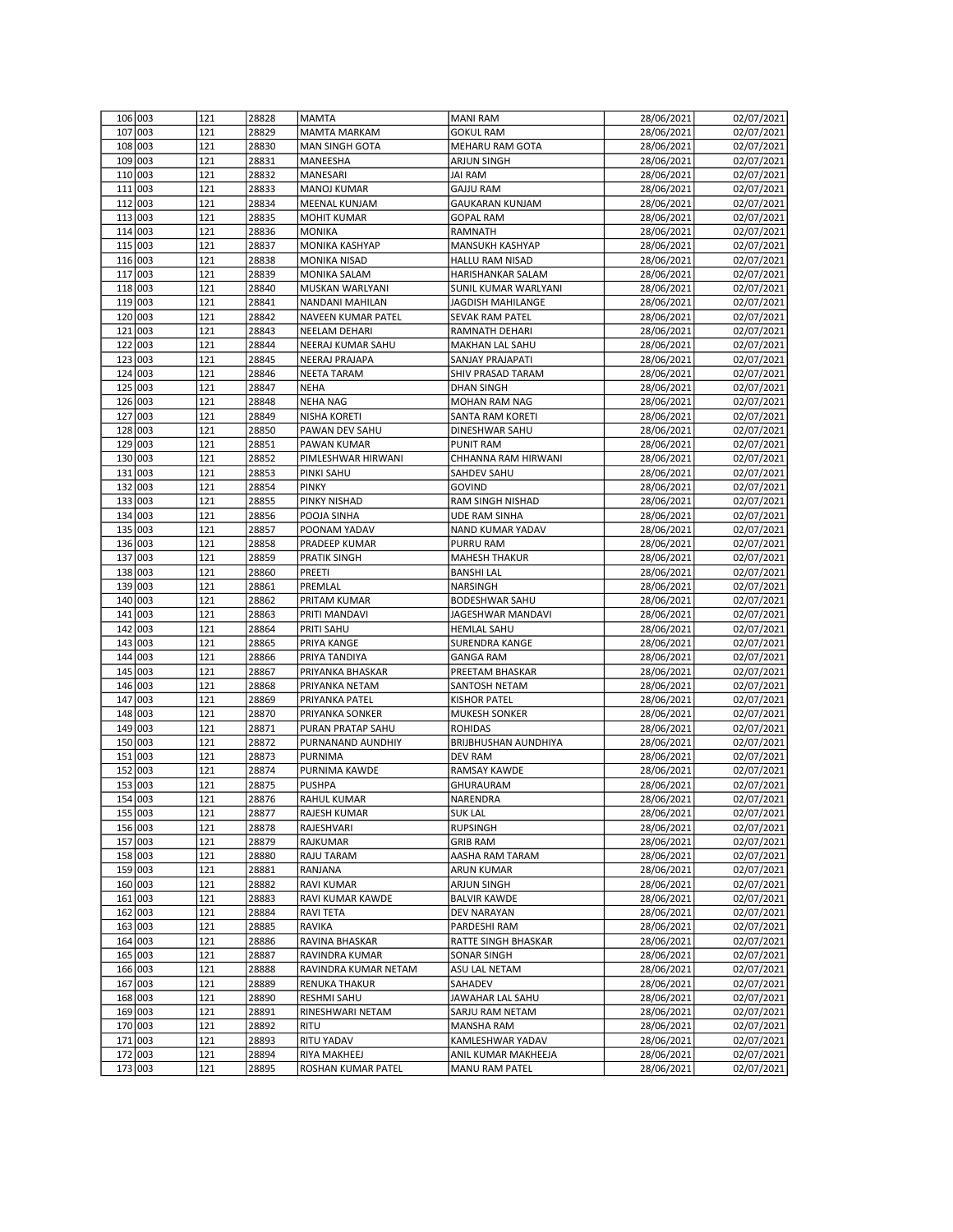| 174 003 | 121 | 28896 | <b>ROSHAN SAHU</b>    | MAHESH SAHU             | 28/06/2021 | 02/07/2021 |
|---------|-----|-------|-----------------------|-------------------------|------------|------------|
| 175 003 | 121 | 28897 | <b>ROSHNI</b>         | SUKLAL                  | 28/06/2021 | 02/07/2021 |
| 176 003 | 121 | 28898 | <b>RUPALI PATEL</b>   | <b>INDAL RAM PATEL</b>  | 28/06/2021 | 02/07/2021 |
| 177 003 | 121 | 28899 | SADDAB AHMED KHAN     | <b>ISHAK AHMED KHAN</b> | 28/06/2021 | 02/07/2021 |
| 178 003 | 121 | 28900 | SAHDEV                | ARJUN SINGH             | 28/06/2021 | 02/07/2021 |
| 179 003 | 121 | 28901 | SAKSHI MESHRAM        | SANJAY MESHRAM          | 28/06/2021 | 02/07/2021 |
| 180 003 | 121 | 28902 | SAMRITA               | MURAHA RAM              |            | 02/07/2021 |
|         |     |       |                       |                         | 28/06/2021 |            |
| 181 003 | 121 | 28903 | SANDHYA               | PREM SINGH              | 28/06/2021 | 02/07/2021 |
| 182 003 | 121 | 28904 | SANDHYA YADAV         | SHATRU RAM YADAV        | 28/06/2021 | 02/07/2021 |
| 183 003 | 121 | 28905 | SANJEEV KUMAR         | <b>BALDEV RAM</b>       | 28/06/2021 | 02/07/2021 |
| 184 003 | 121 | 28906 | SANPAT KUMAR KULDEEP  | SANT RAM KULDEEP        | 28/06/2021 | 02/07/2021 |
| 185 003 | 121 | 28907 | SANTOSH KUMAR KANGE   | ANKALOO RAM KANGE       | 28/06/2021 | 02/07/2021 |
| 186 003 | 121 | 28908 | SAPANA DUGGA          | JETHU RAM               | 28/06/2021 | 02/07/2021 |
| 187 003 | 121 | 28909 | SAPNA DARRO           | <b>LAKHAN DARRO</b>     | 28/06/2021 | 02/07/2021 |
| 188 003 | 121 | 28910 | SARSWATI              | DHANWA RAM              | 28/06/2021 | 02/07/2021 |
| 189 003 | 121 | 28911 | SARSWATI KUNJAM       | MAHARA RAM KUNJAM       | 28/06/2021 | 02/07/2021 |
| 190 003 | 121 | 28912 | SATISH KUMAR SAHU     | DEV PRAKASH SAHU        | 28/06/2021 | 02/07/2021 |
| 191 003 | 121 | 28913 | SATRUPA               | <b>JAGNATH</b>          | 28/06/2021 | 02/07/2021 |
| 192 003 | 121 | 28914 | SATYAVATI             | <b>CHAITU RAM</b>       | 28/06/2021 | 02/07/2021 |
| 193 003 | 121 | 28915 | SAVITA KORRAM         | NAKCHHEDA               | 28/06/2021 | 02/07/2021 |
| 194 003 | 121 |       |                       |                         |            |            |
|         |     | 28916 | <b>SAVITRI</b>        | LAMBODAR                | 28/06/2021 | 02/07/2021 |
| 195 003 | 121 | 28917 | SAVITRI NETAM         | PUNAU RAM NETAM         | 28/06/2021 | 02/07/2021 |
| 196 003 | 121 | 28918 | <b>SHABINA KAUSAR</b> | MOHAMMAD IDRIS          | 28/06/2021 | 02/07/2021 |
| 197 003 | 121 | 28919 | SHAILENDRA            | <b>DEV LAL</b>          | 28/06/2021 | 02/07/2021 |
| 198 003 | 121 | 28920 | SHALANI NETAM         | <b>BARTU RAM NETAM</b>  | 28/06/2021 | 02/07/2021 |
| 199 003 | 121 | 28921 | SHALINI SHARMA        | MUKESH SHARMA           | 28/06/2021 | 02/07/2021 |
| 200 003 | 121 | 28922 | SHYAMSUNDAR MANDAVI   | <b>BINESH KUMAR</b>     | 28/06/2021 | 02/07/2021 |
| 201 003 | 121 | 28923 | SOHENDRA              | <b>GANGA RAM</b>        | 28/06/2021 | 02/07/2021 |
| 202 003 | 121 | 28924 | SONIYA                | PARMESHWAR              | 28/06/2021 | 02/07/2021 |
| 203 003 | 121 | 28925 | SONU RAM MARKAM       | CHAMRA RAM MARKAM       | 28/06/2021 | 02/07/2021 |
| 204 003 | 121 | 28926 | <b>SUBHAM DAHRE</b>   | <b>NARHARI DAHRE</b>    | 28/06/2021 | 02/07/2021 |
| 205 003 | 121 | 28927 | SUBHASH KUAMR         | <b>ARUN KUMAR</b>       | 29/06/2021 | 03/07/2021 |
| 206 003 | 121 | 28928 | <b>SUDHA</b>          | DEVKARAN                | 29/06/2021 | 03/07/2021 |
| 207 003 | 121 | 28929 | <b>SUFIYAN KHAN</b>   |                         |            | 03/07/2021 |
|         |     |       |                       | AKHTAR KHAN             | 29/06/2021 |            |
| 208 003 | 121 | 28930 | SUJATA YADAV          | <b>GAUKARAN YADAV</b>   | 29/06/2021 | 03/07/2021 |
| 209 003 | 121 | 28931 | <b>SUKHDEV</b>        | <b>CHHATTAR SINGH</b>   | 29/06/2021 | 03/07/2021 |
| 210 003 | 121 | 28932 | SUKHRAJ               | NATHURAM                | 29/06/2021 | 03/07/2021 |
| 211 003 | 121 | 28933 | SUKLAL                | <b>BUDESINGH</b>        | 29/06/2021 | 03/07/2021 |
| 212 003 | 121 | 28934 | SULENDRI SAMRTH       | RAJESH KUMAR SAMRTH     | 29/06/2021 | 03/07/2021 |
| 213 003 | 121 | 28935 | <b>SUMAN KOMARE</b>   | RAJKUMAR KOMARE         | 29/06/2021 | 03/07/2021 |
| 214 003 | 121 | 28936 | <b>SUMITRA TARAM</b>  | SHIV RAM TARAM          | 29/06/2021 | 03/07/2021 |
| 215 003 | 121 | 28937 | <b>SUNIDHI DARRO</b>  | <b>SHYAM SINGH</b>      | 29/06/2021 | 03/07/2021 |
| 216 003 | 121 | 28938 | <b>SUREKHA</b>        | SHYAMLAL                | 29/06/2021 | 03/07/2021 |
| 217 003 | 121 | 28939 | SURESH KUMAR NAG      | MANGAL SINGH            | 29/06/2021 | 03/07/2021 |
| 218 003 | 121 | 28940 | SUSHMITA KASHYAP      | SUNDER SINGH KASHYAP    | 29/06/2021 | 03/07/2021 |
| 219 003 | 121 | 28941 | TAMESHWAR SHORI       | <b>VISHESHWAR SHORI</b> | 29/06/2021 | 03/07/2021 |
| 220 003 | 121 | 28942 | TAMESHWARI THAKUR     | <b>DEVRAJ</b>           | 29/06/2021 | 03/07/2021 |
| 221 003 | 121 | 28943 | <b>TANIYA SAHU</b>    | RAMESH SAHU             | 29/06/2021 | 03/07/2021 |
|         | 121 | 28944 | TEJSHWANI             | GHANSHYAM               |            |            |
| 222 003 |     |       |                       |                         | 29/06/2021 | 03/07/2021 |
| 223 003 | 121 | 28945 | <b>TIKAM SINGH</b>    | <b>SUKALU RAM</b>       | 29/06/2021 | 03/07/2021 |
| 224 003 | 121 | 28946 | TIKESHWAR             | PUNURAM                 | 29/06/2021 | 03/07/2021 |
| 225 003 | 121 | 28947 | TIKESHWAR CHAKATI     | RAMCHAND CHAKATIYA      | 29/06/2021 | 03/07/2021 |
| 226 003 | 121 | 28948 | TRIPTI RANI SINHA     | RAMAKANT SINHA          | 29/06/2021 | 03/07/2021 |
| 227 003 | 121 | 28949 | TRIVENDRA KUMAR JURRI | <b>GHANSHYAM JURRI</b>  | 29/06/2021 | 03/07/2021 |
| 228 003 | 121 | 28950 | UJMA KHAN             | SAMSUDDIN KHAN          | 29/06/2021 | 03/07/2021 |
| 229 003 | 121 | 28951 | UMESHWARI PATEL       | <b>VISESH PATEL</b>     | 29/06/2021 | 03/07/2021 |
| 230 003 | 121 | 28952 | URVASHI SAHU          | <b>BALDEV RAM</b>       | 29/06/2021 | 03/07/2021 |
| 231 003 | 121 | 28953 | VAISHALI YADAV        | VISHNU YADAV            | 29/06/2021 | 03/07/2021 |
| 232 003 | 121 | 28954 | VENUKA NARETI         | <b>NUTAN NARETI</b>     | 29/06/2021 | 03/07/2021 |
| 233 003 | 121 | 28955 | VINAY                 | SHYAMLAL                | 29/06/2021 | 03/07/2021 |
| 234 003 | 121 | 28956 | <b>VIPIN CHAND</b>    | <b>BALI RAM</b>         | 29/06/2021 | 03/07/2021 |
| 235 003 | 121 | 28957 | VISHAL KUMAR SHORI    | <b>JAGAT RAM SHORI</b>  | 29/06/2021 |            |
|         |     |       |                       |                         |            | 03/07/2021 |
| 236 003 | 121 | 28958 | YAMINI SAHU           | UTTAM SAHU              | 29/06/2021 | 03/07/2021 |
| 237 003 | 121 | 28959 | YAMUNA                | SHOBHI LAL              | 29/06/2021 | 03/07/2021 |
| 238 003 | 121 | 28960 | YOGESH KUMAR          | <b>PURAN</b>            | 29/06/2021 | 03/07/2021 |
| 239 003 | 121 | 28981 | AAKANKSHA RAYAKWAR    | HARKUMAR RAYAKWAR       | 29/06/2021 | 03/07/2021 |
| 240 003 | 121 | 28982 | AARTI NAG             | <b>VIPIN KUMAR</b>      | 29/06/2021 | 03/07/2021 |
| 241 003 | 121 | 28983 | ABHIJEET SARDAR       | <b>TARAK SARDAR</b>     | 29/06/2021 | 03/07/2021 |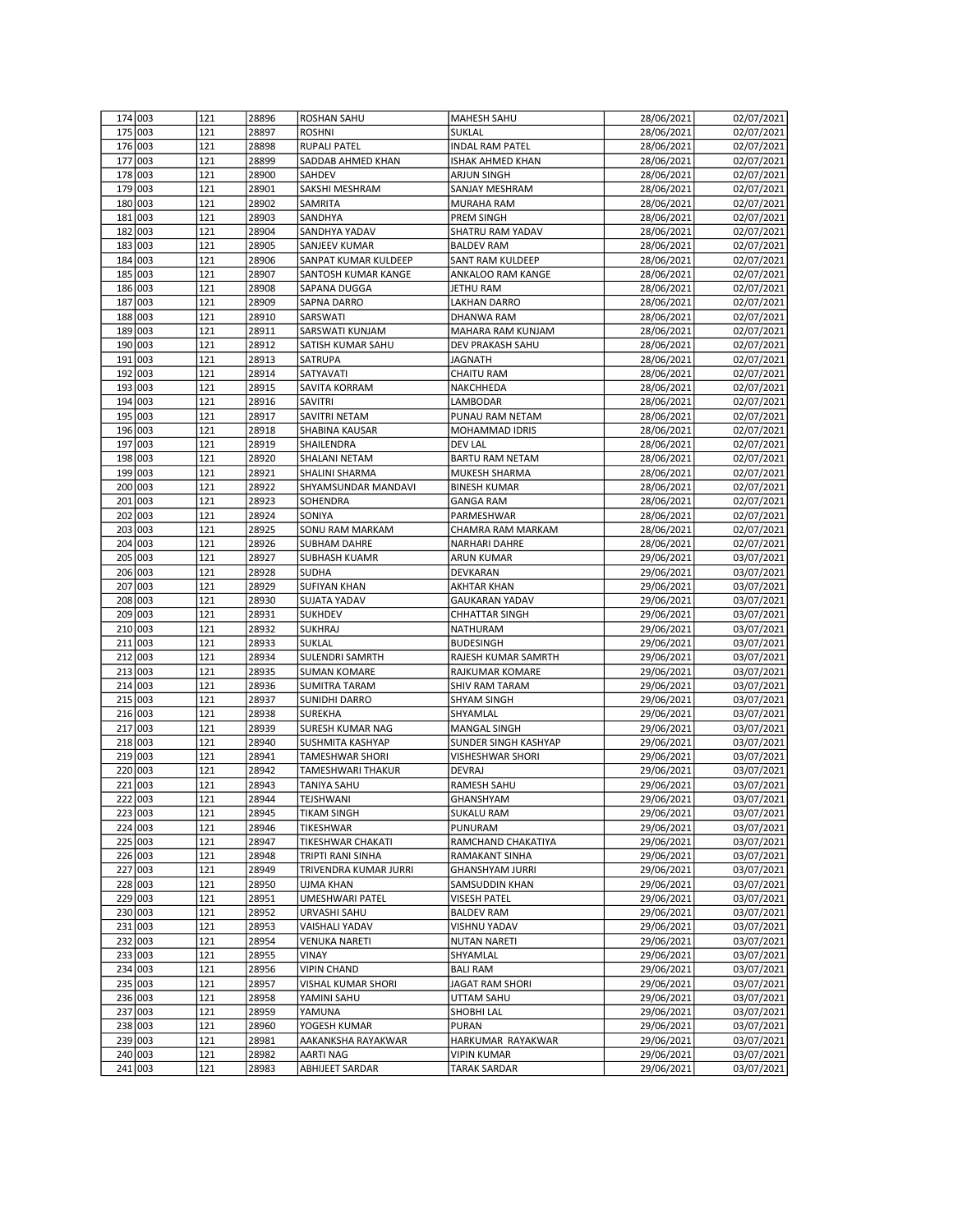| 242 003            | 121        | 28984          | ABHILASHA KAWDE                              | <b>GAIND SINGH KAWDE</b>         | 29/06/2021               | 03/07/2021               |
|--------------------|------------|----------------|----------------------------------------------|----------------------------------|--------------------------|--------------------------|
| 243 003            | 121        | 28985          | ABHISEKH                                     | <b>JAI RAM</b>                   | 29/06/2021               | 03/07/2021               |
| 244 003            | 121        | 28986          | ADITYA KUMAR                                 | KHAMMAN LAL                      | 29/06/2021               | 03/07/2021               |
| 245 003            | 121        | 28987          | <b>AGHNTEEN MANDAVI</b>                      | NARENDRA MANDAVI                 | 29/06/2021               | 03/07/2021               |
| 246 003            | 121        | 28988          | <b>AJAY</b>                                  | NARAD                            | 29/06/2021               | 03/07/2021               |
| 247 003            | 121        | 28989          | AJAY KUMAR MANDAVI                           | ASHOK KUMAR MANDAVI              | 29/06/2021               | 03/07/2021               |
| 248 003            | 121        | 28990          | AJAY KUMAR NETAM                             | MAHESH KUMAR NETAM               | 29/06/2021               | 03/07/2021               |
| 249 003            | 121        | 28991          |                                              |                                  | 29/06/2021               |                          |
|                    |            |                | <b>AJAY MANDAVI</b>                          | PYAR SINGH MANDAVI               |                          | 03/07/2021               |
| 250 003            | 121        | 28992          | AJEET KUMAR                                  | DASHRATH                         | 29/06/2021               | 03/07/2021               |
| 251 003            | 121        | 28993          | AJIT KUMAR                                   | <b>NANDU RAM</b>                 | 29/06/2021               | 03/07/2021               |
| 252 003            | 121        | 28994          | AJIT NETAM                                   | <b>BODHAN NETAM</b>              | 29/06/2021               | 03/07/2021               |
| 253 003            | 121        | 28995          | AMAN KUMAR                                   | <b>BHAVSING</b>                  | 29/06/2021               | 03/07/2021               |
| 254 003            | 121        | 28996          | AMBIKA UIKE                                  | JIWAN LAL UIKE                   | 29/06/2021               | 03/07/2021               |
| 255 003            | 121        | 28997          | <b>AMIT KUMAR</b>                            | <b>HEMLAL</b>                    | 29/06/2021               | 03/07/2021               |
| 256 003            | 121        | 28998          | AMRITA                                       | MANGLU RAM                       | 29/06/2021               | 03/07/2021               |
| 257 003            | 121        | 28999          | ANIL KUMAR                                   | <b>VIKRAM SINGH</b>              | 29/06/2021               | 03/07/2021               |
| 258 003            | 121        | 29000          | ANITA                                        | <b>HIRU RAM</b>                  | 29/06/2021               | 03/07/2021               |
| 259 003            | 121        | 29001          | ANITA MANDAVI                                | AASHA RAM MANDAVI                | 29/06/2021               | 03/07/2021               |
| 260 003            | 121        | 29002          | <b>ANITA PATEL</b>                           | NAVAL RAM PATEL                  | 29/06/2021               | 03/07/2021               |
| 261 003            | 121        | 29003          | <b>ANITA RAJAK</b>                           | NARAYAN RAJAK                    | 29/06/2021               | 03/07/2021               |
| 262 003            | 121        | 29004          | ANJALI                                       | OM PRAKASH                       | 29/06/2021               | 03/07/2021               |
|                    |            |                |                                              |                                  |                          |                          |
| 263 003            | 121        | 29005          | <b>ANJALI PATEL</b>                          | <b>ASHOK PATEL</b>               | 29/06/2021               | 03/07/2021               |
| 264 003            | 121        | 29006          | <b>ANJANA NARETI</b>                         | SUDHURAM NARETI                  | 29/06/2021               | 03/07/2021               |
| 265 003            | 121        | 29007          | UlMA                                         | <b>MOHAN LAL</b>                 | 29/06/2021               | 03/07/2021               |
| 266 003            | 121        | 29008          | ANJU SAHU                                    | <b>GANGU RAM</b>                 | 29/06/2021               | 03/07/2021               |
| 267 003            | 121        | 29009          | ANJU SALAM                                   | SANTARAM                         | 29/06/2021               | 03/07/2021               |
| 268 003            | 121        | 29010          | ANJULATA PATEL                               | <b>SAVANT PATEL</b>              | 29/06/2021               | 03/07/2021               |
| 269 003            | 121        | 29011          | ANKIT KUMAR PATEL                            | SHANKARSHAN PATEL                | 29/06/2021               | 03/07/2021               |
| 270 003            | 121        | 29012          | ANPURNA BHUARYA                              | RAJENDRA KUMAR BHUARYA           | 29/06/2021               | 03/07/2021               |
| 271 003            | 121        | 29013          | ARVIND KUMAR                                 | <b>DHANI RAM</b>                 | 29/06/2021               | 03/07/2021               |
| 272 003            | 121        | 29014          | ASHISH KUMAR                                 | <b>RANESH</b>                    | 29/06/2021               | 03/07/2021               |
| 273 003            | 121        | 29015          | ASHISH KUNJAM                                | RAJE SINGH KUNJAM                | 29/06/2021               | 03/07/2021               |
| 274 003            | 121        | 29016          | ASHOK                                        | SUNARAM                          | 29/06/2021               | 03/07/2021               |
| 275 003            | 121        | 29017          | ASHVANI CHANDRAWANSHI                        | RAMASHRAY CHANDRAWANSHI          | 29/06/2021               | 03/07/2021               |
|                    |            |                |                                              |                                  |                          |                          |
|                    |            |                |                                              |                                  |                          |                          |
| 276 003            | 121        | 29018          | AVINASH KODOPI                               | ANIL KODOPI                      | 29/06/2021               | 03/07/2021               |
| 277 003            | 121        | 29019          | <b>BABLI</b>                                 | SAMIR BISHWAS                    | 29/06/2021               | 03/07/2021               |
| 278 003            | 121        | 29020          | <b>BALRAM</b>                                | RATNU RAM                        | 29/06/2021               | 03/07/2021               |
| 279 003            | 121        | 29021          | <b>BALRAM GAWDE</b>                          | <b>HARSINGH GAWDE</b>            | 29/06/2021               | 03/07/2021               |
| 280 003            | 121        | 29022          | <b>BHAGVATEE SOM</b>                         | PAVAN KUMAR                      | 29/06/2021               | 03/07/2021               |
| 281 003            | 121        | 29023          | <b>BHAGWATI BADHAI</b>                       | <b>SAGUN RAM</b>                 | 29/06/2021               | 03/07/2021               |
| 282 003            | 121        | 29024          | BHAGYASHRI CHAUBEY TIWARI                    | YOGESH KUMAR TIWARI              | 29/06/2021               | 03/07/2021               |
| 283 003            | 121        | 29025          | <b>BHARAT LAL</b>                            | SAGRAM                           | 29/06/2021               | 03/07/2021               |
| 284 003            | 121        | 29026          | BHARATDWAJ                                   | RADHESHYAM                       | 29/06/2021               | 03/07/2021               |
| 285 003            | 121        | 29027          | <b>BHARTI</b>                                | YUVRAJ SINGH                     | 29/06/2021               | 03/07/2021               |
| 286 003            | 121        | 29028          | <b>BHARTI</b>                                | <b>HEMANT</b>                    | 29/06/2021               | 03/07/2021               |
| 287 003            | 121        | 29029          | <b>BHARTI NETAM</b>                          | AJAB SINGH NETAM                 |                          | 03/07/2021               |
| 288 003            |            |                | <b>BHASKAR</b>                               |                                  | 29/06/2021               |                          |
| 289 003            | 121        | 29030          |                                              | SEETA RAM                        | 29/06/2021               | 03/07/2021               |
|                    | 121        | 29031          | <b>BHOJRAJ NISHAD</b>                        | <b>BALRAM NISHAD</b>             | 29/06/2021               | 03/07/2021               |
| 290 003            | 121        | 29032          | <b>BHUMIKA PRADHAN</b>                       | <b>GOKUL</b>                     | 29/06/2021               | 03/07/2021               |
| 291 003            | 121        | 29033          | <b>BHUNESH KUMAR</b>                         | NARAD RAM                        | 29/06/2021               | 03/07/2021               |
| 292 003            | 121        | 29034          | BHUNESHWARI NETAM                            | ARJUN SINGH NETAM                | 29/06/2021               | 03/07/2021               |
| 293 003            | 121        | 29035          | <b>BHUPEDRA</b>                              | <b>KISHNU</b>                    | 29/06/2021               | 03/07/2021               |
| 294 003            | 121        | 29036          | BHUPENDRA KUMAR SAHU                         | VICHINDRA SAHU                   | 29/06/2021               | 03/07/2021               |
| 295 003            | 121        | 29037          | <b>BHUPESH KUMAR</b>                         | <b>HARI SHANKAR</b>              | 29/06/2021               | 03/07/2021               |
| 296 003            | 121        | 29038          | <b>BIDESHWRI</b>                             | <b>DEVAL SINGH</b>               | 29/06/2021               | 03/07/2021               |
| 297 003            | 121        | 29039          | BIHARI RAM NISHAD                            | MITHA LAL NISHAD                 | 29/06/2021               | 03/07/2021               |
| 298 003            | 121        | 29040          | BIJAYA LAXMI RAJAK                           | VIKAS KUMAR RAJAK                | 29/06/2021               | 03/07/2021               |
| 299 003            | 121        | 29041          | <b>BINDU NETAM</b>                           | CHAITU RAM                       | 29/06/2021               | 03/07/2021               |
| 300 003            | 121        | 29042          | <b>BIRENDRA</b>                              | <b>SHIV RAM</b>                  | 29/06/2021               | 03/07/2021               |
| 301 003            | 121        | 29043          |                                              |                                  |                          |                          |
|                    |            | 29044          | BIRENDRA KUMAR BHANDAR                       | NOHAR SINGH BHANDARY             | 29/06/2021               | 03/07/2021               |
| 302 003            | 121        |                | <b>BIRESH KUMAR</b>                          | TIJU RAM                         | 29/06/2021               | 03/07/2021               |
| 303 003            | 121        | 29045          | <b>BISARO</b>                                | AJIT RAM                         | 29/06/2021               | 03/07/2021               |
| 304 003            | 121        | 29046          | <b>CHAHAT DHRUW</b>                          | CHARAN SINGH DHRUW               | 29/06/2021               | 03/07/2021               |
| 305 003            | 121        | 29047          | CHAMPA                                       | <b>RADHE LAL</b>                 | 29/06/2021               | 03/07/2021               |
| 306 003            | 121        | 29048          | CHANDAN SAHU                                 | DHANENDRA SAHU                   | 29/06/2021               | 03/07/2021               |
| 307 003            | 121        | 29049          | CHANDNI                                      | <b>KISHOR KUMAR</b>              | 29/06/2021               | 03/07/2021               |
| 308 003<br>309 003 | 121<br>121 | 29050<br>29051 | <b>CHANDRA SHEKHAR</b><br>CHANDRAKANT NISHAD | GOUKARAN<br>SHRAWAN KUMAR NISHAD | 29/06/2021<br>29/06/2021 | 03/07/2021<br>03/07/2021 |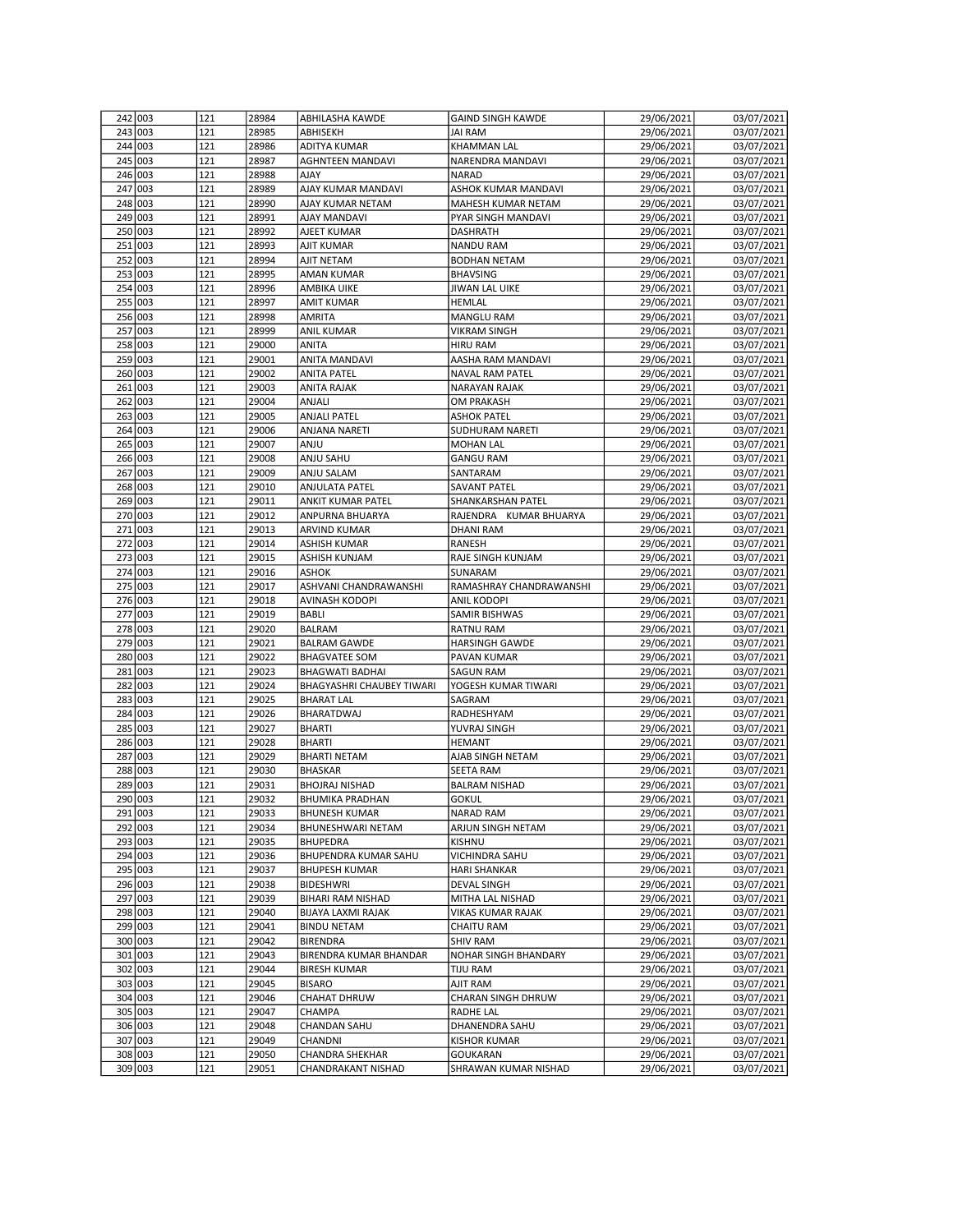| 310 003 | 121 | 29052 | CHANDRIKA                  | <b>NOKHOO RAM</b>       | 29/06/2021 | 03/07/2021 |
|---------|-----|-------|----------------------------|-------------------------|------------|------------|
| 311 003 | 121 | 29053 | CHHABILA KARPAL            | AVADH RAM KARPAL        | 29/06/2021 | 03/07/2021 |
| 312 003 | 121 | 29054 | CHHATRESH KUMAR JAIN       | THALESHWAR JAIN         | 29/06/2021 | 03/07/2021 |
| 313 003 | 121 | 29055 | CHHAYA                     | <b>DEVENDRA</b>         | 29/06/2021 | 03/07/2021 |
| 314 003 | 121 | 29056 | CHITRAREKHA SAHU           | LOKESH KUMAR SAHU       | 29/06/2021 | 03/07/2021 |
| 315 003 | 121 | 29057 | <b>DAMANI</b>              | <b>MAHESH KUMAR</b>     | 29/06/2021 | 03/07/2021 |
| 316 003 | 121 | 29058 | DAMENDRA KUMAR             | BEERBAL                 | 29/06/2021 | 03/07/2021 |
| 317 003 | 121 | 29059 | DAMESHWARI                 | RAJENDRA                | 29/06/2021 | 03/07/2021 |
| 318 003 | 121 | 29060 | DAVENDRA KUMAR             | TAMRASDHWAJ             | 29/06/2021 | 03/07/2021 |
| 319 003 | 121 | 29061 | DEEKESHWAR GOTA            | SHYAM LAL               | 29/06/2021 | 03/07/2021 |
| 320 003 | 121 | 29062 | DEEPAK KUMAR               | CHARNU RAM              | 29/06/2021 | 03/07/2021 |
| 321 003 | 121 | 29063 | <b>DEEPIKA</b>             | VEDRAM                  | 29/06/2021 | 03/07/2021 |
| 322 003 | 121 | 29064 | <b>DEEPIKA</b>             | SHRAWAN KUMAR           | 29/06/2021 | 03/07/2021 |
| 323 003 | 121 | 29065 | <b>DEEPIKA SINGH</b>       | SHAILENDRA              | 29/06/2021 | 03/07/2021 |
| 324 003 | 121 | 29066 | DEEPIKA VISHWAKARMA        | CHANDRAHAS VISHWAKARMA  | 29/06/2021 | 03/07/2021 |
| 325 003 | 121 | 29067 | DEVENDRA                   | VED KUMAR               | 29/06/2021 | 03/07/2021 |
| 326 003 | 121 | 29068 | DEVENDRA DUGGA             | JOHAN RAM DUGGA         | 29/06/2021 | 03/07/2021 |
| 327 003 | 121 | 29069 | DEVENDRA KUMAR             | <b>JAICHAND</b>         | 29/06/2021 | 03/07/2021 |
| 328 003 | 121 | 29070 | DEVENDRA SINHA             | KOMAL SINHA             | 29/06/2021 | 03/07/2021 |
| 329 003 | 121 | 29071 | <b>DEVKI</b>               | <b>SIV RAM</b>          | 29/06/2021 | 03/07/2021 |
| 330 003 | 121 | 29072 | <b>DEVKI NETAM</b>         | <b>BODHAN LAL NETAM</b> | 29/06/2021 | 03/07/2021 |
| 331 003 | 121 | 29073 | DHANESHWARI                | <b>MADAN LAL</b>        | 29/06/2021 | 03/07/2021 |
| 332 003 | 121 | 29074 | DHANRAJ DHRUW              | TULSI RAM               | 29/06/2021 | 03/07/2021 |
| 333 003 | 121 | 29075 | DIKESH KUMAR SAHU          | CHAMMAN LAL SAHU        | 29/06/2021 | 03/07/2021 |
| 334 003 | 121 | 29076 | DILESHWARI                 | <b>FAKIR RAM</b>        | 29/06/2021 | 03/07/2021 |
| 335 003 | 121 | 29077 | <b>DINESH KUMAR</b>        | DALLU RAM               | 29/06/2021 | 03/07/2021 |
| 336 003 | 121 | 29078 | DINESHWARI                 | <b>KRISHNA RAM</b>      | 29/06/2021 | 03/07/2021 |
| 337 003 | 121 | 29079 | <b>DINKY SINGH PARIHAR</b> | SURENDRA SINGH PARIHAR  | 29/06/2021 | 03/07/2021 |
| 338 003 | 121 | 29080 | DIPESH KUMAR               | <b>GOUCHARAN SINHA</b>  | 29/06/2021 | 03/07/2021 |
| 339 003 | 121 | 29081 | DIVYA SALAM                | <b>NOHARU RAM</b>       | 29/06/2021 | 03/07/2021 |
| 340 003 | 121 | 29082 | <b>DIVYA SHORI</b>         | <b>ATMA RAM SHORI</b>   | 29/06/2021 | 03/07/2021 |
| 341 003 | 121 | 29083 | <b>DIWAKAR</b>             | <b>ARAKH RAM</b>        | 29/06/2021 | 03/07/2021 |
| 342 003 | 121 | 29084 | DOLLY DEWANGA              | <b>BHAIRAV PRASAD</b>   | 29/06/2021 | 03/07/2021 |
| 343 003 | 121 | 29085 | DOMESHWARI                 | DEVLAL                  | 29/06/2021 | 03/07/2021 |
| 344 003 | 121 | 29086 | DULMOTIN MANDAVI           | DURGESH MANDAVI         | 29/06/2021 | 03/07/2021 |
| 345 003 | 121 | 29087 | <b>DURGA</b>               | TEJ RAM                 | 29/06/2021 | 03/07/2021 |
| 346 003 | 121 | 29088 | DURGESHWARI RAWTE          | KISHAN RAM              | 29/06/2021 | 03/07/2021 |
| 347 003 | 121 | 29089 | <b>DUSHYANT KUMAR</b>      | <b>JIVRAKHAN</b>        | 29/06/2021 | 03/07/2021 |
| 348 003 | 121 | 29090 | DWARIKA PRASAD YADU        | LAKHAN LAL YADU         | 29/06/2021 | 03/07/2021 |
| 349 003 | 121 | 29091 | EKESHWAR NARETI            | SANT KUMAR NARETI       | 29/06/2021 | 03/07/2021 |
| 350 003 | 121 | 29092 | FALESHWARI TEMARIYA        | MOHAN LAL TEMARIYA      | 29/06/2021 | 03/07/2021 |
| 351 003 | 121 | 29093 | <b>GANESH DAS</b>          | PURAN DAS               | 29/06/2021 | 03/07/2021 |
| 352 003 | 121 | 29094 | <b>GANESH KUMAR</b>        | <b>CHETAN KUMAR</b>     | 29/06/2021 | 03/07/2021 |
| 353 003 | 121 | 29095 | <b>GANGA DHURWA</b>        | DEVKARAN DHURWA         | 29/06/2021 | 03/07/2021 |
| 354 003 | 121 | 29096 | <b>GANPAT KUMAR JAIN</b>   | RAJKUMAR JAIN           | 29/06/2021 | 03/07/2021 |
| 355 003 | 121 | 29097 | <b>GAURAVI RAYAKWAR</b>    | HARKUMAR RAYAKWAR       | 29/06/2021 | 03/07/2021 |
| 356 003 | 121 | 29098 | <b>GAURI</b>               | SHYAM LAL               | 29/06/2021 | 03/07/2021 |
| 357 003 | 121 | 29099 | <b>GAYATRI SAHU</b>        | PURUSHOTTAM SAHU        | 29/06/2021 | 03/07/2021 |
| 358 003 | 121 | 29100 | GEETESHWARI                | <b>DEVAR SINGH</b>      | 29/06/2021 | 03/07/2021 |
| 359 003 | 121 | 29101 | <b>GHANSHYAM</b>           | <b>RATAN SINGH</b>      | 29/06/2021 | 03/07/2021 |
| 360 003 | 121 | 29102 | GHANSHYAM KUMAR NURUTI     | DEURAM NURUTI           | 29/06/2021 | 03/07/2021 |
| 361 003 | 121 | 29103 | <b>GHURAU RAM</b>          | <b>JAGMOHAN</b>         | 29/06/2021 | 03/07/2021 |
| 362 003 | 121 | 29104 | <b>GIRWAR KUNJAM</b>       | <b>BAIDH RAM KUNJAM</b> | 29/06/2021 | 03/07/2021 |
| 363 003 | 121 | 29105 | <b>GITESHWARI</b>          | LAGNURAM                | 29/06/2021 | 03/07/2021 |
| 364 003 | 121 | 29106 | <b>GODAWARI PATEL</b>      | VIRENDRA KUMAR          | 29/06/2021 | 03/07/2021 |
| 365 003 | 121 | 29107 | <b>GOKUL RAM</b>           | <b>BALDEV</b>           | 29/06/2021 | 03/07/2021 |
| 366 003 | 121 | 29108 | <b>GOPAL KISHAN</b>        | SIYARAM                 | 29/06/2021 | 03/07/2021 |
| 367 003 | 121 | 29109 | GOPESHWAR                  | <b>BANSHI LAL</b>       | 29/06/2021 | 03/07/2021 |
| 368 003 | 121 | 29110 | GOPESHWAR                  | LALIT KUMAR             | 29/06/2021 | 03/07/2021 |
| 369 003 | 121 | 29111 | <b>GULAB CHAND</b>         | KRISHNA RAM             | 29/06/2021 | 03/07/2021 |
| 370 003 | 121 | 29112 | <b>GULSHAN GANJIR</b>      | RAJESH KUMAR            | 29/06/2021 | 03/07/2021 |
| 371 003 | 121 | 29113 | <b>GUMAN VISHWKA</b>       | SAMARU RAM VISHWKARMA   | 29/06/2021 | 03/07/2021 |
| 372 003 | 121 | 29114 | <b>GYAN KUMAR KAWDE</b>    | MANNU RAM KAWDE         | 29/06/2021 | 03/07/2021 |
| 373 003 | 121 | 29115 | GYANESHWAR                 | SUKHCHAND               | 29/06/2021 | 03/07/2021 |
| 374 003 | 121 | 29116 | HARICHAND JURRI            | AMARSINGH JURRI         | 29/06/2021 | 03/07/2021 |
| 375 003 | 121 | 29117 | HARISH KOSARIY             | TIJU RAM                | 29/06/2021 | 03/07/2021 |
| 376 003 | 121 | 29118 | HARISH KUMAR KOTHARI       | YADO RAM KOTHARI        | 29/06/2021 | 03/07/2021 |
| 377 003 | 121 | 29119 | HARISH KUMAR POYA          | DHARMU RAM POYA         | 29/06/2021 | 03/07/2021 |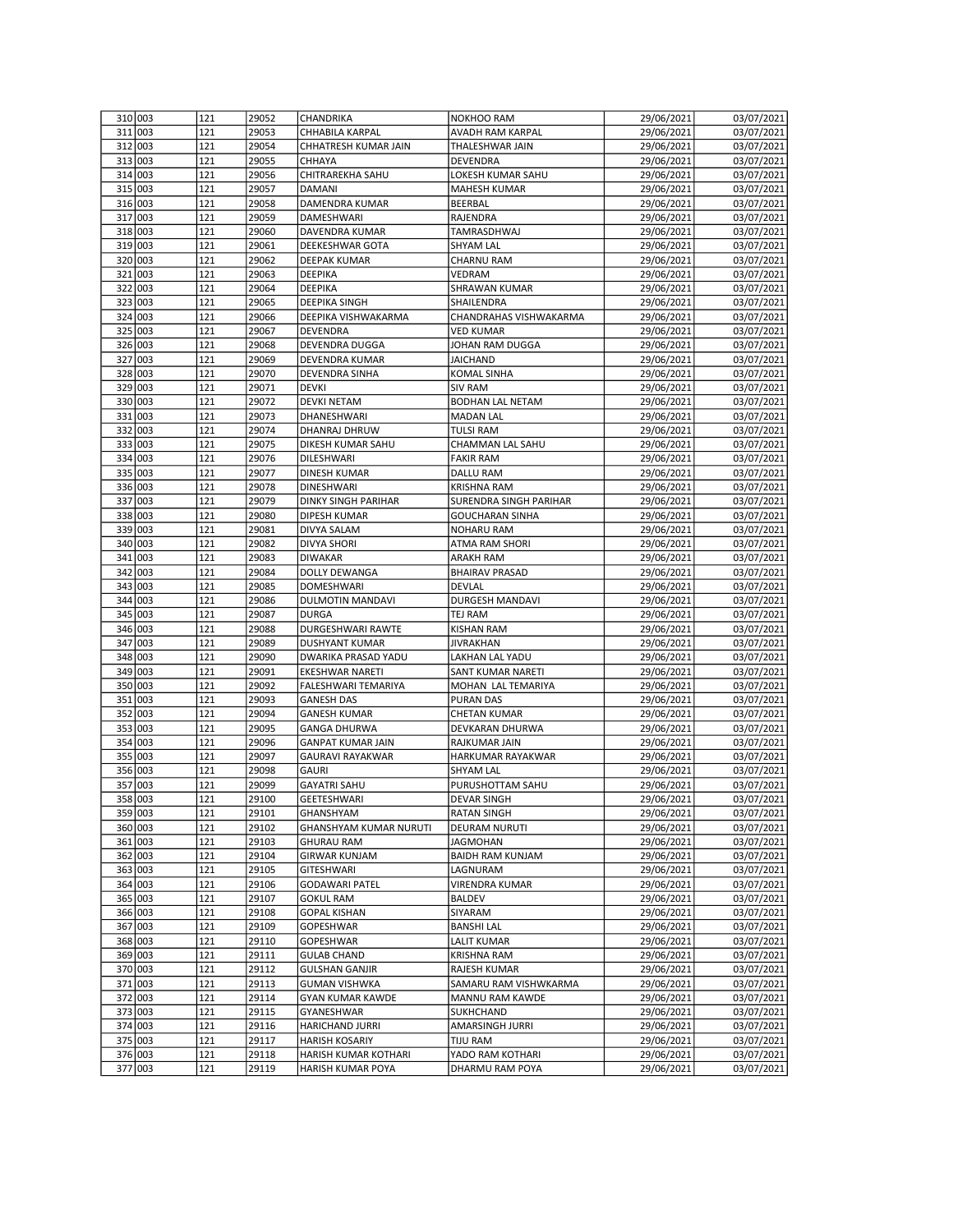| 378 003 | 121 | 29120 | <b>HARUNLATA</b>        | <b>BHAGWAT RAM</b>         | 29/06/2021 | 03/07/2021 |
|---------|-----|-------|-------------------------|----------------------------|------------|------------|
| 379 003 | 121 | 29121 | <b>HASINA</b>           | PHULSINGH                  | 29/06/2021 | 03/07/2021 |
| 380 003 | 121 | 29122 | HEERA MANDAVI           | <b>INDAL RAM</b>           | 29/06/2021 | 03/07/2021 |
| 381 003 | 121 | 29123 | HEERAMNIPATEL           | VISHNU RAM PATEL           | 29/06/2021 | 03/07/2021 |
| 382 003 | 121 | 29124 | <b>HEM KUMARI</b>       | <b>FAKEER RAM</b>          | 29/06/2021 | 03/07/2021 |
| 383 003 | 121 | 29125 | HEMA                    | YASHWANT                   | 29/06/2021 | 03/07/2021 |
| 384 003 | 121 | 29126 | <b>HEMANT KUMAR</b>     | <b>SUKDEV RAM</b>          | 29/06/2021 | 03/07/2021 |
| 385 003 | 121 | 29127 | HEMANT KUMAR MANDAVI    | <b>GYAN SINGH MANDAVI</b>  | 29/06/2021 | 03/07/2021 |
| 386 003 | 121 | 29128 | HEMBAI                  | <b>HALAL RAM</b>           | 29/06/2021 | 03/07/2021 |
| 387 003 | 121 | 29129 | <b>HEMIN MARKAM</b>     | <b>JAY SINGH</b>           | 29/06/2021 | 03/07/2021 |
| 388 003 | 121 | 29130 | <b>HEMLAL SHORI</b>     | <b>HALAL RAM SHORI</b>     | 29/06/2021 | 03/07/2021 |
| 389 003 | 121 | 29131 | <b>HEMLATA BAGHEL</b>   | <b>GIRDHARI</b>            | 29/06/2021 | 03/07/2021 |
|         |     |       |                         |                            |            |            |
| 390 003 | 121 | 29132 | HEMLATA PATEL           | RAMURAM PATEL              | 29/06/2021 | 03/07/2021 |
| 391 003 | 121 | 29133 | HIMANSHU MANDAVI        | <b>GOPAL SINGH MANDAVI</b> | 29/06/2021 | 03/07/2021 |
| 392 003 | 121 | 29134 | HITENDRA KUMAR          | DEEPCHAND                  | 29/06/2021 | 03/07/2021 |
| 393 003 | 121 | 29135 | <b>ILAS KUMAR DHRUW</b> | <b>BARSURAM DHRUW</b>      | 29/06/2021 | 03/07/2021 |
| 394 003 | 121 | 29136 | <b>INDI MANDAVI</b>     | JAYLAL                     | 29/06/2021 | 03/07/2021 |
| 395 003 | 121 | 29137 | <b>INDIRA</b>           | UAB LAL                    | 29/06/2021 | 03/07/2021 |
| 396 003 | 121 | 29138 | INDRASEN                | <b>KUNJAL SINGH</b>        | 29/06/2021 | 03/07/2021 |
| 397 003 | 121 | 29139 | <b>ISHWAR PRASAD</b>    | <b>KOMAL SINGH</b>         | 29/06/2021 | 03/07/2021 |
| 398 003 | 121 | 29140 | <b>ISHWARI NISHAD</b>   | FULSINH RAM NISHAD         | 29/06/2021 | 03/07/2021 |
| 399 003 | 121 | 29141 | JAGDEV KAWDE            | <b>CHITEL RAM</b>          | 29/06/2021 | 03/07/2021 |
| 400 003 | 121 | 29142 | JAGESHWARI              | <b>CHAIT RAM</b>           | 29/06/2021 | 03/07/2021 |
| 401 003 | 121 | 29143 | <b>JAGRITI WADIWA</b>   | S S WADIWA                 | 29/06/2021 | 03/07/2021 |
| 402 003 | 121 | 29144 | JAIKISHAN KAWDE         | AATMARAM                   | 29/06/2021 | 03/07/2021 |
| 403 003 | 121 | 29145 | <b>JAMUNA RAJAK</b>     | UDELAL                     | 29/06/2021 | 03/07/2021 |
| 404 003 | 121 | 29146 | <b>JASMIN KHAN</b>      | <b>JAMIL KHAN</b>          | 29/06/2021 | 03/07/2021 |
| 405 003 | 121 | 29147 | <b>JAYANTI</b>          | <b>DWAR SINGH</b>          | 29/06/2021 | 03/07/2021 |
| 406 003 | 121 | 29148 | <b>JAYANTRI</b>         | MANRAKHAN                  | 29/06/2021 | 03/07/2021 |
| 407 003 | 121 | 29149 | JEETU NETAM             | <b>MANRAKHAN NETAM</b>     | 29/06/2021 | 03/07/2021 |
| 408 003 | 121 | 29150 | <b>JHAMESHWARI</b>      | RAMBHAROSA                 | 29/06/2021 | 03/07/2021 |
| 409 003 | 121 | 29151 | JHAMILA                 | <b>DHANRAM</b>             | 30/06/2021 | 05/07/2021 |
| 410 003 | 121 | 29152 | <b>JITENDRA</b>         | NARESH                     | 30/06/2021 | 05/07/2021 |
| 411 003 | 121 | 29153 | <b>JITESH KUMAR</b>     | CHANDRASHEKHAR             | 30/06/2021 | 05/07/2021 |
| 412 003 | 121 | 29154 | <b>JITESH KUMAR</b>     | SATYENDRA                  | 30/06/2021 | 05/07/2021 |
| 413 003 | 121 | 29155 | JYOTI                   | <b>BALI RAM POYA</b>       | 30/06/2021 | 05/07/2021 |
| 414 003 | 121 | 29156 | <b>JYOTI KUNJAM</b>     | GAJANANAD KUNJAM           | 30/06/2021 | 05/07/2021 |
|         |     |       |                         |                            |            |            |
| 415 003 | 121 | 29157 | JYOTI MANDAVI           | MUNSHI RAM                 | 30/06/2021 | 05/07/2021 |
| 416 003 | 121 | 29158 | KABEER KUMAR NETAM      | RAMCHARAN NETAM            | 30/06/2021 | 05/07/2021 |
| 417 003 | 121 | 29159 | KAILASH KAUMAR YADAV    | RAMESH YADAV               | 30/06/2021 | 05/07/2021 |
| 418 003 | 121 | 29160 | KAJAL EKKA              | KAMLESH EKKA               | 30/06/2021 | 05/07/2021 |
| 419 003 | 121 | 29161 | KALPANA                 | NARAD RAM                  | 30/06/2021 | 05/07/2021 |
| 420 003 | 121 | 29162 | KALPANA KRISHAN         | RUPDHAR KRISHAN            | 30/06/2021 | 05/07/2021 |
| 421 003 | 121 | 29163 | KAMALKISHOR             | NARENDRA KUMAR             | 30/06/2021 | 05/07/2021 |
| 422 003 | 121 | 29164 | KAMESHWARI NETAM        | MAN SINGH NETAM            | 30/06/2021 | 05/07/2021 |
| 423 003 | 121 | 29165 | KAMINI                  | <b>KISHOR KUMAR</b>        | 30/06/2021 | 05/07/2021 |
| 424 003 | 121 | 29166 | KAMINI DIVAKER          | PUSHKAR RAM DIVAKER        | 30/06/2021 | 05/07/2021 |
| 425 003 | 121 | 29167 | KAMLESH KUMAR KASHYAP   | BHAWSINGH                  | 30/06/2021 | 05/07/2021 |
| 426 003 | 121 | 29168 | <b>KAMLESH SAHA</b>     | <b>KRISHNA PAD SAHA</b>    | 30/06/2021 | 05/07/2021 |
| 427 003 | 121 | 29169 | KAMLESHWAR KUMAR PATEL  | <b>NAKUL RAM PATEL</b>     | 30/06/2021 | 05/07/2021 |
| 428 003 | 121 | 29170 | KANCHAN YADAV           | KAMLESH YADAV              | 30/06/2021 | 05/07/2021 |
| 429 003 | 121 | 29171 | KAPIL                   | BHUNESHWAR                 | 30/06/2021 | 05/07/2021 |
| 430 003 | 121 | 29172 | <b>KAPILDEV</b>         | UMEND RAM                  | 30/06/2021 | 05/07/2021 |
| 431 003 | 121 | 29173 | <b>KARAN MANDAVI</b>    | <b>SP MANDAVI</b>          | 30/06/2021 | 05/07/2021 |
| 432 003 | 121 | 29174 | KARUNA KODOPI           | PAWAN KUMAR KODOPI         | 30/06/2021 | 05/07/2021 |
| 433 003 | 121 | 29175 | KAUSHAL YADAV           | <b>BASANT KUMAR</b>        | 30/06/2021 | 05/07/2021 |
| 434 003 | 121 | 29176 | KAUSHILYA               | SHIVKUMAR                  | 30/06/2021 | 05/07/2021 |
| 435 003 | 121 | 29177 | KAUSHILYA KANGE         | <b>JHHUNOU RAM KANGE</b>   | 30/06/2021 | 05/07/2021 |
| 436 003 | 121 | 29178 | KAVITA                  | TULSI RAM                  | 30/06/2021 | 05/07/2021 |
| 437 003 | 121 | 29179 | KHAGPATI                | SURIJ                      | 30/06/2021 | 05/07/2021 |
| 438 003 | 121 | 29180 | KHEMRAJ PRADHAN         | PUNU RAM PRADHAN           | 30/06/2021 | 05/07/2021 |
| 439 003 | 121 | 29181 | KHILESHWAR              | <b>DEW SHARAN</b>          | 30/06/2021 | 05/07/2021 |
| 440 003 | 121 | 29182 | KHILESHWARI             | PURUSHOTTAM                | 30/06/2021 | 05/07/2021 |
| 441 003 | 121 | 29183 | KHILESWAR KUMAR NETAM   | JAGESHWAR NETAM            | 30/06/2021 | 05/07/2021 |
| 442 003 | 121 | 29184 | KHIMLESH DHRUW          | RATTERAM DHRUW             | 30/06/2021 | 05/07/2021 |
|         |     |       |                         |                            |            |            |
| 443 003 | 121 | 29185 | KHOMESHWARI             | <b>BHARAT RAM</b>          | 30/06/2021 | 05/07/2021 |
| 444 003 | 121 | 29186 | <b>KHUSHBOO</b>         | <b>BHAWSINGH</b>           | 30/06/2021 | 05/07/2021 |
| 445 003 | 121 | 29187 | KHUSHBU MANDAVI         | SIYA RAM MANDAVI           | 30/06/2021 | 05/07/2021 |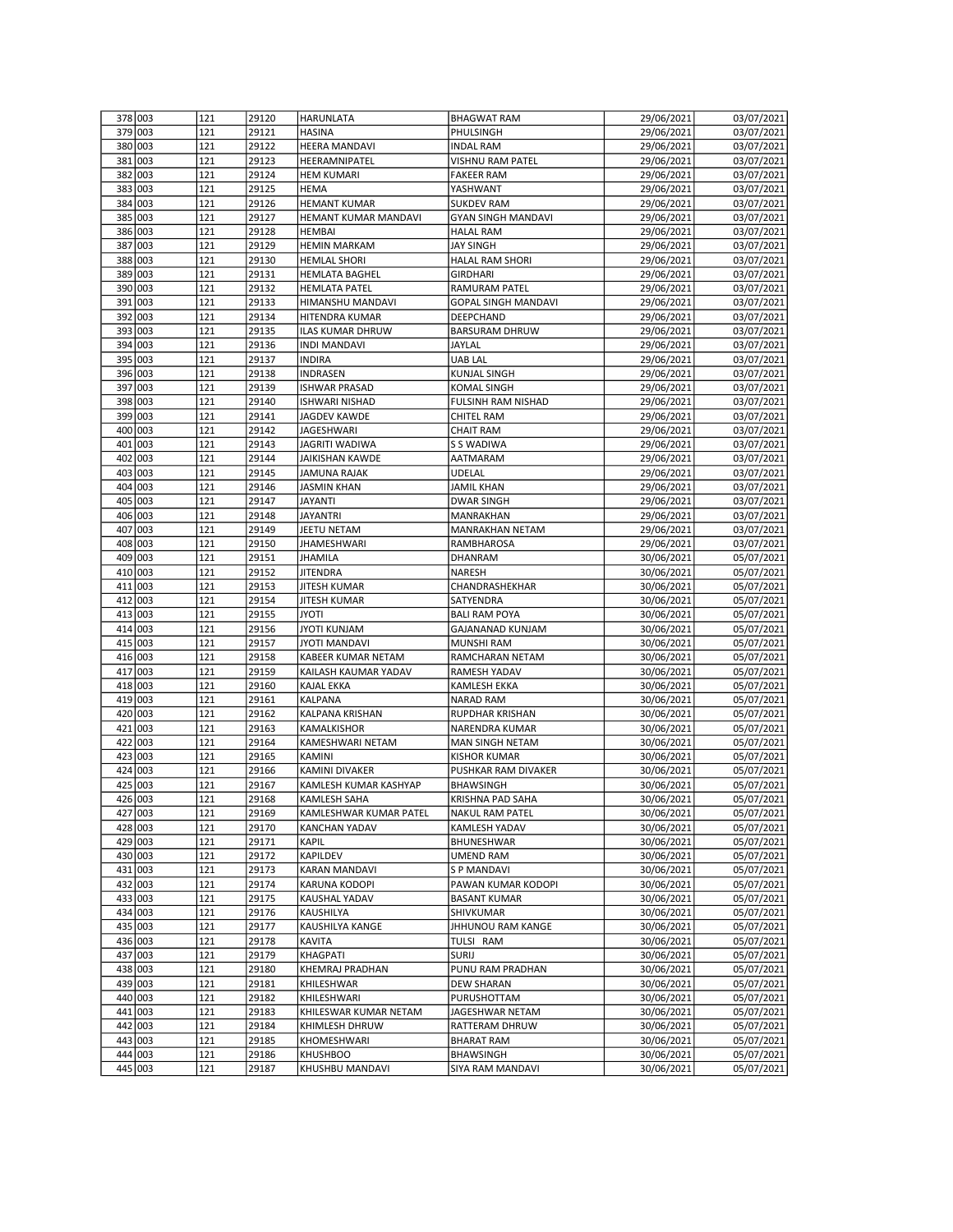| 446 003 | 121 | 29188 | KILESH KUMAR MANDAVI | CHAMARRAI MANDAVI           | 30/06/2021 | 05/07/2021 |
|---------|-----|-------|----------------------|-----------------------------|------------|------------|
| 447 003 | 121 | 29189 | <b>KIRAN SAHU</b>    | LOMAN SAHU                  | 30/06/2021 | 05/07/2021 |
| 448 003 | 121 | 29190 | KOMAL KUMAR SINHA    | <b>KUSHAL SINHA</b>         | 30/06/2021 | 05/07/2021 |
| 449 003 | 121 | 29191 | <b>KRITI SALAM</b>   | <b>JASWANT</b>              | 30/06/2021 | 05/07/2021 |
| 450 003 | 121 | 29192 | KULBHUSHAN TEMU      | ROMNATH TEMU                | 30/06/2021 | 05/07/2021 |
| 451 003 | 121 | 29193 | KULBHUSHAN YADAV     | DHANESHRAM YADAV            | 30/06/2021 | 05/07/2021 |
| 452 003 | 121 | 29194 | KULESHVAREE          | <b>GOUCHARAN</b>            | 30/06/2021 | 05/07/2021 |
| 453 003 | 121 | 29195 | KULESHWAREE          | MOHIT KUMAR RAJAK           | 30/06/2021 | 05/07/2021 |
| 454 003 | 121 | 29196 | KUMESH KAVACHI       | NATHELA KAVACHI             | 30/06/2021 | 05/07/2021 |
| 455 003 | 121 | 29197 | <b>KUMESH KUMAR</b>  | <b>ASHOK KUMAR</b>          | 30/06/2021 | 05/07/2021 |
| 456 003 | 121 | 29198 | LAKESHWAR THAKUR     | LATE SHRI NAND KUMAR THAKUR | 30/06/2021 | 05/07/2021 |
| 457 003 | 121 | 29199 |                      |                             |            |            |
|         |     |       | LAKHMU RAM MANDAVI   | JANGLU RAM MANDAVI          | 30/06/2021 | 05/07/2021 |
| 458 003 | 121 | 29200 | LALITA MANDAVI       | <b>BISHNATH MANDAVI</b>     | 30/06/2021 | 05/07/2021 |
| 459 003 | 121 | 29201 | <b>LALITA NAG</b>    | SAMPAT RAM NAG              | 30/06/2021 | 05/07/2021 |
| 460 003 | 121 | 29202 | LALITA SAHU          | MOHAN SINGH SAHU            | 30/06/2021 | 05/07/2021 |
| 461 003 | 121 | 29203 | LATA MARKAM          | KISAN LAL MARKAM            | 30/06/2021 | 05/07/2021 |
| 462 003 | 121 | 29204 | <b>LATA YADAV</b>    | ANIL KUMAR                  | 30/06/2021 | 05/07/2021 |
| 463 003 | 121 | 29205 | LAXMI                | <b>ROHIT KUMAR</b>          | 30/06/2021 | 05/07/2021 |
| 464 003 | 121 | 29206 | LAXMI KAWDE          | KIRPA RAM KAWDE             | 30/06/2021 | 05/07/2021 |
| 465 003 | 121 | 29207 | LEELADHAR            | DHANNU RAM                  | 30/06/2021 | 05/07/2021 |
| 466 003 | 121 | 29208 | LEELAWATEE JAIN      | <b>BISHNATH</b>             | 30/06/2021 | 05/07/2021 |
| 467 003 | 121 | 29209 | LEENA                | AATMA RAM                   | 30/06/2021 | 05/07/2021 |
| 468 003 | 121 | 29210 | LEENA SAHU           | SEVAK RAM SAHU              | 30/06/2021 | 05/07/2021 |
| 469 003 | 121 | 29211 | <b>LEMAN SINGH</b>   | <b>ARJUN SINGH</b>          | 30/06/2021 | 05/07/2021 |
| 470 003 | 121 | 29212 | LIKESHWAR            | <b>CHARAN SINGH</b>         | 30/06/2021 | 05/07/2021 |
| 471 003 | 121 | 29213 | LILESH KUMAR POTAI   | <b>MAHAVIR POTAI</b>        | 30/06/2021 | 05/07/2021 |
| 472 003 | 121 | 29214 | LILESHWARI SAHU      | <b>AJAY</b>                 | 30/06/2021 | 05/07/2021 |
| 473 003 | 121 | 29215 | LINA                 | <b>BHENU RAM</b>            | 30/06/2021 | 05/07/2021 |
| 474 003 |     | 29216 | LOKESH KUMAR         | <b>CHINTA RAM</b>           |            | 05/07/2021 |
|         | 121 |       | LOKESH KUMAR WATTI   |                             | 30/06/2021 |            |
| 475 003 | 121 | 29217 |                      | SHIVACHARAN WATTI           | 30/06/2021 | 05/07/2021 |
| 476 003 | 121 | 29218 | LOKESHWAR KODOPI     | TULSI RAM KODOPI            | 30/06/2021 | 05/07/2021 |
| 477 003 | 121 | 29219 | LOKESHWAR SINGH      | JAI KUMAR SINGH             | 30/06/2021 | 05/07/2021 |
| 478 003 | 121 | 29220 | MADAN MOHAN MANDAVI  | <b>BALRAM MANDAVI</b>       | 30/06/2021 | 05/07/2021 |
| 479 003 | 121 | 29221 | MADHURI              | JAWAHAR LAL                 | 30/06/2021 | 05/07/2021 |
| 480 003 | 121 | 29222 | <b>MADHURI NETAM</b> | MADHAV RAM NETAM            | 30/06/2021 | 05/07/2021 |
| 481 003 | 121 | 29223 | MAHABATI             | LAGANU RAM                  | 30/06/2021 | 05/07/2021 |
| 482 003 | 121 | 29224 | MAHAVIR YADAV        | JAYSINGH YADAV              | 30/06/2021 | 05/07/2021 |
| 483 003 | 121 | 29225 | MAHENDRA KUMAR       | <b>BHANJAN SINGH</b>        | 30/06/2021 | 05/07/2021 |
| 484 003 | 121 | 29226 | MAHESH KUMAR DARRO   | CHAINU RAM DARRO            | 30/06/2021 | 05/07/2021 |
| 485 003 | 121 | 29227 | MAHESHWARI           | CHHATRU RAM                 | 30/06/2021 | 05/07/2021 |
| 486 003 | 121 | 29228 | MAHESHWARI NARETI    | RANJAN SINGH                | 30/06/2021 | 05/07/2021 |
| 487 003 | 121 | 29229 | MAHESHWARI NETAM     | <b>JAGDISH NETAM</b>        | 30/06/2021 | 05/07/2021 |
| 488 003 | 121 | 29230 | MALTEE               | RAMPRASAD                   | 30/06/2021 | 05/07/2021 |
| 489 003 | 121 | 29231 | <b>MAMTA</b>         | <b>BRIJLAL</b>              | 30/06/2021 | 05/07/2021 |
| 490 003 | 121 | 29232 | <b>MAMTA</b>         | <b>MAN SINGH</b>            | 30/06/2021 | 05/07/2021 |
| 491 003 | 121 | 29233 | <b>MAMTA</b>         | RAJ KUMAR                   | 30/06/2021 | 05/07/2021 |
| 492 003 | 121 | 29234 | <b>MAMTA</b>         | <b>NARAD RAM</b>            | 30/06/2021 | 05/07/2021 |
| 493 003 | 121 | 29235 | <b>MAMTA BAGHEL</b>  | ETVARU RAM BAGHEL           | 30/06/2021 | 05/07/2021 |
| 494 003 | 121 | 29236 | <b>MAMTA NETAM</b>   | NANDU RAM NETAM             | 30/06/2021 | 05/07/2021 |
| 495 003 |     |       |                      |                             |            |            |
|         | 121 | 29237 | MAMTA SINHA          | NARAD RAM SINHA             | 30/06/2021 | 05/07/2021 |
| 496 003 | 121 | 29238 | MAMTA YADAV          | BASANT KUMAR YADAV          | 30/06/2021 | 05/07/2021 |
| 497 003 | 121 | 29239 | MANESHWAR BAGHEL     | <b>GAINDLAL BAGHEL</b>      | 30/06/2021 | 05/07/2021 |
| 498 003 | 121 | 29240 | MANESHWARI           | <b>DHANI RAM</b>            | 30/06/2021 | 05/07/2021 |
| 499 003 | 121 | 29241 | <b>MANISH KUMAR</b>  | NIRMAL KUMAR                | 30/06/2021 | 05/07/2021 |
| 500 003 | 121 | 29242 | <b>MANISH KUMAR</b>  | YOGESHWAR                   | 30/06/2021 | 05/07/2021 |
| 501 003 | 121 | 29243 | <b>MANISH KUMAR</b>  | SOBHA RAM                   | 30/06/2021 | 05/07/2021 |
| 502 003 | 121 | 29244 | MANISH KUMAR NAYAK   | SURESH KUMAR NAYAK          | 30/06/2021 | 05/07/2021 |
| 503 003 | 121 | 29245 | MANISHA              | JOHAR LAL                   | 30/06/2021 | 05/07/2021 |
| 504 003 | 121 | 29246 | MANISHA DHRUV        | CHANDRABHAN DHRUV           | 30/06/2021 | 05/07/2021 |
| 505 003 | 121 | 29247 | <b>MANISHA RAWTE</b> | <b>BARSU RAM</b>            | 30/06/2021 | 05/07/2021 |
| 506 003 | 121 | 29248 | MANISHA SAMRATH      | SONU                        | 30/06/2021 | 05/07/2021 |
| 507 003 | 121 | 29249 | MANISHA YADAV        | JETHU RAM YADAV             | 30/06/2021 | 05/07/2021 |
| 508 003 | 121 | 29250 | MANISHA YADAV        | SONARAM YADAV               | 30/06/2021 | 05/07/2021 |
| 509 003 | 121 | 29251 | MANISHA YADAV        | MANNU RAM                   | 30/06/2021 | 05/07/2021 |
| 510 003 | 121 | 29252 | MANJU                | KOLU RAM                    | 30/06/2021 | 05/07/2021 |
| 511 003 | 121 | 29253 | MANJU KUNJAM         | <b>BISNATH KUNJAM</b>       | 30/06/2021 | 05/07/2021 |
| 512 003 | 121 | 29254 | MANJULATA            | <b>BIMAL RAM</b>            | 30/06/2021 | 05/07/2021 |
| 513 003 | 121 | 29255 | <b>MANOJ KUMAR</b>   | SHYAM LAL                   | 30/06/2021 | 05/07/2021 |
|         |     |       |                      |                             |            |            |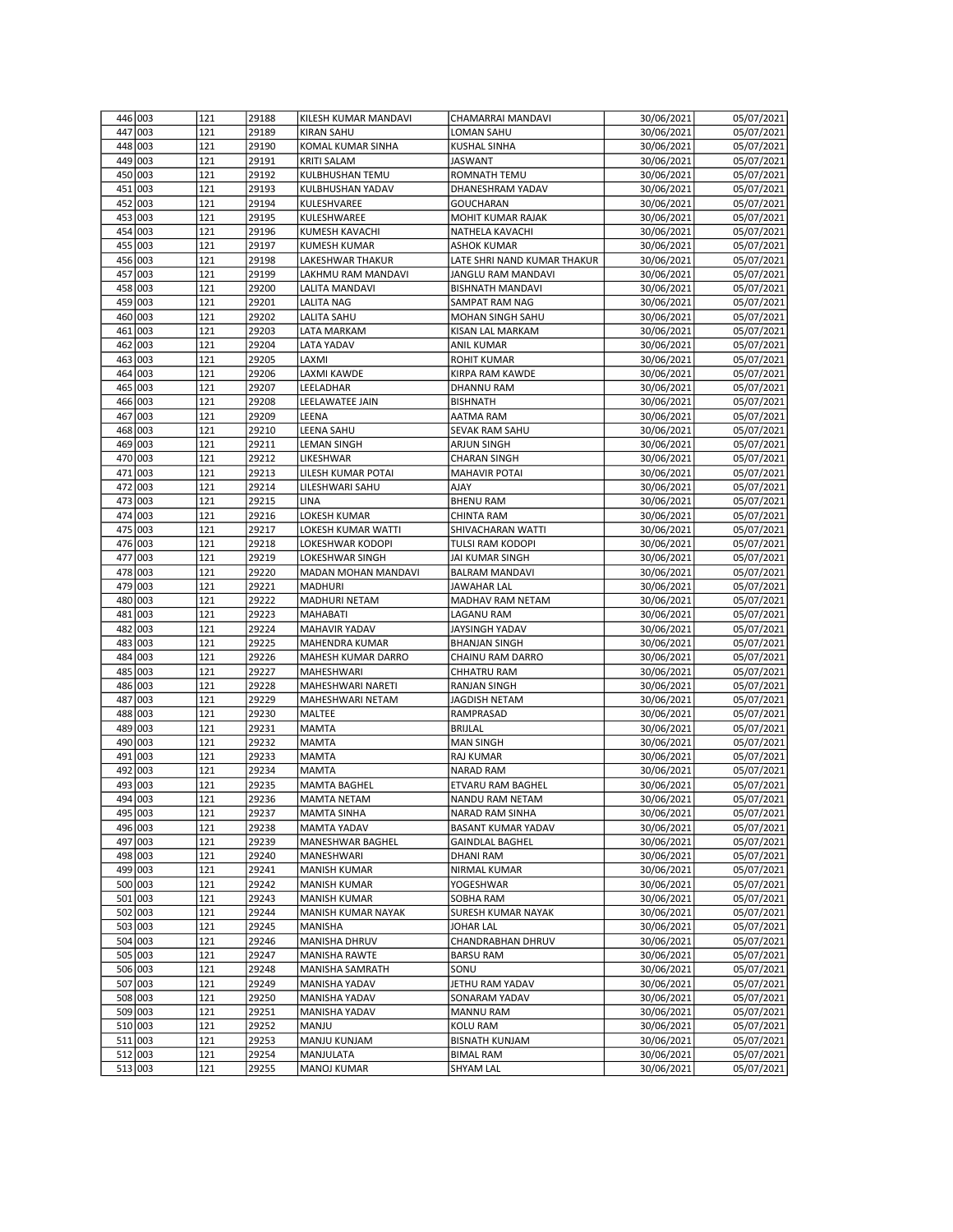| 514 003 | 121 | 29256 | MANOJ KUMAR DHRUW     | <b>BABULAL DHRUW</b>      | 30/06/2021 | 05/07/2021 |
|---------|-----|-------|-----------------------|---------------------------|------------|------------|
| 515 003 | 121 | 29257 | MANOJ NISHAD          | SHRAWAN KUMAR NISHAD      | 30/06/2021 | 05/07/2021 |
| 516 003 | 121 | 29258 | MATHURA NETAM         | DHANI RAM NETAM           | 30/06/2021 | 05/07/2021 |
| 517 003 | 121 | 29259 | MAUSAM KUMAR NETAM    | ASHOK KUMAR NETAM         | 30/06/2021 | 05/07/2021 |
| 518 003 | 121 | 29260 | <b>MEENA</b>          | AJIT SINGH                | 30/06/2021 | 05/07/2021 |
| 519 003 | 121 | 29261 | <b>MILAN KUMAR</b>    | SAGGU RAM                 | 30/06/2021 | 05/07/2021 |
| 520 003 | 121 | 29262 | MINESHWARI            | <b>SANAD KUMAR</b>        | 30/06/2021 | 05/07/2021 |
| 521 003 | 121 | 29263 | MISHRA PRASAD         | <b>AMRIT LAL</b>          | 30/06/2021 | 05/07/2021 |
| 522 003 | 121 | 29264 | MITHLESH KUMAR        | <b>BHUVAN LAL</b>         | 30/06/2021 | 05/07/2021 |
| 523 003 | 121 | 29265 | MITHLESH SAHU         | MAHAVIR SAHU              | 30/06/2021 | 05/07/2021 |
| 524 003 | 121 | 29266 | MITHLESHWARI          | ANANDRAM                  | 30/06/2021 | 05/07/2021 |
| 525 003 | 121 | 29267 | <b>MITHUN KUMAR</b>   | <b>SHARVAN KUMAR</b>      | 30/06/2021 | 05/07/2021 |
| 526 003 | 121 | 29268 | <b>MOHIT KUMAR</b>    | KUMBHAKARAN SAHU          | 30/06/2021 | 05/07/2021 |
| 527 003 | 121 | 29269 | <b>MONIKA</b>         | CHHABI RAM                | 30/06/2021 | 05/07/2021 |
| 528 003 | 121 | 29270 | <b>MONIKA JAIN</b>    | JANAK RAM JAIN            | 30/06/2021 | 05/07/2021 |
| 529 003 | 121 | 29271 | <b>MONIKA SAHU</b>    | <b>DASHRATH SAHU</b>      | 30/06/2021 | 05/07/2021 |
| 530 003 | 121 | 29272 | MUKESH KUMAR MANDAVI  | DEWNATH MANDAVI           | 30/06/2021 | 05/07/2021 |
| 531 003 | 121 | 29273 | MULCHAND              | <b>JAKHNU RAM</b>         | 30/06/2021 | 05/07/2021 |
| 532 003 | 121 | 29274 | MUNESH KUMAR          | <b>HARINATH</b>           | 30/06/2021 | 05/07/2021 |
| 533 003 | 121 | 29275 | MUNNA RAM MANDAVI     | PUNAU RAM MANDAVI         | 30/06/2021 | 05/07/2021 |
| 534 003 | 121 | 29276 | MUSKAN VADHWAN        | SANJAY KUMAR VADHWANI     | 30/06/2021 | 05/07/2021 |
| 535 003 | 121 | 29277 | NAGENDRA JAIN         | NAROTTAM JAIN             | 30/06/2021 | 05/07/2021 |
| 536 003 | 121 | 29278 | NAGENDRA KUMAR NETAM  | ARJUN SINGH               | 30/06/2021 | 05/07/2021 |
| 537 003 | 121 | 29279 | NAGESHWARI            | <b>RAGHU NATH</b>         | 30/06/2021 | 05/07/2021 |
| 538 003 | 121 | 29280 | NANDANI DAS MANIKPU   | SUKRIT DAS MANIKPURI      | 30/06/2021 | 05/07/2021 |
| 539 003 | 121 | 29281 | NANDANI DHRUW         | MANOHAR LAL DHRUW         | 30/06/2021 | 05/07/2021 |
| 540 003 | 121 | 29282 | NANDESHWARI           | ANAND RAM                 | 30/06/2021 | 05/07/2021 |
| 541 003 | 121 |       | <b>NANDINI SAHU</b>   |                           | 30/06/2021 |            |
|         |     | 29283 |                       | JAGAT RAM SAHU            |            | 05/07/2021 |
| 542 003 | 121 | 29284 | NANDITA               | VINOD                     | 30/06/2021 | 05/07/2021 |
| 543 003 | 121 | 29285 | NARENDRA              | <b>HARI RAM</b>           | 30/06/2021 | 05/07/2021 |
| 544 003 | 121 | 29286 | NARMADA RAWTE         | TAKESHVAR RAM             | 30/06/2021 | 05/07/2021 |
| 545 003 | 121 | 29287 | NAUGENDRA SAHU        | <b>GOVIND RAM SAHU</b>    | 30/06/2021 | 05/07/2021 |
| 546 003 | 121 | 29288 | NAVEEN TIWARI         | PANKAJ TIWARI             | 30/06/2021 | 05/07/2021 |
| 547 003 | 121 | 29289 | NAVIN KUMAR MANDAV    | LATESH RAM MANDAVI        | 30/06/2021 | 05/07/2021 |
| 548 003 | 121 | 29290 | NAVITA                | CHHANNU RAM               | 30/06/2021 | 05/07/2021 |
| 549 003 | 121 | 29291 | NEELAM SAHU           | TAMESHWAR SAHU            | 30/06/2021 | 05/07/2021 |
| 550 003 | 121 | 29292 | NEELAM SAHU           | HARICHAND SAHU            | 30/06/2021 | 05/07/2021 |
| 551 003 | 121 | 29293 | NEELU KOMRE           | AGHAN SINGH KOMRE         | 30/06/2021 | 05/07/2021 |
| 552 003 | 121 | 29294 | <b>NEETA</b>          | CHANDU LAL                | 30/06/2021 | 05/07/2021 |
| 553 003 | 121 | 29295 | <b>NEHA SEWTA</b>     | NARESH SEWTA              | 30/06/2021 | 05/07/2021 |
| 554 003 | 121 | 29296 | <b>NEHA YADAV</b>     | PREMLAL                   | 30/06/2021 | 05/07/2021 |
| 555 003 | 121 | 29297 | NIRMALA               | <b>SUNDAR LAL</b>         | 30/06/2021 | 05/07/2021 |
| 556 003 | 121 | 29298 | <b>NIRMALA</b>        | <b>HARI RAM</b>           | 30/06/2021 | 05/07/2021 |
| 557 003 | 121 | 29299 | NISHIMA MANDAVI       | <b>ASHOK KUMAR</b>        | 30/06/2021 | 05/07/2021 |
| 558 003 | 121 | 29300 | NITESHWARI JAIN       | SIYA RAM JAIN             | 30/06/2021 | 05/07/2021 |
| 559 003 | 121 | 29301 | NOHAR RAM NETAM       | MANGAL RAM NETAM          | 30/06/2021 | 05/07/2021 |
| 560 003 | 121 | 29302 | <b>OJASWI MANDAVI</b> | MOHAN SINGH MANDAVI       | 30/06/2021 | 05/07/2021 |
| 561 003 | 121 | 29303 | OMESHWARI SONWANI     | <b>BISAL RAM SONWANI</b>  | 30/06/2021 | 05/07/2021 |
| 562 003 | 121 | 29304 | OMPRAKASH SAHU        | ANAND RAM                 | 30/06/2021 | 05/07/2021 |
| 563 003 | 121 | 29305 | PADMA                 | <b>GANGA RAM</b>          | 30/06/2021 | 05/07/2021 |
| 564 003 | 121 | 29306 | PADMANI BHASKAR       | SHAMBHU RAM BHASKAR       | 30/06/2021 | 05/07/2021 |
| 565 003 | 121 | 29307 | PANKAJ KUMAR          | <b>SHYAM LAL</b>          | 30/06/2021 | 05/07/2021 |
| 566 003 | 121 | 29308 | PANKAJ SHORI          | NAND LAL SHORI            | 30/06/2021 | 05/07/2021 |
| 567 003 | 121 | 29309 | PANKAJ SINHA          | MANSA RAM SINHA           | 30/06/2021 | 05/07/2021 |
| 568 003 | 121 | 29310 | PANKOO RAM NETAM      | <b>MAYA RAM</b>           | 30/06/2021 | 05/07/2021 |
| 569 003 | 121 | 29311 | PARMESHWAR            | <b>UDEY SINGH</b>         | 30/06/2021 | 05/07/2021 |
| 570 003 | 121 | 29312 | PARVATI MANDAVI       | JAGAT RAM MANDAVI         | 30/06/2021 | 05/07/2021 |
| 571 003 | 121 | 29313 | PHULESHWARI           | <b>TIJAU RAM</b>          | 30/06/2021 | 05/07/2021 |
| 572 003 | 121 | 29314 | PILESHWAR KUMAR PATEL | <b>GIRDHARI LAL PATEL</b> | 30/06/2021 | 05/07/2021 |
| 573 003 | 121 | 29315 | <b>PINKI</b>          | NILKANTH DHRUW            | 30/06/2021 | 05/07/2021 |
| 574 003 | 121 | 29316 | PIYUSH KUMAR          | RAJENDRA KUMAR            | 30/06/2021 | 05/07/2021 |
| 575 003 | 121 | 29317 | POOJA MARKAM          | SHIVKARAN                 | 30/06/2021 | 05/07/2021 |
| 576 003 | 121 | 29318 | PRADEEP KUMAR         | SATTANAND                 | 30/06/2021 | 05/07/2021 |
| 577 003 | 121 | 29319 | PRADIP KUMAR YADU     | MADHAV RAM YADU           | 30/06/2021 | 05/07/2021 |
| 578 003 | 121 | 29320 | PRAFULL               | <b>BALI RAM</b>           | 30/06/2021 | 05/07/2021 |
| 579 003 | 121 | 29321 | PRAFULL KUMAR         | LAKSHMINATH               | 30/06/2021 | 05/07/2021 |
| 580 003 | 121 | 29322 | PRAGYA RAJAK          | SAHRAVAN KUMAR            | 30/06/2021 | 05/07/2021 |
| 581 003 | 121 | 29323 | PRAHLAD               | <b>KUMAR</b>              | 30/06/2021 | 05/07/2021 |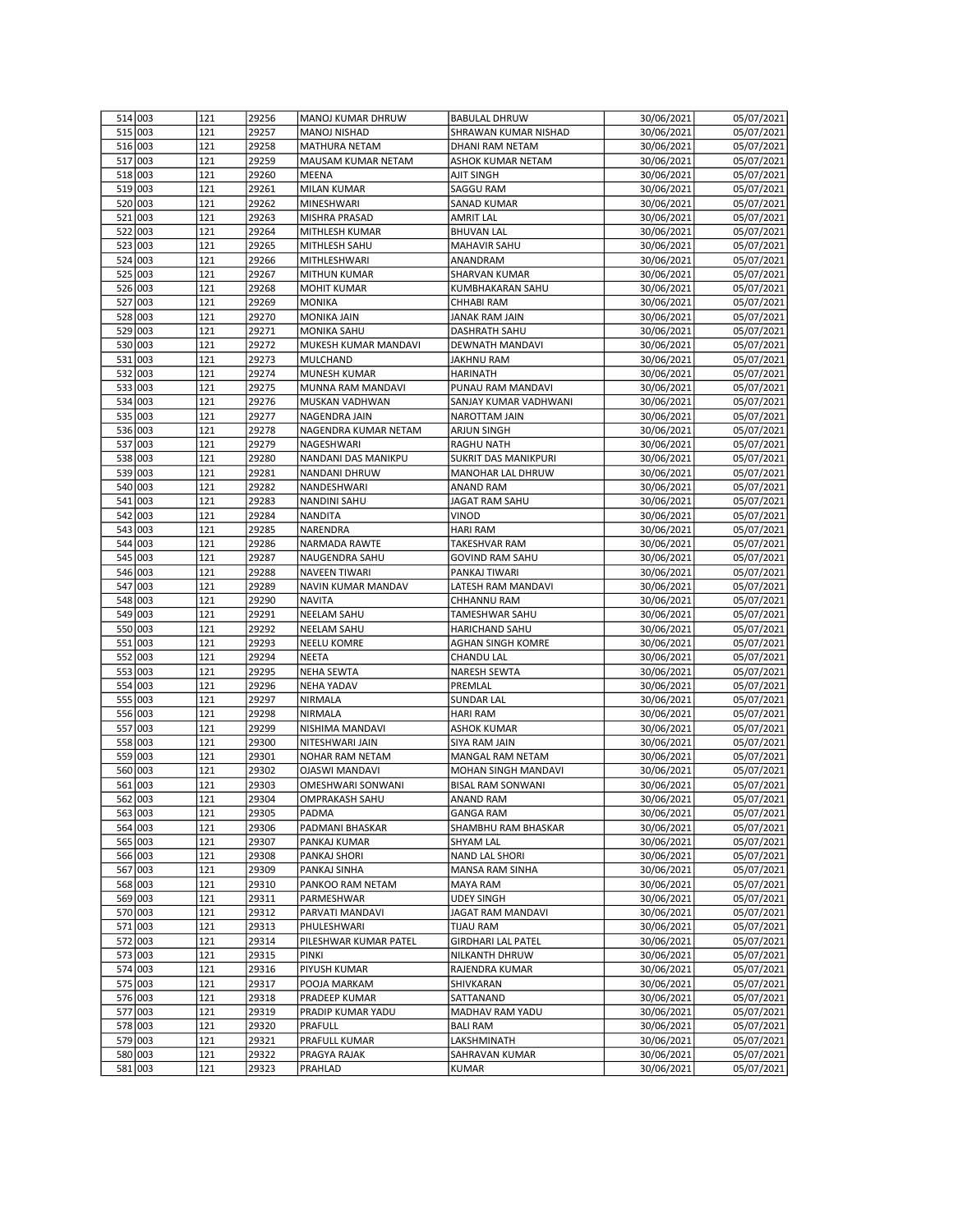|     | 582 003 | 121 | 29324 | PRAKASH KUMAR USENDI | <b>BALDEV USENDI</b>     | 30/06/2021 | 05/07/2021 |
|-----|---------|-----|-------|----------------------|--------------------------|------------|------------|
|     | 583 003 | 121 | 29325 | PRAMESH KUMAR        | CHANDAN SINGH            | 30/06/2021 | 05/07/2021 |
|     | 584 003 | 121 | 29326 | PRATIBHA BHUARYA     | LALCHAND BHUARYA         | 30/06/2021 | 05/07/2021 |
|     | 585 003 | 121 | 29327 | PRATIBHA SINHA       | NARAYAN                  | 30/06/2021 | 05/07/2021 |
|     | 586 003 | 121 | 29328 | PRATIMA YADAV        | UMENDRA YADAV            | 30/06/2021 | 05/07/2021 |
|     | 587 003 | 121 | 29329 | PRAVEEN NETAM        | JALSINGH NETAM           | 30/06/2021 | 05/07/2021 |
|     | 588 003 | 121 | 29330 | PREM LAL             | BAJJURAM                 | 30/06/2021 | 05/07/2021 |
|     | 589 003 | 121 | 29331 | PRITAM               | KANHAIYA                 | 30/06/2021 | 05/07/2021 |
|     | 590 003 | 121 | 29332 | PRITI PATEL          | HORI LAL                 | 30/06/2021 | 05/07/2021 |
|     | 591 003 | 121 | 29333 | PRIYA PATEL          | HARI PATEL               | 30/06/2021 | 05/07/2021 |
|     | 592 003 | 121 | 29334 | PRIYANKA             | KAMAL SINGH              | 30/06/2021 | 05/07/2021 |
|     | 593 003 | 121 | 29335 | PRIYANKA SHORI       | <b>KUNWARSINGH SHORI</b> | 30/06/2021 | 05/07/2021 |
|     | 594 003 | 121 | 29336 | PUJA SINHA           | <b>BHAGVAT SINHA</b>     | 30/06/2021 | 05/07/2021 |
|     | 595 003 | 121 | 29337 | PUNARAD              | PANCHNARAYAN             | 30/06/2021 | 05/07/2021 |
|     | 596 003 | 121 | 29338 | PUNAU RAM MARKAM     | RAJU RAM MARKAM          | 30/06/2021 | 05/07/2021 |
|     | 597 003 | 121 | 29339 | PUNESH YADAV         | RADHESHYAM YADAV         | 30/06/2021 | 05/07/2021 |
|     | 598 003 | 121 | 29340 | <b>PUNIT RAM</b>     | <b>KRISH RAM</b>         | 30/06/2021 | 05/07/2021 |
|     | 599 003 | 121 | 29341 | PURNIMA SAHU         | RAGHU RAM SAHU           | 30/06/2021 | 05/07/2021 |
|     | 600 003 | 121 | 29342 | PURNIMA SAHU         | PAHRU RAM                | 30/06/2021 | 05/07/2021 |
|     | 601 003 | 121 | 29343 | PURUSHOTAM NETAM     | DAYA RAM NETAM           | 30/06/2021 | 05/07/2021 |
|     | 602 003 | 121 | 29344 | PUSHPA KAWDE         | <b>DURGU RAM</b>         | 30/06/2021 | 05/07/2021 |
|     | 603 003 | 121 | 29345 | PUSHPA MANDAVI       | SANTURAM MANDAVI         | 30/06/2021 | 05/07/2021 |
|     | 604 003 | 121 | 29346 | PUSHPA MARKAM        | DASAU RAM                | 30/06/2021 | 05/07/2021 |
|     | 605 003 | 121 | 29347 | PUSHPENDRA           | NARAYAN                  | 30/06/2021 | 05/07/2021 |
|     | 606 003 | 121 | 29348 | PUSKAL CHHETRI       | <b>BHARAT CHHETRI</b>    | 30/06/2021 | 05/07/2021 |
|     | 607 003 | 121 | 29349 | RACHANA              | PURUSHOTTAM              | 30/06/2021 | 05/07/2021 |
|     | 608 003 | 121 | 29350 | RADHIKA NETAM        | JAGAN SINGH NETAM        | 30/06/2021 | 05/07/2021 |
|     | 609 003 | 121 | 29351 | RAGHUVEER            | RAMESH KUMAR             | 30/06/2021 | 05/07/2021 |
|     | 610 003 | 121 | 29352 | RAHUL KUMAR          | AATMA RAM                | 30/06/2021 | 05/07/2021 |
|     | 611 003 | 121 | 29353 | RAHUL NAVIK          | <b>ISHWAR RAM NAVIK</b>  | 30/06/2021 | 05/07/2021 |
|     | 612 003 | 121 | 29354 | RAJEEV SONWANI       | GAUCHARAN LAL SONWANI    | 30/06/2021 | 05/07/2021 |
|     | 613 003 | 121 | 29355 | RAJENDRA             | MOHAN                    | 01/07/2021 | 06/07/2021 |
|     | 614 003 | 121 | 29356 | RAJESH KUMAR         | NIRANJAN                 | 01/07/2021 | 06/07/2021 |
|     | 615 003 | 121 | 29357 | RAJESHWAR USENDI     | JAYRAM USENDI            | 01/07/2021 | 06/07/2021 |
|     | 616 003 | 121 | 29358 | RAJESHWARI MARKAM    | SHRAVAN KUMAR            | 01/07/2021 | 06/07/2021 |
|     | 617 003 | 121 | 29359 | RAKESH KUMAR NETAM   | DEVLAL                   | 01/07/2021 | 06/07/2021 |
|     | 618 003 | 121 | 29360 | RAM KUNJAM           | RAMESH KUMAR             | 01/07/2021 | 06/07/2021 |
|     | 619 003 | 121 | 29361 | RAMA                 | MAHESH KUMAR             | 01/07/2021 | 06/07/2021 |
|     | 620 003 | 121 | 29362 | RAMAKANT NAG         | RAMCHARAN NAG            | 01/07/2021 | 06/07/2021 |
|     | 621 003 | 121 | 29363 | RAMBABU NETAM        | SATAU RAM NETAM          | 01/07/2021 | 06/07/2021 |
|     | 622 003 | 121 | 29364 | RAMBHA MERIHA        | UKESH KUMAR MERIHA       | 01/07/2021 | 06/07/2021 |
|     | 623 003 | 121 | 29365 | RAMESHWARI KULDEEP   | JHADU RAM KULDEEP        | 01/07/2021 | 06/07/2021 |
|     | 624 003 | 121 | 29366 | RANJEET              | RAMLAL                   | 01/07/2021 | 06/07/2021 |
|     | 625 003 | 121 | 29367 | RANJEET              | <b>GOPAL SINGH SAHU</b>  | 01/07/2021 | 06/07/2021 |
|     | 626 003 | 121 | 29368 | RANJIT               | TIBHURAM                 | 01/07/2021 | 06/07/2021 |
|     | 627 003 | 121 | 29369 | RANJIT KUMAR UIKEY   | <b>BAIDU RAM UIKEY</b>   | 01/07/2021 | 06/07/2021 |
|     | 628 003 | 121 | 29370 | RANJITA              | SUKHRAM                  | 01/07/2021 | 06/07/2021 |
| 629 | 003     | 121 | 29371 | RASHMI KORRAM        | SHIVNATH KORRAM          | 01/07/2021 | 06/07/2021 |
|     | 630 003 | 121 | 29372 | RATAN KUMAR GAWDE    | <b>BHANU RAM GAWDE</b>   | 01/07/2021 | 06/07/2021 |
|     | 631 003 | 121 | 29373 | RAVESH               | SUNA RAM                 | 01/07/2021 | 06/07/2021 |
|     | 632 003 | 121 | 29374 | RAVINA SAHU          | LEELA RAM SAHU           | 01/07/2021 | 06/07/2021 |
|     | 633 003 | 121 | 29375 | RAVINA YADAV         | <b>BASANT YADAV</b>      | 01/07/2021 | 06/07/2021 |
|     | 634 003 | 121 | 29376 | RAVINDRA AHIR        | VIJAY AHIR               | 01/07/2021 | 06/07/2021 |
|     | 635 003 | 121 | 29377 | RAVINDRA SHRIVAS     | DHARMILAL SHRIVASTAV     | 01/07/2021 | 06/07/2021 |
|     | 636 003 | 121 | 29378 | RAVINDRA SINGH SHORI | DEVLAL SHORI             | 01/07/2021 | 06/07/2021 |
|     | 637 003 | 121 | 29379 | RAVISHANKER          | <b>TULSI RAM UIKEY</b>   | 01/07/2021 | 06/07/2021 |
|     | 638 003 | 121 | 29380 | RAVITA NAG           | <b>SUNA RAM NAG</b>      | 01/07/2021 | 06/07/2021 |
|     | 639 003 | 121 | 29381 | REEMA SAHU           | <b>HEMANT SAHU</b>       | 01/07/2021 | 06/07/2021 |
|     | 640 003 | 121 | 29382 | REENA                | <b>FARSU RAM</b>         | 01/07/2021 | 06/07/2021 |
|     | 641 003 | 121 | 29383 | REENA KHARGIHA       | KRISHNA LAL KHARGIHA     | 01/07/2021 | 06/07/2021 |
|     | 642 003 | 121 | 29384 | REENA NARETI         | KUBAL SINGH              | 01/07/2021 | 06/07/2021 |
|     | 643 003 | 121 | 29385 | <b>REETU SHORI</b>   | SAGRAM SHORI             | 01/07/2021 | 06/07/2021 |
|     | 644 003 | 121 | 29386 | REKHA                | AMRIT LAL                | 01/07/2021 | 06/07/2021 |
|     | 645 003 | 121 | 29387 | RENUKA               | VISHAY LAL               | 01/07/2021 | 06/07/2021 |
|     | 646 003 | 121 | 29388 | RENUKA SALAM         | SHYAMSUNDAR SALAM        | 01/07/2021 | 06/07/2021 |
|     | 647 003 | 121 | 29389 | RESHMA NETAM         | SUDARSHAN NETAM          | 01/07/2021 | 06/07/2021 |
|     | 648 003 | 121 | 29390 | RESHMA SORI          | <b>BIRJHU RAM</b>        | 01/07/2021 | 06/07/2021 |
|     | 649 003 | 121 | 29391 | RESHMI SAHU          | <b>BALDEV SAHU</b>       | 01/07/2021 | 06/07/2021 |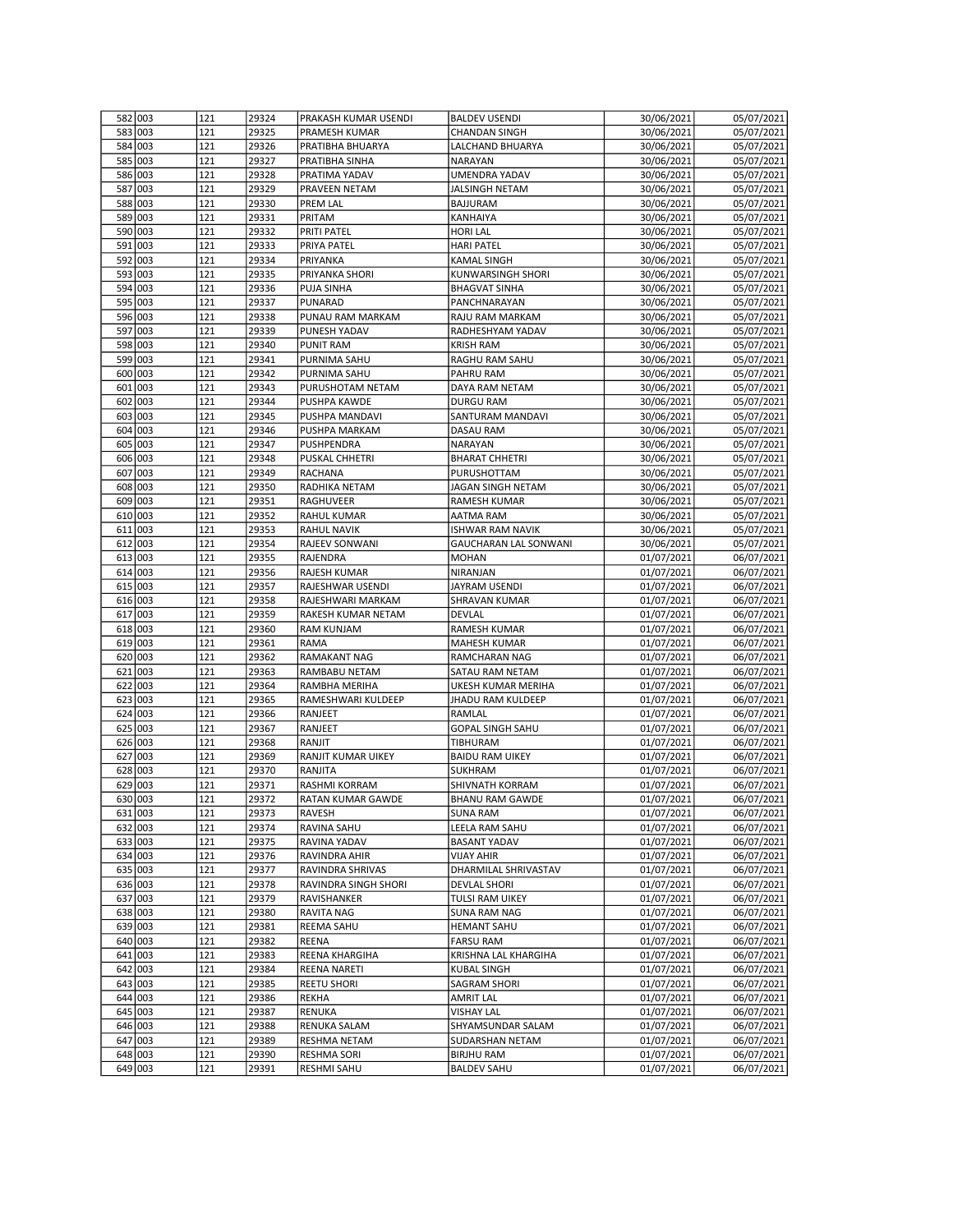| 650 003            | 121 | 29392 | RIKESH KUMAR CHAKRAD | BRIJLAL CHAKRADHARI        | 01/07/2021 | 06/07/2021 |
|--------------------|-----|-------|----------------------|----------------------------|------------|------------|
| 651 003            | 121 | 29393 | RIKESHWARI           | GAYASHANKER                | 01/07/2021 | 06/07/2021 |
| 652 003            | 121 | 29394 | RISHIKESH            | SANTOSH KUMAR              | 01/07/2021 | 06/07/2021 |
| 653 003            | 121 | 29395 | RITIKA MANDAVI       | KRIPA RAM MANDAVI          | 01/07/2021 | 06/07/2021 |
| 654 003            | 121 | 29396 | <b>ROHINI</b>        | GOVERDHAN                  | 01/07/2021 | 06/07/2021 |
| 655 003            | 121 | 29397 | <b>ROHINI</b>        | <b>SUKDEV RAM</b>          | 01/07/2021 | 06/07/2021 |
| 656 003            | 121 | 29398 | ROSHAN KUMAR NARETI  | RAJKUMAR                   | 01/07/2021 | 06/07/2021 |
| 657 003            | 121 | 29399 | ROSHANI NETAM        | DAYALU RAM NETAM           | 01/07/2021 | 06/07/2021 |
| 658 003            | 121 | 29400 | <b>RUDRADEV</b>      | AMARCHAND NETAM            | 01/07/2021 | 06/07/2021 |
| 659 003            | 121 | 29401 | RUKHMANI             | <b>SUNDER SINGH</b>        | 01/07/2021 | 06/07/2021 |
| 660 003            | 121 | 29402 | <b>RUPA</b>          | <b>PUSTAK RAM</b>          | 01/07/2021 | 06/07/2021 |
| 661 003            | 121 | 29403 | RUPESH KUMAR SAHU    | RAMDAS SAHU                | 01/07/2021 | 06/07/2021 |
| 662 003            | 121 | 29404 | RUPESHWARI           | <b>BISAHU RAM</b>          | 01/07/2021 | 06/07/2021 |
|                    |     | 29405 |                      | SHIV KUMAR JAIN            |            |            |
| 663 003<br>664 003 | 121 |       | RUPESHWARI JAIN      |                            | 01/07/2021 | 06/07/2021 |
|                    | 121 | 29406 | SADHNA               | N L SALAM                  | 01/07/2021 | 06/07/2021 |
| 665 003            | 121 | 29407 | SAGAU RAM KAWDE      | NAVMI RAM KAWDE            | 01/07/2021 | 06/07/2021 |
| 666 003            | 121 | 29408 | SAILESH KUMAR NAG    | UMA SHANKAR NAG            | 01/07/2021 | 06/07/2021 |
| 667 003            | 121 | 29409 | SAKSHI SALAM         | <b>B R SALAM</b>           | 01/07/2021 | 06/07/2021 |
| 668 003            | 121 | 29410 | SAMBHAVI ATRI        | SOM CHANDRA SINGH ATRI     | 01/07/2021 | 06/07/2021 |
| 669 003            | 121 | 29411 | SAMEER JAIN          | NIRBHAY JAIN               | 01/07/2021 | 06/07/2021 |
| 670 003            | 121 | 29412 | SANDEEP KUMAR POYA   | VISHAL RAM                 | 01/07/2021 | 06/07/2021 |
| 671 003            | 121 | 29413 | SANDHYA              | RANJAN SINGH               | 01/07/2021 | 06/07/2021 |
| 672 003            | 121 | 29414 | SANDHYA BHASKAR      | CHAMAR SINGH BHASKAR       | 01/07/2021 | 06/07/2021 |
| 673 003            | 121 | 29415 | SANDHYA NETAM        | PREM SINGH NETAM           | 01/07/2021 | 06/07/2021 |
| 674 003            | 121 | 29416 | SANDIP YADAV         | SANTLAL YADAV              | 01/07/2021 | 06/07/2021 |
| 675 003            | 121 | 29417 | SANGEETA             | <b>KALYAN SINGH</b>        | 01/07/2021 | 06/07/2021 |
| 676 003            | 121 | 29418 | SANGEETA             | AAYTURAM                   | 01/07/2021 | 06/07/2021 |
| 677 003            | 121 | 29419 | SANGEETA             | <b>RAMADHAR</b>            | 01/07/2021 | 06/07/2021 |
| 678 003            | 121 | 29420 | SANJEET KORETI       | <b>BHIKHA RAM</b>          | 01/07/2021 | 06/07/2021 |
| 679 003            | 121 | 29421 | SANJIT KUMAR SHORI   | RAMAKANT SHORI             | 01/07/2021 | 06/07/2021 |
| 680 003            | 121 | 29422 | SANJIV KUMAR         | ASHARAM                    | 01/07/2021 | 06/07/2021 |
| 681 003            | 121 | 29423 | <b>SANT KUMAR</b>    | UMEND                      | 01/07/2021 | 06/07/2021 |
| 682 003            | 121 | 29424 | SANTA NAG            | DEEPAK KUMAR NAG           | 01/07/2021 | 06/07/2021 |
| 683 003            | 121 | 29425 | SANTOSH KUMAR        | DILIP KUMAR                | 01/07/2021 | 06/07/2021 |
| 684 003            | 121 | 29426 | SANTOSH KUMAR        | <b>ITAWARI RAM MANDAVI</b> | 01/07/2021 | 06/07/2021 |
| 685 003            | 121 | 29427 | SANTOSH KUMAR NETAM  | FOOL SINGH NETAM           | 01/07/2021 | 06/07/2021 |
| 686 003            | 121 | 29428 | SANTOSHEE            | SAGAR RAM                  | 01/07/2021 | 06/07/2021 |
|                    |     |       |                      |                            |            |            |
| 687 003            | 121 | 29429 | SANTOSHI             | RANJAN SINGH               | 01/07/2021 | 06/07/2021 |
| 688 003            | 121 | 29430 | SANTOSHI             | CHINTA RAM                 | 01/07/2021 | 06/07/2021 |
| 689 003            | 121 | 29431 | SANTOSHI             | AITVARU RAM                | 01/07/2021 | 06/07/2021 |
| 690 003            | 121 | 29432 | SANTOSHI MANDAVI     | SIRIS LAL                  | 01/07/2021 | 06/07/2021 |
| 691 003            | 121 | 29433 | SANTOSHI SAHU        | RAMJI SAHU                 | 01/07/2021 | 06/07/2021 |
| 692 003            | 121 | 29434 | <b>SANTRAM SIVNA</b> | <b>BALIRAM SIVNA</b>       | 01/07/2021 | 06/07/2021 |
| 693 003            | 121 | 29435 | SARGEENA KANGE       | KHAMMAN RAM                | 01/07/2021 | 06/07/2021 |
| 694 003            | 121 | 29436 | SARITA               | RADHE LAL                  | 01/07/2021 | 06/07/2021 |
| 695 003            | 121 | 29437 | SARITA GAYAKWAD      | PREMLAL GAYAKWAD           | 01/07/2021 | 06/07/2021 |
| 696 003            | 121 | 29438 | SARITA MANDAVI       | JAGESHWAR MANDAVI          | 01/07/2021 | 06/07/2021 |
| 697 003            | 121 | 29439 | SARSWATI NAG         | SIYARAM NAG                | 01/07/2021 | 06/07/2021 |
| 698 003            | 121 | 29440 | SATIMA TEKAM         | SAGNU RAM TEKAM            | 01/07/2021 | 06/07/2021 |
| 699 003            | 121 | 29441 | SATISH KUMAR SHORI   | <b>CHABBI LAL SHORI</b>    | 01/07/2021 | 06/07/2021 |
| 700 003            | 121 | 29442 | SATROOPA             | <b>MAKHAN RAM</b>          | 01/07/2021 | 06/07/2021 |
| 701 003            | 121 | 29443 | SATYAPRAKASH USENDI  | DHANI RAM                  | 01/07/2021 | 06/07/2021 |
| 702 003            | 121 | 29444 | SAURABH              | KRISHNA KUMAR              | 01/07/2021 | 06/07/2021 |
| 703 003            | 121 | 29445 | SAVITA               | <b>MANNA RAM</b>           | 01/07/2021 | 06/07/2021 |
| 704 003            | 121 | 29446 | SAVITA KULDEEP       | VIDYAKARAN KULDEEP         | 01/07/2021 | 06/07/2021 |
| 705 003            | 121 | 29447 | SAVITRI KOMRA        | DHUMMAN RAM KOMRA          | 01/07/2021 | 06/07/2021 |
| 706 003            | 121 | 29448 | SAVITRI NETAM        | <b>JAI RAM</b>             | 01/07/2021 | 06/07/2021 |
| 707 003            | 121 | 29449 | SEEMA                | SHYAM LAM                  | 01/07/2021 | 06/07/2021 |
| 708 003            | 121 | 29450 | SEEMA YADAV          | MANEERAM YADAV             | 01/07/2021 | 06/07/2021 |
| 709 003            | 121 | 29451 | SEVATI KOMRE         | AGAN SINGH KOMRE           | 01/07/2021 | 06/07/2021 |
| 710 003            | 121 | 29452 | SEWAK RAM            | KUNWAR SINGH               | 01/07/2021 | 06/07/2021 |
| 711 003            | 121 | 29453 | SHAILENDRI MANDAVI   | <b>BRIJLAL MANDAVI</b>     | 01/07/2021 | 06/07/2021 |
| 712 003            | 121 | 29454 | SHAILENDRI MARKAM    | CHAIN SINGH                | 01/07/2021 | 06/07/2021 |
| 713 003            | 121 | 29455 | SHALINI THAKUR       | SATISH THAKUR              | 01/07/2021 | 06/07/2021 |
| 714 003            | 121 | 29456 |                      | RAMPRASAD TETA             | 01/07/2021 |            |
|                    |     |       | SHANKAR LAL TETA     |                            |            | 06/07/2021 |
| 715 003            | 121 | 29457 | SHARDA PARCHAPI      | JHITKU RAM                 | 01/07/2021 | 06/07/2021 |
| 716 003            | 121 | 29458 | SHARDA SAHU          | THANU RAM                  | 01/07/2021 | 06/07/2021 |
| 717 003            | 121 | 29459 | SHASHI KORETI        | RAMBHAU KORETI             | 01/07/2021 | 06/07/2021 |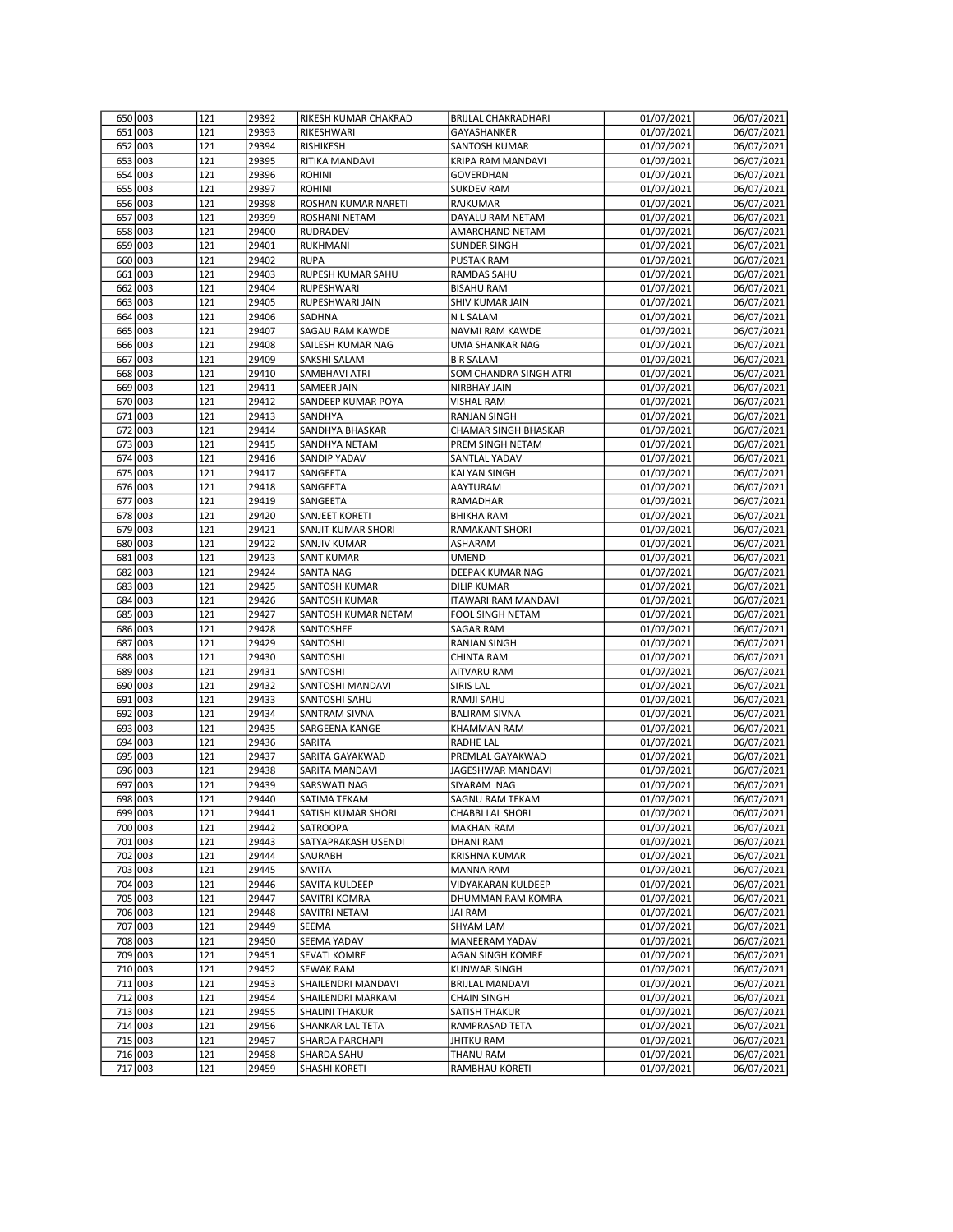|         | 718 003            | 121        | 29460          | SHISHUPAL MANDAVI                                      | PRABHU RAM MANDAVI           | 01/07/2021               | 06/07/2021               |
|---------|--------------------|------------|----------------|--------------------------------------------------------|------------------------------|--------------------------|--------------------------|
|         | 719 003            | 121        | 29461          | SHIVA YADAV                                            | RATANU YADAV                 | 01/07/2021               | 06/07/2021               |
|         | 720 003            | 121        | 29462          | SHRAVAN DUGGA                                          | RATTIRAM                     | 01/07/2021               | 06/07/2021               |
|         | 721 003            | 121        | 29463          | SHUBHAM KUMAR TIWARI                                   | <b>BASANT KUMAR TIWARI</b>   | 01/07/2021               | 06/07/2021               |
|         | 722 003            | 121        | 29464          | SHUBHAM MANDAL                                         | SANTOSH MANDAL               | 01/07/2021               | 06/07/2021               |
|         | 723 003            | 121        | 29465          | SHUBHAM SINGH THAKUR                                   | DHARMENDRA SINGH THAKUR      | 01/07/2021               | 06/07/2021               |
|         |                    |            |                |                                                        |                              |                          |                          |
|         | 724 003            | 121        | 29466          | SHWETA                                                 | RAMSINGH                     | 01/07/2021               | 06/07/2021               |
|         | 725 003            | 121        | 29467          | SHYAMSUNDAR KORRAM                                     | SOP SINGH KORRAM             | 01/07/2021               | 06/07/2021               |
| 726 003 |                    | 121        | 29468          | SIDHARTH                                               | <b>SHIV RAM</b>              | 01/07/2021               | 06/07/2021               |
| 727 003 |                    | 121        | 29469          | SINGLU RAM                                             | THANWAR RAM                  | 01/07/2021               | 06/07/2021               |
| 728 003 |                    | 121        | 29470          | SIYA RAM MANDAVI                                       | DHANI RAM MANDAVI            | 01/07/2021               | 06/07/2021               |
| 729 003 |                    | 121        | 29471          | SMT. DURGESH NANDINI PANDEY SHRI PRAPHULL KUMAR PANDEY |                              | 01/07/2021               | 06/07/2021               |
| 730 003 |                    | 121        | 29472          | SONAL GUPTA                                            | DEEPNARAYAN GUPTA            | 01/07/2021               | 06/07/2021               |
|         | 731 003            | 121        | 29473          | SOROJ KUMETI                                           | <b>UDAY RAM</b>              | 01/07/2021               | 06/07/2021               |
| 732 003 |                    | 121        | 29474          | <b>SULENDRI</b>                                        | LACHACHHAN RAM               | 01/07/2021               | 06/07/2021               |
| 733 003 |                    | 121        | 29475          | SULOCHANA                                              | LOV KUMAR                    | 01/07/2021               | 06/07/2021               |
|         |                    |            |                |                                                        |                              |                          |                          |
| 734 003 |                    | 121        | 29476          | SULOCHANA BHASKAR                                      | <b>BISE LAL</b>              | 01/07/2021               | 06/07/2021               |
| 735 003 |                    | 121        | 29477          | SULOCHANA DARRO                                        | DHANSAY DARRO                | 01/07/2021               | 06/07/2021               |
| 736 003 |                    | 121        | 29478          | SULOCHNA TETA                                          | PILAV RAM TETA               | 01/07/2021               | 06/07/2021               |
| 737 003 |                    | 121        | 29479          | SUMAN                                                  | PRIT RAM                     | 01/07/2021               | 06/07/2021               |
|         | 738 003            | 121        | 29480          | <b>SUNIL KUMAR</b>                                     | <b>NARAYAN SINGH</b>         | 01/07/2021               | 06/07/2021               |
| 739 003 |                    | 121        | 29481          | <b>SUNIL KUMAR UIKEY</b>                               | RATAU RAM UIKEY              | 01/07/2021               | 06/07/2021               |
|         | 740 003            | 121        | 29482          | <b>SUNITA</b>                                          | <b>SAKROO RAM</b>            | 01/07/2021               | 06/07/2021               |
|         | 741 003            | 121        | 29483          | <b>SUNITA VATTI</b>                                    | <b>RAINU RAM</b>             | 01/07/2021               | 06/07/2021               |
|         | 742 003            | 121        | 29484          | <b>SUREKHA</b>                                         | <b>GHASIYA RAM</b>           | 01/07/2021               | 06/07/2021               |
|         |                    |            |                |                                                        |                              |                          |                          |
|         | 743 003            | 121        | 29485          | <b>SURESH KUMAR</b>                                    | PATI RAM                     | 01/07/2021               | 06/07/2021               |
|         | 744 003            | 121        | 29486          | SUSANNAH SERVAI                                        | PREMKUMAR SERVAI             | 01/07/2021               | 06/07/2021               |
|         | 745 003            | 121        | 29487          | TALESHWARI NETAM                                       | <b>BHAIYA LAL</b>            | 01/07/2021               | 06/07/2021               |
|         | 746 003            | 121        | 29488          | TAMESHWAR JAIN                                         | NIRANJAN JAIN                | 01/07/2021               | 06/07/2021               |
|         | 747 003            | 121        | 29489          | TAMESHWAR SALAM                                        | NAKUL RAM SALAM              | 01/07/2021               | 06/07/2021               |
|         | 748 003            | 121        | 29490          | TAMRADHWAJ SALAM                                       | NAKUL RAM SALAM              | 01/07/2021               | 06/07/2021               |
|         | 749 003            | 121        | 29491          | TANUJA SAHU                                            | <b>CHANDRA SHEKHAR</b>       | 01/07/2021               | 06/07/2021               |
|         | 750 003            | 121        | 29492          | TARKESHWARI NRETI                                      | <b>BIDESINGH NRETI</b>       | 01/07/2021               | 06/07/2021               |
| 751 003 |                    | 121        | 29493          | TARUN KUMAR KASHYAP                                    | NEMU RAM KASHYAP             | 01/07/2021               | 06/07/2021               |
|         | 752 003            | 121        | 29494          | TARUNA BAGHEL                                          | PRAKASH BAGHEL               | 01/07/2021               | 06/07/2021               |
|         |                    |            |                |                                                        |                              |                          |                          |
|         |                    |            |                |                                                        |                              |                          |                          |
| 753 003 |                    | 121        | 29495          | TEJESHWAR                                              | <b>BASANT RAM</b>            | 01/07/2021               | 06/07/2021               |
|         | 754 003            | 121        | 29496          | TEJNA                                                  | MITHLESH                     | 01/07/2021               | 06/07/2021               |
|         | 755 003            | 121        | 29497          | TEMESHWARI SINHA                                       | AMRIT LAL SINHA              | 01/07/2021               | 06/07/2021               |
|         | 756 003            | 121        | 29498          | <b>TEVENDRA</b>                                        | MEHATTAR                     | 01/07/2021               | 06/07/2021               |
| 757 003 |                    | 121        | 29499          | TIJESHWAR SAHU                                         | TIRATH RAM SAHU              | 01/07/2021               | 06/07/2021               |
| 758 003 |                    | 121        | 29500          | <b>TIKESH</b>                                          | <b>BHANU RAM</b>             | 01/07/2021               | 06/07/2021               |
| 759 003 |                    | 121        | 29501          | TIKESHVAR                                              | SUKLAL                       |                          |                          |
|         |                    |            |                |                                                        |                              | 01/07/2021               | 06/07/2021               |
| 760 003 |                    | 121        | 29502          | TIKESHWAR                                              | <b>TASI RAM</b>              | 01/07/2021               | 06/07/2021               |
| 761 003 |                    | 121        | 29503          | TIKESHWAR SALAM                                        | SHRICHAND SALAM              | 01/07/2021               | 06/07/2021               |
| 762 003 |                    | 121        | 29504          | TIKESHWARI                                             | DEVANAND                     | 01/07/2021               | 06/07/2021               |
|         | 763 003            | 121        | 29505          | TIKESHWARI                                             | <b>SHYAM LAL</b>             | 01/07/2021               | 06/07/2021               |
| 764 003 |                    | 121        | 29506          | TINNU RAM NURUTI                                       | MANNU RAM NURUTI             | 01/07/2021               | 06/07/2021               |
|         | 765 003            | 121        | 29507          | <b>TOMAN KUMAR</b>                                     | <b>DEELIP KUMAR</b>          | 01/07/2021               | 06/07/2021               |
|         | 766 003            | 121        | 29508          | <b>TRILOK SINGH</b>                                    | <b>BECHAN LAL</b>            | 01/07/2021               | 06/07/2021               |
|         | 767 003            | 121        | 29509          | <b>TRILOK SINGH JURRY</b>                              | D R JURRY                    | 01/07/2021               | 06/07/2021               |
|         | 768 003            | 121        | 29510          | TRIPTIMALA CHOUHAN                                     | MAKHAN SINGH CHOUHAN         | 01/07/2021               | 06/07/2021               |
|         | 769 003            | 121        | 29511          | TULSI                                                  | LEKHCHAND                    | 01/07/2021               | 06/07/2021               |
|         | 770 003            | 121        | 29512          | UMA BAGHEL                                             | SIYARAM SINHA                | 01/07/2021               |                          |
|         |                    |            |                |                                                        |                              |                          | 06/07/2021               |
|         | 771 003            | 121        | 29513          | UMABHARTI NETAM                                        | SEVAK RAM NETAM              | 01/07/2021               | 06/07/2021               |
|         | 772 003            | 121        | 29514          | UPENDRA SINGH KOMARE                                   | DHANESHWAR SINGH KOMARE      | 01/07/2021               | 06/07/2021               |
|         | 773 003            | 121        | 29515          | USHA                                                   | VUVRAJ                       | 01/07/2021               | 06/07/2021               |
|         | 774 003            | 121        | 29516          | USHA BHANDARI                                          | ARAJ LAL BHANDARI            | 01/07/2021               | 06/07/2021               |
|         | 775 003            | 121        | 29517          | USHA KOMRA                                             | SHANKAR RAM                  | 01/07/2021               | 06/07/2021               |
|         | 776 003            | 121        | 29518          | UTTAM THAKUR                                           | MOHAN SINGH THAKUR           | 01/07/2021               | 06/07/2021               |
|         | 777 003            | 121        | 29519          | VAMAN LATA BHUARYA                                     | PARMESHWAR BHUARYA           | 01/07/2021               | 06/07/2021               |
|         | 778 003            | 121        | 29520          | VAMDEV BISEN                                           | RAMESH KUMAR                 | 01/07/2021               | 06/07/2021               |
|         | 779 003            | 121        | 29521          | VAMINI SAHU                                            | PURUSHOTTAM SAHU             | 01/07/2021               | 06/07/2021               |
|         | 780 003            |            |                | VANDANA                                                | NARENDRA PRAKASH             |                          |                          |
|         |                    | 121        | 29522          |                                                        |                              | 01/07/2021               | 06/07/2021               |
|         | 781 003            | 121        | 29523          | VANDANA                                                | RAMESH                       | 01/07/2021               | 06/07/2021               |
|         | 782 003            | 121        | 29524          | VANDANA POTAI                                          | <b>BATTU RAM POTAI</b>       | 01/07/2021               | 06/07/2021               |
|         | 783 003            | 121        | 29525          | VANDANA SHORI                                          | RAM SINGH                    | 01/07/2021               | 06/07/2021               |
|         | 784 003<br>785 003 | 121<br>121 | 29526<br>29527 | VANDANA UIKE<br>VANDANA YADAV                          | SAGAU UIKE<br>SURENDRA YADAV | 01/07/2021<br>01/07/2021 | 06/07/2021<br>06/07/2021 |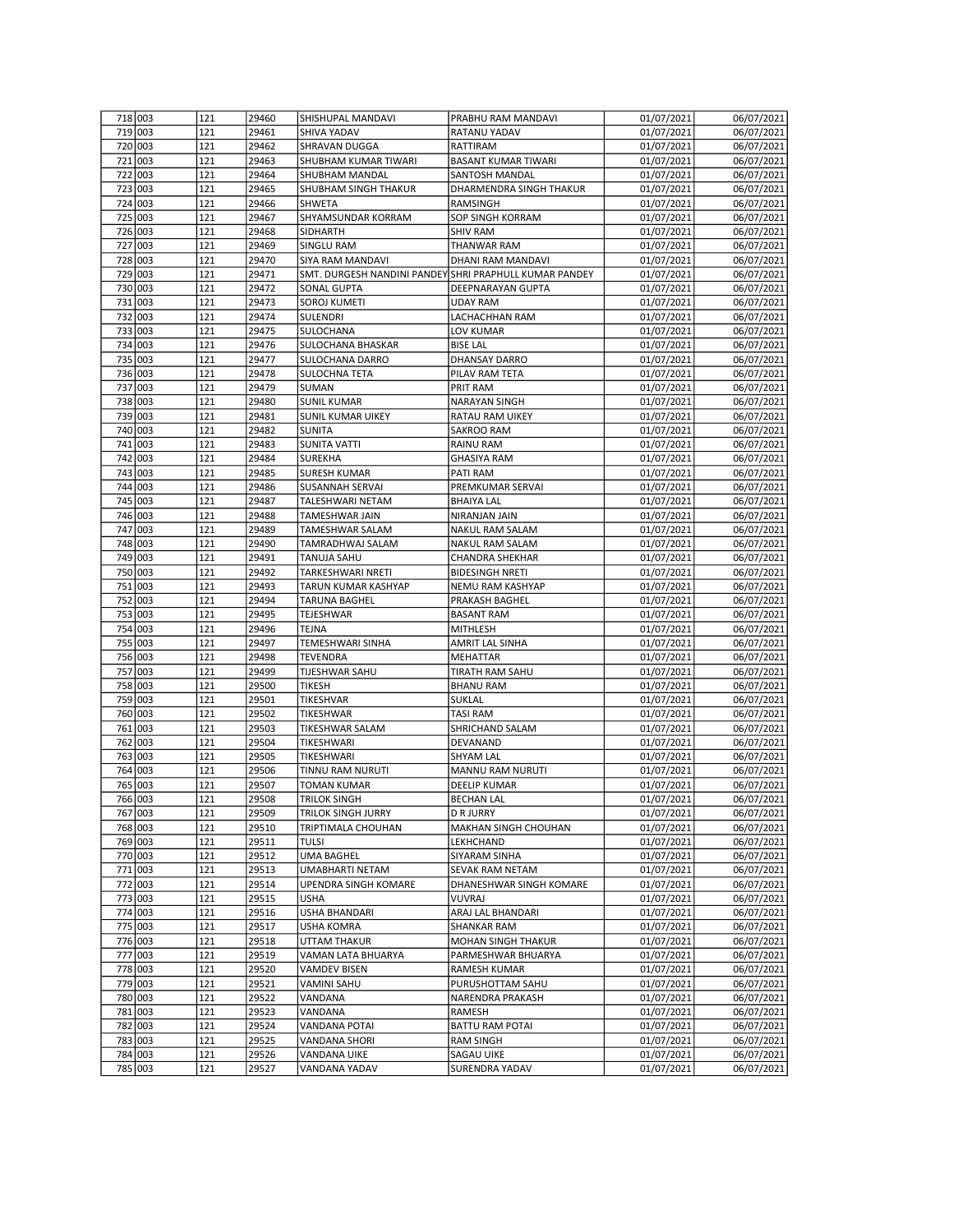|                | 786 003 | 121 | 29528 | VARSHA BHUARYA           | SUKHIT RAM BHUARYA        | 01/07/2021 | 06/07/2021 |
|----------------|---------|-----|-------|--------------------------|---------------------------|------------|------------|
|                | 787 003 | 121 | 29529 | VASNI                    | <b>JAITRAM</b>            | 01/07/2021 | 06/07/2021 |
|                | 788 003 | 121 | 29530 | VASUDEV                  | HAJARI RAM                | 01/07/2021 | 06/07/2021 |
|                | 789 003 | 121 | 29531 | <b>VED PRAKASH PATEL</b> | LAXMINARAYAN              | 01/07/2021 | 06/07/2021 |
|                | 790 003 | 121 | 29532 | VIDHYA                   | SHIVPRASAD                | 01/07/2021 | 06/07/2021 |
|                | 791 003 | 121 | 29533 | VIDYA SALAM              | NATAI RAM                 | 01/07/2021 | 06/07/2021 |
|                | 792 003 | 121 | 29534 | VIJAY KUMAR              | RAMESHWAR                 | 01/07/2021 | 06/07/2021 |
|                | 793 003 | 121 | 29535 | VIJAY KUMAR              | <b>ANKALU RAM</b>         | 01/07/2021 | 06/07/2021 |
|                | 794 003 | 121 | 29536 | VIKAS KUMAR DEHARI       | BHAGEERATHEE SINGH DEHARI | 01/07/2021 | 06/07/2021 |
|                | 795 003 | 121 | 29537 | <b>VIKRANT KUMAR</b>     | <b>FATTE SINGH</b>        | 01/07/2021 | 06/07/2021 |
|                | 796 003 | 121 | 29538 | VINITA KAWDE             | <b>TULSI KAWDE</b>        | 01/07/2021 | 06/07/2021 |
|                | 797 003 | 121 | 29539 | VINSO TETA               | SHIVLAL TETA              | 01/07/2021 | 06/07/2021 |
|                | 798 003 | 121 | 29540 | VIRENDRA KUMAR           | SHANKAR RAM MANDAVI       | 01/07/2021 | 06/07/2021 |
|                | 799 003 | 121 | 29541 | YAMINI                   | LON SINGH                 | 01/07/2021 | 06/07/2021 |
|                | 800 003 | 121 | 29542 | YAMINI SAHU              | HARI RAM SAHU             | 01/07/2021 | 06/07/2021 |
|                | 801 003 | 121 | 29543 | YAMINI VAIDYA            | PUNAU RAM VAIDYA          | 01/07/2021 | 06/07/2021 |
|                | 802 003 | 121 | 29544 | YASHMIN                  | SURESH                    | 01/07/2021 | 06/07/2021 |
|                | 803 003 | 121 | 29545 | YASHWANT KUMAR           | RAJENDRA                  | 01/07/2021 | 06/07/2021 |
|                | 804 003 | 121 | 29546 | YOGESH DAS NAVRANG       | SANTU RAM NAVRANG         | 01/07/2021 | 06/07/2021 |
|                | 805 003 | 121 | 29547 | YOGESH KUMAR KOSHARE     | <b>GAIND LAL KOSHARE</b>  | 01/07/2021 | 06/07/2021 |
|                | 806 003 | 121 | 29548 | YOGESH KUMAR VISHWA      | BHAWAR SINGH VISHWAKARMA  | 01/07/2021 | 06/07/2021 |
|                | 807 003 | 121 | 29549 | YOGESHWARI KUNJAM        | SATYANARAYAN              | 01/07/2021 | 06/07/2021 |
|                | 808 003 | 121 | 29570 | ARUN SALAM               | <b>GOVIND RAM SALAM</b>   | 01/07/2021 | 06/07/2021 |
|                | 809 003 | 121 | 29571 | CHANDRIKA KUMETI         | RAM SINGH                 | 01/07/2021 | 06/07/2021 |
|                | 810 003 | 121 | 29572 | DAMYANTI MANDAVI         | TULSI RAM MANDAVI         | 01/07/2021 | 06/07/2021 |
|                | 811 003 | 121 | 29573 | <b>DEEPAK</b>            | RAJAOU RAM                | 01/07/2021 | 06/07/2021 |
|                | 812 003 | 121 | 29574 | <b>IMROJ AKHTAR</b>      | AMEENUDDIN                | 01/07/2021 | 06/07/2021 |
|                | 813 003 | 121 | 29575 | JITENDRA PATEL           | LAXMINARAYAN PATEL        | 01/07/2021 | 06/07/2021 |
|                | 814 003 | 121 | 29576 | LAXMI NAGWANSHI          | SHTRUGHAN NAGWANSHI       | 01/07/2021 | 06/07/2021 |
|                | 815 003 | 121 | 29577 | PARMANAND TIRSUNIYA      | SONAU RAM TIRUSUNIYA      | 01/07/2021 | 06/07/2021 |
|                | 816 003 | 121 | 29578 | ROHIT KUMAR              | RAMLAL                    | 01/07/2021 | 06/07/2021 |
|                | 817 003 | 121 | 29579 | SANDHYA POYA             | KESAV LAL POYA            | 01/07/2021 | 06/07/2021 |
|                | 818 003 | 121 | 29580 | SEVAKGANRAJYA BHASKER    | <b>SUKDEV BHASKER</b>     | 01/07/2021 | 06/07/2021 |
|                | 819 003 | 121 | 29581 | TIKESH KUMAR SAHU        | RAJKUMAR SAHU             | 01/07/2021 | 06/07/2021 |
|                |         |     |       |                          |                           |            |            |
|                |         |     |       |                          |                           |            |            |
| $\mathbf{1}$   | 003     | 122 | 29602 | AANCHAL SONKAR           | YOGESHWAR SONKAR          | 28/06/2021 | 02/07/2021 |
| $\overline{2}$ | 003     | 122 | 29603 | AMBIKA                   | ASHOK KUMAR               | 28/06/2021 | 02/07/2021 |
| 3              | 003     | 122 | 29604 | ANJU KORRAM              | JOHAN RAM KORRAM          | 28/06/2021 | 02/07/2021 |
| 4              | 003     | 122 | 29605 | ANJU NETAM               | HIRAMAN                   | 28/06/2021 | 02/07/2021 |
| 5              | 003     | 122 | 29606 | ANURADHA JAIN            | PRATAP JAIN               | 28/06/2021 | 02/07/2021 |
| 6              | 003     | 122 | 29607 | ARADHANA.                | JAI SINGH.                | 28/06/2021 | 02/07/2021 |
| 7              | 003     | 122 | 29608 | ASHWANI                  | RATI RAM                  | 28/06/2021 | 02/07/2021 |
| 8              | 003     | 122 | 29609 | <b>BHARTI KORRAM</b>     | SAGA RAM                  | 28/06/2021 | 02/07/2021 |
| 9              | 003     | 122 | 29610 | BIMLESHWARI              | <b>DEVNATH</b>            | 28/06/2021 | 02/07/2021 |
| 10             | 003     | 122 | 29611 | CHAMPA                   | <b>KUMESH RAM</b>         | 28/06/2021 | 02/07/2021 |
| 11             | 003     | 122 | 29612 | <b>CHAMPA GHARAT</b>     | <b>TILAK RAM GHARAT</b>   | 28/06/2021 | 02/07/2021 |
| 12             | 003     | 122 | 29613 | CHANCHAL                 | DEVPRASAD                 | 28/06/2021 | 02/07/2021 |
| 13             | 003     | 122 | 29614 | CHANDRA WATI             | <b>BHAGAW</b>             | 28/06/2021 | 02/07/2021 |
| 14             | 003     | 122 | 29615 | CHUMBALIKA               | HARICHANDRA               | 28/06/2021 | 02/07/2021 |
| 15             | 003     | 122 | 29616 | <b>DEEPIKA</b>           | <b>TULSI RAM</b>          | 28/06/2021 | 02/07/2021 |
| 16             | 003     | 122 | 29617 | DEEPIKA                  | RIKHI RAM                 | 28/06/2021 | 02/07/2021 |
| 17             | 003     | 122 | 29618 | <b>DIVYA</b>             | KAMLESH                   | 28/06/2021 | 02/07/2021 |
| 18             | 003     | 122 | 29619 | DULESHWARI               | <b>TULSI RAM</b>          | 28/06/2021 | 02/07/2021 |
| 19             | 003     | 122 | 29620 | <b>EKTA KACHHAP</b>      | <b>VIRENDRA KACHHAP</b>   | 28/06/2021 | 02/07/2021 |
| 20             | 003     | 122 | 29621 | GAJESHWARI NETAM         | HIRA SINGH                | 28/06/2021 | 02/07/2021 |
| 21             | 003     | 122 | 29622 | <b>GEETANJALI THAKUR</b> | DAWARIKA THAKUR           | 28/06/2021 | 02/07/2021 |
| 22             | 003     | 122 | 29623 | <b>HEENA SAHU</b>        | PRITAM LAL                | 28/06/2021 | 02/07/2021 |
| 23             | 003     | 122 | 29624 | <b>HEM LATA NARETI</b>   | <b>GAIND LAL</b>          | 28/06/2021 | 02/07/2021 |
| 24             | 003     | 122 | 29625 | <b>HEMLATA KORETI</b>    | SHRI RAM                  | 28/06/2021 | 02/07/2021 |
| 25             | 003     | 122 | 29626 | <b>HEMLATA KOSAM</b>     | <b>BIRHANAL KOSAM</b>     | 28/06/2021 | 02/07/2021 |
| 26             | 003     | 122 | 29627 | HEMLATA KUNJAM           | RADHELAL KUNJAM           | 28/06/2021 | 02/07/2021 |
| 27             | 003     | 122 | 29628 | JANKI                    | MAHANGU RAM               | 28/06/2021 | 02/07/2021 |
| 28             | 003     | 122 | 29629 | JAYKUMARI NETAM          | KRISHNA KUMAR NETAM       | 28/06/2021 | 02/07/2021 |
| 29             | 003     | 122 | 29630 | <b>ITOYL</b>             | LAKHAN LAL                | 28/06/2021 | 02/07/2021 |
| 30             | 003     | 122 | 29631 | <b>ITOYL</b>             | CHHANNI RAM               | 28/06/2021 | 02/07/2021 |
| 31             | 003     | 122 | 29632 | JYOTI NETAM              | PUNIT RAM NETAM           | 28/06/2021 | 02/07/2021 |
| 32             | 003     | 122 | 29633 | KAMINI                   | HIRAMAN                   | 28/06/2021 | 02/07/2021 |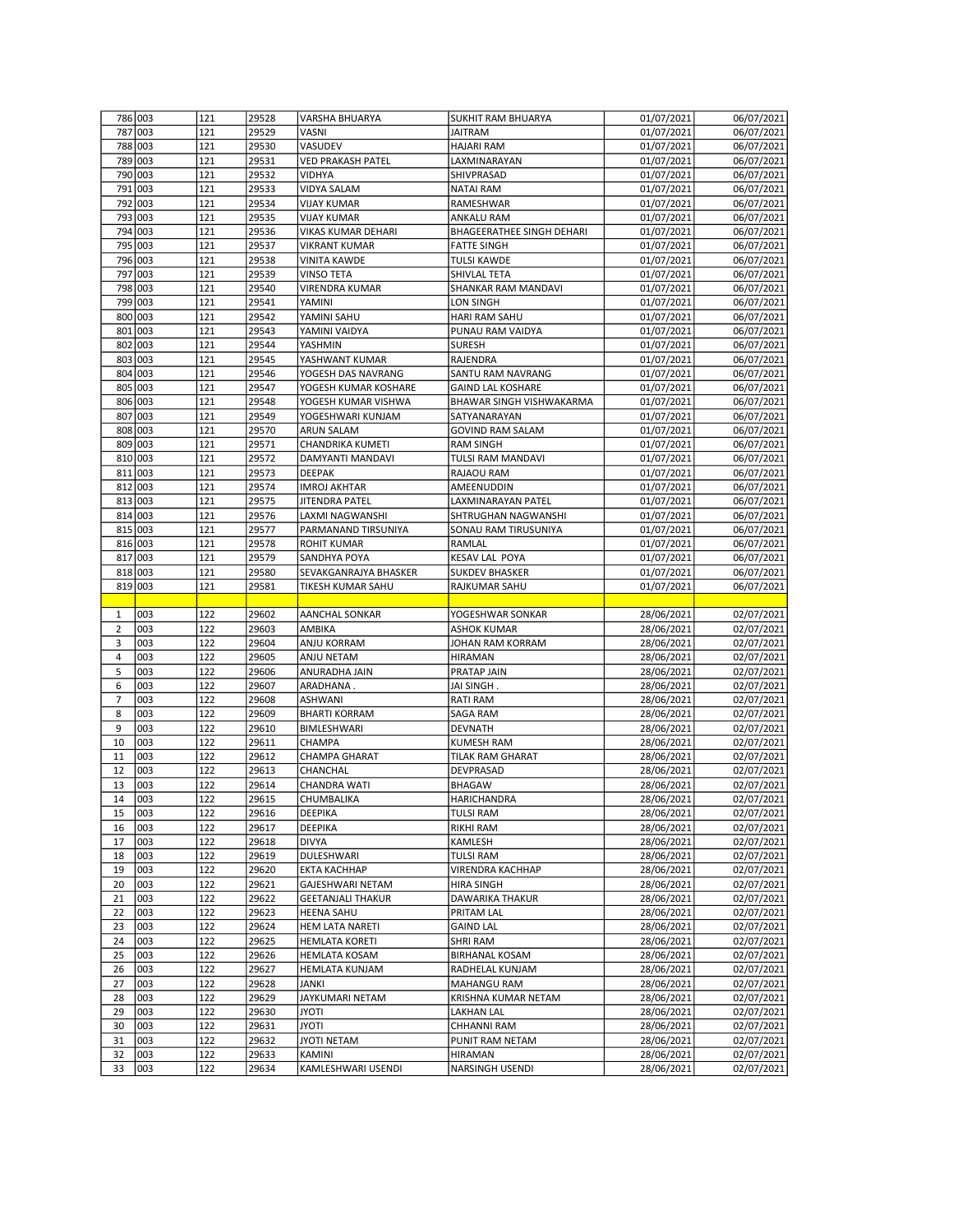| 34  | 003 | 122 | 29635 | <b>KAVITA JAIN</b>     | MADHAV RAM JAIN            | 28/06/2021 | 02/07/2021 |
|-----|-----|-----|-------|------------------------|----------------------------|------------|------------|
| 35  | 003 | 122 | 29636 | KHUSHBU SAHU           | JITENDRA KUMAR SAHU        | 28/06/2021 | 02/07/2021 |
| 36  | 003 | 122 | 29637 | KIRAN                  | <b>HEERA LAL</b>           | 28/06/2021 | 02/07/2021 |
| 37  | 003 | 122 | 29638 | <b>KIRTIKA SAHU</b>    | NILU RAM                   | 28/06/2021 | 02/07/2021 |
| 38  | 003 | 122 | 29639 | LATA MANDVI            | <b>BALDU RAM</b>           | 28/06/2021 | 02/07/2021 |
| 39  | 003 | 122 | 29640 | <b>MAMATA</b>          | DUVARU RAM                 | 28/06/2021 | 02/07/2021 |
|     |     |     |       |                        |                            |            |            |
| 40  | 003 | 122 | 29641 | MANISHA                | <b>PYARE LAL</b>           | 28/06/2021 | 02/07/2021 |
| 41  | 003 | 122 | 29642 | MANISHA BHASKAR        | RAMPRASAD BHASKAR          | 28/06/2021 | 02/07/2021 |
| 42  | 003 | 122 | 29643 | <b>MANISHA RAJAK</b>   | <b>INDAL RAJAK</b>         | 28/06/2021 | 02/07/2021 |
| 43  | 003 | 122 | 29644 | MANJU                  | <b>UTTAM LAL</b>           | 28/06/2021 | 02/07/2021 |
| 44  | 003 | 122 | 29645 | MEGHA KUNJAM           | <b>GOVARDHAN KUNJAM</b>    | 28/06/2021 | 02/07/2021 |
| 45  | 003 | 122 | 29646 | NAGESHWARI             | THANSINGH                  | 28/06/2021 | 02/07/2021 |
| 46  | 003 | 122 | 29647 | NILEEMA                | JEEVAN RAM                 | 28/06/2021 | 02/07/2021 |
| 47  | 003 | 122 | 29648 | PRATIMA DUGGA          | SHIV PRASAD DUGGA          | 28/06/2021 | 02/07/2021 |
| 48  | 003 | 122 | 29649 | PREETI                 | <b>ANKAL SINGH</b>         | 28/06/2021 | 02/07/2021 |
| 49  | 003 | 122 | 29650 | PRIYANKA SAHU          | RAJENDRA SAHU              | 28/06/2021 | 02/07/2021 |
| 50  | 003 | 122 | 29651 | PUNIYA TULAVI          | <b>BEER SINGH</b>          | 28/06/2021 | 02/07/2021 |
| 51  | 003 | 122 | 29652 | PURNIMA                | SAHDEO RAM                 | 28/06/2021 | 02/07/2021 |
| 52  | 003 | 122 | 29653 | RAJNANDINI DHRUW       | PRADESH KUMAR DHRUW        | 28/06/2021 | 02/07/2021 |
|     | 003 | 122 | 29654 |                        |                            |            |            |
| 53  |     |     |       | RAMBHA                 | <b>DUKHU RAM</b>           | 28/06/2021 | 02/07/2021 |
| 54  | 003 | 122 | 29655 | RAMITA                 | SHRILAL                    | 29/06/2021 | 03/07/2021 |
| 55  | 003 | 122 | 29656 | RANJEETA KAWACHI       | NATTHURAM KAWACHI          | 29/06/2021 | 03/07/2021 |
| 56  | 003 | 122 | 29657 | RATULA                 | MANGLU RAM                 | 29/06/2021 | 03/07/2021 |
| 57  | 003 | 122 | 29658 | REKHA GADHIYA          | SUDARSHAN GADHIYA          | 29/06/2021 | 03/07/2021 |
| 58  | 003 | 122 | 29659 | RESHMA GOTA            | RAMADHEEN GOTA             | 29/06/2021 | 03/07/2021 |
| 59  | 003 | 122 | 29660 | RESHMA HICHAMI         | TIJU RAM HICHAMI           | 29/06/2021 | 03/07/2021 |
| 60  | 003 | 122 | 29661 | <b>ROSHNI</b>          | <b>SHANKAR LAL</b>         | 29/06/2021 | 03/07/2021 |
| 61  | 003 | 122 | 29662 | <b>RUPIKA</b>          | <b>KANAK RAM</b>           | 29/06/2021 | 03/07/2021 |
| 62  | 003 | 122 | 29663 | <b>SANBATI NURETI</b>  | LAKHU RAM                  | 29/06/2021 | 03/07/2021 |
| 63  | 003 | 122 | 29664 | SANDHYA                | SAMPAT LAL                 | 29/06/2021 | 03/07/2021 |
| 64  | 003 | 122 | 29665 | SANGEETA NETAM         | SHRIRAM NETAM              | 29/06/2021 | 03/07/2021 |
| 65  | 003 | 122 | 29666 | SANGITA PATEL          | <b>VISHNU PATEL</b>        | 29/06/2021 | 03/07/2021 |
|     | 003 | 122 |       |                        |                            | 29/06/2021 |            |
| 66  |     |     | 29667 | SARIKA MATLAM          | MANRAKHAN                  |            | 03/07/2021 |
| 67  | 003 | 122 | 29668 | SEEMA HICHAMI          | NARAD RAM HICHAMI          | 29/06/2021 | 03/07/2021 |
| 68  | 003 | 122 | 29669 | SHABNAM                | <b>ASHOK KUMAR</b>         | 29/06/2021 | 03/07/2021 |
| 69  | 003 | 122 | 29670 | SHARDA                 | DEVLU RAM                  | 29/06/2021 | 03/07/2021 |
| 70  | 003 | 122 | 29671 | SHIVANI NAGWANS        | <b>MOTIRAM</b>             | 29/06/2021 | 03/07/2021 |
| 71  | 003 | 122 | 29672 | SHOBHANA               | AYATURAM                   | 29/06/2021 | 03/07/2021 |
| 72  | 003 | 122 | 29673 | SIMRAN                 | SATYANARAYAN               | 29/06/2021 | 03/07/2021 |
| 73  | 003 | 122 | 29674 | SOHANTIN BHASKAR       | <b>BIRJU RAM BHASKAR</b>   | 29/06/2021 | 03/07/2021 |
| 74  | 003 | 122 | 29675 | SONALI                 | DHIRPAL KAWACHI            | 29/06/2021 | 03/07/2021 |
| 75  | 003 | 122 | 29676 | SONIYA                 | <b>JAGDISH</b>             | 29/06/2021 | 03/07/2021 |
| 76  | 003 | 122 | 29677 | SUNANDA                | MAHESH                     | 29/06/2021 | 03/07/2021 |
| 77  | 003 | 122 | 29678 | <b>SUNITI NETAM</b>    | DEV SINGH NETAM            | 29/06/2021 | 03/07/2021 |
| 78  | 003 | 122 | 29679 | <b>SUREKHA DARENDR</b> | NUTAN KUMAR DARENDRA       | 29/06/2021 | 03/07/2021 |
| 79  | 003 | 122 | 29680 | TAMESHWARI CHURGAINYA  | <b>BHAKTU RAM</b>          | 29/06/2021 | 03/07/2021 |
|     |     |     |       |                        |                            |            |            |
| 80  | 003 | 122 | 29681 | TARANNUM BANO          | SHIEKH NADIR               | 29/06/2021 | 03/07/2021 |
| 81  | 003 | 122 | 29682 | <b>TULSI</b>           | <b>ISHWAR THAKUR</b>       | 29/06/2021 | 03/07/2021 |
| 82  | 003 | 122 | 29683 | <b>UMABHARTI</b>       | <b>DULAR SINGH</b>         | 29/06/2021 | 03/07/2021 |
| 83  | 003 | 122 | 29684 | VARSHA                 | <b>SUDDHU RAM</b>          | 29/06/2021 | 03/07/2021 |
| 84  | 003 | 122 | 29685 | VINITA TETA            | <b>DWARKA TETA</b>         | 29/06/2021 | 03/07/2021 |
| 85  | 003 | 122 | 29686 | YAMINI                 | RAMESHWAR                  | 29/06/2021 | 03/07/2021 |
| 86  | 003 | 122 | 29687 | YAMUNA                 | RAMESH                     | 29/06/2021 | 03/07/2021 |
| 87  | 003 | 122 | 29688 | YASHODHARA             | CHANDRASHEKHAR SAHU        | 29/06/2021 | 03/07/2021 |
| 88  | 003 | 122 | 29689 | YOGITA                 | <b>KRISHNA RAM</b>         | 29/06/2021 | 03/07/2021 |
| 89  | 003 | 122 | 29710 | AAYUSHMATI             | <b>BASANT RAM</b>          | 29/06/2021 | 03/07/2021 |
| 90  | 003 | 122 | 29711 | <b>ADITI PARIHAR</b>   | <b>VIJAY SINGH PARIHAR</b> | 29/06/2021 | 03/07/2021 |
| 91  | 003 | 122 | 29712 | AMRITA                 | DEOO RAM                   | 29/06/2021 | 03/07/2021 |
| 92  | 003 | 122 | 29713 | ANGURI SAHU            | <b>BRIJ LAL SAHU</b>       | 29/06/2021 | 03/07/2021 |
|     |     |     |       |                        |                            |            |            |
| 93  | 003 | 122 | 29714 | ANITA                  | <b>KAVE RAM</b>            | 29/06/2021 | 03/07/2021 |
| 94  | 003 | 122 | 29715 | ANJALEE                | CHAMARU RAM                | 29/06/2021 | 03/07/2021 |
| 95  | 003 | 122 | 29716 | ANJALI MADAME          | RAJENDRA MADAME            | 29/06/2021 | 03/07/2021 |
| 96  | 003 | 122 | 29717 | ANJANA                 | SURENDRA KUMAR             | 29/06/2021 | 03/07/2021 |
| 97  | 003 | 122 | 29718 | ANURADHA               | ATMA RAM                   | 29/06/2021 | 03/07/2021 |
| 98  | 003 | 122 | 29719 | ARJOTIN                | <b>CHARAN RAM</b>          | 29/06/2021 | 03/07/2021 |
| 99  | 003 | 122 | 29720 | ASHWANI                | <b>RAM SINGH</b>           | 29/06/2021 | 03/07/2021 |
| 100 | 003 | 122 | 29721 | BASANTEEN              | PREMSUKH                   | 29/06/2021 | 03/07/2021 |
|     | 003 | 122 | 29722 | <b>BHARTI</b>          | RAMKUMAR                   | 29/06/2021 | 03/07/2021 |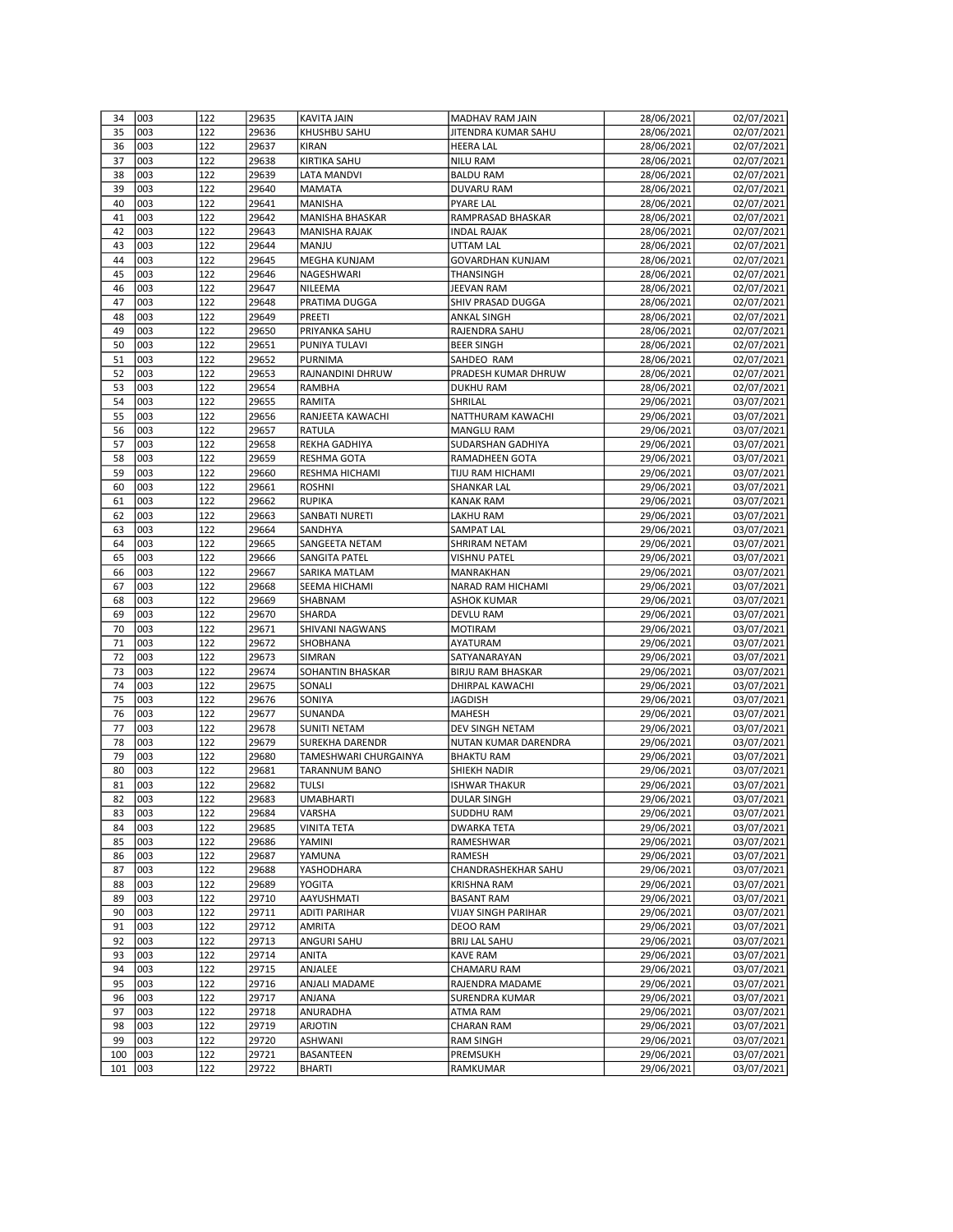| 102 | $ 003\rangle$ | 122 | 29723 | <b>BHAVANA YADAV</b>   | <b>SUKHDEV YADAV</b>       | 29/06/2021 | 03/07/2021 |
|-----|---------------|-----|-------|------------------------|----------------------------|------------|------------|
| 103 | 003           | 122 | 29724 | <b>BHAVNA</b>          | <b>JAGDEV RAM</b>          | 29/06/2021 | 03/07/2021 |
| 104 | 003           | 122 | 29725 | <b>BIRASO</b>          | KACHARU RAM                | 29/06/2021 | 03/07/2021 |
| 105 | 003           | 122 | 29726 | <b>CHANCHAL SONI</b>   | PRAKASH SONI               | 29/06/2021 | 03/07/2021 |
| 106 | 003           | 122 | 29727 | CHANDRIKA              | SHYAMSING                  | 29/06/2021 | 03/07/2021 |
| 107 | 003           | 122 | 29728 | CHANDRIKA MANDAVI      | PRATAP RAM                 | 30/06/2021 | 05/07/2021 |
| 108 | 003           | 122 | 29729 | DASHMA USENDI          | LALJEE USENDI              | 30/06/2021 | 05/07/2021 |
| 109 | 003           | 122 | 29730 | DEEPALI                | <b>DILWAR</b>              | 30/06/2021 | 05/07/2021 |
| 110 | 003           | 122 | 29731 | DEEPIKA MANDAVI        | <b>AJAY KUMAR</b>          | 30/06/2021 | 05/07/2021 |
| 111 | 003           | 122 | 29732 | DEEPSHIKHA SHRIVAS     | SATYANARAYAN SHRIVASTAV    |            | 05/07/2021 |
| 112 | 003           | 122 |       |                        |                            | 30/06/2021 |            |
|     |               |     | 29733 | <b>DERHIN</b>          | BHUSHAN LAL MATIYARA       | 30/06/2021 | 05/07/2021 |
| 113 | 003           | 122 | 29734 | DILESHAWREE            | MAHENDRA KUMAR JAIN        | 30/06/2021 | 05/07/2021 |
| 114 | 003           | 122 | 29735 | DIPIKA MANDAVI         | PRAMOD MANDAVI             | 30/06/2021 | 05/07/2021 |
| 115 | 003           | 122 | 29736 | DIVYA SAHU             | PURUSHOTTAM SAHU           | 30/06/2021 | 05/07/2021 |
| 116 | 003           | 122 | 29737 | <b>DROPATI SAHU</b>    | RAJESHWAR SAHU             | 30/06/2021 | 05/07/2021 |
| 117 | 003           | 122 | 29738 | GANGOTRI               | <b>JALSA RAM</b>           | 30/06/2021 | 05/07/2021 |
| 118 | 003           | 122 | 29739 | <b>GAYATRI PADMAKA</b> | NOHAR SINGH PADMAKAR       | 30/06/2021 | 05/07/2021 |
| 119 | 003           | 122 | 29740 | <b>GIRJA KOROTI</b>    | <b>GHURAU RAM KOROTI</b>   | 30/06/2021 | 05/07/2021 |
| 120 | 003           | 122 | 29741 | GIRJESHWARI SALAM      | CHETAN SINGH SALAM         | 30/06/2021 | 05/07/2021 |
| 121 | 003           | 122 | 29742 | <b>HEMA PATEL</b>      | RAGHULAL PATEL             | 30/06/2021 | 05/07/2021 |
| 122 | 003           | 122 | 29743 | <b>HEMLATA</b>         | <b>BHARAT RAM</b>          | 30/06/2021 | 05/07/2021 |
| 123 | 003           | 122 | 29744 | <b>HIRMO</b>           | <b>RUPRAY</b>              | 30/06/2021 | 05/07/2021 |
| 124 | 003           | 122 | 29745 | <b>ISHWARI NARETI</b>  | <b>BHARAT NARETI</b>       | 30/06/2021 | 05/07/2021 |
| 125 | 003           | 122 | 29746 | <b>JAGRITI SAHU</b>    | MANSUK RAM SAHU            | 30/06/2021 | 05/07/2021 |
| 126 | 003           | 122 | 29747 | JANKI                  | <b>SIYA RAM</b>            | 30/06/2021 | 05/07/2021 |
| 127 | 003           | 122 | 29748 | <b>JHARNA BODH</b>     | PHOOLCHAND BODH            | 30/06/2021 | 05/07/2021 |
| 128 | 003           | 122 | 29749 | <b>ITOYL</b>           | <b>SL MARKAM</b>           | 30/06/2021 | 05/07/2021 |
| 129 | 003           | 122 | 29750 | KAMESHVARI             | <b>BANSHI LAL</b>          | 30/06/2021 | 05/07/2021 |
| 130 | 003           | 122 | 29751 | KAMILI                 | BUDHARURAM                 | 30/06/2021 | 05/07/2021 |
| 131 | 003           | 122 | 29752 | KANCHAN DHRUV          | SHITAL RAM                 | 30/06/2021 | 05/07/2021 |
| 132 | 003           | 122 | 29753 | KAVITA                 | SANKU RAM                  |            | 05/07/2021 |
|     | 003           |     |       |                        | <b>BALRAM YADAV</b>        | 30/06/2021 | 05/07/2021 |
| 133 |               | 122 | 29754 | <b>KEMIN YADAV</b>     |                            | 30/06/2021 |            |
| 134 | 003           | 122 | 29755 | <b>KIRAN MANDAVI</b>   | MAHESH MANDAVI             | 30/06/2021 | 05/07/2021 |
| 135 | 003           | 122 | 29756 | KRITI PRABHA GAUTAM    | ANIL KUMAR GAUTAM          | 30/06/2021 | 05/07/2021 |
| 136 | 003           | 122 | 29757 | LAXMI SEN              | SHYAM LAL SEN              | 30/06/2021 | 05/07/2021 |
| 137 | 003           | 122 | 29758 | LOKESHWARI             | PREMLAL                    | 30/06/2021 | 05/07/2021 |
| 138 | 003           | 122 | 29759 | MAHESHWARI             | <b>BANGA RAM</b>           | 30/06/2021 | 05/07/2021 |
| 139 | 003           | 122 | 29760 | MAHIMA DADRA           | KESHU RAM DADRA            | 30/06/2021 | 05/07/2021 |
| 140 | 003           | 122 | 29761 | MALTI DHRUWA           | TULARAM DHRUWA             | 30/06/2021 | 05/07/2021 |
| 141 | 003           | 122 | 29762 | <b>MAMATA</b>          | <b>KAVI LAL</b>            | 30/06/2021 | 05/07/2021 |
| 142 | 003           | 122 | 29763 | <b>MAMTA JAIN</b>      | SHANKAR RAM JAIN           | 30/06/2021 | 05/07/2021 |
| 143 | 003           | 122 | 29764 | MANESHWARI             | MANGATU RAM                | 30/06/2021 | 05/07/2021 |
| 144 | 003           | 122 | 29765 | <b>MANISHA NETAM</b>   | <b>BUNDAL SINGH</b>        | 30/06/2021 | 05/07/2021 |
| 145 | 003           | 122 | 29766 | MANJU NETAM            | <b>GOUTAM SINGH NETAM</b>  | 30/06/2021 | 05/07/2021 |
| 146 | 003           | 122 | 29767 | MEENAL YADAV           | <b>B S YADAV</b>           | 30/06/2021 | 05/07/2021 |
| 147 | 003           | 122 | 29768 | <b>MEERA PATEL</b>     | SAGUNDAS PATEL             | 30/06/2021 | 05/07/2021 |
| 148 | 003           | 122 | 29769 | <b>MONIKA</b>          | JAYALU                     | 30/06/2021 | 05/07/2021 |
| 149 | 003           | 122 | 29770 | <b>NANDA</b>           | RAVIT                      | 30/06/2021 | 05/07/2021 |
| 150 | 003           | 122 | 29771 | NANDANI KUNJAM         | <b>KRISHNA KUNJAM</b>      | 30/06/2021 | 05/07/2021 |
| 151 | 003           | 122 | 29772 | NEELAM                 | RAKESH KUMAR               | 30/06/2021 | 05/07/2021 |
| 152 | 003           | 122 | 29773 | NEELIMA KAWDE          | D R KAWDE                  | 30/06/2021 | 05/07/2021 |
| 153 | 003           | 122 | 29774 | NEETU MATLAM           | RAMESH MATLAM              | 30/06/2021 | 05/07/2021 |
| 154 | 003           | 122 | 29775 | <b>NEETU THAKUR</b>    | <b>ISHWAR SINGH THAKUR</b> | 30/06/2021 | 05/07/2021 |
| 155 | 003           | 122 | 29776 | NIDHI                  | <b>BINU RAM</b>            | 30/06/2021 | 05/07/2021 |
| 156 | 003           | 122 | 29777 | NIHARIKA GAUTAM        | ANIL GAUTAM                | 30/06/2021 | 05/07/2021 |
| 157 | 003           | 122 | 29778 | NILIMA SINHA           | VISHVA SINHA               | 30/06/2021 | 05/07/2021 |
| 158 | 003           | 122 | 29779 | NIRMLA SINHA           | JAGDISH RAM SINHA          | 30/06/2021 | 05/07/2021 |
|     |               |     |       |                        |                            |            |            |
| 159 | 003           | 122 | 29780 | NITESH SINHA           | <b>DILIP SINHA</b>         | 30/06/2021 | 05/07/2021 |
| 160 | 003           | 122 | 29781 | OMESHWARI THAKUR       | <b>K.R. THAKUR</b>         | 01/07/2021 | 06/07/2021 |
| 161 | 003           | 122 | 29782 | PARVATI SEN            | SHYAM LAL SEN              | 01/07/2021 | 06/07/2021 |
| 162 | 003           | 122 | 29783 | PAYAL                  | CHANDRAHAS                 | 01/07/2021 | 06/07/2021 |
| 163 | 003           | 122 | 29784 | PHULESHWARI MARKAM     | DEVNATH MARKAM             | 01/07/2021 | 06/07/2021 |
| 164 | 003           | 122 | 29785 | PINKEE                 | <b>BRIJ LAL</b>            | 01/07/2021 | 06/07/2021 |
| 165 | 003           | 122 | 29786 | POOJA SONWANI          | <b>JAMESHWAR</b>           | 01/07/2021 | 06/07/2021 |
| 166 | 003           | 122 | 29787 | PRABHA NETAM           | SEWAK RAM NETAM            | 01/07/2021 | 06/07/2021 |
| 167 | 003           | 122 | 29788 | PRIYA                  | <b>GOUTAR RAM</b>          | 01/07/2021 | 06/07/2021 |
| 168 | 003           | 122 | 29789 | PRIYANKA PATEL         | <b>SUKAL RAM PATEL</b>     | 01/07/2021 | 06/07/2021 |
| 169 | 003           | 122 | 29790 | PRIYANKA SHORI         | <b>KISHOR KUMAR</b>        | 01/07/2021 | 06/07/2021 |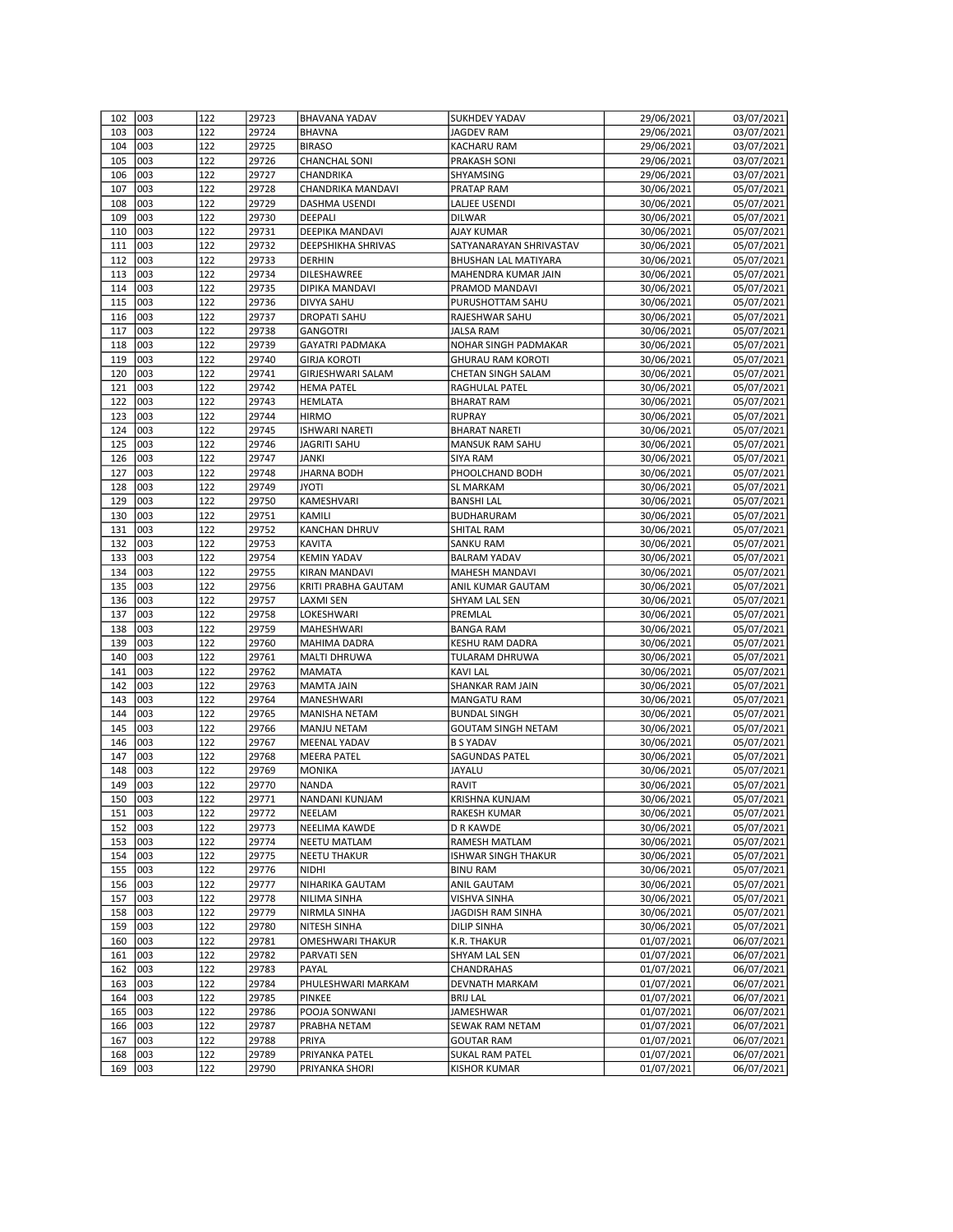| 170 | 003    | 122 | 29791 | PURNIMA                | <b>RUKKHAM</b>          | 01/07/2021 | 06/07/2021 |
|-----|--------|-----|-------|------------------------|-------------------------|------------|------------|
| 171 | 003    | 122 | 29792 | PURNIMA KOMRE          | <b>SURJU RAM</b>        | 01/07/2021 | 06/07/2021 |
| 172 | 003    | 122 | 29793 | <b>PUSHPA</b>          | <b>ROHIT</b>            | 01/07/2021 | 06/07/2021 |
| 173 | 003    | 122 | 29794 | RAJESHWARI             | SHRIRAM                 | 01/07/2021 | 06/07/2021 |
| 174 | 003    | 122 | 29795 | RAMTI                  | PRABHU RAM              | 01/07/2021 | 06/07/2021 |
| 175 | 003    | 122 | 29796 | RANJEETA MARKAM        | SANJAY KUMAR MARKAM     | 01/07/2021 | 06/07/2021 |
| 176 | 003    | 122 | 29797 | RAVINA                 | SUKHURAM                | 01/07/2021 | 06/07/2021 |
| 177 | 003    | 122 | 29798 | REEMA MARKAM           | <b>RAM MARKAM</b>       | 01/07/2021 | 06/07/2021 |
|     |        |     |       | <b>REENA</b>           |                         |            |            |
| 178 | 003    | 122 | 29799 |                        | MAHENDRARAJ             | 01/07/2021 | 06/07/2021 |
| 179 | 003    | 122 | 29800 | REENA KUNJAM           | DEVKARAN                | 01/07/2021 | 06/07/2021 |
| 180 | 003    | 122 | 29801 | <b>REENA SHORI</b>     | <b>KISHOR SHORI</b>     | 01/07/2021 | 06/07/2021 |
| 181 | 003    | 122 | 29802 | <b>REETA</b>           | PRABHU RAM              | 01/07/2021 | 06/07/2021 |
| 182 | 003    | 122 | 29803 | RICHA DHRUV            | RAVINDRA KUMAR DHRUV    | 01/07/2021 | 06/07/2021 |
| 183 | 003    | 122 | 29804 | RIKESHWARI SAHU        | TIHARU RAM SAHU         | 01/07/2021 | 06/07/2021 |
| 184 | 003    | 122 | 29805 | ROSHANI NETAM          | ROHIT NETAM             | 01/07/2021 | 06/07/2021 |
| 185 | 003    | 122 | 29806 | <b>RUBI</b>            | RAMSEWAK                | 01/07/2021 | 06/07/2021 |
| 186 | 003    | 122 | 29807 | SANGEETA               | <b>MANGLA RAM</b>       | 01/07/2021 | 06/07/2021 |
| 187 | 003    | 122 | 29808 | SANGEETA NAG           | <b>GHASIYA RAM NAG</b>  | 01/07/2021 | 06/07/2021 |
| 188 | 003    | 122 | 29809 | SANTOSHI               | <b>GHANSI RAM</b>       | 01/07/2021 | 06/07/2021 |
| 189 | 003    | 122 | 29810 | SANTOSHI KASHYAP       | NEMURAM                 | 01/07/2021 | 06/07/2021 |
| 190 | 003    | 122 | 29811 | SANTOSHI MANDAVI       | <b>MANOHAR MANDAVI</b>  | 01/07/2021 | 06/07/2021 |
| 191 | 003    | 122 | 29812 |                        |                         |            |            |
|     |        |     |       | SARIKA NETAM           | <b>ASHOK KUMAR</b>      | 01/07/2021 | 06/07/2021 |
| 192 | 003    | 122 | 29813 | SAROJ                  | BHIMSHAN                | 01/07/2021 | 06/07/2021 |
| 193 | 003    | 122 | 29814 | SARSWATI NETAM         | ANAND RAM NETAM         | 01/07/2021 | 06/07/2021 |
| 194 | 003    | 122 | 29815 | SAVITA TANDIYA         | SHANKAR TANDIYA         | 01/07/2021 | 06/07/2021 |
| 195 | 003    | 122 | 29816 | SHASHI KALA SHORI      | <b>SHANKAR SHORI</b>    | 01/07/2021 | 06/07/2021 |
| 196 | 003    | 122 | 29817 | <b>SUBHADRA NETAM</b>  | <b>ITWARU RAM NETAM</b> | 01/07/2021 | 06/07/2021 |
| 197 | 003    | 122 | 29818 | SULOCHANA              | RAMJI                   | 01/07/2021 | 06/07/2021 |
| 198 | 003    | 122 | 29819 | SULOCHANA              | RAMJI                   | 01/07/2021 | 06/07/2021 |
| 199 | 003    | 122 | 29820 | <b>SUMAN SHANDILYA</b> | SHANKAR LAL SHANDILYA   | 01/07/2021 | 06/07/2021 |
| 200 | 003    | 122 | 29821 | <b>SUNITA SALAM</b>    | <b>SUKAL RAM</b>        | 01/07/2021 | 06/07/2021 |
| 201 | 003    | 122 | 29822 | <b>SUNITA SINHA</b>    | LATKHOR SINHA           | 01/07/2021 | 06/07/2021 |
| 202 | 003    | 122 | 29823 | <b>SWATI RAMTEKE</b>   | <b>KRISHNA RAM</b>      | 01/07/2021 | 06/07/2021 |
| 203 | 003    | 122 | 29824 | SWETI                  | <b>MAHESH RAM</b>       | 01/07/2021 | 06/07/2021 |
| 204 | 003    | 122 | 29825 | <b>UMA</b>             | SONAU                   | 01/07/2021 | 06/07/2021 |
| 205 | 003    | 122 | 29826 | UMESHWARI              | GANGARAM                |            |            |
|     |        |     |       |                        |                         | 01/07/2021 | 06/07/2021 |
| 206 | 003    | 122 | 29827 | URMILA BHEDIYA         | MOHAN RAM BHEDIYA       | 01/07/2021 | 06/07/2021 |
| 207 | 003    | 122 | 29828 | VARSHA MANDAVI         | MOHAN RAM MANDAVI       | 01/07/2021 | 06/07/2021 |
| 208 | 003    | 122 | 29829 | VIDYA YADAV            | HARENDRA NATH           | 01/07/2021 | 06/07/2021 |
| 209 | 003    | 122 | 29830 | YAAMITA                | <b>NOHRU RAM</b>        | 01/07/2021 | 06/07/2021 |
| 210 | 003    | 122 | 29831 | YOGITA GOSVAMI         | SANTOSH KUMAR GOSVAMI   | 01/07/2021 | 06/07/2021 |
| 211 | 003    | 122 | 29832 | YUKTIKA YADU           | <b>GOPAL YADU</b>       | 01/07/2021 | 06/07/2021 |
| 212 | 003    | 122 | 29833 | YUNESH JAIN            | MURARI LAL JAIN         | 01/07/2021 | 06/07/2021 |
| 213 | 003    | 122 | 29854 | ANNPURNA NETAM         | SADHU RAM NETAM         | 01/07/2021 | 06/07/2021 |
| 214 | 003    | 122 | 29855 | TWINKAL                | M KESH                  | 01/07/2021 | 06/07/2021 |
|     |        |     |       |                        |                         |            |            |
|     | 1 003  | 123 | 29876 | AMITA KOWACHI          | AASHA RAM KOWACHI       | 28/06/2021 | 02/07/2021 |
|     | 2 003  | 123 | 29877 | ANUPA NARETI           | PUNU RAM NARETI         | 28/06/2021 | 02/07/2021 |
|     | 3 003  | 123 | 29878 | <b>BHAWANI NISHAD</b>  | <b>JOHAR LAL</b>        | 28/06/2021 | 02/07/2021 |
|     |        |     |       |                        |                         |            |            |
|     | 4 003  | 123 | 29879 | DEV KUMAR              | RAMNATH                 | 28/06/2021 | 02/07/2021 |
|     | 5 003  | 123 | 29880 | DEVLAL KOMRE           | SONU RAM KOMRE          | 28/06/2021 | 02/07/2021 |
|     | 6 003  | 123 | 29881 | DEVRAJ                 | <b>DEWAR</b>            | 28/06/2021 | 02/07/2021 |
|     | 7 003  | 123 | 29882 | <b>GANGOTREE SINHA</b> | VISHNU RAM SINHA        | 28/06/2021 | 02/07/2021 |
|     | 8 003  | 123 | 29883 | <b>GANITA</b>          | <b>MOHAN LAL</b>        | 28/06/2021 | 02/07/2021 |
|     | 9 003  | 123 | 29884 | <b>HEMANT SAMRATH</b>  | <b>SURAJ SAMRATH</b>    | 28/06/2021 | 02/07/2021 |
|     | 10 003 | 123 | 29885 | <b>HOLIKA SHORI</b>    | <b>RAM LAL</b>          | 28/06/2021 | 02/07/2021 |
|     | 11 003 | 123 | 29886 | <b>JAYANTRI</b>        | <b>JAY LAL</b>          | 28/06/2021 | 02/07/2021 |
|     | 12 003 | 123 | 29887 | KHEMEEN                | CHAITURAM               | 28/06/2021 | 02/07/2021 |
|     | 13 003 | 123 | 29888 | KUNDAN                 | SAMNATH                 | 28/06/2021 | 02/07/2021 |
|     | 14 003 | 123 | 29889 | LAXMI JAIN             | JAGESHWAR JAIN          | 28/06/2021 | 02/07/2021 |
|     | 15 003 | 123 | 29890 | MADHAVI MANDAL         | MAHENDRA MANDAL         | 28/06/2021 | 02/07/2021 |
|     | 16 003 | 123 | 29891 | MANESHWARI NETAM       | SANAU RAM NETAM         | 28/06/2021 | 02/07/2021 |
|     |        |     |       |                        | RAMJI RAM               |            |            |
|     | 17 003 | 123 | 29892 | MANJU                  |                         | 28/06/2021 | 02/07/2021 |
|     | 18 003 | 123 | 29893 | NAMRATA NETAM          | DEVRAM                  | 28/06/2021 | 02/07/2021 |
|     | 19 003 | 123 | 29894 | NILAM                  | <b>KANAK RAM</b>        | 28/06/2021 | 02/07/2021 |
|     | 20 003 | 123 | 29895 | PEEKESHWARI KHARE      | SADA SINGH KHARE        | 28/06/2021 | 02/07/2021 |
|     | 21 003 | 123 | 29896 | PRATIMA                | LADU RAM                | 28/06/2021 | 02/07/2021 |
|     | 22 003 | 123 | 29897 | PRIYANKA GAWDE         | SHIV LAL GAWDE          | 28/06/2021 | 02/07/2021 |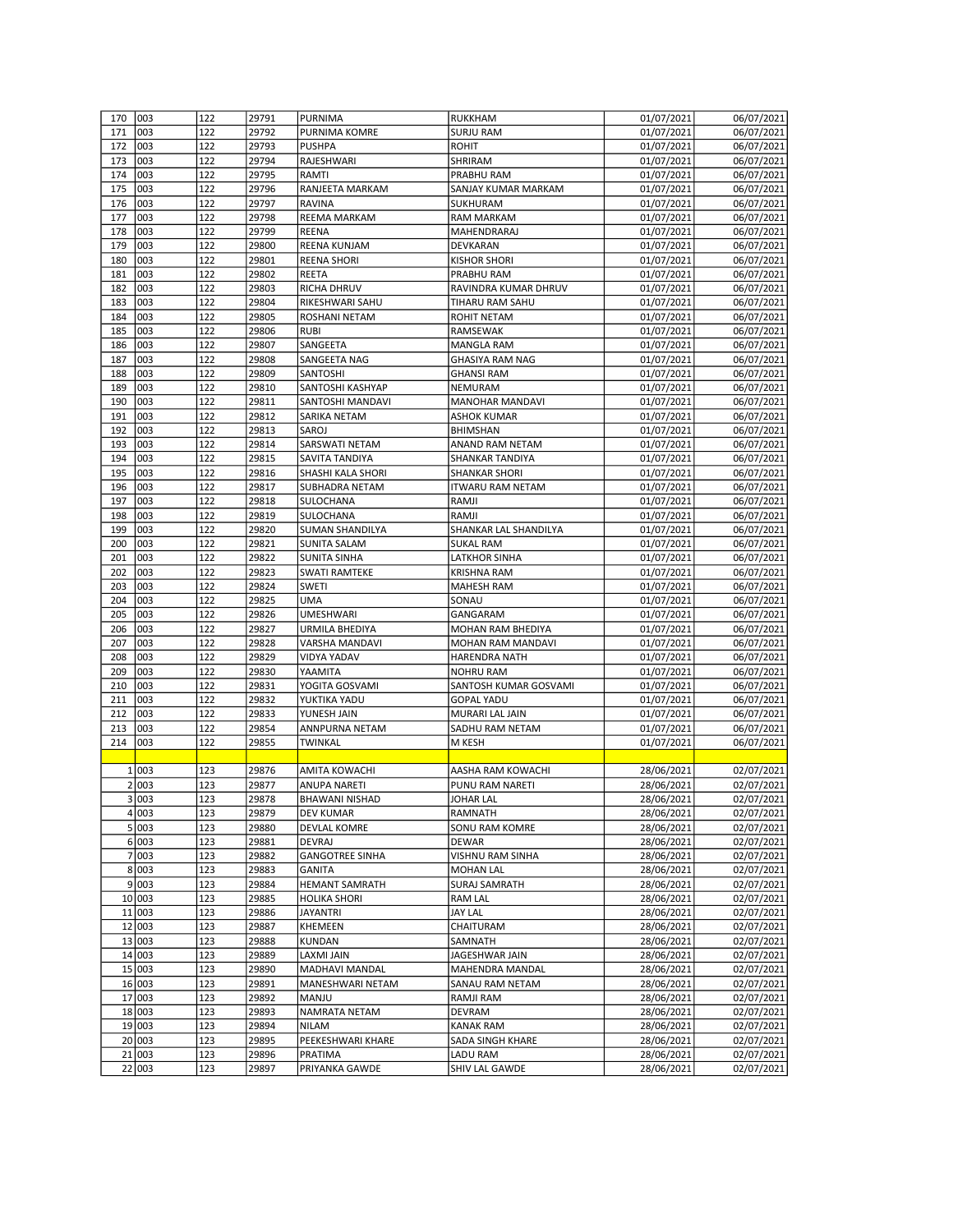| 23 003 | 123 | 29898 | RAKESH KUMAR NARETI                     | RAMDAYAL NARETI                   | 28/06/2021               | 02/07/2021 |
|--------|-----|-------|-----------------------------------------|-----------------------------------|--------------------------|------------|
| 24 003 | 123 | 29899 | RAMULA DARRO                            | <b>SAGUN RAM</b>                  | 28/06/2021               | 02/07/2021 |
| 25 003 | 123 | 29900 | RAYSU RAM                               | HIRADU RAM                        | 28/06/2021               | 02/07/2021 |
| 26 003 | 123 | 29901 | <b>RISHABH</b>                          | PALTU RAM                         | 28/06/2021               | 02/07/2021 |
| 27 003 | 123 | 29902 | SAGAN SINGH SIWANA                      | BHIKHARIRAM SIWANA                | 28/06/2021               | 02/07/2021 |
| 28 003 | 123 | 29903 | SANITA                                  | DHEERPAL                          | 28/06/2021               | 02/07/2021 |
| 29 003 | 123 | 29904 | SARITA                                  | DHIRPAL                           | 29/06/2021               | 03/07/2021 |
| 30 003 | 123 | 29905 | SAVITA MANDAVI                          | UDE RAM MANDAVI                   | 29/06/2021               | 03/07/2021 |
| 31 003 | 123 | 29906 | SAVITA SAHU                             | AKTU RAM SAHU                     | 29/06/2021               | 03/07/2021 |
| 32 003 | 123 | 29907 | SAVITRI                                 | SAHDEV                            | 29/06/2021               | 03/07/2021 |
| 33 003 | 123 | 29908 | SEEMA                                   | <b>SHANKAR RAM</b>                | 29/06/2021               | 03/07/2021 |
| 34 003 | 123 | 29909 | SEEMA SINHA                             | <b>NOHAR SINHA</b>                | 29/06/2021               | 03/07/2021 |
| 35 003 | 123 | 29910 | <b>SHANTI RAWTE</b>                     |                                   |                          |            |
| 36 003 |     | 29911 |                                         | DHAN SINGH                        | 29/06/2021               | 03/07/2021 |
|        | 123 |       | SHWETA<br>SOHADRA KOMRE                 | <b>BISRU RAM</b>                  | 29/06/2021               | 03/07/2021 |
| 37 003 | 123 | 29912 |                                         | VISHNU RAM KOMRE                  | 29/06/2021               | 03/07/2021 |
| 38 003 | 123 | 29913 | <b>SUKALI</b>                           | <b>GUMAN SINGH</b>                | 29/06/2021               | 03/07/2021 |
| 39 003 | 123 | 29914 | <b>SUKLAL</b>                           | <b>NOHRO RAM</b>                  | 29/06/2021               | 03/07/2021 |
| 40 003 | 123 | 29915 | SUNITA TANDIYA                          | PITAMBAR TANDIYA                  | 29/06/2021               | 03/07/2021 |
| 41 003 | 123 | 29916 | SURENDRA KUMAR USENDI                   | HIRU RAM USENDI                   | 29/06/2021               | 03/07/2021 |
| 42 003 | 123 | 29917 | <b>TIJAN</b>                            | RAUNU RAM                         | 29/06/2021               | 03/07/2021 |
| 43 003 | 123 | 29918 | <b>UMESHWARI</b>                        | <b>BHIRA RAM</b>                  | 29/06/2021               | 03/07/2021 |
| 44 003 | 123 | 29919 | VEDPRAKASH                              | NEMICHAND                         | 29/06/2021               | 03/07/2021 |
| 45 003 | 123 | 29920 | <b>VIKAS KUMAR</b>                      | LEELU RAM                         | 29/06/2021               | 03/07/2021 |
| 46 003 | 123 | 29941 | ARVIND KUMAR                            | PREM SINGH                        | 29/06/2021               | 03/07/2021 |
| 47 003 | 123 | 29942 | <b>ASHWAN KUMAR</b>                     | SAGRAM KOMRA                      | 29/06/2021               | 03/07/2021 |
| 48 003 | 123 | 29943 | <b>ASHWANTEEN</b>                       | <b>CHAMAR SINGH</b>               | 29/06/2021               | 03/07/2021 |
| 49 003 | 123 | 29944 | <b>BHAGWANTIN DUGGA</b>                 | <b>BRIJ LAL DUGGA</b>             | 29/06/2021               | 03/07/2021 |
| 50 003 | 123 | 29945 | BHUNESHWARI MANDAVI                     | RATAN SING MANDAVI                | 29/06/2021               | 03/07/2021 |
| 51 003 | 123 | 29946 | BHUNESHWARI NETAM                       | <b>BAISAKHU RAM</b>               | 29/06/2021               | 03/07/2021 |
| 52 003 | 123 | 29947 | BHUPENDRA                               | SHANKAR LAL                       | 29/06/2021               | 03/07/2021 |
| 53 003 | 123 | 29948 | BHUPENDRA KUMAR                         | <b>BUDHU RAM</b>                  | 29/06/2021               | 03/07/2021 |
| 54 003 | 123 | 29949 | BHUWAN LAL                              | DUKHOO RAM                        | 29/06/2021               | 03/07/2021 |
| 55 003 | 123 | 29950 | CHHANESH KUMAR DUGGA                    | MEHRU RAM DUGGA                   | 29/06/2021               | 03/07/2021 |
| 56 003 | 123 | 29951 | CHHANU LAL                              | MUKUND RAM                        | 29/06/2021               | 03/07/2021 |
| 57 003 | 123 | 29952 | DEEPAK KUMAR                            | MEHATARU RAM                      | 30/06/2021               | 05/07/2021 |
| 58 003 | 123 | 29953 | <b>DEEPIKA</b>                          | KHEM LAL                          | 30/06/2021               | 05/07/2021 |
| 59 003 | 123 | 29954 | <b>GENDLAL</b>                          | <b>MAINU RAM</b>                  | 30/06/2021               | 05/07/2021 |
| 60 003 | 123 | 29955 | GITA                                    | SANAU RAM                         | 30/06/2021               | 05/07/2021 |
| 61 003 | 123 | 29956 | <b>GITESH NARETI</b>                    | HIRESH NARETI                     | 30/06/2021               | 05/07/2021 |
| 62 003 | 123 | 29957 | HARI BELODHIYA                          | JEEVAN LAL BELODHIYA              | 30/06/2021               | 05/07/2021 |
| 63 003 | 123 | 29958 | <b>JAIMOTIN</b>                         | <b>KISHAN RAM</b>                 | 30/06/2021               | 05/07/2021 |
| 64 003 | 123 | 29959 | JIVRAKHAN DEHARI                        | <b>BHAGAT RAM</b>                 | 30/06/2021               | 05/07/2021 |
| 65 003 | 123 | 29960 | KAILASH KUMAR                           | NARAYAN SINGH                     | 30/06/2021               | 05/07/2021 |
| 66 003 | 123 | 29961 | KARISHMA                                | PATI RAM                          | 30/06/2021               | 05/07/2021 |
| 67 003 | 123 | 29962 | LILESH KUMAR JAIN                       | SANTU RAM JAIN                    | 30/06/2021               | 05/07/2021 |
| 68 003 | 123 | 29963 | <b>MADHURI</b>                          | <b>INDRABHAN</b>                  | 30/06/2021               | 05/07/2021 |
| 69 003 | 123 | 29964 |                                         |                                   |                          | 05/07/2021 |
| 70 003 | 123 | 29965 | MAHENDRA KUMAR<br><b>MANISHA NARETI</b> | RAMCHANDRA<br><b>GOPAL NARETI</b> | 30/06/2021<br>30/06/2021 | 05/07/2021 |
| 71 003 | 123 | 29966 | MANJU KASHYAP                           | VISHNU RAM KASHYAP                | 30/06/2021               | 05/07/2021 |
|        |     |       |                                         | <b>BRIJ LAL</b>                   |                          |            |
| 72 003 | 123 | 29967 | <b>MANNU RAM</b>                        |                                   | 30/06/2021               | 05/07/2021 |
| 73 003 | 123 | 29968 | MARYBULANCH KUJUR                       | <b>ALPHONS KUJUR</b>              | 30/06/2021               | 05/07/2021 |
| 74 003 | 123 | 29969 | <b>MEENA</b>                            | LACHCHHAN                         | 30/06/2021               | 05/07/2021 |
| 75 003 | 123 | 29970 | MITESHWAR                               | HIRE SINGH                        | 30/06/2021               | 05/07/2021 |
| 76 003 | 123 | 29971 | MITHLESH KUMAR JAIN                     | RAMRATAN JAIN                     | 30/06/2021               | 05/07/2021 |
| 77 003 | 123 | 29972 | MUMESHWARI GORE                         | DHANESHWAR GORE                   | 30/06/2021               | 05/07/2021 |
| 78 003 | 123 | 29973 | NEELIMA ROYZADA                         | KIRTI KUMAR ROUZADA               | 30/06/2021               | 05/07/2021 |
| 79 003 | 123 | 29974 | NITESH KUMAR                            | SAMSAY                            | 30/06/2021               | 05/07/2021 |
| 80 003 | 123 | 29975 | <b>NITU</b>                             | NARESH KUMAR                      | 30/06/2021               | 05/07/2021 |
| 81 003 | 123 | 29976 | PANKAJ KUJUR                            | JYOTI KUMAR                       | 30/06/2021               | 05/07/2021 |
| 82 003 | 123 | 29977 | PAYAL                                   | <b>BIRA RAM</b>                   | 30/06/2021               | 05/07/2021 |
| 83 003 | 123 | 29978 | PRADEEP BISWAS                          | DIPTAKAR BISWAS                   | 30/06/2021               | 05/07/2021 |
| 84 003 | 123 | 29979 | PRATIBHA                                | ISHWAR SINGH                      | 30/06/2021               | 05/07/2021 |
| 85 003 | 123 | 29980 | PUSHPARAJ MAHAVEER                      | JAY SINGH MAHAVEER                | 01/07/2021               | 06/07/2021 |
| 86 003 | 123 | 29981 | RAMSU RAM                               | KARTIK RAM                        | 01/07/2021               | 06/07/2021 |
| 87 003 | 123 | 29982 | ROOPCHANDD PIDDA                        | JADOO RAM PIDDA                   | 01/07/2021               | 06/07/2021 |
| 88 003 | 123 | 29983 | RUKMANI                                 | <b>GINTA RAM</b>                  | 01/07/2021               | 06/07/2021 |
| 89 003 | 123 | 29984 | SANJU                                   | <b>DUKALU RAM</b>                 | 01/07/2021               | 06/07/2021 |
| 90 003 | 123 | 29985 | SARASWATI                               | DASHRATH                          | 01/07/2021               | 06/07/2021 |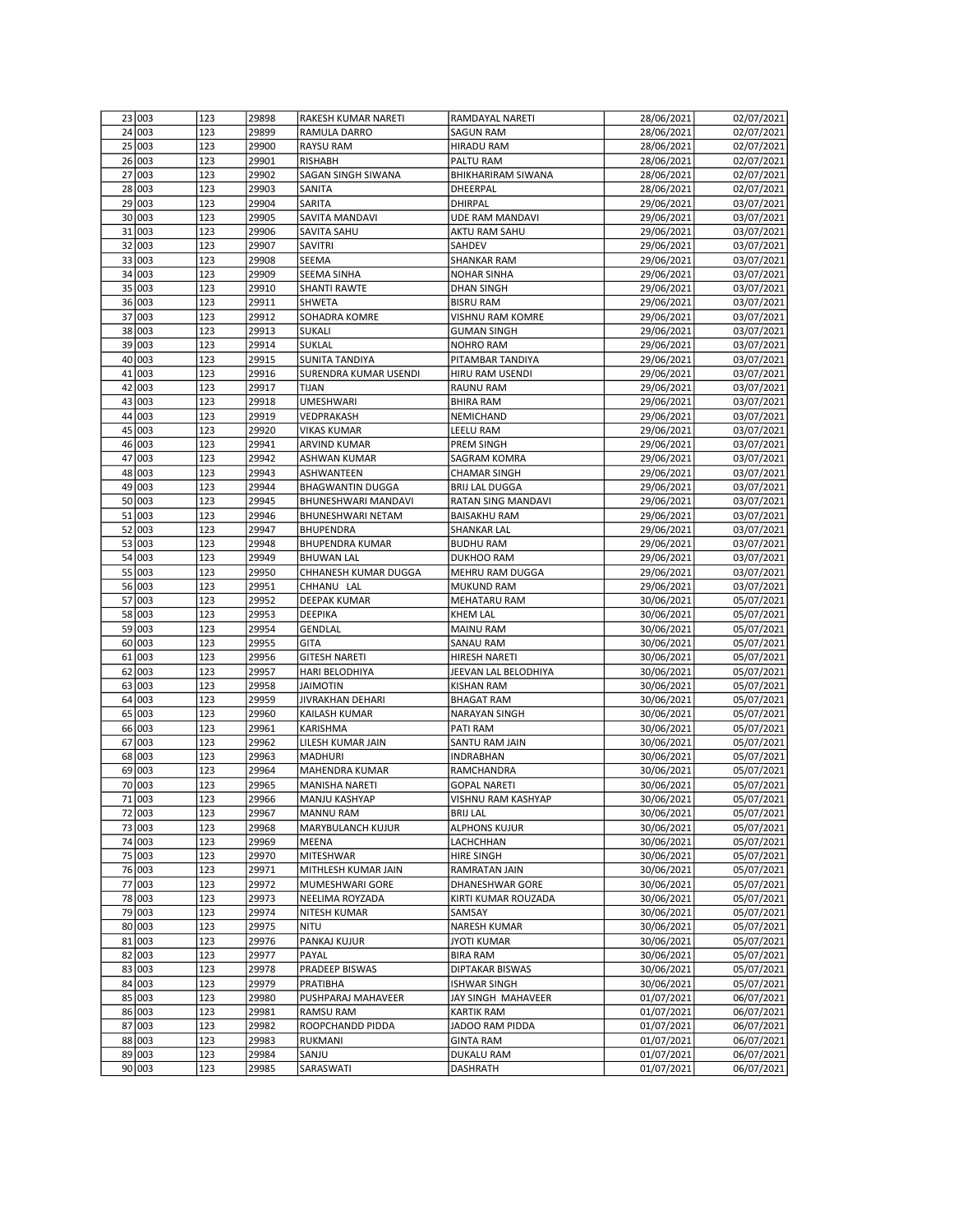| 91 003  | 123 | 29986 | <b>SHARDA KUMETI</b>   | RAMSAY KUMETI            | 01/07/2021 | 06/07/2021 |
|---------|-----|-------|------------------------|--------------------------|------------|------------|
| 92 003  | 123 | 29987 | <b>SUBRAT SHIL</b>     | SADHAN                   | 01/07/2021 | 06/07/2021 |
| 93 003  | 123 | 29988 | <b>SUKLI PADMAKA</b>   | SAJU RAM PADMAKAR        | 01/07/2021 | 06/07/2021 |
| 94 003  | 123 | 29989 | SUNITA                 | RAMPRASAD                | 01/07/2021 | 06/07/2021 |
| 95 003  | 123 | 29990 | <b>SUNITA</b>          | <b>BEERA RAM</b>         | 01/07/2021 | 06/07/2021 |
| 96 003  | 123 | 29991 | SURAJBATI              | <b>BAJJU RAM</b>         | 01/07/2021 | 06/07/2021 |
| 97 003  | 123 | 29992 | <b>SUSHILA DARRO</b>   | PARMESHWAR DARRO         | 01/07/2021 | 06/07/2021 |
| 98 003  | 123 | 29993 | <b>TARUN</b>           | NIRMAL SINGH             | 01/07/2021 | 06/07/2021 |
| 99 003  | 123 | 29994 | TIKESHWARI             | TULA RAM                 | 01/07/2021 | 06/07/2021 |
| 100 003 | 123 | 29995 | TILESHWARI             | <b>HEERA LAL</b>         | 01/07/2021 | 06/07/2021 |
| 101 003 | 123 | 29996 | TULESH KUMAR           | BAISAKHURAM              | 01/07/2021 | 06/07/2021 |
| 102 003 | 123 | 29997 | URMILA                 | NARSINGH                 | 01/07/2021 | 06/07/2021 |
| 103 003 | 123 | 29998 | <b>URVASHI</b>         | <b>SHYAM SINGH</b>       | 01/07/2021 | 06/07/2021 |
| 104 003 | 123 | 29999 | UYATEE DEHARI          | <b>KRISHNA RAM</b>       | 01/07/2021 | 06/07/2021 |
| 105 003 | 123 | 30000 | VANDITA KADIYAM        | LAKHAN LAL               | 01/07/2021 | 06/07/2021 |
| 106 003 | 123 | 30001 | YOGESHWARI SAHU        | RAMAN LAL SAHU           | 01/07/2021 | 06/07/2021 |
| 107 003 | 123 | 30022 | <b>AJAY THAKUR</b>     | NAGENDRA THAKUR          | 01/07/2021 | 06/07/2021 |
| 108 003 | 123 | 30023 | BHUNESHWARI            | RAMSINGH                 | 01/07/2021 | 06/07/2021 |
| 109 003 | 123 | 30024 | CHANDRIKA              | AKBAL SINGH              | 01/07/2021 | 06/07/2021 |
| 110 003 | 123 | 30025 | DEVSHEELA              | <b>BAISU RAM</b>         | 01/07/2021 | 06/07/2021 |
| 111 003 | 123 | 30026 | PREETI SAHU            | JITENDRA SAHU            | 01/07/2021 | 06/07/2021 |
| 112 003 | 123 | 30047 | <b>UMABHARATI</b>      | RAMA RAM                 | 01/07/2021 | 06/07/2021 |
|         |     |       |                        |                          |            |            |
| 1 003   | 124 | 30068 | AARTI                  | BAIJNATH                 | 28/06/2021 | 02/07/2021 |
| 2 003   | 124 | 30069 | AASHA NETAM            | <b>SONSAY NETAM</b>      | 28/06/2021 | 02/07/2021 |
| 3 003   | 124 | 30070 | <b>ADITY</b>           | LOKNATH                  | 28/06/2021 | 02/07/2021 |
| 4 003   | 124 | 30071 | <b>AKASH</b>           | <b>MILAN</b>             | 28/06/2021 | 02/07/2021 |
| 5 003   | 124 | 30072 | <b>ANJALI KALLO</b>    | <b>RAMSAY KALLO</b>      | 28/06/2021 | 02/07/2021 |
| 6 003   | 124 | 30073 | <b>ANJU</b>            | UTTAM                    | 28/06/2021 | 02/07/2021 |
| 7 003   | 124 | 30074 | ANUPA DUGGA            | DHANAJI DUGGA            | 28/06/2021 | 02/07/2021 |
| 8 003   | 124 | 30075 | ARADHIKA PATEL         | <b>ASHOK PATEL</b>       | 28/06/2021 | 02/07/2021 |
| 9 003   | 124 | 30076 | ASHIMA NETAM           | RAMSAY NETAM             | 28/06/2021 | 02/07/2021 |
| 10 003  | 124 | 30077 | <b>BABITA DARRO</b>    | KALIRAM DARRO            | 28/06/2021 | 02/07/2021 |
| 11 003  | 124 | 30078 | <b>BAL RAM JAIN</b>    | PURSOTTAM JAIN           | 28/06/2021 | 02/07/2021 |
| 12 003  | 124 | 30079 | BHAGESHWARI USENDI     | RAMLAL USENDI            | 28/06/2021 | 02/07/2021 |
| 13 003  | 124 | 30080 | <b>BRIJBATI</b>        | <b>KUPAR SINGH</b>       | 28/06/2021 | 02/07/2021 |
| 14 003  | 124 | 30081 | CHAMRA RAM             | DHANI RAM TETA           | 28/06/2021 | 02/07/2021 |
| 15 003  | 124 | 30082 | CHANDRABHAN            | YUGAL KISHOR SALAM       | 28/06/2021 | 02/07/2021 |
| 16 003  | 124 | 30083 | CHHABILA               | <b>BHAGAT RAM</b>        | 28/06/2021 | 02/07/2021 |
| 17 003  | 124 | 30084 | CHIMENDRA KUMAR        | <b>MAN SINGH</b>         | 28/06/2021 | 02/07/2021 |
| 18 003  | 124 | 30085 | CHUMMAN LAL            | SAGAN SINGH              | 28/06/2021 | 02/07/2021 |
| 19 003  | 124 | 30086 | DAMINI                 | <b>SHYAM SUNDAR</b>      | 28/06/2021 | 02/07/2021 |
| 20 003  | 124 | 30087 | DEVENDRA KUMAR PRADHAN | KHEMRAJ                  | 28/06/2021 | 02/07/2021 |
| 21 003  | 124 | 30088 | <b>DEVNTIN</b>         | <b>BHAGVAT RAM</b>       | 28/06/2021 | 02/07/2021 |
| 22 003  | 124 | 30089 | <b>DEVRAJ</b>          | SAMPAT RAM TETA          | 28/06/2021 | 02/07/2021 |
| 23 003  | 124 | 30090 | DHANESHWARI            | <b>MOTI LAL</b>          | 28/06/2021 | 02/07/2021 |
| 24 003  | 124 | 30091 | DHANNAJAY KUMAR YADAV  | PRAKASH YADAV            | 28/06/2021 | 02/07/2021 |
| 25 003  | 124 | 30092 | DILEEP KUMAR NAG       | RAMASHANKAR NAG          | 28/06/2021 | 02/07/2021 |
| 26 003  | 124 | 30093 | DILIP KUMAR DHRUW      | SANKU RAM                | 28/06/2021 | 02/07/2021 |
| 27 003  | 124 | 30094 | <b>DIVYA TANDIYA</b>   | JAYANTI LAL TANDIYA      | 28/06/2021 | 02/07/2021 |
| 28 003  | 124 | 30095 | DIVYA USENDI           | RADHESHYAM USENDI        | 28/06/2021 | 02/07/2021 |
| 29 003  | 124 | 30096 | DIVYARANI RAWTE        | PARMESHWAR RAWTE         | 28/06/2021 | 02/07/2021 |
| 30 003  | 124 | 30097 | <b>DOMAN</b>           | <b>GIRDHARI</b>          | 28/06/2021 | 02/07/2021 |
| 31 003  | 124 | 30098 | DURGESHWARI TOPENDR    | SHESH RAM TOPENDRA       | 28/06/2021 | 02/07/2021 |
| 32 003  | 124 | 30099 | EASHMA DARPATT         | <b>SHANKER LAL</b>       | 28/06/2021 | 02/07/2021 |
| 33 003  | 124 | 30100 | <b>GARIMA MANDAVI</b>  | HIRJI RAM                | 28/06/2021 | 02/07/2021 |
| 34 003  | 124 | 30101 | <b>GAUTAM KUMAR</b>    | DASU RAM                 | 28/06/2021 | 02/07/2021 |
| 35 003  | 124 | 30102 | <b>GAYATRI JAIN</b>    | KHAMMAN LAL              | 28/06/2021 | 02/07/2021 |
| 36 003  | 124 | 30103 | GIRDHAR                | SUNHER RAM               | 28/06/2021 | 02/07/2021 |
| 37 003  | 124 | 30104 | JANGLU RAM POTAI       | MANKU RAM POTAI          | 28/06/2021 | 02/07/2021 |
| 38 003  | 124 | 30105 | JHANSI YADU            | SHRI. GIRDHAR GOPAL YADU | 28/06/2021 | 02/07/2021 |
| 39 003  | 124 | 30106 | JHARAN DEV DHRUV       | RAM ADHAR DHRUV          | 28/06/2021 | 02/07/2021 |
| 40 003  | 124 | 30107 | <b>JYOTI -</b>         | SHIVPUJAN                | 28/06/2021 | 02/07/2021 |
| 41 003  | 124 | 30108 | <b>JYOTI NISAD</b>     | CHAIT RAM                | 28/06/2021 | 02/07/2021 |
| 42 003  | 124 | 30109 | KAJAL KAWDE            | RAMNANDAN KAWDE          | 28/06/2021 | 02/07/2021 |
| 43 003  | 124 | 30110 | KAMAL SINGH YADAV      | RAJ KUMAR YADAV          | 28/06/2021 | 02/07/2021 |
| 44 003  | 124 |       | KAMLESH                | DHANAJI                  |            |            |
|         |     | 30111 |                        |                          | 28/06/2021 | 02/07/2021 |
| 45 003  | 124 | 30112 | KAMLESHWAR             | MANNOO RAM               | 28/06/2021 | 02/07/2021 |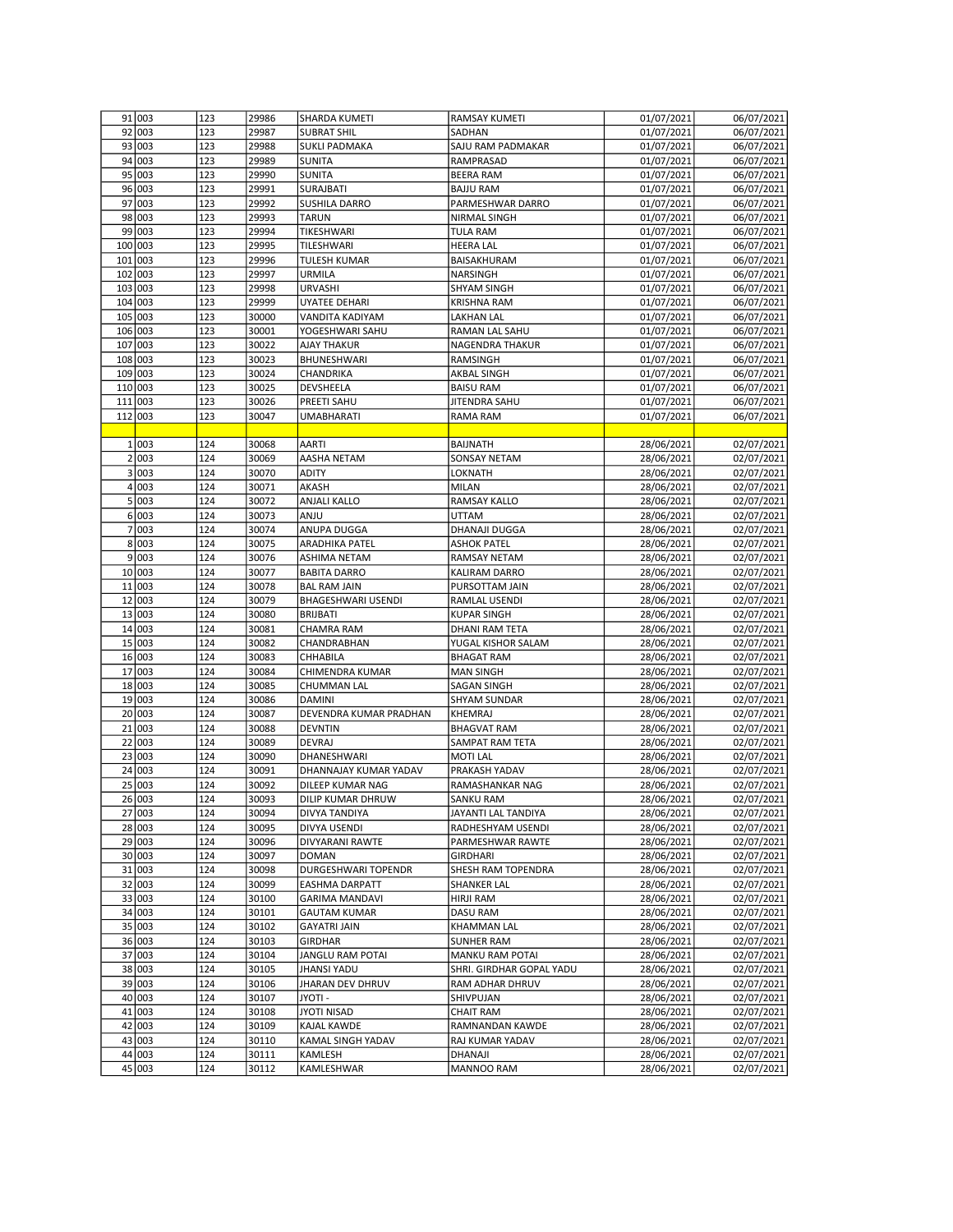| 46 003  | 124 | 30113 | KAMLESHWARI PATEL     | HIRAU RAM PATEL        | 28/06/2021 | 02/07/2021 |
|---------|-----|-------|-----------------------|------------------------|------------|------------|
| 47 003  | 124 | 30114 | <b>KANIKA DEVRI</b>   | <b>GAURANG DEVRI</b>   | 28/06/2021 | 02/07/2021 |
| 48 003  | 124 | 30115 | KANTI MANDAVI         | <b>MEHTTAR RAM</b>     | 28/06/2021 | 02/07/2021 |
| 49 003  | 124 | 30116 | KAVITA CHALKI         | MISHREE LAL            | 28/06/2021 | 02/07/2021 |
| 50 003  | 124 | 30117 | <b>KAVITA PATEL</b>   | <b>HARICHAND PATEL</b> | 28/06/2021 | 02/07/2021 |
| 51 003  | 124 | 30118 | KEMKUMARI BAGHEL      | <b>DASHRU RAM</b>      | 28/06/2021 | 02/07/2021 |
| 52 003  | 124 | 30119 | <b>KESHREE</b>        | <b>BALDEV RAM</b>      | 28/06/2021 | 02/07/2021 |
| 53 003  | 124 | 30120 | KHEMESHWARI DUGGA     | PATI RAM               | 28/06/2021 | 02/07/2021 |
| 54 003  | 124 | 30121 | KHIMAN                | MANTHIR                | 28/06/2021 | 02/07/2021 |
| 55 003  | 124 | 30122 | <b>KIRAN</b>          | OM PRAKASH KOMRE       | 28/06/2021 | 02/07/2021 |
| 56 003  | 124 | 30123 | KIRAN NISHAD          | RAJAURAM NISHAD        | 28/06/2021 | 02/07/2021 |
| 57 003  | 124 | 30124 | LAKHAN LAL DUGGA      | GANDA RAM DUGGA        | 28/06/2021 | 02/07/2021 |
| 58 003  | 124 | 30125 | LANKESH               | THEL SINGH             | 28/06/2021 | 02/07/2021 |
| 59 003  | 124 | 30126 | LATA                  | <b>DYASHANKAR</b>      | 28/06/2021 | 02/07/2021 |
| 60 003  | 124 | 30127 | LOKESHWAR             | MOHNU RAM              | 28/06/2021 | 02/07/2021 |
| 61 003  | 124 | 30128 | LUKESH KUMAR          | MANAK LAL              | 28/06/2021 | 02/07/2021 |
| 62 003  | 124 | 30129 | MADHURI DARRO         | NAVAL SINGH DARRO      | 28/06/2021 | 02/07/2021 |
| 63 003  | 124 | 30130 | MADHURI DHANELI       | <b>SUGAN DHANELIYA</b> | 28/06/2021 | 02/07/2021 |
| 64 003  | 124 | 30131 | <b>MAHESH KUMAR</b>   | <b>BAJRU RAM</b>       | 28/06/2021 | 02/07/2021 |
| 65 003  | 124 | 30132 | MAHESHVARI NAG        | SHIV NATH NAG          | 28/06/2021 | 02/07/2021 |
| 66 003  | 124 | 30133 | MANAKU RAM            | <b>KRISHNA RAM</b>     | 28/06/2021 | 02/07/2021 |
| 67 003  | 124 | 30134 | MANBAI                | <b>MANI RAM</b>        | 28/06/2021 | 02/07/2021 |
| 68 003  | 124 | 30135 | MATHURA TULAVI        | DUKALU RAM TULAVI      | 28/06/2021 | 02/07/2021 |
| 69 003  | 124 | 30136 | MITHLESHWARI          | <b>FATTU RAM</b>       | 28/06/2021 | 02/07/2021 |
| 70 003  | 124 | 30137 | <b>MONIKA TETA</b>    | SONAU RAM TETA         | 28/06/2021 | 02/07/2021 |
| 71 003  | 124 | 30138 | NAGENDRA KUMAR KARSEL | PRAKASH CHAND KARSEL   | 28/06/2021 | 02/07/2021 |
| 72 003  | 124 | 30139 | NAMRATA DEHARI        | <b>AJAY KUMAR</b>      | 28/06/2021 | 02/07/2021 |
| 73 003  | 124 | 30140 | NEELAM                | <b>VINOD KUMAR</b>     | 28/06/2021 | 02/07/2021 |
| 74 003  | 124 | 30141 | NEHA KACHLAM          | BHADU RAM KACHLAM      | 28/06/2021 | 02/07/2021 |
| 75 003  | 124 | 30142 | PANKURAM KOMRE        | RAMSURAM KOMRE         | 28/06/2021 | 02/07/2021 |
| 76 003  | 124 | 30143 | POOJA JAIN            | DHARAM JAIN            | 28/06/2021 | 02/07/2021 |
| 77 003  | 124 | 30144 | PREETI BISWAS         | NANIGOPAL BISWAS       | 28/06/2021 | 02/07/2021 |
| 78 003  | 124 | 30145 | PRITI                 | PANDU RAM              | 28/06/2021 | 02/07/2021 |
| 79 003  | 124 | 30146 | <b>PUNITA</b>         | <b>NAKUL RAM</b>       | 28/06/2021 | 02/07/2021 |
| 80 003  | 124 | 30147 | PUNITA DEHARI         | JAGDEV RAM             | 28/06/2021 | 02/07/2021 |
| 81 003  | 124 | 30148 | PURNIMA               | KANHAIYA LAL           | 28/06/2021 | 02/07/2021 |
| 82 003  | 124 | 30149 | PUSHPKANT             | GENDLAL                | 28/06/2021 | 02/07/2021 |
| 83 003  | 124 | 30150 | RAHUL SAHU            | <b>SURESH SAHU</b>     | 28/06/2021 | 02/07/2021 |
| 84 003  | 124 | 30151 | <b>RAIN SINGH</b>     | <b>SUMRIT</b>          | 28/06/2021 | 02/07/2021 |
| 85 003  | 124 | 30152 | RAJBATI               | <b>SUDHIR</b>          | 28/06/2021 | 02/07/2021 |
| 86 003  | 124 | 30153 | RAJENDRA KUMAR        | <b>BASANT RAM</b>      | 28/06/2021 | 02/07/2021 |
| 87 003  | 124 | 30154 | RAKESH KUMAR          | SHANKAR LAL            | 28/06/2021 | 02/07/2021 |
| 88 003  | 124 | 30155 | <b>RAMDAS</b>         | SARJUN                 | 28/06/2021 | 02/07/2021 |
| 89 003  | 124 | 30156 | <b>RAVITA</b>         | RAMLAL                 | 28/06/2021 | 02/07/2021 |
| 90 003  | 124 | 30157 | REENA                 | <b>CHETAN RAM</b>      | 28/06/2021 | 02/07/2021 |
| 91 003  | 124 | 30158 | <b>REKHA</b>          | <b>RAY SINGH</b>       | 28/06/2021 | 02/07/2021 |
| 92 003  | 124 | 30159 | RIKESH KUMAR          | <b>JAY LAL</b>         | 28/06/2021 | 02/07/2021 |
| 93 003  | 124 | 30160 | ROSHAN LAL NAG        | CHATUR SINGH NAG       | 28/06/2021 | 02/07/2021 |
| 94 003  | 124 | 30161 | <b>RUBEE</b>          | AJIT RAM               | 28/06/2021 | 02/07/2021 |
| 95 003  | 124 | 30162 | <b>RUP LAL PATEL</b>  | NARAYAN SINGH PATEL    | 28/06/2021 | 02/07/2021 |
| 96 003  | 124 | 30163 | <b>RUPESH KUMAR</b>   | <b>BHAGTU RAM</b>      | 28/06/2021 | 02/07/2021 |
| 97 003  | 124 | 30164 | RUPESH KUMAR UIKE     | SHYAM LAL UIKE         | 28/06/2021 | 02/07/2021 |
| 98 003  | 124 | 30165 | SANDEEP               | <b>ROHIT KUMAR</b>     | 28/06/2021 | 02/07/2021 |
| 99 003  | 124 | 30166 | SANGEETA              | <b>SOP SINGH</b>       | 28/06/2021 | 02/07/2021 |
| 100 003 | 124 | 30167 | SANJAY                | <b>DUKALU</b>          | 28/06/2021 | 02/07/2021 |
| 101 003 | 124 | 30168 | <b>SANJAY SALAM</b>   | DHARAM SINGH SALAM     | 28/06/2021 | 02/07/2021 |
| 102 003 | 124 | 30169 | SANJIT KOMRE          | <b>JURURAM KOMRE</b>   | 28/06/2021 | 02/07/2021 |
| 103 003 | 124 | 30170 | SANJU                 | SAWTRAM                | 28/06/2021 | 02/07/2021 |
| 104 003 | 124 | 30171 | SARASWATI             | NAGU RAM               | 28/06/2021 | 02/07/2021 |
| 105 003 | 124 | 30172 | SARLA                 | HIRAU RAM              | 28/06/2021 | 02/07/2021 |
| 106 003 | 124 | 30173 | <b>SAVITRI</b>        | KANHAIYA LAL           | 28/06/2021 | 02/07/2021 |
| 107 003 | 124 | 30174 | SEEMA                 | GOWARDHAN              | 28/06/2021 | 02/07/2021 |
| 108 003 | 124 | 30175 | SHAILENDRI            | <b>MEHAR SINGH</b>     | 28/06/2021 | 02/07/2021 |
| 109 003 | 124 | 30176 | SHANIRAM              | MAHARU RAM             | 28/06/2021 | 02/07/2021 |
| 110 003 | 124 | 30177 | SHITAL KUMAR          | BHAGAT RAM             | 28/06/2021 | 02/07/2021 |
| 111 003 | 124 | 30178 | SHIV KUMAR AACHALA    | SAGNU RAM AACHALA      | 28/06/2021 | 02/07/2021 |
| 112 003 | 124 | 30179 | SHUBHAM NARWAS        | HARENDRA SINGH NARWAS  | 29/06/2021 | 03/07/2021 |
| 113 003 | 124 | 30180 | SIDHARTH SHUBH YADAV  | MAHESH KUMAR YADAV     | 29/06/2021 | 03/07/2021 |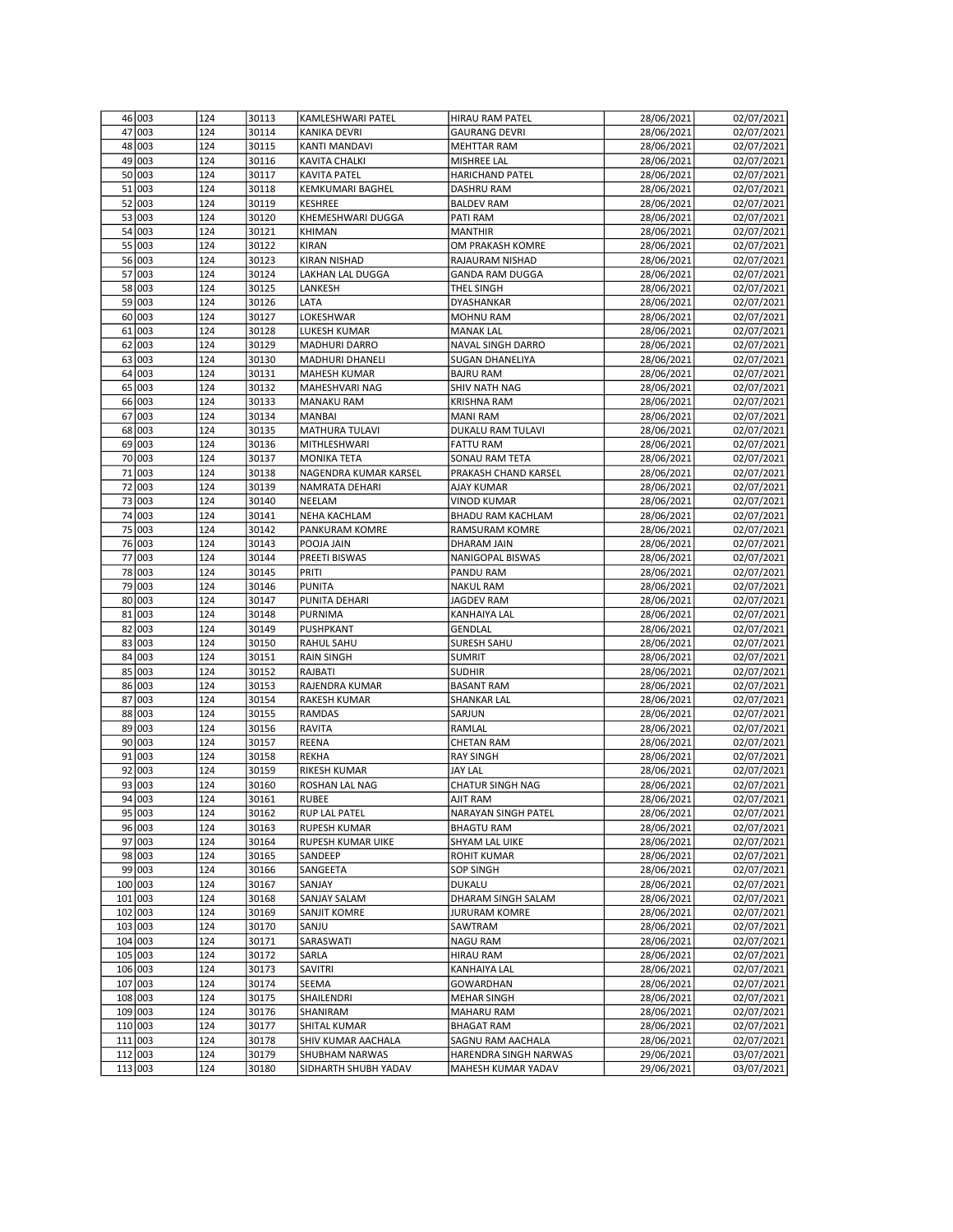| 114 003 | 124 | 30181 | SIMA                   | RAMLAL                   | 29/06/2021 | 03/07/2021 |
|---------|-----|-------|------------------------|--------------------------|------------|------------|
| 115 003 | 124 | 30182 | <b>SUKHU RAM UIKE</b>  | SAGGU RAM UIKE           | 29/06/2021 | 03/07/2021 |
| 116 003 | 124 | 30183 | <b>SURESH KUMAR</b>    | SIYAMRAM.                | 29/06/2021 | 03/07/2021 |
| 117 003 | 124 | 30184 | TAMESHWAR GAWDE        | SARJU RAM GAWDE          | 29/06/2021 | 03/07/2021 |
| 118 003 | 124 | 30185 | TAMESHWARI             | <b>HIRA LAL</b>          | 29/06/2021 | 03/07/2021 |
| 119 003 | 124 | 30186 | TEERATH KUMAR SALAM    | RAJU RAM SALAM           | 29/06/2021 | 03/07/2021 |
| 120 003 | 124 | 30187 | THEL SINGH             | DEVLU RAM                | 29/06/2021 | 03/07/2021 |
| 121 003 | 124 | 30188 | UMESH KUMAR            | <b>BIRSINGH</b>          | 29/06/2021 | 03/07/2021 |
| 122 003 | 124 | 30189 | USHA JAIN              | NARAYAN JAIN             | 29/06/2021 | 03/07/2021 |
| 123 003 | 124 | 30190 | VASUKEE                | <b>SURAJ SINGH</b>       | 29/06/2021 | 03/07/2021 |
| 124 003 | 124 | 30191 | VED KUMAR              | <b>HARISH CHANDRA</b>    | 29/06/2021 | 03/07/2021 |
| 125 003 | 124 | 30192 | VEENA                  | SHEETAL RAM              | 29/06/2021 | 03/07/2021 |
| 126 003 | 124 | 30193 | VIDYAWATI              | PUKHRAJ                  | 29/06/2021 | 03/07/2021 |
| 127 003 | 124 | 30194 | YOGITA                 | RAJBAHADUR               | 29/06/2021 | 03/07/2021 |
| 128 003 | 124 | 30195 | YOJANA KORETI          | SUKALU RAM KORETI        | 29/06/2021 | 03/07/2021 |
| 129 003 | 124 | 30216 | AAHUTI                 | <b>DHANESH RAM</b>       | 29/06/2021 | 03/07/2021 |
| 130 003 | 124 | 30217 | AASHISH KUMAR THAKUR   | <b>BIHARI LAL THAKUR</b> | 29/06/2021 | 03/07/2021 |
| 131 003 | 124 | 30218 | ABHIJEET SARKAR        | AMAL CHANDRA SARKAR      | 29/06/2021 | 03/07/2021 |
| 132 003 | 124 | 30219 | ABHISHEK KUMAR NETAM   | HIRA LAL                 | 29/06/2021 | 03/07/2021 |
| 133 003 | 124 | 30220 | AJAY KUMAR             | <b>KISHOR KUMAR</b>      | 29/06/2021 | 03/07/2021 |
| 134 003 | 124 | 30221 | AJEET KUMAR DARPATT    | <b>JHINGRU RAM</b>       | 29/06/2021 | 03/07/2021 |
| 135 003 | 124 | 30222 | AJIT HUPENDI           | SHYAMLAL HUPENDI         | 29/06/2021 | 03/07/2021 |
| 136 003 | 124 | 30223 | <b>AJIT KUMAR</b>      | <b>VIVEK DAS</b>         | 29/06/2021 | 03/07/2021 |
| 137 003 | 124 | 30224 | <b>AMAR SINGH</b>      | <b>HARI RAM</b>          | 29/06/2021 | 03/07/2021 |
| 138 003 | 124 | 30225 | <b>AMILA NETAM</b>     | BHANWAR SINGH NETAM      | 29/06/2021 | 03/07/2021 |
| 139 003 | 124 | 30226 | <b>AMRITA</b>          | <b>KRISHNA RAM</b>       | 29/06/2021 | 03/07/2021 |
| 140 003 | 124 | 30227 | ANIL KUMAR KAWDE       | LACHHU RAM KAWDE         | 29/06/2021 | 03/07/2021 |
| 141 003 | 124 | 30228 | ANJANA                 | <b>VINOD KUMAR</b>       | 29/06/2021 | 03/07/2021 |
| 142 003 | 124 | 30229 | <b>ANJU</b>            | <b>FULSINGH</b>          | 29/06/2021 | 03/07/2021 |
| 143 003 | 124 | 30230 | <b>ANUPMA THAKUR</b>   | PANKU RAM THAKUR         | 29/06/2021 | 03/07/2021 |
| 144 003 | 124 | 30231 | ANURADHA               | <b>BAHADOOR SINGH</b>    | 29/06/2021 | 03/07/2021 |
| 145 003 | 124 | 30232 | ARIMA NETAM            | MANOHAR LAL NETAM        | 29/06/2021 | 03/07/2021 |
| 146 003 | 124 | 30233 | ASHMOTIN               | <b>SUKHOO RAM</b>        | 29/06/2021 | 03/07/2021 |
| 147 003 | 124 | 30234 | AVAN SINGH             | PRABHU RAM               | 29/06/2021 | 03/07/2021 |
| 148 003 | 124 | 30235 | <b>BABITA</b>          | <b>UDESINGH</b>          | 29/06/2021 | 03/07/2021 |
| 149 003 | 124 | 30236 | <b>BABITA SAHU</b>     | SANTOSH KUMAR            | 29/06/2021 | 03/07/2021 |
| 150 003 | 124 | 30237 | <b>BHAGWAT KUMAR</b>   | FAGURAM                  | 29/06/2021 | 03/07/2021 |
| 151 003 | 124 | 30238 | BHAGYASHRI             | SADA RAM                 | 29/06/2021 | 03/07/2021 |
| 152 003 | 124 | 30239 | <b>BHARTI</b>          | <b>SAKHA RAM</b>         | 29/06/2021 | 03/07/2021 |
| 153 003 | 124 | 30240 | <b>BHARTI PATRA</b>    | <b>GOWARDHAN PATRA</b>   | 29/06/2021 | 03/07/2021 |
| 154 003 | 124 | 30241 | <b>BHAVITA</b>         | <b>HALAL RAM</b>         | 29/06/2021 | 03/07/2021 |
| 155 003 | 124 | 30242 | <b>BHOJRAJ</b>         | JAGDISH                  | 29/06/2021 | 03/07/2021 |
| 156 003 | 124 | 30243 | <b>BHUMIKA KHARGIA</b> | <b>RAJA RAM</b>          | 29/06/2021 | 03/07/2021 |
| 157 003 | 124 | 30244 | <b>BHUPESH KUMAR</b>   | LADU RAM                 | 29/06/2021 | 03/07/2021 |
| 158 003 | 124 | 30245 | <b>BIMLA KALLO</b>     | DHANI RAM KALLO          | 29/06/2021 | 03/07/2021 |
| 159 003 | 124 | 30246 | <b>BINDA</b>           | <b>GAIND LAL</b>         | 29/06/2021 | 03/07/2021 |
| 160 003 | 124 | 30247 | <b>BISHESHWAR</b>      | DASHARATHRAM             | 29/06/2021 | 03/07/2021 |
| 161 003 | 124 | 30248 | <b>BIYAM</b>           | <b>RAI SINGH</b>         | 29/06/2021 | 03/07/2021 |
| 162 003 | 124 | 30249 | <b>CHAMPA LAL</b>      | <b>LAL SINGH</b>         | 29/06/2021 | 03/07/2021 |
| 163 003 | 124 | 30250 | CHANDANA MANDAL        | RANJIT MANDAL            | 29/06/2021 | 03/07/2021 |
| 164 003 | 124 | 30251 | CHANDNI                | <b>ANUP SINGH</b>        | 29/06/2021 | 03/07/2021 |
| 165 003 | 124 | 30252 | CHANDRIKA GAWDE        | PHAGURAM GAWADE          | 29/06/2021 | 03/07/2021 |
| 166 003 | 124 | 30253 | CHHABIL GEDAM          | NAMDEV                   | 29/06/2021 | 03/07/2021 |
| 167 003 | 124 | 30254 | CHHATRAPAL YADU        | SHESHNARAYAN YADU        | 29/06/2021 | 03/07/2021 |
| 168 003 | 124 | 30255 | CHHOTE LAL SAMARATH    | MILAN RAM SAMARATH       | 29/06/2021 | 03/07/2021 |
| 169 003 | 124 | 30256 | CHITANAND RAJAK        | MANARAKHAN LAL RAJAK     | 29/06/2021 | 03/07/2021 |
| 170 003 | 124 | 30257 | CHITRAREKHA            | SUKLAL                   | 29/06/2021 | 03/07/2021 |
| 171 003 | 124 | 30258 | CHITRAREKHA            | SHATRUGHAN               | 29/06/2021 | 03/07/2021 |
| 172 003 | 124 | 30259 | CHUNNI KOSMA           | VASUDEV KOSMA            | 29/06/2021 | 03/07/2021 |
| 173 003 | 124 | 30260 | DAMINI                 | PREMSUKH                 | 29/06/2021 | 03/07/2021 |
| 174 003 | 124 | 30261 | DEEPAK                 | <b>BIRJVAN</b>           | 29/06/2021 | 03/07/2021 |
| 175 003 | 124 | 30262 | DEEPAK                 | JEROM                    | 29/06/2021 | 03/07/2021 |
| 176 003 | 124 | 30263 | DEEPIKA                | <b>ISHWAR RAM</b>        | 29/06/2021 | 03/07/2021 |
| 177 003 | 124 | 30264 | DEEPIKA NETAM          | <b>ITAWARI NETAM</b>     | 29/06/2021 | 03/07/2021 |
| 178 003 | 124 | 30265 | DEEPIKA PISDA          | <b>BHAGVAT PISDA</b>     | 29/06/2021 | 03/07/2021 |
| 179 003 | 124 | 30266 | DEEPIKA RAWTE          | BITTHAL RAM RAWTE        | 29/06/2021 | 03/07/2021 |
| 180 003 | 124 | 30267 | DEVENDRA KUMAR         | JAGESHWAR                | 29/06/2021 | 03/07/2021 |
| 181 003 | 124 | 30268 | <b>DEVESH PATEL</b>    | CHANDRAKANT PATEL        | 29/06/2021 | 03/07/2021 |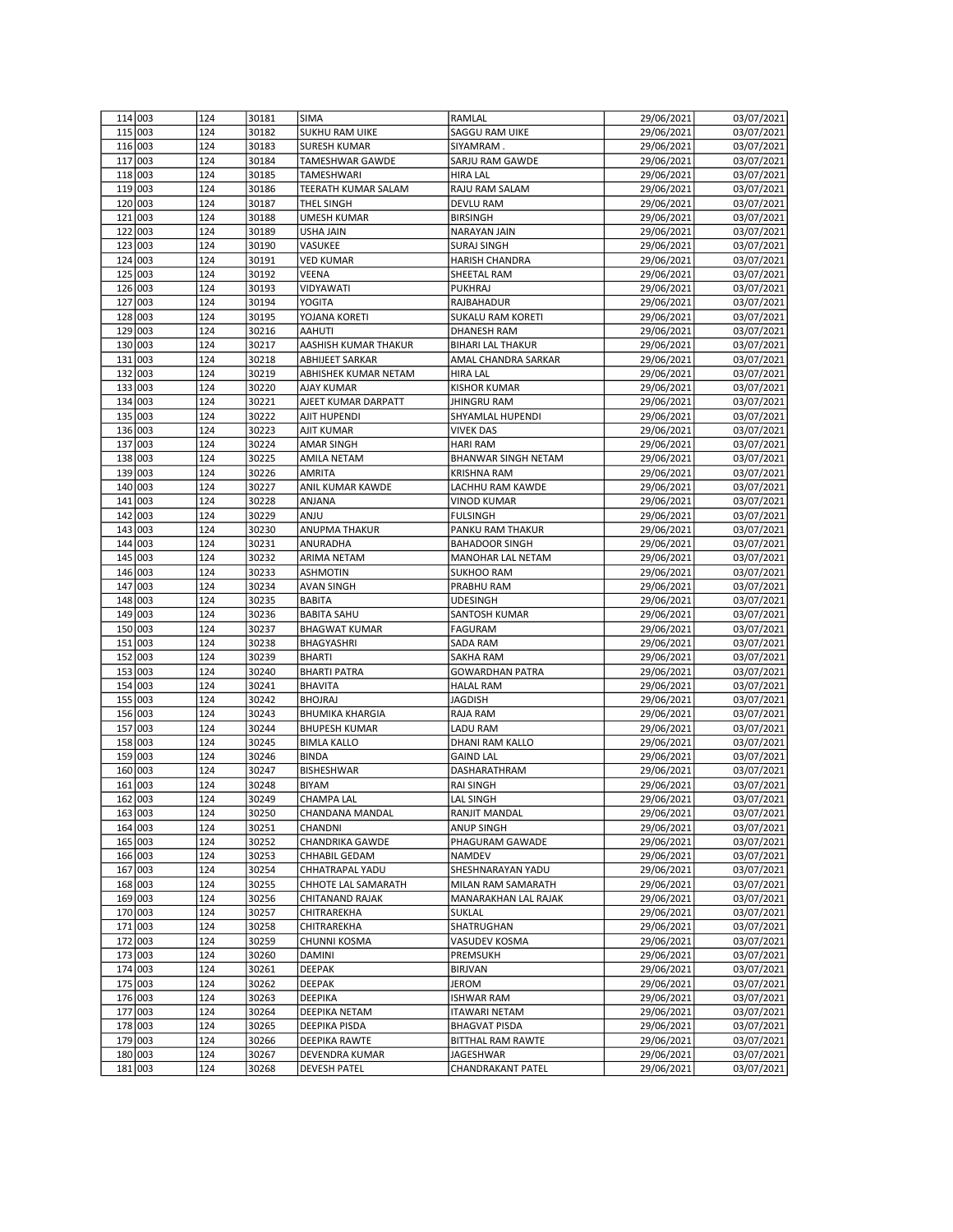| 182 003            | 124              | 30269          | <b>DEWALI</b>                | DHARAMDEV                  | 29/06/2021 | 03/07/2021 |
|--------------------|------------------|----------------|------------------------------|----------------------------|------------|------------|
| 183 003            | 124              | 30270          | DHANESHWARI                  | <b>RAMDAS</b>              | 29/06/2021 | 03/07/2021 |
| 184 003            | 124              | 30271          | DHANRAJ KAWDE                | ROOPJI KAWDE               | 29/06/2021 | 03/07/2021 |
| 185 003            | 124              | 30272          | DHARMENDRA                   | RAMDAYAL                   | 29/06/2021 | 03/07/2021 |
| 186 003            | 124              | 30273          | DHARMENDRA KUMAR             | <b>PYARE LAL</b>           | 29/06/2021 | 03/07/2021 |
| 187 003            | 124              | 30274          | DHARMENDRA SAHU              | PRAKASH KUMAR SAHU         | 29/06/2021 | 03/07/2021 |
| 188 003            | 124              | 30275          | DHARMILA SALAM               | SURAJLAL SALAM             | 29/06/2021 | 03/07/2021 |
| 189 003            | 124              | 30276          | <b>DHARMOTIN</b>             | <b>SURAJ LAL</b>           | 29/06/2021 | 03/07/2021 |
| 190 003            | 124              | 30277          | <b>DIMPAL</b>                | <b>BHESH DAS</b>           | 29/06/2021 | 03/07/2021 |
| 191 003            | 124              | 30278          | DINESH KUMAR TOPPA           | <b>SANKUR TOPPA</b>        | 29/06/2021 | 03/07/2021 |
| 192 003            | 124              | 30279          | DINESHWAR KUMAR              | <b>UDE RAM</b>             | 29/06/2021 | 03/07/2021 |
| 193 003            | 124              | 30280          | DINESHWARI NETAM             | RAM SINGH NETAM            | 29/06/2021 | 03/07/2021 |
| 194 003            | 124              | 30281          | <b>DIVYA</b>                 | DEVSAY                     | 29/06/2021 | 03/07/2021 |
| 195 003            | 124              | 30282          | <b>DIVYA</b>                 | RAMBHAROSH                 | 29/06/2021 | 03/07/2021 |
| 196 003            | 124              | 30283          | <b>DIVYA THAKUR</b>          | <b>NARESH THAKUR</b>       | 29/06/2021 | 03/07/2021 |
| 197 003            | 124              | 30284          | DOMEHSWARI CHAKRAD           | <b>KANVAL SINGH</b>        | 29/06/2021 | 03/07/2021 |
| 198 003            | 124              | 30285          | DRAVID                       | LUV KUMAR                  | 29/06/2021 | 03/07/2021 |
| 199 003            | 124              | 30286          | <b>DUKHALI</b>               | <b>BAHADUR RAM</b>         |            |            |
|                    |                  |                |                              |                            | 29/06/2021 | 03/07/2021 |
| 200 003            | 124              | 30287          | DULESHWARI                   | <b>UMEND RAM</b>           | 29/06/2021 | 03/07/2021 |
| 201 003            | 124              | 30288          | <b>DUMAN SINGH</b>           | <b>BRIJLAL</b>             | 29/06/2021 | 03/07/2021 |
| 202 003            | 124              | 30289          | <b>DURGA</b>                 | NANDKISHOR                 | 29/06/2021 | 03/07/2021 |
| 203 003            | 124              | 30290          | DURGA GAWDE                  | <b>BISAV</b>               | 29/06/2021 | 03/07/2021 |
| 204 003            | 124              | 30291          | <b>DURPATI DUGGA</b>         | NATHU RAM DUGGA            | 29/06/2021 | 03/07/2021 |
| 205 003            | 124              | 30292          | DUSYANT KUMAR YADU           | <b>GIRDHAR GOPAL YADU</b>  | 29/06/2021 | 03/07/2021 |
| 206 003            | 124              | 30293          | <b>FARHAD PARWEEN</b>        | MEHRUDDIN QURASHI          | 29/06/2021 | 03/07/2021 |
| 207 003            | 124              | 30294          | <b>GALIP RAM</b>             | ROOP SINGH                 | 29/06/2021 | 03/07/2021 |
| 208 003            | 124              | 30295          | GANESHWARI                   | <b>ROHIT SINGH</b>         | 29/06/2021 | 03/07/2021 |
| 209 003            | 124              | 30296          | <b>GANPAT LAL YADAV</b>      | KANWAL SINGH YADAV         | 29/06/2021 | 03/07/2021 |
| 210 003            | 124              | 30297          | <b>GEMAN LAL</b>             | SHESH RAM                  | 29/06/2021 | 03/07/2021 |
| 211 003            | 124              | 30298          | GOMTEE                       | SONVARAM                   | 29/06/2021 | 03/07/2021 |
| 212 003            | 124              | 30299          | <b>GOPAL SINGH</b>           | YADAV RAM                  | 29/06/2021 | 03/07/2021 |
| 213 003            | 124              | 30300          | <b>GULSHAN KUMAR</b>         | <b>GHANSHYAM SINGH</b>     | 29/06/2021 | 03/07/2021 |
| 214 003            | 124              | 30301          | <b>GULSHAN KUMAR KOUSHIK</b> | SATYANARAYAN KOUSHIK       | 29/06/2021 | 03/07/2021 |
| 215 003            | 124              | 30302          | HARENDRA KUMAR               | SHRI BRIJLAL               | 29/06/2021 | 03/07/2021 |
| 216 003            | 124              | 30303          | <b>HARISH KUMAR</b>          | <b>LAKHAN LAL</b>          | 29/06/2021 | 03/07/2021 |
| 217 003            | 124              | 30304          | HARIVANSHRAY                 | RAMESHWAR LAL              | 29/06/2021 | 03/07/2021 |
| 218 003            | 124              | 30305          | <b>HEMA MANDAVI</b>          | SHYAM SINGH MANDAVI        | 29/06/2021 | 03/07/2021 |
| 219 003            | 124              | 30306          | HEMANAND                     | <b>MANNU LAL</b>           | 29/06/2021 | 03/07/2021 |
| 220 003            | 124              | 30307          | <b>HEMANT KUMAR</b>          | <b>HALLU RAM</b>           | 29/06/2021 | 03/07/2021 |
| 221 003            | 124              | 30308          | HEMANT KUMAR NAYAK           | ANRUDH NAYAK               | 29/06/2021 | 03/07/2021 |
| 222 003            | 124              | 30309          | <b>HEMKUNWAR</b>             | BHUNESHWAR                 | 29/06/2021 | 03/07/2021 |
| 223 003            | 124              | 30310          | <b>HEMLATA</b>               | <b>DUKHU RAM</b>           | 30/06/2021 | 05/07/2021 |
| 224 003            | 124              | 30311          | <b>HEMLATA THAKUR</b>        | <b>B R THAKUR</b>          | 30/06/2021 | 05/07/2021 |
| 225 003            | 124              | 30312          | <b>HIMPA</b>                 | RAMSINGH                   | 30/06/2021 | 05/07/2021 |
| 226 003            | 124              | 30313          | <b>HIRAUNDA</b>              | <b>UDE SINGH</b>           | 30/06/2021 | 05/07/2021 |
| 227 003            | 124              | 30314          | <b>HIRMAT</b>                | PAVAN KUMAR MANKAR         | 30/06/2021 | 05/07/2021 |
| 228 003            | 124              | 30315          | JAGESHWARI SALAM             | SANTU RAM                  | 30/06/2021 | 05/07/2021 |
| 229 003            | 124              | 30316          | JAI KUMAR                    | <b>MANNU LAL</b>           | 30/06/2021 | 05/07/2021 |
| 230 003            | 124              | 30317          | JAINENDRA KUMAR              | SANGRAM SINGH              | 30/06/2021 | 05/07/2021 |
| 231 003            | 124              | 30318          | <b>JAY KULDEEP</b>           | MOHAN KULDEEP              | 30/06/2021 | 05/07/2021 |
| 232 003            | 124              | 30319          | JAYRAM BAGHEL                | <b>TULSI RAM</b>           | 30/06/2021 | 05/07/2021 |
| 233 003            | 124              | 30320          | <b>JHAMIT</b>                | <b>RISAOO</b>              | 30/06/2021 | 05/07/2021 |
| 234 003            | $\overline{124}$ | 30321          | <b>JHUMUK LAL</b>            | <b>RANJAN SINGH</b>        | 30/06/2021 | 05/07/2021 |
| 235 003            | 124              | 30322          | JITENDRA KUMAR JAIN          | PHIRTU RAM JAIN            | 30/06/2021 | 05/07/2021 |
| 236 003            | 124              | 30323          | <b>JITESH KUMAR</b>          | ALI RAM                    | 30/06/2021 | 05/07/2021 |
| 237 003            | 124              | 30324          | KALITA                       | PHAGNU RAM                 | 30/06/2021 | 05/07/2021 |
| 238 003            | 124              | 30325          | KAMLESH KUMAR CHINDA         | SHYAM LAL CHINDA           | 30/06/2021 | 05/07/2021 |
| 239 003            | 124              | 30326          | KAMLESHWARI RAWTE            | <b>BHANVAR SINGH RAWTE</b> | 30/06/2021 | 05/07/2021 |
|                    |                  | 30327          | KAVITA                       |                            |            |            |
| 240 003<br>241 003 | 124              |                |                              | MANNU RAM<br>THANU RAM     | 30/06/2021 | 05/07/2021 |
|                    | 124              | 30328<br>30329 | KHILESHWARI                  |                            | 30/06/2021 | 05/07/2021 |
| 242 003            | 124              |                | KHUSHABU                     | <b>ASHOK KUMAR</b>         | 30/06/2021 | 05/07/2021 |
| 243 003            | 124              | 30330          | KIRAN                        | <b>BARSAN SALAM</b>        | 30/06/2021 | 05/07/2021 |
| 244 003            | 124              | 30331          | KIRAN                        | JAGDEESH                   | 30/06/2021 | 05/07/2021 |
| 245 003            | 124              | 30332          | KIRTAN RAM MANDAVI           | DAYA RAM MANDAVI           | 30/06/2021 | 05/07/2021 |
| 246 003            | 124              | 30333          | KIRTI                        | SANVAL SINGH               | 30/06/2021 | 05/07/2021 |
| 247 003            | 124              | 30334          | KIRTI                        | <b>BALLU RAM</b>           | 30/06/2021 | 05/07/2021 |
| 248 003            | 124              | 30335          | KOMAL CHAND                  | ANKALU RAM                 | 30/06/2021 | 05/07/2021 |
| 249 003            | 124              | 30336          | KRISHNA CHOUDHARY            | <b>BABU LAL CHOUDHARY</b>  | 30/06/2021 | 05/07/2021 |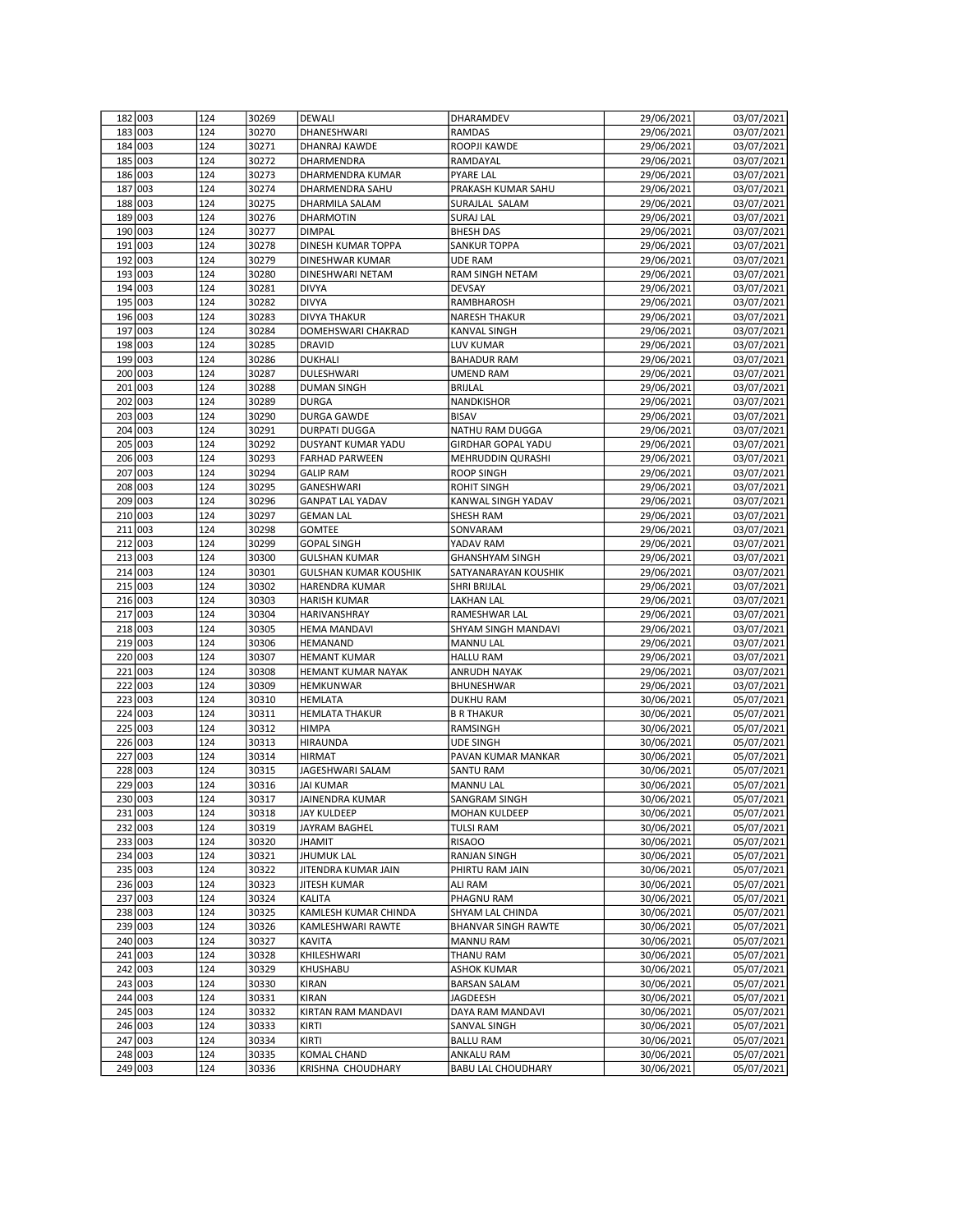| 250 003            | 124 | 30337          | <b>KRITIKA</b>         | <b>BAHUR SINGH</b>                   | 30/06/2021               | 05/07/2021               |
|--------------------|-----|----------------|------------------------|--------------------------------------|--------------------------|--------------------------|
| 251 003            | 124 | 30338          | KULENDRA PRASAD        | <b>BHISHAM SINGH</b>                 | 30/06/2021               | 05/07/2021               |
| 252 003            | 124 | 30339          | KUNDAN                 | MANNOO RAM                           | 30/06/2021               | 05/07/2021               |
| 253 003            | 124 | 30340          | <b>KUNJ AASIF</b>      | <b>SANGRAM SINGH</b>                 | 30/06/2021               | 05/07/2021               |
| 254 003            | 124 | 30341          | LAKESH                 | <b>ASHOK KUMAR</b>                   | 30/06/2021               | 05/07/2021               |
| 255 003            | 124 | 30342          | LAKESHWARI KOMRE       | RAMLAL KOMRE                         | 30/06/2021               | 05/07/2021               |
| 256 003            | 124 | 30343          | LALESH KUMAR           | JAIN SINGH                           | 30/06/2021               | 05/07/2021               |
| 257 003            | 124 | 30344          | LAXMAN KUMAR           | SHIVLAL KUMAR                        | 30/06/2021               | 05/07/2021               |
| 258 003            | 124 | 30345          | LEELA                  | RADHESHYAM                           | 30/06/2021               | 05/07/2021               |
| 259 003            | 124 | 30346          | LILESHWARI             | <b>SUJAN SINGH</b>                   | 30/06/2021               | 05/07/2021               |
| 260 003            | 124 | 30347          | LILESHWARI CHAKRAD     | PUSAU RAM CHAKRADHARI                | 30/06/2021               | 05/07/2021               |
| 261 003            | 124 | 30348          | LOMESH                 | SHYAM LAL                            | 30/06/2021               | 05/07/2021               |
| 262 003            | 124 | 30349          | <b>MADHULIKA SORY</b>  | JAWHAR LAL SORY                      | 30/06/2021               | 05/07/2021               |
| 263 003            | 124 | 30350          | <b>MAHAVIR KUBER</b>   | <b>JHADU RAM KUBER</b>               | 30/06/2021               | 05/07/2021               |
| 264 003            | 124 | 30351          | MAHENDRA KUMAR         | SABER SINGH                          | 30/06/2021               | 05/07/2021               |
| 265 003            | 124 | 30352          | MAHENDRA KUMAR         | <b>HEMU RAM</b>                      | 30/06/2021               | 05/07/2021               |
| 266 003            | 124 | 30353          | <b>MAHESH KUMAR</b>    | <b>ITWARU</b>                        | 30/06/2021               | 05/07/2021               |
| 267 003            | 124 | 30354          | MAHESHWAR LADIYA       | SHIVPRASAD LADIYA                    | 30/06/2021               | 05/07/2021               |
| 268 003            | 124 | 30355          | MAKHAN LAL KORRAM      | SURJAN SINGH KORRAM                  | 30/06/2021               | 05/07/2021               |
| 269 003            | 124 | 30356          | MAMTA                  | <b>GARIB DAS</b>                     | 30/06/2021               | 05/07/2021               |
| 270 003            | 124 | 30357          | <b>MAMTA</b>           | <b>ISHWAR LAL</b>                    | 30/06/2021               | 05/07/2021               |
| 271 003            | 124 | 30358          | <b>MANAK LAL</b>       | <b>DURUG SINGH</b>                   | 30/06/2021               | 05/07/2021               |
| 272 003            | 124 | 30359          | <b>MANBATI</b>         | MODI RAM                             | 30/06/2021               | 05/07/2021               |
| 273 003            | 124 | 30360          | <b>MANDAKINI YADAV</b> | RAMESH YADAV                         | 30/06/2021               | 05/07/2021               |
| 274 003            | 124 | 30361          | MANGALDEI              | BHADU                                | 30/06/2021               | 05/07/2021               |
| 275 003            | 124 | 30362          | <b>MANIK RAM</b>       | PRABHOO LAL                          |                          | 05/07/2021               |
| 276 003            | 124 | 30363          | MANISH KUMAR KOMRE     | SADAU RAM KOMRE                      | 30/06/2021<br>30/06/2021 | 05/07/2021               |
|                    | 124 |                | MANISHA                |                                      |                          |                          |
| 277 003<br>278 003 | 124 | 30364<br>30365 | MANISHA                | <b>CHAIT RAM</b><br><b>ANAND RAM</b> | 30/06/2021               | 05/07/2021<br>05/07/2021 |
| 279 003            | 124 |                |                        |                                      | 30/06/2021               |                          |
|                    |     | 30366          | MANISHA                | <b>UDE SINGH</b>                     | 30/06/2021               | 05/07/2021               |
| 280 003            | 124 | 30367          | MANISHA TARAM          | <b>ISHWAR TARAM</b>                  | 30/06/2021               | 05/07/2021               |
| 281 003            | 124 | 30368          | MANJUSHA SANGHORIYA    | VIRENDRA KUMAR SANGHORIYA            | 30/06/2021               | 05/07/2021               |
| 282 003            | 124 | 30369          | <b>MANNU RAM</b>       | RAMKRISHNA                           | 30/06/2021               | 05/07/2021               |
| 283 003            | 124 | 30370          | <b>MANPREET KAUR</b>   | <b>KARTAR SINGH</b>                  | 30/06/2021               | 05/07/2021               |
| 284 003            | 124 | 30371          | MEENADEVI              | AGHAN SINGH                          | 30/06/2021               | 05/07/2021               |
| 285 003            | 124 | 30372          | MEGHA                  | <b>SURESH</b>                        | 30/06/2021               | 05/07/2021               |
| 286 003            | 124 | 30373          | MEGHNATH               | KANHAIYA                             | 30/06/2021               | 05/07/2021               |
| 287 003            | 124 | 30374          | MILAP SINGH            | KRISHNA RAM                          | 30/06/2021               | 05/07/2021               |
| 288 003            | 124 | 30375          | <b>MOHAN LAL</b>       | <b>RAM LAL</b>                       | 30/06/2021               | 05/07/2021               |
| 289 003            | 124 | 30376          | <b>MONIKA</b>          | <b>DILIP KUMAR</b>                   | 30/06/2021               | 05/07/2021               |
| 290 003            | 124 | 30377          | MRITUNJAY JAIN         | DHURENDRA SINGH JAIN                 | 30/06/2021               | 05/07/2021               |
| 291 003            | 124 | 30378          | MUKESH KUMAR           | TIJAU RAM                            | 30/06/2021               | 05/07/2021               |
| 292 003            | 124 | 30379          | NAGESHWAR              | <b>NEMI CHAND</b>                    | 30/06/2021               | 05/07/2021               |
| 293 003            | 124 | 30380          | NAJENDRI DUGGA         | LAL SINGH DUGGA                      | 30/06/2021               | 05/07/2021               |
| 294 003            | 124 | 30381          | NAND KUMAR YADAV       | HEERA LAL YADAV                      | 30/06/2021               | 05/07/2021               |
| 295 003            | 124 | 30382          | <b>NANDINI BHUARYA</b> | SANTRAM BHUARYA                      | 30/06/2021               | 05/07/2021               |
| 296 003            | 124 | 30383          | NANDITA                | <b>SHRI RAM</b>                      | 30/06/2021               | 05/07/2021               |
| 297 003            | 124 | 30384          | NARENDRI               | RAMDAS                               | 30/06/2021               | 05/07/2021               |
| 298 003            | 124 | 30385          | NARESH                 | <b>JAGDISH</b>                       | 30/06/2021               | 05/07/2021               |
| 299 003            | 124 | 30386          | <b>NEHA YADAV</b>      | NARAD RAM YADAV                      | 30/06/2021               | 05/07/2021               |
| 300 003            | 124 | 30387          | NIDHI SAHU             | RAJESH SAHU                          | 30/06/2021               | 05/07/2021               |
| 301 003            | 124 | 30388          | NIKITA DAKUA           | NABAKUMAR DAKUA                      | 30/06/2021               | 05/07/2021               |
| 302 003            | 124 | 30389          | NISHA YADAV            | <b>SUKH DEV</b>                      | 30/06/2021               | 05/07/2021               |
| 303 003            | 124 | 30390          | <b>NOHAR SINGH</b>     | MAYARAM                              | 30/06/2021               | 05/07/2021               |
| 304 003            | 124 | 30391          | NOMESH KUMAR           | LAVAN SINGH                          | 30/06/2021               | 05/07/2021               |
| 305 003            | 124 | 30392          | <b>NUPUR DAS</b>       | LAXMAN DAS                           | 30/06/2021               | 05/07/2021               |
| 306 003            | 124 | 30393          | <b>NUTAN DARPATTI</b>  | ROUNU RAM DARPATTI                   | 30/06/2021               | 05/07/2021               |
| 307 003            | 124 | 30394          | OM PRAKASH             | DHANAU RAM                           | 30/06/2021               | 05/07/2021               |
| 308 003            | 124 | 30395          | <b>OMPRABHA</b>        | SHRIRAM                              | 30/06/2021               | 05/07/2021               |
| 309 003            | 124 | 30396          | PANCH RAM              | JITENDRA KUMAR                       | 30/06/2021               | 05/07/2021               |
| 310 003            | 124 | 30397          | PANNA RAM              | RAMADHIN                             | 30/06/2021               | 05/07/2021               |
| 311 003            | 124 | 30398          | PARAS KULDIP           | <b>GANGA PRASAD KULDIP</b>           | 30/06/2021               | 05/07/2021               |
| 312 003            | 124 | 30399          | PARMESHWARI            | JAYAPAL                              | 30/06/2021               | 05/07/2021               |
| 313 003            | 124 | 30400          | PARVATI                | VYASNARAYAN SAHU                     | 30/06/2021               | 05/07/2021               |
| 314 003            | 124 | 30401          | PAVITRA KUMAR PURAME   | KHEMRAJ PURAME                       | 30/06/2021               | 05/07/2021               |
| 315 003            | 124 | 30402          | PEEKESHWAR             | UMAT RAM                             | 30/06/2021               | 05/07/2021               |
| 316 003            | 124 | 30403          | PHILOMINA EKKA         | SULEMAN EKKA                         | 30/06/2021               | 05/07/2021               |
| 317 003            | 124 | 30404          | PHULO PATEL            | RAMPRASAD PATEL                      | 30/06/2021               | 05/07/2021               |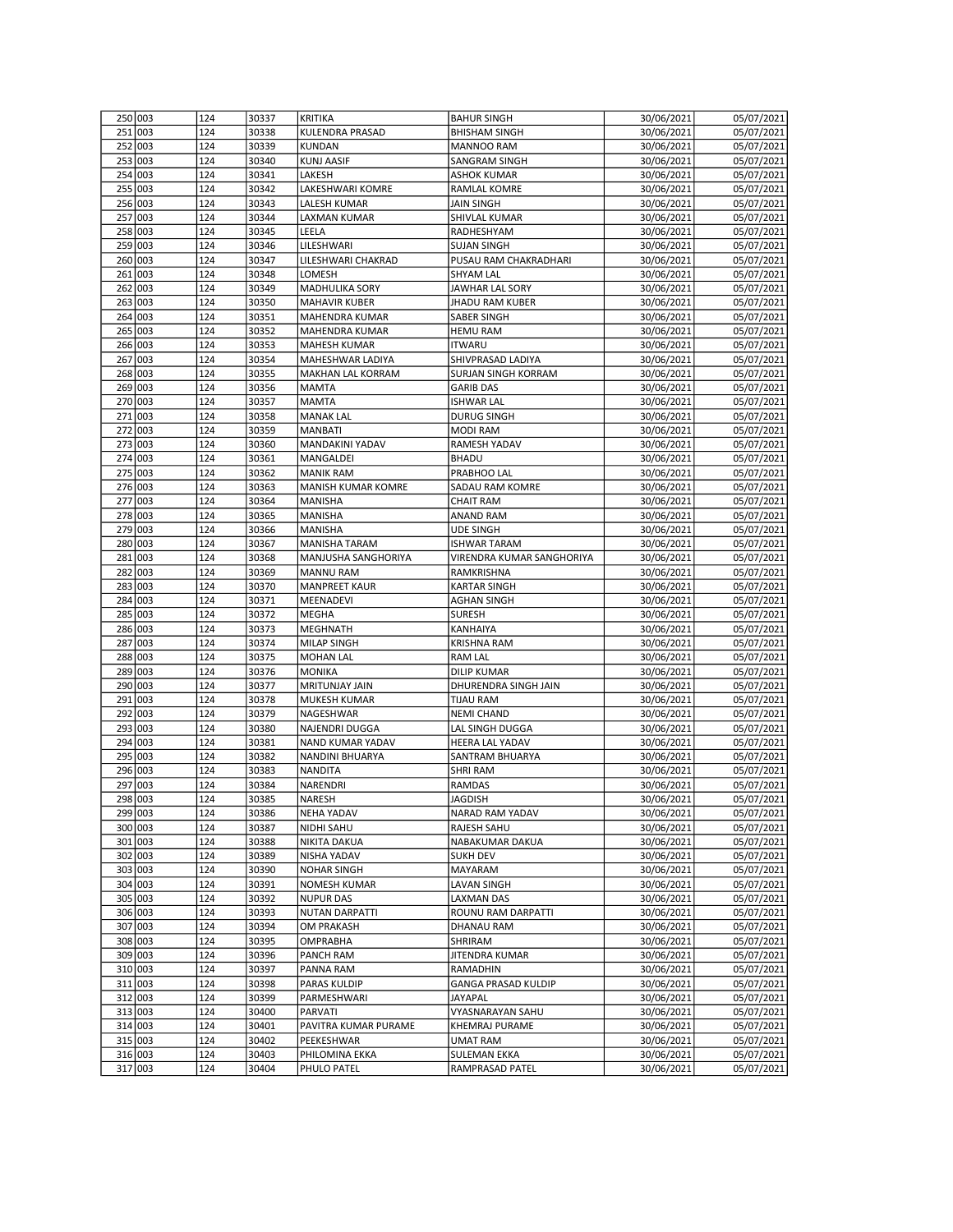| 318 003 | 124 | 30405 | POOJA                       | KANHAIYA                | 30/06/2021 | 05/07/2021 |
|---------|-----|-------|-----------------------------|-------------------------|------------|------------|
| 319 003 | 124 | 30406 | POOJA                       | <b>SUNDAR LAL</b>       | 30/06/2021 | 05/07/2021 |
| 320 003 | 124 | 30407 | POOJA UIKE                  | <b>BRIJLAL UIKE</b>     | 30/06/2021 | 05/07/2021 |
| 321 003 | 124 | 30408 | PRABHU                      | UTTAM                   | 30/06/2021 | 05/07/2021 |
| 322 003 | 124 | 30409 | PRATIBHA                    | <b>AGANU RAM</b>        | 30/06/2021 | 05/07/2021 |
| 323 003 | 124 | 30410 | PRATIBHA NISHAD             | <b>BALSINGH NISHAD</b>  | 30/06/2021 | 05/07/2021 |
| 324 003 | 124 | 30411 | PRATIMA                     | <b>SHYAM SINGH</b>      | 30/06/2021 | 05/07/2021 |
| 325 003 | 124 | 30412 | PRAVEEN KUMAR               | DHARAM SINGH            | 30/06/2021 | 05/07/2021 |
| 326 003 | 124 | 30413 | PREMBATI                    | <b>SURJU RAM</b>        | 30/06/2021 | 05/07/2021 |
| 327 003 | 124 | 30414 | PREMLATA YADU               | NANDURAM YADU           | 30/06/2021 | 05/07/2021 |
| 328 003 | 124 | 30415 | PRITI                       | KAILASH PRASAD          | 30/06/2021 | 05/07/2021 |
| 329 003 | 124 | 30416 | PRIYA SAHU                  | THAKESH KUMAR SAHU      | 30/06/2021 | 05/07/2021 |
| 330 003 | 124 | 30417 | PRIYANKA MINJ               | <b>SAMSUN MINJ</b>      | 30/06/2021 | 05/07/2021 |
| 331 003 | 124 | 30418 | PUJA                        | <b>MAHESH KUMAR</b>     | 30/06/2021 | 05/07/2021 |
| 332 003 | 124 | 30419 | PUNAM                       | HARISH KUMAR            | 30/06/2021 | 05/07/2021 |
| 333 003 | 124 | 30420 | PUNEET SARPE                | SURENDRA SARPE          | 30/06/2021 | 05/07/2021 |
| 334 003 | 124 | 30421 | <b>PUNIT KUMAR</b>          | RADHESHYAM              | 01/07/2021 | 06/07/2021 |
| 335 003 | 124 | 30422 | PURNIMA MANDAVI             | CHHAGANLAL MANDAVI      | 01/07/2021 | 06/07/2021 |
| 336 003 | 124 | 30423 | RADHIKA GAWDE               | ASHWANI KUMAR           | 01/07/2021 | 06/07/2021 |
| 337 003 | 124 | 30424 | RAHIMATI BHAWSAR            | RAJESH KUMAR BHAWSAR    | 01/07/2021 | 06/07/2021 |
| 338 003 | 124 | 30425 | RAHUL VAISHNA               | VIMAL DAS VAISHNAV      | 01/07/2021 | 06/07/2021 |
| 339 003 | 124 | 30426 | <b>RAJ KUMARI</b>           | DAYARAM                 | 01/07/2021 | 06/07/2021 |
| 340 003 | 124 | 30427 | RAJESH                      | JAGESHWAR               | 01/07/2021 | 06/07/2021 |
| 341 003 | 124 | 30428 | RAJESHWARI                  | <b>MANGAN SINGH</b>     | 01/07/2021 | 06/07/2021 |
| 342 003 | 124 | 30429 | RAMADHEEN                   | <b>KEJU RAM</b>         | 01/07/2021 | 06/07/2021 |
| 343 003 | 124 | 30430 | RAMESHWARI                  | <b>MAYA RAM</b>         | 01/07/2021 | 06/07/2021 |
| 344 003 | 124 | 30431 | RAMSHILA                    | SHOBHIRAM               | 01/07/2021 | 06/07/2021 |
| 345 003 | 124 | 30432 | <b>RAVINA</b>               | RADHE LAL               | 01/07/2021 | 06/07/2021 |
| 346 003 | 124 | 30433 | RAVINDRA KUMAR              | SUKLAL                  | 01/07/2021 | 06/07/2021 |
| 347 003 | 124 | 30434 | RAWALU                      | SOMA RAM                | 01/07/2021 | 06/07/2021 |
| 348 003 | 124 | 30435 | <b>REETA</b>                | <b>SUMRIT RAM</b>       | 01/07/2021 | 06/07/2021 |
| 349 003 | 124 | 30436 | REKHRAM SAHU                | RATAN RAM               | 01/07/2021 | 06/07/2021 |
| 350 003 | 124 | 30437 | RESHMA PATEL                | DHANRAJ                 | 01/07/2021 | 06/07/2021 |
| 351 003 | 124 | 30438 | RITESH KUMAR                | CHANNULAL               | 01/07/2021 | 06/07/2021 |
| 352 003 | 124 | 30439 | ROHAN SINGH                 | LACHCHHAN SINGH         | 01/07/2021 | 06/07/2021 |
| 353 003 | 124 | 30440 | RUKHMANI                    | <b>GHASIYA RAM</b>      | 01/07/2021 | 06/07/2021 |
| 354 003 | 124 | 30441 | RUPALI BAGHEL               | PRAKASH BAGHEL          | 01/07/2021 | 06/07/2021 |
| 355 003 | 124 | 30442 | <b>RUPESH</b>               | MOHIT LAL               | 01/07/2021 | 06/07/2021 |
| 356 003 | 124 | 30443 | <b>RUPESH KUMAR</b>         | SHRIRAM                 | 01/07/2021 | 06/07/2021 |
| 357 003 | 124 | 30444 | RUSTAMA                     | CHERKA RAM              | 01/07/2021 | 06/07/2021 |
| 358 003 | 124 | 30445 | SACHIN KUMAR                | NIRANJAN SINGH          | 01/07/2021 | 06/07/2021 |
| 359 003 | 124 | 30446 | SADHNA YADAV                | MANGU RAM               | 01/07/2021 | 06/07/2021 |
| 360 003 | 124 | 30447 | SAKSHI                      | <b>KAMAL SINGH</b>      | 01/07/2021 | 06/07/2021 |
| 361 003 | 124 | 30448 | SAKUNTALA PURAME            | DHARAMDEV PURAME        | 01/07/2021 | 06/07/2021 |
| 362 003 | 124 | 30449 | SANDEEP KUMAR               | MANIK BHUAARYA          | 01/07/2021 | 06/07/2021 |
| 363 003 | 124 | 30450 | SANDHYA                     | OMPRAKASH               | 01/07/2021 | 06/07/2021 |
| 364 003 | 124 | 30451 | SANGEETA PATEL              | MOHPAL PATEL            | 01/07/2021 | 06/07/2021 |
| 365 003 | 124 | 30452 | SANGITA KAWDE               | LACHCHHU RAM KAWDE      | 01/07/2021 | 06/07/2021 |
| 366 003 | 124 | 30453 | SANJAY                      | CHINTA RAM              | 01/07/2021 | 06/07/2021 |
| 367 003 | 124 | 30454 | <b>SANJAY KUMAR BHARATD</b> | KHILESHWAR BHARATDWAJ   | 01/07/2021 | 06/07/2021 |
| 368 003 | 124 | 30455 | <b>SANKAY DARRO</b>         | <b>BIDE SINGH DARRO</b> | 01/07/2021 | 06/07/2021 |
| 369 003 | 124 | 30456 | SANTEELA                    | <b>CHAMAR SINGH</b>     | 01/07/2021 | 06/07/2021 |
| 370 003 | 124 | 30457 | SANTOSHI                    | SOMJEE RAM              | 01/07/2021 | 06/07/2021 |
| 371 003 | 124 | 30458 | SANTOSHI DARRO              | <b>GULAP RAM DARRO</b>  | 01/07/2021 | 06/07/2021 |
| 372 003 | 124 | 30459 | SANTOSHI GOTA               | <b>JAGTU RAM</b>        | 01/07/2021 | 06/07/2021 |
| 373 003 | 124 | 30460 | SANTRI GAWDE                | NARAYAN GAWDE           | 01/07/2021 | 06/07/2021 |
| 374 003 | 124 | 30461 | SAPAN KUMAR                 | GAUTAM KUMAR NAG        | 01/07/2021 | 06/07/2021 |
| 375 003 | 124 | 30462 | SARASWATEE                  | <b>LAWAN SINGH</b>      | 01/07/2021 | 06/07/2021 |
| 376 003 | 124 | 30463 | SARITA                      | <b>HRIDAY RAM</b>       | 01/07/2021 | 06/07/2021 |
| 377 003 | 124 | 30464 | SARITA                      | DHANSAY                 | 01/07/2021 | 06/07/2021 |
| 378 003 | 124 | 30465 | SARU                        | PANNA LAL PISDA         | 01/07/2021 | 06/07/2021 |
| 379 003 | 124 | 30466 | SASEETA                     | SHOBHA RAM              | 01/07/2021 | 06/07/2021 |
| 380 003 | 124 | 30467 | SATAY                       | RAMESH KUMAR            | 01/07/2021 | 06/07/2021 |
| 381 003 | 124 | 30468 | SATIMA                      | PRAKASH                 | 01/07/2021 | 06/07/2021 |
| 382 003 | 124 | 30469 | SATRUPA                     | <b>RAM SINGH</b>        | 01/07/2021 | 06/07/2021 |
| 383 003 | 124 | 30470 | SAVANTIN                    | SAM SINGH               | 01/07/2021 | 06/07/2021 |
| 384 003 | 124 | 30471 | SAVITA                      | <b>BAISU RAM</b>        | 01/07/2021 | 06/07/2021 |
| 385 003 | 124 | 30472 | SAVITA KALLO                | RAMLAL KALLO            | 01/07/2021 | 06/07/2021 |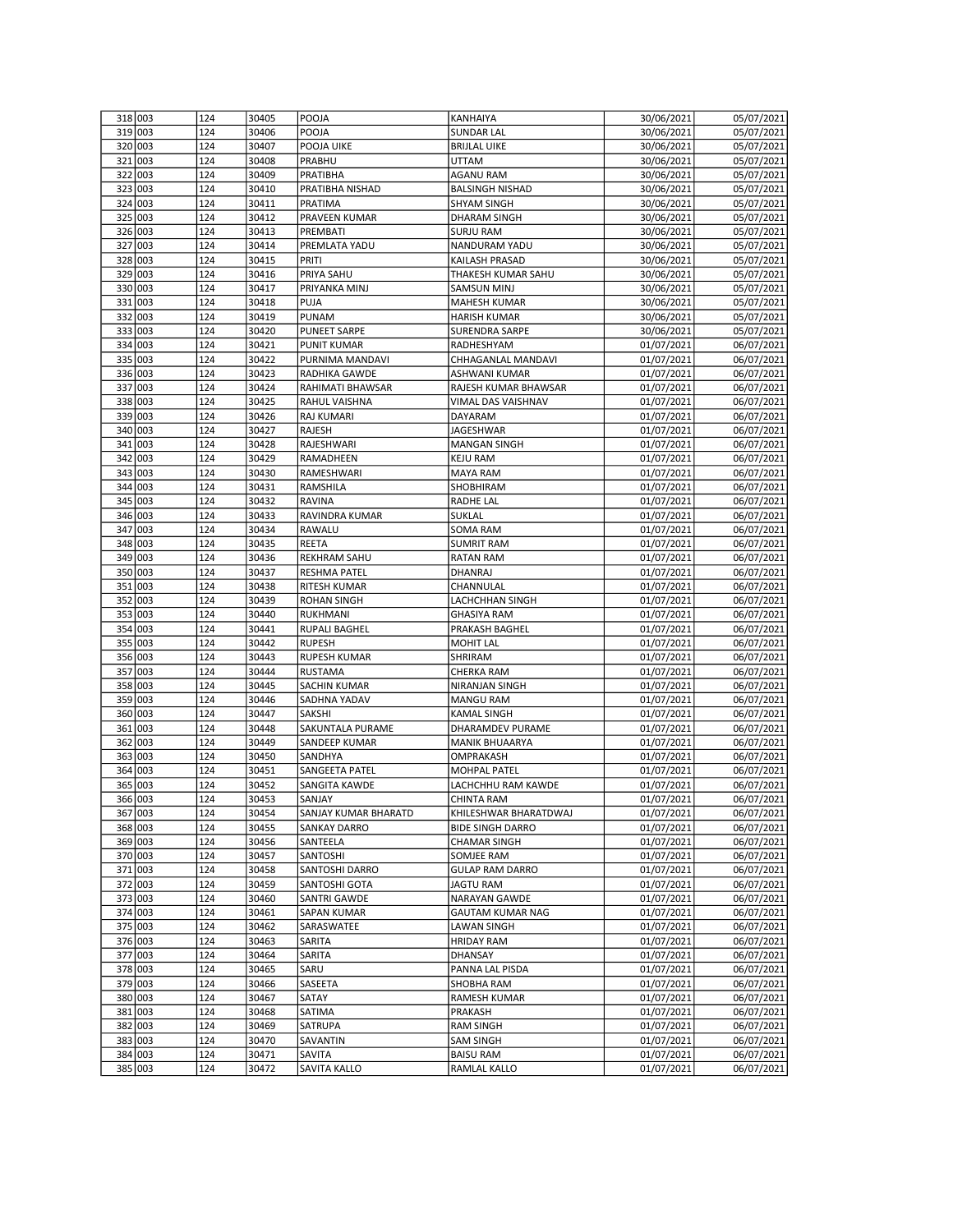| 386 003 | 124 | 30473 | <b>SAVITA MANDAVI</b>  | <b>SUNNU RAM</b>        | 01/07/2021 | 06/07/2021 |
|---------|-----|-------|------------------------|-------------------------|------------|------------|
| 387 003 | 124 | 30474 | SAVITA MANDAVI         | DHANAJU RAM MANDAVI     | 01/07/2021 | 06/07/2021 |
| 388 003 | 124 | 30475 | SAVITA SALAM           | RAJU RAM SALAM          | 01/07/2021 | 06/07/2021 |
| 389 003 | 124 | 30476 | SAVITRI BHUWARY        | KANWAL RAM BHUWARYA     | 01/07/2021 | 06/07/2021 |
| 390 003 | 124 | 30477 | SEEMA                  | MANSINGH                | 01/07/2021 | 06/07/2021 |
| 391 003 | 124 | 30478 | SEEMA                  | SAMDAR                  | 01/07/2021 | 06/07/2021 |
| 392 003 | 124 | 30479 | SHAILESH KUMAR GOTA    | SAHDU RAM GOTA          | 01/07/2021 | 06/07/2021 |
| 393 003 | 124 | 30480 | SHALINI JAIN           | RAJESH JAIN             | 01/07/2021 | 06/07/2021 |
| 394 003 | 124 | 30481 | SHAMDEV NETAM          | KUNWAR SINGH NETAM      | 01/07/2021 | 06/07/2021 |
| 395 003 | 124 | 30482 | SHANTI LAL             | DHANRAJ                 | 01/07/2021 | 06/07/2021 |
| 396 003 | 124 | 30483 | <b>SHANTI UIKEY</b>    | <b>MOHAN UIKEY</b>      | 01/07/2021 | 06/07/2021 |
| 397 003 | 124 | 30484 | SHASHIKALA             | PRABHU RAM              | 01/07/2021 | 06/07/2021 |
| 398 003 | 124 | 30485 | SHATENDRA SHRAVAN      | NK SHRAVAN              | 01/07/2021 | 06/07/2021 |
| 399 003 | 124 | 30486 | SHEELA                 | SANTOSH                 | 01/07/2021 | 06/07/2021 |
| 400 003 | 124 | 30487 | <b>SHEMSON PHYSHER</b> | <b>S S PHYSHER</b>      | 01/07/2021 | 06/07/2021 |
| 401 003 | 124 | 30488 | SHESH KUMARI           | TULARAM                 | 01/07/2021 | 06/07/2021 |
| 402 003 | 124 | 30489 | SHIVANI HAREN DEVNATH  | <b>HAREN DEVNATH</b>    | 01/07/2021 | 06/07/2021 |
| 403 003 | 124 | 30490 | SHIVSHANKAR            | KALI RAM                | 01/07/2021 | 06/07/2021 |
| 404 003 | 124 | 30491 | SHRADDHA               | <b>NAND KISHOR</b>      | 01/07/2021 | 06/07/2021 |
| 405 003 | 124 | 30492 | <b>SHRUTI</b>          | RAVI TIWARI             | 01/07/2021 | 06/07/2021 |
| 406 003 | 124 | 30493 | SONBATI RAJAK          | AAJU RAM                | 01/07/2021 | 06/07/2021 |
| 407 003 | 124 | 30494 | SONIYA MARKAM          | PREM SINGH              | 01/07/2021 | 06/07/2021 |
| 408 003 | 124 | 30495 | SUDHANSHU AGNITHO      | OM PRAKSAH AGNITHOTRI   | 01/07/2021 | 06/07/2021 |
| 409 003 | 124 | 30496 | SUMAN                  | <b>NEHRU LAL</b>        | 01/07/2021 | 06/07/2021 |
| 410 003 | 124 | 30497 | SUMAN                  | <b>BIRBAL</b>           | 01/07/2021 | 06/07/2021 |
| 411 003 | 124 | 30498 | SUMITRA KAVDE          | SHYAM LAL KAVDE         | 01/07/2021 | 06/07/2021 |
| 412 003 | 124 | 30499 | <b>SUNITA KORRAM</b>   | <b>BAJJU RAM</b>        | 01/07/2021 | 06/07/2021 |
| 413 003 | 124 | 30500 | SUREKHA BAGHEL         | KRISHNA BAGHEL          | 01/07/2021 | 06/07/2021 |
| 414 003 | 124 | 30501 | <b>SUREKHA NARETI</b>  | MODA RAM NARETI         | 01/07/2021 | 06/07/2021 |
| 415 003 | 124 | 30502 | <b>SURESH KUMAR</b>    | <b>JARHU RAM</b>        | 01/07/2021 | 06/07/2021 |
| 416 003 | 124 | 30503 | SURYABHAN              | TULA RAM                | 01/07/2021 | 06/07/2021 |
| 417 003 | 124 | 30504 | SUSHMA                 | <b>BAISHAKHU RAM</b>    | 01/07/2021 | 06/07/2021 |
| 418 003 | 124 | 30505 | TAMESHWARI             | <b>BHAGWAT RAM</b>      | 01/07/2021 | 06/07/2021 |
| 419 003 | 124 | 30506 | TANUJA                 | <b>BABUDAS</b>          | 01/07/2021 | 06/07/2021 |
| 420 003 | 124 | 30507 | TANUJA ACHLE           | DHANIRAM ACHLE          | 01/07/2021 | 06/07/2021 |
| 421 003 | 124 | 30508 | TARACHAND RAWTE        | SURENDRA KUMAR RAWTE    | 01/07/2021 | 06/07/2021 |
| 422 003 | 124 | 30509 | <b>TARUN YADU</b>      | ROHIT YADU              | 01/07/2021 | 06/07/2021 |
| 423 003 | 124 | 30510 | tej singh shori        | RAMSINGH SHORI          | 01/07/2021 | 06/07/2021 |
| 424 003 | 124 | 30511 | TEJESHWANI             | <b>JIVRAKHAN</b>        | 01/07/2021 | 06/07/2021 |
| 425 003 | 124 | 30512 | TEJRAM KEMRO           | JEEVAN LAL KEMRO        | 01/07/2021 | 06/07/2021 |
| 426 003 | 124 | 30513 | TESU                   | <b>ANIL KUMAR</b>       | 01/07/2021 | 06/07/2021 |
| 427 003 | 124 | 30514 | TEVENDRA KUMAR         | <b>TUKADE RAM</b>       | 01/07/2021 | 06/07/2021 |
| 428 003 | 124 | 30515 | THANENDRA KUMAR RAWTE  | <b>SURENDRA RAWTE</b>   | 01/07/2021 | 06/07/2021 |
| 429 003 | 124 | 30516 | <b>TIKESH KUMAR</b>    | DEVSINGH                | 01/07/2021 | 06/07/2021 |
| 430 003 | 124 | 30517 | TIKESHVARI             | HARISHANKAR             | 01/07/2021 | 06/07/2021 |
| 431 003 | 124 | 30518 | <b>TILAK RAM</b>       | <b>DHANESH</b>          | 01/07/2021 | 06/07/2021 |
| 432 003 | 124 | 30519 | TOMESHWARI KOTHEWAR    | BIRENDRA KUMAR KOTHEWAR | 01/07/2021 | 06/07/2021 |
| 433 003 | 124 | 30520 | TORAN KUMAR YADU       | HIRDAY RAM YADU         | 01/07/2021 | 06/07/2021 |
| 434 003 | 124 | 30521 | <b>UMA NETAM</b>       | RJMAN SINGH NETAM       | 01/07/2021 | 06/07/2021 |
| 435 003 | 124 | 30522 | VARSHA                 | PAVAN KUMAR             | 01/07/2021 | 06/07/2021 |
| 436 003 | 124 | 30523 | VEDPRAKASH             | <b>DASHRATH LAL</b>     | 01/07/2021 | 06/07/2021 |
| 437 003 | 124 | 30524 | <b>VIJAY KUMAR</b>     | <b>SHIV PRASAD</b>      | 01/07/2021 | 06/07/2021 |
| 438 003 | 124 | 30525 | <b>VIJAY SHRI</b>      | RAJU RAM                | 01/07/2021 | 06/07/2021 |
| 439 003 | 124 | 30526 | <b>VIJENDRA KUMAR</b>  | HATTOO RAM              | 01/07/2021 | 06/07/2021 |
| 440 003 | 124 | 30527 | YAMINI                 | <b>BRIJLAL</b>          | 01/07/2021 | 06/07/2021 |
| 441 003 | 124 | 30528 | YAMNI                  | <b>ROOP SINGH</b>       | 01/07/2021 | 06/07/2021 |
| 442 003 | 124 | 30529 | YASHODA                | GOUTAM                  | 01/07/2021 | 06/07/2021 |
| 443 003 | 124 | 30530 | YOGITA                 | MAINU RAM               | 01/07/2021 | 06/07/2021 |
| 444 003 | 124 | 30551 | SHWETA                 | MOHAN LAL               | 01/07/2021 | 06/07/2021 |
| 445 003 | 124 | 30552 | TARA                   | MOHAN LAL               | 01/07/2021 | 06/07/2021 |
|         |     |       |                        |                         |            |            |
| 1 003   | 125 | 30573 | ABHILASHA MANDAVI      | SURESH KUMAR MANDAVI    | 28/06/2021 | 02/07/2021 |
| 2 003   | 125 | 30574 | ABHISHEK KUMAR SAHU    | MOKSHA RAM SAHU         | 28/06/2021 | 02/07/2021 |
| 3 003   | 125 | 30575 | AKSHAY KUMAR           | <b>GAIND LAL</b>        | 28/06/2021 | 02/07/2021 |
| 4 003   | 125 | 30576 | <b>ALKA</b>            | <b>HIRAMAN</b>          | 28/06/2021 | 02/07/2021 |
| 5 003   | 125 | 30577 | AMBIKA                 | <b>NAND LAL</b>         | 28/06/2021 | 02/07/2021 |
| 6 003   | 125 | 30578 | AMBIKA POYA            | SHIVNATH POYA           | 28/06/2021 | 02/07/2021 |
| 7 003   | 125 | 30579 | <b>ANIL KUMAR</b>      | <b>GANESH RAM</b>       | 28/06/2021 | 02/07/2021 |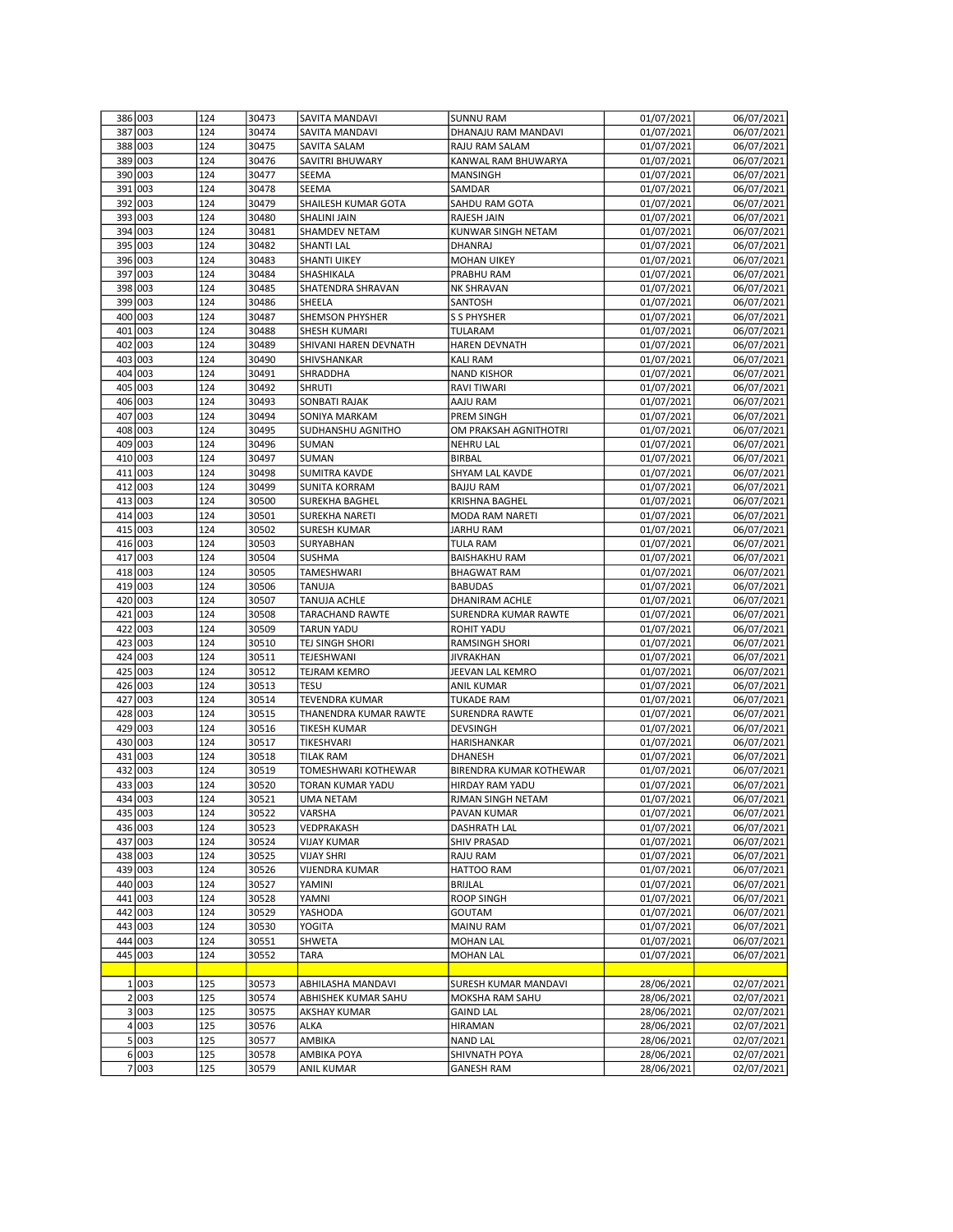|    | 8 003  | 125 | 30580 | ANITA                                      | <b>KISHOR</b>                          | 28/06/2021 | 02/07/2021 |
|----|--------|-----|-------|--------------------------------------------|----------------------------------------|------------|------------|
|    | 9 003  | 125 | 30581 | ANJALEE DEWANGA                            | <b>ROSHAN</b>                          | 28/06/2021 | 02/07/2021 |
|    | 10 003 | 125 | 30582 | ANUSUIYA SINHA                             | <b>GHURAU RAM SINHA</b>                | 28/06/2021 | 02/07/2021 |
|    | 11 003 | 125 | 30583 | ARTI                                       | SHISHU PAL                             | 28/06/2021 | 02/07/2021 |
|    | 12 003 | 125 | 30584 | <b>ASHOK KUMAR</b>                         | RAJENDRA KUMAR                         | 28/06/2021 | 02/07/2021 |
|    | 13 003 | 125 | 30585 | <b>BABITA SONWANI</b>                      | HARI RAM SONWANI                       | 28/06/2021 | 02/07/2021 |
|    | 14 003 | 125 | 30586 | <b>BHARTI DEWANGA</b>                      | <b>MADAN LAL</b>                       | 28/06/2021 | 02/07/2021 |
|    | 15 003 | 125 | 30587 | <b>BHARTI PRAJAPA</b>                      | <b>BALRAM PRAJAPATI</b>                | 28/06/2021 | 02/07/2021 |
|    | 16 003 | 125 | 30588 | <b>BHUMIKA NETAM</b>                       | KRISHNA KUMAR NETAM                    | 28/06/2021 | 02/07/2021 |
|    | 17 003 | 125 | 30589 | BHUNESHWARI                                | KAMESHWAR                              | 28/06/2021 | 02/07/2021 |
|    | 18 003 | 125 | 30590 | <b>BHUPENDRA</b>                           | NEELKANTH                              | 28/06/2021 | 02/07/2021 |
|    | 19 003 | 125 | 30591 | <b>BINDIYA SAHU</b>                        | DEEN DAYAL SAHU                        | 28/06/2021 | 02/07/2021 |
|    | 20 003 | 125 | 30592 | CHAMELI                                    | CHAMRU RAM                             | 28/06/2021 | 02/07/2021 |
|    | 21 003 | 125 | 30593 | <b>CHANDNI TARAM</b>                       | <b>GOVERDHAN TARAM</b>                 | 28/06/2021 | 02/07/2021 |
|    | 22 003 |     |       |                                            |                                        |            |            |
|    |        | 125 | 30594 | CHANDRIKA                                  | REKESHWAR SINGH                        | 28/06/2021 | 02/07/2021 |
|    | 23 003 | 125 | 30595 | CHHABILA                                   | SHRAVAN                                | 28/06/2021 | 02/07/2021 |
|    | 24 003 | 125 | 30596 | CHINTU RAM                                 | GAORAM                                 | 28/06/2021 | 02/07/2021 |
|    | 25 003 | 125 | 30597 | CHITRASEN                                  | GHANSHYAM                              | 28/06/2021 | 02/07/2021 |
|    | 26 003 | 125 | 30598 | DAMESH KUMAR                               | <b>BAL RAM</b>                         | 28/06/2021 | 02/07/2021 |
|    | 27 003 | 125 | 30599 | <b>DAMINI</b>                              | SATISH                                 | 28/06/2021 | 02/07/2021 |
|    | 28 003 | 125 | 30600 | <b>DAMINI PATEL</b>                        | <b>BANSHI RAM PATEL</b>                | 28/06/2021 | 02/07/2021 |
|    | 29 003 | 125 | 30601 | <b>DEEPAK</b>                              | <b>SUNDAR LAL SINHA</b>                | 28/06/2021 | 02/07/2021 |
|    | 30 003 | 125 | 30602 | DEEPIKA POYA                               | SHIVNATH POYA                          | 28/06/2021 | 02/07/2021 |
|    | 31 003 | 125 | 30603 | <b>DEMIN SONKAR</b>                        | BHUNESHWAR                             | 28/06/2021 | 02/07/2021 |
|    | 32 003 | 125 | 30604 | DEVANTIN NETAM                             | MANNU RAM NETAM                        | 28/06/2021 | 02/07/2021 |
|    | 33 003 | 125 | 30605 | DHANESHWARI                                | <b>BHAKAU RAM</b>                      | 28/06/2021 | 02/07/2021 |
|    | 34 003 | 125 | 30606 | DHARMENDRA KUMAR SINHA                     | LIKESH KUMAR SINHA                     | 28/06/2021 | 02/07/2021 |
|    | 35 003 | 125 | 30607 | DHEERAJ KUMAR MANDAVI                      | JOGENDRA KUMAR MANDAVI                 | 28/06/2021 | 02/07/2021 |
|    | 36 003 | 125 | 30608 | DIGESHWARI JALENDRA                        | <b>GVALRAM</b>                         | 28/06/2021 | 02/07/2021 |
|    | 37 003 | 125 | 30609 | DIKESHWARI                                 | <b>BRIJ LAL</b>                        | 28/06/2021 | 02/07/2021 |
|    | 38 003 | 125 | 30610 | <b>DIMPAL</b>                              | RAMNATH                                | 28/06/2021 | 02/07/2021 |
|    | 39 003 | 125 | 30611 | <b>DIPTI</b>                               | <b>ISHWAR LAL</b>                      | 28/06/2021 | 02/07/2021 |
| 40 | 003    | 125 | 30612 | <b>DIVYA</b>                               | RAJENDRA                               | 28/06/2021 | 02/07/2021 |
|    | 41 003 | 125 | 30613 | DOLLY CHHATA                               | BHUPENDRA KUMAR                        | 28/06/2021 | 02/07/2021 |
| 42 | 003    | 125 | 30614 | <b>DROPATI</b>                             | PHAGWA RAM                             | 28/06/2021 | 02/07/2021 |
|    | 43 003 | 125 | 30615 | DURGESHWARI                                | MADAN DAS MANIKPURI                    | 28/06/2021 | 02/07/2021 |
|    | 44 003 | 125 | 30616 | EKTA DEWANGA                               | ANIL KUMAR                             | 28/06/2021 | 02/07/2021 |
|    | 45 003 | 125 | 30617 | EMESH KUMAR HIRWANI                        | MUKUND RAM HIRWANI                     | 28/06/2021 | 02/07/2021 |
|    | 46 003 | 125 | 30618 | GAUKARAN                                   | SAT RAM                                | 28/06/2021 | 02/07/2021 |
|    | 47 003 | 125 | 30619 | GAURAV KUMAR DEWANGA                       | YUGAL KISHOR DEWANGAN                  | 28/06/2021 | 02/07/2021 |
|    | 48 003 | 125 | 30620 | <b>GAUTAM SAHU</b>                         | SAMPAT LAL SAHU                        | 28/06/2021 | 02/07/2021 |
|    | 49 003 | 125 | 30621 | <b>GITANJALI</b>                           | AATMA RAM                              | 28/06/2021 | 02/07/2021 |
|    | 50 003 | 125 | 30622 | <b>GITENDRA KUMAR</b>                      | RADHESHYAM                             | 28/06/2021 | 02/07/2021 |
|    | 51 003 | 125 | 30623 | GOPI KISHAN CHANDRA                        | VASUDEV CHANDRAVANSHI                  | 28/06/2021 | 02/07/2021 |
|    | 52 003 | 125 | 30624 |                                            |                                        |            |            |
|    | 53 003 | 125 | 30625 | <b>GOPICHAND DHRUW</b><br><b>GULESHWAR</b> | <b>BHAGWAN SINGH</b><br><b>KESHWAR</b> | 28/06/2021 | 02/07/2021 |
|    |        |     |       |                                            |                                        | 28/06/2021 | 02/07/2021 |
|    | 54 003 | 125 | 30626 | GUMLESHWARI                                | TEEJLAL                                | 28/06/2021 | 02/07/2021 |
|    | 55 003 | 125 | 30627 | <b>GUNESHWARI</b>                          | PHUL SINGH                             | 28/06/2021 | 02/07/2021 |
|    | 56 003 | 125 | 30628 | HARSHAL KUMAR VISHSWK                      | RAM SHING VISHSWKARMA                  | 28/06/2021 | 02/07/2021 |
|    | 57 003 | 125 | 30629 | <b>HEENA UIKE</b>                          | CHANDRASHEKHAR UIKE                    | 28/06/2021 | 02/07/2021 |
|    | 58 003 | 125 | 30630 | <b>HEMANT KUMAR</b>                        | <b>ASHWAN KUMAR</b>                    | 28/06/2021 | 02/07/2021 |
|    | 59 003 | 125 | 30631 | <b>HEMANT KUMAR</b>                        | <b>JIVAN LAL</b>                       | 28/06/2021 | 02/07/2021 |
|    | 60 003 | 125 | 30632 | <b>HEMESH KUMAR</b>                        | HEMRAJ                                 | 28/06/2021 | 02/07/2021 |
|    | 61 003 | 125 | 30633 | HITESH KUMAR                               | <b>BISAHU RAM</b>                      | 28/06/2021 | 02/07/2021 |
|    | 62 003 | 125 | 30634 | HITESHWARI                                 | GHANSHYAM                              | 28/06/2021 | 02/07/2021 |
|    | 63 003 | 125 | 30635 | HUMESHWARI                                 | SENAJIT                                | 28/06/2021 | 02/07/2021 |
|    | 64 003 | 125 | 30636 | JAGESHWAR                                  | SHANKAR LAL                            | 28/06/2021 | 02/07/2021 |
|    | 65 003 | 125 | 30637 | JAGJEET TARAM                              | NARENDRA TARAM                         | 28/06/2021 | 02/07/2021 |
|    | 66 003 | 125 | 30638 | JASVANT                                    | <b>RATAN LAL</b>                       | 28/06/2021 | 02/07/2021 |
|    | 67 003 | 125 | 30639 | JAYA                                       | PARMANAND                              | 28/06/2021 | 02/07/2021 |
|    | 68 003 | 125 | 30640 | <b>JHAMIT SAHU</b>                         | <b>BABU LAL SAHU</b>                   | 28/06/2021 | 02/07/2021 |
|    | 69 003 | 125 | 30641 | <b>ITOYL</b>                               | GAOKARAN                               | 28/06/2021 | 02/07/2021 |
|    | 70 003 | 125 | 30642 | <b>ITOYL</b>                               | PREMLAL                                | 28/06/2021 | 02/07/2021 |
|    | 71 003 | 125 | 30643 | KALESHWAR                                  | RAMNATH                                | 28/06/2021 | 02/07/2021 |
|    | 72 003 | 125 | 30644 | <b>KAMAL KANT</b>                          | <b>SHYAM KUMAR</b>                     | 28/06/2021 | 02/07/2021 |
|    | 73 003 | 125 | 30645 | KAMINI                                     | PAWAN KUMAR                            | 28/06/2021 | 02/07/2021 |
|    | 74 003 | 125 | 30646 | KAMINI                                     | SAMARU RAM                             | 28/06/2021 | 02/07/2021 |
|    | 75 003 | 125 | 30647 | KARUNA JURRI                               | IGESHWAR                               | 28/06/2021 | 02/07/2021 |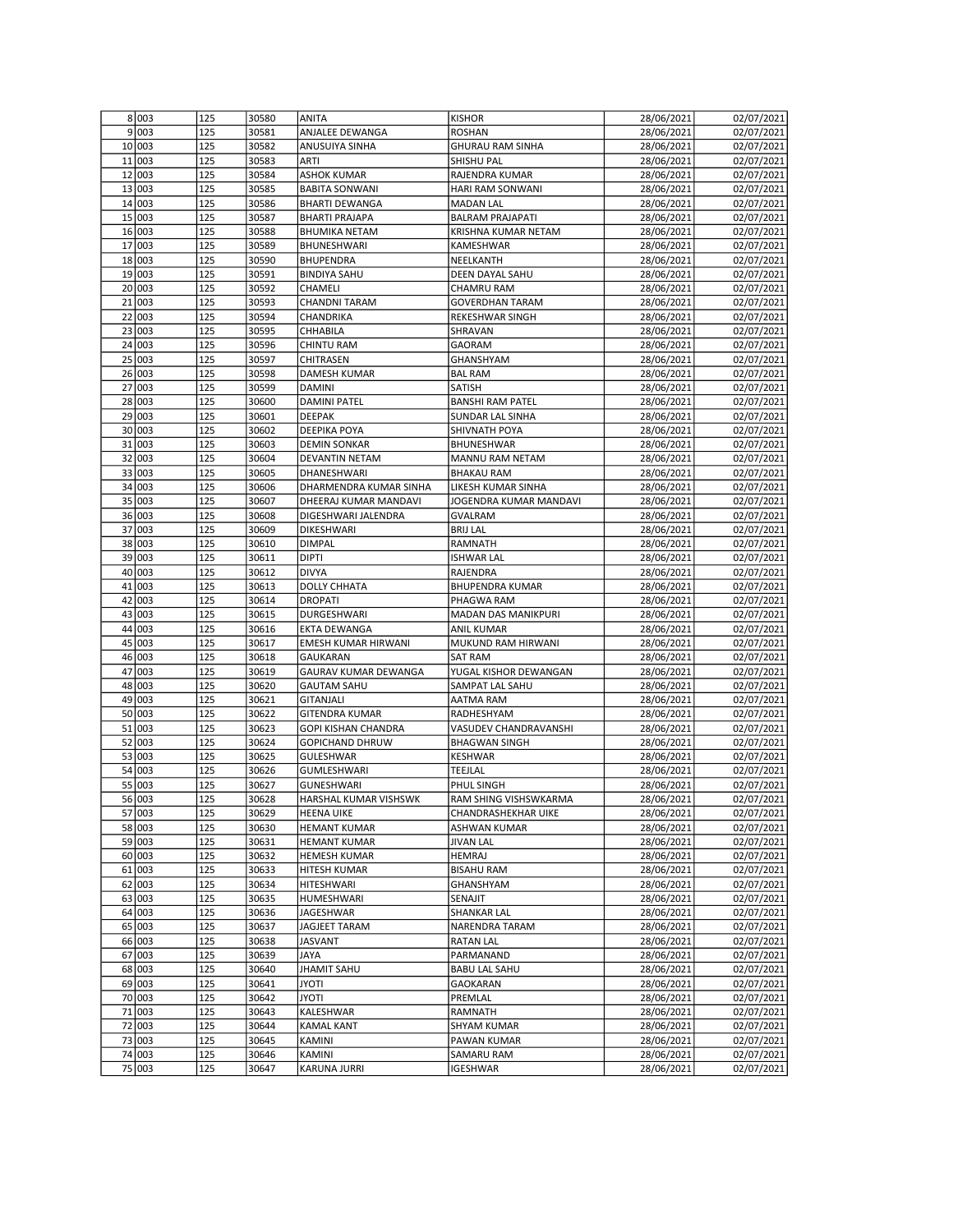| 76 003  | 125 | 30648 | KEDARNATH             | PUNARAD                 | 28/06/2021 | 02/07/2021 |
|---------|-----|-------|-----------------------|-------------------------|------------|------------|
| 77 003  | 125 | 30649 | <b>KESHAV KUMAR</b>   | <b>GIRWAR LAL</b>       | 28/06/2021 | 02/07/2021 |
| 78 003  | 125 | 30650 | KESHAVKANT KUNJAM     | MADHUSUDAN KUNJAM       | 28/06/2021 | 02/07/2021 |
| 79 003  | 125 | 30651 | KHILESHWARI           | <b>SHANKAR LAL</b>      | 28/06/2021 | 02/07/2021 |
| 80 003  | 125 | 30652 | KHIMESH               | <b>RAM SAGAR</b>        | 28/06/2021 | 02/07/2021 |
| 81 003  | 125 | 30653 | KHOMESHWAR            | RAMKRIPAL               | 28/06/2021 | 02/07/2021 |
| 82 003  | 125 | 30654 | <b>KHUBLAL</b>        | MISHRILAL               | 28/06/2021 | 02/07/2021 |
| 83 003  | 125 | 30655 | <b>KHUSHBOO</b>       | CHHEDURAM               | 28/06/2021 | 02/07/2021 |
| 84 003  | 125 | 30656 | KHUSHBU               | ARJUN                   | 28/06/2021 | 02/07/2021 |
| 85 003  | 125 | 30657 | KIRAN                 | SHARDA PRASAD           | 28/06/2021 | 02/07/2021 |
| 86 003  | 125 | 30658 | <b>KIRAN SONKAR</b>   | <b>HEERA LAL</b>        | 28/06/2021 | 02/07/2021 |
| 87 003  | 125 | 30659 | KUSUMLATA             | <b>DINESH RAM</b>       | 28/06/2021 | 02/07/2021 |
| 88 003  | 125 | 30660 | LALESHWAR             | OM PRAKASH              | 28/06/2021 | 02/07/2021 |
| 89 003  | 125 | 30661 | <b>LALIT KUMAR</b>    | HEMRAJ                  | 28/06/2021 | 02/07/2021 |
| 90 003  | 125 | 30662 | <b>LALIT KUMAR</b>    | SHANKAR RAM             | 28/06/2021 | 02/07/2021 |
| 91 003  | 125 | 30663 | LAXMI SINHA           | NAMMU RAM SINHA         | 28/06/2021 | 02/07/2021 |
| 92 003  | 125 | 30664 | LEKH PRAKASH NAG      | ATMA RAM NAG            | 28/06/2021 | 02/07/2021 |
| 93 003  | 125 | 30665 | <b>MADHURI</b>        | SATTE SINGH             | 28/06/2021 | 02/07/2021 |
| 94 003  | 125 | 30666 | MAHESHWAR             | <b>DEVNATH</b>          | 28/06/2021 | 02/07/2021 |
| 95 003  | 125 | 30667 | MALTI                 | DAYA RAM                | 28/06/2021 | 02/07/2021 |
| 96 003  | 125 | 30668 | <b>MAMTA</b>          | <b>INDRAMAN</b>         | 28/06/2021 | 02/07/2021 |
| 97 003  | 125 | 30669 | MANDAKINE YADAV       | GANESHWAR YADAV         | 28/06/2021 | 02/07/2021 |
| 98 003  | 125 | 30670 | MANGTU RAM            | SHOBHA RAM              | 28/06/2021 | 02/07/2021 |
| 99 003  | 125 | 30671 | <b>MANISH KUMAR</b>   | SAKHA RAM               | 28/06/2021 | 02/07/2021 |
| 100 003 | 125 | 30672 | MANISHA DEWANGA       | <b>KUMAR</b>            | 28/06/2021 | 02/07/2021 |
| 101 003 | 125 | 30673 | MANISHA DEWANGAN      | RAJENDRA                | 28/06/2021 | 02/07/2021 |
| 102 003 | 125 | 30674 | MANISHA DEWANGAN      | TAMESHWAR DEWANGAN      | 28/06/2021 | 02/07/2021 |
| 103 003 | 125 | 30675 | MANJUSHA              | <b>SITA RAM</b>         | 28/06/2021 | 02/07/2021 |
| 104 003 | 125 | 30676 | MAYA                  | <b>SHIV KUMAR</b>       | 28/06/2021 | 02/07/2021 |
| 105 003 | 125 | 30677 | MEGHA                 | RAMJEE                  | 28/06/2021 | 02/07/2021 |
| 106 003 | 125 | 30678 | <b>MENIKA</b>         | <b>JOHRU RAM</b>        | 28/06/2021 | 02/07/2021 |
| 107 003 | 125 | 30679 | MILENDRA KUMAR        | SHRAVAN KUMAR           | 28/06/2021 | 02/07/2021 |
| 108 003 | 125 | 30680 | MINAXI JURRI          | SAMPAT LAL JURRI        | 28/06/2021 | 02/07/2021 |
| 109 003 | 125 | 30681 | MOHAMMAD IRFAN RAZA   | <b>ABDUL RAZZAK</b>     | 28/06/2021 | 02/07/2021 |
| 110 003 | 125 | 30682 | NAGESHWARI            | <b>KESHAV RAM</b>       | 28/06/2021 | 02/07/2021 |
| 111 003 | 125 | 30683 | NAROTTAM KUMAR BHOYAR | TULA RAM BHOYAR         | 28/06/2021 | 02/07/2021 |
| 112 003 | 125 | 30684 | <b>NAVEEN KUMAR</b>   | <b>ASHOK KUMAR</b>      | 28/06/2021 | 02/07/2021 |
| 113 003 | 125 | 30685 | NEELAM                | <b>JAGAT RAM</b>        | 28/06/2021 | 02/07/2021 |
| 114 003 | 125 | 30686 | NEELKANTH             | KANVAL                  | 28/06/2021 | 02/07/2021 |
| 115 003 | 125 | 30687 | <b>NEETU JURRI</b>    | <b>BASDEV JURRI</b>     | 28/06/2021 | 02/07/2021 |
| 116 003 | 125 | 30688 | <b>NEETU YADAV</b>    | <b>BHARAT RAM</b>       | 28/06/2021 | 02/07/2021 |
| 117 003 | 125 | 30689 | NEHA                  | <b>SANT KUMAR</b>       | 28/06/2021 | 02/07/2021 |
| 118 003 | 125 | 30690 | <b>NEHA</b>           | RAMESHWAR               | 28/06/2021 | 02/07/2021 |
| 119 003 | 125 | 30691 | NIRMESH BHOJWANI      | OMPRAKASH BHOJWANI      | 28/06/2021 | 02/07/2021 |
| 120 003 | 125 | 30692 | NISHA SONKAR          | <b>MALKHAM SONKAR</b>   | 28/06/2021 | 02/07/2021 |
| 121 003 | 125 | 30693 | NITESH KUMAR          | <b>KEWAL RAM</b>        | 28/06/2021 | 02/07/2021 |
| 122 003 | 125 | 30694 | <b>NOHARI</b>         | <b>BHARAT RAM</b>       | 28/06/2021 | 02/07/2021 |
| 123 003 | 125 | 30695 | <b>NUTAN KUNJAM</b>   | <b>JHADU RAM KUNJAM</b> | 28/06/2021 | 02/07/2021 |
| 124 003 | 125 | 30696 | OMPRAKASH             | NARENDRA KUMAR          | 28/06/2021 | 02/07/2021 |
| 125 003 | 125 | 30697 | PANESHWARI            | <b>SUKALOO RAM</b>      | 28/06/2021 | 02/07/2021 |
| 126 003 | 125 | 30698 | PANKAJ KUMAR          | <b>KISHAN RAM</b>       | 28/06/2021 | 02/07/2021 |
| 127 003 | 125 | 30699 | PANKAJ KUMAR SINHA    | KHEDU RAM SINHA         | 28/06/2021 | 02/07/2021 |
| 128 003 | 125 | 30700 | PARMANAND             | NATHU RAM               | 28/06/2021 | 02/07/2021 |
| 129 003 | 125 | 30701 | PARMESHWAR NETAM      | RAMKISHAN NETAM         | 28/06/2021 | 02/07/2021 |
| 130 003 | 125 | 30702 | PESHMATI              | BHUNESHWAR              | 28/06/2021 | 02/07/2021 |
| 131 003 | 125 | 30703 | POOJA                 | PRITHVIRAJ              | 28/06/2021 | 02/07/2021 |
| 132 003 | 125 | 30704 | POOJA DEWANGA         | JEEVAN                  | 28/06/2021 | 02/07/2021 |
| 133 003 | 125 | 30705 | POONAM KOSHARI        | <b>NIRMAL KUMAR</b>     | 28/06/2021 | 02/07/2021 |
| 134 003 | 125 | 30706 | POONAM UIKE           | RAMU RAM                | 28/06/2021 | 02/07/2021 |
| 135 003 | 125 | 30707 | PREETI                | NIRMAL                  | 28/06/2021 | 02/07/2021 |
| 136 003 | 125 | 30708 | PREETI                | DUWARKA PRASAD          | 28/06/2021 | 02/07/2021 |
| 137 003 | 125 | 30709 | PRITI MARKAM          | RAJKUMAR MARKAM         | 28/06/2021 | 02/07/2021 |
| 138 003 | 125 | 30710 | PUNAM                 | PALLU RAM               | 28/06/2021 | 02/07/2021 |
| 139 003 | 125 | 30711 | PURNIMA PISDA         | <b>GULAM SINGH</b>      | 28/06/2021 | 02/07/2021 |
| 140 003 | 125 | 30712 | PUSHPA                | SANJAY KUMAR            | 28/06/2021 | 02/07/2021 |
| 141 003 | 125 | 30713 | PUSHPA                | DADU RAM                | 28/06/2021 | 02/07/2021 |
| 142 003 | 125 | 30714 | RADHIKA SAHU          | SOHAN SAHU              | 28/06/2021 | 02/07/2021 |
| 143 003 | 125 | 30715 | RADHIKA SONKAR        | MOHAN LAL SONKAR        | 28/06/2021 | 02/07/2021 |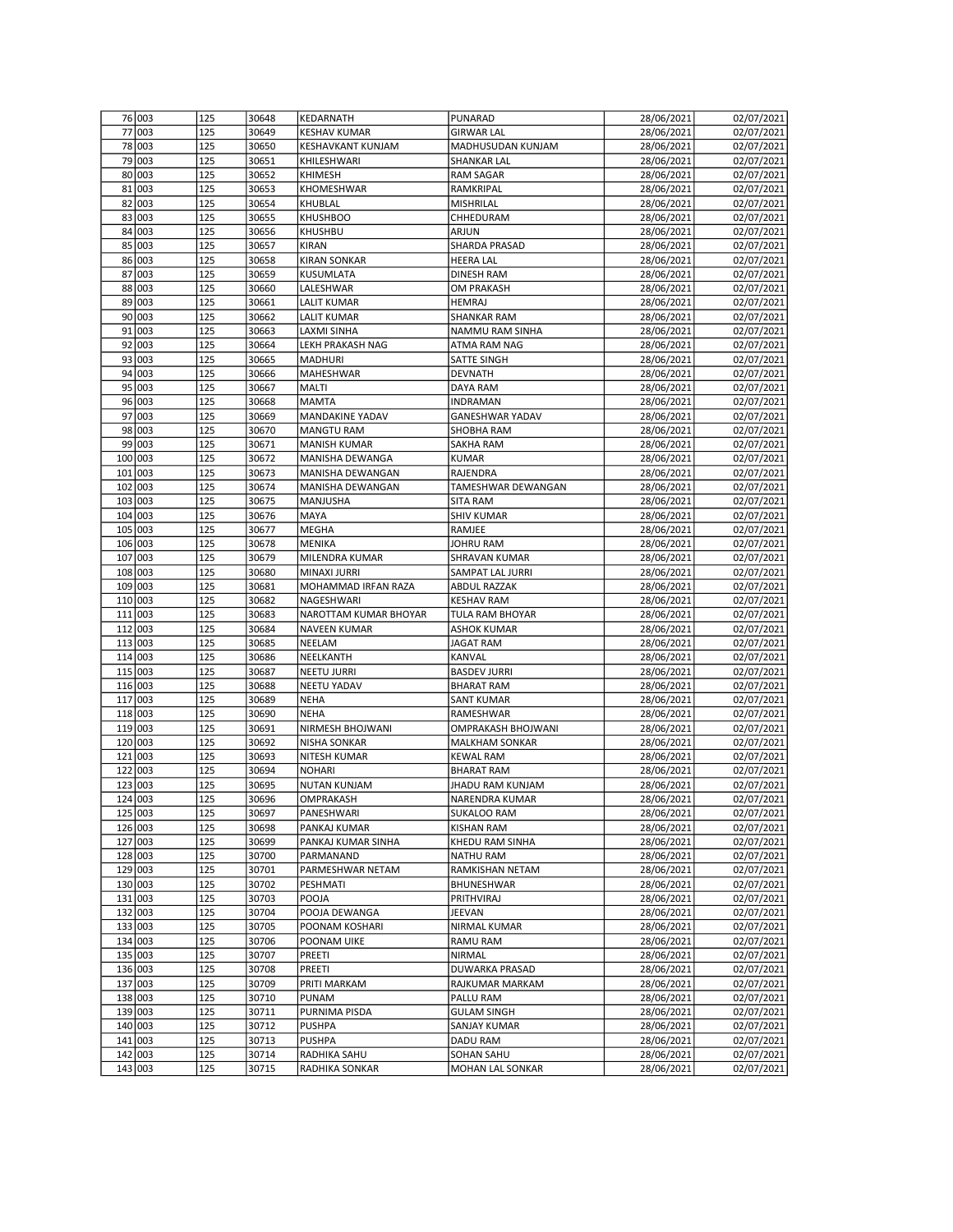| 144 003            | 125        | 30716          | RAGHENDRA KUMAR           | VISHNU RAM             | 28/06/2021               | 02/07/2021               |
|--------------------|------------|----------------|---------------------------|------------------------|--------------------------|--------------------------|
| 145 003            | 125        | 30717          | RAJESHWARI                | RAJU RAM               | 28/06/2021               | 02/07/2021               |
| 146 003            | 125        | 30718          | RAM KISHAN                | CHINTA RAM             | 28/06/2021               | 02/07/2021               |
| 147 003            | 125        | 30719          | RANJANA                   | NARESH                 | 28/06/2021               | 02/07/2021               |
| 148 003            | 125        | 30720          | RASHMI                    | KAILASH                | 28/06/2021               | 02/07/2021               |
| 149 003            | 125        | 30721          | <b>REKHA</b>              | KUMESH                 | 28/06/2021               | 02/07/2021               |
| 150 003            | 125        | 30722          | REKHA YADU                | AWADH RAM              | 28/06/2021               | 02/07/2021               |
| 151 003            | 125        | 30723          | REKHRAM                   | PUNURAM                | 28/06/2021               | 02/07/2021               |
| 152 003            | 125        | 30724          | RENUKA DANDSEN            | ASHOK KUMAR DANDSENA   | 28/06/2021               | 02/07/2021               |
| 153 003            | 125        | 30725          |                           | ADRU RAM               |                          | 02/07/2021               |
| 154 003            | 125        |                | RENUKA DEWANGAN           |                        | 28/06/2021               |                          |
| 155 003            |            | 30726          | RICHA SAHU                | TULSI RAM SAHU         | 28/06/2021               | 02/07/2021               |
|                    | 125        | 30727          | RINKI                     | PRAKASH RAM            | 28/06/2021               | 02/07/2021               |
| 156 003            | 125        | 30728          | RINKI                     | RAJA RAM               | 28/06/2021               | 02/07/2021               |
| 157 003            | 125        | 30729          | ROSHAN LAL SAHU           | ASHWAN SAHU            | 28/06/2021               | 02/07/2021               |
| 158 003            | 125        | 30730          | <b>RUKHSAR BANO</b>       | <b>FARID KHAN</b>      | 28/06/2021               | 02/07/2021               |
| 159 003            | 125        | 30731          | <b>RUPA</b>               | MURHA RAM              | 28/06/2021               | 02/07/2021               |
| 160 003            | 125        | 30732          | RUPESH KUMAR SALAM        | SEWA RAM SALAM         | 28/06/2021               | 02/07/2021               |
| 161 003            | 125        | 30733          | <b>RUSTAM</b>             | RAMESHWAR              | 29/06/2021               | 03/07/2021               |
| 162 003            | 125        | 30734          | RUSTAM KUMAR NARETI       | JAWAHAR LAL NARETI     | 29/06/2021               | 03/07/2021               |
| 163 003            | 125        | 30735          | SARASWATI SINHA           | <b>HEMLAL SINHA</b>    | 29/06/2021               | 03/07/2021               |
| 164 003            | 125        | 30736          | SAVITRI NISHAD            | DEVLAL NISHAD          | 29/06/2021               | 03/07/2021               |
| 165 003            | 125        | 30737          | SEEMA MARKAM              | <b>SURAJ BHAN</b>      | 29/06/2021               | 03/07/2021               |
| 166 003            | 125        | 30738          | SHARDA                    | <b>JALAM SINGH</b>     | 29/06/2021               | 03/07/2021               |
| 167 003            | 125        | 30739          | SHASHI                    | PALTAN                 | 29/06/2021               | 03/07/2021               |
| 168 003            | 125        | 30740          | SHIVA RAM RAJAK           | KESHAW RAM RAJAK       | 29/06/2021               | 03/07/2021               |
| 169 003            | 125        | 30741          | SHRAVAN KUMAR DEWANGAN    | <b>GANPAT DEWANGAN</b> | 29/06/2021               | 03/07/2021               |
| 170 003            | 125        | 30742          | SUDESHANA                 | <b>JHAGRU RAM</b>      | 29/06/2021               | 03/07/2021               |
| 171 003            | 125        | 30743          | <b>SUNIL KUMAR</b>        | BANWALI                | 29/06/2021               | 03/07/2021               |
| 172 003            | 125        | 30744          | <b>SURAJ KORRAM</b>       | <b>FIRTURAM KORRAM</b> | 29/06/2021               | 03/07/2021               |
| 173 003            | 125        | 30745          | SURENDRA SADHWANI         | BHAGWAN DAS SADHWANI   | 29/06/2021               | 03/07/2021               |
| 174 003            | 125        | 30746          | TAMESHWAR                 | PRITAM RAM             |                          | 03/07/2021               |
| 175 003            |            |                |                           |                        | 29/06/2021               |                          |
|                    | 125        | 30747          | TEEJAN SEWTA              | RAMMILAN SEWTA         | 29/06/2021               | 03/07/2021               |
| 176 003            | 125        | 30748          | THANESHWAR                | SUKHCHAND              | 29/06/2021               | 03/07/2021               |
| 177 003            | 125        | 30749          | <b>TIKENDRA</b>           | <b>DEVNATH</b>         | 29/06/2021               | 03/07/2021               |
| 178 003            | 125        | 30750          | TILESHWARI SINHA          | KRISHNA KUMAR SINHA    | 29/06/2021               | 03/07/2021               |
| 179 003            | 125        | 30751          | TRIBHUVAN TEKAM           | KUMAR TEKAM            | 29/06/2021               | 03/07/2021               |
| 180 003            | 125        | 30752          | <b>TUKESH KUMAR</b>       | SANTOSH RAM            | 29/06/2021               | 03/07/2021               |
| 181 003            | 125        | 30753          | TUKESHWARI                | RAMESHWAR              | 29/06/2021               | 03/07/2021               |
| 182 003            | 125        | 30754          | VIDYA SAHU                | KOMAL RAM              | 29/06/2021               | 03/07/2021               |
| 183 003            | 125        | 30755          | VIDYA SONKAR              | JHANAK RAM SONKAR      | 29/06/2021               | 03/07/2021               |
| 184 003            | 125        | 30756          | VIJAY KUMAR               | <b>BHUVAN LAL</b>      | 29/06/2021               | 03/07/2021               |
| 185 003            | 125        | 30757          | VINITA SAHU               | <b>GANGA RAM SAHU</b>  | 29/06/2021               | 03/07/2021               |
| 186 003            | 125        | 30758          | YAMINI UIKE               | <b>KISHOR UIKE</b>     | 29/06/2021               | 03/07/2021               |
| 187 003            | 125        | 30759          | YAMUNA                    | CHANDU LAL             | 29/06/2021               | 03/07/2021               |
| 188 003            | 125        | 30760          | YAMUNA DEWANGA            | LALIT DEWANGAN         | 29/06/2021               | 03/07/2021               |
| 189 003            | 125        | 30761          | YASHODA                   | <b>JILESHWAR</b>       | 29/06/2021               | 03/07/2021               |
| 190 003            | 125        | 30762          | YASHWANT SINHA            | BHAIYA RAM SINHA       | 29/06/2021               | 03/07/2021               |
| 191 003            | 125        | 30763          | YOGESH SEN                | SHASHI SEN             | 29/06/2021               | 03/07/2021               |
| 192 003            | 125        | 30764          | YOGESHWAR KUMAR           | RADHESHYAM             | 29/06/2021               | 03/07/2021               |
| 193 003            | 125        | 30765          | YOGESHWARI                | PRADHAN RAM            | 29/06/2021               | 03/07/2021               |
| 194 003            | 125        | 30766          | YUGAL KISHOR              | <b>UMRAO</b>           | 29/06/2021               | 03/07/2021               |
| 195 003            | 125        | 30767          | YUSHABH                   | <b>NEMU RAM</b>        | 29/06/2021               | 03/07/2021               |
| 196 003            | 125        | 30788          | AABHA                     | PUNNU                  | 29/06/2021               | 03/07/2021               |
| 197 003            | 125        | 30789          | AARTI                     | RAMSEVAK               | 29/06/2021               | 03/07/2021               |
| 198 003            | 125        | 30790          | AAYUSH DUBEY              | KAMLESHWAR DUBEY       | 29/06/2021               | 03/07/2021               |
|                    |            |                |                           |                        |                          |                          |
| 199 003<br>200 003 | 125<br>125 | 30791<br>30792 | AGESH KUMAR<br>AJAY KUMAR | RAMRATAN<br>TAKESHWAR  | 29/06/2021<br>29/06/2021 | 03/07/2021<br>03/07/2021 |
|                    |            |                |                           |                        |                          |                          |
| 201 003            | 125        | 30793          | <b>AJAY KUMAR</b>         | RAJENDRA KUMAR         | 29/06/2021               | 03/07/2021               |
| 202 003            | 125        | 30794          | AJAY KUMAR                | AWADH RAM              | 29/06/2021               | 03/07/2021               |
| 203 003            | 125        | 30795          | AJAY KUMAR SAHU           | MANSINGH               | 29/06/2021               | 03/07/2021               |
| 204 003            | 125        | 30796          | AJEET KUMAR PIDDA         | KUSHAL RAM             | 29/06/2021               | 03/07/2021               |
| 205 003            | 125        | 30797          | AKANT CHOUHAN             | AJAY SINGH             | 29/06/2021               | 03/07/2021               |
| 206 003            | 125        | 30798          | AKHIL KUMAR NAYAK         | S R NAYAK              | 29/06/2021               | 03/07/2021               |
| 207 003            | 125        | 30799          | AKTA SINHA                | MOHAN LAL SINHA        | 29/06/2021               | 03/07/2021               |
| 208 003            | 125        | 30800          | ALKA NETAM                | DASHRATH NETAM         | 29/06/2021               | 03/07/2021               |
| 209 003            | 125        | 30801          | AMISHA                    | SHAMBURAM RAM          | 29/06/2021               | 03/07/2021               |
| 210 003            | 125        | 30802          | AMIT KUMAR                | PUNAU RAM              | 29/06/2021               | 03/07/2021               |
| 211 003            | 125        | 30803          | <b>AMRITA</b>             | <b>MANNURAM</b>        | 29/06/2021               | 03/07/2021               |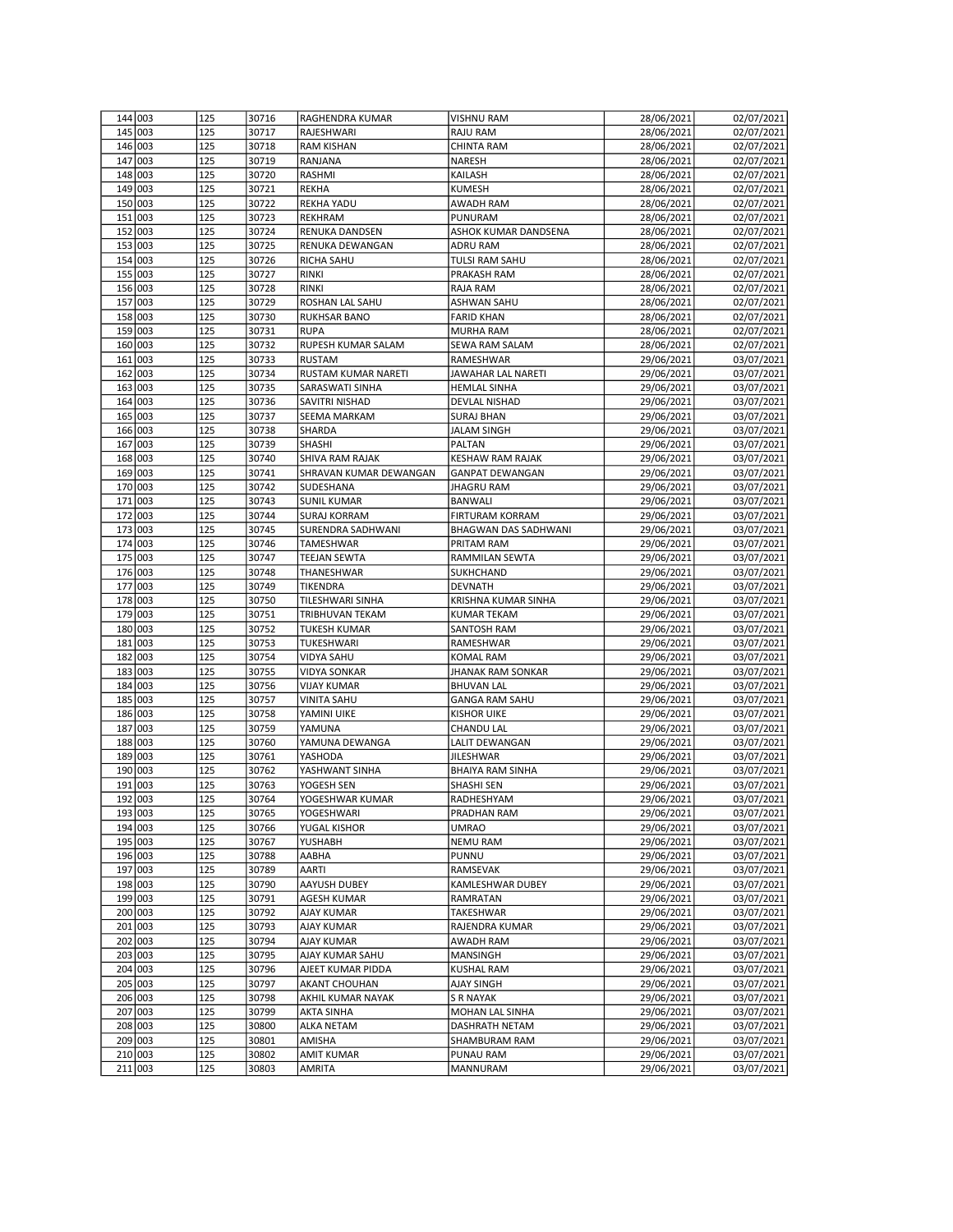| 212 003 | 125 | 30804 | AMRITA                   | PARMESH                 | 29/06/2021 | 03/07/2021 |
|---------|-----|-------|--------------------------|-------------------------|------------|------------|
| 213 003 | 125 | 30805 | ANAND KUMAR JURRI        | <b>HEMLAL</b>           | 29/06/2021 | 03/07/2021 |
| 214 003 | 125 | 30806 | ANESH KUMAR              | AASHA RAM               | 29/06/2021 | 03/07/2021 |
| 215 003 | 125 | 30807 | ANGESHWAR                | RAMGOPAL                | 29/06/2021 | 03/07/2021 |
| 216 003 | 125 | 30808 | ANITA                    | ATMARAM                 | 29/06/2021 | 03/07/2021 |
| 217 003 | 125 | 30809 | ANITA                    | <b>THAKUR RAM</b>       | 29/06/2021 | 03/07/2021 |
| 218 003 | 125 | 30810 | ANJNA SAHU               | RAM CHANDRA SAHU        | 29/06/2021 | 03/07/2021 |
| 219 003 | 125 | 30811 | ANJNEE                   | <b>DYARAM</b>           | 29/06/2021 | 03/07/2021 |
| 220 003 | 125 | 30812 | ANNU                     | <b>FAGU RAM</b>         | 29/06/2021 | 03/07/2021 |
| 221 003 | 125 | 30813 | ANURADHA PATEL           | <b>GAUKARAN</b>         |            | 03/07/2021 |
| 222 003 |     |       |                          |                         | 29/06/2021 |            |
|         | 125 | 30814 | ARJU JURRI               | SIYARAM                 | 29/06/2021 | 03/07/2021 |
| 223 003 | 125 | 30815 | ARJUN SINGH              | AWADH SINGH             | 29/06/2021 | 03/07/2021 |
| 224 003 | 125 | 30816 | ARUN KUMAR               | <b>GANESH RAM</b>       | 29/06/2021 | 03/07/2021 |
| 225 003 | 125 | 30817 | ASHUTOSH JAIN            | <b>SUKHI RAM</b>        | 29/06/2021 | 03/07/2021 |
| 226 003 | 125 | 30818 | <b>BALRAM SAHU</b>       | <b>HEMENT RAM</b>       | 29/06/2021 | 03/07/2021 |
| 227 003 | 125 | 30819 | <b>BASANT KUMAR</b>      | GAJANAND                | 29/06/2021 | 03/07/2021 |
| 228 003 | 125 | 30820 | <b>BASANTI</b>           | <b>MEHATTER RAM</b>     | 29/06/2021 | 03/07/2021 |
| 229 003 | 125 | 30821 | <b>BHAMINI</b>           | NARENDRA KUMAR          | 29/06/2021 | 03/07/2021 |
| 230 003 | 125 | 30822 | <b>BHARTI</b>            | <b>DEVCHAND</b>         | 29/06/2021 | 03/07/2021 |
| 231 003 | 125 | 30823 | <b>BHARTI</b>            | <b>BRIJLAL</b>          | 29/06/2021 | 03/07/2021 |
| 232 003 | 125 | 30824 | <b>BHAVESH KUMAR</b>     | <b>UDAY KUMAR</b>       | 29/06/2021 | 03/07/2021 |
| 233 003 | 125 | 30825 | <b>BHAVESH KUMAR</b>     | <b>RAVILAL</b>          | 29/06/2021 | 03/07/2021 |
| 234 003 | 125 | 30826 | <b>BHAWANA KUNJAM</b>    | A K KUNJAM              | 29/06/2021 | 03/07/2021 |
| 235 003 | 125 | 30827 | <b>BHINESH KUMAR</b>     | SANTOSH                 | 29/06/2021 | 03/07/2021 |
| 236 003 | 125 | 30828 | BHINESHWARI              | ASHWANI KUMAR           | 29/06/2021 | 03/07/2021 |
| 237 003 | 125 | 30829 | <b>BHOJ RAJ</b>          | <b>BALIRAM</b>          | 29/06/2021 | 03/07/2021 |
| 238 003 | 125 | 30830 | <b>BHOLA SEN</b>         | OM PRAKASH              | 29/06/2021 | 03/07/2021 |
| 239 003 | 125 | 30831 | <b>BHUMIKA SAHU</b>      | KAILASH SAHU            |            | 03/07/2021 |
| 240 003 |     |       |                          |                         | 29/06/2021 |            |
|         | 125 | 30832 | BHUNESHWAR PRASAD SAHU   | <b>UDE RAM SAHU</b>     | 29/06/2021 | 03/07/2021 |
| 241 003 | 125 | 30833 | <b>BHUPENDRA</b>         | <b>MANGTU RAM</b>       | 29/06/2021 | 03/07/2021 |
| 242 003 | 125 | 30834 | BHUPENDRA KUMAR          | <b>MANI RAM</b>         | 29/06/2021 | 03/07/2021 |
| 243 003 | 125 | 30835 | BHUPENDRA KUMAR SAHU     | <b>GAINDU RAM</b>       | 29/06/2021 | 03/07/2021 |
| 244 003 | 125 | 30836 | <b>BHUPENDRA PRAJAPA</b> | AATMA RAM PRAJAPATI     | 29/06/2021 | 03/07/2021 |
| 245 003 | 125 | 30837 | <b>BHUPESH KUMAR</b>     | VISHNU RAM              | 29/06/2021 | 03/07/2021 |
| 246 003 | 125 | 30838 | BHUPESHWARI SAHU         | NAROTTAM KUMAR          | 29/06/2021 | 03/07/2021 |
| 247 003 | 125 | 30839 | BHUSHAN LAL SAHU         | RAMESH KUMAR SAHU       | 29/06/2021 | 03/07/2021 |
| 248 003 | 125 | 30840 | <b>BHUWAN LAL</b>        | ASADU RAM               | 29/06/2021 | 03/07/2021 |
| 249 003 | 125 | 30841 | BHUWNESHWAR DARRO        | <b>MOHAN LAL</b>        | 29/06/2021 | 03/07/2021 |
| 250 003 | 125 | 30842 | BIKESHWARI SALAM         | FAGU RAM SALAM          | 29/06/2021 | 03/07/2021 |
| 251 003 | 125 | 30843 | <b>BINDIYA</b>           | JAGNATH TETA            | 29/06/2021 | 03/07/2021 |
| 252 003 | 125 | 30844 | <b>BINDIYA</b>           | NANDLAL                 | 29/06/2021 | 03/07/2021 |
| 253 003 | 125 | 30845 | CHAMPESHWARI SAHU        | LALEET KUMAR            | 29/06/2021 | 03/07/2021 |
| 254 003 | 125 | 30846 | CHANDAN                  | GANESH                  | 29/06/2021 | 03/07/2021 |
| 255 003 | 125 | 30847 | CHANDRA SHEKHER          | ASHWANI KUMAR           | 29/06/2021 | 03/07/2021 |
| 256 003 | 125 | 30848 | CHANDRAHAS               | <b>BISAUHA</b>          | 29/06/2021 | 03/07/2021 |
| 257 003 | 125 | 30849 | <b>CHANDRAHAS PATEL</b>  | MUNNA LAL PATEL         | 29/06/2021 | 03/07/2021 |
| 258 003 | 125 | 30850 | CHANDRAKALI              | <b>GAUKARAN</b>         | 29/06/2021 | 03/07/2021 |
| 259 003 | 125 | 30851 | CHANDRAKANT              | TUMANLAL                | 29/06/2021 | 03/07/2021 |
| 260 003 | 125 | 30852 | <b>CHANDRAKANT SEWTA</b> | RAMESH KUMAR SEWTA      | 29/06/2021 | 03/07/2021 |
| 261 003 |     |       |                          |                         |            |            |
|         | 125 | 30853 | <b>CHETAN KUMAR</b>      | GAUTAM                  | 29/06/2021 | 03/07/2021 |
| 262 003 | 125 | 30854 | CHETNA SINHA             | PUNARAD SINHA           | 29/06/2021 | 03/07/2021 |
| 263 003 | 125 | 30855 | CHHABILA                 | <b>PUNIT RAM</b>        | 29/06/2021 | 03/07/2021 |
| 264 003 | 125 | 30856 | CHHAMMI KASTURE          | HARENDRA KASTURE        | 29/06/2021 | 03/07/2021 |
| 265 003 | 125 | 30857 | CHHANNU LAL              | LALCHAND                | 29/06/2021 | 03/07/2021 |
| 266 003 | 125 | 30858 | CHITRASEN                | <b>TIKA RAM</b>         | 29/06/2021 | 03/07/2021 |
| 267 003 | 125 | 30859 | CHUMMAN LAL              | SHIV                    | 29/06/2021 | 03/07/2021 |
| 268 003 | 125 | 30860 | DAULAT RAM KUNJAM        | SHIVRAM                 | 29/06/2021 | 03/07/2021 |
| 269 003 | 125 | 30861 | DEEPAK KUMAR SAHU        | <b>SEVA RAM</b>         | 29/06/2021 | 03/07/2021 |
| 270 003 | 125 | 30862 | DEEPAK KUMAR SAHU        | <b>BANVALI RAM SAHU</b> | 29/06/2021 | 03/07/2021 |
| 271 003 | 125 | 30863 | DEEPIKA JAIN             | <b>NANAK RAM</b>        | 29/06/2021 | 03/07/2021 |
| 272 003 | 125 | 30864 | DEMANLAL                 | <b>CHINTA RAM</b>       | 29/06/2021 | 03/07/2021 |
| 273 003 | 125 | 30865 | DEV ASHISH NETAM         | KUSH KUMAR NETAM        | 29/06/2021 | 03/07/2021 |
| 274 003 | 125 | 30866 | DEVANAND                 | <b>HANUMAN</b>          | 29/06/2021 | 03/07/2021 |
| 275 003 | 125 | 30867 | DEVENDRA                 | GHANSHYAM               | 29/06/2021 | 03/07/2021 |
| 276 003 | 125 | 30868 | DEVENDRA KANGE           | <b>RAM LAL</b>          | 29/06/2021 | 03/07/2021 |
| 277 003 | 125 | 30869 | DEVENDRA KUMAR           | JEEVRAKHAN              | 29/06/2021 | 03/07/2021 |
| 278 003 | 125 | 30870 | DEVENDRA KUMAR SAHU      | ANESH KUMAR SAHU        | 29/06/2021 | 03/07/2021 |
| 279 003 | 125 | 30871 | DEVI LAL KORRAM          | RAJAOO RAM KORRAM       | 29/06/2021 | 03/07/2021 |
|         |     |       |                          |                         |            |            |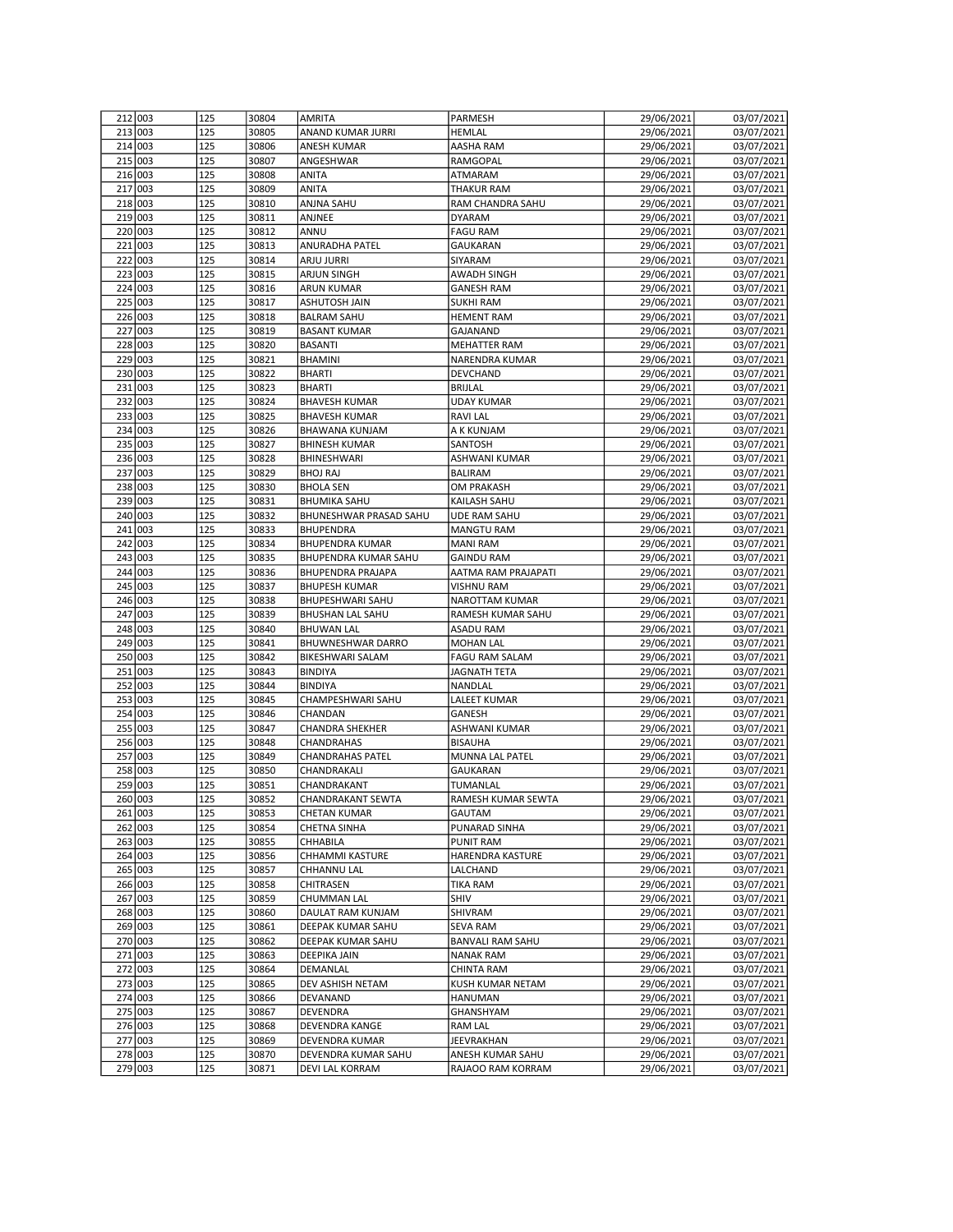| 280 003 | 125 | 30872 | DEVKARAN                | <b>ASHOK KUMAR</b>         | 29/06/2021 | 03/07/2021 |
|---------|-----|-------|-------------------------|----------------------------|------------|------------|
| 281 003 | 125 | 30873 | DEVSAY SAHU             | DAYANAND SAHU              | 29/06/2021 | 03/07/2021 |
| 282 003 | 125 | 30874 | DEVSEER                 | KOMAL SINGH                | 29/06/2021 | 03/07/2021 |
| 283 003 | 125 | 30875 | DEVSHRI MANDAVI         | <b>DHANI RAM MANDAVI</b>   | 29/06/2021 | 03/07/2021 |
| 284 003 | 125 | 30876 | <b>DHAN SINGH</b>       | <b>SUKHU RAM</b>           | 29/06/2021 | 03/07/2021 |
| 285 003 | 125 | 30877 | DHANANJAY               | DEVPRASAD                  | 29/06/2021 | 03/07/2021 |
| 286 003 | 125 | 30878 | DHANESHWAR              | <b>BAHUR SINGH</b>         | 29/06/2021 | 03/07/2021 |
| 287 003 | 125 | 30879 | DHANESHWAR KUMAR KAROTI | <b>GAUSINGH KAROTI</b>     | 29/06/2021 | 03/07/2021 |
| 288 003 | 125 | 30880 | DHANESHWAR MANDAVI      | RAM SINGH MANDAVI          | 29/06/2021 | 03/07/2021 |
| 289 003 | 125 | 30881 | DHANESHWARI             | OMPRAKASH                  | 29/06/2021 | 03/07/2021 |
| 290 003 | 125 | 30882 | DHARMENDRA KUMAR        | JANGLOO RAM                | 29/06/2021 | 03/07/2021 |
| 291 003 | 125 | 30883 | DIKENDRA KUMAR MAHAVIR  | RAKESH KUMAR MAHAVIR       | 29/06/2021 | 03/07/2021 |
| 292 003 | 125 | 30884 | DILEEP KUMAR            | SHOBHI RAM                 | 29/06/2021 | 03/07/2021 |
| 293 003 | 125 | 30885 | DILESHWAR PIDDA         | RAMLAL PIDDA               | 29/06/2021 | 03/07/2021 |
| 294 003 | 125 | 30886 | <b>DIMPAL</b>           | PURANDHAR                  | 29/06/2021 | 03/07/2021 |
| 295 003 | 125 | 30887 | DIMPI JAIN              | <b>GAJANAND JAIN</b>       | 29/06/2021 | 03/07/2021 |
| 296 003 | 125 | 30888 | DINDAYAL PATEL          | TULA RAM PATEL             | 29/06/2021 | 03/07/2021 |
| 297 003 | 125 | 30889 | DINESH KUMAR            | DHARAM SINGH               | 29/06/2021 | 03/07/2021 |
| 298 003 | 125 | 30890 | DINESH KUMAR            | <b>BALI RAM</b>            | 29/06/2021 | 03/07/2021 |
| 299 003 | 125 | 30891 | DINESHWAR               | SONA RAM                   | 29/06/2021 | 03/07/2021 |
| 300 003 | 125 | 30892 | <b>DIVYA BHARTI</b>     | <b>BHUSHAN</b>             | 29/06/2021 | 03/07/2021 |
| 301 003 | 125 | 30893 | DOMENDRA KUMAR SAHU     | <b>BALRAM SAHU</b>         | 29/06/2021 | 03/07/2021 |
| 302 003 | 125 | 30894 | DULESHWAR PRASAD        | ANAND KUMAR PANDEY         | 29/06/2021 | 03/07/2021 |
| 303 003 | 125 | 30895 | DULESHWARI TEKAM        | NARAD SINGH TEKAM          | 29/06/2021 | 03/07/2021 |
| 304 003 | 125 | 30896 | <b>DURGA DEVI</b>       | <b>BHUSHAN LAL</b>         | 29/06/2021 | 03/07/2021 |
| 305 003 | 125 | 30897 | <b>DURGA KUNJAM</b>     | UDERAM KUNJAM              | 29/06/2021 | 03/07/2021 |
| 306 003 | 125 | 30898 | DURGESH KUMAR DHANKAR   | RAVINDRA DHANKAR           | 29/06/2021 | 03/07/2021 |
| 307 003 | 125 | 30899 | DURGESH KUMAR KUNAJM    | JEEVAN LAL KUNJAM          | 29/06/2021 | 03/07/2021 |
| 308 003 | 125 | 30900 | DURGESH KUMAR SHORI     | <b>BHAGWAT RAM</b>         | 29/06/2021 | 03/07/2021 |
| 309 003 | 125 | 30901 | EKTA DEWANGA            | SHANKAR LAL                | 29/06/2021 | 03/07/2021 |
| 310 003 | 125 | 30902 | EMESHWARI               | LALTU RAM MANDAVI          | 29/06/2021 | 03/07/2021 |
| 311 003 | 125 | 30903 | ENESHWARI               | KENDRA KUMAR               | 29/06/2021 | 03/07/2021 |
| 312 003 | 125 | 30904 | <b>FAMINI</b>           | SHATRUHAN LAL              | 29/06/2021 | 03/07/2021 |
| 313 003 | 125 | 30905 | <b>GAJENDRA KUMAR</b>   | <b>GIRWAR SINGH</b>        | 29/06/2021 | 03/07/2021 |
| 314 003 | 125 | 30906 | <b>GAJENDRA KUMAR</b>   | PARDESHI RAM               | 29/06/2021 | 03/07/2021 |
| 315 003 | 125 | 30907 | <b>GANGADHAR NETAM</b>  | YUGALKISHORE NETAM         | 29/06/2021 | 03/07/2021 |
| 316 003 | 125 | 30908 | <b>GANGOTRI SAHU</b>    | MILAPRAM                   | 29/06/2021 | 03/07/2021 |
| 317 003 | 125 | 30909 | GAUTAM                  | SHIVPRASHAD                | 29/06/2021 | 03/07/2021 |
| 318 003 | 125 | 30910 | <b>GAUTAM RAM SINHA</b> | TULSI RAM JAIN             | 29/06/2021 | 03/07/2021 |
| 319 003 | 125 | 30911 | <b>GAYATRI</b>          | HEMU RAM SAHU              | 29/06/2021 | 03/07/2021 |
| 320 003 | 125 | 30912 | <b>GAYTRI MANDAVI</b>   | BUNDAL RAM MANDAVI         | 29/06/2021 | 03/07/2021 |
| 321 003 | 125 | 30913 | <b>GEETA VISHWAK</b>    | KHAMMAN                    | 30/06/2021 | 05/07/2021 |
| 322 003 | 125 | 30914 | GHANSHYAM SINGH DUGGA   | <b>GAMBHIR SINGH DUGGA</b> | 30/06/2021 | 05/07/2021 |
| 323 003 | 125 | 30915 | <b>GITESH KUMAR</b>     | MISHRI LAL                 | 30/06/2021 | 05/07/2021 |
| 324 003 | 125 | 30916 | GITESHWARI              | DULAR RAM                  | 30/06/2021 | 05/07/2021 |
| 325 003 | 125 | 30917 | <b>GODAWARI SALAM</b>   | LEELA RAM SALAM            | 30/06/2021 | 05/07/2021 |
| 326 003 | 125 | 30918 | <b>GOVIND RAM</b>       | SAMSAY                     | 30/06/2021 | 05/07/2021 |
| 327 003 | 125 | 30919 | <b>GOVINDA KUNJAM</b>   | <b>INDAL RAM</b>           | 30/06/2021 | 05/07/2021 |
| 328 003 | 125 | 30920 | <b>GULSHAN KUMAR</b>    | DARVESH RAM                | 30/06/2021 | 05/07/2021 |
| 329 003 | 125 | 30921 | <b>HARI CHAND</b>       | <b>KASHI RAM</b>           | 30/06/2021 | 05/07/2021 |
| 330 003 | 125 | 30922 | HARISH KUMAR MARKAM     | <b>HEMLAL MARKAM</b>       | 30/06/2021 | 05/07/2021 |
| 331 003 | 125 | 30923 | HASINA PIDDA            | SUKHCHAND PIDDA            | 30/06/2021 | 05/07/2021 |
| 332 003 | 125 | 30924 | HEENA KESHRI            | DINESH KESHRI              | 30/06/2021 | 05/07/2021 |
| 333 003 | 125 | 30925 | HEERA USENDI            | SRIRAM U USENDI            | 30/06/2021 | 05/07/2021 |
| 334 003 | 125 | 30926 | HEM KUMARI KHATRI       | RAJ KHATRI                 | 30/06/2021 | 05/07/2021 |
| 335 003 | 125 | 30927 | HEMA SINHA              | KRISHANA SINHA             | 30/06/2021 | 05/07/2021 |
| 336 003 | 125 | 30928 | <b>HEMEEN SAHU</b>      | SALIK RAM SAHU             | 30/06/2021 | 05/07/2021 |
| 337 003 | 125 | 30929 | HEMLATA                 | NATHU RAM                  | 30/06/2021 | 05/07/2021 |
| 338 003 | 125 | 30930 | <b>HEMPUSHPA</b>        | MANOJ KUMAR                | 30/06/2021 | 05/07/2021 |
| 339 003 | 125 | 30931 | HIMANSHU PRASAD SAHU    | KRISHAN KUMAR SAHU         | 30/06/2021 | 05/07/2021 |
| 340 003 | 125 | 30932 | <b>HINA</b>             | VISHNU RAM                 | 30/06/2021 | 05/07/2021 |
| 341 003 | 125 | 30933 | HIRENDRA KUMAR          | SANTOSH KUMAR              | 30/06/2021 | 05/07/2021 |
| 342 003 | 125 | 30934 | HOMENDRA KUMAR MAHLA    | SHIVCHARAN MAHLA           | 30/06/2021 | 05/07/2021 |
| 343 003 | 125 | 30935 | HUMESHWAR PIDDA         | MAYARAM PIDDA              | 30/06/2021 | 05/07/2021 |
| 344 003 | 125 | 30936 | INDRABHAN               | RAMESH KUMAR               | 30/06/2021 | 05/07/2021 |
| 345 003 | 125 | 30937 | ISHWAR KUMAR SEN        | ROHIT KUMAR SEN            | 30/06/2021 | 05/07/2021 |
| 346 003 | 125 | 30938 | <b>ISHWARI TARAM</b>    | KAMTA PRASHD               | 30/06/2021 | 05/07/2021 |
| 347 003 | 125 | 30939 | JAGENDRA KUMAR          | I L MANDAVI                | 30/06/2021 | 05/07/2021 |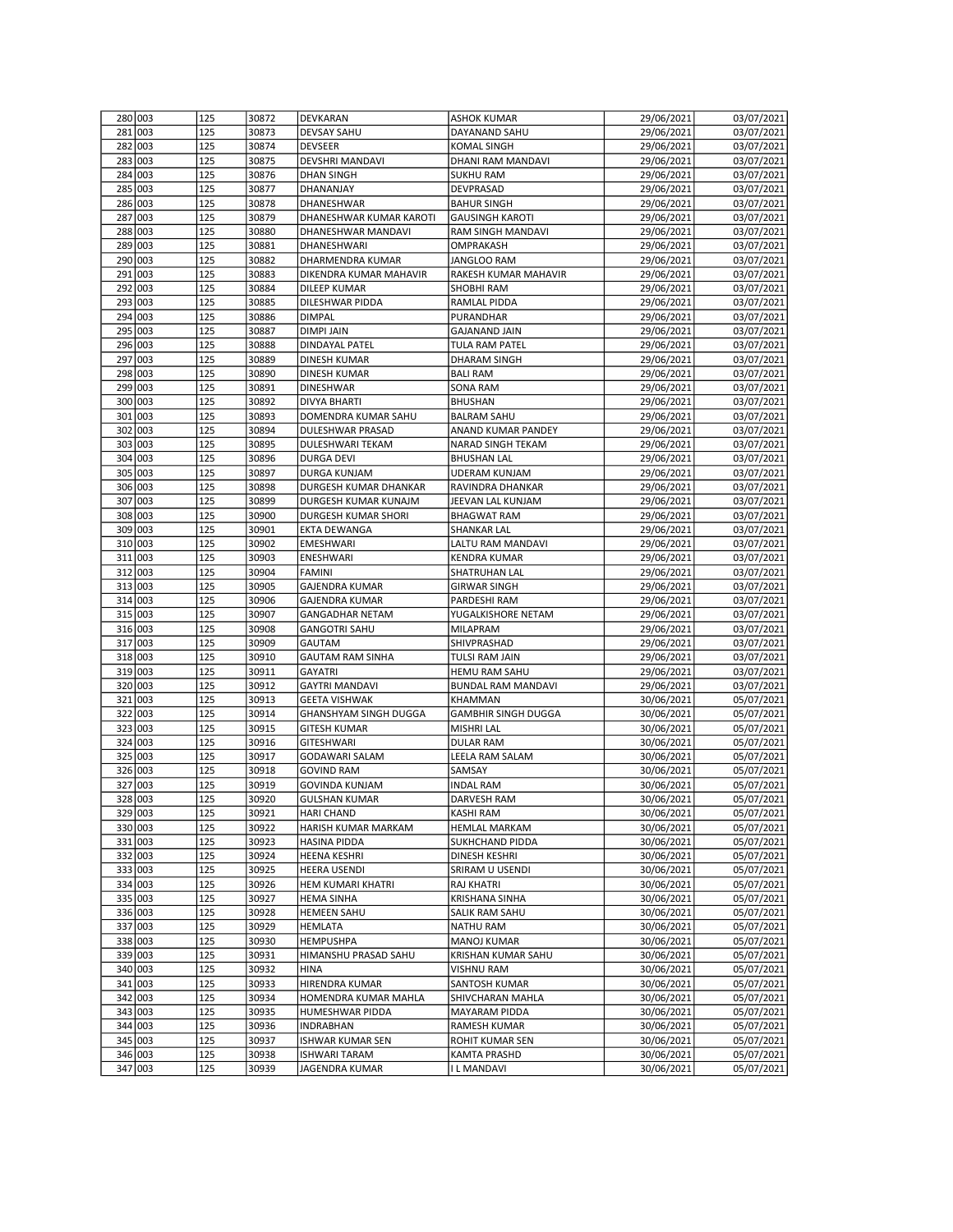| 348 003            | 125        | 30940 | JAGESHWAR SAHU         | MANOHAR RAM SAHU         | 30/06/2021 | 05/07/2021 |
|--------------------|------------|-------|------------------------|--------------------------|------------|------------|
| 349 003            | 125        | 30941 | <b>JAGRITI KESARI</b>  | <b>BASANT KESARI</b>     | 30/06/2021 | 05/07/2021 |
| 350 003            | 125        | 30942 | JEEVAN KUMAR           | <b>MILAN</b>             | 30/06/2021 | 05/07/2021 |
| 351 003            | 125        | 30943 | <b>JITENDRA</b>        | <b>DILESHWAR</b>         | 30/06/2021 | 05/07/2021 |
| 352 003            | 125        | 30944 | JITENDRA KUMAR KULHARI | KESHU RAM KULHARIYA      | 30/06/2021 | 05/07/2021 |
| 353 003            | 125        | 30945 | <b>JWALA</b>           | <b>BALI RAM</b>          | 30/06/2021 | 05/07/2021 |
| 354 003            | 125        | 30946 | <b>ITOYL</b>           | <b>UDERAM</b>            | 30/06/2021 | 05/07/2021 |
| 355 003            | 125        | 30947 | KACHRA PADMAKAR        | RAMESHWAR PADMAKAR       | 30/06/2021 | 05/07/2021 |
| 356 003            | 125        | 30948 | KAILASH                | <b>BHUNU RAM</b>         | 30/06/2021 | 05/07/2021 |
| 357 003            | 125        | 30949 | KAILASH KUMAR NETAM    | <b>BUDHRAM NETAM</b>     | 30/06/2021 | 05/07/2021 |
| 358 003            | 125        | 30950 | KAMALNARAYAN           | <b>BHAGWAN SINGH</b>     | 30/06/2021 | 05/07/2021 |
| 359 003            | 125        | 30951 | KAMINI KOMRA           | TEJ SINH KOMRA           | 30/06/2021 | 05/07/2021 |
| 360 003            | 125        | 30952 | KAMLESH                | <b>MANI RAM</b>          | 30/06/2021 | 05/07/2021 |
| 361 003            | 125        | 30953 | <b>KAMTA PRASAD</b>    | <b>CHETAN SINGH</b>      | 30/06/2021 | 05/07/2021 |
| 362 003            | 125        | 30954 | KANHA KRISHNA KASHYAP  | NARENDRA DEV KASHYAP     |            | 05/07/2021 |
| 363 003            |            |       |                        |                          | 30/06/2021 | 05/07/2021 |
|                    | 125        | 30955 | <b>KAPIL KUMAR</b>     | <b>BHAGIRATHI</b>        | 30/06/2021 |            |
| 364 003            | 125        | 30956 | <b>KAPIL KUMAR</b>     | <b>AMAN SINGH</b>        | 30/06/2021 | 05/07/2021 |
| 365 003            | 125        | 30957 | KAUSAL                 | <b>KRIT RAM</b>          | 30/06/2021 | 05/07/2021 |
| 366 003            | 125        | 30958 | KAVITA                 | <b>HEM LAL</b>           | 30/06/2021 | 05/07/2021 |
| 367 003            | 125        | 30959 | KAVITA                 | SADA RAM                 | 30/06/2021 | 05/07/2021 |
| 368 003            | 125        | 30960 | KAVITA                 | SADA RAM                 | 30/06/2021 | 05/07/2021 |
| 369 003            | 125        | 30961 | KESHARI DHANESHRI      | JAYTA DHANESHRI          | 30/06/2021 | 05/07/2021 |
| 370 003            | 125        | 30962 | <b>KEVAL SINGH</b>     | SHILAP RAM               | 30/06/2021 | 05/07/2021 |
| 371 003            | 125        | 30963 | KHAGESHWAR DEWANGAN    | DEENANATH DEWANGAN       | 30/06/2021 | 05/07/2021 |
| 372 003            | 125        | 30964 | KHAMMAN LAL KANGE      | RAGHUNATH KANGE          | 30/06/2021 | 05/07/2021 |
| 373 003            | 125        | 30965 | KHEMLATA SINHA         | PRAVEEN CHANDRA SINHA    | 30/06/2021 | 05/07/2021 |
| 374 003            | 125        | 30966 | KHEMRAJ                | AKTU RAM                 | 30/06/2021 | 05/07/2021 |
| 375 003            | 125        | 30967 | KHILESHWAR UIKEY       | KAMU LAL UIKEY           | 30/06/2021 | 05/07/2021 |
| 376 003            | 125        | 30968 | KHILESHWARI            | SAMARU RAM               | 30/06/2021 | 05/07/2021 |
| 377 003            | 125        | 30969 | KHUSHBU                | PREMNARAYAN              | 30/06/2021 | 05/07/2021 |
| 378 003            | 125        | 30970 | KHUSHBU GAUTAM         | AMAR SINGH GAUTAM        | 30/06/2021 | 05/07/2021 |
| 379 003            | 125        | 30971 | KILESH KUMAR           | <b>JAIPAL</b>            | 30/06/2021 | 05/07/2021 |
| 380 003            | 125        | 30972 | <b>KIRAN NETAM</b>     | <b>FARSU RAM</b>         | 30/06/2021 | 05/07/2021 |
| 381 003            | 125        | 30973 | <b>KIRAN SAHU</b>      | SHYAMCHARAN              | 30/06/2021 | 05/07/2021 |
| 382 003            | 125        | 30974 | <b>KIRTAN POTAI</b>    | RAMBHAROSH POTAI         | 30/06/2021 | 05/07/2021 |
| 383 003            | 125        | 30975 | KISHAN MANDAVI         | CHANDRA MANDAVI          | 30/06/2021 | 05/07/2021 |
| 384 003            | 125        | 30976 | KISHOR KUMAR TETA      | <b>BIR SINGH TETA</b>    | 30/06/2021 | 05/07/2021 |
| 385 003            | 125        | 30977 | KUMARI                 | GHANSHYAM                | 30/06/2021 | 05/07/2021 |
| 386 003            | 125        | 30978 | KUMESH KUMAR           | <b>JAIPAL</b>            | 30/06/2021 | 05/07/2021 |
| 387 003            | 125        | 30979 | KUMESHWAR KUMAR        | <b>KESHER</b>            | 30/06/2021 | 05/07/2021 |
| 388 003            | 125        | 30980 | KUNAL OJHA             | <b>BHOLA OJHA</b>        | 30/06/2021 | 05/07/2021 |
| 389 003            | 125        | 30981 | <b>KUSUM</b>           | <b>KAPOOR</b>            | 30/06/2021 | 05/07/2021 |
| 390 003            | 125        | 30982 | <b>LAKHAN LAL</b>      | <b>DHANI RAM</b>         | 30/06/2021 | 05/07/2021 |
| 391 003            | 125        | 30983 | LALESHWARI             | SAGAN SINGH              | 30/06/2021 | 05/07/2021 |
| 392 003            | 125        | 30984 | LALITA DEWANGAN        | CHANDU DEWANGAN          | 30/06/2021 | 05/07/2021 |
| 393 003            | 125        | 30985 | LALITA SINHA           | CHULENDRA SINHA          |            | 05/07/2021 |
|                    |            |       |                        |                          | 30/06/2021 |            |
| 394 003<br>395 003 | 125        | 30986 | LATA                   | <b>ADHARI RAM</b>        | 30/06/2021 | 05/07/2021 |
|                    | 125<br>125 | 30987 | LAXMI                  | <b>DEEPAK</b>            | 30/06/2021 | 05/07/2021 |
| 396 003            |            | 30988 | LAXMI KANT             | <b>GAUTAM RAM</b>        | 30/06/2021 | 05/07/2021 |
| 397 003            | 125        | 30989 | LAXMI NISHAD           | DUKAL RAM NISHAD         | 30/06/2021 | 05/07/2021 |
| 398 003            | 125        | 30990 | LEELKANTH SAROJ        | KOMAL                    | 30/06/2021 | 05/07/2021 |
| 399 003            | 125        | 30991 | LILESHWAR              | <b>TILAK RAM</b>         | 30/06/2021 | 05/07/2021 |
| 400 003            | 125        | 30992 | LILESHWAR SAHU         | AJEET SAHU               | 30/06/2021 | 05/07/2021 |
| 401 003            | 125        | 30993 | LILESHWARI             | <b>BASANT KUMAR</b>      | 30/06/2021 | 05/07/2021 |
| 402 003            | 125        | 30994 | LILESHWARI             | <b>HORI LAL</b>          | 30/06/2021 | 05/07/2021 |
| 403 003            | 125        | 30995 | LILESHWARI             | <b>DASHRATH</b>          | 30/06/2021 | 05/07/2021 |
| 404 003            | 125        | 30996 | LILESHWARI SONKAR      | <b>JHANAK RAM SONKAR</b> | 30/06/2021 | 05/07/2021 |
| 405 003            | 125        | 30997 | LOK NIRANJAN DHRUW     | <b>HEMRAM DHRUW</b>      | 30/06/2021 | 05/07/2021 |
| 406 003            | 125        | 30998 | LOKENDRA NATH          | PARAS RAM                | 30/06/2021 | 05/07/2021 |
| 407 003            | 125        | 30999 | LOKESH KUMAR           | <b>ISHWAR SINGH</b>      | 30/06/2021 | 05/07/2021 |
| 408 003            | 125        | 31000 | LOKESHWAR              | <b>KOMAL RAM</b>         | 30/06/2021 | 05/07/2021 |
| 409 003            | 125        | 31001 | LOMASH KUMAR SINHA     | VISHESHWAR SINHA         | 30/06/2021 | 05/07/2021 |
| 410 003            | 125        | 31002 | LUMENDRA KUMAR         | RAM KISHAN               | 30/06/2021 | 05/07/2021 |
| 411 003            | 125        | 31003 | MADHURI                | <b>ASHOK KUMAR</b>       | 30/06/2021 | 05/07/2021 |
| 412 003            | 125        | 31004 | MAHENDRA KUMAR         | <b>GAMBHIR RAM</b>       | 30/06/2021 | 05/07/2021 |
| 413 003            | 125        | 31005 | MAHENDRA KUMAR YADAV   | <b>GAUKARAN YADAV</b>    | 30/06/2021 | 05/07/2021 |
| 414 003            | 125        | 31006 | MAHESH KUMAR VASUDEV   | CHAIT RAM VASUDEV        | 30/06/2021 | 05/07/2021 |
| 415 003            | 125        | 31007 | MAKHAN LAL MARKAM      | KRISHNA KUMAR MARKAM     | 30/06/2021 | 05/07/2021 |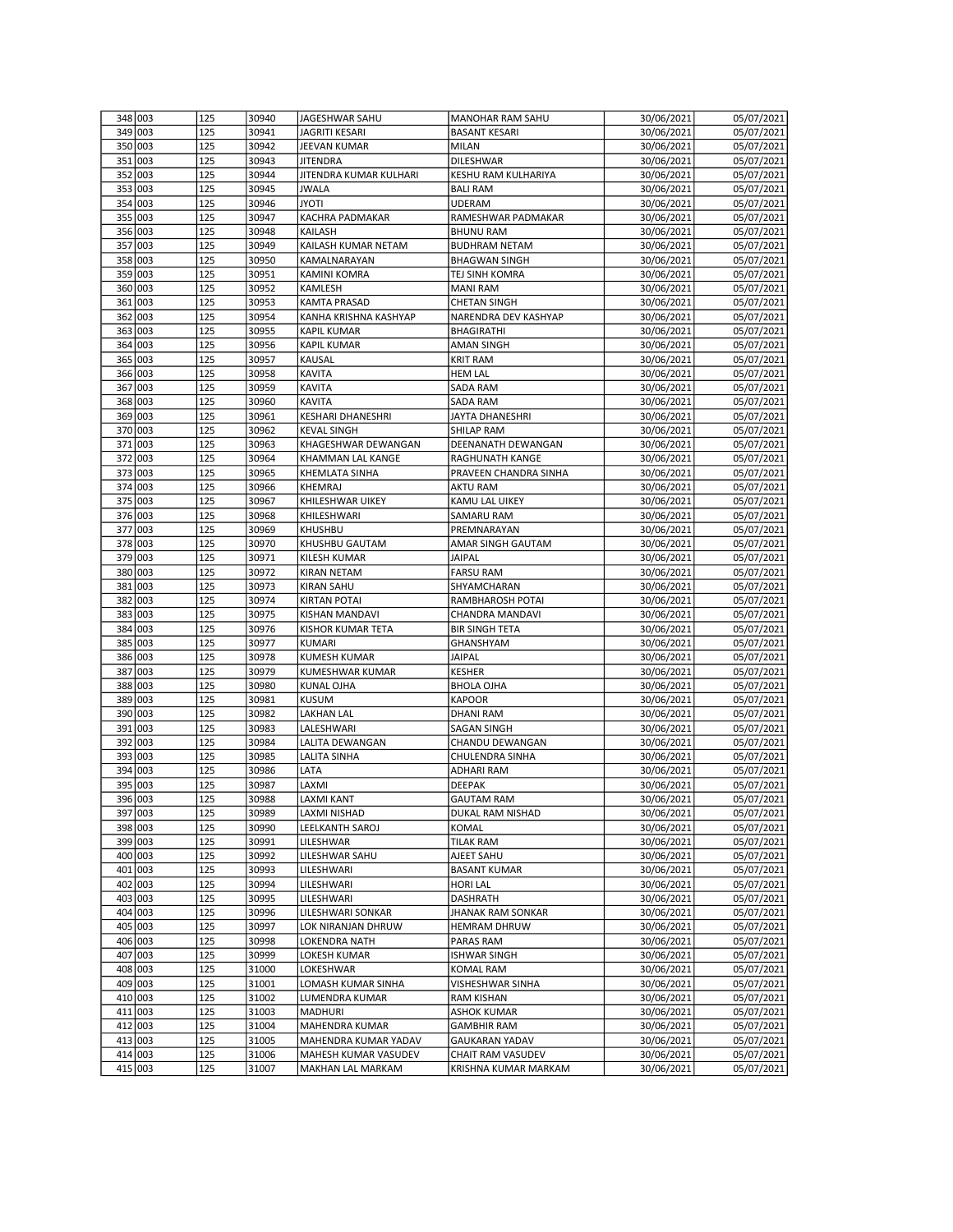| 416 003 | 125 | 31008 | MALESHWAR               | LAXMI NATH               | 30/06/2021 | 05/07/2021 |
|---------|-----|-------|-------------------------|--------------------------|------------|------------|
| 417 003 | 125 | 31009 | <b>MAMTA</b>            | PILAJI RAM               | 30/06/2021 | 05/07/2021 |
| 418 003 | 125 | 31010 | <b>MAMTA KULDEEP</b>    | <b>GEMAN LAL KULDEEP</b> | 30/06/2021 | 05/07/2021 |
| 419 003 | 125 | 31011 | MANISH KUMAR NETAM      | <b>NAVAL RAM</b>         | 30/06/2021 | 05/07/2021 |
| 420 003 | 125 | 31012 | <b>MANISH PAWAR</b>     | J. R. PAWAR              | 30/06/2021 | 05/07/2021 |
| 421 003 | 125 | 31013 | MANISHA                 | <b>RAM KUMAR</b>         | 30/06/2021 | 05/07/2021 |
| 422 003 | 125 | 31014 | MANJU                   | KAILASH RAM              | 30/06/2021 | 05/07/2021 |
| 423 003 | 125 | 31015 | <b>MANMOHAN</b>         | AMBIKA PRASAD            | 30/06/2021 | 05/07/2021 |
| 424 003 | 125 | 31016 | MANMOHIT KUMAR          | JAGNU RAM                | 30/06/2021 | 05/07/2021 |
| 425 003 | 125 | 31017 | <b>MANOHAR</b>          | KIRTAN RAM               | 30/06/2021 | 05/07/2021 |
| 426 003 | 125 | 31018 | MEENAKSHI NETAM         | RAKESH KUMAR NETAM       | 30/06/2021 | 05/07/2021 |
| 427 003 | 125 | 31019 | MINESH KUMAR            | <b>NAND LAL</b>          | 30/06/2021 | 05/07/2021 |
| 428 003 | 125 | 31020 | MITHILA                 | <b>BAISAKHU RAM</b>      | 30/06/2021 | 05/07/2021 |
| 429 003 | 125 | 31021 | MOHAN KUMAR CHANDRAKAR  | PURUSHOTAM CHANDRAKAR    | 30/06/2021 | 05/07/2021 |
| 430 003 | 125 | 31022 | MOHAN SINGH             | SANTOSH KUMAR            | 30/06/2021 | 05/07/2021 |
| 431 003 | 125 | 31023 | <b>MOHAN SINHA</b>      | SHANKAR SINHA            | 30/06/2021 | 05/07/2021 |
| 432 003 | 125 | 31024 | MOHIT KUMAR SONKAR      | DUKLU RAM SONKAR         | 30/06/2021 | 05/07/2021 |
| 433 003 | 125 | 31025 | <b>MONIKA</b>           | MADHUSUDAN               | 30/06/2021 | 05/07/2021 |
| 434 003 | 125 | 31026 | MUKESH KUMAR            | PARSADI RAM              | 30/06/2021 | 05/07/2021 |
| 435 003 | 125 | 31027 | NAGENDRA                | THAN SINGH               | 30/06/2021 | 05/07/2021 |
| 436 003 | 125 | 31028 | NANDANI                 | RUPESH KUMAR             | 30/06/2021 | 05/07/2021 |
| 437 003 | 125 | 31029 | NANDANI                 | <b>BRIJ LAL</b>          | 30/06/2021 | 05/07/2021 |
| 438 003 | 125 | 31030 | <b>NANDNI BHOYAR</b>    | HEERARAM BHOYAR          | 30/06/2021 | 05/07/2021 |
| 439 003 | 125 | 31031 | NARAYANI                | RAMANAND SAHU            | 30/06/2021 | 05/07/2021 |
| 440 003 | 125 | 31032 | NARENDRA KUMAR          | <b>KAMAL RAM</b>         | 30/06/2021 | 05/07/2021 |
| 441 003 | 125 | 31033 | NARESH KUMAR            | <b>HARI RAM</b>          | 30/06/2021 | 05/07/2021 |
| 442 003 | 125 | 31034 | <b>NARESH KUMAR</b>     | ATMA RAM                 | 30/06/2021 | 05/07/2021 |
| 443 003 | 125 | 31035 | NEERAJ KUMAR KAUSHIK    | DOMAN LAL KAUSHIK        | 30/06/2021 | 05/07/2021 |
| 444 003 | 125 | 31036 | <b>NEK KUMARI SINHA</b> | KATHA RAM SINHA          | 30/06/2021 | 05/07/2021 |
| 445 003 | 125 | 31037 | NILESH KUMAR            | KULESHWAR                | 30/06/2021 | 05/07/2021 |
| 446 003 | 125 | 31038 | NILKANTH                | <b>KRISHNA RAM</b>       | 30/06/2021 | 05/07/2021 |
| 447 003 | 125 | 31039 | NIRMAL KUMAR BAGHEL     | DHANA RAM BAGHEL         | 30/06/2021 | 05/07/2021 |
| 448 003 | 125 | 31040 | <b>NISHA</b>            | <b>KUMAR DEWANGAN</b>    | 30/06/2021 | 05/07/2021 |
| 449 003 | 125 | 31041 | <b>NISHA</b>            | <b>KESHAV KUMAR</b>      | 30/06/2021 | 05/07/2021 |
| 450 003 | 125 | 31042 | NISHA BAGHEL            | RIKESHWAR BAGHEL         | 30/06/2021 | 05/07/2021 |
| 451 003 | 125 | 31043 | NISHANT KHAPARD         | H L KHAPARDE             | 30/06/2021 | 05/07/2021 |
| 452 003 | 125 | 31044 | <b>NISHEE</b>           | DAU LAL                  | 30/06/2021 | 05/07/2021 |
| 453 003 | 125 | 31045 | NITESH KUMAR            | MANNU LAL                | 30/06/2021 | 05/07/2021 |
| 454 003 | 125 | 31046 | NITISH KUMAR            | <b>NAND KUMAR</b>        | 30/06/2021 | 05/07/2021 |
| 455 003 | 125 | 31047 | <b>NOMIN</b>            | <b>MAN SINGH</b>         | 30/06/2021 | 05/07/2021 |
| 456 003 | 125 | 31048 | NOOTAN KUMAR            | GHANSHYAM PRAJAPATI      | 30/06/2021 | 05/07/2021 |
| 457 003 | 125 | 31049 | NUMENDRA GAWADE         | DEVLAL GAWADE            | 30/06/2021 | 05/07/2021 |
| 458 003 | 125 | 31050 | OMKUMARI SONKAR         | <b>BRIJ LAL</b>          | 30/06/2021 | 05/07/2021 |
| 459 003 | 125 | 31051 | OMPRAKASH               | PURUSOTTAM               | 30/06/2021 | 05/07/2021 |
| 460 003 | 125 | 31052 | OMPRAKASH               | SHROTILAL                | 30/06/2021 | 05/07/2021 |
| 461 003 | 125 | 31053 | PADMA GOTA              | DHANSHINGH GOTA          | 30/06/2021 | 05/07/2021 |
| 462 003 | 125 | 31054 | PADMANI                 | <b>DEV SINGH</b>         | 30/06/2021 | 05/07/2021 |
| 463 003 | 125 | 31055 | PADMANI SINHA           | RATAN RAM SINHA          | 30/06/2021 | 05/07/2021 |
| 464 003 | 125 | 31056 | PADMINI                 | <b>BEL SINGH</b>         | 30/06/2021 | 05/07/2021 |
| 465 003 | 125 | 31057 | PAMESHWARI KUNJAM       | <b>BALRAM KUNJAM</b>     | 30/06/2021 | 05/07/2021 |
| 466 003 | 125 | 31058 | PANESHWARI              | <b>KUBER</b>             | 30/06/2021 | 05/07/2021 |
| 467 003 | 125 | 31059 | PARMANAND SAHU          | <b>BABU LAL SAHU</b>     | 30/06/2021 | 05/07/2021 |
| 468 003 | 125 | 31060 | PARMESH KUMAR           | SARJU RAM                | 30/06/2021 | 05/07/2021 |
| 469 003 | 125 | 31061 | PARMESHWAR              | <b>SUKALU RAM</b>        | 30/06/2021 | 05/07/2021 |
| 470 003 | 125 | 31062 | PARSHAVNANDAN           | <b>UDAYBHAN</b>          | 30/06/2021 | 05/07/2021 |
| 471 003 | 125 | 31063 | PEMENDRA                | SHIVNATH                 | 30/06/2021 | 05/07/2021 |
| 472 003 | 125 | 31064 | PHANESHWAR              | <b>CHETAN RAM</b>        | 30/06/2021 | 05/07/2021 |
| 473 003 | 125 | 31065 | PINKESHWARI             | PANWAR SINGH             | 30/06/2021 | 05/07/2021 |
| 474 003 | 125 | 31066 | PINKI                   | <b>BISAHU RAM</b>        | 30/06/2021 | 05/07/2021 |
| 475 003 | 125 | 31067 | <b>PINKI</b>            | <b>BALRAM</b>            | 30/06/2021 | 05/07/2021 |
| 476 003 | 125 | 31068 | PITAMBAR                | RAMESH                   | 30/06/2021 | 05/07/2021 |
| 477 003 | 125 | 31069 | POOJA SINHA             | VISHNU KUMAR             | 30/06/2021 | 05/07/2021 |
| 478 003 | 125 | 31070 | POONAM BHUARYA          | NARESH KUMAR BHUARYA     | 30/06/2021 | 05/07/2021 |
| 479 003 | 125 | 31071 | POONAM PATEL            | <b>NAND LAL</b>          | 30/06/2021 | 05/07/2021 |
| 480 003 | 125 | 31072 | PRADEEP KUMAR           | CHHABI LAL               | 01/07/2021 | 06/07/2021 |
| 481 003 | 125 | 31073 | PRADEEP SAHU            | <b>NEPAL RAM SAHU</b>    | 01/07/2021 | 06/07/2021 |
| 482 003 | 125 | 31074 | PRATIMA                 | SANTOSH KUMAR            | 01/07/2021 | 06/07/2021 |
| 483 003 | 125 | 31075 | PRAVEEN KUMAR           | CHHABILAL                | 01/07/2021 | 06/07/2021 |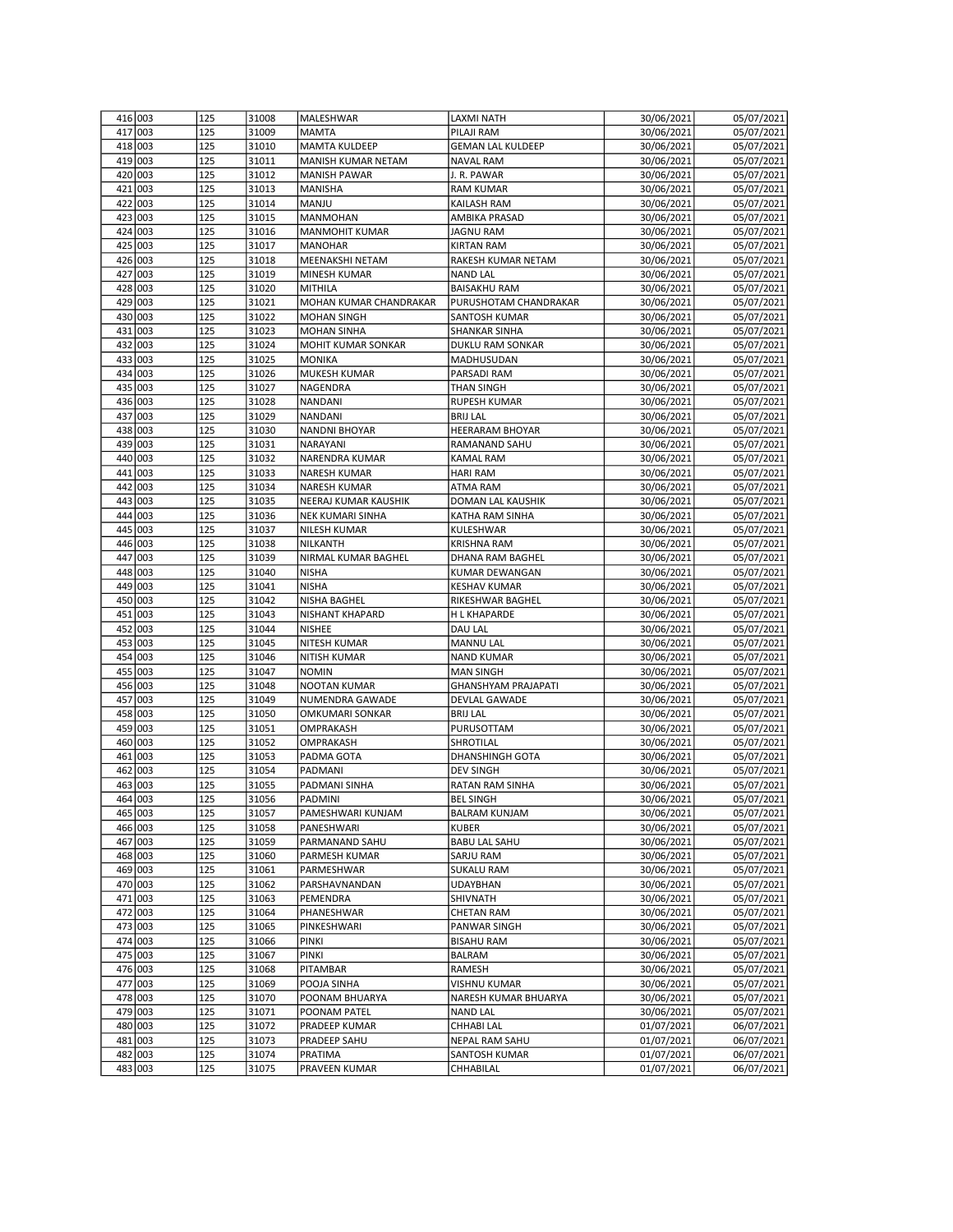| 484 003 | 125 | 31076 | PRAVEEN KUMAR          | <b>JAWAHAR LAL</b>         | 01/07/2021 | 06/07/2021 |
|---------|-----|-------|------------------------|----------------------------|------------|------------|
| 485 003 | 125 | 31077 | PRAVIN KUMAR SEN       | <b>DLSEN</b>               | 01/07/2021 | 06/07/2021 |
| 486 003 | 125 | 31078 | PREETI JURRI           | <b>SUKDU RAM JURRI</b>     | 01/07/2021 | 06/07/2021 |
| 487 003 | 125 | 31079 | PRIYANKA               | <b>NARAYAN JAIN</b>        | 01/07/2021 | 06/07/2021 |
| 488 003 | 125 | 31080 | PRIYANKA               | LAKKHIRAM                  | 01/07/2021 | 06/07/2021 |
| 489 003 | 125 | 31081 | PRIYANKA               | PURUSHOTTAM                | 01/07/2021 | 06/07/2021 |
| 490 003 | 125 | 31082 | PUNAM CHAND            | RAMGULAL                   | 01/07/2021 | 06/07/2021 |
| 491 003 | 125 | 31083 | PUNESHWARI             | MARA RAM                   | 01/07/2021 | 06/07/2021 |
| 492 003 | 125 | 31084 | PURENDRA SAHU          | SHATRUGHAN LAL SAHU        | 01/07/2021 | 06/07/2021 |
| 493 003 | 125 | 31085 | PURNIMA                | <b>BISHAL SINGH</b>        | 01/07/2021 | 06/07/2021 |
| 494 003 | 125 | 31086 | PUSHKAR PATEL          | <b>MANOHAR RAM</b>         | 01/07/2021 | 06/07/2021 |
| 495 003 | 125 | 31087 | PUSHPALATA             | DILIP KUMAR                | 01/07/2021 | 06/07/2021 |
| 496 003 | 125 | 31088 | PUSHPENDRA             | ISHWAR RAM                 | 01/07/2021 | 06/07/2021 |
| 497 003 | 125 | 31089 | RADHE SHYAM NETAM      | DILIP RAM NETAM            | 01/07/2021 | 06/07/2021 |
| 498 003 | 125 | 31090 | RAHUL                  | RAMESH KUMAR               | 01/07/2021 | 06/07/2021 |
| 499 003 | 125 | 31091 | RAJESHWARI             | MANRAKHAN                  | 01/07/2021 | 06/07/2021 |
| 500 003 | 125 | 31092 | RAJKUMARI              | MAYA RAM                   | 01/07/2021 | 06/07/2021 |
| 501 003 | 125 | 31093 | RAKESH KUMAR DHRUW     | KAILASH SINGH DHRUW        | 01/07/2021 | 06/07/2021 |
| 502 003 | 125 | 31094 | RAMESHWARI             | <b>BRIJLAL</b>             | 01/07/2021 | 06/07/2021 |
| 503 003 | 125 | 31095 | RAMSWARUP              | VINOD KUMAR                | 01/07/2021 | 06/07/2021 |
| 504 003 | 125 | 31096 | RAVIKANT               | MOHABBAT RAM               | 01/07/2021 | 06/07/2021 |
| 505 003 | 125 | 31097 | <b>RAVINA</b>          | RAJESH KUMAR               | 01/07/2021 | 06/07/2021 |
| 506 003 | 125 | 31098 | RAVINDRA KUMAR         | KALU RAM                   | 01/07/2021 | 06/07/2021 |
| 507 003 | 125 | 31099 | <b>REENA</b>           | <b>BALI RAM</b>            | 01/07/2021 | 06/07/2021 |
| 508 003 | 125 | 31100 | REKH RAM BAGHEL        | DHANNU RAM BAGHEL          | 01/07/2021 | 06/07/2021 |
| 509 003 | 125 | 31101 | <b>REMAN KUMAR</b>     | SANTOSH RAM                | 01/07/2021 | 06/07/2021 |
| 510 003 | 125 | 31102 | RITESH KUMAR           | HIMMAT RAM                 | 01/07/2021 | 06/07/2021 |
| 511 003 | 125 | 31103 | RITESH PATEL           | <b>BHARAT RAM PATEL</b>    | 01/07/2021 | 06/07/2021 |
| 512 003 | 125 | 31104 | <b>RITU JURRI</b>      | <b>BHAV SINGH</b>          | 01/07/2021 | 06/07/2021 |
| 513 003 | 125 | 31105 | <b>ROBY RAWTE</b>      | <b>RAJESH RAWTE</b>        | 01/07/2021 | 06/07/2021 |
| 514 003 | 125 | 31106 | ROOPESH KUMAR JURRI    | BHAGWAN SINGH JURRI        | 01/07/2021 | 06/07/2021 |
| 515 003 | 125 | 31107 | ROSHNI YADAV           | DHARMENDRA KUMAR YADAV     | 01/07/2021 | 06/07/2021 |
| 516 003 | 125 | 31108 | <b>RUBY SAHU</b>       | YASHOWANT SAHU             | 01/07/2021 | 06/07/2021 |
| 517 003 | 125 | 31109 | SADHANA                | <b>MANOHAR SINGH</b>       | 01/07/2021 | 06/07/2021 |
| 518 003 | 125 | 31110 | SADHANA MANDAVI        | VASUDEV                    | 01/07/2021 | 06/07/2021 |
| 519 003 | 125 | 31111 | SADIKA BANO            | SAEED KHAN                 | 01/07/2021 | 06/07/2021 |
| 520 003 | 125 | 31112 | SAHIBA PARVIN          | <b>NASIR QURAISHI</b>      | 01/07/2021 | 06/07/2021 |
| 521 003 | 125 | 31113 | SAKET                  | <b>BHART SHARMA</b>        | 01/07/2021 | 06/07/2021 |
| 522 003 | 125 | 31114 | SALINI KANGE           | ASHWANI KUMAR              | 01/07/2021 | 06/07/2021 |
| 523 003 | 125 | 31115 | SANJAY                 | PUNIT RAM                  | 01/07/2021 | 06/07/2021 |
| 524 003 | 125 | 31116 | SANJAY KUMAR           | CHANDRA SHEKHAR            | 01/07/2021 | 06/07/2021 |
| 525 003 | 125 | 31117 | SANJAY KUMAR           | <b>MEHTARU RAM</b>         | 01/07/2021 | 06/07/2021 |
| 526 003 | 125 | 31118 | SANJAY KUMAR UIKEY     | <b>GYAN SINGH UIKEY</b>    | 01/07/2021 | 06/07/2021 |
| 527 003 | 125 | 31119 | SANTOSH                | PAWAN                      | 01/07/2021 | 06/07/2021 |
| 528 003 | 125 | 31120 | SANTOSH KUMAR MANDAVI  | MULESHWAR                  | 01/07/2021 | 06/07/2021 |
| 529 003 | 125 | 31121 | SANTRUPA SALAM         | RADHE RAM SALAM            | 01/07/2021 | 06/07/2021 |
| 530 003 | 125 | 31122 | SAROJ DARRO            | MOTI RAM DARRO             | 01/07/2021 | 06/07/2021 |
| 531 003 | 125 | 31123 | SATISH                 | LAXMIKANT                  | 01/07/2021 | 06/07/2021 |
| 532 003 | 125 | 31124 | <b>SATISH</b>          | BHANUSHANKAR               | 01/07/2021 | 06/07/2021 |
| 533 003 | 125 | 31125 | <b>SATISH KUMAR</b>    | CHAB LAL                   | 01/07/2021 | 06/07/2021 |
| 534 003 | 125 | 31126 | SATISH KUMAR           | DHANNU RAM                 | 01/07/2021 | 06/07/2021 |
| 535 003 | 125 | 31127 | SATYAWATI              | PREMSINGH                  | 01/07/2021 | 06/07/2021 |
| 536 003 | 125 | 31128 | SAVITRI DHRUW          | SHIVMANI DHRUW             | 01/07/2021 | 06/07/2021 |
| 537 003 | 125 | 31129 | SEEMA                  | <b>SEVAK RAM</b>           | 01/07/2021 | 06/07/2021 |
| 538 003 | 125 | 31130 | SEEMA                  | <b>MATTHE RAM</b>          | 01/07/2021 | 06/07/2021 |
| 539 003 | 125 | 31131 | SEEMA CHANDRAWANSHI    | HALDHAR SINGH CHANDRAWANSH | 01/07/2021 | 06/07/2021 |
| 540 003 | 125 | 31132 | SEEMA SAHU             | RAMDAYAL SAHU              | 01/07/2021 | 06/07/2021 |
| 541 003 | 125 | 31133 | SEVATI                 | PARDESHI RAM               | 01/07/2021 | 06/07/2021 |
| 542 003 | 125 | 31134 | SHAILENDRA SINGH KAWDE | RAJARAM KAWDE              | 01/07/2021 | 06/07/2021 |
| 543 003 | 125 | 31135 | SHAILESH KUMAR         | <b>BHUVAN LAL</b>          | 01/07/2021 | 06/07/2021 |
| 544 003 | 125 | 31136 | SHAILESH KUMETI        | SOMNATH KUMETI             | 01/07/2021 | 06/07/2021 |
| 545 003 | 125 | 31137 | SHANKAR LAL UIKEY      | SHOBHRAY UIKEY             | 01/07/2021 | 06/07/2021 |
| 546 003 | 125 | 31138 | SHARDHA                | <b>BISAMBHER</b>           | 01/07/2021 | 06/07/2021 |
| 547 003 | 125 | 31139 | SHASHI                 | GAUKARAN                   | 01/07/2021 | 06/07/2021 |
| 548 003 | 125 | 31140 | SHASHIKALA             | KUMBHKARAN                 | 01/07/2021 | 06/07/2021 |
| 549 003 | 125 | 31141 | SHEKHAR                | <b>GOKUL RAM</b>           | 01/07/2021 | 06/07/2021 |
| 550 003 | 125 | 31142 | SHEKHAR KUMAR PATEL    | KIRTAN                     | 01/07/2021 | 06/07/2021 |
| 551 003 | 125 | 31143 | SHIVOM DEWANGA         | SANT KUMAR DEWANGAN        | 01/07/2021 | 06/07/2021 |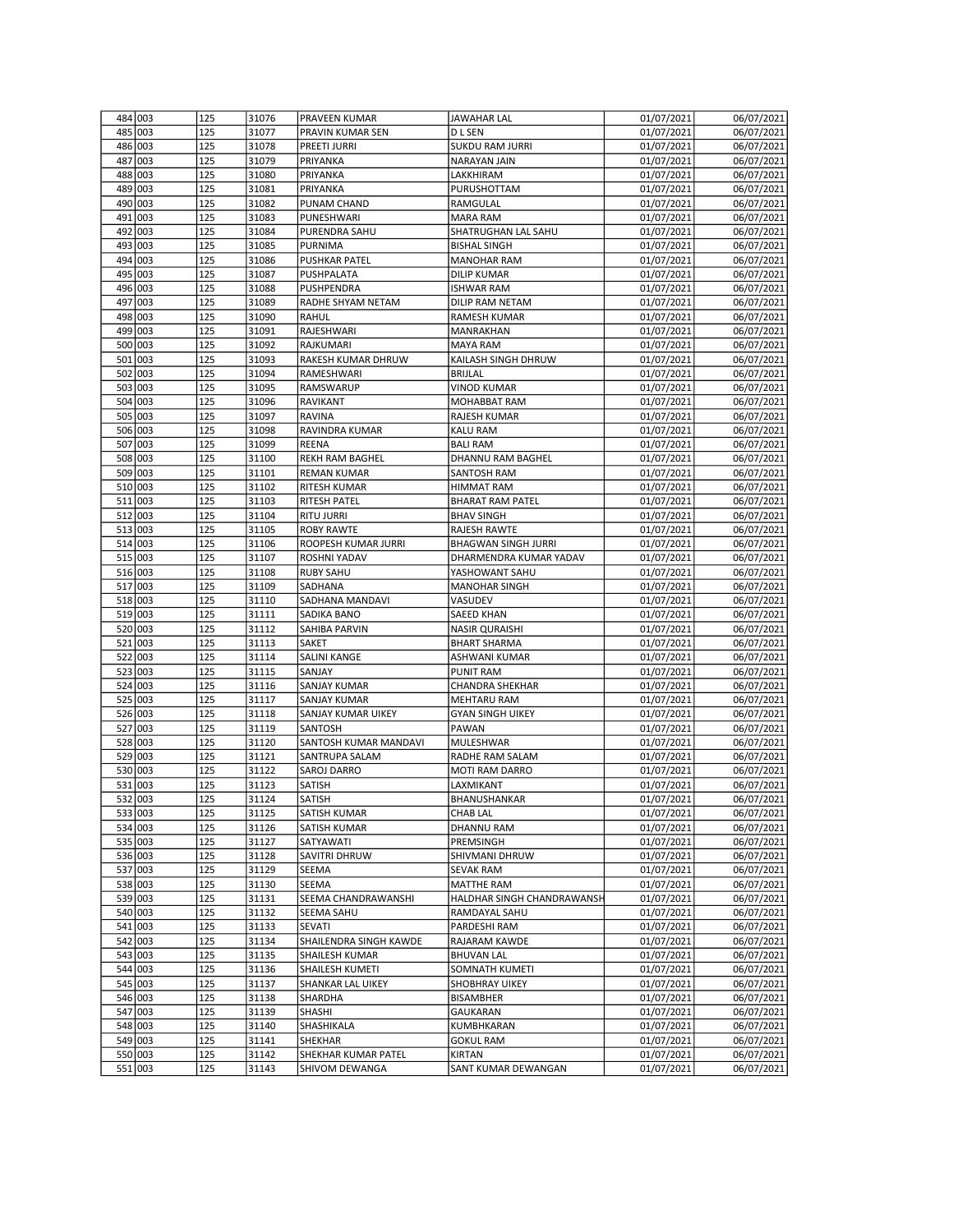| 552 003 | 125 | 31144 | SINDHIYA KODOPI          | <b>GIRDHARI LAL</b>     | 01/07/2021 | 06/07/2021 |
|---------|-----|-------|--------------------------|-------------------------|------------|------------|
| 553 003 | 125 | 31145 | SITESH KUMAR KUNJAM      | ANUP RAM KUNJAM         | 01/07/2021 | 06/07/2021 |
| 554 003 | 125 | 31146 | SONAM                    | MADANMOHAN              | 01/07/2021 | 06/07/2021 |
| 555 003 | 125 | 31147 | SUBESH KUMAR POTAI       | <b>BASANT RAM POTAI</b> | 01/07/2021 | 06/07/2021 |
| 556 003 | 125 | 31148 | <b>SUBHASH KUMAR</b>     | DUKHOO RAM MANDAVI      | 01/07/2021 | 06/07/2021 |
| 557 003 | 125 | 31149 | SULOCHANA                | KRIPA RAM               | 01/07/2021 | 06/07/2021 |
| 558 003 | 125 | 31150 | <b>SUMEET KUMAR</b>      | RAMESH KUMAR            | 01/07/2021 | 06/07/2021 |
| 559 003 | 125 | 31151 | SUMITA                   | <b>JAILAL</b>           | 01/07/2021 | 06/07/2021 |
| 560 003 | 125 | 31152 | <b>SUNIL KUMAR</b>       | GHANSHYAM               | 01/07/2021 | 06/07/2021 |
| 561 003 | 125 | 31153 | <b>SUNIL KUMAR SINHA</b> | MAHAVIR SINHA           | 01/07/2021 | 06/07/2021 |
| 562 003 | 125 | 31154 | <b>SUNIL KUMAR SINHA</b> | GAJANAND SINHA          | 01/07/2021 | 06/07/2021 |
|         |     |       | <b>SURUCHI</b>           | CHHABI LAL              |            |            |
| 563 003 | 125 | 31155 |                          |                         | 01/07/2021 | 06/07/2021 |
| 564 003 | 125 | 31156 | SURYAKANT SINHA          | HUBLAL                  | 01/07/2021 | 06/07/2021 |
| 565 003 | 125 | 31157 | SWATI PRAJAPATI          | NEMKUMAR PRAJAPATI      | 01/07/2021 | 06/07/2021 |
| 566 003 | 125 | 31158 | TAKESHWAR                | LOKESH                  | 01/07/2021 | 06/07/2021 |
| 567 003 | 125 | 31159 | TAMESHWARI               | <b>VINOD KUMAR</b>      | 01/07/2021 | 06/07/2021 |
| 568 003 | 125 | 31160 | TARA DEWANGAN            | HEERA RAM DEWANGAN      | 01/07/2021 | 06/07/2021 |
| 569 003 | 125 | 31161 | TARUN KUMAR POYA         | <b>HEMLAL POYA</b>      | 01/07/2021 | 06/07/2021 |
| 570 003 | 125 | 31162 | <b>TARUNA</b>            | TAMESHWAR LAL           | 01/07/2021 | 06/07/2021 |
| 571 003 | 125 | 31163 | <b>TARUNA</b>            | <b>JUGAL RAM</b>        | 01/07/2021 | 06/07/2021 |
| 572 003 | 125 | 31164 | <b>TARUNA SINHA</b>      | <b>ISHWAR RAM SINHA</b> | 01/07/2021 | 06/07/2021 |
| 573 003 | 125 | 31165 | <b>TESWAR LAL</b>        | PADUM SINGH             | 01/07/2021 | 06/07/2021 |
| 574 003 | 125 | 31166 | THANESHWARI              | <b>UMESH</b>            | 01/07/2021 | 06/07/2021 |
| 575 003 | 125 | 31167 | <b>TIKESH</b>            | <b>KUMAR</b>            | 01/07/2021 | 06/07/2021 |
| 576 003 | 125 | 31168 | TIKESHWAR                | <b>TULSI DAS</b>        | 01/07/2021 | 06/07/2021 |
| 577 003 | 125 | 31169 | TIKESHWARI               | <b>KRISHN KUMAR</b>     | 01/07/2021 | 06/07/2021 |
| 578 003 | 125 | 31170 | TIKESHWARI               | KEJA RAM                | 01/07/2021 | 06/07/2021 |
| 579 003 | 125 | 31171 | <b>TOMAN LAL</b>         | <b>CHAIT RAM</b>        | 01/07/2021 | 06/07/2021 |
| 580 003 | 125 | 31172 | <b>TOMESH KUMAR</b>      | DHANIRAM                | 01/07/2021 | 06/07/2021 |
| 581 003 | 125 | 31173 | <b>TOMESHWAR</b>         | <b>GANGA RAM</b>        | 01/07/2021 | 06/07/2021 |
| 582 003 | 125 | 31174 | <b>TOMESHWARI</b>        | RAMESH KUMAR            |            | 06/07/2021 |
|         |     |       |                          |                         | 01/07/2021 |            |
| 583 003 | 125 | 31175 | TOSHAN KUMAR SALAM       | KHAMHAN LAL SALAM       | 01/07/2021 | 06/07/2021 |
| 584 003 | 125 | 31176 | <b>TOSHAN SAHU</b>       | RAMSINGH SAHU           | 01/07/2021 | 06/07/2021 |
| 585 003 | 125 | 31177 | TUKESHWAR                | <b>DILIP RAM</b>        | 01/07/2021 | 06/07/2021 |
| 586 003 | 125 | 31178 | TUMESHWARI               | RAI SINGH               | 01/07/2021 | 06/07/2021 |
| 587 003 | 125 | 31179 | <b>UMESHWAR</b>          | KAMTU RAM               | 01/07/2021 | 06/07/2021 |
| 588 003 | 125 | 31180 | UMESHWARI                | <b>BHIKHAM SINGH</b>    | 01/07/2021 | 06/07/2021 |
| 589 003 | 125 | 31181 | USHMA NETAM              | GAIND RAM NETAM         | 01/07/2021 | 06/07/2021 |
| 590 003 | 125 | 31182 | UTTAM KUMAR THAKUR       | NIRBHAY RAM THAKUR      | 01/07/2021 | 06/07/2021 |
| 591 003 | 125 | 31183 | <b>UTTARA</b>            | BHAGAWANI               | 01/07/2021 | 06/07/2021 |
| 592 003 | 125 | 31184 | VAISHALI YADAV           | PANNA LAL YADAV         | 01/07/2021 | 06/07/2021 |
| 593 003 | 125 | 31185 | VANDANA BAGHEL           | PANNA LAL BAGHEL        | 01/07/2021 | 06/07/2021 |
| 594 003 | 125 | 31186 | <b>VEENA DEWANGA</b>     | KHAMMAN LAL DEWANGAN    | 01/07/2021 | 06/07/2021 |
| 595 003 | 125 | 31187 | VIBHA                    | PUNAU RAM               | 01/07/2021 | 06/07/2021 |
| 596 003 | 125 | 31188 | VIDIKA                   | <b>DINDAYAL</b>         | 01/07/2021 | 06/07/2021 |
| 597 003 | 125 | 31189 | VIDYA DEWANGAN           | SHYAM SUNDAR DEWANGAN   | 01/07/2021 | 06/07/2021 |
| 598 003 | 125 | 31190 | <b>VIDYA DEWNGAN</b>     | KHAMMAN RAM DEWANGAN    | 01/07/2021 | 06/07/2021 |
| 599 003 | 125 | 31191 | <b>VIKAS KUMAR</b>       | <b>DINESH KUMAR</b>     | 01/07/2021 | 06/07/2021 |
| 600 003 | 125 | 31192 | <b>VIKASH KUMAR</b>      | <b>SURAJ BHAN</b>       | 01/07/2021 | 06/07/2021 |
| 601 003 | 125 | 31193 | <b>VIKASH KUMAR</b>      | SALIK RAM SAGAR         | 01/07/2021 | 06/07/2021 |
| 602 003 | 125 | 31194 | <b>VINAY KUMAR SAHU</b>  | SHEKHAR RAM SAHU        | 01/07/2021 | 06/07/2021 |
| 603 003 | 125 | 31195 | VIVEKANAND NETAM         | RAMNANDAN NETAM         | 01/07/2021 | 06/07/2021 |
| 604 003 | 125 | 31196 | YALKA                    | PADUM SINGH             | 01/07/2021 | 06/07/2021 |
| 605 003 | 125 | 31197 | YAMINI                   | JAGGOO RAM              | 01/07/2021 | 06/07/2021 |
|         |     |       | YAMINI                   |                         |            |            |
| 606 003 | 125 | 31198 |                          | GANNURAM                | 01/07/2021 | 06/07/2021 |
| 607 003 | 125 | 31199 | YAMUNA                   | SANTU RAM               | 01/07/2021 | 06/07/2021 |
| 608 003 | 125 | 31200 | YAMUNA MANDAVI           | MAHENDRA KUMAR UIKEY    | 01/07/2021 | 06/07/2021 |
| 609 003 | 125 | 31201 | YAMUNA YADAV             | ANJORSINGH YADAV        | 01/07/2021 | 06/07/2021 |
| 610 003 | 125 | 31202 | YASH KUMAR               | JAGRIT RAM              | 01/07/2021 | 06/07/2021 |
| 611 003 | 125 | 31203 | YASHODA                  | DAYAPRASAD              | 01/07/2021 | 06/07/2021 |
| 612 003 | 125 | 31204 | YASHOMATI                | VISHNU RAM              | 01/07/2021 | 06/07/2021 |
| 613 003 | 125 | 31205 | YASHWANI                 | RAM AVTAR               | 01/07/2021 | 06/07/2021 |
| 614 003 | 125 | 31206 | YOGENDRA KUMAR           | SUDDHU RAM              | 01/07/2021 | 06/07/2021 |
| 615 003 | 125 | 31207 | YOGESH KUMAR             | <b>GANGA RAM</b>        | 01/07/2021 | 06/07/2021 |
| 616 003 | 125 | 31208 | YOGESH KUMAR DARRO       | <b>BISALI RAM</b>       | 01/07/2021 | 06/07/2021 |
| 617 003 | 125 | 31209 | YOGESH KUMAR GAWDE       | KRISHNA KUMAR           | 01/07/2021 | 06/07/2021 |
| 618 003 | 125 | 31210 | YOGESHWAR                | <b>BHAU RAM</b>         | 01/07/2021 | 06/07/2021 |
| 619 003 | 125 | 31211 | YOGESHWARI               | <b>GANESH RAM</b>       | 01/07/2021 | 06/07/2021 |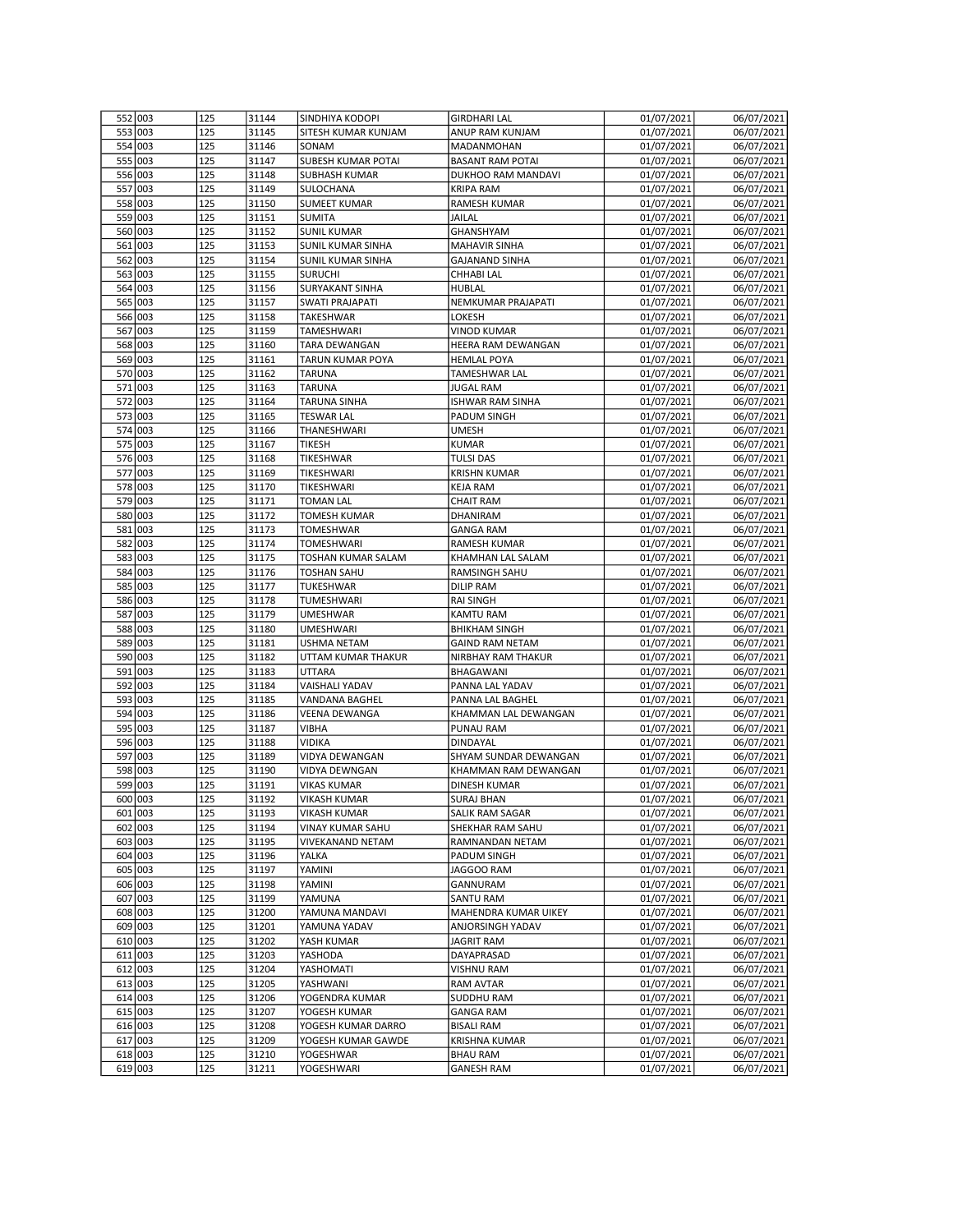| 620 003        | 125 | 31212 | YOGESHWARI               | <b>BHUPAT</b>         | 01/07/2021 | 06/07/2021 |
|----------------|-----|-------|--------------------------|-----------------------|------------|------------|
| 621 003        | 125 | 31213 | YOGESHWARI               | GHANSHYAM             | 01/07/2021 | 06/07/2021 |
| 622 003        | 125 | 31214 | YOGITA                   | VIRENDRA SINGH        | 01/07/2021 | 06/07/2021 |
| 623 003        | 125 | 31215 | YUGAL KISHOR             | <b>SHITAM RAM</b>     | 01/07/2021 | 06/07/2021 |
| 624 003        | 125 | 31216 | YUGLESH                  | DHARAM SINGH          | 01/07/2021 | 06/07/2021 |
| 625 003        | 125 | 31217 | YUNIL KAMAL              | PILLE SINGH           | 01/07/2021 | 06/07/2021 |
| 626 003        | 125 | 31218 | YUNITA                   | VIJAY KUMAR           | 01/07/2021 | 06/07/2021 |
| 627 003        | 125 | 31239 | BALMAKUND                | SEVARAM               | 01/07/2021 | 06/07/2021 |
| 628 003        | 125 | 31240 | <b>JAYANTI</b>           | JAGGU RAM             | 01/07/2021 | 06/07/2021 |
| 629 003        | 125 | 31241 | <b>KARAN NETAM</b>       | YOUGAL KISHOR         | 01/07/2021 | 06/07/2021 |
|                |     |       |                          |                       |            |            |
| 630 003        | 125 | 31242 | LILESHWARI               | <b>RUP RAM</b>        | 01/07/2021 | 06/07/2021 |
| 631 003        | 125 | 31243 | <b>MONIKA SAHU</b>       | SAMARU RAM SAHU       | 01/07/2021 | 06/07/2021 |
| 632 003        | 125 | 31244 | ONKAR KULDEEP            | MUNNA RAM             | 01/07/2021 | 06/07/2021 |
| 633 003        | 125 | 31245 | RITAMBHARA               | KAILASH KUMAR         | 01/07/2021 | 06/07/2021 |
| 634 003        | 125 | 31246 | <b>ROHIT KUMAR</b>       | HINSA RAM             | 01/07/2021 | 06/07/2021 |
| 635 003        | 125 | 31247 | SHANKAR LAL              | <b>REKH RAM</b>       | 01/07/2021 | 06/07/2021 |
| 636 003        | 125 | 31248 | SUDHIR KUMAR SAHU        | RUP RAM SAHU          | 01/07/2021 | 06/07/2021 |
| 637 003        | 125 | 31249 | UJJWAL SINGH             | NAVEEN CHAUHAN        | 01/07/2021 | 06/07/2021 |
| 638 003        | 125 | 31250 | YUVRAJ                   | <b>MANGAL RAM</b>     | 01/07/2021 | 06/07/2021 |
| 639 003        | 125 | 31271 | <b>KUBER SINGH NETAM</b> | HIMALAY SINGH NETAM   | 01/07/2021 | 06/07/2021 |
| 640 003        | 125 | 31272 | LOKNAYAK                 | <b>SUKHI RAM</b>      | 01/07/2021 | 06/07/2021 |
| 641 003        | 125 | 31273 | <b>MONISH KUMAR</b>      | <b>SUKHDEV RAM</b>    | 01/07/2021 | 06/07/2021 |
|                |     |       |                          |                       |            |            |
| 1 003          | 126 | 31294 | <b>ABHIJEET BISWAS</b>   | <b>AMRIT BISWAS</b>   | 28/06/2021 | 02/07/2021 |
| 2 003          | 126 | 31295 | ABHISHEK                 | VIJAY                 | 28/06/2021 | 02/07/2021 |
| 3 003          | 126 | 31296 | AJIT MISTRY              | SHANKAR MISTRY        | 28/06/2021 | 02/07/2021 |
| 4 003          | 126 | 31297 | AKASH DAS                | <b>TAPAN DAS</b>      | 28/06/2021 | 02/07/2021 |
| 5 003          | 126 |       |                          |                       |            |            |
|                |     | 31298 | <b>ALOK SIKARI</b>       | <b>KRISHNA SIKARI</b> | 28/06/2021 | 02/07/2021 |
| 6 003<br>7 003 | 126 | 31299 | <b>ALOMATI SHIL</b>      | <b>MANA SHIL</b>      | 28/06/2021 | 02/07/2021 |
|                | 126 | 31300 | ALUNTI KHALKHO           | NAMESHWAR             | 28/06/2021 | 02/07/2021 |
| 8 003          | 126 | 31301 | <b>AMIT BISWAS</b>       | ASIM                  | 28/06/2021 | 02/07/2021 |
| 9 003          | 126 | 31302 | AMRIT CHADHA             | ANAND CHADHA          | 28/06/2021 | 02/07/2021 |
| 10 003         | 126 | 31303 | AMRIT HALDAR             | RAMESH HALDAR         | 28/06/2021 | 02/07/2021 |
| 11 003         | 126 | 31304 | ANAMIKA BAIRAGI          | <b>HAREN BAIRAGI</b>  | 28/06/2021 | 02/07/2021 |
| 12 003         | 126 | 31305 | <b>ANITA PAROI</b>       | JAYDEV PAROI          | 28/06/2021 | 02/07/2021 |
| 13 003         | 126 | 31306 | ANUP RAY                 | HARSHIT               | 28/06/2021 | 02/07/2021 |
| 14 003         | 126 | 31307 | ANUPAM KIRTANIYA         | JAGDISH KIRTANIYA     | 28/06/2021 | 02/07/2021 |
| 15 003         | 126 | 31308 | ANURADHYA PADDAR         | PRABHAS PADDAR        | 28/06/2021 | 02/07/2021 |
| 16 003         | 126 | 31309 | ANUSHA DEHARI            | NANDLAL DEHARI        | 28/06/2021 | 02/07/2021 |
| 17 003         | 126 | 31310 | APARNA MISTRY            | <b>RAMEN MISTRY</b>   | 28/06/2021 | 02/07/2021 |
| 18 003         | 126 | 31311 | ARJUN VISWAS             | MRITYUNJAY VISWAS     | 28/06/2021 | 02/07/2021 |
| 19 003         | 126 | 31312 | ARPANA MANDAL            | <b>AMRIT MANDAL</b>   | 28/06/2021 | 02/07/2021 |
| 20 003         | 126 | 31313 | <b>BABITA BARAI</b>      | <b>SWAPAN BARAI</b>   | 28/06/2021 | 02/07/2021 |
| 21 003         | 126 | 31314 | <b>BABLI MANDAL</b>      | MRITYUNJAY MANDAL     | 28/06/2021 | 02/07/2021 |
| 22 003         | 126 | 31315 | <b>BAPAN MANDAL</b>      | CHANDAN MANDAL        | 28/06/2021 | 02/07/2021 |
| 23 003         | 126 | 31316 | <b>BASANTI MANDAVI</b>   | DAYA RAM              | 28/06/2021 | 02/07/2021 |
| 24 003         | 126 | 31317 | <b>BHARTI HALDAR</b>     | JOGESHWAR HALDAR      | 28/06/2021 | 02/07/2021 |
| 25 003         | 126 | 31318 | <b>BISHAKHA MISTRY</b>   | <b>BALRAM MISTRY</b>  | 28/06/2021 | 02/07/2021 |
| 26 003         | 126 | 31319 | <b>BITHIKA</b>           | <b>BIRAJ</b>          | 28/06/2021 | 02/07/2021 |
|                |     |       |                          |                       |            |            |
| 27 003         | 126 | 31320 | <b>BONDEE KATLAME</b>    | SANKU KATLAMEE        | 28/06/2021 | 02/07/2021 |
| 28 003         | 126 | 31321 | <b>BULTI SARDAR</b>      | <b>SUJIT SARDAR</b>   | 28/06/2021 | 02/07/2021 |
| 29 003         | 126 | 31322 | <b>CHANDANA MISTRY</b>   | CHITTRANJAN MISTRY    | 28/06/2021 | 02/07/2021 |
| 30 003         | 126 | 31323 | DEEPA SHIL               | <b>DILIP SHIL</b>     | 28/06/2021 | 02/07/2021 |
| 31 003         | 126 | 31324 | DEEPSHIKHA PODDAR        | <b>VIJAY PODDAR</b>   | 28/06/2021 | 02/07/2021 |
| 32 003         | 126 | 31325 | DEVDULAL RAY             | <b>VIMAL RAY</b>      | 28/06/2021 | 02/07/2021 |
| 33 003         | 126 | 31326 | DEVIKA NAG               | PATIRAM               | 28/06/2021 | 02/07/2021 |
| 34 003         | 126 | 31327 | DHIRAJ MANDAL            | KRISHNA MANDAL        | 28/06/2021 | 02/07/2021 |
| 35 003         | 126 | 31328 | DILEEP GHOSH             | SUSHANT GHOSH         | 28/06/2021 | 02/07/2021 |
| 36 003         | 126 | 31329 | DILESH RANA              | SALIK RANA            | 28/06/2021 | 02/07/2021 |
| 37 003         | 126 | 31330 | DINESH MANDAL            | <b>KANAK MANDAL</b>   | 28/06/2021 | 02/07/2021 |
| 38 003         | 126 | 31331 | DIPANKAR BISWAS          | <b>DILIP BISWAS</b>   | 28/06/2021 | 02/07/2021 |
| 39 003         | 126 | 31332 | DIPEEKA MISTRI           | PANKAJ MISTRI         | 28/06/2021 | 02/07/2021 |
| 40 003         | 126 | 31333 | GANESH ACHLA             | MANTURAM              | 28/06/2021 | 02/07/2021 |
| 41 003         | 126 | 31334 | <b>GOPAL YADAV</b>       | <b>BALSAY YADAV</b>   | 28/06/2021 | 02/07/2021 |
| 42 003         | 126 | 31335 | <b>HARSO</b>             | CHAINU RAM            | 28/06/2021 | 02/07/2021 |
| 43 003         | 126 | 31336 |                          | <b>SURESH KUMAR</b>   |            |            |
|                |     |       | <b>HEMANT KUMAR</b>      |                       | 28/06/2021 | 02/07/2021 |
| 44 003         | 126 | 31337 | <b>HEMANT RAY</b>        | <b>SURESH RAY</b>     | 28/06/2021 | 02/07/2021 |
| 45 003         | 126 | 31338 | ISHWAR KUMAR NISHAD      | CHAMRA NISHAD         | 28/06/2021 | 02/07/2021 |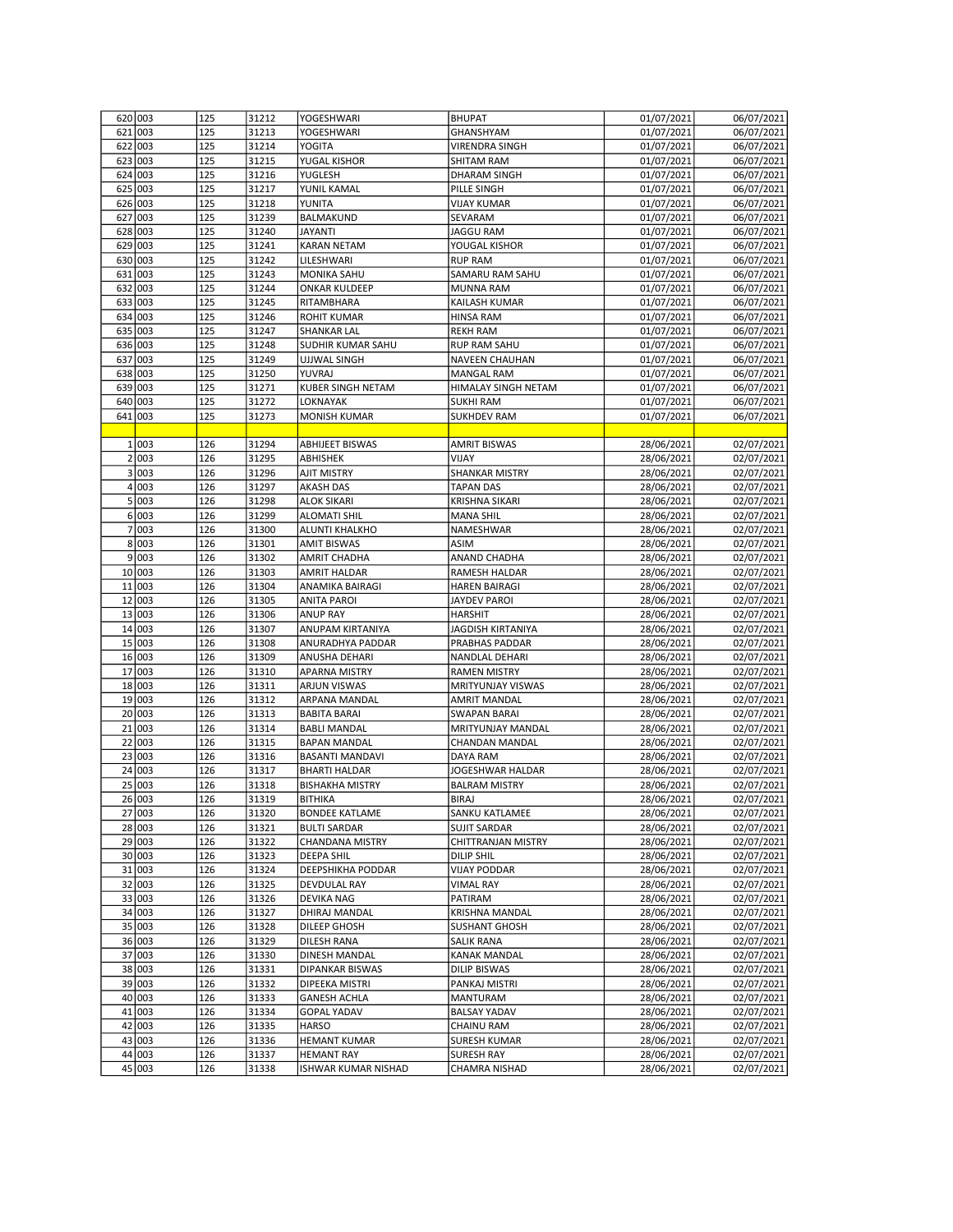| 46 003  | 126 | 31339 | <b>JASINTA DEO LAL</b>           | DEO LAL                | 28/06/2021 | 02/07/2021               |
|---------|-----|-------|----------------------------------|------------------------|------------|--------------------------|
| 47 003  | 126 | 31340 | <b>JHUMPA BISWAS</b>             | AKASH BISWAS           | 28/06/2021 | 02/07/2021               |
| 48 003  | 126 | 31341 | <b>JHUMUR DAS</b>                | <b>BADAL DAS</b>       | 28/06/2021 | 02/07/2021               |
| 49 003  | 126 | 31342 | <b>JONIS BENJAMIN KHALKO</b>     | <b>BENJAMIN KHALKO</b> | 28/06/2021 | 02/07/2021               |
| 50 003  | 126 | 31343 | <b>JYOTI SARKAR</b>              | <b>MAHANAND SARKAR</b> | 28/06/2021 | 02/07/2021               |
| 51 003  | 126 | 31344 | JYOTIKA HEERA                    | <b>BANKIM HEERA</b>    | 28/06/2021 | 02/07/2021               |
| 52 003  | 126 | 31345 | <b>JYOTIKA SANA</b>              | SWAPAN SANA            | 28/06/2021 | 02/07/2021               |
| 53 003  | 126 | 31346 | JYOTIRMAY BISWAS                 | JAGADANAND BISWAS      | 28/06/2021 | 02/07/2021               |
| 54 003  |     |       |                                  |                        |            |                          |
|         | 126 | 31347 | KALPANA TARAFDA                  | SHASHAKAR TARAFDAR     | 28/06/2021 | 02/07/2021               |
| 55 003  | 126 | 31348 | KISHORE MAHALDA                  | KRISHNAPAD MAHALDAR    | 28/06/2021 | 02/07/2021               |
| 56 003  | 126 | 31349 | LATIKA RAY                       | SUKHRANJAN RAY         | 28/06/2021 | 02/07/2021               |
| 57 003  | 126 | 31350 | <b>LAVELY DHALI</b>              | SURENDRA DHALI         | 28/06/2021 | 02/07/2021               |
| 58 003  | 126 | 31351 | LAXMAN DAS                       | <b>NAREN DAS</b>       | 28/06/2021 | 02/07/2021               |
| 59 003  | 126 | 31352 | LAXMI AACHALA                    | <b>GANDO AACHALA</b>   | 28/06/2021 | 02/07/2021               |
| 60 003  | 126 | 31353 | MADHUSUDHAN BHAKTA               | MANIDRA                | 28/06/2021 | 02/07/2021               |
| 61 003  | 126 | 31354 | <b>MAHESH KOMRE</b>              | <b>KARBARI KOMRE</b>   | 28/06/2021 | 02/07/2021               |
| 62 003  | 126 | 31355 | MAMTA DEOSAY MINJ                | <b>DEOSAY MINJ</b>     | 28/06/2021 | 02/07/2021               |
| 63 003  | 126 | 31356 | <b>MAMTA DEVNATH</b>             | MANORANJAN DEVNATH     | 28/06/2021 | 02/07/2021               |
| 64 003  | 126 | 31357 | <b>MANDIRA SARKAR</b>            | <b>BIBHUTI SARKAR</b>  | 28/06/2021 | 02/07/2021               |
| 65 003  | 126 | 31358 | <b>MANTU RAM JURRI</b>           | <b>GANNU RAM JURRI</b> | 28/06/2021 | 02/07/2021               |
| 66 003  | 126 | 31359 | <b>MEENA DHALI</b>               | RAMESH DHALI           | 28/06/2021 | 02/07/2021               |
| 67 003  | 126 | 31360 | <b>MEENA MALLICK</b>             | RAMPRASAD MALLICK      | 28/06/2021 | 02/07/2021               |
| 68 003  | 126 | 31361 | <b>MEENA PAIK</b>                | SHYAMAL PAIK           | 28/06/2021 | 02/07/2021               |
| 69 003  | 126 | 31362 | <b>MEENA ROY</b>                 | <b>SANATAN ROY</b>     | 28/06/2021 | 02/07/2021               |
| 70 003  | 126 | 31363 | <b>MENKA MANDAL</b>              | <b>SUKANT MANDAL</b>   | 28/06/2021 | 02/07/2021               |
| 71 003  | 126 | 31364 | MITHUN MRIDHA                    | <b>SUNIL MRIDHA</b>    | 28/06/2021 | 02/07/2021               |
| 72 003  | 126 | 31365 | MONOJEET MALI                    | <b>SUSHANT MALI</b>    | 28/06/2021 | 02/07/2021               |
| 73 003  | 126 | 31366 | MUKESH BALA                      | SANDIP BALA            | 28/06/2021 | 02/07/2021               |
| 74 003  | 126 | 31367 | <b>MUKESH PAUL</b>               | KESHAV                 | 28/06/2021 | 02/07/2021               |
| 75 003  | 126 | 31368 | NARENDRA LAKDA                   | PARDESHI RAM           | 28/06/2021 | 02/07/2021               |
| 76 003  | 126 | 31369 | NEHA ADHIKAR                     | HAREN ADHIKARI         | 28/06/2021 | 02/07/2021               |
| 77 003  | 126 | 31370 | NILAM                            | MEHATTAR RAM NAG       | 28/06/2021 | 02/07/2021               |
| 78 003  |     |       |                                  |                        |            |                          |
|         | 126 | 31371 | NITISH BISWAS                    | NIRMAL BISWAS          | 28/06/2021 | 02/07/2021               |
| 79 003  | 126 | 31372 | NIVEDITA MISTRY                  | JAYDEV MISTRY          | 28/06/2021 | 02/07/2021               |
| 80 003  | 126 | 31373 | PABITRA BAIRAGI                  | SHYAMAL                | 28/06/2021 | 02/07/2021               |
| 81 003  | 126 | 31374 | PADMINI RAY                      | ASHISH RAY             | 28/06/2021 | 02/07/2021               |
| 82 003  | 126 | 31375 | PALLAVI MANDAL                   | <b>BIKASH MANDAL</b>   | 28/06/2021 | 02/07/2021               |
|         |     |       |                                  |                        |            |                          |
| 83 003  | 126 | 31376 | PARMESH NETAM                    | DHOBO RAM NETAM        | 28/06/2021 | 02/07/2021               |
| 84 003  | 126 | 31377 | PARVEEN MANDAL                   | PARITOSH MANDAL        | 28/06/2021 | 02/07/2021               |
| 85 003  | 126 | 31378 | PINKI BARAI                      | <b>JUGAL BARAI</b>     | 28/06/2021 | 02/07/2021               |
| 86 003  | 126 | 31379 | PINKI PODDAR                     | NIRMAL PODDAR          | 28/06/2021 | 02/07/2021               |
| 87 003  | 126 | 31380 | POOJA BISWAS                     | <b>MANTU BISWAS</b>    | 28/06/2021 | 02/07/2021               |
| 88 003  | 126 | 31381 | POOJA DAS                        | <b>ARJUN DAS</b>       | 28/06/2021 | 02/07/2021               |
| 89 003  | 126 | 31382 | POOJA MISTRY                     | SACHIN MISTRY          | 28/06/2021 | 02/07/2021               |
| 90 003  | 126 | 31383 | POOJA RAY                        | <b>VISHVAJEET RAY</b>  | 28/06/2021 | 02/07/2021               |
| 91 003  | 126 | 31384 | POOJA ROY                        | <b>GOKUL ROY</b>       | 28/06/2021 | 02/07/2021               |
| 92 003  | 126 | 31385 | POOJA SARKAR                     | SHANKAR SARKAR         | 28/06/2021 | 02/07/2021               |
| 93 003  | 126 | 31386 | POONAM NAG                       | JAIHRU RAM NAG         | 28/06/2021 | 02/07/2021               |
| 94 003  | 126 | 31387 | PRABHATI MISTRY                  | <b>TARUN MISTRY</b>    | 28/06/2021 | 02/07/2021               |
| 95 003  | 126 | 31388 | PRACHI NETAM                     | ASHARAM                | 28/06/2021 | 02/07/2021               |
| 96 003  | 126 | 31389 | PRADEEP RAY                      | <b>BIMAL RAY</b>       | 28/06/2021 | 02/07/2021               |
| 97 003  | 126 | 31390 | PRAGATI BISWAS                   | NANIGOPAL BISWAS       | 28/06/2021 |                          |
|         |     |       |                                  | PINTU SHIL             |            |                          |
| 98 003  | 126 | 31391 | PRAKASH SHIL<br>PRASANJIT MANDAL |                        | 28/06/2021 | 02/07/2021<br>02/07/2021 |
| 99 003  | 126 | 31392 |                                  | SHUDHIR MANDAL         | 28/06/2021 | 02/07/2021               |
| 100 003 | 126 | 31393 | PRATAP HALDAR                    | SANJEEV HALDAR         | 28/06/2021 | 02/07/2021               |
| 101 003 | 126 | 31394 | PRAVEER SANA                     | <b>BIJENDRA SANA</b>   | 28/06/2021 | 02/07/2021               |
| 102 003 | 126 | 31395 | PRITEE NAYAK                     | JASLAL NAYAK           | 28/06/2021 | 02/07/2021               |
| 103 003 | 126 | 31396 | PRITILATA MAJUMDA                | PARIKSHIT MAJUMDAR     | 28/06/2021 | 02/07/2021               |
| 104 003 | 126 | 31397 | PRIYA HIRA                       | SUNIL HIRA             | 28/06/2021 | 02/07/2021               |
| 105 003 | 126 | 31398 | PRIYA SARKAR                     | <b>BABULAL SARKAR</b>  | 28/06/2021 | 02/07/2021               |
| 106 003 | 126 | 31399 | PRIYANKA BAIRAGI                 | KRISHNA BAIRAGI        | 28/06/2021 | 02/07/2021               |
| 107 003 | 126 | 31400 | PRIYANKA DAS                     | HARADHAN DAS           | 28/06/2021 | 02/07/2021               |
| 108 003 | 126 | 31401 | PRIYANKA MISTRY                  | <b>JAGDISH MISTRY</b>  | 28/06/2021 | 02/07/2021               |
| 109 003 | 126 | 31402 | PRIYANKA PAL                     | <b>TARAK PAL</b>       | 28/06/2021 | 02/07/2021               |
| 110 003 | 126 | 31403 | PUJA CHOUDHA                     | SHYAMAL CHOUDHARY      | 28/06/2021 | 02/07/2021               |
| 111 003 | 126 | 31404 | PUJA MAJHI                       | PARIMAL MAJHI          | 28/06/2021 | 02/07/2021               |
| 112 003 | 126 | 31405 | PURNIMA DAS                      | SWAPAN DAS             | 29/06/2021 | 03/07/2021               |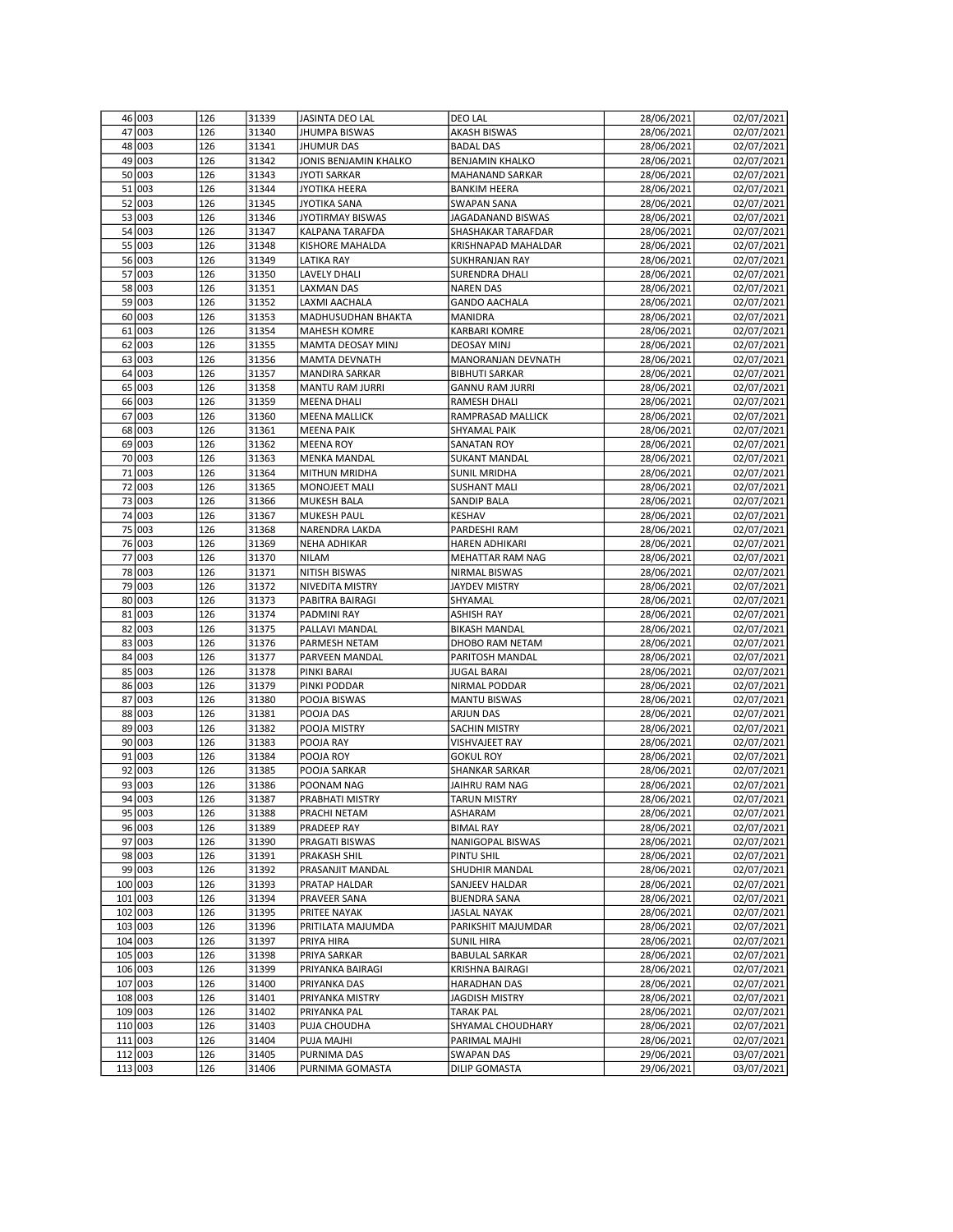| 114 003 | 126 | 31407 | <b>PUSHPA</b>                           | GANPAT                  | 29/06/2021 | 03/07/2021 |
|---------|-----|-------|-----------------------------------------|-------------------------|------------|------------|
| 115 003 | 126 | 31408 | RAJA BARAI                              | <b>HARIPAD BARAI</b>    | 29/06/2021 | 03/07/2021 |
| 116 003 | 126 | 31409 | RAKESH SANA                             | <b>GANESH SANA</b>      | 29/06/2021 | 03/07/2021 |
| 117 003 | 126 | 31410 | RAKHI BADHAI                            | <b>TARAPAD</b>          | 29/06/2021 | 03/07/2021 |
| 118 003 | 126 | 31411 | <b>RAMEN SARKAR</b>                     | <b>SWAPAN SARKAR</b>    | 29/06/2021 | 03/07/2021 |
| 119 003 | 126 | 31412 | RANJAY MAJUMDAR                         | NARAD MAJUMDAR          | 29/06/2021 | 03/07/2021 |
| 120 003 | 126 | 31413 | RATUL MANDAL                            | <b>ASHOK MANDAL</b>     | 29/06/2021 | 03/07/2021 |
| 121 003 | 126 | 31414 | REETA BARAI                             | <b>KUMOD BARAI</b>      | 29/06/2021 | 03/07/2021 |
| 122 003 | 126 | 31415 | REETU DEVANGA                           | DINDAYAL DEVANGAN       | 29/06/2021 | 03/07/2021 |
| 123 003 | 126 | 31416 | RENUKA KAVIRAJ                          | KRISHNA KAVIRAJ         | 29/06/2021 | 03/07/2021 |
| 124 003 | 126 | 31417 | RIMPI DAS                               | RAIMOHAN DAS            | 29/06/2021 | 03/07/2021 |
| 125 003 | 126 | 31418 | <b>RINKI PANDEY</b>                     | NARAYAN PANDEY          | 29/06/2021 | 03/07/2021 |
| 126 003 | 126 |       |                                         |                         |            |            |
|         |     | 31419 | RINKU BARAI                             | <b>JUGAL BARAI</b>      | 29/06/2021 | 03/07/2021 |
| 127 003 | 126 | 31420 | RITESH KUMAR                            | <b>ASHUTOSH</b>         | 29/06/2021 | 03/07/2021 |
| 128 003 | 126 | 31421 | <b>RUKTA USENDI</b>                     | <b>MANGRU USENDI</b>    | 29/06/2021 | 03/07/2021 |
| 129 003 | 126 | 31422 | <b>RUPA SARKAR</b>                      | <b>DIPAK SARKAR</b>     | 29/06/2021 | 03/07/2021 |
| 130 003 | 126 | 31423 | RUSMANTIN AACHLA                        | <b>GANDO RAM AACHLA</b> | 29/06/2021 | 03/07/2021 |
| 131 003 | 126 | 31424 | <b>SACHIN TIRKEY</b>                    | <b>AMRIT TIRKEY</b>     | 29/06/2021 | 03/07/2021 |
| 132 003 | 126 | 31425 | SANDEEP KUMAR NAG                       | RAMU RAM NAG            | 29/06/2021 | 03/07/2021 |
| 133 003 | 126 | 31426 | SANGEETA RAY                            | <b>RANJEET RAY</b>      | 29/06/2021 | 03/07/2021 |
| 134 003 | 126 | 31427 | SANGEETA ROY                            | <b>NIKHIL ROY</b>       | 29/06/2021 | 03/07/2021 |
| 135 003 | 126 | 31428 | SANGITA MISTRY                          | SANJAY MISTRY           | 29/06/2021 | 03/07/2021 |
| 136 003 | 126 | 31429 | SANJANA MALAKAR                         | SAMEER MALAKAR          | 29/06/2021 | 03/07/2021 |
| 137 003 | 126 | 31430 | SANTA DUGGA                             | CHAMRA DUGGA            | 29/06/2021 | 03/07/2021 |
| 138 003 | 126 | 31431 | SANTWANA MALLICK                        | SUBHASH MALLICK         | 29/06/2021 | 03/07/2021 |
| 139 003 | 126 | 31432 | SATYA NARAYAN BHEDIYA                   | <b>SURIT RAM</b>        | 29/06/2021 | 03/07/2021 |
| 140 003 | 126 | 31433 | SEEMA ACHALA                            | SUDHU RAM ACHALA        | 29/06/2021 | 03/07/2021 |
| 141 003 | 126 | 31434 | SEEMA ADHIKAR                           | SWAPAN ADHIKARI         | 29/06/2021 | 03/07/2021 |
| 142 003 | 126 | 31435 | SEEMA GHARAMI                           | <b>MANOHAR GHARAMI</b>  | 29/06/2021 | 03/07/2021 |
| 143 003 | 126 | 31436 | SHANKARI BANIK                          | <b>KRISHNA</b>          | 29/06/2021 | 03/07/2021 |
| 144 003 | 126 | 31437 | SHASHIKALA NARETI                       | KATIYARAM NARETI        | 29/06/2021 | 03/07/2021 |
| 145 003 | 126 | 31438 | SHEELA BAIDYA                           | MANOTOSH BAIDYA         | 29/06/2021 | 03/07/2021 |
| 146 003 | 126 | 31439 | SHIVA SHIL                              | <b>GOURANG SHIL</b>     | 29/06/2021 | 03/07/2021 |
| 147 003 |     |       |                                         |                         |            |            |
|         | 126 | 31440 | SHUBHANKAR DEBNATH<br>SHUBHANKAR MANDAL | SANJAY DEBNATH          | 29/06/2021 | 03/07/2021 |
| 148 003 | 126 | 31441 |                                         | VISHNU MANDAL           | 29/06/2021 | 03/07/2021 |
| 149 003 | 126 | 31442 | SHYAMAL SARKAR                          | SINDHU SARKAR           | 29/06/2021 | 03/07/2021 |
| 150 003 | 126 | 31443 | SITA USENDI                             | NOHAR SINGH USENDI      | 29/06/2021 | 03/07/2021 |
| 151 003 | 126 | 31444 | SONATAN MANDAL                          | <b>SUPEN MANDAL</b>     | 29/06/2021 | 03/07/2021 |
| 152 003 | 126 | 31445 | SRIDHAM PANDIT                          | <b>SUSHIL PANDIT</b>    | 29/06/2021 | 03/07/2021 |
| 153 003 | 126 | 31446 | <b>SUBRAT DAS</b>                       | <b>SWAPAN DAS</b>       | 29/06/2021 | 03/07/2021 |
| 154 003 | 126 | 31447 | <b>SUMITRA BISWAS</b>                   | <b>SUJAN BISWAS</b>     | 29/06/2021 | 03/07/2021 |
| 155 003 | 126 | 31448 | <b>SUNIL MANDAL</b>                     | PARITOSH MANDAL         | 29/06/2021 | 03/07/2021 |
| 156 003 | 126 | 31449 | <b>SUNITA SHARMA</b>                    | SHIV NARAYAN SHARMA     | 29/06/2021 | 03/07/2021 |
| 157 003 | 126 | 31450 | <b>SUPOTI NETAM</b>                     | JITA RAM NETAM          | 29/06/2021 | 03/07/2021 |
| 158 003 | 126 | 31451 | SURAJ SARKAR                            | <b>SUSHANT SARKAR</b>   | 29/06/2021 | 03/07/2021 |
| 159 003 | 126 | 31452 | <b>SURJEET MAJUMDA</b>                  | SANJEEV MAJUMDAR        | 29/06/2021 | 03/07/2021 |
| 160 003 | 126 | 31453 | <b>SUSHMA SHIL</b>                      | SUDHIR SHIL             | 29/06/2021 | 03/07/2021 |
| 161 003 | 126 | 31454 | SUSHMITA MANDAL                         | MANORANJAN MANDAL       | 29/06/2021 | 03/07/2021 |
| 162 003 | 126 | 31455 | <b>SUSHMITA MISTRY</b>                  | <b>SUKDEV MISTRY</b>    | 29/06/2021 | 03/07/2021 |
| 163 003 | 126 | 31456 | SUSMITA SARDAR                          | NANIGOPAL SARDAR        | 29/06/2021 | 03/07/2021 |
| 164 003 | 126 | 31457 | <b>TAPAS MANDAVI</b>                    | RAVJI MANDAVI           | 29/06/2021 | 03/07/2021 |
| 165 003 | 126 | 31458 | URMILA SARKAR                           | <b>SUSHANT SARKAR</b>   | 29/06/2021 | 03/07/2021 |
| 166 003 | 126 | 31459 | <b>VIPRAJEET MANDAL</b>                 | NIKHIL MANDAL           | 29/06/2021 | 03/07/2021 |
| 167 003 | 126 | 31460 | <b>VIPUL DEVNATH</b>                    | JITENDRA DEVNATH        | 29/06/2021 | 03/07/2021 |
| 168 003 | 126 | 31461 | <b>VIVEK MANDAL</b>                     | NIKHIL MANDAL           | 29/06/2021 | 03/07/2021 |
| 169 003 | 126 | 31482 | ABHIJEET BAIRAGI                        | SHANKAR BAIRAGI         | 29/06/2021 | 03/07/2021 |
| 170 003 | 126 | 31483 | <b>ABHISHEK MANDAL</b>                  | AMITABH MANDAL          | 29/06/2021 | 03/07/2021 |
| 171 003 | 126 | 31484 | <b>ACHINT ROY</b>                       | <b>SUBHASH ROY</b>      | 29/06/2021 | 03/07/2021 |
| 172 003 | 126 | 31485 |                                         |                         |            |            |
| 173 003 |     |       | ACHINT SHARMA                           | SHIVNARYAN              | 29/06/2021 | 03/07/2021 |
|         | 126 | 31486 | AKASH DEY                               | KANU LAL DEY            | 29/06/2021 | 03/07/2021 |
| 174 003 | 126 | 31487 | AKASH KARMAKA                           | <b>TAPAN KARMAKAR</b>   | 29/06/2021 | 03/07/2021 |
| 175 003 | 126 | 31488 | ALPANA MANDAL                           | SAMBHU MANDAL           | 29/06/2021 | 03/07/2021 |
| 176 003 | 126 | 31489 | AMIT BISWAS                             | NIKHIL BISWAS           | 29/06/2021 | 03/07/2021 |
| 177 003 | 126 | 31490 | AMIT KUMAR PANNA                        | <b>JIMERAM PANNA</b>    | 29/06/2021 | 03/07/2021 |
| 178 003 | 126 | 31491 | AMIT PIPRE                              | RAJU PIPRE              | 29/06/2021 | 03/07/2021 |
| 179 003 | 126 | 31492 | ANAMIKA KIRTANI                         | MOHAN LAL KIRTANIA      | 29/06/2021 | 03/07/2021 |
| 180 003 | 126 | 31493 | ANIMA HALDAR                            | SURESH                  | 29/06/2021 | 03/07/2021 |
| 181 003 | 126 | 31494 | <b>ANITA BARAI</b>                      | SIDDHARTH BARAI         | 29/06/2021 | 03/07/2021 |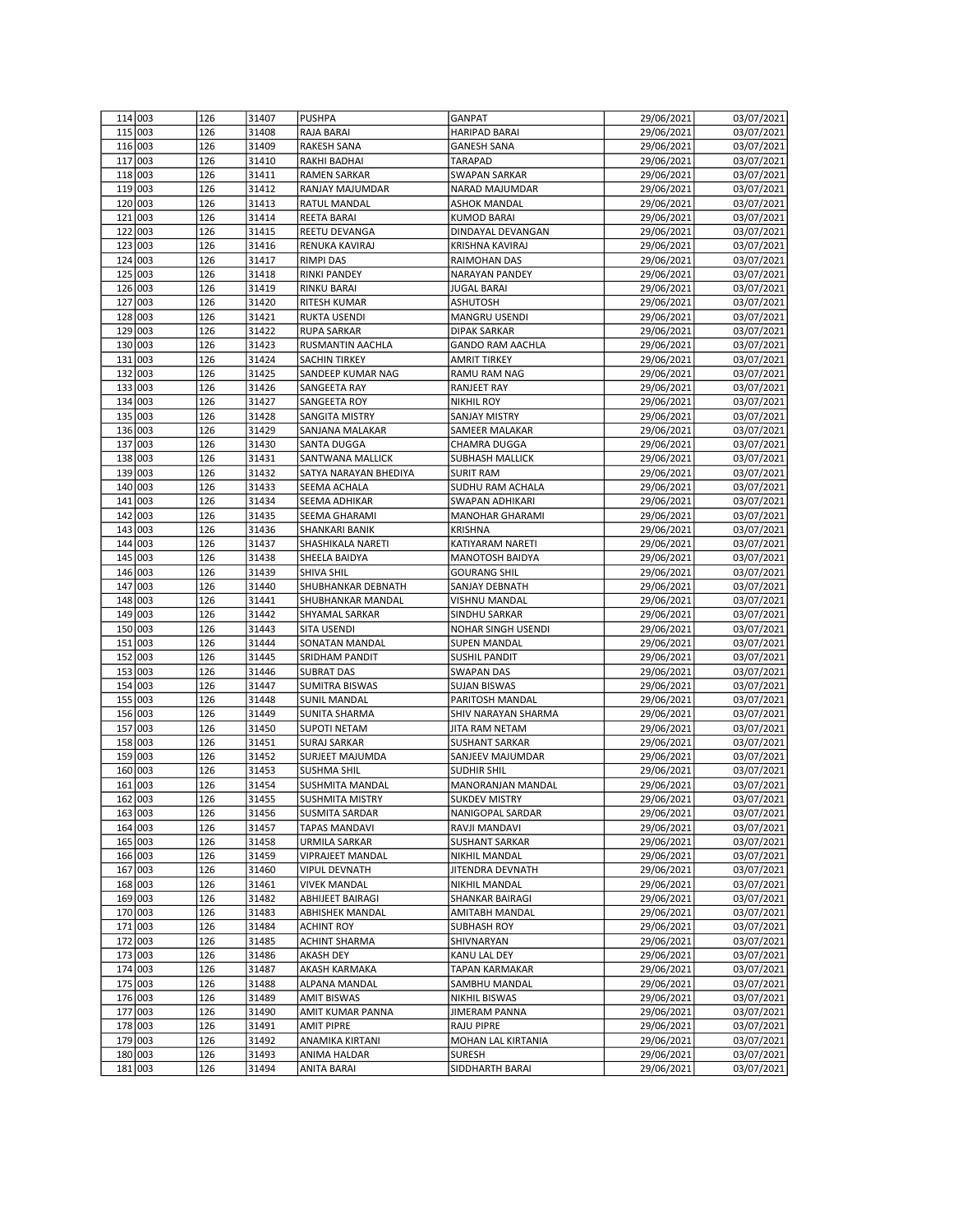| 182 003 | 126 | 31495 | <b>ANITA BEPARI</b>      | JAYKRISHNA BEPARI       | 29/06/2021 | 03/07/2021 |
|---------|-----|-------|--------------------------|-------------------------|------------|------------|
| 183 003 | 126 | 31496 | <b>ANJALI BISWAS</b>     | <b>SUJIT BISWAS</b>     | 29/06/2021 | 03/07/2021 |
| 184 003 | 126 | 31497 | ANJANA LAKRA             | <b>TARSUS LAKRA</b>     | 29/06/2021 | 03/07/2021 |
| 185 003 | 126 | 31498 | ANJANA SARKAR            | <b>GAUTAM SARKAR</b>    | 29/06/2021 | 03/07/2021 |
| 186 003 | 126 | 31499 | <b>ANJLI TIRKEY</b>      | <b>DALPATI TIRKEY</b>   | 29/06/2021 | 03/07/2021 |
|         |     |       |                          |                         |            |            |
| 187 003 | 126 | 31500 | <b>ANKIT BANERJE</b>     | UTPAL BANERJEE          | 29/06/2021 | 03/07/2021 |
| 188 003 | 126 | 31501 | ANUPSAY TIGGA            | <b>GURUBARU TIGGA</b>   | 29/06/2021 | 03/07/2021 |
| 189 003 | 126 | 31502 | ARUN MANDAL              | ARABINDA MANDAL         | 29/06/2021 | 03/07/2021 |
| 190 003 | 126 | 31503 | ASHIM DAS                | ANIBAS DAS              | 29/06/2021 | 03/07/2021 |
| 191 003 | 126 | 31504 | ASHIMA ADHIKAR           | PRABHAT ADHIKARI        | 29/06/2021 | 03/07/2021 |
| 192 003 | 126 | 31505 | <b>ASHISH ROY</b>        | SOMESH ROY              | 29/06/2021 | 03/07/2021 |
| 193 003 | 126 | 31506 | ASHOK KUMAR BOGA         | RAMNATH BOGA            | 29/06/2021 | 03/07/2021 |
| 194 003 | 126 | 31507 | <b>ASIT SAHA</b>         | <b>CHANDAN SAHA</b>     | 29/06/2021 | 03/07/2021 |
| 195 003 | 126 | 31508 | <b>BABITA MISTRY</b>     | PRADEEP MISTRY          | 29/06/2021 | 03/07/2021 |
| 196 003 | 126 | 31509 |                          |                         | 29/06/2021 | 03/07/2021 |
|         |     |       | <b>BABLI MAITRA</b>      | RADHAMADHAV MAITRA      |            |            |
| 197 003 | 126 | 31510 | BAHADUR RAM UIKE         | MANGLU RAM UIKE         | 29/06/2021 | 03/07/2021 |
| 198 003 | 126 | 31511 | BHAGBATI                 | <b>GANPAT RAM</b>       | 29/06/2021 | 03/07/2021 |
| 199 003 | 126 | 31512 | <b>BHARAT SHEEL</b>      | <b>GOPAL SHEEL</b>      | 29/06/2021 | 03/07/2021 |
| 200 003 | 126 | 31513 | <b>BIJAY MANDAL</b>      | <b>ADHIR MANDAL</b>     | 29/06/2021 | 03/07/2021 |
| 201 003 | 126 | 31514 | <b>BIJAYA SARKAR</b>     | <b>JAGDISH SARKAR</b>   | 29/06/2021 | 03/07/2021 |
| 202 003 | 126 | 31515 | <b>BINA MAJUMDAR</b>     | KRISHNA MAJUMDAR        | 29/06/2021 | 03/07/2021 |
| 203 003 | 126 | 31516 | <b>BIPLAB MALLICK</b>    | <b>SUKDEV MALLICK</b>   | 29/06/2021 | 03/07/2021 |
| 204 003 | 126 | 31517 | <b>BIPLAV MAJUMDA</b>    | SATYEN MAJUMDAR         | 29/06/2021 | 03/07/2021 |
| 205 003 |     |       | <b>BIPLAW BISWAS</b>     | <b>BISHNUPAD BISWAS</b> | 29/06/2021 |            |
|         | 126 | 31518 |                          |                         |            | 03/07/2021 |
| 206 003 | 126 | 31519 | <b>BISHWANATH DAS</b>    | <b>ANIL DAS</b>         | 29/06/2021 | 03/07/2021 |
| 207 003 | 126 | 31520 | <b>BISWAJIT DAS</b>      | RABINDRA DAS            | 29/06/2021 | 03/07/2021 |
| 208 003 | 126 | 31521 | <b>BROJESH MISTRY</b>    | <b>RANJIT MISTRY</b>    | 29/06/2021 | 03/07/2021 |
| 209 003 | 126 | 31522 | <b>BULTI SAMADDAR</b>    | <b>KRISHNA</b>          | 29/06/2021 | 03/07/2021 |
| 210 003 | 126 | 31523 | CHAMELI CHAKRAB          | MANORANJAN CHAKRABORTY  | 29/06/2021 | 03/07/2021 |
| 211 003 | 126 | 31524 | CHANDRASHEKHAR BADAI     | <b>BHASKAR BADAI</b>    | 29/06/2021 | 03/07/2021 |
| 212 003 | 126 | 31525 | CHANDRIKA SARKAR         | <b>TAPAS SARKAR</b>     | 29/06/2021 | 03/07/2021 |
| 213 003 | 126 | 31526 | CHHANDA RAY RAY          | <b>MIHIR RAY</b>        | 29/06/2021 | 03/07/2021 |
|         |     |       |                          |                         |            |            |
| 214 003 | 126 | 31527 | DALSAI USENDI            | RAIJU RAM               | 29/06/2021 | 03/07/2021 |
| 215 003 | 126 | 31528 | DAYMATIN NARETI          | AMARSINGH NARETI        | 29/06/2021 | 03/07/2021 |
| 216 003 | 126 | 31529 | DEEPA KUNDU              | <b>DIPAK KUNDU</b>      | 29/06/2021 | 03/07/2021 |
| 217 003 | 126 | 31530 | DEEPAK NISHAD            | PREMLAL NISHAD          | 29/06/2021 | 03/07/2021 |
| 218 003 | 126 | 31531 | DEEPAK SARKAR            | DULAL SARKAR            | 29/06/2021 | 03/07/2021 |
| 219 003 | 126 | 31532 | <b>DEVASHREE RAY</b>     | DEVANAND RAY            | 29/06/2021 | 03/07/2021 |
| 220 003 | 126 | 31533 | DEVDAS GAWDE             | MEHARURAM GAWDE         | 29/06/2021 | 03/07/2021 |
| 221 003 | 126 | 31534 | DEVIKA RAY               | DEVANAND RAY            | 29/06/2021 | 03/07/2021 |
| 222 003 | 126 | 31535 | DEVJEET SARKAR           | <b>KARTIK SARKAR</b>    | 29/06/2021 | 03/07/2021 |
| 223 003 |     |       |                          |                         |            |            |
|         | 126 | 31536 | DILLU RAM GAWDE          | <b>RUSI RAM</b>         | 30/06/2021 | 05/07/2021 |
| 224 003 | 126 | 31537 | DINESH KOWACHI           | DESHI RAM KOWACHI       | 30/06/2021 | 05/07/2021 |
| 225 003 | 126 | 31538 | <b>DIPIKA MANDAL</b>     | NIMCHAND MANDAL         | 30/06/2021 | 05/07/2021 |
| 226 003 | 126 | 31539 | <b>DIPTEE BAR</b>        | <b>ARJUN BAR</b>        | 30/06/2021 | 05/07/2021 |
| 227 003 | 126 | 31540 | <b>GEETANJALI MARKAM</b> | KAILASH MARKAM          | 30/06/2021 | 05/07/2021 |
| 228 003 | 126 | 31541 | <b>GOURANG PAUL</b>      | <b>GOUTAM PAUL</b>      | 30/06/2021 | 05/07/2021 |
| 229 003 | 126 | 31542 | <b>GULAB JURRI</b>       | LALSU JURRI             | 30/06/2021 | 05/07/2021 |
| 230 003 | 126 | 31543 | HARILAL                  | <b>GANDA RAM</b>        | 30/06/2021 | 05/07/2021 |
| 231 003 | 126 | 31544 | <b>HEMANTIN DEHARI</b>   | <b>JALAD DEHARI</b>     | 30/06/2021 | 05/07/2021 |
| 232 003 | 126 | 31545 | HIMENDRA SINGH KOMA      | <b>TEKCHAND KOM</b>     | 30/06/2021 | 05/07/2021 |
| 233 003 |     |       | HINA DEHARI              |                         |            |            |
|         | 126 | 31546 |                          | RAJENDRA DEHARI         | 30/06/2021 | 05/07/2021 |
| 234 003 | 126 | 31547 | HITEND KUMAR BHASKAR     | DHARAM SINGH BHASKAR    | 30/06/2021 | 05/07/2021 |
| 235 003 | 126 | 31548 | <b>JABA MISTRY</b>       | SACHIN MISTRY           | 30/06/2021 | 05/07/2021 |
| 236 003 | 126 | 31549 | JAGESHWARI               | NARPAT RAWTE            | 30/06/2021 | 05/07/2021 |
| 237 003 | 126 | 31550 | <b>JAMUNA KURRI</b>      | NIRMAL KURRI            | 30/06/2021 | 05/07/2021 |
| 238 003 | 126 | 31551 | ITANWAN                  | SANTOSH NAG             | 30/06/2021 | 05/07/2021 |
| 239 003 | 126 | 31552 | JAYA SARKAR              | <b>JAGDISH SARKAR</b>   | 30/06/2021 | 05/07/2021 |
| 240 003 | 126 | 31553 | JEEVAN NAG               | JAGANNATH NAG           | 30/06/2021 | 05/07/2021 |
| 241 003 | 126 | 31554 | JYOTIKA BISWAS           | NARESH BISWAS           | 30/06/2021 | 05/07/2021 |
|         |     |       |                          |                         |            |            |
| 242 003 | 126 | 31555 | JYOTIKA MANDAL           | SANATAN MANDAL          | 30/06/2021 | 05/07/2021 |
| 243 003 | 126 | 31556 | JYOTSANA SARDAR          | RANJEET SARDAR          | 30/06/2021 | 05/07/2021 |
| 244 003 | 126 | 31557 | KAKOLI SARKAR            | FANIBHUSHAN             | 30/06/2021 | 05/07/2021 |
| 245 003 | 126 | 31558 | KALPANA MANDAL           | ASHIM MANDAL            | 30/06/2021 | 05/07/2021 |
| 246 003 | 126 | 31559 | KAMLESH MISTRY           | KISHOR MISTRY           | 30/06/2021 | 05/07/2021 |
| 247 003 | 126 | 31560 | KAMLESH SARDAR           | KALIPAD SARDAR          | 30/06/2021 | 05/07/2021 |
| 248 003 | 126 | 31561 | KAMLESHWARI              | ASADU RAM BESRA         | 30/06/2021 | 05/07/2021 |
| 249 003 | 126 | 31562 | KAMTA PRASAD BAGHEL      | <b>BARSADU BAGHEL</b>   | 30/06/2021 | 05/07/2021 |
|         |     |       |                          |                         |            |            |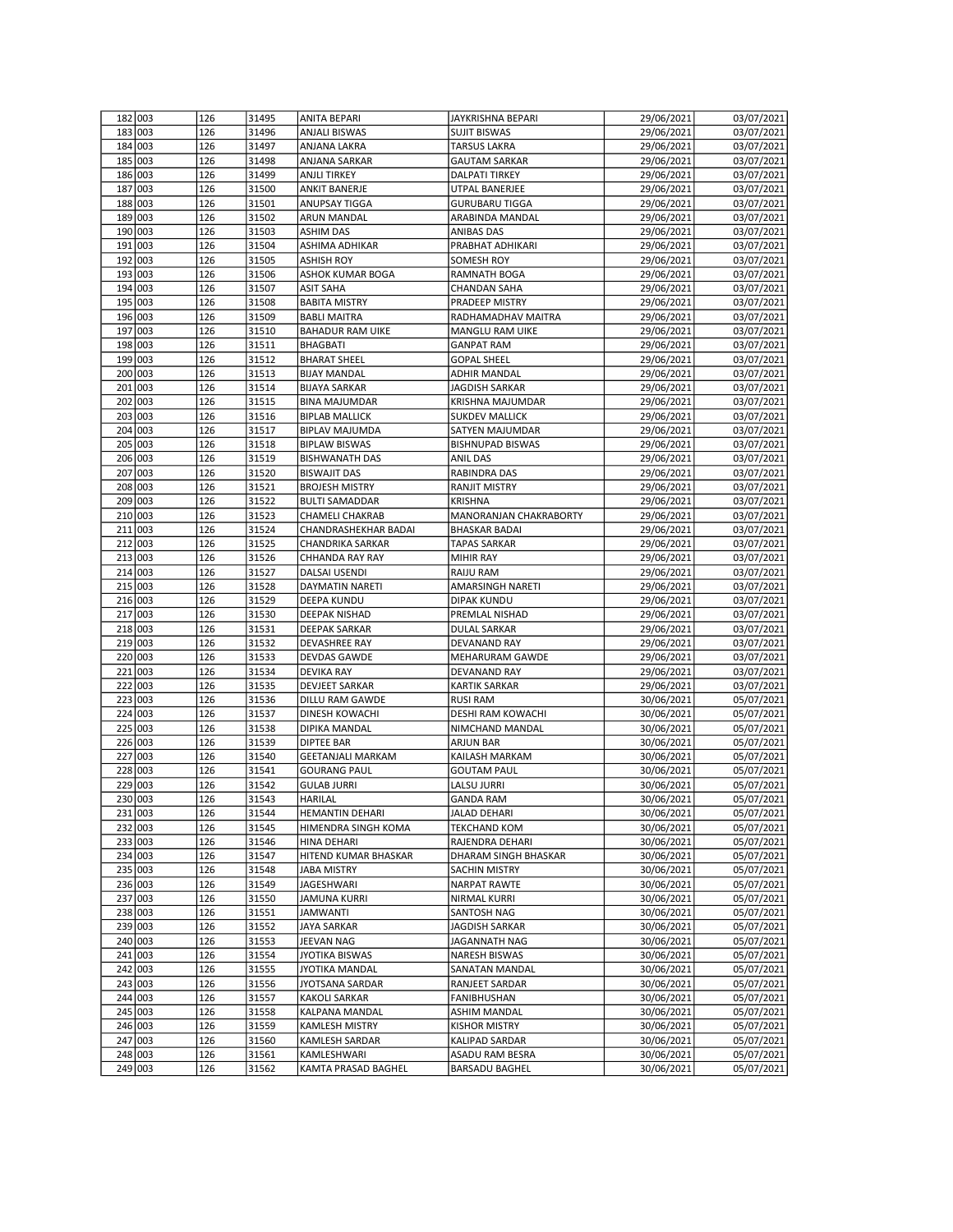|         | 250 003            | 126        | 31563          | KAUSHIK MANDAL                       | <b>KARTIK MANDAL</b>              | 30/06/2021               | 05/07/2021                                                                                                                                                                                                     |
|---------|--------------------|------------|----------------|--------------------------------------|-----------------------------------|--------------------------|----------------------------------------------------------------------------------------------------------------------------------------------------------------------------------------------------------------|
|         | 251 003            | 126        | 31564          | KAVITA BACHHAR                       | <b>SUBIR BACHHAR</b>              | 30/06/2021               | 05/07/2021                                                                                                                                                                                                     |
|         | 252 003            | 126        | 31565          | KAVITA BISHWAS                       | <b>BALAI BISHWAS</b>              | 30/06/2021               | 05/07/2021                                                                                                                                                                                                     |
|         | 253 003            | 126        | 31566          | KAVITA URAON                         | VINOD KUMAR URAO                  | 30/06/2021               | 05/07/2021                                                                                                                                                                                                     |
|         | 254 003            | 126        | 31567          | KAVITA USENDI                        | <b>BUDDU RAM USENDI</b>           | 30/06/2021               | 05/07/2021                                                                                                                                                                                                     |
|         | 255 003            |            |                |                                      |                                   |                          |                                                                                                                                                                                                                |
|         |                    | 126        | 31568          | KHIRMOHAN SARKAR                     | <b>ADHIR SARKAR</b>               | 30/06/2021               | 05/07/2021                                                                                                                                                                                                     |
|         | 256 003            | 126        | 31569          | KHOKAN FAUZDAR                       | <b>DINESH FAUZDAR</b>             | 30/06/2021               | 05/07/2021                                                                                                                                                                                                     |
|         | 257 003            | 126        | 31570          | KHOMENDRA DHANELI                    | <b>BINURAM DHANELIYA</b>          | 30/06/2021               | 05/07/2021                                                                                                                                                                                                     |
|         | 258 003            | 126        | 31571          | KHUSBOO KOTHWAR                      | RAMSAY KOTHWAR                    | 30/06/2021               | 05/07/2021                                                                                                                                                                                                     |
|         | 259 003            | 126        | 31572          | <b>KISHOR MISTRY</b>                 | SANATAN MISTRY                    | 30/06/2021               | 05/07/2021                                                                                                                                                                                                     |
|         | 260 003            | 126        | 31573          | KOMAL CHAND NAYAK                    | MILAP RAM                         | 30/06/2021               | 05/07/2021                                                                                                                                                                                                     |
|         |                    |            |                |                                      |                                   |                          |                                                                                                                                                                                                                |
|         | 261 003            | 126        | 31574          | LALITA BISWAS                        | NIKHIL BISWAS                     | 30/06/2021               | 05/07/2021                                                                                                                                                                                                     |
|         | 262 003            | 126        | 31575          | LATIKA GHOSH                         | RAVI PRASAD GHOSH                 | 30/06/2021               | 05/07/2021                                                                                                                                                                                                     |
|         | 263 003            | 126        | 31576          | LOKESH SAHU                          | LAXMINATH SAHU                    | 30/06/2021               | 05/07/2021                                                                                                                                                                                                     |
|         | 264 003            | 126        | 31577          | MADHAVI RAY                          | <b>SUBHASH RAY</b>                | 30/06/2021               | 05/07/2021                                                                                                                                                                                                     |
|         | 265 003            | 126        | 31578          | <b>MADHURI BAIDYA</b>                | SUKHARANJAN BAIDYA                | 30/06/2021               | 05/07/2021                                                                                                                                                                                                     |
|         | 266 003            | 126        | 31579          | MALTI ADHIKAR                        | <b>HARSHIT ADHIKARI</b>           | 30/06/2021               | 05/07/2021                                                                                                                                                                                                     |
|         |                    |            |                |                                      |                                   |                          |                                                                                                                                                                                                                |
|         | 267 003            | 126        | 31580          | <b>MALTI KUMBHK</b>                  | <b>BHOJRAM KUMBHKAR</b>           | 30/06/2021               | 05/07/2021                                                                                                                                                                                                     |
|         | 268 003            | 126        | 31581          | <b>MAMTA BHUARYA</b>                 | DURJANSINGH BHUARYA               | 30/06/2021               | 05/07/2021                                                                                                                                                                                                     |
|         | 269 003            | 126        | 31582          | MANASHREE PAUL                       | <b>KARTIK PAUL</b>                | 30/06/2021               | 05/07/2021                                                                                                                                                                                                     |
|         | 270 003            | 126        | 31583          | MANEESH KUMAR GORE                   | DHANESHWER GORE                   | 30/06/2021               | 05/07/2021                                                                                                                                                                                                     |
|         | 271 003            | 126        | 31584          | MANGU RAM PADDA                      | RAGHU RAM PADDA                   | 30/06/2021               | 05/07/2021                                                                                                                                                                                                     |
|         | 272 003            | 126        | 31585          | MANIK LAL KADIYAM                    | AGNU RAM KADIYAM                  | 30/06/2021               | 05/07/2021                                                                                                                                                                                                     |
|         |                    |            |                |                                      |                                   |                          |                                                                                                                                                                                                                |
|         | 273 003            | 126        | 31586          | MANILA DEHARI                        | MAHENDRA KUMAR DEHARI             | 30/06/2021               | 05/07/2021                                                                                                                                                                                                     |
|         | 274 003            | 126        | 31587          | MANIMALA BISWAS                      | <b>KRISHNA BISWAS</b>             | 30/06/2021               | 05/07/2021                                                                                                                                                                                                     |
|         | 275 003            | 126        | 31588          | MANOJ ANCHLA                         | MANGLU RAM ANCHLA                 | 30/06/2021               | 05/07/2021                                                                                                                                                                                                     |
|         | 276 003            | 126        | 31589          | MANOJ KUMAR DHANKER                  | TUKA RAM DHANKER                  | 30/06/2021               | 05/07/2021                                                                                                                                                                                                     |
|         | 277 003            | 126        | 31590          | MANOJ KUMAR RANA                     | JAINU LAL RANA                    | 30/06/2021               | 05/07/2021                                                                                                                                                                                                     |
|         | 278 003            | 126        | 31591          | MAUMITA MANDAL                       | <b>SUNIL MANDAL</b>               | 30/06/2021               | 05/07/2021                                                                                                                                                                                                     |
|         |                    |            |                |                                      |                                   |                          |                                                                                                                                                                                                                |
|         | 279 003            | 126        | 31592          | MEENA BISWAS                         | <b>AMRIT BISWAS</b>               | 30/06/2021               | 05/07/2021                                                                                                                                                                                                     |
|         | 280 003            | 126        | 31593          | <b>MEERA MANDAL</b>                  | RAVINDRA MANDAL                   | 30/06/2021               | 05/07/2021                                                                                                                                                                                                     |
|         | 281 003            | 126        | 31594          | MILITA BISWAS                        | DIPANKAR BISWAS                   | 30/06/2021               | 05/07/2021                                                                                                                                                                                                     |
|         | 282 003            | 126        | 31595          | MILIYANI KUJOOR                      | TEJ KUMAR                         | 30/06/2021               | 05/07/2021                                                                                                                                                                                                     |
|         | 283 003            | 126        | 31596          | MINTI BAIRAGI                        | DILIP BAIRAGI                     | 30/06/2021               | 05/07/2021                                                                                                                                                                                                     |
|         |                    |            |                |                                      |                                   |                          |                                                                                                                                                                                                                |
| 284 003 |                    | 126        | 31597          |                                      |                                   |                          |                                                                                                                                                                                                                |
|         |                    |            |                | MITHUN CHAKRAB                       | KRISHNA CHAKRABARTY               | 30/06/2021               |                                                                                                                                                                                                                |
|         | 285 003            | 126        | 31598          | <b>MITHUN RAY</b>                    | SAMEER RAY                        | 30/06/2021               |                                                                                                                                                                                                                |
|         | 286 003            | 126        | 31599          | MOHIT BARMAN                         | MADHAV BARMAN                     | 30/06/2021               |                                                                                                                                                                                                                |
|         | 287 003            | 126        | 31600          | MOHIT KUMAR DEHARI                   | NAMDEV DEHARI                     | 30/06/2021               |                                                                                                                                                                                                                |
|         | 288 003            | 126        | 31601          | MONIKA DEHARI                        | NAMDEV DEHARI                     | 30/06/2021               |                                                                                                                                                                                                                |
|         | 289 003            | 126        | 31602          | MUKESH KUMAR                         | DEVAN SINGH                       | 30/06/2021               |                                                                                                                                                                                                                |
|         | 290 003            | 126        | 31603          | NABIN PRAKASH DEHARI                 | ANSAI DEHARI                      | 30/06/2021               |                                                                                                                                                                                                                |
|         | 291 003            | 126        | 31604          | NARMADA KALLO                        | UMENDRA SINGH                     | 30/06/2021               |                                                                                                                                                                                                                |
|         |                    |            |                |                                      |                                   |                          |                                                                                                                                                                                                                |
|         | 292 003            | 126        | 31605          | <b>NEELAM RANA</b>                   | JAINU LAL RANA                    | 30/06/2021               |                                                                                                                                                                                                                |
|         | 293 003            | 126        | 31606          | NEETU NETAM                          | <b>GAIND SINGH NETAM</b>          | 30/06/2021               |                                                                                                                                                                                                                |
|         | 294 003            | 126        | 31607          | NIHAR MANDAL                         | NIRMAL MANDAL                     | 30/06/2021               |                                                                                                                                                                                                                |
|         | 295 003            | 126        | 31608          | NIKITA BISWAS                        | <b>BINAY BISWAS</b>               | 30/06/2021               |                                                                                                                                                                                                                |
|         | 296 003            | 126        | 31609          | NIKITA BISWAS                        | <b>BABLU BISWAS</b>               | 30/06/2021               |                                                                                                                                                                                                                |
| 297     | 003                | 126        | 31610          | NIMESH KUMAR RANA                    | JAINU LAL RANA                    | 30/06/2021               |                                                                                                                                                                                                                |
|         | 298 003            | 126        | 31611          | <b>NITESH THAKUR</b>                 | NIRANAND THAKUR                   | 30/06/2021               | 05/07/2021<br>05/07/2021<br>05/07/2021<br>05/07/2021<br>05/07/2021<br>05/07/2021<br>05/07/2021<br>05/07/2021<br>05/07/2021<br>05/07/2021<br>05/07/2021<br>05/07/2021<br>05/07/2021<br>05/07/2021<br>05/07/2021 |
|         |                    |            |                |                                      |                                   |                          |                                                                                                                                                                                                                |
|         | 299 003            | 126        | 31612          | <b>NITIN BAIN</b>                    | <b>NARAYAN BAIN</b>               | 30/06/2021               |                                                                                                                                                                                                                |
|         | 300 003            | 126        | 31613          | NRIPEN KUMAR MAJUMDE                 | NIKHIL MAJUMDER                   | 30/06/2021               |                                                                                                                                                                                                                |
|         | 301 003            | 126        | 31614          | PALLVI BISWAS                        | <b>BISHNU BISWAS</b>              | 30/06/2021               |                                                                                                                                                                                                                |
|         | 302 003            | 126        | 31615          | PARBATI HALDAR                       | PRAMATH HALDAR                    | 30/06/2021               |                                                                                                                                                                                                                |
|         | 303 003            | 126        | 31616          | PARMESHWAR                           | RAMNATH                           | 30/06/2021               |                                                                                                                                                                                                                |
|         | 304 003            | 126        | 31617          | PARMILA POTAI                        | SANJAY POTAI                      | 30/06/2021               |                                                                                                                                                                                                                |
|         | 305 003            | 126        |                | PHULMALA BISWAS                      | ANAND BISWAS                      | 30/06/2021               |                                                                                                                                                                                                                |
|         |                    |            | 31618          |                                      |                                   |                          |                                                                                                                                                                                                                |
|         | 306 003            | 126        | 31619          | PINKEE MAZUMDAR                      | ASHOK MAZUMDAR                    | 30/06/2021               |                                                                                                                                                                                                                |
|         | 307 003            | 126        | 31620          | PINKEE MANDAL                        | <b>SUNIL MANDAL</b>               | 30/06/2021               | 05/07/2021<br>05/07/2021<br>05/07/2021<br>05/07/2021<br>05/07/2021<br>05/07/2021<br>05/07/2021<br>05/07/2021<br>05/07/2021                                                                                     |
|         | 308 003            | 126        | 31621          | PINKEE SARDAR                        | SUJEET SARDAR                     | 30/06/2021               | 05/07/2021                                                                                                                                                                                                     |
|         | 309 003            | 126        | 31622          | PINKI ADHIKAR                        | <b>ASHOK ADHIKARI</b>             | 30/06/2021               | 05/07/2021                                                                                                                                                                                                     |
|         | 310 003            | 126        | 31623          | PINKI MANDAL                         | NIHAR MANDAL                      | 30/06/2021               | 05/07/2021                                                                                                                                                                                                     |
|         | 311 003            | 126        | 31624          | PINKY MANDAL                         | NIKUNJ MANDAL                     | 30/06/2021               | 05/07/2021                                                                                                                                                                                                     |
|         | 312 003            | 126        | 31625          | PINTU MANDAL                         | HARICHAND MANDAL                  | 30/06/2021               | 05/07/2021                                                                                                                                                                                                     |
|         |                    |            |                |                                      |                                   |                          |                                                                                                                                                                                                                |
|         | 313 003            | 126        | 31626          | POOJA DAS                            | PARIMAL DAS                       | 30/06/2021               | 05/07/2021                                                                                                                                                                                                     |
|         | 314 003            | 126        | 31627          | PRADEEP BISWAS                       | PARIMAL BISWAS                    | 30/06/2021               | 05/07/2021                                                                                                                                                                                                     |
|         | 315 003            | 126        | 31628          | PRADIP DAS                           | PARTHO                            | 30/06/2021               | 05/07/2021                                                                                                                                                                                                     |
|         | 316 003<br>317 003 | 126<br>126 | 31629<br>31630 | PRADIP KUMAR JURRI<br>PRAKASH NARETI | SAKHARAM<br><b>FAGURAM NARETI</b> | 30/06/2021<br>30/06/2021 | 05/07/2021<br>05/07/2021                                                                                                                                                                                       |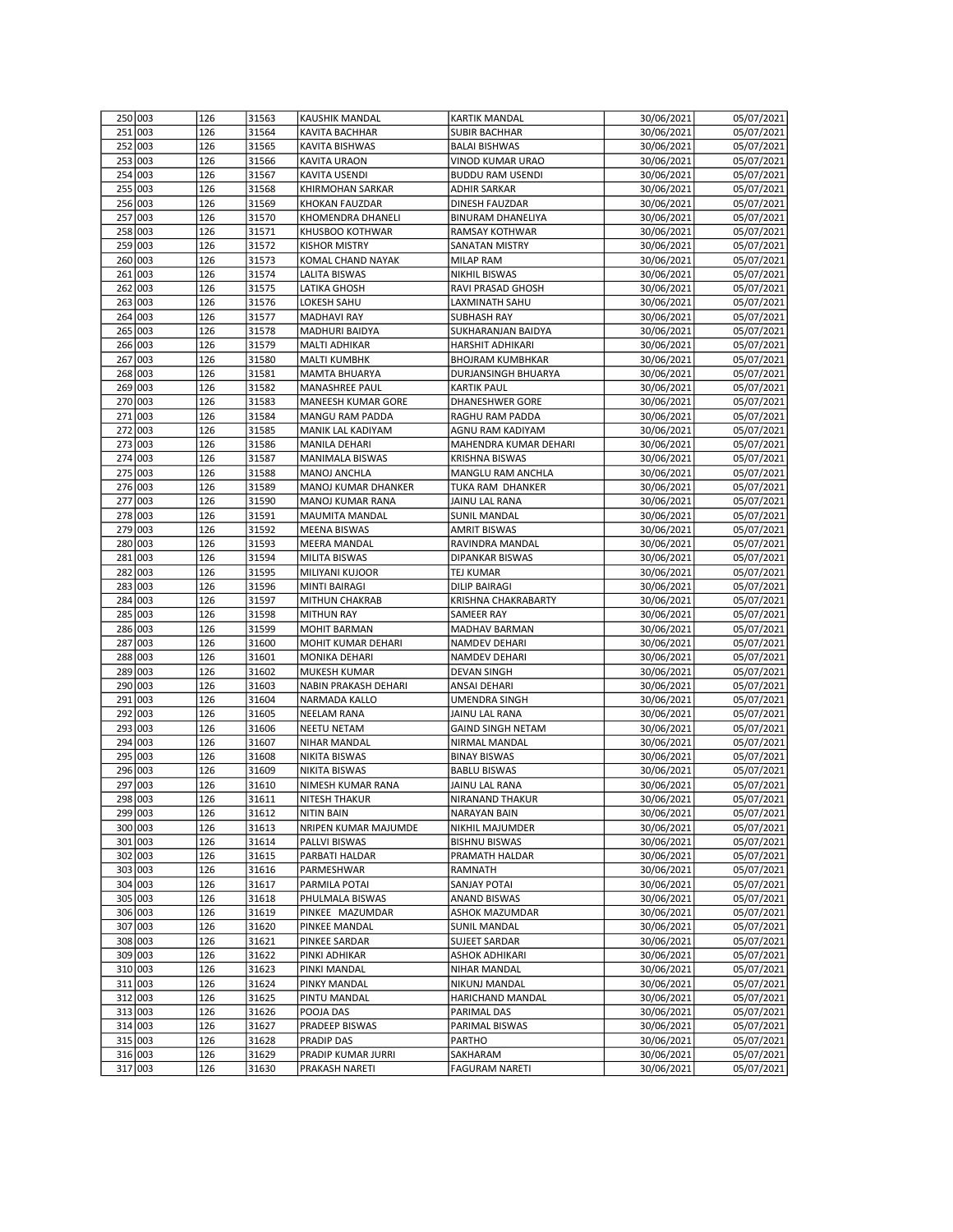| 318 003 | 126 | 31631 | PRAKASH TIWARI        | SHYAM KUMAR TIWARI      | 30/06/2021 | 05/07/2021 |
|---------|-----|-------|-----------------------|-------------------------|------------|------------|
| 319 003 | 126 | 31632 | PRAMILA BARMAN        | <b>DEELIP BARMAN</b>    | 30/06/2021 | 05/07/2021 |
| 320 003 | 126 | 31633 | PRAMITA MANDAL        | <b>KARTIK MANDAL</b>    | 30/06/2021 | 05/07/2021 |
| 321 003 | 126 | 31634 | PRANAV MANDAL         | PARITOSH MANDAL         | 30/06/2021 | 05/07/2021 |
| 322 003 | 126 | 31635 | PRASANJEET SHEEL      | PARITOSH SHEEI          | 30/06/2021 | 05/07/2021 |
| 323 003 | 126 | 31636 | PRASHANT MANDAL       | RANJEET MANDAL          | 30/06/2021 | 05/07/2021 |
| 324 003 | 126 | 31637 | PRATAP MISTRY         | <b>ABHIJEET MISTRY</b>  | 30/06/2021 | 05/07/2021 |
| 325 003 | 126 | 31638 | PRATIMA MAJHI         | NIDHIR MAJHI            | 30/06/2021 | 05/07/2021 |
| 326 003 | 126 | 31639 | PRATIMA NISHAD        | CHITRU RAM NISHAD       | 30/06/2021 | 05/07/2021 |
| 327 003 | 126 | 31640 | PRATIMA RAY           | PARITOSH RAY            | 30/06/2021 | 05/07/2021 |
| 328 003 | 126 | 31641 | PRATIMA SARKAR        | <b>BIPUL SARKAR</b>     | 30/06/2021 | 05/07/2021 |
| 329 003 | 126 | 31642 | PREMBATTI UIKE        | HIRE SINGH UIKE         | 30/06/2021 | 05/07/2021 |
| 330 003 | 126 | 31643 | PRITAM KUMAR          | JAI SINGH               | 30/06/2021 | 05/07/2021 |
| 331 003 | 126 | 31644 | PRITI SAHA            | SHANKER                 | 30/06/2021 | 05/07/2021 |
| 332 003 | 126 | 31645 | PRIYA BAIRAGI         | SUBHASH BAIRAGI         | 30/06/2021 | 05/07/2021 |
| 333 003 | 126 | 31646 | PRIYA BHATTAC         | PRALAY BHATTACHARYA     | 30/06/2021 | 05/07/2021 |
| 334 003 | 126 | 31647 | PRIYANKA              | <b>SUNIL</b>            | 01/07/2021 | 06/07/2021 |
| 335 003 | 126 | 31648 | PRIYANKA BISWAS       | <b>BANMALI BISWAS</b>   | 01/07/2021 | 06/07/2021 |
| 336 003 | 126 | 31649 | PRIYANKA.PAL          | UTTAM PAL               | 01/07/2021 | 06/07/2021 |
| 337 003 | 126 | 31650 | PUJA MAZUMDA          | PRATAP MAZUMDAR         | 01/07/2021 | 06/07/2021 |
| 338 003 | 126 | 31651 | <b>PUJA ROY</b>       | <b>ASHIS ROY</b>        | 01/07/2021 | 06/07/2021 |
| 339 003 | 126 | 31652 | PUNAM KUMBHKA         | BHOJORAM KUMBHKAR       | 01/07/2021 | 06/07/2021 |
| 340 003 | 126 | 31653 | PURNALAXMI SAMADDA    | <b>BIREN SAMADDAR</b>   | 01/07/2021 | 06/07/2021 |
| 341 003 | 126 | 31654 | PURNALAXMI SARKAR     | <b>ADHIR SARKAR</b>     | 01/07/2021 | 06/07/2021 |
| 342 003 | 126 | 31655 | RADHESHYAM DHANKAR    | DINAKUMAR DHANKAR       | 01/07/2021 | 06/07/2021 |
| 343 003 | 126 | 31656 | RAHUL KUMAR NAG       | AMRIT LAL NAG           | 01/07/2021 | 06/07/2021 |
| 344 003 | 126 | 31657 | RAINOO RAM KOMRE      | NADGU RAM KOMRE         | 01/07/2021 | 06/07/2021 |
| 345 003 | 126 | 31658 | RAJESH DAS            | <b>ANIL DAS</b>         | 01/07/2021 | 06/07/2021 |
| 346 003 | 126 | 31659 | RAJESH DEVNATH        | RAMKRISHNA DEVNATH      | 01/07/2021 | 06/07/2021 |
| 347 003 | 126 | 31660 | RAJESH HALDAR         | CHITTARANJAN HALDAR     | 01/07/2021 | 06/07/2021 |
| 348 003 | 126 | 31661 | RAJESH HALDAR         | DINESH HALDAR           | 01/07/2021 | 06/07/2021 |
| 349 003 | 126 | 31662 | RAJESH PAL            | <b>RANJIT PAL</b>       | 01/07/2021 | 06/07/2021 |
| 350 003 | 126 | 31663 | RAJKUMAR DAS          | <b>DEEPAK DAS</b>       | 01/07/2021 | 06/07/2021 |
| 351 003 | 126 | 31664 | RAJNANDNEE            | LAKHAMU RAM             | 01/07/2021 | 06/07/2021 |
| 352 003 | 126 | 31665 | RAJU BALA             | JAGDISH BALA            | 01/07/2021 | 06/07/2021 |
| 353 003 | 126 | 31666 | RAJU KUMAR THAKUR     | AKSHAYABAR THAKUR       | 01/07/2021 | 06/07/2021 |
| 354 003 | 126 | 31667 | RAKESH HALDAR         | RANJEET HALDAR          | 01/07/2021 | 06/07/2021 |
| 355 003 | 126 | 31668 | RAMESH BISWAS         | RAGHUNATH BISWAS        | 01/07/2021 | 06/07/2021 |
| 356 003 | 126 | 31669 | RAMSHILA KUNJAM       | RAMDAS KUNJAM           | 01/07/2021 | 06/07/2021 |
| 357 003 | 126 | 31670 | RAMU RAM DRRO         | SHANKAR LAL             | 01/07/2021 | 06/07/2021 |
| 358 003 | 126 | 31671 | RANJIT SARKAR         | KHOKAN SARKAR           | 01/07/2021 | 06/07/2021 |
| 359 003 | 126 | 31672 | RATNA SARKAR          | <b>SUJAN SARKAR</b>     | 01/07/2021 | 06/07/2021 |
| 360 003 | 126 | 31673 | <b>RATNA SHIL</b>     | <b>RANJIT SHIL</b>      | 01/07/2021 | 06/07/2021 |
| 361 003 | 126 | 31674 | RATNA SONWANI         | <b>INDRAJEET SONWAI</b> | 01/07/2021 | 06/07/2021 |
| 362 003 | 126 | 31675 | REENA GHARAMI         | <b>GIREN GHARAMI</b>    | 01/07/2021 | 06/07/2021 |
| 363 003 | 126 | 31676 | <b>REETA PAWE</b>     | RAVJIRAM                | 01/07/2021 | 06/07/2021 |
| 364 003 | 126 | 31677 | RENUKA KOTHARI        | SAJWAN KOTHARI          | 01/07/2021 | 06/07/2021 |
| 365 003 | 126 | 31678 | RESHMA NETAM          | <b>GURUDEU NETAM</b>    | 01/07/2021 | 06/07/2021 |
| 366 003 | 126 | 31679 | RINKU                 | RAVI                    | 01/07/2021 | 06/07/2021 |
| 367 003 | 126 | 31680 | <b>RUPA DAS</b>       | SAMEER DAS              | 01/07/2021 | 06/07/2021 |
| 368 003 | 126 | 31681 | RUPA MANDAL           | CHITTARANJAN MANDAL     | 01/07/2021 | 06/07/2021 |
| 369 003 | 126 | 31682 | SAHDEV MANDAVI        | TURSINGH MANDAVI        | 01/07/2021 | 06/07/2021 |
| 370 003 | 126 | 31683 | SAMAR CHAKRAV         | DEVRANJAN CHAKRAVARTI   | 01/07/2021 | 06/07/2021 |
| 371 003 | 126 | 31684 | SAMAR HALDAR          | SHYAMAL HALDAR          | 01/07/2021 | 06/07/2021 |
| 372 003 | 126 | 31685 | SANJAY DAHARE         | SUNDAR SHYAM DAHARE     | 01/07/2021 | 06/07/2021 |
| 373 003 | 126 | 31686 | SANJAY KUMAR NISHAD   | RATAN RAM NISHAD        | 01/07/2021 | 06/07/2021 |
| 374 003 | 126 | 31687 | SANJEETA CHAUDHARY    | JAGDISH                 | 01/07/2021 | 06/07/2021 |
| 375 003 | 126 | 31688 | SANTOSH KUMAR MANDAVI | RAI SHING MANDAVI       | 01/07/2021 | 06/07/2021 |
| 376 003 | 126 | 31689 | SANTOSHI              | RAM SINGH NETAM         | 01/07/2021 | 06/07/2021 |
| 377 003 | 126 | 31690 | SANTU DHALI           | SAROJIT DHALI           | 01/07/2021 | 06/07/2021 |
| 378 003 | 126 | 31691 | SARASWATI MAJUMDAR    | SURESH MAJUMDAR         | 01/07/2021 | 06/07/2021 |
| 379 003 | 126 | 31692 | SATESHWARI            | <b>SOHAN LAL</b>        | 01/07/2021 | 06/07/2021 |
| 380 003 | 126 | 31693 | SAVITA MANDAL         | RAMESH MANDAL           | 01/07/2021 | 06/07/2021 |
| 381 003 | 126 | 31694 | SAVITA TEKAM          | SHANKAR TEKAM           | 01/07/2021 | 06/07/2021 |
| 382 003 | 126 | 31695 | SEEMA KIRTANIYA       | SAPAN KIRTANIYA         | 01/07/2021 | 06/07/2021 |
| 383 003 | 126 | 31696 | SEEMA SALAM           | DHARAM SALAM            | 01/07/2021 | 06/07/2021 |
| 384 003 | 126 | 31697 | SEEMA SARKAR          | <b>SUSHEN SARKAR</b>    | 01/07/2021 | 06/07/2021 |
| 385 003 | 126 | 31698 | SEKHAR KUMAR DHRUVA   | RAINURAM DHRUVA         | 01/07/2021 | 06/07/2021 |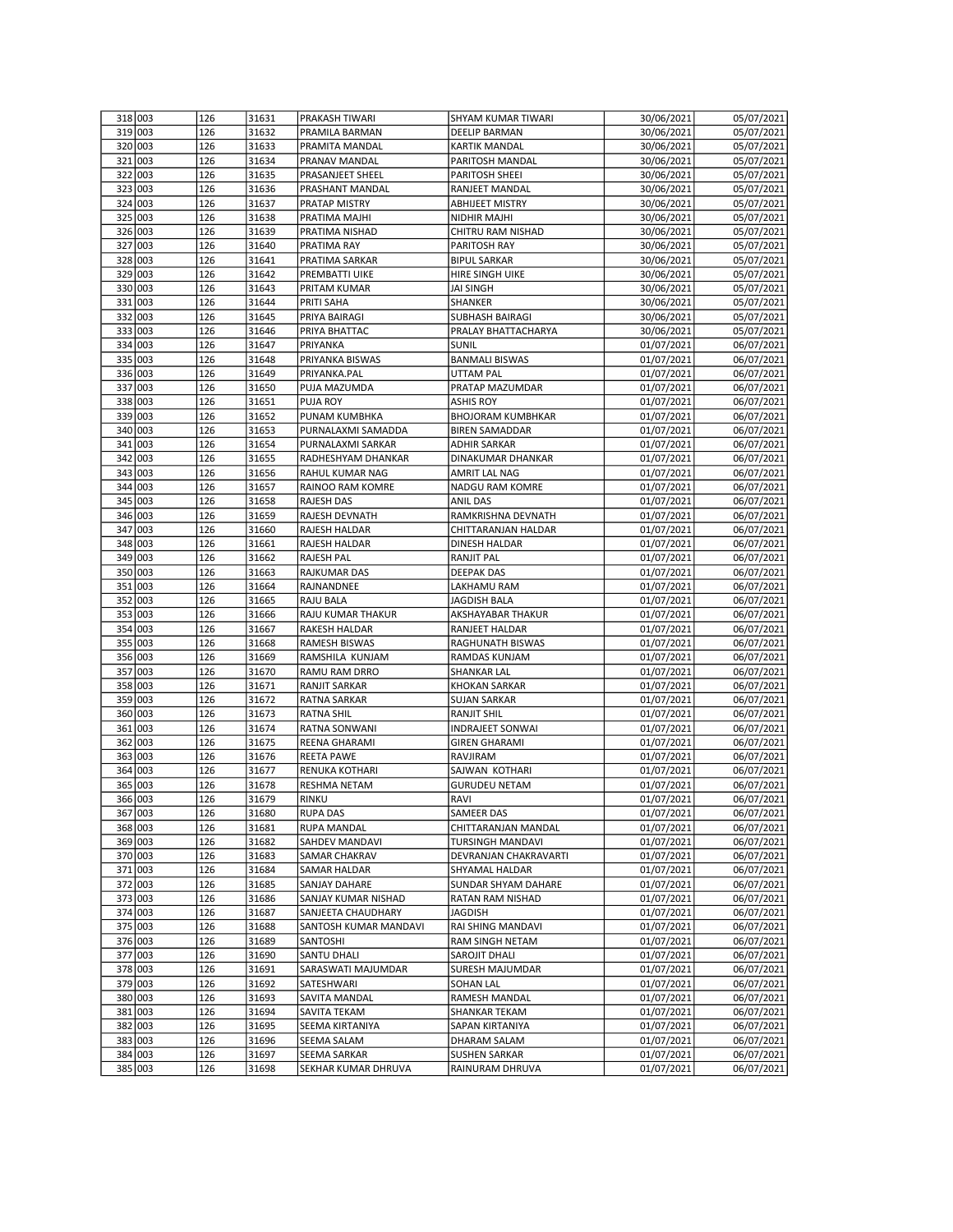|     | 386 003 | 126 | 31699 | SHANTANU BISWAS         | SUSHANKAR BISWAS        | 01/07/2021 | 06/07/2021 |
|-----|---------|-----|-------|-------------------------|-------------------------|------------|------------|
|     | 387 003 | 126 | 31700 | SHANTI GAWDE            | SHALIK RAM GAWDE        | 01/07/2021 | 06/07/2021 |
|     | 388 003 | 126 | 31701 | SHIPRA DHALEE           | KALEEKANT DHALEE        | 01/07/2021 | 06/07/2021 |
|     | 389 003 | 126 | 31702 | SHRADDHA SHARMA         | <b>SUDHIR SHARMA</b>    | 01/07/2021 | 06/07/2021 |
|     | 390 003 | 126 | 31703 | SHRITI MANDAL           | SUBODH                  | 01/07/2021 | 06/07/2021 |
|     | 391 003 | 126 | 31704 | SITA MANDAVI            | SHYAMLAL MANDAVI        | 01/07/2021 | 06/07/2021 |
|     | 392 003 | 126 | 31705 | SIYA BATI               | <b>DHANAJI RAM</b>      | 01/07/2021 | 06/07/2021 |
|     | 393 003 | 126 | 31706 | SMITA GHARAMI           | NIRAJAN GHARAMI         | 01/07/2021 | 06/07/2021 |
|     | 394 003 | 126 | 31707 | SMITA GOLDAR            | DULAL GOLDAR            | 01/07/2021 | 06/07/2021 |
|     | 395 003 | 126 | 31708 | SNEHA SHARMA            | <b>SUNIL SHARMA</b>     | 01/07/2021 | 06/07/2021 |
|     | 396 003 | 126 | 31709 | SOMA SIKDAR             | NIMAI SIKDAR            | 01/07/2021 | 06/07/2021 |
|     | 397 003 | 126 | 31710 | SUBHADRA HALDAR         | <b>BIKAS HALDAR</b>     | 01/07/2021 | 06/07/2021 |
|     |         |     |       |                         |                         |            |            |
|     | 398 003 | 126 | 31711 | <b>SUBIR MANDAL</b>     | <b>SUNIL MANDAL</b>     | 01/07/2021 | 06/07/2021 |
|     | 399 003 | 126 | 31712 | <b>SUBRAT DAS</b>       | <b>SUBHASH DAS</b>      | 01/07/2021 | 06/07/2021 |
|     | 400 003 | 126 | 31713 | <b>SUBRATA SARKAR</b>   | HIMANSHU SARKAR         | 01/07/2021 | 06/07/2021 |
|     | 401 003 | 126 | 31714 | SUJALA SARKAR           | <b>SUJAN SARKAR</b>     | 01/07/2021 | 06/07/2021 |
|     | 402 003 | 126 | 31715 | SUJAN                   | PARITOSH                | 01/07/2021 | 06/07/2021 |
|     | 403 003 | 126 | 31716 | <b>SUJAN MANDAL</b>     | <b>BHAJAN MANDAL</b>    | 01/07/2021 | 06/07/2021 |
|     | 404 003 | 126 | 31717 | <b>SUJAY BARAI</b>      | <b>SUREN BARAI</b>      | 01/07/2021 | 06/07/2021 |
|     | 405 003 | 126 | 31718 | <b>SUKRAM PADDA</b>     | <b>MURA PADDA</b>       | 01/07/2021 | 06/07/2021 |
|     | 406 003 | 126 | 31719 | <b>SUMITRA MANDAL</b>   | SUKUMAR MANDAL          | 01/07/2021 | 06/07/2021 |
|     | 407 003 | 126 | 31720 | <b>SUPRIYA BARAI</b>    | NIKHIL BARAI            | 01/07/2021 | 06/07/2021 |
|     | 408 003 | 126 | 31721 | SUPRIYA BISWAS          | <b>VIMAL BISWAS</b>     | 01/07/2021 | 06/07/2021 |
|     | 409 003 | 126 | 31722 | SUPRIYA MANDLA          | SADANAND MANDAL         | 01/07/2021 | 06/07/2021 |
|     | 410 003 | 126 | 31723 | SUSHAMA BARAI           | <b>KUMUD BARAI</b>      | 01/07/2021 | 06/07/2021 |
|     | 411 003 | 126 | 31724 | <b>SUSHANT SARKAR</b>   | <b>AMAL SARKAR</b>      | 01/07/2021 | 06/07/2021 |
|     | 412 003 | 126 | 31725 | <b>SUSHMA BHAWAL</b>    | SANJEEB BHAWAL          | 01/07/2021 | 06/07/2021 |
|     | 413 003 | 126 | 31726 | SUSHMITA MAJUMDAR       | MANOJ MAJUMDAR          | 01/07/2021 | 06/07/2021 |
|     | 414 003 | 126 | 31727 | <b>SWEETY DAS</b>       | SHANKAR DAS             | 01/07/2021 | 06/07/2021 |
|     | 415 003 | 126 | 31728 | <b>TAPAS BISWAS</b>     | KANAI                   | 01/07/2021 | 06/07/2021 |
|     | 416 003 | 126 | 31729 | <b>TARUN BHADRA</b>     | <b>TAPAN BHADRA</b>     | 01/07/2021 | 06/07/2021 |
|     | 417 003 | 126 | 31730 | TIKENDRA KUMAR NETAM    | <b>BAID RAM NETAM</b>   | 01/07/2021 | 06/07/2021 |
|     | 418 003 | 126 | 31731 | TILESHWARI SUROJIY      | RADHESHYAM SUROJIYA     | 01/07/2021 | 06/07/2021 |
|     | 419 003 | 126 | 31732 | TUFAN GOLDAR            | DULAL GOLDAR            |            |            |
|     |         |     |       |                         |                         | 01/07/2021 | 06/07/2021 |
|     | 420 003 | 126 | 31733 | <b>TULIKA</b>           | NARAYAN MANDAL          | 01/07/2021 | 06/07/2021 |
|     | 421 003 | 126 | 31734 | <b>TUSHAR BISWAS</b>    | DILIP BISWAS            | 01/07/2021 | 06/07/2021 |
|     | 422 003 | 126 | 31735 | UJJWAL DAS              | PRABHAS DAS             | 01/07/2021 | 06/07/2021 |
|     | 423 003 | 126 | 31736 | URMILA MANDAL           | <b>GOPAL MANDAL</b>     | 01/07/2021 | 06/07/2021 |
|     | 424 003 | 126 | 31737 | UTTAM PAUL              | RANJEET PAUL            | 01/07/2021 | 06/07/2021 |
|     | 425 003 | 126 | 31738 | VIDYAVATI GHARAMI       | SUBHASH GHARAMI         | 01/07/2021 | 06/07/2021 |
|     | 426 003 | 126 | 31739 | <b>VIDYUT RAY</b>       | NIRMAL RAY              | 01/07/2021 | 06/07/2021 |
|     | 427 003 | 126 | 31740 | VIKRAM SINGH            | <b>MAINU RAM</b>        | 01/07/2021 | 06/07/2021 |
|     | 428 003 | 126 | 31741 | <b>VILASH MANDAL</b>    | SHRIVASH MANDAL         | 01/07/2021 | 06/07/2021 |
|     | 429 003 | 126 | 31742 | VIRENDRA KUMAR BANJARE  | BHAROSA RAM BANJARE     | 01/07/2021 | 06/07/2021 |
|     | 430 003 | 126 | 31743 | VISHRAM SINGH NETAM     | SAGANU RAM NETAM        | 01/07/2021 | 06/07/2021 |
|     | 431 003 | 126 | 31744 | VISHWAJIT MANDAL        | RASMAY MANDAL           | 01/07/2021 | 06/07/2021 |
|     | 432 003 | 126 | 31745 | YOGESHWARI BELSARI      | RAMESH BELSARIYA        | 01/07/2021 | 06/07/2021 |
| 433 | 003     | 126 | 31766 | <b>ANAMIKA PANDEY</b>   | <b>VIKASH PANDEY</b>    | 01/07/2021 | 06/07/2021 |
|     | 434 003 | 126 | 31767 | ANU MANDAL              | <b>RANJIT MANDAL</b>    | 01/07/2021 | 06/07/2021 |
|     | 435 003 | 126 | 31768 | <b>DEVASHISH SARKAR</b> | AJAY SARKAR             | 01/07/2021 | 06/07/2021 |
|     | 436 003 | 126 | 31769 | <b>MONIKA RAY</b>       | <b>MANORANJAN RAY</b>   | 01/07/2021 | 06/07/2021 |
|     | 437 003 | 126 | 31770 | NAND KUMAR              | RANJIT LAL              | 01/07/2021 | 06/07/2021 |
|     | 438 003 | 126 | 31771 | PADMA JURRI             | SHAKARAM JURRI          | 01/07/2021 | 06/07/2021 |
|     | 439 003 | 126 | 31772 | POOJA BALA              | SANJAY BALA             | 01/07/2021 | 06/07/2021 |
|     | 440 003 | 126 | 31773 | PRIYANKA EKKA           | SIMPULICIUS EKKA        | 01/07/2021 | 06/07/2021 |
|     | 441 003 | 126 | 31774 | RAJESH BISWAS           | PRAPHULLA BISWAS        | 01/07/2021 | 06/07/2021 |
|     | 442 003 | 126 | 31775 | SANDEEP RAY             | DULAL RAY               | 01/07/2021 | 06/07/2021 |
|     | 443 003 | 126 | 31776 | SHILA DEVNATH           | PRADEEP                 | 01/07/2021 | 06/07/2021 |
|     | 444 003 | 126 | 31777 | <b>SUJIT MANDAL</b>     | SUKUMAR MANDAL          | 01/07/2021 | 06/07/2021 |
|     | 445 003 | 126 | 31778 | SUMITRA BISWAS          | <b>BINOD BISWAS</b>     | 01/07/2021 | 06/07/2021 |
|     | 446 003 | 126 | 31799 |                         | RAMANSAY DEHARI         | 01/07/2021 |            |
|     |         |     |       | INDESHWARI DEHARI       |                         |            | 06/07/2021 |
|     |         |     |       |                         |                         |            |            |
|     | 1 003   | 127 | 31820 | <b>AARTI SHORI</b>      | <b>GOPAL RAM SHORI</b>  | 28/06/2021 | 02/07/2021 |
|     | 2 003   | 127 | 31821 | AKSHAY KUMAR PATEL      | <b>ARJUN PATEL</b>      | 28/06/2021 | 02/07/2021 |
|     | 3 003   | 127 | 31822 | ANJALI                  | <b>JAY KUMAR</b>        | 28/06/2021 | 02/07/2021 |
|     | 4 003   | 127 | 31823 | AVAN KUMAR KATLAM       | <b>GANGA RAM KATLAM</b> | 28/06/2021 | 02/07/2021 |
|     | 5 003   | 127 | 31824 | CHITRAREKHA MANDAVI     | SHYAM SINGH MANDAVI     | 28/06/2021 | 02/07/2021 |
|     | 6 003   | 127 | 31825 | DANI RAM KURROO         | FAGANU RAM KURROO       | 28/06/2021 | 02/07/2021 |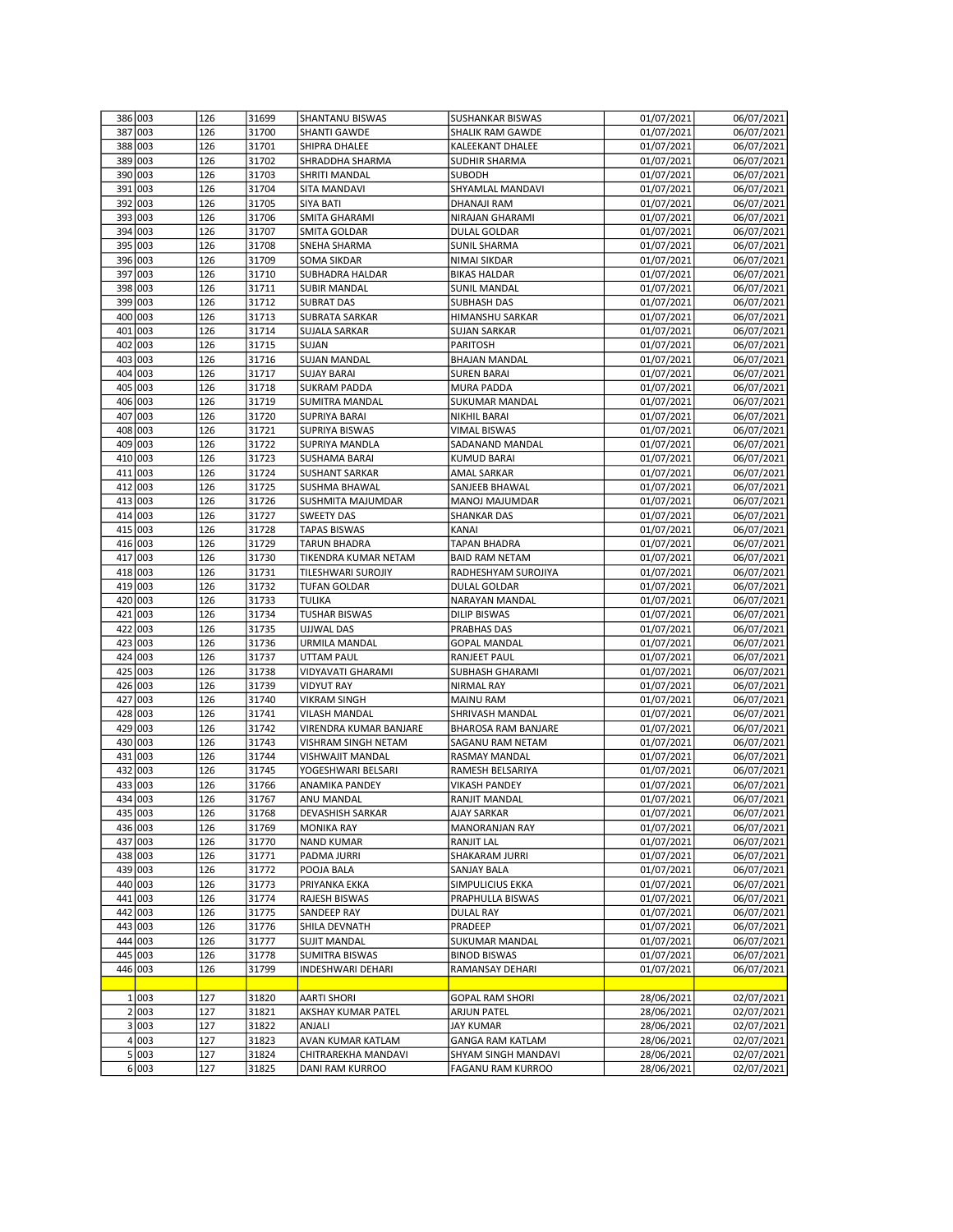| 7 003  | 127 | 31826 | DEEPIKA KUNJAM            | RAM SUNDAR KUNJAM       | 28/06/2021 | 02/07/2021 |
|--------|-----|-------|---------------------------|-------------------------|------------|------------|
| 8 003  | 127 | 31827 | DEVENDRA KUMAR            | LEKH RAM                | 28/06/2021 | 02/07/2021 |
| 9 003  | 127 | 31828 | DIKESHWARI MARKAM         | DHANNU RAM MARKAM       | 28/06/2021 | 02/07/2021 |
| 10 003 | 127 | 31829 | <b>DURGA</b>              | RAMKRIPAL               | 28/06/2021 | 02/07/2021 |
| 11 003 | 127 | 31830 | GEETA                     | SOMNATH                 | 28/06/2021 | 02/07/2021 |
| 12 003 | 127 | 31831 | <b>GEETANJALI NETAM</b>   | RAVIKANT                | 28/06/2021 | 02/07/2021 |
| 13 003 | 127 | 31832 | <b>GEETANJALI SAHU</b>    | RAJENDRA SAHU           | 28/06/2021 | 02/07/2021 |
| 14 003 | 127 | 31833 | HEERA LAL SAHU            | TULSI RAM SAHU          | 28/06/2021 | 02/07/2021 |
| 15 003 | 127 | 31834 | <b>JYOTI BHUARYA</b>      | THAKUR RAM BHUARYA      | 28/06/2021 | 02/07/2021 |
| 16 003 | 127 | 31835 | KAMNI MANDAVI             | SHYAM LAL MANDAVI       |            | 02/07/2021 |
|        |     |       |                           |                         | 28/06/2021 |            |
| 17 003 | 127 | 31836 | KANTI SAHU                | PHUOOLSINGH SAHU        | 28/06/2021 | 02/07/2021 |
| 18 003 | 127 | 31837 | <b>KIRAN NETAM</b>        | <b>VISHRAM SINGH</b>    | 28/06/2021 | 02/07/2021 |
| 19 003 | 127 | 31838 | KUSUM LATA SAHU           | JAY PRAKASH SAHU        | 28/06/2021 | 02/07/2021 |
| 20 003 | 127 | 31839 | <b>MONIKA</b>             | NARESH KUMAR            | 28/06/2021 | 02/07/2021 |
| 21 003 | 127 | 31840 | NAGEETA                   | <b>KISHOR KUMAR</b>     | 28/06/2021 | 02/07/2021 |
| 22 003 | 127 | 31841 | NAMITA                    | MANRAKHAN               | 28/06/2021 | 02/07/2021 |
| 23 003 | 127 | 31842 | NUTAN WATTI               | <b>SUKHRAM WATTI</b>    | 28/06/2021 | 02/07/2021 |
| 24 003 | 127 | 31843 | PRADHUMAN                 | SHANKAR LAL             | 28/06/2021 | 02/07/2021 |
| 25 003 | 127 | 31844 | PRAMOD KUMAR LONHARE      | SANTOSH LONHARE         | 28/06/2021 | 02/07/2021 |
| 26 003 | 127 | 31845 | PRITAM KUMAR KUMETI       | <b>BITAU RAM KUMETI</b> | 28/06/2021 | 02/07/2021 |
| 27 003 | 127 | 31846 | PRIYANKA NETAM            | SHRIRAM NETAM           | 28/06/2021 | 02/07/2021 |
| 28 003 | 127 | 31847 | <b>RAM KUMARI</b>         | <b>BISALI</b>           | 28/06/2021 | 02/07/2021 |
| 29 003 | 127 | 31848 | <b>RATNA</b>              | OM PRAKASH              | 28/06/2021 | 02/07/2021 |
| 30 003 | 127 | 31849 | REECHA SAHU               | SANYOG SAHU             | 28/06/2021 | 02/07/2021 |
| 31 003 | 127 | 31850 | RITU                      | <b>GIRDHARI</b>         | 28/06/2021 | 02/07/2021 |
| 32 003 | 127 | 31851 | <b>ROSHNI</b>             | ABHI LAL                | 28/06/2021 | 02/07/2021 |
| 33 003 | 127 | 31852 | <b>ROSHNI</b>             | <b>SUKHA RAM</b>        | 28/06/2021 | 02/07/2021 |
| 34 003 | 127 | 31853 | SAKSHI                    | <b>GOPAL KRISHANA</b>   | 28/06/2021 | 02/07/2021 |
| 35 003 | 127 | 31854 | SANGEETA                  | PYARE LAL               |            | 02/07/2021 |
| 36 003 | 127 |       | <b>SANJAY KUMAR</b>       |                         | 28/06/2021 |            |
|        |     | 31855 |                           | NIRMAL KUMAR            | 28/06/2021 | 02/07/2021 |
| 37 003 | 127 | 31856 | <b>SEEMA MARKAM</b>       | SANTOSH MARKAM          | 28/06/2021 | 02/07/2021 |
| 38 003 | 127 | 31857 | SHAKUNTALA WATTI          | NAROTTAM WATTI          | 28/06/2021 | 02/07/2021 |
| 39 003 | 127 | 31858 | SHIVSHANKAR               | ANAND SINGH             | 28/06/2021 | 02/07/2021 |
| 40 003 | 127 | 31859 | VIDHYA                    | SAMARU RAM              | 28/06/2021 | 02/07/2021 |
| 41 003 | 127 | 31860 | YAMINEE                   | JAGESHWAR               | 28/06/2021 | 02/07/2021 |
| 42 003 | 127 | 31881 | ADITYA THAKUR             | RAJENDRA THAKUR         | 28/06/2021 | 02/07/2021 |
| 43 003 | 127 | 31882 | AKANKSHA MANDAVI          | BANDHU RAM MANDAVI      | 28/06/2021 | 02/07/2021 |
| 44 003 | 127 | 31883 | AKANKSHA NISHAD           | KANTA RAM NISHAD        | 28/06/2021 | 02/07/2021 |
| 45 003 | 127 | 31884 | AMBIKA                    | <b>SURESH</b>           | 28/06/2021 | 02/07/2021 |
| 46 003 | 127 | 31885 | <b>AMIT KUMAR</b>         | MAHENDRA                | 28/06/2021 | 02/07/2021 |
| 47 003 | 127 | 31886 | ANIL KUMAR                | <b>GAIND RAM</b>        | 28/06/2021 | 02/07/2021 |
| 48 003 | 127 | 31887 | ANITA MARKAM              | PANCHU RAM              | 28/06/2021 | 02/07/2021 |
| 49 003 | 127 | 31888 | ANJANA YADAV              | JOHAR LAL               | 28/06/2021 | 02/07/2021 |
| 50 003 | 127 | 31889 | ANJEETA                   | RATAN                   | 28/06/2021 | 02/07/2021 |
| 51 003 | 127 | 31890 | ANJU                      | ASHOK KUMAR             | 28/06/2021 | 02/07/2021 |
| 52 003 | 127 | 31891 | ANJU TEKAM                | VIMAL CHAND TEKAM       | 28/06/2021 | 02/07/2021 |
| 53 003 | 127 | 31892 | ARATI                     | <b>CHETAN LAL</b>       | 28/06/2021 | 02/07/2021 |
| 54 003 | 127 | 31893 | ARCHANA                   | JAY KUMAR               | 28/06/2021 | 02/07/2021 |
| 55 003 | 127 | 31894 | ARCHANA                   | <b>KANWAL SINGH</b>     | 28/06/2021 | 02/07/2021 |
| 56 003 | 127 | 31895 | <b>AREENA THAKUR</b>      | RAJENDRA SINGH          | 28/06/2021 | 02/07/2021 |
| 57 003 | 127 | 31896 | ARUN KUMAR TARAM          | JALSU RAM               | 28/06/2021 | 02/07/2021 |
| 58 003 |     | 31897 |                           | TAUFIK KURAISHI         | 28/06/2021 | 02/07/2021 |
|        | 127 |       | ASHIF KURAISHI            |                         |            |            |
| 59 003 | 127 | 31898 | ASHOK KUMAR POTAI         | HEERU RAM POTAI         | 28/06/2021 | 02/07/2021 |
| 60 003 | 127 | 31899 | <b>ASHWANT KUMAR</b>      | SADHU RAM               | 28/06/2021 | 02/07/2021 |
| 61 003 | 127 | 31900 | AYODHYA                   | <b>DASHRATH</b>         | 28/06/2021 | 02/07/2021 |
| 62 003 | 127 | 31901 | BABITA                    | <b>BISMBER</b>          | 28/06/2021 | 02/07/2021 |
| 63 003 | 127 | 31902 | <b>BABU LAL PATEL</b>     | SITA RAM PATEL          | 28/06/2021 | 02/07/2021 |
| 64 003 | 127 | 31903 | <b>BASANT KUMAR RAJAK</b> | BRAMHA NAND RAJAK       | 28/06/2021 | 02/07/2021 |
| 65 003 | 127 | 31904 | BHAGIRATHI                | RAMESHWER               | 29/06/2021 | 03/07/2021 |
| 66 003 | 127 | 31905 | <b>BHARTI</b>             | DILIP SINHA             | 29/06/2021 | 03/07/2021 |
| 67 003 | 127 | 31906 | <b>BHAWANI KORRAM</b>     | ABHAY RAM KORRAM        | 29/06/2021 | 03/07/2021 |
| 68 003 | 127 | 31907 | BINDESHWARI               | <b>CHARAN SINGH</b>     | 29/06/2021 | 03/07/2021 |
| 69 003 | 127 | 31908 | <b>BINDU MANDAVI</b>      | SHOBHIT RAM MANDAVI     | 29/06/2021 | 03/07/2021 |
| 70 003 | 127 | 31909 | <b>BINEK RAM</b>          | SUDH RAM                | 29/06/2021 | 03/07/2021 |
| 71 003 | 127 | 31910 | <b>BIRBAL KUMAR</b>       | <b>HIRE SINGH</b>       | 29/06/2021 | 03/07/2021 |
| 72 003 | 127 | 31911 | CHANDRAKANT NETAM         | RAJA RAM NETAM          | 29/06/2021 | 03/07/2021 |
| 73 003 | 127 | 31912 | CHANDRAKANT NETAM         | DINESH KUMAR NETAM      | 29/06/2021 | 03/07/2021 |
| 74 003 | 127 | 31913 | CHANDRASHEKHER            | SHANKAR LAL             | 29/06/2021 | 03/07/2021 |
|        |     |       |                           |                         |            |            |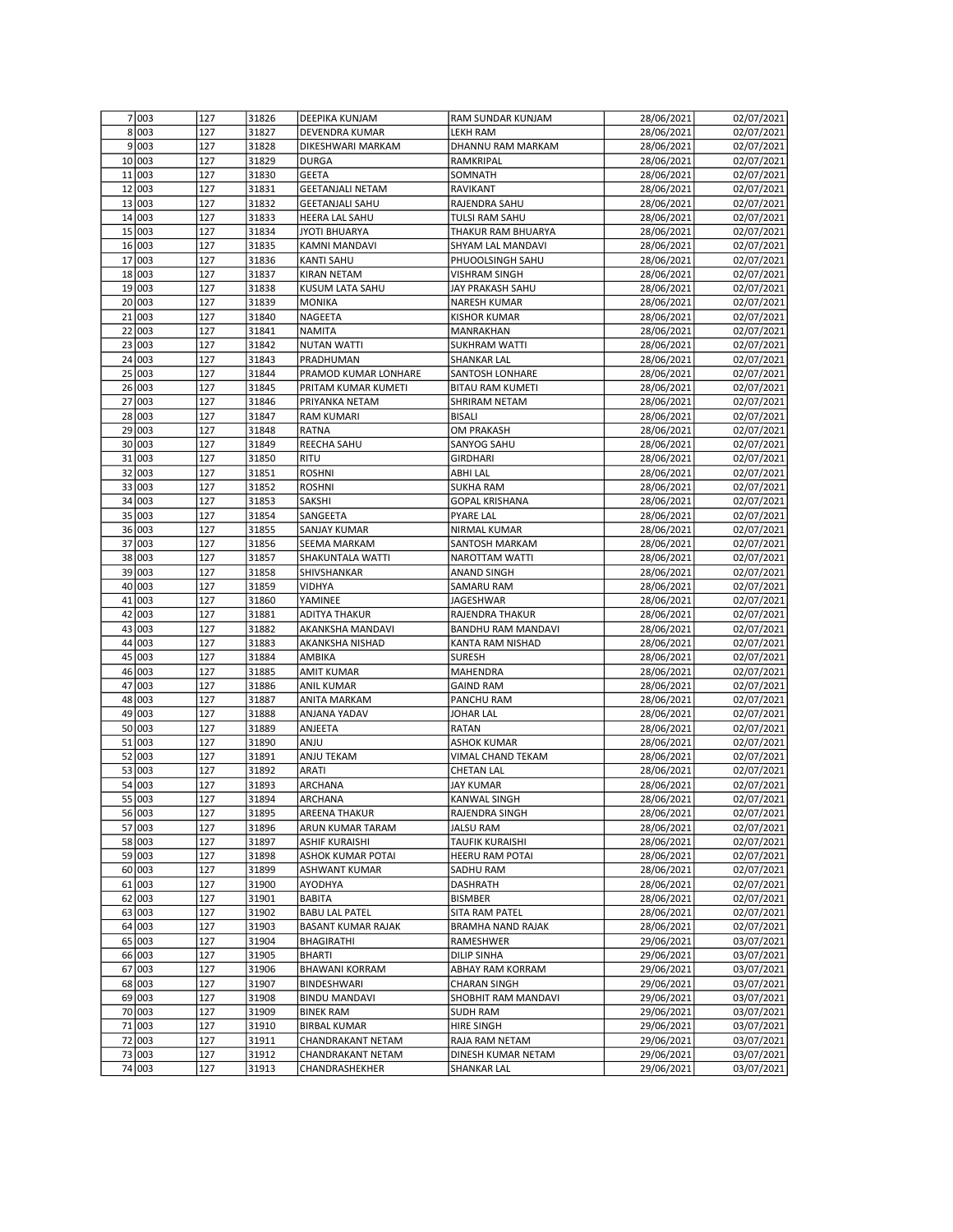| 75 003  | 127 | 31914 | CHETAN KUMAR NISHAD    | SANTOSH KUMAR NISHAD      | 29/06/2021 | 03/07/2021 |
|---------|-----|-------|------------------------|---------------------------|------------|------------|
| 76 003  | 127 | 31915 | CHHABILA               | <b>VIRENDRA KUMAR</b>     | 29/06/2021 | 03/07/2021 |
| 77 003  | 127 | 31916 | <b>CHINTA RAM</b>      | JAGESHWAR                 | 29/06/2021 | 03/07/2021 |
| 78 003  | 127 | 31917 | CHITRASEN              | <b>HRIDAY RAM</b>         | 29/06/2021 | 03/07/2021 |
| 79 003  | 127 | 31918 | DAKESH                 | <b>RAJMAN SINGH</b>       | 29/06/2021 | 03/07/2021 |
| 80 003  | 127 | 31919 | DALESHWARI             | <b>ARJUN LAL</b>          | 29/06/2021 | 03/07/2021 |
| 81 003  | 127 | 31920 | <b>DAMINI SORI</b>     | <b>TULSIRAM SORI</b>      | 29/06/2021 | 03/07/2021 |
| 82 003  | 127 | 31921 | <b>DEEPAK</b>          | PRATAP RAM                | 29/06/2021 | 03/07/2021 |
| 83 003  | 127 | 31922 | DEVENDRA KUMAR         | CHAMAN LAL                | 29/06/2021 | 03/07/2021 |
| 84 003  | 127 | 31923 | DEVENDRA KUMAR         | <b>GEND LAL</b>           | 29/06/2021 | 03/07/2021 |
| 85 003  | 127 | 31924 | DEVKUMARI GOTA         | <b>GAITRURAM GOTA</b>     | 29/06/2021 | 03/07/2021 |
| 86 003  | 127 | 31925 | DHANESHWAR             | <b>SHYAM SINGH</b>        | 29/06/2021 | 03/07/2021 |
| 87 003  | 127 | 31926 | DHANESHWARI            | SHIVRAM                   | 29/06/2021 | 03/07/2021 |
| 88 003  | 127 | 31927 | <b>DHANRAJ</b>         | DRIGBHAN                  | 29/06/2021 | 03/07/2021 |
| 89 003  | 127 | 31928 | DHARMENDRA KUMAR       | ANIRUDDHA KUMAR           | 29/06/2021 | 03/07/2021 |
| 90 003  | 127 | 31929 | <b>DIGESH</b>          | RAMJEEVAN                 | 29/06/2021 | 03/07/2021 |
| 91 003  | 127 | 31930 | DIKESHWARI             | SHIVCHAND                 | 29/06/2021 | 03/07/2021 |
| 92 003  | 127 | 31931 | <b>DIMPAL</b>          | <b>BISAU</b>              | 29/06/2021 | 03/07/2021 |
| 93 003  | 127 | 31932 | DURGACHAND             | BAJNATH                   | 29/06/2021 | 03/07/2021 |
| 94 003  | 127 | 31933 | DURGESH KUMAR          | DILIP KUMAR               | 29/06/2021 | 03/07/2021 |
| 95 003  | 127 | 31934 | DURGESHWARI NISHAD     | PURUSHOTTAM NISHAD        | 29/06/2021 | 03/07/2021 |
| 96 003  | 127 | 31935 | DWARKA RAM KUNJAM      | BHANU PRASAD KUNJAM       | 29/06/2021 | 03/07/2021 |
| 97 003  | 127 | 31936 | <b>FALENDRA KUMAR</b>  | <b>BANSHI LAL</b>         | 29/06/2021 | 03/07/2021 |
| 98 003  | 127 | 31937 | GAJANAND               | ANAND RAM                 | 29/06/2021 | 03/07/2021 |
| 99 003  | 127 | 31938 | GANESHWARI             | <b>GHURAU RAM</b>         | 29/06/2021 | 03/07/2021 |
| 100 003 | 127 | 31939 | <b>GANITA</b>          | PEELA RAM                 | 29/06/2021 | 03/07/2021 |
| 101 003 | 127 | 31940 | GEMESHWAR              | SHRAVAN KUMAR             | 29/06/2021 | 03/07/2021 |
| 102 003 | 127 | 31941 | <b>GIRJA MANDAVI</b>   | RAJA RAM MANDAVI          | 29/06/2021 | 03/07/2021 |
| 103 003 | 127 | 31942 | <b>GITA DARRO</b>      | GOPESHWAR DARRO           | 29/06/2021 | 03/07/2021 |
| 104 003 | 127 | 31943 | <b>GOPIRAJ GANJEER</b> | KHEMRAJ GANJEER           | 29/06/2021 | 03/07/2021 |
| 105 003 | 127 | 31944 | <b>GOVIND RAM</b>      | <b>RUPDHAR</b>            | 29/06/2021 | 03/07/2021 |
| 106 003 | 127 | 31945 | GYANPRAKASH            | YEMUNA PRASAD             | 29/06/2021 | 03/07/2021 |
| 107 003 | 127 | 31946 | <b>HALDHAR SINHA</b>   | <b>KALYAN SINGH</b>       | 29/06/2021 | 03/07/2021 |
| 108 003 | 127 | 31947 | HARSH WARDHAN NETAM    | CHANDRA SHEKHAR NETAM     | 29/06/2021 | 03/07/2021 |
| 109 003 | 127 | 31948 | INDRAJEET              | NAROTTAM                  | 29/06/2021 | 03/07/2021 |
| 110 003 | 127 | 31949 | <b>INDRAJEET TARAM</b> | <b>TULSIRAM TARAM</b>     | 29/06/2021 | 03/07/2021 |
| 111 003 | 127 | 31950 | <b>JAIMILA NETAM</b>   | CHAUMR RAM NETAM          | 29/06/2021 | 03/07/2021 |
| 112 003 | 127 | 31951 | JHAMESHWARI            | THANU RAM                 | 29/06/2021 | 03/07/2021 |
| 113 003 | 127 | 31952 | <b>KAMDEV</b>          | <b>KARAN LAL</b>          | 29/06/2021 | 03/07/2021 |
| 114 003 | 127 | 31953 | KAMINI NETAM           | BUDHARU RAM NETAM         | 29/06/2021 | 03/07/2021 |
| 115 003 | 127 | 31954 | KAMLESHWARI JAIN       | BHARAT RAM JAIN           | 29/06/2021 | 03/07/2021 |
| 116 003 | 127 | 31955 | KANCHAN DHRUW          | <b>NANHE LAL</b>          | 29/06/2021 | 03/07/2021 |
| 117 003 | 127 | 31956 | <b>KANSHO</b>          | RAMPRASAD                 | 29/06/2021 | 03/07/2021 |
| 118 003 | 127 | 31957 | KAVITA KORETI          | RAHIPAL KORETI            | 29/06/2021 | 03/07/2021 |
| 119 003 | 127 | 31958 | KHILESH KUMAR          | PRAHLAD                   | 29/06/2021 | 03/07/2021 |
| 120 003 | 127 | 31959 | KHILESHWAR NETAM       | SOMLAL                    | 29/06/2021 | 03/07/2021 |
| 121 003 | 127 | 31960 | KHYATI MARKAM          | <b>RANSAY MARKAM</b>      | 29/06/2021 | 03/07/2021 |
| 122 003 | 127 | 31961 | <b>KIRAN SINHA</b>     | CHAMRU RAM SINHA          | 29/06/2021 | 03/07/2021 |
| 123 003 | 127 | 31962 | KOUSHAL KUMAR SAHU     | TULA RAM SAHU             | 29/06/2021 | 03/07/2021 |
| 124 003 | 127 | 31963 | KOUSHILYA MARKAM       | <b>BIRJHU RAM MARKAM</b>  | 29/06/2021 | 03/07/2021 |
| 125 003 | 127 | 31964 | KRISHNA KUMAR          | <b>GOUKARAN</b>           | 29/06/2021 | 03/07/2021 |
| 126 003 | 127 | 31965 | KULESHWAR              | BALIRAM                   | 29/06/2021 | 03/07/2021 |
| 127 003 | 127 | 31966 | KUMESH RAM KOMRA       | MANNU RAM KOMRA           | 29/06/2021 | 03/07/2021 |
| 128 003 | 127 | 31967 | KUNAL KUMAR MESHRAM    | <b>BHARAT LAL MESHRAM</b> | 29/06/2021 | 03/07/2021 |
| 129 003 | 127 | 31968 | KUNDAN LAL KEMRO       | RAJNU RAM KEMRO           | 30/06/2021 | 05/07/2021 |
| 130 003 | 127 | 31969 | KUNTI                  | <b>HEMANT</b>             | 30/06/2021 | 05/07/2021 |
| 131 003 | 127 | 31970 | LALESHWAR              | SOMNATH                   | 30/06/2021 | 05/07/2021 |
| 132 003 | 127 | 31971 | LAXMI                  | SRI RAM                   | 30/06/2021 | 05/07/2021 |
| 133 003 | 127 | 31972 | LAXMI                  | RAMNARAYAN                | 30/06/2021 | 05/07/2021 |
| 134 003 | 127 | 31973 | LEELARAM NISHAD        | DEVRAM NISHAD             | 30/06/2021 | 05/07/2021 |
| 135 003 | 127 | 31974 | LOKESH KUMAR           | HARISH CHANDRA            | 30/06/2021 | 05/07/2021 |
| 136 003 | 127 | 31975 | LOMAN KUMAR            | <b>MEK RAM</b>            | 30/06/2021 | 05/07/2021 |
| 137 003 | 127 | 31976 | MADHURI                | HARIRAM                   | 30/06/2021 | 05/07/2021 |
| 138 003 | 127 | 31977 | MAHENDRA KUMAR         | TETKU RAM                 | 30/06/2021 | 05/07/2021 |
| 139 003 | 127 | 31978 | MAHHESHWARI            | SARDHU RAM                | 30/06/2021 | 05/07/2021 |
| 140 003 | 127 | 31979 | <b>MALTI KOMRE</b>     | <b>AMRIT KOMRE</b>        | 30/06/2021 | 05/07/2021 |
| 141 003 | 127 | 31980 | MAMTA                  | NANDU RAM                 | 30/06/2021 | 05/07/2021 |
| 142 003 | 127 | 31981 | MANESHWARI             | <b>BALA RAM</b>           | 30/06/2021 | 05/07/2021 |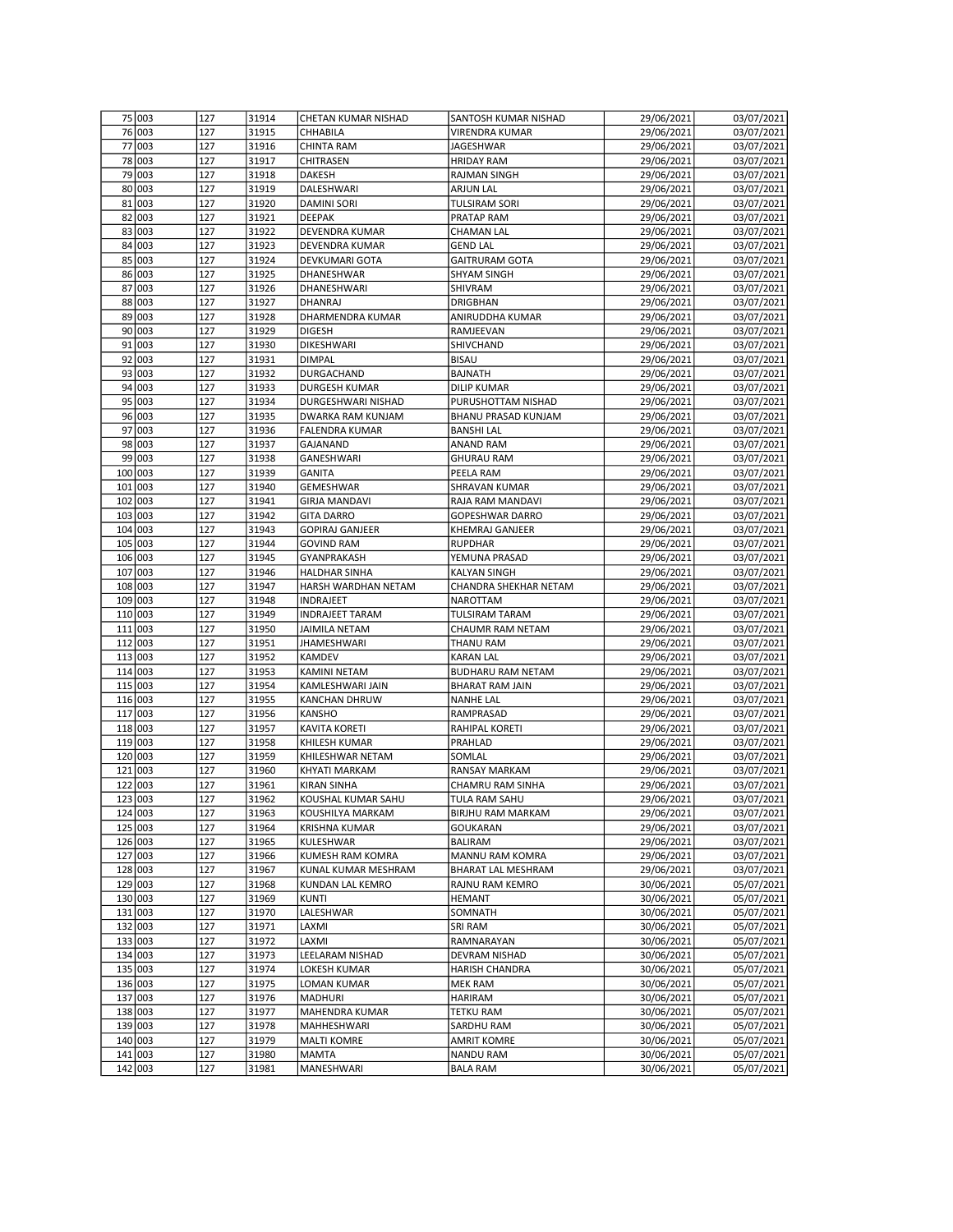| 143 003            | 127        | 31982          | <b>MANISH KUMAR</b>      | NOHAR SINGH SINHA             | 30/06/2021               | 05/07/2021               |
|--------------------|------------|----------------|--------------------------|-------------------------------|--------------------------|--------------------------|
| 144 003            | 127        | 31983          | <b>MANISH KUMAR</b>      | SHAMBHOO RAM                  | 30/06/2021               | 05/07/2021               |
| 145 003            | 127        | 31984          | MANJAY                   | DAYALU RAM                    | 30/06/2021               | 05/07/2021               |
| 146 003            | 127        | 31985          | <b>MANOJ KUMAR</b>       | RAMPRASAD                     | 30/06/2021               | 05/07/2021               |
| 147 003            | 127        | 31986          | <b>MANOJ KUMAR</b>       | MEGHNATH                      | 30/06/2021               | 05/07/2021               |
| 148 003            | 127        | 31987          | MITHLESH KUMAR           | DEVCHARAN                     | 30/06/2021               | 05/07/2021               |
| 149 003            | 127        | 31988          | MRITYUNJAY SAHU          | MOTI SAHU                     | 30/06/2021               | 05/07/2021               |
| 150 003            | 127        | 31989          | MUNIYA NAGESH            | SHIV PRASAD NAGESH            | 30/06/2021               | 05/07/2021               |
| 151 003            | 127        | 31990          | NAGESHWAR                | NARESH KUMAR                  | 30/06/2021               | 05/07/2021               |
| 152 003            | 127        | 31991          | NARENDRA KUMAR SINHA     | ANIRUD KUMAR                  | 30/06/2021               | 05/07/2021               |
| 153 003            | 127        | 31992          | NARMADA                  | <b>DEVLAL</b>                 | 30/06/2021               | 05/07/2021               |
| 154 003            | 127        | 31993          | <b>NAVIN KUMAR SINHA</b> | <b>GOKUL RAM SINHA</b>        | 30/06/2021               | 05/07/2021               |
| 155 003            | 127        | 31994          | <b>NEETA NETAM</b>       | DWARIKA NETAM                 | 30/06/2021               | 05/07/2021               |
| 156 003            | 127        | 31995          | <b>NEHA MARKAM</b>       | PREMLAL                       | 30/06/2021               | 05/07/2021               |
| 157 003            | 127        | 31996          | NEHA SALAM               | ATMA RAM SALAM                | 30/06/2021               | 05/07/2021               |
| 158 003            | 127        | 31997          | NIKITA BAGHEL            | <b>UMAKANT BAGHEL</b>         | 30/06/2021               | 05/07/2021               |
| 159 003            | 127        | 31998          | NILESHVAR NETAM          | <b>BISNATH NETAM</b>          | 30/06/2021               | 05/07/2021               |
| 160 003            | 127        | 31999          | NITESH KUMAR NISHAD      | VIMAL RAM NISHAD              | 30/06/2021               | 05/07/2021               |
| 161 003            | 127        | 32000          | NITESHWARI SAHU          | UMESH KUMAR SAHU              | 30/06/2021               | 05/07/2021               |
| 162 003            | 127        | 32001          | PANCH RAM KODOPI         | MEHATRU RAM KODOPI            | 30/06/2021               | 05/07/2021               |
| 163 003            | 127        | 32002          | PANKAJ KUMAR             | AATMA RAM                     |                          |                          |
|                    |            |                |                          |                               | 30/06/2021               | 05/07/2021               |
| 164 003            | 127        | 32003          | PARMESHWAR               | SOHAN LAL                     | 30/06/2021               | 05/07/2021               |
| 165 003            | 127        | 32004          | PARMESHWARI              | <b>BALIRAM</b>                | 30/06/2021               | 05/07/2021               |
| 166 003            | 127        | 32005          | PINKI                    | <b>MOHAN LAL</b>              | 30/06/2021               | 05/07/2021               |
| 167 003            | 127        | 32006          | POOJA                    | <b>BALIYAR SINGH</b>          | 30/06/2021               | 05/07/2021               |
| 168 003            | 127        | 32007          | PRABHA GURUPAN           | AJAY GURUPANCH                | 30/06/2021               | 05/07/2021               |
| 169 003            | 127        | 32008          | PRADEEP KUMAR            | THAMMAN LAL                   | 30/06/2021               | 05/07/2021               |
| 170 003            | 127        | 32009          | PRADIP KUMAR SHORI       | <b>MANIK RAM SHORI</b>        | 30/06/2021               | 05/07/2021               |
| 171 003            | 127        | 32010          | PRAGYA                   | RAJENDRA                      | 30/06/2021               | 05/07/2021               |
| 172 003            | 127        | 32011          | PRASHANT YADAV           | SHATRUGHAN YADAV              | 30/06/2021               | 05/07/2021               |
| 173 003            | 127        | 32012          | PRATIBHA NISHAD          | LAXMAN NISHAD                 | 30/06/2021               | 05/07/2021               |
| 174 003            | 127        | 32013          | PREETI SAHU              | <b>BENU RAM</b>               | 30/06/2021               | 05/07/2021               |
| 175 003            | 127        | 32014          | PUNESHWAR KUMAR VATHI    | <b>BHAGVAT RAM VATHI</b>      | 30/06/2021               | 05/07/2021               |
| 176 003            | 127        | 32015          | <b>PUNIT RAM</b>         | <b>KEJAU RAM</b>              | 30/06/2021               | 05/07/2021               |
|                    |            |                |                          |                               |                          |                          |
| 177 003            | 127        | 32016          | PURENDRA KUMAR SINHA     | CHANDRABHOOSHAN SINHA         | 30/06/2021               | 05/07/2021               |
| 178 003            | 127        | 32017          | <b>PURNIMA</b>           | <b>BISAHU RAM</b>             | 30/06/2021               | 05/07/2021               |
| 179 003            | 127        | 32018          | PUSHP LATA MATLAM        |                               | 30/06/2021               | 05/07/2021               |
| 180 003            | 127        | 32019          | RADHIKA                  | SUDU RAM<br><b>BHAGIRATHI</b> | 30/06/2021               | 05/07/2021               |
| 181 003            | 127        | 32020          | RAJBATI SHORI            | <b>BIRJU RAM</b>              | 30/06/2021               | 05/07/2021               |
| 182 003            | 127        | 32021          | RAJEETA NETAM            | <b>BHAGIRATHI NETAM</b>       | 30/06/2021               | 05/07/2021               |
|                    | 127        |                |                          |                               |                          |                          |
| 183 003            |            | 32022          | RAJENDRA KUMAR           | <b>KRISHNA RAM</b>            | 30/06/2021               | 05/07/2021               |
| 184 003            | 127<br>127 | 32023          | RAJMAN                   | MANAU RAM                     | 30/06/2021               | 05/07/2021               |
| 185 003            |            | 32024          | RAKESH                   | <b>BHUKHAU RAM</b>            | 30/06/2021               | 05/07/2021               |
| 186 003<br>187 003 | 127<br>127 | 32025          | RAMA<br><b>RATNA</b>     | <b>DILIP KUMAR</b>            | 30/06/2021               | 05/07/2021               |
|                    |            | 32026          |                          | <b>MOHAN LAL</b>              | 30/06/2021               | 05/07/2021               |
| 188 003            | 127        | 32027          | RAVI KUMAR NETAM         | SHRAVAN NETAM                 | 30/06/2021               | 05/07/2021               |
| 189 003            | 127        | 32028          | <b>REENA</b>             | CHAMRU RAM                    | 30/06/2021               | 05/07/2021               |
| 190 003            | 127        | 32029          | REETA                    | <b>JHAMULAL</b>               | 30/06/2021               | 05/07/2021               |
| 191 003            | 127        | 32030          | RESHMI                   | <b>KRISHNA RAM</b>            | 30/06/2021               | 05/07/2021               |
| 192 003            | 127        | 32031          | REVATI                   | BHAROSH RAM                   | 30/06/2021               | 05/07/2021               |
| 193 003            | 127        | 32032          | RISHABH MAURYA           | AMAR CHAND MAURYA             | 01/07/2021               | 06/07/2021               |
| 194 003            | 127        | 32033          | <b>RITU</b>              | MOHIT RAM                     | 01/07/2021               | 06/07/2021               |
| 195 003            | 127        | 32034          | ROHIN KUMAR MARKAM       | KAILASH NATH MARKAM           | 01/07/2021               | 06/07/2021               |
| 196 003            | 127        | 32035          | RUDRAPRATAP SINGH        | PRABHAT SINGH                 | 01/07/2021               | 06/07/2021               |
| 197 003            | 127        | 32036          | SADHNA                   | <b>CHANNU LAL</b>             | 01/07/2021               | 06/07/2021               |
| 198 003            | 127        | 32037          | SANDEEP JURRI            | ATMA RAM JURRI                | 01/07/2021               | 06/07/2021               |
| 199 003            | 127        | 32038          | SANDEEP KUMAR            | AMIR RAM                      | 01/07/2021               | 06/07/2021               |
| 200 003            | 127        | 32039          | SANDEEP KUMAR MANDAVI    | PILA RAM MANDAVI              | 01/07/2021               | 06/07/2021               |
| 201 003            | 127        | 32040          | SANDEEP KUMAR SAHU       | RAMADHAR SAHU                 | 01/07/2021               | 06/07/2021               |
| 202 003            | 127        | 32041          | SANDHYA                  | <b>SEVAK RAM</b>              | 01/07/2021               | 06/07/2021               |
| 203 003            | 127        | 32042          | SANDHYA                  | <b>BIRSU RAM</b>              | 01/07/2021               | 06/07/2021               |
| 204 003            | 127        | 32043          | SANDIP KUMAR             | <b>CHAIN SINGH</b>            | 01/07/2021               | 06/07/2021               |
| 205 003            | 127        | 32044          | SANTOSHI                 | JAYLAL                        | 01/07/2021               | 06/07/2021               |
| 206 003            | 127        | 32045          | SAPNA KODOPI             | <b>HARI RAM</b>               | 01/07/2021               | 06/07/2021               |
| 207 003            | 127        | 32046          | SARADHU RAM MANDAVI      | BANNU RAM MANDAVI             | 01/07/2021               |                          |
| 208 003            | 127        | 32047          | SARASWATI MARKAM         | PREET RAM MARKAM              | 01/07/2021               | 06/07/2021<br>06/07/2021 |
| 209 003<br>210 003 | 127<br>127 | 32048<br>32049 | SARITA<br>SARSWATI       | ASHWANT<br>SUKLAL             | 01/07/2021<br>01/07/2021 | 06/07/2021<br>06/07/2021 |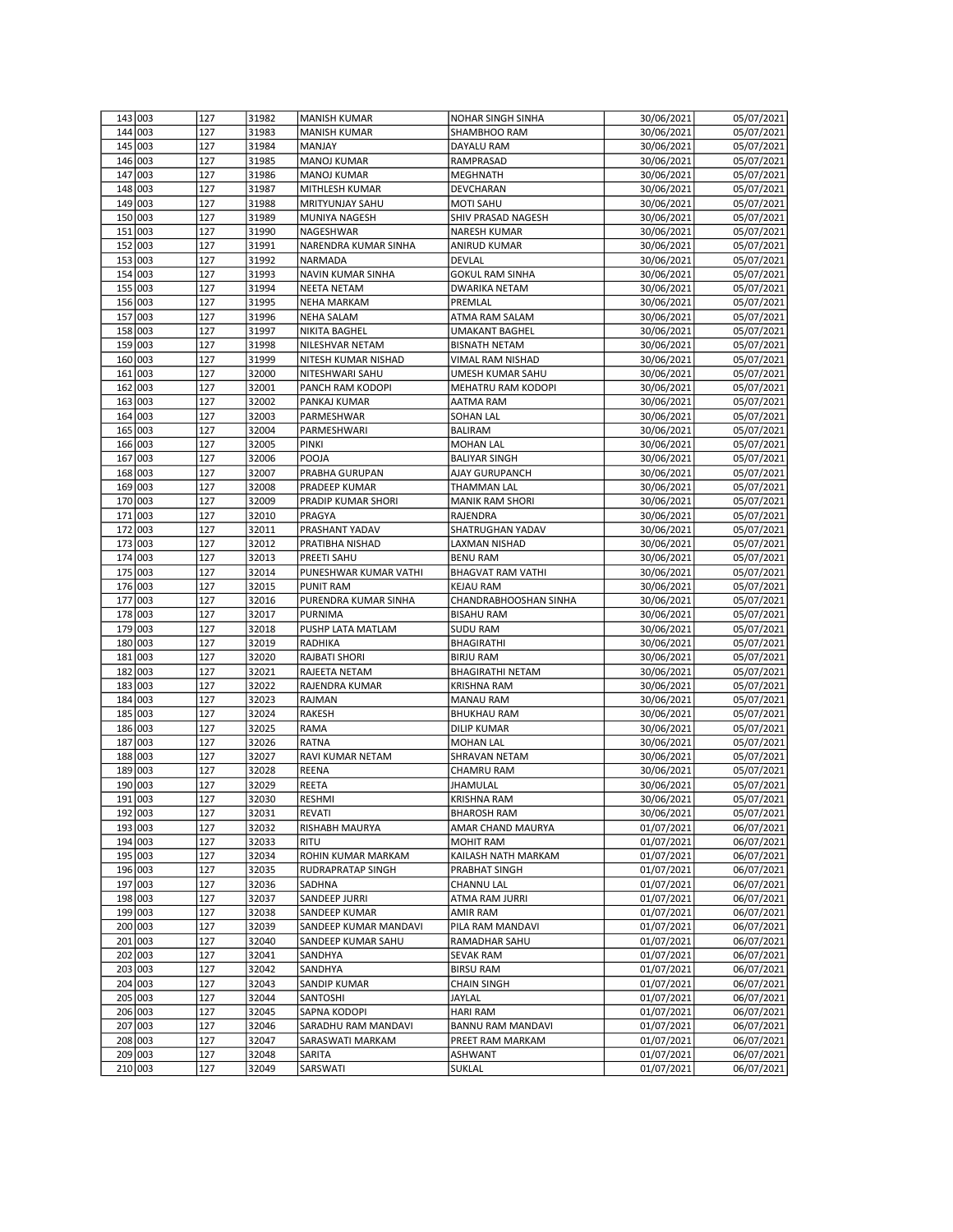|         | 211 003          | 127        | 32050          | SATIYAWATI KASHYAP              | BIRENDRA KUMAR KASHYAP                 | 01/07/2021               | 06/07/2021                             |
|---------|------------------|------------|----------------|---------------------------------|----------------------------------------|--------------------------|----------------------------------------|
|         | 212 003          | 127        | 32051          | SATYARTH KARAYAT                | <b>AJAY KARAYAT</b>                    | 01/07/2021               | 06/07/2021                             |
|         | 213 003          | 127        | 32052          | SATYAWATI                       | <b>BISAMBAR</b>                        | 01/07/2021               | 06/07/2021                             |
|         | 214 003          | 127        | 32053          | SAVIN KUMAR                     | RAI SINGH                              | 01/07/2021               | 06/07/2021                             |
|         | 215 003          | 127        | 32054          | SEEMA                           | RAJAU RAM                              | 01/07/2021               | 06/07/2021                             |
|         | 216 003          | 127        | 32055          | SEEMA BAGHEL                    | SALIKRAM BAGHEL                        | 01/07/2021               | 06/07/2021                             |
|         | 217 003          | 127        | 32056          | SEEMA SAHU                      | DOMAR SINGH SAHU                       | 01/07/2021               | 06/07/2021                             |
|         | 218 003          | 127        | 32057          | <b>SEN KUMARI</b>               | <b>MANGAL RAM</b>                      | 01/07/2021               | 06/07/2021                             |
|         | 219 003          | 127        | 32058          | SHAILENDRA                      | SIYA RAM                               | 01/07/2021               | 06/07/2021                             |
|         | 220 003          | 127        | 32059          | SHASHIKALA JAIN                 | LAKSHMAN JAIN                          | 01/07/2021               | 06/07/2021                             |
|         | 221 003          | 127        | 32060          | SHASHIKANT                      | JAGDISH                                | 01/07/2021               | 06/07/2021                             |
|         | 222 003          | 127        | 32061          |                                 | KALI RAM YADAV                         |                          | 06/07/2021                             |
|         |                  |            |                | SHIVLATA YADAV                  |                                        | 01/07/2021               |                                        |
|         | 223 003          | 127        | 32062          | SHIVRANI SHORI                  | HIRDAY RAM SHORI                       | 01/07/2021               | 06/07/2021                             |
|         | 224 003          | 127        | 32063          | SHUBHAM NAG                     | RAIN SINGH NAG                         | 01/07/2021               | 06/07/2021                             |
|         | 225 003          | 127        | 32064          | <b>SHYAM BAI</b>                | DUKHU RAM                              | 01/07/2021               | 06/07/2021                             |
|         | 226 003          | 127        | 32065          | SITA KODOPI                     | HARI RAM KODOPI                        | 01/07/2021               | 06/07/2021                             |
|         | 227 003          | 127        | 32066          | SOMAN KUMAR KULDEEP             | RADHE SHYAM KULDEEP                    | 01/07/2021               | 06/07/2021                             |
|         | 228 003          | 127        | 32067          | SOMAN KUMAR MARKAM              | PRIT RAM MARKAM                        | 01/07/2021               | 06/07/2021                             |
|         | 229 003          | 127        | 32068          | <b>SUBHASH NETAM</b>            | JUGRU RAM NETAM                        | 01/07/2021               | 06/07/2021                             |
|         | 230 003          | 127        | 32069          | <b>SUKH RAM</b>                 | SWARUPCHAND                            | 01/07/2021               | 06/07/2021                             |
|         | 231 003          | 127        | 32070          | SUNEETA                         | <b>GULAB RAM</b>                       | 01/07/2021               | 06/07/2021                             |
|         | 232 003          | 127        | 32071          | <b>SUNIL KUMAR</b>              | UMESH KUMAR                            | 01/07/2021               | 06/07/2021                             |
|         | 233 003          | 127        | 32072          | <b>SURAJ KUMAR SONKER</b>       | SUNIL KUMAR SONKER                     | 01/07/2021               | 06/07/2021                             |
|         | 234 003          | 127        | 32073          | <b>TAMANNA KUMARE</b>           | ASHOK KUMAR KUMARE                     | 01/07/2021               | 06/07/2021                             |
|         | 235 003          | 127        | 32074          | TAMESHWAR NISHAD                | SUNDERLAL NISHAD                       | 01/07/2021               | 06/07/2021                             |
|         | 236 003          | 127        | 32075          | TAMESHWARI                      | <b>GHASI RAM</b>                       | 01/07/2021               | 06/07/2021                             |
|         | 237 003          | 127        | 32076          | TARAMATI NETAM                  | MEELA RAM NETAM                        | 01/07/2021               | 06/07/2021                             |
|         | 238 003          | 127        | 32077          | <b>TEEKAM SALAM</b>             | ATMA RAM SALAM                         | 01/07/2021               | 06/07/2021                             |
|         | 239 003          | 127        | 32078          | TOMESH KUMAR SALAME             | <b>BABU LAL SALAME</b>                 | 01/07/2021               | 06/07/2021                             |
|         | 240 003          | 127        | 32079          | UMA BHARTI                      | <b>RAM TILAK</b>                       | 01/07/2021               | 06/07/2021                             |
|         | 241 003          | 127        | 32080          | UMASHANKAR                      | CHAITRAM                               | 01/07/2021               | 06/07/2021                             |
|         | 242 003          | 127        | 32081          | UMASHANKAR JAIN                 | LIKESH KUMAR JAIN                      | 01/07/2021               | 06/07/2021                             |
|         | 243 003          | 127        | 32082          | UMESH KUMAR                     | PURUSHOTTAM                            | 01/07/2021               | 06/07/2021                             |
|         | 244 003          | 127        | 32083          | VAISHALI RAWANI                 | ASHWANI RAWANI                         | 01/07/2021               | 06/07/2021                             |
|         | 245 003          | 127        | 32084          | VASUDEV                         | LACHCHHURAM                            | 01/07/2021               | 06/07/2021                             |
|         | 246 003          | 127        | 32085          | VIJAY KUMAR                     | MAHASHANKAR                            | 01/07/2021               | 06/07/2021                             |
|         |                  |            |                |                                 |                                        |                          |                                        |
|         |                  |            |                |                                 |                                        |                          |                                        |
| 247 003 |                  | 127        | 32086          | <b>VIKRANT NIRMALK</b>          | SURESH KUMAR NIRMALKAR                 | 01/07/2021               | 06/07/2021                             |
|         | 248 003          | 127        | 32087          | VINAY KUMAR KORRAM              | <b>SHIV PRASAD</b>                     | 01/07/2021               |                                        |
|         | 249 003          | 127        | 32088          | VINOD KUMAR                     | KAJLU RAM                              | 01/07/2021               | 06/07/2021                             |
|         | 250 003          | 127        | 32089          | VIVEK NARETI                    | <b>VEDRAM NARETI</b>                   | 01/07/2021               | 06/07/2021                             |
|         | 251 003          | 127        | 32090          | VIVEKANAND                      | <b>BALI RAM</b>                        | 01/07/2021               | 06/07/2021                             |
|         | 252 003          | 127        | 32091          | YADRAM                          | <b>MAKHAN RAM</b>                      | 01/07/2021               |                                        |
|         | 253 003          | 127        | 32092          | YASH KUMAR                      | MITHILESH KUMAR                        | 01/07/2021               | 06/07/2021                             |
|         | 254 003          | 127        | 32093          | YASHONAND                       | <b>NOHAR SINGH</b>                     | 01/07/2021               | 06/07/2021                             |
|         | 255 003          | 127        | 32094          | YESDEEP KUMAR SINHA             | AATMA RAM SINHA                        | 01/07/2021               | 06/07/2021                             |
|         | 256 003          | 127        | 32095          | YOGENDRA                        | <b>HIRAU RAM</b>                       | 01/07/2021               | 06/07/2021                             |
|         | 257 003          | 127        | 32096          | YUWRAJ SAHU                     | <b>BANSI LAL SAHU</b>                  | 01/07/2021               | 06/07/2021                             |
|         |                  |            |                |                                 |                                        |                          | 06/07/2021<br>06/07/2021               |
|         | 1 003            | 128        | 32117          | AHILYA POTAI                    | ARJUN SINGH                            | 28/06/2021               | 02/07/2021                             |
|         | 2 003            | 128        | 32118          | AMIT KUMAR                      | CHHABI LAL                             | 28/06/2021               |                                        |
|         | 3 003            | 128        | 32119          | ASHWANI                         | <b>CHAMAR SINGH</b>                    | 28/06/2021               | 02/07/2021                             |
|         | 4 003            | 128        | 32120          | <b>BAJAROO RAM NETAM</b>        | DEURAM NETAM                           | 28/06/2021               |                                        |
|         | 5 003            | 128        | 32121          | BHAVNA                          | PANCHU RAM                             | 28/06/2021               | 02/07/2021                             |
|         | 6 003            | 128        | 32122          | <b>BIMLA KORRAM</b>             | <b>BAL SINGH KORRAM</b>                | 28/06/2021               | 02/07/2021<br>02/07/2021<br>02/07/2021 |
|         | 7 003            | 128        | 32123          | CHIRANJEEV KUMAR                | BEERSINGH                              | 28/06/2021               | 02/07/2021                             |
|         | 8 003            | 128        | 32124          | DAYSINGH PUDO                   | RAMSAY PUDO                            | 28/06/2021               | 02/07/2021                             |
|         | 9 003            | 128        | 32125          | DEVENDRA USENDI                 | SIYA RAM USENDI                        | 28/06/2021               | 02/07/2021                             |
|         | 10 003           | 128        | 32126          | <b>DHARMOTIN</b>                | PARDHU RAM                             |                          |                                        |
|         |                  |            |                | <b>GEETESHWAR USENDI</b>        |                                        | 28/06/2021               | 02/07/2021                             |
|         | 11 003           | 128        | 32127          |                                 | SANTOSH USENDI                         | 28/06/2021               | 02/07/2021                             |
|         | 12 003           | 128        | 32128          | JAY RAM                         | <b>GULAB SINGH</b>                     | 28/06/2021               | 02/07/2021                             |
|         | 13 003           | 128        | 32129          | KSHITI                          | <b>BARADU RAM</b>                      | 28/06/2021               | 02/07/2021                             |
|         | 14 003           | 128        | 32130          | LALESHWARI                      | <b>MAHANT LAL</b>                      | 28/06/2021               | 02/07/2021                             |
|         | 15 003           | 128        | 32131          | MALTI DUGGA                     | SHANI RAM DUGGA                        | 28/06/2021               | 02/07/2021                             |
|         | 16 003           | 128        | 32132          | <b>MANESH KUMAR</b>             | SHYAM LAL                              | 28/06/2021               | 02/07/2021                             |
|         | 17 003           | 128        | 32133          | MANISHA                         | <b>JAGGU RAM</b>                       | 28/06/2021               | 02/07/2021                             |
|         | 18 003           | 128        | 32134          | MANU RAM                        | <b>RATAN SINGH</b>                     | 28/06/2021               | 02/07/2021                             |
|         | 19 003<br>20 003 | 128<br>128 | 32135<br>32136 | MINAKSHI UIKE<br>MONIKA MANDAVI | <b>BRIJLAL UIKE</b><br><b>BRIJ LAL</b> | 28/06/2021<br>28/06/2021 | 02/07/2021<br>02/07/2021               |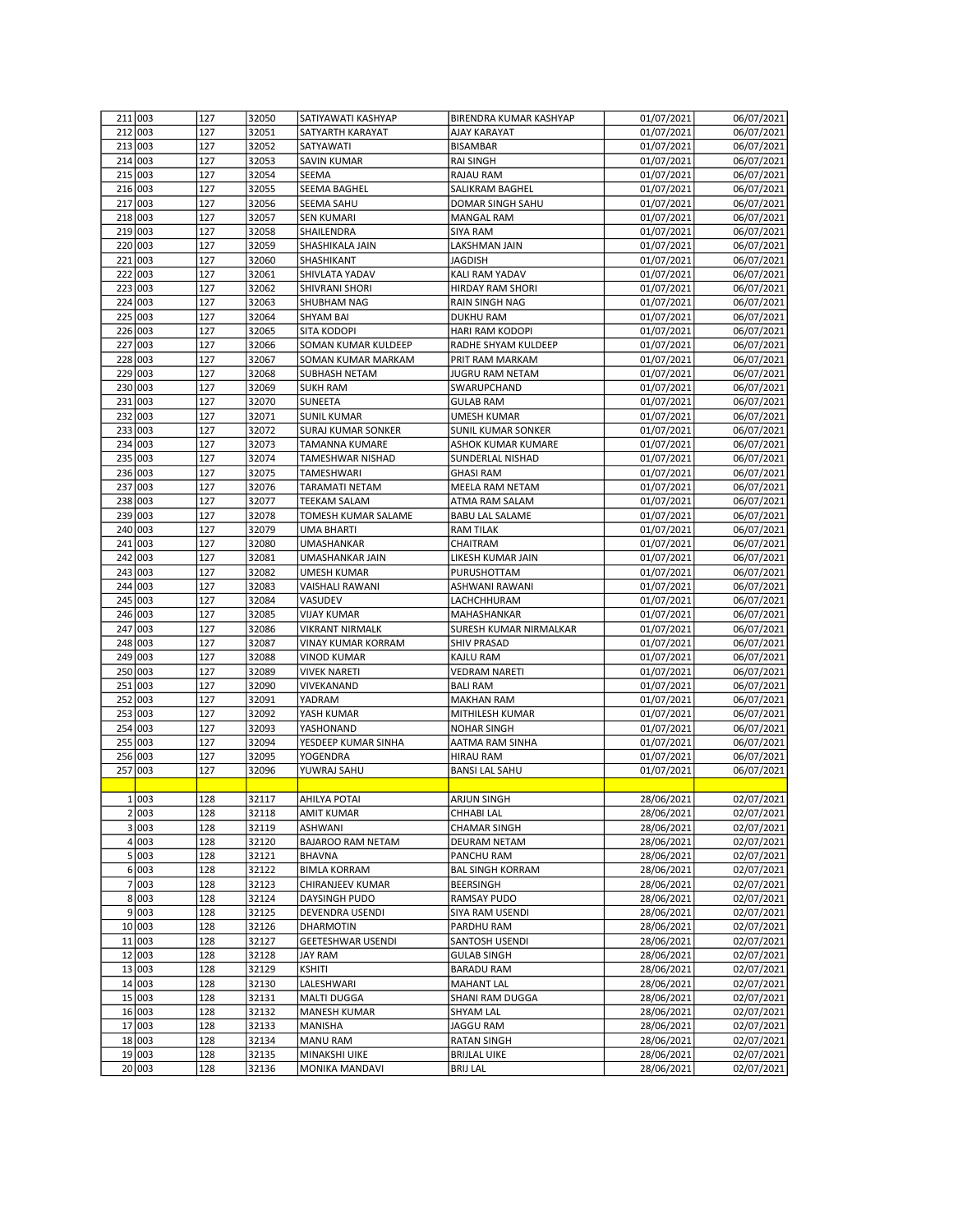| 21 003 | 128 | 32137 | <b>NAMRATA</b>        | KANHIYA                | 28/06/2021 | 02/07/2021 |
|--------|-----|-------|-----------------------|------------------------|------------|------------|
| 22 003 | 128 | 32138 | <b>OMLATA SONI</b>    | SUDHIR KUMAR SONI      | 28/06/2021 | 02/07/2021 |
| 23 003 | 128 | 32139 | PARMESHWARI DUGGA     | ANKALU RAM             | 28/06/2021 | 02/07/2021 |
| 24 003 | 128 | 32140 | PRAMILA POTAI         | <b>INDRU RAM POTAI</b> | 28/06/2021 | 02/07/2021 |
| 25 003 | 128 | 32141 | <b>PUSHPA</b>         | PARGAN SINGH           | 28/06/2021 | 02/07/2021 |
| 26 003 | 128 | 32142 | PUSHWANT KUMAR DEHARI | RAGHU NATH DEHARI      | 28/06/2021 | 02/07/2021 |
| 27 003 | 128 | 32143 | RAMESH KUMAR          | LAKKHU RAM             | 28/06/2021 | 02/07/2021 |
|        |     |       |                       |                        |            |            |
| 28 003 | 128 | 32144 | RAMESH KUMAR KOWACHI  | RAJE SINGH KOWACHI     | 28/06/2021 | 02/07/2021 |
| 29 003 | 128 | 32145 | RAMITA DARRO          | <b>GHASSU RAM</b>      | 28/06/2021 | 02/07/2021 |
| 30 003 | 128 | 32146 | REENA                 | SHRIRAM                | 28/06/2021 | 02/07/2021 |
| 31 003 | 128 | 32147 | REVATI                | <b>MURHA RAM</b>       | 29/06/2021 | 03/07/2021 |
| 32 003 | 128 | 32148 | <b>SAMRATH</b>        | <b>KESHRU RAM</b>      | 29/06/2021 | 03/07/2021 |
| 33 003 | 128 | 32149 | SANDIP KUMAR DUGGA    | LACHCHHU RAM DUGGA     | 29/06/2021 | 03/07/2021 |
| 34 003 | 128 | 32150 | SARASWATI MANDAVI     | RAMNATH MANDAVI        | 29/06/2021 | 03/07/2021 |
| 35 003 | 128 | 32151 | SEEMA DUGGA           | DHARMENDRA DUGGA       | 29/06/2021 | 03/07/2021 |
| 36 003 | 128 | 32152 | <b>SEEMA POTAI</b>    | <b>HEMRAJ POTAI</b>    | 29/06/2021 | 03/07/2021 |
| 37 003 | 128 | 32153 | SHAHNVAZ KHAN         | <b>RAFIK KHAN</b>      | 29/06/2021 | 03/07/2021 |
|        |     | 32154 |                       |                        |            |            |
| 38 003 | 128 |       | SHASHIKALA            | <b>JAYRAM</b>          | 29/06/2021 | 03/07/2021 |
| 39 003 | 128 | 32155 | SHRAVAN KUMAR         | <b>CHANDAN LAL</b>     | 29/06/2021 | 03/07/2021 |
| 40 003 | 128 | 32156 | SUKMAY                | DHARMU RAM             | 29/06/2021 | 03/07/2021 |
| 41 003 | 128 | 32157 | <b>SUNNE SINGH</b>    | <b>RUPE SINGH</b>      | 29/06/2021 | 03/07/2021 |
| 42 003 | 128 | 32158 | <b>SUREKHA</b>        | <b>MAKHAN LAL</b>      | 29/06/2021 | 03/07/2021 |
| 43 003 | 128 | 32159 | <b>SUREKHA HIDKO</b>  | <b>MANGAL SAY</b>      | 29/06/2021 | 03/07/2021 |
| 44 003 | 128 | 32160 | <b>SURESH KUMAR</b>   | SHYAM SINGH            | 29/06/2021 | 03/07/2021 |
| 45 003 | 128 | 32161 | TAKESHWARI            | PARAS RAM              | 29/06/2021 | 03/07/2021 |
| 46 003 | 128 | 32162 | <b>TRIVENI</b>        | <b>MADHU DAS</b>       | 29/06/2021 | 03/07/2021 |
| 47 003 | 128 | 32163 | TULSI RAM             | SONSAY                 | 29/06/2021 | 03/07/2021 |
|        |     | 32164 |                       |                        |            |            |
| 48 003 | 128 |       | <b>VIKRAM POTAI</b>   | KANGLU RAM POTAI       | 29/06/2021 | 03/07/2021 |
| 49 003 | 128 | 32165 | VIMLA                 | <b>ANKALU RAM</b>      | 29/06/2021 | 03/07/2021 |
| 50 003 | 128 | 32166 | <b>VINOD KAUSHAL</b>  | DINESH KAUSHAL         | 29/06/2021 | 03/07/2021 |
| 51 003 | 128 | 32167 | YOGESHWARI            | MAHESH                 | 29/06/2021 | 03/07/2021 |
| 52 003 | 128 | 32188 | AKANKSHA THAKUR       | <b>SANJAY THAKUR</b>   | 29/06/2021 | 03/07/2021 |
| 53 003 | 128 | 32189 | ASHA                  | <b>DASHRATH</b>        | 29/06/2021 | 03/07/2021 |
| 54 003 | 128 | 32190 | BADRINATH             | SANKUR RAM             | 29/06/2021 | 03/07/2021 |
| 55 003 | 128 | 32191 | BHUPENDRA KUMAR TARAM | KALIT RAM TARAM        | 29/06/2021 | 03/07/2021 |
| 56 003 | 128 | 32192 | <b>BUDESHWAR</b>      | <b>GANGU RAM</b>       | 29/06/2021 | 03/07/2021 |
| 57 003 | 128 | 32193 | CHAMELI               | VASUDEV                | 29/06/2021 | 03/07/2021 |
| 58 003 | 128 | 32194 | CHANDAN SINGH BAGHEL  | RAIPAL SINGH BAGHEL    |            | 03/07/2021 |
|        |     |       |                       |                        | 29/06/2021 |            |
| 59 003 | 128 | 32195 | CHHABI LAL            | MAHANGU RAM            | 29/06/2021 | 03/07/2021 |
| 60 003 | 128 | 32196 | <b>DEEPIKA</b>        | <b>BIHARI LAL</b>      | 29/06/2021 | 03/07/2021 |
| 61 003 | 128 | 32197 | DEVENDRA KUMAR        | <b>BANSHI LAL</b>      | 30/06/2021 | 05/07/2021 |
| 62 003 | 128 | 32198 | DURGESH KUMAR NAG     | MEHAR SINGH NAG        | 30/06/2021 | 05/07/2021 |
| 63 003 | 128 | 32199 | <b>GULSHAN KUMAR</b>  | <b>KHANDU RAM</b>      | 30/06/2021 | 05/07/2021 |
| 64 003 | 128 | 32200 | <b>HEMANT DEHARI</b>  | <b>CHAMAR SINGH</b>    | 30/06/2021 | 05/07/2021 |
| 65 003 | 128 | 32201 | HEMLAL NURUTI         | <b>BIJU RAM NURUTI</b> | 30/06/2021 | 05/07/2021 |
| 66 003 | 128 | 32202 | <b>INDIRO</b>         | <b>BRIJLAL</b>         | 30/06/2021 | 05/07/2021 |
| 67 003 | 128 | 32203 | KALAWATI              | <b>MEHATTAR</b>        | 30/06/2021 | 05/07/2021 |
| 68 003 | 128 | 32204 | KAVITA                | <b>BHAWAN SINGH</b>    | 30/06/2021 | 05/07/2021 |
| 69 003 | 128 | 32205 | KESHWARI              | <b>ANKAL RAM</b>       | 30/06/2021 | 05/07/2021 |
|        |     |       |                       |                        |            |            |
| 70 003 | 128 | 32206 | KHUSHBOO BAGHEL       | <b>TARUN BAGHEL</b>    | 30/06/2021 | 05/07/2021 |
| 71 003 | 128 | 32207 | KHYATI RAYKUNDALIYA   | MUKESH KUMAR           | 30/06/2021 | 05/07/2021 |
| 72 003 | 128 | 32208 | KIRAN                 | SANTOSH                | 30/06/2021 | 05/07/2021 |
| 73 003 | 128 | 32209 | KIRAN SETHIYA         | SURENDRA SETHIYA       | 30/06/2021 | 05/07/2021 |
| 74 003 | 128 | 32210 | <b>KISHOR KUMAR</b>   | SHIVLAL                | 30/06/2021 | 05/07/2021 |
| 75 003 | 128 | 32211 | <b>KRITIKA BAGHEL</b> | SATYANARAYAN BAGHEL    | 30/06/2021 | 05/07/2021 |
| 76 003 | 128 | 32212 | LAKHAN LAL            | <b>DEVRAM</b>          | 30/06/2021 | 05/07/2021 |
| 77 003 | 128 | 32213 | LATA PATEL            | DHANSAY                | 30/06/2021 | 05/07/2021 |
| 78 003 | 128 | 32214 | LEENA                 | SONAURAM               | 30/06/2021 | 05/07/2021 |
| 79 003 | 128 | 32215 | MADHURI               | DAYALU RAM             | 30/06/2021 | 05/07/2021 |
| 80 003 | 128 | 32216 | MAHESH KUMAR          | MANKU RAM              | 30/06/2021 | 05/07/2021 |
| 81 003 | 128 | 32217 | <b>MANISHA</b>        | <b>BIJU RAM</b>        | 30/06/2021 | 05/07/2021 |
|        |     |       |                       |                        |            |            |
| 82 003 | 128 | 32218 | <b>MONIKA JURRI</b>   | P R JURRI              | 30/06/2021 | 05/07/2021 |
| 83 003 | 128 | 32219 | NARENDRA KUMAR DARRO  | RAJNATH DARRO          | 30/06/2021 | 05/07/2021 |
| 84 003 | 128 | 32220 | <b>NEHA KEMRO</b>     | SHAMBHU RAM            | 30/06/2021 | 05/07/2021 |
| 85 003 | 128 | 32221 | PRADEEP KUMAR         | RAMSINGH               | 30/06/2021 | 05/07/2021 |
| 86 003 | 128 | 32222 | PRAMESWRI             | SHIYALAL               | 30/06/2021 | 05/07/2021 |
| 87 003 | 128 | 32223 | PRAMILA               | <b>SUKHDU RAM</b>      | 30/06/2021 | 05/07/2021 |
| 88 003 | 128 | 32224 | PRAMILA USENDI        | RAJENDRA KUMAR USENDI  | 30/06/2021 | 05/07/2021 |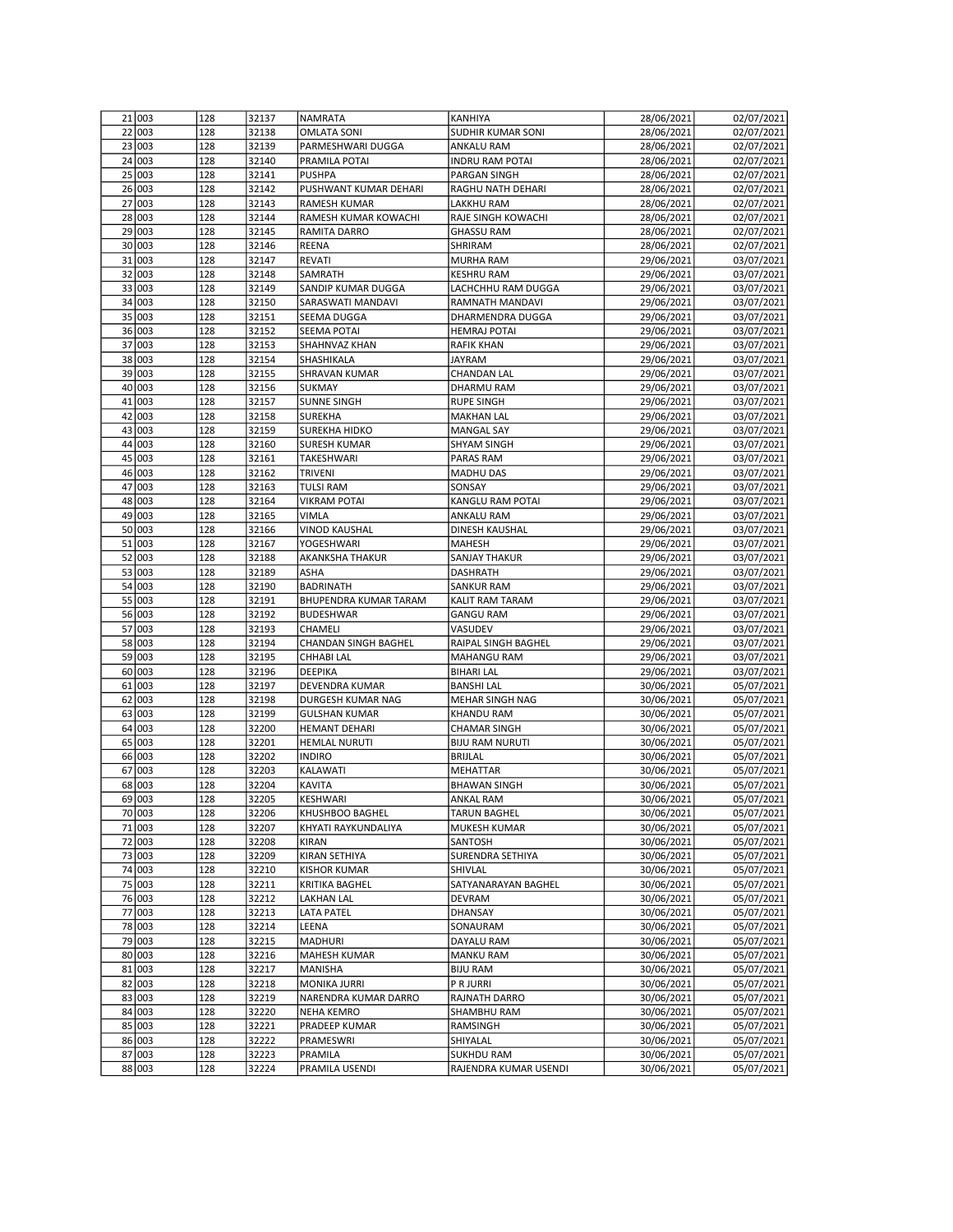| 90 003<br>128<br><b>BAJU RAM</b><br>30/06/2021<br>05/07/2021<br>32226<br>PREMBATTI<br>91 003<br>128<br>RANURAM<br>01/07/2021<br>06/07/2021<br>32227<br><b>PUSHPA</b><br>92 003<br>32228<br>RAGINI<br><b>JHADU RAM</b><br>01/07/2021<br>06/07/2021<br>128<br>93 003<br>128<br>32229<br>RAHUL PATEL<br><b>TEEKAM PATEL</b><br>01/07/2021<br>06/07/2021<br>94 003<br>128<br>32230<br>RAJESH THAKUR<br>01/07/2021<br>06/07/2021<br>UMENDRA SINGH<br>128<br>95 003<br>32231<br>RAJULA<br>01/07/2021<br>06/07/2021<br><b>JOGI RAM</b><br>96 003<br>128<br>32232<br><b>RENUKA NAG</b><br>01/07/2021<br><b>FAGU RAM NAG</b><br>97 003<br>128<br>01/07/2021<br>06/07/2021<br>32233<br>RUPENDRA KUMAR NETAM<br>RAMDYAL NETAM<br>01/07/2021<br>98 003<br>128<br>32234<br>SAJANEE NAG<br>RAJARAM NAG<br>99 003<br>128<br>01/07/2021<br>06/07/2021<br>32235<br>SANDESH KUMAR<br>SHAMU<br>100 003<br>128<br>32236<br><b>BASANT UIKE</b><br>01/07/2021<br>SANGEETA UIKE<br>101 003<br>128<br>01/07/2021<br>06/07/2021<br>32237<br>SANJAY KUMAR<br><b>DEV SINGH</b><br>128<br>32238<br>01/07/2021<br>06/07/2021<br>102 003<br>SANJEET KUMAR NETAM<br>JAGESHWAR NETAM<br>103 003<br>128<br>32239<br>SANKAY<br><b>SURJU RAM</b><br>01/07/2021<br>06/07/2021<br>104 003<br>06/07/2021<br>128<br>32240<br>SHAVENDRA<br><b>RANJAN SINGH</b><br>01/07/2021<br>105 003<br>06/07/2021<br>128<br>32241<br>SUMITRA<br>AYTU RAM<br>01/07/2021<br>106 003<br>128<br>32242<br>RAMSING KADIYAM<br>01/07/2021<br>06/07/2021<br><b>SUNITA KADIYAM</b><br>06/07/2021<br>107 003<br>128<br>32243<br><b>SUPRITA</b><br>BAISAKHU<br>01/07/2021<br>108 003<br>128<br>01/07/2021<br>06/07/2021<br>32244<br><b>SUPRITA</b><br>BANSHIRAM<br>109 003<br>128<br>32245<br>TANKESHWARI<br><b>NOHAR LAL PORTE</b><br>01/07/2021<br>06/07/2021<br>06/07/2021<br>110 003<br>128<br>32246<br>TIKAM KUMAR UIKE<br>VISHNU RAM<br>01/07/2021<br>111 003<br>128<br>32247<br>TIKESHWARI<br><b>VISHNU</b><br>01/07/2021<br>06/07/2021<br>112 003<br>01/07/2021<br>128<br>32248<br>TUMESHWAR KOSAMA<br>CHINTA RAM KOSAMA<br>06/07/2021<br>113 003<br>32249<br>01/07/2021<br>06/07/2021<br>128<br><b>UMENDRA</b><br>HEERALAL<br>114 003<br>128<br>32250<br><b>USHA</b><br>DHANSAY<br>01/07/2021<br>06/07/2021<br>115 003<br>VINDO KUMAR KACHLAM<br>ARJUN SINGH KACHLAM<br>128<br>32251<br>01/07/2021<br>06/07/2021<br>116 003<br>128<br>KHAMLAL<br>06/07/2021<br>32252<br>YAMINI RANA<br>01/07/2021<br>117 003<br>32253<br>YOGENDRA KUMAR<br>RAMBHAROSH NAG<br>01/07/2021<br>06/07/2021<br>128<br>118 003<br>128<br>32274<br>ALNKAR KUMAR<br>RAJESH<br>01/07/2021<br>06/07/2021<br>119 003<br>128<br>32275<br>ARUNA<br>01/07/2021<br>06/07/2021<br>RAMESH<br>120 003<br>128<br>32276<br>01/07/2021<br>06/07/2021<br>AVON KUMAR NISHAD<br>DHANI RAM NISHAD<br>121 003<br>128<br>32277<br><b>DILIP KUMAR</b><br>01/07/2021<br>CHAMPA USENDI<br>122 003<br>128<br>06/07/2021<br>32278<br>SANTOSH KUMAR<br>ANAND RAM<br>01/07/2021<br>123 003<br>128<br>32279<br>SUMIT KUMAR BHUARYA<br>HARISHCHANDRA BHUARYA<br>01/07/2021<br>06/07/2021<br>1 003<br>129<br>32300<br>AKESHWARI MARKAM<br><b>NATHU RAM</b><br>28/06/2021<br>02/07/2021<br>2 003<br>129<br>28/06/2021<br>02/07/2021<br>32301<br>ALKAMANI<br><b>NARAD RAM</b><br>3 003<br>129<br>32302<br>28/06/2021<br>02/07/2021<br>AMILA<br>SAGANU RAM<br>4 003<br>02/07/2021<br>129<br>32303<br>ANITA MARKAM<br>BHARAT RAM MARKAM<br>28/06/2021<br>5 003<br>02/07/2021<br>129<br>32304<br><b>ANJALI PATEL</b><br>DEVKARAN PATEL<br>28/06/2021<br>6 003<br>02/07/2021<br>129<br>32305<br>ANSU RAM SHORI<br>SAMPAT RAM SHORI<br>28/06/2021<br>7 003<br>129<br>28/06/2021<br>02/07/2021<br>32306<br><b>BAMLESHWARI BAGHEL</b><br>AATMA RAM BAGHEL<br>8 003<br>129<br>32307<br>DURGESHWARI<br><b>CHANDAN RAM</b><br>28/06/2021<br>9 003<br>129<br>02/07/2021<br>32308<br>DURGESHWARI.<br>JAYRAM.<br>28/06/2021<br>10 003<br>129<br>32309<br>ESHWAR LAL SAHU<br>NAND KUMAR SAHU<br>28/06/2021<br>11 003<br>129<br>32310<br><b>INDU</b><br><b>MADAN LAL</b><br>28/06/2021<br>12 003<br>129<br>32311<br>JAGESHWARI SHORI<br>SAG RAM SHORI<br>28/06/2021<br>13 003<br>129<br>02/07/2021<br>32312<br>JAMUNA DEVI NETAM<br>KANVAL SINGH NETAM<br>28/06/2021<br>14 003<br>129<br>32313<br>JITESHWARI PANDE<br><b>KESHAR RAM PANDE</b><br>28/06/2021<br>15 003<br>129<br>32314<br>28/06/2021<br>02/07/2021<br><b>KAMINI PAL</b><br><b>RANJIT PAL</b><br>16 003<br>129<br>32315<br><b>KRITI SALAM</b><br>NATHEL RAM SALAM<br>28/06/2021<br>17 003<br>129<br>32316<br>MANORAMA MANDAVI<br>JAISINGH MANDAVI<br>28/06/2021<br>02/07/2021<br>18 003<br>129<br>32317<br><b>MONIKA</b><br><b>JAGPRASAD</b><br>28/06/2021<br>19 003<br>129<br>32318<br>NEESHA<br>DUWARU RAM<br>28/06/2021<br>02/07/2021<br>20 003<br>129<br>32319<br><b>NEHA</b><br><b>SURENDRA KUMAR</b><br>28/06/2021<br>129<br>21 003<br>32320<br>PREETI KHILADI<br>MANNU RAM KHILADI<br>28/06/2021<br>02/07/2021<br>22 003<br>129<br>32321<br>PRIYANKA NETAM<br>AMARCHAND NETAM<br>28/06/2021<br>23 003<br>129<br>28/06/2021<br>32322<br>PUSHPA<br>HIRDERAM<br>24 003<br>129<br><b>BABULAL</b><br>28/06/2021<br>32323<br>RADHIKA<br>25 003<br>129<br>RANJITA MARKAM<br>28/06/2021<br>32324<br>SURESH KUMAR MARKAM<br>26 003<br>129<br>32325<br>28/06/2021<br>RAVINDRA KUMAR<br>AMRIT LAL<br>27 003<br>129<br>29/06/2021<br>32326<br>REETU SALAM<br>RAMSINGH SALAM<br>28 003<br>129<br>32327<br>RISHI KUMAR YADAV<br>KUSHAL RAM YADAV<br>29/06/2021<br>03/07/2021<br>29 003<br>129<br>32328<br>SAVITRI<br>SIYARAM<br>29/06/2021<br>03/07/2021<br>30 003<br><b>VIJAY CHOUBEY</b><br>29/06/2021<br>129<br>32329<br>SHWETA CHOUBEY<br>31 003<br>29/06/2021<br>129<br>32330<br>VARSHA SHORI<br><b>SUKMAN SHORI</b><br>32 003<br>129<br>32331<br>YAMUNA PRASAD YADAV<br>JITENDRA KUMAR YADAV<br>29/06/2021 | 89 003 | 128 | 32225 | PREM BATI NAVGO | DHANEE RAM NAVGO | 30/06/2021 | 05/07/2021 |
|--------------------------------------------------------------------------------------------------------------------------------------------------------------------------------------------------------------------------------------------------------------------------------------------------------------------------------------------------------------------------------------------------------------------------------------------------------------------------------------------------------------------------------------------------------------------------------------------------------------------------------------------------------------------------------------------------------------------------------------------------------------------------------------------------------------------------------------------------------------------------------------------------------------------------------------------------------------------------------------------------------------------------------------------------------------------------------------------------------------------------------------------------------------------------------------------------------------------------------------------------------------------------------------------------------------------------------------------------------------------------------------------------------------------------------------------------------------------------------------------------------------------------------------------------------------------------------------------------------------------------------------------------------------------------------------------------------------------------------------------------------------------------------------------------------------------------------------------------------------------------------------------------------------------------------------------------------------------------------------------------------------------------------------------------------------------------------------------------------------------------------------------------------------------------------------------------------------------------------------------------------------------------------------------------------------------------------------------------------------------------------------------------------------------------------------------------------------------------------------------------------------------------------------------------------------------------------------------------------------------------------------------------------------------------------------------------------------------------------------------------------------------------------------------------------------------------------------------------------------------------------------------------------------------------------------------------------------------------------------------------------------------------------------------------------------------------------------------------------------------------------------------------------------------------------------------------------------------------------------------------------------------------------------------------------------------------------------------------------------------------------------------------------------------------------------------------------------------------------------------------------------------------------------------------------------------------------------------------------------------------------------------------------------------------------------------------------------------------------------------------------------------------------------------------------------------------------------------------------------------------------------------------------------------------------------------------------------------------------------------------------------------------------------------------------------------------------------------------------------------------------------------------------------------------------------------------------------------------------------------------------------------------------------------------------------------------------------------------------------------------------------------------------------------------------------------------------------------------------------------------------------------------------------------------------------------------------------------------------------------------------------------------------------------------------------------------------------------------------------------------------------------------------------------------------------------------------------------------------------------------------------------------------------------------------------------------------------------------------------------------------------------------------------------------------------------------------------------------------------------------------------------------------------------------------------------------------------------------------------------------------------------------------------------------------------------------------------------------------------------------------------------------------------------------------------------------------------------------------------------------------------------------------------------------------------------------------------------------------------------------------------------------------------------------------------------------------------------------------------------------------------------------------------------------------------------------------------------|--------|-----|-------|-----------------|------------------|------------|------------|
|                                                                                                                                                                                                                                                                                                                                                                                                                                                                                                                                                                                                                                                                                                                                                                                                                                                                                                                                                                                                                                                                                                                                                                                                                                                                                                                                                                                                                                                                                                                                                                                                                                                                                                                                                                                                                                                                                                                                                                                                                                                                                                                                                                                                                                                                                                                                                                                                                                                                                                                                                                                                                                                                                                                                                                                                                                                                                                                                                                                                                                                                                                                                                                                                                                                                                                                                                                                                                                                                                                                                                                                                                                                                                                                                                                                                                                                                                                                                                                                                                                                                                                                                                                                                                                                                                                                                                                                                                                                                                                                                                                                                                                                                                                                                                                                                                                                                                                                                                                                                                                                                                                                                                                                                                                                                                                                                                                                                                                                                                                                                                                                                                                                                                                                                                                                                                                            |        |     |       |                 |                  |            |            |
|                                                                                                                                                                                                                                                                                                                                                                                                                                                                                                                                                                                                                                                                                                                                                                                                                                                                                                                                                                                                                                                                                                                                                                                                                                                                                                                                                                                                                                                                                                                                                                                                                                                                                                                                                                                                                                                                                                                                                                                                                                                                                                                                                                                                                                                                                                                                                                                                                                                                                                                                                                                                                                                                                                                                                                                                                                                                                                                                                                                                                                                                                                                                                                                                                                                                                                                                                                                                                                                                                                                                                                                                                                                                                                                                                                                                                                                                                                                                                                                                                                                                                                                                                                                                                                                                                                                                                                                                                                                                                                                                                                                                                                                                                                                                                                                                                                                                                                                                                                                                                                                                                                                                                                                                                                                                                                                                                                                                                                                                                                                                                                                                                                                                                                                                                                                                                                            |        |     |       |                 |                  |            |            |
|                                                                                                                                                                                                                                                                                                                                                                                                                                                                                                                                                                                                                                                                                                                                                                                                                                                                                                                                                                                                                                                                                                                                                                                                                                                                                                                                                                                                                                                                                                                                                                                                                                                                                                                                                                                                                                                                                                                                                                                                                                                                                                                                                                                                                                                                                                                                                                                                                                                                                                                                                                                                                                                                                                                                                                                                                                                                                                                                                                                                                                                                                                                                                                                                                                                                                                                                                                                                                                                                                                                                                                                                                                                                                                                                                                                                                                                                                                                                                                                                                                                                                                                                                                                                                                                                                                                                                                                                                                                                                                                                                                                                                                                                                                                                                                                                                                                                                                                                                                                                                                                                                                                                                                                                                                                                                                                                                                                                                                                                                                                                                                                                                                                                                                                                                                                                                                            |        |     |       |                 |                  |            |            |
|                                                                                                                                                                                                                                                                                                                                                                                                                                                                                                                                                                                                                                                                                                                                                                                                                                                                                                                                                                                                                                                                                                                                                                                                                                                                                                                                                                                                                                                                                                                                                                                                                                                                                                                                                                                                                                                                                                                                                                                                                                                                                                                                                                                                                                                                                                                                                                                                                                                                                                                                                                                                                                                                                                                                                                                                                                                                                                                                                                                                                                                                                                                                                                                                                                                                                                                                                                                                                                                                                                                                                                                                                                                                                                                                                                                                                                                                                                                                                                                                                                                                                                                                                                                                                                                                                                                                                                                                                                                                                                                                                                                                                                                                                                                                                                                                                                                                                                                                                                                                                                                                                                                                                                                                                                                                                                                                                                                                                                                                                                                                                                                                                                                                                                                                                                                                                                            |        |     |       |                 |                  |            |            |
| 06/07/2021<br>06/07/2021<br>06/07/2021<br>06/07/2021<br>02/07/2021<br>02/07/2021<br>02/07/2021<br>02/07/2021<br>02/07/2021<br>02/07/2021<br>02/07/2021<br>02/07/2021<br>02/07/2021<br>02/07/2021<br>03/07/2021<br>03/07/2021<br>03/07/2021<br>03/07/2021                                                                                                                                                                                                                                                                                                                                                                                                                                                                                                                                                                                                                                                                                                                                                                                                                                                                                                                                                                                                                                                                                                                                                                                                                                                                                                                                                                                                                                                                                                                                                                                                                                                                                                                                                                                                                                                                                                                                                                                                                                                                                                                                                                                                                                                                                                                                                                                                                                                                                                                                                                                                                                                                                                                                                                                                                                                                                                                                                                                                                                                                                                                                                                                                                                                                                                                                                                                                                                                                                                                                                                                                                                                                                                                                                                                                                                                                                                                                                                                                                                                                                                                                                                                                                                                                                                                                                                                                                                                                                                                                                                                                                                                                                                                                                                                                                                                                                                                                                                                                                                                                                                                                                                                                                                                                                                                                                                                                                                                                                                                                                                                   |        |     |       |                 |                  |            |            |
|                                                                                                                                                                                                                                                                                                                                                                                                                                                                                                                                                                                                                                                                                                                                                                                                                                                                                                                                                                                                                                                                                                                                                                                                                                                                                                                                                                                                                                                                                                                                                                                                                                                                                                                                                                                                                                                                                                                                                                                                                                                                                                                                                                                                                                                                                                                                                                                                                                                                                                                                                                                                                                                                                                                                                                                                                                                                                                                                                                                                                                                                                                                                                                                                                                                                                                                                                                                                                                                                                                                                                                                                                                                                                                                                                                                                                                                                                                                                                                                                                                                                                                                                                                                                                                                                                                                                                                                                                                                                                                                                                                                                                                                                                                                                                                                                                                                                                                                                                                                                                                                                                                                                                                                                                                                                                                                                                                                                                                                                                                                                                                                                                                                                                                                                                                                                                                            |        |     |       |                 |                  |            |            |
|                                                                                                                                                                                                                                                                                                                                                                                                                                                                                                                                                                                                                                                                                                                                                                                                                                                                                                                                                                                                                                                                                                                                                                                                                                                                                                                                                                                                                                                                                                                                                                                                                                                                                                                                                                                                                                                                                                                                                                                                                                                                                                                                                                                                                                                                                                                                                                                                                                                                                                                                                                                                                                                                                                                                                                                                                                                                                                                                                                                                                                                                                                                                                                                                                                                                                                                                                                                                                                                                                                                                                                                                                                                                                                                                                                                                                                                                                                                                                                                                                                                                                                                                                                                                                                                                                                                                                                                                                                                                                                                                                                                                                                                                                                                                                                                                                                                                                                                                                                                                                                                                                                                                                                                                                                                                                                                                                                                                                                                                                                                                                                                                                                                                                                                                                                                                                                            |        |     |       |                 |                  |            |            |
|                                                                                                                                                                                                                                                                                                                                                                                                                                                                                                                                                                                                                                                                                                                                                                                                                                                                                                                                                                                                                                                                                                                                                                                                                                                                                                                                                                                                                                                                                                                                                                                                                                                                                                                                                                                                                                                                                                                                                                                                                                                                                                                                                                                                                                                                                                                                                                                                                                                                                                                                                                                                                                                                                                                                                                                                                                                                                                                                                                                                                                                                                                                                                                                                                                                                                                                                                                                                                                                                                                                                                                                                                                                                                                                                                                                                                                                                                                                                                                                                                                                                                                                                                                                                                                                                                                                                                                                                                                                                                                                                                                                                                                                                                                                                                                                                                                                                                                                                                                                                                                                                                                                                                                                                                                                                                                                                                                                                                                                                                                                                                                                                                                                                                                                                                                                                                                            |        |     |       |                 |                  |            |            |
|                                                                                                                                                                                                                                                                                                                                                                                                                                                                                                                                                                                                                                                                                                                                                                                                                                                                                                                                                                                                                                                                                                                                                                                                                                                                                                                                                                                                                                                                                                                                                                                                                                                                                                                                                                                                                                                                                                                                                                                                                                                                                                                                                                                                                                                                                                                                                                                                                                                                                                                                                                                                                                                                                                                                                                                                                                                                                                                                                                                                                                                                                                                                                                                                                                                                                                                                                                                                                                                                                                                                                                                                                                                                                                                                                                                                                                                                                                                                                                                                                                                                                                                                                                                                                                                                                                                                                                                                                                                                                                                                                                                                                                                                                                                                                                                                                                                                                                                                                                                                                                                                                                                                                                                                                                                                                                                                                                                                                                                                                                                                                                                                                                                                                                                                                                                                                                            |        |     |       |                 |                  |            |            |
|                                                                                                                                                                                                                                                                                                                                                                                                                                                                                                                                                                                                                                                                                                                                                                                                                                                                                                                                                                                                                                                                                                                                                                                                                                                                                                                                                                                                                                                                                                                                                                                                                                                                                                                                                                                                                                                                                                                                                                                                                                                                                                                                                                                                                                                                                                                                                                                                                                                                                                                                                                                                                                                                                                                                                                                                                                                                                                                                                                                                                                                                                                                                                                                                                                                                                                                                                                                                                                                                                                                                                                                                                                                                                                                                                                                                                                                                                                                                                                                                                                                                                                                                                                                                                                                                                                                                                                                                                                                                                                                                                                                                                                                                                                                                                                                                                                                                                                                                                                                                                                                                                                                                                                                                                                                                                                                                                                                                                                                                                                                                                                                                                                                                                                                                                                                                                                            |        |     |       |                 |                  |            |            |
|                                                                                                                                                                                                                                                                                                                                                                                                                                                                                                                                                                                                                                                                                                                                                                                                                                                                                                                                                                                                                                                                                                                                                                                                                                                                                                                                                                                                                                                                                                                                                                                                                                                                                                                                                                                                                                                                                                                                                                                                                                                                                                                                                                                                                                                                                                                                                                                                                                                                                                                                                                                                                                                                                                                                                                                                                                                                                                                                                                                                                                                                                                                                                                                                                                                                                                                                                                                                                                                                                                                                                                                                                                                                                                                                                                                                                                                                                                                                                                                                                                                                                                                                                                                                                                                                                                                                                                                                                                                                                                                                                                                                                                                                                                                                                                                                                                                                                                                                                                                                                                                                                                                                                                                                                                                                                                                                                                                                                                                                                                                                                                                                                                                                                                                                                                                                                                            |        |     |       |                 |                  |            |            |
|                                                                                                                                                                                                                                                                                                                                                                                                                                                                                                                                                                                                                                                                                                                                                                                                                                                                                                                                                                                                                                                                                                                                                                                                                                                                                                                                                                                                                                                                                                                                                                                                                                                                                                                                                                                                                                                                                                                                                                                                                                                                                                                                                                                                                                                                                                                                                                                                                                                                                                                                                                                                                                                                                                                                                                                                                                                                                                                                                                                                                                                                                                                                                                                                                                                                                                                                                                                                                                                                                                                                                                                                                                                                                                                                                                                                                                                                                                                                                                                                                                                                                                                                                                                                                                                                                                                                                                                                                                                                                                                                                                                                                                                                                                                                                                                                                                                                                                                                                                                                                                                                                                                                                                                                                                                                                                                                                                                                                                                                                                                                                                                                                                                                                                                                                                                                                                            |        |     |       |                 |                  |            |            |
|                                                                                                                                                                                                                                                                                                                                                                                                                                                                                                                                                                                                                                                                                                                                                                                                                                                                                                                                                                                                                                                                                                                                                                                                                                                                                                                                                                                                                                                                                                                                                                                                                                                                                                                                                                                                                                                                                                                                                                                                                                                                                                                                                                                                                                                                                                                                                                                                                                                                                                                                                                                                                                                                                                                                                                                                                                                                                                                                                                                                                                                                                                                                                                                                                                                                                                                                                                                                                                                                                                                                                                                                                                                                                                                                                                                                                                                                                                                                                                                                                                                                                                                                                                                                                                                                                                                                                                                                                                                                                                                                                                                                                                                                                                                                                                                                                                                                                                                                                                                                                                                                                                                                                                                                                                                                                                                                                                                                                                                                                                                                                                                                                                                                                                                                                                                                                                            |        |     |       |                 |                  |            |            |
|                                                                                                                                                                                                                                                                                                                                                                                                                                                                                                                                                                                                                                                                                                                                                                                                                                                                                                                                                                                                                                                                                                                                                                                                                                                                                                                                                                                                                                                                                                                                                                                                                                                                                                                                                                                                                                                                                                                                                                                                                                                                                                                                                                                                                                                                                                                                                                                                                                                                                                                                                                                                                                                                                                                                                                                                                                                                                                                                                                                                                                                                                                                                                                                                                                                                                                                                                                                                                                                                                                                                                                                                                                                                                                                                                                                                                                                                                                                                                                                                                                                                                                                                                                                                                                                                                                                                                                                                                                                                                                                                                                                                                                                                                                                                                                                                                                                                                                                                                                                                                                                                                                                                                                                                                                                                                                                                                                                                                                                                                                                                                                                                                                                                                                                                                                                                                                            |        |     |       |                 |                  |            |            |
|                                                                                                                                                                                                                                                                                                                                                                                                                                                                                                                                                                                                                                                                                                                                                                                                                                                                                                                                                                                                                                                                                                                                                                                                                                                                                                                                                                                                                                                                                                                                                                                                                                                                                                                                                                                                                                                                                                                                                                                                                                                                                                                                                                                                                                                                                                                                                                                                                                                                                                                                                                                                                                                                                                                                                                                                                                                                                                                                                                                                                                                                                                                                                                                                                                                                                                                                                                                                                                                                                                                                                                                                                                                                                                                                                                                                                                                                                                                                                                                                                                                                                                                                                                                                                                                                                                                                                                                                                                                                                                                                                                                                                                                                                                                                                                                                                                                                                                                                                                                                                                                                                                                                                                                                                                                                                                                                                                                                                                                                                                                                                                                                                                                                                                                                                                                                                                            |        |     |       |                 |                  |            |            |
|                                                                                                                                                                                                                                                                                                                                                                                                                                                                                                                                                                                                                                                                                                                                                                                                                                                                                                                                                                                                                                                                                                                                                                                                                                                                                                                                                                                                                                                                                                                                                                                                                                                                                                                                                                                                                                                                                                                                                                                                                                                                                                                                                                                                                                                                                                                                                                                                                                                                                                                                                                                                                                                                                                                                                                                                                                                                                                                                                                                                                                                                                                                                                                                                                                                                                                                                                                                                                                                                                                                                                                                                                                                                                                                                                                                                                                                                                                                                                                                                                                                                                                                                                                                                                                                                                                                                                                                                                                                                                                                                                                                                                                                                                                                                                                                                                                                                                                                                                                                                                                                                                                                                                                                                                                                                                                                                                                                                                                                                                                                                                                                                                                                                                                                                                                                                                                            |        |     |       |                 |                  |            |            |
|                                                                                                                                                                                                                                                                                                                                                                                                                                                                                                                                                                                                                                                                                                                                                                                                                                                                                                                                                                                                                                                                                                                                                                                                                                                                                                                                                                                                                                                                                                                                                                                                                                                                                                                                                                                                                                                                                                                                                                                                                                                                                                                                                                                                                                                                                                                                                                                                                                                                                                                                                                                                                                                                                                                                                                                                                                                                                                                                                                                                                                                                                                                                                                                                                                                                                                                                                                                                                                                                                                                                                                                                                                                                                                                                                                                                                                                                                                                                                                                                                                                                                                                                                                                                                                                                                                                                                                                                                                                                                                                                                                                                                                                                                                                                                                                                                                                                                                                                                                                                                                                                                                                                                                                                                                                                                                                                                                                                                                                                                                                                                                                                                                                                                                                                                                                                                                            |        |     |       |                 |                  |            |            |
|                                                                                                                                                                                                                                                                                                                                                                                                                                                                                                                                                                                                                                                                                                                                                                                                                                                                                                                                                                                                                                                                                                                                                                                                                                                                                                                                                                                                                                                                                                                                                                                                                                                                                                                                                                                                                                                                                                                                                                                                                                                                                                                                                                                                                                                                                                                                                                                                                                                                                                                                                                                                                                                                                                                                                                                                                                                                                                                                                                                                                                                                                                                                                                                                                                                                                                                                                                                                                                                                                                                                                                                                                                                                                                                                                                                                                                                                                                                                                                                                                                                                                                                                                                                                                                                                                                                                                                                                                                                                                                                                                                                                                                                                                                                                                                                                                                                                                                                                                                                                                                                                                                                                                                                                                                                                                                                                                                                                                                                                                                                                                                                                                                                                                                                                                                                                                                            |        |     |       |                 |                  |            |            |
|                                                                                                                                                                                                                                                                                                                                                                                                                                                                                                                                                                                                                                                                                                                                                                                                                                                                                                                                                                                                                                                                                                                                                                                                                                                                                                                                                                                                                                                                                                                                                                                                                                                                                                                                                                                                                                                                                                                                                                                                                                                                                                                                                                                                                                                                                                                                                                                                                                                                                                                                                                                                                                                                                                                                                                                                                                                                                                                                                                                                                                                                                                                                                                                                                                                                                                                                                                                                                                                                                                                                                                                                                                                                                                                                                                                                                                                                                                                                                                                                                                                                                                                                                                                                                                                                                                                                                                                                                                                                                                                                                                                                                                                                                                                                                                                                                                                                                                                                                                                                                                                                                                                                                                                                                                                                                                                                                                                                                                                                                                                                                                                                                                                                                                                                                                                                                                            |        |     |       |                 |                  |            |            |
|                                                                                                                                                                                                                                                                                                                                                                                                                                                                                                                                                                                                                                                                                                                                                                                                                                                                                                                                                                                                                                                                                                                                                                                                                                                                                                                                                                                                                                                                                                                                                                                                                                                                                                                                                                                                                                                                                                                                                                                                                                                                                                                                                                                                                                                                                                                                                                                                                                                                                                                                                                                                                                                                                                                                                                                                                                                                                                                                                                                                                                                                                                                                                                                                                                                                                                                                                                                                                                                                                                                                                                                                                                                                                                                                                                                                                                                                                                                                                                                                                                                                                                                                                                                                                                                                                                                                                                                                                                                                                                                                                                                                                                                                                                                                                                                                                                                                                                                                                                                                                                                                                                                                                                                                                                                                                                                                                                                                                                                                                                                                                                                                                                                                                                                                                                                                                                            |        |     |       |                 |                  |            |            |
|                                                                                                                                                                                                                                                                                                                                                                                                                                                                                                                                                                                                                                                                                                                                                                                                                                                                                                                                                                                                                                                                                                                                                                                                                                                                                                                                                                                                                                                                                                                                                                                                                                                                                                                                                                                                                                                                                                                                                                                                                                                                                                                                                                                                                                                                                                                                                                                                                                                                                                                                                                                                                                                                                                                                                                                                                                                                                                                                                                                                                                                                                                                                                                                                                                                                                                                                                                                                                                                                                                                                                                                                                                                                                                                                                                                                                                                                                                                                                                                                                                                                                                                                                                                                                                                                                                                                                                                                                                                                                                                                                                                                                                                                                                                                                                                                                                                                                                                                                                                                                                                                                                                                                                                                                                                                                                                                                                                                                                                                                                                                                                                                                                                                                                                                                                                                                                            |        |     |       |                 |                  |            |            |
|                                                                                                                                                                                                                                                                                                                                                                                                                                                                                                                                                                                                                                                                                                                                                                                                                                                                                                                                                                                                                                                                                                                                                                                                                                                                                                                                                                                                                                                                                                                                                                                                                                                                                                                                                                                                                                                                                                                                                                                                                                                                                                                                                                                                                                                                                                                                                                                                                                                                                                                                                                                                                                                                                                                                                                                                                                                                                                                                                                                                                                                                                                                                                                                                                                                                                                                                                                                                                                                                                                                                                                                                                                                                                                                                                                                                                                                                                                                                                                                                                                                                                                                                                                                                                                                                                                                                                                                                                                                                                                                                                                                                                                                                                                                                                                                                                                                                                                                                                                                                                                                                                                                                                                                                                                                                                                                                                                                                                                                                                                                                                                                                                                                                                                                                                                                                                                            |        |     |       |                 |                  |            |            |
|                                                                                                                                                                                                                                                                                                                                                                                                                                                                                                                                                                                                                                                                                                                                                                                                                                                                                                                                                                                                                                                                                                                                                                                                                                                                                                                                                                                                                                                                                                                                                                                                                                                                                                                                                                                                                                                                                                                                                                                                                                                                                                                                                                                                                                                                                                                                                                                                                                                                                                                                                                                                                                                                                                                                                                                                                                                                                                                                                                                                                                                                                                                                                                                                                                                                                                                                                                                                                                                                                                                                                                                                                                                                                                                                                                                                                                                                                                                                                                                                                                                                                                                                                                                                                                                                                                                                                                                                                                                                                                                                                                                                                                                                                                                                                                                                                                                                                                                                                                                                                                                                                                                                                                                                                                                                                                                                                                                                                                                                                                                                                                                                                                                                                                                                                                                                                                            |        |     |       |                 |                  |            |            |
|                                                                                                                                                                                                                                                                                                                                                                                                                                                                                                                                                                                                                                                                                                                                                                                                                                                                                                                                                                                                                                                                                                                                                                                                                                                                                                                                                                                                                                                                                                                                                                                                                                                                                                                                                                                                                                                                                                                                                                                                                                                                                                                                                                                                                                                                                                                                                                                                                                                                                                                                                                                                                                                                                                                                                                                                                                                                                                                                                                                                                                                                                                                                                                                                                                                                                                                                                                                                                                                                                                                                                                                                                                                                                                                                                                                                                                                                                                                                                                                                                                                                                                                                                                                                                                                                                                                                                                                                                                                                                                                                                                                                                                                                                                                                                                                                                                                                                                                                                                                                                                                                                                                                                                                                                                                                                                                                                                                                                                                                                                                                                                                                                                                                                                                                                                                                                                            |        |     |       |                 |                  |            |            |
|                                                                                                                                                                                                                                                                                                                                                                                                                                                                                                                                                                                                                                                                                                                                                                                                                                                                                                                                                                                                                                                                                                                                                                                                                                                                                                                                                                                                                                                                                                                                                                                                                                                                                                                                                                                                                                                                                                                                                                                                                                                                                                                                                                                                                                                                                                                                                                                                                                                                                                                                                                                                                                                                                                                                                                                                                                                                                                                                                                                                                                                                                                                                                                                                                                                                                                                                                                                                                                                                                                                                                                                                                                                                                                                                                                                                                                                                                                                                                                                                                                                                                                                                                                                                                                                                                                                                                                                                                                                                                                                                                                                                                                                                                                                                                                                                                                                                                                                                                                                                                                                                                                                                                                                                                                                                                                                                                                                                                                                                                                                                                                                                                                                                                                                                                                                                                                            |        |     |       |                 |                  |            |            |
|                                                                                                                                                                                                                                                                                                                                                                                                                                                                                                                                                                                                                                                                                                                                                                                                                                                                                                                                                                                                                                                                                                                                                                                                                                                                                                                                                                                                                                                                                                                                                                                                                                                                                                                                                                                                                                                                                                                                                                                                                                                                                                                                                                                                                                                                                                                                                                                                                                                                                                                                                                                                                                                                                                                                                                                                                                                                                                                                                                                                                                                                                                                                                                                                                                                                                                                                                                                                                                                                                                                                                                                                                                                                                                                                                                                                                                                                                                                                                                                                                                                                                                                                                                                                                                                                                                                                                                                                                                                                                                                                                                                                                                                                                                                                                                                                                                                                                                                                                                                                                                                                                                                                                                                                                                                                                                                                                                                                                                                                                                                                                                                                                                                                                                                                                                                                                                            |        |     |       |                 |                  |            |            |
|                                                                                                                                                                                                                                                                                                                                                                                                                                                                                                                                                                                                                                                                                                                                                                                                                                                                                                                                                                                                                                                                                                                                                                                                                                                                                                                                                                                                                                                                                                                                                                                                                                                                                                                                                                                                                                                                                                                                                                                                                                                                                                                                                                                                                                                                                                                                                                                                                                                                                                                                                                                                                                                                                                                                                                                                                                                                                                                                                                                                                                                                                                                                                                                                                                                                                                                                                                                                                                                                                                                                                                                                                                                                                                                                                                                                                                                                                                                                                                                                                                                                                                                                                                                                                                                                                                                                                                                                                                                                                                                                                                                                                                                                                                                                                                                                                                                                                                                                                                                                                                                                                                                                                                                                                                                                                                                                                                                                                                                                                                                                                                                                                                                                                                                                                                                                                                            |        |     |       |                 |                  |            |            |
|                                                                                                                                                                                                                                                                                                                                                                                                                                                                                                                                                                                                                                                                                                                                                                                                                                                                                                                                                                                                                                                                                                                                                                                                                                                                                                                                                                                                                                                                                                                                                                                                                                                                                                                                                                                                                                                                                                                                                                                                                                                                                                                                                                                                                                                                                                                                                                                                                                                                                                                                                                                                                                                                                                                                                                                                                                                                                                                                                                                                                                                                                                                                                                                                                                                                                                                                                                                                                                                                                                                                                                                                                                                                                                                                                                                                                                                                                                                                                                                                                                                                                                                                                                                                                                                                                                                                                                                                                                                                                                                                                                                                                                                                                                                                                                                                                                                                                                                                                                                                                                                                                                                                                                                                                                                                                                                                                                                                                                                                                                                                                                                                                                                                                                                                                                                                                                            |        |     |       |                 |                  |            |            |
|                                                                                                                                                                                                                                                                                                                                                                                                                                                                                                                                                                                                                                                                                                                                                                                                                                                                                                                                                                                                                                                                                                                                                                                                                                                                                                                                                                                                                                                                                                                                                                                                                                                                                                                                                                                                                                                                                                                                                                                                                                                                                                                                                                                                                                                                                                                                                                                                                                                                                                                                                                                                                                                                                                                                                                                                                                                                                                                                                                                                                                                                                                                                                                                                                                                                                                                                                                                                                                                                                                                                                                                                                                                                                                                                                                                                                                                                                                                                                                                                                                                                                                                                                                                                                                                                                                                                                                                                                                                                                                                                                                                                                                                                                                                                                                                                                                                                                                                                                                                                                                                                                                                                                                                                                                                                                                                                                                                                                                                                                                                                                                                                                                                                                                                                                                                                                                            |        |     |       |                 |                  |            |            |
|                                                                                                                                                                                                                                                                                                                                                                                                                                                                                                                                                                                                                                                                                                                                                                                                                                                                                                                                                                                                                                                                                                                                                                                                                                                                                                                                                                                                                                                                                                                                                                                                                                                                                                                                                                                                                                                                                                                                                                                                                                                                                                                                                                                                                                                                                                                                                                                                                                                                                                                                                                                                                                                                                                                                                                                                                                                                                                                                                                                                                                                                                                                                                                                                                                                                                                                                                                                                                                                                                                                                                                                                                                                                                                                                                                                                                                                                                                                                                                                                                                                                                                                                                                                                                                                                                                                                                                                                                                                                                                                                                                                                                                                                                                                                                                                                                                                                                                                                                                                                                                                                                                                                                                                                                                                                                                                                                                                                                                                                                                                                                                                                                                                                                                                                                                                                                                            |        |     |       |                 |                  |            |            |
|                                                                                                                                                                                                                                                                                                                                                                                                                                                                                                                                                                                                                                                                                                                                                                                                                                                                                                                                                                                                                                                                                                                                                                                                                                                                                                                                                                                                                                                                                                                                                                                                                                                                                                                                                                                                                                                                                                                                                                                                                                                                                                                                                                                                                                                                                                                                                                                                                                                                                                                                                                                                                                                                                                                                                                                                                                                                                                                                                                                                                                                                                                                                                                                                                                                                                                                                                                                                                                                                                                                                                                                                                                                                                                                                                                                                                                                                                                                                                                                                                                                                                                                                                                                                                                                                                                                                                                                                                                                                                                                                                                                                                                                                                                                                                                                                                                                                                                                                                                                                                                                                                                                                                                                                                                                                                                                                                                                                                                                                                                                                                                                                                                                                                                                                                                                                                                            |        |     |       |                 |                  |            |            |
|                                                                                                                                                                                                                                                                                                                                                                                                                                                                                                                                                                                                                                                                                                                                                                                                                                                                                                                                                                                                                                                                                                                                                                                                                                                                                                                                                                                                                                                                                                                                                                                                                                                                                                                                                                                                                                                                                                                                                                                                                                                                                                                                                                                                                                                                                                                                                                                                                                                                                                                                                                                                                                                                                                                                                                                                                                                                                                                                                                                                                                                                                                                                                                                                                                                                                                                                                                                                                                                                                                                                                                                                                                                                                                                                                                                                                                                                                                                                                                                                                                                                                                                                                                                                                                                                                                                                                                                                                                                                                                                                                                                                                                                                                                                                                                                                                                                                                                                                                                                                                                                                                                                                                                                                                                                                                                                                                                                                                                                                                                                                                                                                                                                                                                                                                                                                                                            |        |     |       |                 |                  |            |            |
|                                                                                                                                                                                                                                                                                                                                                                                                                                                                                                                                                                                                                                                                                                                                                                                                                                                                                                                                                                                                                                                                                                                                                                                                                                                                                                                                                                                                                                                                                                                                                                                                                                                                                                                                                                                                                                                                                                                                                                                                                                                                                                                                                                                                                                                                                                                                                                                                                                                                                                                                                                                                                                                                                                                                                                                                                                                                                                                                                                                                                                                                                                                                                                                                                                                                                                                                                                                                                                                                                                                                                                                                                                                                                                                                                                                                                                                                                                                                                                                                                                                                                                                                                                                                                                                                                                                                                                                                                                                                                                                                                                                                                                                                                                                                                                                                                                                                                                                                                                                                                                                                                                                                                                                                                                                                                                                                                                                                                                                                                                                                                                                                                                                                                                                                                                                                                                            |        |     |       |                 |                  |            |            |
|                                                                                                                                                                                                                                                                                                                                                                                                                                                                                                                                                                                                                                                                                                                                                                                                                                                                                                                                                                                                                                                                                                                                                                                                                                                                                                                                                                                                                                                                                                                                                                                                                                                                                                                                                                                                                                                                                                                                                                                                                                                                                                                                                                                                                                                                                                                                                                                                                                                                                                                                                                                                                                                                                                                                                                                                                                                                                                                                                                                                                                                                                                                                                                                                                                                                                                                                                                                                                                                                                                                                                                                                                                                                                                                                                                                                                                                                                                                                                                                                                                                                                                                                                                                                                                                                                                                                                                                                                                                                                                                                                                                                                                                                                                                                                                                                                                                                                                                                                                                                                                                                                                                                                                                                                                                                                                                                                                                                                                                                                                                                                                                                                                                                                                                                                                                                                                            |        |     |       |                 |                  |            |            |
|                                                                                                                                                                                                                                                                                                                                                                                                                                                                                                                                                                                                                                                                                                                                                                                                                                                                                                                                                                                                                                                                                                                                                                                                                                                                                                                                                                                                                                                                                                                                                                                                                                                                                                                                                                                                                                                                                                                                                                                                                                                                                                                                                                                                                                                                                                                                                                                                                                                                                                                                                                                                                                                                                                                                                                                                                                                                                                                                                                                                                                                                                                                                                                                                                                                                                                                                                                                                                                                                                                                                                                                                                                                                                                                                                                                                                                                                                                                                                                                                                                                                                                                                                                                                                                                                                                                                                                                                                                                                                                                                                                                                                                                                                                                                                                                                                                                                                                                                                                                                                                                                                                                                                                                                                                                                                                                                                                                                                                                                                                                                                                                                                                                                                                                                                                                                                                            |        |     |       |                 |                  |            |            |
|                                                                                                                                                                                                                                                                                                                                                                                                                                                                                                                                                                                                                                                                                                                                                                                                                                                                                                                                                                                                                                                                                                                                                                                                                                                                                                                                                                                                                                                                                                                                                                                                                                                                                                                                                                                                                                                                                                                                                                                                                                                                                                                                                                                                                                                                                                                                                                                                                                                                                                                                                                                                                                                                                                                                                                                                                                                                                                                                                                                                                                                                                                                                                                                                                                                                                                                                                                                                                                                                                                                                                                                                                                                                                                                                                                                                                                                                                                                                                                                                                                                                                                                                                                                                                                                                                                                                                                                                                                                                                                                                                                                                                                                                                                                                                                                                                                                                                                                                                                                                                                                                                                                                                                                                                                                                                                                                                                                                                                                                                                                                                                                                                                                                                                                                                                                                                                            |        |     |       |                 |                  |            |            |
|                                                                                                                                                                                                                                                                                                                                                                                                                                                                                                                                                                                                                                                                                                                                                                                                                                                                                                                                                                                                                                                                                                                                                                                                                                                                                                                                                                                                                                                                                                                                                                                                                                                                                                                                                                                                                                                                                                                                                                                                                                                                                                                                                                                                                                                                                                                                                                                                                                                                                                                                                                                                                                                                                                                                                                                                                                                                                                                                                                                                                                                                                                                                                                                                                                                                                                                                                                                                                                                                                                                                                                                                                                                                                                                                                                                                                                                                                                                                                                                                                                                                                                                                                                                                                                                                                                                                                                                                                                                                                                                                                                                                                                                                                                                                                                                                                                                                                                                                                                                                                                                                                                                                                                                                                                                                                                                                                                                                                                                                                                                                                                                                                                                                                                                                                                                                                                            |        |     |       |                 |                  |            |            |
|                                                                                                                                                                                                                                                                                                                                                                                                                                                                                                                                                                                                                                                                                                                                                                                                                                                                                                                                                                                                                                                                                                                                                                                                                                                                                                                                                                                                                                                                                                                                                                                                                                                                                                                                                                                                                                                                                                                                                                                                                                                                                                                                                                                                                                                                                                                                                                                                                                                                                                                                                                                                                                                                                                                                                                                                                                                                                                                                                                                                                                                                                                                                                                                                                                                                                                                                                                                                                                                                                                                                                                                                                                                                                                                                                                                                                                                                                                                                                                                                                                                                                                                                                                                                                                                                                                                                                                                                                                                                                                                                                                                                                                                                                                                                                                                                                                                                                                                                                                                                                                                                                                                                                                                                                                                                                                                                                                                                                                                                                                                                                                                                                                                                                                                                                                                                                                            |        |     |       |                 |                  |            |            |
|                                                                                                                                                                                                                                                                                                                                                                                                                                                                                                                                                                                                                                                                                                                                                                                                                                                                                                                                                                                                                                                                                                                                                                                                                                                                                                                                                                                                                                                                                                                                                                                                                                                                                                                                                                                                                                                                                                                                                                                                                                                                                                                                                                                                                                                                                                                                                                                                                                                                                                                                                                                                                                                                                                                                                                                                                                                                                                                                                                                                                                                                                                                                                                                                                                                                                                                                                                                                                                                                                                                                                                                                                                                                                                                                                                                                                                                                                                                                                                                                                                                                                                                                                                                                                                                                                                                                                                                                                                                                                                                                                                                                                                                                                                                                                                                                                                                                                                                                                                                                                                                                                                                                                                                                                                                                                                                                                                                                                                                                                                                                                                                                                                                                                                                                                                                                                                            |        |     |       |                 |                  |            |            |
|                                                                                                                                                                                                                                                                                                                                                                                                                                                                                                                                                                                                                                                                                                                                                                                                                                                                                                                                                                                                                                                                                                                                                                                                                                                                                                                                                                                                                                                                                                                                                                                                                                                                                                                                                                                                                                                                                                                                                                                                                                                                                                                                                                                                                                                                                                                                                                                                                                                                                                                                                                                                                                                                                                                                                                                                                                                                                                                                                                                                                                                                                                                                                                                                                                                                                                                                                                                                                                                                                                                                                                                                                                                                                                                                                                                                                                                                                                                                                                                                                                                                                                                                                                                                                                                                                                                                                                                                                                                                                                                                                                                                                                                                                                                                                                                                                                                                                                                                                                                                                                                                                                                                                                                                                                                                                                                                                                                                                                                                                                                                                                                                                                                                                                                                                                                                                                            |        |     |       |                 |                  |            |            |
|                                                                                                                                                                                                                                                                                                                                                                                                                                                                                                                                                                                                                                                                                                                                                                                                                                                                                                                                                                                                                                                                                                                                                                                                                                                                                                                                                                                                                                                                                                                                                                                                                                                                                                                                                                                                                                                                                                                                                                                                                                                                                                                                                                                                                                                                                                                                                                                                                                                                                                                                                                                                                                                                                                                                                                                                                                                                                                                                                                                                                                                                                                                                                                                                                                                                                                                                                                                                                                                                                                                                                                                                                                                                                                                                                                                                                                                                                                                                                                                                                                                                                                                                                                                                                                                                                                                                                                                                                                                                                                                                                                                                                                                                                                                                                                                                                                                                                                                                                                                                                                                                                                                                                                                                                                                                                                                                                                                                                                                                                                                                                                                                                                                                                                                                                                                                                                            |        |     |       |                 |                  |            |            |
|                                                                                                                                                                                                                                                                                                                                                                                                                                                                                                                                                                                                                                                                                                                                                                                                                                                                                                                                                                                                                                                                                                                                                                                                                                                                                                                                                                                                                                                                                                                                                                                                                                                                                                                                                                                                                                                                                                                                                                                                                                                                                                                                                                                                                                                                                                                                                                                                                                                                                                                                                                                                                                                                                                                                                                                                                                                                                                                                                                                                                                                                                                                                                                                                                                                                                                                                                                                                                                                                                                                                                                                                                                                                                                                                                                                                                                                                                                                                                                                                                                                                                                                                                                                                                                                                                                                                                                                                                                                                                                                                                                                                                                                                                                                                                                                                                                                                                                                                                                                                                                                                                                                                                                                                                                                                                                                                                                                                                                                                                                                                                                                                                                                                                                                                                                                                                                            |        |     |       |                 |                  |            |            |
|                                                                                                                                                                                                                                                                                                                                                                                                                                                                                                                                                                                                                                                                                                                                                                                                                                                                                                                                                                                                                                                                                                                                                                                                                                                                                                                                                                                                                                                                                                                                                                                                                                                                                                                                                                                                                                                                                                                                                                                                                                                                                                                                                                                                                                                                                                                                                                                                                                                                                                                                                                                                                                                                                                                                                                                                                                                                                                                                                                                                                                                                                                                                                                                                                                                                                                                                                                                                                                                                                                                                                                                                                                                                                                                                                                                                                                                                                                                                                                                                                                                                                                                                                                                                                                                                                                                                                                                                                                                                                                                                                                                                                                                                                                                                                                                                                                                                                                                                                                                                                                                                                                                                                                                                                                                                                                                                                                                                                                                                                                                                                                                                                                                                                                                                                                                                                                            |        |     |       |                 |                  |            |            |
|                                                                                                                                                                                                                                                                                                                                                                                                                                                                                                                                                                                                                                                                                                                                                                                                                                                                                                                                                                                                                                                                                                                                                                                                                                                                                                                                                                                                                                                                                                                                                                                                                                                                                                                                                                                                                                                                                                                                                                                                                                                                                                                                                                                                                                                                                                                                                                                                                                                                                                                                                                                                                                                                                                                                                                                                                                                                                                                                                                                                                                                                                                                                                                                                                                                                                                                                                                                                                                                                                                                                                                                                                                                                                                                                                                                                                                                                                                                                                                                                                                                                                                                                                                                                                                                                                                                                                                                                                                                                                                                                                                                                                                                                                                                                                                                                                                                                                                                                                                                                                                                                                                                                                                                                                                                                                                                                                                                                                                                                                                                                                                                                                                                                                                                                                                                                                                            |        |     |       |                 |                  |            |            |
|                                                                                                                                                                                                                                                                                                                                                                                                                                                                                                                                                                                                                                                                                                                                                                                                                                                                                                                                                                                                                                                                                                                                                                                                                                                                                                                                                                                                                                                                                                                                                                                                                                                                                                                                                                                                                                                                                                                                                                                                                                                                                                                                                                                                                                                                                                                                                                                                                                                                                                                                                                                                                                                                                                                                                                                                                                                                                                                                                                                                                                                                                                                                                                                                                                                                                                                                                                                                                                                                                                                                                                                                                                                                                                                                                                                                                                                                                                                                                                                                                                                                                                                                                                                                                                                                                                                                                                                                                                                                                                                                                                                                                                                                                                                                                                                                                                                                                                                                                                                                                                                                                                                                                                                                                                                                                                                                                                                                                                                                                                                                                                                                                                                                                                                                                                                                                                            |        |     |       |                 |                  |            |            |
|                                                                                                                                                                                                                                                                                                                                                                                                                                                                                                                                                                                                                                                                                                                                                                                                                                                                                                                                                                                                                                                                                                                                                                                                                                                                                                                                                                                                                                                                                                                                                                                                                                                                                                                                                                                                                                                                                                                                                                                                                                                                                                                                                                                                                                                                                                                                                                                                                                                                                                                                                                                                                                                                                                                                                                                                                                                                                                                                                                                                                                                                                                                                                                                                                                                                                                                                                                                                                                                                                                                                                                                                                                                                                                                                                                                                                                                                                                                                                                                                                                                                                                                                                                                                                                                                                                                                                                                                                                                                                                                                                                                                                                                                                                                                                                                                                                                                                                                                                                                                                                                                                                                                                                                                                                                                                                                                                                                                                                                                                                                                                                                                                                                                                                                                                                                                                                            |        |     |       |                 |                  |            |            |
|                                                                                                                                                                                                                                                                                                                                                                                                                                                                                                                                                                                                                                                                                                                                                                                                                                                                                                                                                                                                                                                                                                                                                                                                                                                                                                                                                                                                                                                                                                                                                                                                                                                                                                                                                                                                                                                                                                                                                                                                                                                                                                                                                                                                                                                                                                                                                                                                                                                                                                                                                                                                                                                                                                                                                                                                                                                                                                                                                                                                                                                                                                                                                                                                                                                                                                                                                                                                                                                                                                                                                                                                                                                                                                                                                                                                                                                                                                                                                                                                                                                                                                                                                                                                                                                                                                                                                                                                                                                                                                                                                                                                                                                                                                                                                                                                                                                                                                                                                                                                                                                                                                                                                                                                                                                                                                                                                                                                                                                                                                                                                                                                                                                                                                                                                                                                                                            |        |     |       |                 |                  |            |            |
|                                                                                                                                                                                                                                                                                                                                                                                                                                                                                                                                                                                                                                                                                                                                                                                                                                                                                                                                                                                                                                                                                                                                                                                                                                                                                                                                                                                                                                                                                                                                                                                                                                                                                                                                                                                                                                                                                                                                                                                                                                                                                                                                                                                                                                                                                                                                                                                                                                                                                                                                                                                                                                                                                                                                                                                                                                                                                                                                                                                                                                                                                                                                                                                                                                                                                                                                                                                                                                                                                                                                                                                                                                                                                                                                                                                                                                                                                                                                                                                                                                                                                                                                                                                                                                                                                                                                                                                                                                                                                                                                                                                                                                                                                                                                                                                                                                                                                                                                                                                                                                                                                                                                                                                                                                                                                                                                                                                                                                                                                                                                                                                                                                                                                                                                                                                                                                            |        |     |       |                 |                  |            |            |
| 02/07/2021<br>02/07/2021<br>02/07/2021                                                                                                                                                                                                                                                                                                                                                                                                                                                                                                                                                                                                                                                                                                                                                                                                                                                                                                                                                                                                                                                                                                                                                                                                                                                                                                                                                                                                                                                                                                                                                                                                                                                                                                                                                                                                                                                                                                                                                                                                                                                                                                                                                                                                                                                                                                                                                                                                                                                                                                                                                                                                                                                                                                                                                                                                                                                                                                                                                                                                                                                                                                                                                                                                                                                                                                                                                                                                                                                                                                                                                                                                                                                                                                                                                                                                                                                                                                                                                                                                                                                                                                                                                                                                                                                                                                                                                                                                                                                                                                                                                                                                                                                                                                                                                                                                                                                                                                                                                                                                                                                                                                                                                                                                                                                                                                                                                                                                                                                                                                                                                                                                                                                                                                                                                                                                     |        |     |       |                 |                  |            |            |
|                                                                                                                                                                                                                                                                                                                                                                                                                                                                                                                                                                                                                                                                                                                                                                                                                                                                                                                                                                                                                                                                                                                                                                                                                                                                                                                                                                                                                                                                                                                                                                                                                                                                                                                                                                                                                                                                                                                                                                                                                                                                                                                                                                                                                                                                                                                                                                                                                                                                                                                                                                                                                                                                                                                                                                                                                                                                                                                                                                                                                                                                                                                                                                                                                                                                                                                                                                                                                                                                                                                                                                                                                                                                                                                                                                                                                                                                                                                                                                                                                                                                                                                                                                                                                                                                                                                                                                                                                                                                                                                                                                                                                                                                                                                                                                                                                                                                                                                                                                                                                                                                                                                                                                                                                                                                                                                                                                                                                                                                                                                                                                                                                                                                                                                                                                                                                                            |        |     |       |                 |                  |            |            |
|                                                                                                                                                                                                                                                                                                                                                                                                                                                                                                                                                                                                                                                                                                                                                                                                                                                                                                                                                                                                                                                                                                                                                                                                                                                                                                                                                                                                                                                                                                                                                                                                                                                                                                                                                                                                                                                                                                                                                                                                                                                                                                                                                                                                                                                                                                                                                                                                                                                                                                                                                                                                                                                                                                                                                                                                                                                                                                                                                                                                                                                                                                                                                                                                                                                                                                                                                                                                                                                                                                                                                                                                                                                                                                                                                                                                                                                                                                                                                                                                                                                                                                                                                                                                                                                                                                                                                                                                                                                                                                                                                                                                                                                                                                                                                                                                                                                                                                                                                                                                                                                                                                                                                                                                                                                                                                                                                                                                                                                                                                                                                                                                                                                                                                                                                                                                                                            |        |     |       |                 |                  |            |            |
|                                                                                                                                                                                                                                                                                                                                                                                                                                                                                                                                                                                                                                                                                                                                                                                                                                                                                                                                                                                                                                                                                                                                                                                                                                                                                                                                                                                                                                                                                                                                                                                                                                                                                                                                                                                                                                                                                                                                                                                                                                                                                                                                                                                                                                                                                                                                                                                                                                                                                                                                                                                                                                                                                                                                                                                                                                                                                                                                                                                                                                                                                                                                                                                                                                                                                                                                                                                                                                                                                                                                                                                                                                                                                                                                                                                                                                                                                                                                                                                                                                                                                                                                                                                                                                                                                                                                                                                                                                                                                                                                                                                                                                                                                                                                                                                                                                                                                                                                                                                                                                                                                                                                                                                                                                                                                                                                                                                                                                                                                                                                                                                                                                                                                                                                                                                                                                            |        |     |       |                 |                  |            |            |
|                                                                                                                                                                                                                                                                                                                                                                                                                                                                                                                                                                                                                                                                                                                                                                                                                                                                                                                                                                                                                                                                                                                                                                                                                                                                                                                                                                                                                                                                                                                                                                                                                                                                                                                                                                                                                                                                                                                                                                                                                                                                                                                                                                                                                                                                                                                                                                                                                                                                                                                                                                                                                                                                                                                                                                                                                                                                                                                                                                                                                                                                                                                                                                                                                                                                                                                                                                                                                                                                                                                                                                                                                                                                                                                                                                                                                                                                                                                                                                                                                                                                                                                                                                                                                                                                                                                                                                                                                                                                                                                                                                                                                                                                                                                                                                                                                                                                                                                                                                                                                                                                                                                                                                                                                                                                                                                                                                                                                                                                                                                                                                                                                                                                                                                                                                                                                                            |        |     |       |                 |                  |            |            |
|                                                                                                                                                                                                                                                                                                                                                                                                                                                                                                                                                                                                                                                                                                                                                                                                                                                                                                                                                                                                                                                                                                                                                                                                                                                                                                                                                                                                                                                                                                                                                                                                                                                                                                                                                                                                                                                                                                                                                                                                                                                                                                                                                                                                                                                                                                                                                                                                                                                                                                                                                                                                                                                                                                                                                                                                                                                                                                                                                                                                                                                                                                                                                                                                                                                                                                                                                                                                                                                                                                                                                                                                                                                                                                                                                                                                                                                                                                                                                                                                                                                                                                                                                                                                                                                                                                                                                                                                                                                                                                                                                                                                                                                                                                                                                                                                                                                                                                                                                                                                                                                                                                                                                                                                                                                                                                                                                                                                                                                                                                                                                                                                                                                                                                                                                                                                                                            |        |     |       |                 |                  |            |            |
|                                                                                                                                                                                                                                                                                                                                                                                                                                                                                                                                                                                                                                                                                                                                                                                                                                                                                                                                                                                                                                                                                                                                                                                                                                                                                                                                                                                                                                                                                                                                                                                                                                                                                                                                                                                                                                                                                                                                                                                                                                                                                                                                                                                                                                                                                                                                                                                                                                                                                                                                                                                                                                                                                                                                                                                                                                                                                                                                                                                                                                                                                                                                                                                                                                                                                                                                                                                                                                                                                                                                                                                                                                                                                                                                                                                                                                                                                                                                                                                                                                                                                                                                                                                                                                                                                                                                                                                                                                                                                                                                                                                                                                                                                                                                                                                                                                                                                                                                                                                                                                                                                                                                                                                                                                                                                                                                                                                                                                                                                                                                                                                                                                                                                                                                                                                                                                            |        |     |       |                 |                  |            |            |
|                                                                                                                                                                                                                                                                                                                                                                                                                                                                                                                                                                                                                                                                                                                                                                                                                                                                                                                                                                                                                                                                                                                                                                                                                                                                                                                                                                                                                                                                                                                                                                                                                                                                                                                                                                                                                                                                                                                                                                                                                                                                                                                                                                                                                                                                                                                                                                                                                                                                                                                                                                                                                                                                                                                                                                                                                                                                                                                                                                                                                                                                                                                                                                                                                                                                                                                                                                                                                                                                                                                                                                                                                                                                                                                                                                                                                                                                                                                                                                                                                                                                                                                                                                                                                                                                                                                                                                                                                                                                                                                                                                                                                                                                                                                                                                                                                                                                                                                                                                                                                                                                                                                                                                                                                                                                                                                                                                                                                                                                                                                                                                                                                                                                                                                                                                                                                                            |        |     |       |                 |                  |            |            |
|                                                                                                                                                                                                                                                                                                                                                                                                                                                                                                                                                                                                                                                                                                                                                                                                                                                                                                                                                                                                                                                                                                                                                                                                                                                                                                                                                                                                                                                                                                                                                                                                                                                                                                                                                                                                                                                                                                                                                                                                                                                                                                                                                                                                                                                                                                                                                                                                                                                                                                                                                                                                                                                                                                                                                                                                                                                                                                                                                                                                                                                                                                                                                                                                                                                                                                                                                                                                                                                                                                                                                                                                                                                                                                                                                                                                                                                                                                                                                                                                                                                                                                                                                                                                                                                                                                                                                                                                                                                                                                                                                                                                                                                                                                                                                                                                                                                                                                                                                                                                                                                                                                                                                                                                                                                                                                                                                                                                                                                                                                                                                                                                                                                                                                                                                                                                                                            |        |     |       |                 |                  |            |            |
|                                                                                                                                                                                                                                                                                                                                                                                                                                                                                                                                                                                                                                                                                                                                                                                                                                                                                                                                                                                                                                                                                                                                                                                                                                                                                                                                                                                                                                                                                                                                                                                                                                                                                                                                                                                                                                                                                                                                                                                                                                                                                                                                                                                                                                                                                                                                                                                                                                                                                                                                                                                                                                                                                                                                                                                                                                                                                                                                                                                                                                                                                                                                                                                                                                                                                                                                                                                                                                                                                                                                                                                                                                                                                                                                                                                                                                                                                                                                                                                                                                                                                                                                                                                                                                                                                                                                                                                                                                                                                                                                                                                                                                                                                                                                                                                                                                                                                                                                                                                                                                                                                                                                                                                                                                                                                                                                                                                                                                                                                                                                                                                                                                                                                                                                                                                                                                            |        |     |       |                 |                  |            |            |
|                                                                                                                                                                                                                                                                                                                                                                                                                                                                                                                                                                                                                                                                                                                                                                                                                                                                                                                                                                                                                                                                                                                                                                                                                                                                                                                                                                                                                                                                                                                                                                                                                                                                                                                                                                                                                                                                                                                                                                                                                                                                                                                                                                                                                                                                                                                                                                                                                                                                                                                                                                                                                                                                                                                                                                                                                                                                                                                                                                                                                                                                                                                                                                                                                                                                                                                                                                                                                                                                                                                                                                                                                                                                                                                                                                                                                                                                                                                                                                                                                                                                                                                                                                                                                                                                                                                                                                                                                                                                                                                                                                                                                                                                                                                                                                                                                                                                                                                                                                                                                                                                                                                                                                                                                                                                                                                                                                                                                                                                                                                                                                                                                                                                                                                                                                                                                                            |        |     |       |                 |                  |            |            |
|                                                                                                                                                                                                                                                                                                                                                                                                                                                                                                                                                                                                                                                                                                                                                                                                                                                                                                                                                                                                                                                                                                                                                                                                                                                                                                                                                                                                                                                                                                                                                                                                                                                                                                                                                                                                                                                                                                                                                                                                                                                                                                                                                                                                                                                                                                                                                                                                                                                                                                                                                                                                                                                                                                                                                                                                                                                                                                                                                                                                                                                                                                                                                                                                                                                                                                                                                                                                                                                                                                                                                                                                                                                                                                                                                                                                                                                                                                                                                                                                                                                                                                                                                                                                                                                                                                                                                                                                                                                                                                                                                                                                                                                                                                                                                                                                                                                                                                                                                                                                                                                                                                                                                                                                                                                                                                                                                                                                                                                                                                                                                                                                                                                                                                                                                                                                                                            |        |     |       |                 |                  |            |            |
|                                                                                                                                                                                                                                                                                                                                                                                                                                                                                                                                                                                                                                                                                                                                                                                                                                                                                                                                                                                                                                                                                                                                                                                                                                                                                                                                                                                                                                                                                                                                                                                                                                                                                                                                                                                                                                                                                                                                                                                                                                                                                                                                                                                                                                                                                                                                                                                                                                                                                                                                                                                                                                                                                                                                                                                                                                                                                                                                                                                                                                                                                                                                                                                                                                                                                                                                                                                                                                                                                                                                                                                                                                                                                                                                                                                                                                                                                                                                                                                                                                                                                                                                                                                                                                                                                                                                                                                                                                                                                                                                                                                                                                                                                                                                                                                                                                                                                                                                                                                                                                                                                                                                                                                                                                                                                                                                                                                                                                                                                                                                                                                                                                                                                                                                                                                                                                            |        |     |       |                 |                  |            |            |
|                                                                                                                                                                                                                                                                                                                                                                                                                                                                                                                                                                                                                                                                                                                                                                                                                                                                                                                                                                                                                                                                                                                                                                                                                                                                                                                                                                                                                                                                                                                                                                                                                                                                                                                                                                                                                                                                                                                                                                                                                                                                                                                                                                                                                                                                                                                                                                                                                                                                                                                                                                                                                                                                                                                                                                                                                                                                                                                                                                                                                                                                                                                                                                                                                                                                                                                                                                                                                                                                                                                                                                                                                                                                                                                                                                                                                                                                                                                                                                                                                                                                                                                                                                                                                                                                                                                                                                                                                                                                                                                                                                                                                                                                                                                                                                                                                                                                                                                                                                                                                                                                                                                                                                                                                                                                                                                                                                                                                                                                                                                                                                                                                                                                                                                                                                                                                                            |        |     |       |                 |                  |            |            |
|                                                                                                                                                                                                                                                                                                                                                                                                                                                                                                                                                                                                                                                                                                                                                                                                                                                                                                                                                                                                                                                                                                                                                                                                                                                                                                                                                                                                                                                                                                                                                                                                                                                                                                                                                                                                                                                                                                                                                                                                                                                                                                                                                                                                                                                                                                                                                                                                                                                                                                                                                                                                                                                                                                                                                                                                                                                                                                                                                                                                                                                                                                                                                                                                                                                                                                                                                                                                                                                                                                                                                                                                                                                                                                                                                                                                                                                                                                                                                                                                                                                                                                                                                                                                                                                                                                                                                                                                                                                                                                                                                                                                                                                                                                                                                                                                                                                                                                                                                                                                                                                                                                                                                                                                                                                                                                                                                                                                                                                                                                                                                                                                                                                                                                                                                                                                                                            |        |     |       |                 |                  |            |            |
|                                                                                                                                                                                                                                                                                                                                                                                                                                                                                                                                                                                                                                                                                                                                                                                                                                                                                                                                                                                                                                                                                                                                                                                                                                                                                                                                                                                                                                                                                                                                                                                                                                                                                                                                                                                                                                                                                                                                                                                                                                                                                                                                                                                                                                                                                                                                                                                                                                                                                                                                                                                                                                                                                                                                                                                                                                                                                                                                                                                                                                                                                                                                                                                                                                                                                                                                                                                                                                                                                                                                                                                                                                                                                                                                                                                                                                                                                                                                                                                                                                                                                                                                                                                                                                                                                                                                                                                                                                                                                                                                                                                                                                                                                                                                                                                                                                                                                                                                                                                                                                                                                                                                                                                                                                                                                                                                                                                                                                                                                                                                                                                                                                                                                                                                                                                                                                            |        |     |       |                 |                  |            |            |
|                                                                                                                                                                                                                                                                                                                                                                                                                                                                                                                                                                                                                                                                                                                                                                                                                                                                                                                                                                                                                                                                                                                                                                                                                                                                                                                                                                                                                                                                                                                                                                                                                                                                                                                                                                                                                                                                                                                                                                                                                                                                                                                                                                                                                                                                                                                                                                                                                                                                                                                                                                                                                                                                                                                                                                                                                                                                                                                                                                                                                                                                                                                                                                                                                                                                                                                                                                                                                                                                                                                                                                                                                                                                                                                                                                                                                                                                                                                                                                                                                                                                                                                                                                                                                                                                                                                                                                                                                                                                                                                                                                                                                                                                                                                                                                                                                                                                                                                                                                                                                                                                                                                                                                                                                                                                                                                                                                                                                                                                                                                                                                                                                                                                                                                                                                                                                                            |        |     |       |                 |                  |            |            |
|                                                                                                                                                                                                                                                                                                                                                                                                                                                                                                                                                                                                                                                                                                                                                                                                                                                                                                                                                                                                                                                                                                                                                                                                                                                                                                                                                                                                                                                                                                                                                                                                                                                                                                                                                                                                                                                                                                                                                                                                                                                                                                                                                                                                                                                                                                                                                                                                                                                                                                                                                                                                                                                                                                                                                                                                                                                                                                                                                                                                                                                                                                                                                                                                                                                                                                                                                                                                                                                                                                                                                                                                                                                                                                                                                                                                                                                                                                                                                                                                                                                                                                                                                                                                                                                                                                                                                                                                                                                                                                                                                                                                                                                                                                                                                                                                                                                                                                                                                                                                                                                                                                                                                                                                                                                                                                                                                                                                                                                                                                                                                                                                                                                                                                                                                                                                                                            |        |     |       |                 |                  |            |            |
|                                                                                                                                                                                                                                                                                                                                                                                                                                                                                                                                                                                                                                                                                                                                                                                                                                                                                                                                                                                                                                                                                                                                                                                                                                                                                                                                                                                                                                                                                                                                                                                                                                                                                                                                                                                                                                                                                                                                                                                                                                                                                                                                                                                                                                                                                                                                                                                                                                                                                                                                                                                                                                                                                                                                                                                                                                                                                                                                                                                                                                                                                                                                                                                                                                                                                                                                                                                                                                                                                                                                                                                                                                                                                                                                                                                                                                                                                                                                                                                                                                                                                                                                                                                                                                                                                                                                                                                                                                                                                                                                                                                                                                                                                                                                                                                                                                                                                                                                                                                                                                                                                                                                                                                                                                                                                                                                                                                                                                                                                                                                                                                                                                                                                                                                                                                                                                            |        |     |       |                 |                  |            |            |
|                                                                                                                                                                                                                                                                                                                                                                                                                                                                                                                                                                                                                                                                                                                                                                                                                                                                                                                                                                                                                                                                                                                                                                                                                                                                                                                                                                                                                                                                                                                                                                                                                                                                                                                                                                                                                                                                                                                                                                                                                                                                                                                                                                                                                                                                                                                                                                                                                                                                                                                                                                                                                                                                                                                                                                                                                                                                                                                                                                                                                                                                                                                                                                                                                                                                                                                                                                                                                                                                                                                                                                                                                                                                                                                                                                                                                                                                                                                                                                                                                                                                                                                                                                                                                                                                                                                                                                                                                                                                                                                                                                                                                                                                                                                                                                                                                                                                                                                                                                                                                                                                                                                                                                                                                                                                                                                                                                                                                                                                                                                                                                                                                                                                                                                                                                                                                                            |        |     |       |                 |                  |            |            |
|                                                                                                                                                                                                                                                                                                                                                                                                                                                                                                                                                                                                                                                                                                                                                                                                                                                                                                                                                                                                                                                                                                                                                                                                                                                                                                                                                                                                                                                                                                                                                                                                                                                                                                                                                                                                                                                                                                                                                                                                                                                                                                                                                                                                                                                                                                                                                                                                                                                                                                                                                                                                                                                                                                                                                                                                                                                                                                                                                                                                                                                                                                                                                                                                                                                                                                                                                                                                                                                                                                                                                                                                                                                                                                                                                                                                                                                                                                                                                                                                                                                                                                                                                                                                                                                                                                                                                                                                                                                                                                                                                                                                                                                                                                                                                                                                                                                                                                                                                                                                                                                                                                                                                                                                                                                                                                                                                                                                                                                                                                                                                                                                                                                                                                                                                                                                                                            |        |     |       |                 |                  |            |            |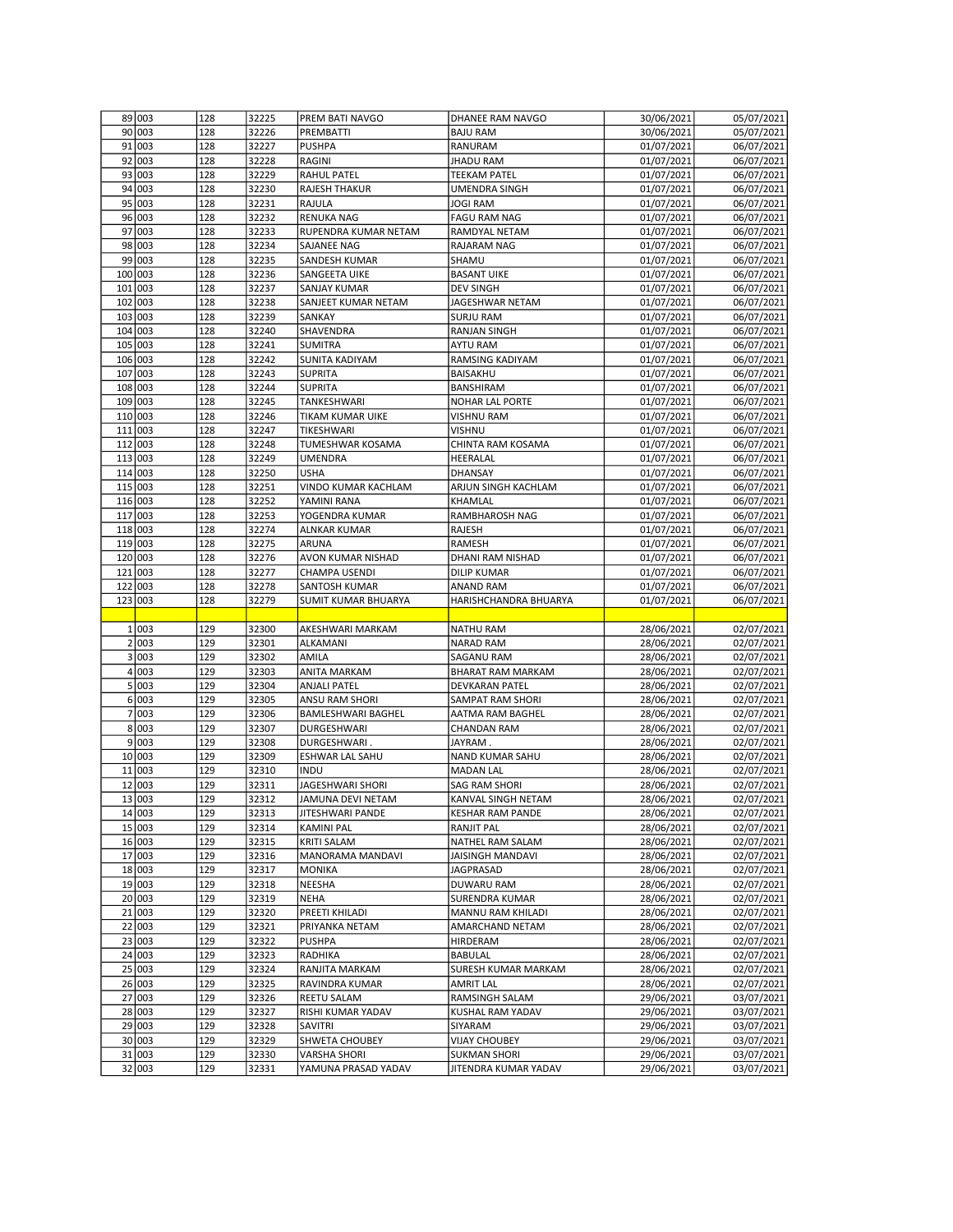| 33 003  | 129 | 32332 | YOGESHWARI NETAM      | BHAISHAM RAM NETAM     | 29/06/2021 | 03/07/2021 |
|---------|-----|-------|-----------------------|------------------------|------------|------------|
| 34 003  | 129 | 32353 | AASMA WATTI           | <b>GHANARAM WATTI</b>  | 29/06/2021 | 03/07/2021 |
| 35 003  | 129 | 32354 | <b>BHARTI SAHU</b>    | JAGDISH RAM SAHU       | 29/06/2021 | 03/07/2021 |
| 36 003  | 129 | 32355 | BHUNESHWARI MANDAVI   | KANSHI RAM             | 29/06/2021 | 03/07/2021 |
| 37 003  | 129 | 32356 | CHHABI KUMAR          | <b>SUKALU RAM</b>      | 29/06/2021 | 03/07/2021 |
| 38 003  | 129 | 32357 | DEEPAK KUMAR          | <b>GHASIYA RAM</b>     | 29/06/2021 | 03/07/2021 |
| 39 003  | 129 | 32358 | DINESH KUMAR          | SAMARU RAM             | 29/06/2021 | 03/07/2021 |
| 40 003  | 129 | 32359 | DIPESH KUMAR MARKAM   | SAGARU RAM MARKAM      | 29/06/2021 | 03/07/2021 |
| 41 003  | 129 | 32360 | DIPESHWARI            | RAMSUKH                | 29/06/2021 | 03/07/2021 |
| 42 003  | 129 | 32361 | DIPIKA JURRI          | SATTE SINGH JURRI      | 29/06/2021 | 03/07/2021 |
| 43 003  | 129 | 32362 | DIVYA JAIN            | PURAN JAIN             | 29/06/2021 | 03/07/2021 |
| 44 003  | 129 | 32363 | <b>DROPATI</b>        | BARSADI                | 29/06/2021 | 03/07/2021 |
| 45 003  | 129 | 32364 | DURGA KULDEEP         | LAXMI NARAYAN          | 29/06/2021 | 03/07/2021 |
| 46 003  | 129 | 32365 | <b>GANGA</b>          | <b>ASHOK DAS</b>       | 29/06/2021 | 03/07/2021 |
| 47 003  | 129 | 32366 | GHASIYA RAM MARKAM    | RAJ LAL MARKAM         | 29/06/2021 | 03/07/2021 |
| 48 003  | 129 | 32367 | gomti                 | PYARI LAL              | 29/06/2021 | 03/07/2021 |
| 49 003  | 129 | 32368 | <b>HEMLATA YADAV</b>  | <b>MANNU RAM</b>       | 29/06/2021 | 03/07/2021 |
| 50 003  | 129 | 32369 | <b>HENA NETAM</b>     | SURENDRA KUMAR         | 29/06/2021 | 03/07/2021 |
| 51 003  | 129 | 32370 | <b>JAMUNA</b>         | ASHOK DAS              | 29/06/2021 | 03/07/2021 |
| 52 003  | 129 | 32371 | <b>JAYKISAN SAHU</b>  | DHANRAJ SAHU           | 29/06/2021 | 03/07/2021 |
| 53 003  | 129 | 32372 | KAMAL NARAYAN NETAM   | KODU RAM NETAM         | 30/06/2021 | 05/07/2021 |
| 54 003  | 129 | 32373 | KANESHWARI            | SAMPATLAL              | 30/06/2021 | 05/07/2021 |
| 55 003  | 129 | 32374 | KAUSHAL KUMAR WATTI   | MANSHA RAM WATTI       | 30/06/2021 | 05/07/2021 |
| 56 003  | 129 | 32375 | <b>KAVITA</b>         | KANSINGH               | 30/06/2021 | 05/07/2021 |
| 57 003  | 129 | 32376 | <b>KIRAN SAHU</b>     | DEENBANDHU SAHU        | 30/06/2021 | 05/07/2021 |
| 58 003  | 129 | 32377 | LAKESH KUMAR MARKAM   | BHAGWAN SINGH MARKAM   | 30/06/2021 | 05/07/2021 |
| 59 003  | 129 | 32378 | MAHENDRA KUMAR NAG    | SONRAJ NAG             | 30/06/2021 | 05/07/2021 |
| 60 003  | 129 | 32379 | MAHENDRA KUMAR NISHAD | RAMRATAN               | 30/06/2021 | 05/07/2021 |
| 61 003  | 129 | 32380 | <b>MAHESH KUMAR</b>   | SITA RAM               | 30/06/2021 | 05/07/2021 |
| 62 003  | 129 | 32381 | <b>MAMTA</b>          | <b>GHASIYA RAM</b>     | 30/06/2021 | 05/07/2021 |
| 63 003  | 129 | 32382 | <b>MAMTA NETAM</b>    | SHIVPRASAD NETAM       | 30/06/2021 | 05/07/2021 |
| 64 003  | 129 | 32383 | MONESH KUMAR YADAW    | GULAB RAM              | 30/06/2021 | 05/07/2021 |
| 65 003  | 129 | 32384 | NANDINI               | <b>BIRENDRA</b>        | 30/06/2021 | 05/07/2021 |
| 66 003  | 129 | 32385 | NEETA MARKAM          | SAGRU MARKAM           | 30/06/2021 | 05/07/2021 |
| 67 003  | 129 | 32386 | <b>NISHA</b>          | NETRAM                 | 30/06/2021 | 05/07/2021 |
| 68 003  | 129 | 32387 | OMPRAKASH NETAM       | PHULCHAND NETAM        | 30/06/2021 | 05/07/2021 |
| 69 003  | 129 | 32388 | PARSMANEE KASHYAP     | MANSUKH KASHYAP        | 30/06/2021 | 05/07/2021 |
| 70 003  | 129 | 32389 | PREETAM KUMAR NETAM   | GHUNA RAM NETAM        | 30/06/2021 | 05/07/2021 |
| 71 003  | 129 | 32390 | PRIYANKA WATTI        | RAMKARAN WATTI         | 30/06/2021 | 05/07/2021 |
| 72 003  | 129 | 32391 | PURNIMA SAHU          | PURAN SAHU             | 30/06/2021 | 05/07/2021 |
| 73 003  | 129 | 32392 | RADHIKA               | <b>BISAHOO RAM</b>     | 30/06/2021 | 05/07/2021 |
| 74 003  | 129 | 32393 | RAJESHWAREE           | MAKHAN                 | 30/06/2021 | 05/07/2021 |
| 75 003  | 129 | 32394 | REENA                 | MAHESH KUAMR           | 30/06/2021 | 05/07/2021 |
| 76 003  | 129 | 32395 | ROSHAN DHRUW          | <b>BABU LAL DHRUW</b>  | 30/06/2021 | 05/07/2021 |
| 77 003  | 129 | 32396 | SALINEE               | <b>BHIKHARI RAM</b>    | 30/06/2021 | 05/07/2021 |
| 78 003  | 129 | 32397 | SANDHYA PRADHAN       | JANAKLAL PRADHAN       | 30/06/2021 | 05/07/2021 |
| 79 003  | 129 | 32398 | <b>SANTA RAM</b>      | SONAU RAM              | 01/07/2021 | 06/07/2021 |
| 80 003  | 129 | 32399 | SANTU RAM NETAM       | JAIT RAM               | 01/07/2021 | 06/07/2021 |
| 81 003  | 129 | 32400 | SARVESH KUMAR         | <b>FAGU RAM</b>        | 01/07/2021 | 06/07/2021 |
| 82 003  | 129 | 32401 | SEEMA                 | DEVJI                  | 01/07/2021 | 06/07/2021 |
| 83 003  | 129 | 32402 | SEEMA KORETI          | <b>SURESH KORETI</b>   | 01/07/2021 | 06/07/2021 |
| 84 003  | 129 | 32403 | SHANTI NETAM          | TULSI RAM NETAM        | 01/07/2021 | 06/07/2021 |
| 85 003  | 129 | 32404 | SHANTI YADAV          | JAL SINGH YADAV        | 01/07/2021 | 06/07/2021 |
| 86 003  | 129 | 32405 | <b>SMITA</b>          | RATNOO RAM             | 01/07/2021 | 06/07/2021 |
| 87 003  | 129 | 32406 | SULOCHANA MANDAVI     | JAI SINGH              | 01/07/2021 | 06/07/2021 |
| 88 003  | 129 | 32407 | SUMENDRA KUMAR        | SUKHNANDAN             | 01/07/2021 | 06/07/2021 |
| 89 003  | 129 | 32408 | SUMITRA BHASKAR       | PHARAS RAM BHASKAR     | 01/07/2021 | 06/07/2021 |
| 90 003  | 129 | 32409 | <b>SUNIL KUMAR</b>    | RAMJEE                 | 01/07/2021 | 06/07/2021 |
| 91 003  | 129 | 32410 | <b>SUNITA SAHU</b>    | RAMKUMAR SAHU          | 01/07/2021 | 06/07/2021 |
| 92 003  | 129 | 32411 | SUSHMA                | KEJU RAM               | 01/07/2021 | 06/07/2021 |
| 93 003  | 129 | 32412 | <b>SUSHMA PATEL</b>   | PRAKASH PATEL          | 01/07/2021 | 06/07/2021 |
| 94 003  | 129 | 32413 | SUSHMA YADAV          | SUNDARU RAM            | 01/07/2021 | 06/07/2021 |
| 95 003  | 129 | 32414 | TIKESHWARI            | KUNDAN SINGH           | 01/07/2021 | 06/07/2021 |
| 96 003  | 129 | 32415 | VANDANA SAHU          | TIKAM CHAND            | 01/07/2021 | 06/07/2021 |
| 97 003  | 129 | 32416 | VARSHA NETAM          | SURENDRA               | 01/07/2021 | 06/07/2021 |
| 98 003  | 129 | 32417 | VIDYA MARKAM          | <b>BUDH RAM MARKAM</b> | 01/07/2021 | 06/07/2021 |
| 99 003  | 129 | 32418 | YOGESH KUMAR          | DHANI RAM              | 01/07/2021 | 06/07/2021 |
| 100 003 | 129 | 32419 | YOGITA                | <b>KANE SINGH</b>      | 01/07/2021 | 06/07/2021 |
|         |     |       |                       |                        |            |            |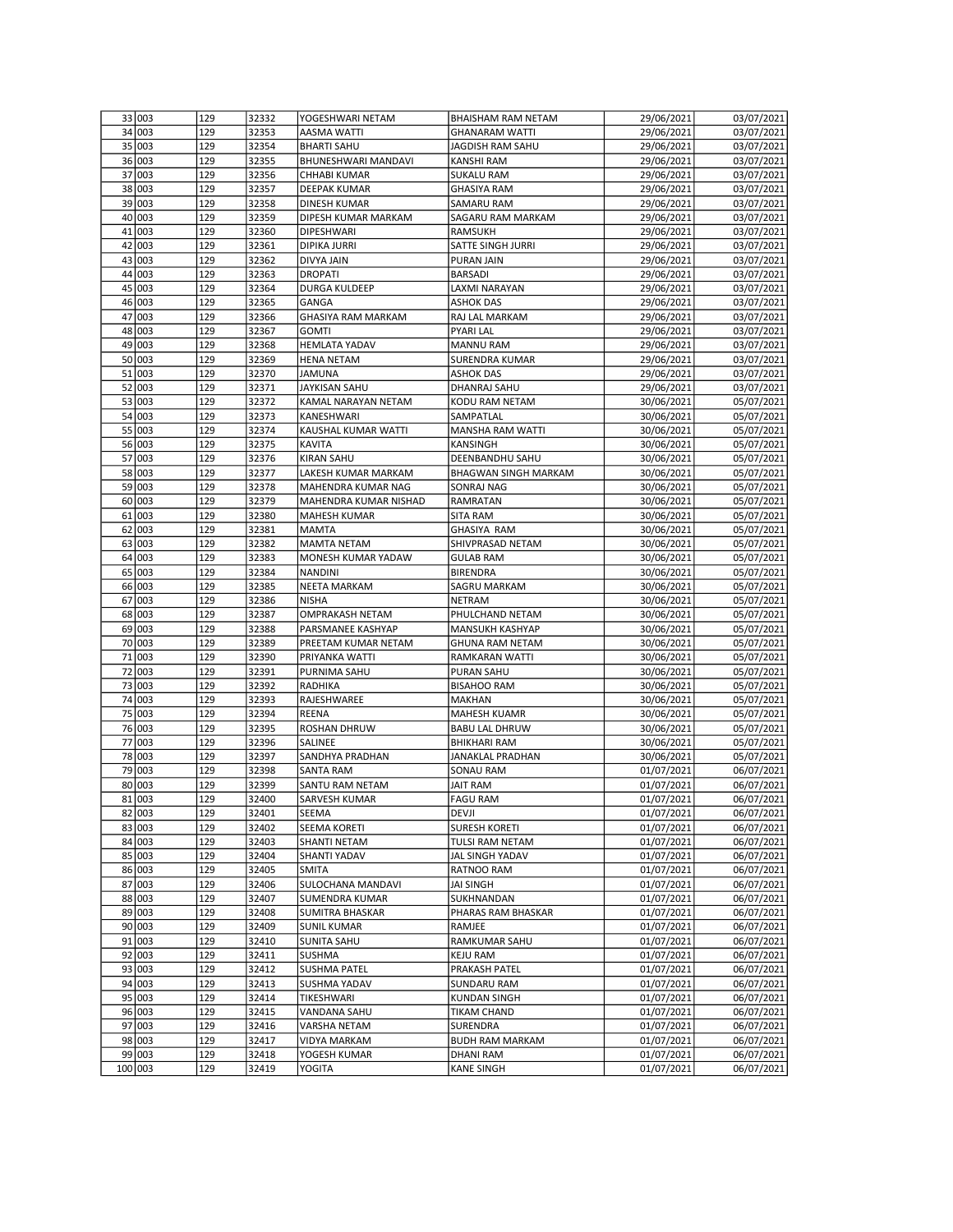| 101 003          | 129 | 32420 | <b>YOGITA</b>          | <b>KANHAIYA DAS</b>      | 01/07/2021 | 06/07/2021 |
|------------------|-----|-------|------------------------|--------------------------|------------|------------|
| 102 003          | 129 | 32441 | <b>DILIP KUMAR</b>     | SATAU RAM                | 01/07/2021 | 06/07/2021 |
| 103 003          | 129 | 32442 | OMPRKASH KUMETI        | GHASIYA RAM              | 01/07/2021 | 06/07/2021 |
| 104 003          | 129 | 32443 | <b>SWETA NETAM</b>     | MANNU RAM NETAM          | 01/07/2021 | 06/07/2021 |
|                  |     |       |                        |                          |            |            |
| 1 003            | 131 | 32464 | AJESHWARI MANDAVI      | SHIV RAM MANDAVI         | 28/06/2021 | 02/07/2021 |
| 2 003            | 131 | 32465 | AJIT KUMAR SHORI       | YASHWANN SHORI           | 28/06/2021 | 02/07/2021 |
| 3 003            | 131 | 32466 | APARAJITA MANDAL       | <b>CHITTA MANDAL</b>     | 28/06/2021 | 02/07/2021 |
| 4 003            | 131 | 32467 | ARCHANA YADAV          | SANTU RAM YADAV          | 28/06/2021 | 02/07/2021 |
| 5 003            | 131 | 32468 | BHUPENDRA KUMAR MARKAM | BASUNDHRA MARKAM         | 28/06/2021 | 02/07/2021 |
| 6 003            | 131 | 32469 | BYASNRAYAN KOROTI      | <b>KAANRED KOROTI</b>    | 28/06/2021 | 02/07/2021 |
| 7 003            | 131 | 32470 | CHHABILA               | PARSU RAM                | 28/06/2021 | 02/07/2021 |
| 8 003            | 131 | 32471 | DEEPIKA                | NATHU RAM                | 28/06/2021 | 02/07/2021 |
| 9 003            | 131 | 32472 | DHANENDRA              | <b>SURESH</b>            | 28/06/2021 | 02/07/2021 |
| 10 003           | 131 | 32473 | DHANI RAM VATTI        | <b>BOTSINGH VATTI</b>    | 28/06/2021 | 02/07/2021 |
| 11 003           | 131 | 32474 | DUMESHWARI MARKOLE     | DEV LAL MARKOLE          | 29/06/2021 | 03/07/2021 |
| 12 003           | 131 | 32475 | HEMLATA MANDAVI        | JAGAT RAM MANDAVI        | 29/06/2021 | 03/07/2021 |
| 13 003           | 131 | 32476 | JAGESHVAR NETAM        | SHIVCHRAN NETAM          | 29/06/2021 | 03/07/2021 |
| 14 003           | 131 | 32477 | <b>KAMNI</b>           | JAGESHWAR                | 29/06/2021 | 03/07/2021 |
| 15 003           | 131 | 32478 | KARISHMA SHORI         | <b>KUMAR SINGH SHORI</b> | 29/06/2021 | 03/07/2021 |
| 16 003           | 131 | 32479 | KAUSHAL KUMAR          | CHAMRU RAM               | 29/06/2021 | 03/07/2021 |
| 17 003           | 131 | 32480 | KHILESHWARI            | KRIPA RAM                | 29/06/2021 | 03/07/2021 |
| 18 003           | 131 | 32481 | LALESHVAR MANDAVI      | SONA RAM MANDAVI         | 29/06/2021 | 03/07/2021 |
| 19 003           | 131 | 32482 | LIKESHWAR GAVDE        | LAKHAN LAL GAVDE         | 29/06/2021 | 03/07/2021 |
| 20 003           | 131 | 32483 | MAHENDRA KUMAR         | PRABHU RAM               | 29/06/2021 | 03/07/2021 |
| 21 003           | 131 | 32484 | MAHENDRA KUMAR         | JOHIR SINGH              | 30/06/2021 | 05/07/2021 |
| 22 003           | 131 | 32485 | <b>MAMTA</b>           | PILA RAM                 | 30/06/2021 | 05/07/2021 |
|                  |     |       |                        |                          |            |            |
| 23 003           | 131 | 32486 | MANGLI                 | RAM MILAN                | 30/06/2021 | 05/07/2021 |
| 24 003           | 131 | 32487 | MANISH                 | <b>BHANU RAM</b>         | 30/06/2021 | 05/07/2021 |
| 25 003           | 131 | 32488 | PANKAJ KUMAR           | RAMSINGH                 | 30/06/2021 | 05/07/2021 |
| 26 003           | 131 | 32489 | PARMITA                | <b>TUMMAN LAL</b>        | 30/06/2021 | 05/07/2021 |
| 27 003           | 131 | 32490 | POOJA                  | RAMADHAR                 | 30/06/2021 | 05/07/2021 |
| 28 003           | 131 | 32491 | RAGHUVAR NETAM         | CHINTA RAM NETAM         | 30/06/2021 | 05/07/2021 |
| 29 003           | 131 | 32492 | REENA MANDAVI          | BALA RAM MANDAVI         | 30/06/2021 | 05/07/2021 |
| 30 003           | 131 | 32493 | SAKESHWARI             | PRATAP SINGH             | 30/06/2021 | 05/07/2021 |
| 31 003           | 131 | 32494 | SHWETA SHORI           | ESHWAR LAL SHORI         | 01/07/2021 | 06/07/2021 |
| 32 003           | 131 | 32495 | <b>SUNIL KUMAR</b>     | SARADOO RAM              | 01/07/2021 | 06/07/2021 |
| 33 003           | 131 | 32496 | SUNIL KUMAR MANDAVI    | VISHNU RAM MANDAVI       | 01/07/2021 | 06/07/2021 |
| 34 003           | 131 | 32497 | SURYAPRAKASH           | <b>GOPI RAM</b>          | 01/07/2021 | 06/07/2021 |
| 35 003           | 131 | 32498 | SURYKANT YADAV         | <b>GOKUL RAM YADAV</b>   | 01/07/2021 | 06/07/2021 |
| 36 003           | 131 | 32499 | TARUNA PATEL           | SURESH PATEL             | 01/07/2021 | 06/07/2021 |
| 37 003           | 131 | 32500 | TIKESHWARI SINHA       | LATKHOR SINHA            | 01/07/2021 | 06/07/2021 |
| 38 003           | 131 | 32501 | VINOD KUMAR NEWLA      | <b>HEMLAL NEWLA</b>      | 01/07/2021 | 06/07/2021 |
| 39 003           | 131 | 32502 | YOGESH KUMAR           | <b>MAKHAN LAL</b>        | 01/07/2021 | 06/07/2021 |
|                  |     |       |                        |                          |            |            |
| 1 003            | 133 | 32523 | <b>BALDEV KUMAR</b>    | <b>KARBARI RAM</b>       | 28/06/2021 | 02/07/2021 |
| 2 003            | 133 | 32524 | <b>BALRAM GAVDE</b>    | ANKAL SINGH GAVDE        | 28/06/2021 | 02/07/2021 |
| 3 003            | 133 | 32525 | <b>BASANT KUMAR</b>    | <b>MADDA RAM</b>         | 28/06/2021 | 02/07/2021 |
| 4 003            | 133 | 32526 | BASANTI                | <b>SUD RAM</b>           | 28/06/2021 | 02/07/2021 |
| 5 003            | 133 | 32527 | <b>BERENDRA</b>        | SADA                     | 28/06/2021 | 02/07/2021 |
| 6 003            | 133 | 32528 | <b>BHARTI MANIKPU</b>  | MEHER DAS MANIKPURI      | 28/06/2021 | 02/07/2021 |
| 7 003            | 133 | 32529 | <b>BHAVNA BAGHEL</b>   | SHANKARLAL BAGHEL        | 28/06/2021 | 02/07/2021 |
| 8 003            | 133 | 32530 | <b>BINDA DUGGA</b>     | SOPSINGH DUGGA           | 28/06/2021 | 02/07/2021 |
| 9 003            | 133 | 32531 | BIRENDRA KUMAR KORRAM  | <b>FULSINGH KORRAM</b>   | 28/06/2021 | 02/07/2021 |
| 10 003           | 133 | 32532 | <b>BUDHANI SALAM</b>   | MANGATU SALAM            | 28/06/2021 | 02/07/2021 |
| 11 003           | 133 | 32533 | CHAMPA.                | JAYNATH.                 | 28/06/2021 | 02/07/2021 |
| 12 003           | 133 | 32534 | <b>CHAMPA PATEL</b>    | LALLU RAM PATEL          | 28/06/2021 | 02/07/2021 |
| 13 003           | 133 | 32535 | CHANDNI SAHU           | <b>VIJAY SAHU</b>        | 28/06/2021 | 02/07/2021 |
| 14 003           | 133 | 32536 | CHETNA NAG             | KALAM SINGH NAG          | 28/06/2021 | 02/07/2021 |
| 15 003           | 133 | 32537 | DAMLESHWAR NAG         | AMLU RAM NAG             | 28/06/2021 | 02/07/2021 |
| 16 003           | 133 | 32538 | DEEPAK KUMAR KORRAM    | SUKDU RAM KORRAM         | 28/06/2021 | 02/07/2021 |
| 17 003           | 133 | 32539 | DEVENDRA KUMAR         | <b>BEERA RAM</b>         | 28/06/2021 | 02/07/2021 |
| 18 003           | 133 | 32540 | DHANI RAM              | RAJAU RAM                | 28/06/2021 | 02/07/2021 |
| 19 003           | 133 | 32541 | <b>GEETA SALAM</b>     | LAXMAN SALAM             | 28/06/2021 | 02/07/2021 |
| 20 003           | 133 | 32542 | GEETA SALAM            | SONU RAM SALAM           | 28/06/2021 | 02/07/2021 |
| 21 003           | 133 | 32543 | GEETIKA NAGVANS        | RAMESH NAGVANSHI         | 28/06/2021 | 02/07/2021 |
| 22 003<br>23 003 | 133 | 32544 | HEMESHWARI             | DILESHWAR                | 28/06/2021 | 02/07/2021 |
|                  | 133 | 32545 | JHULESHWARI PUJARI     | DAMRUDHAR PUJARI         | 28/06/2021 | 02/07/2021 |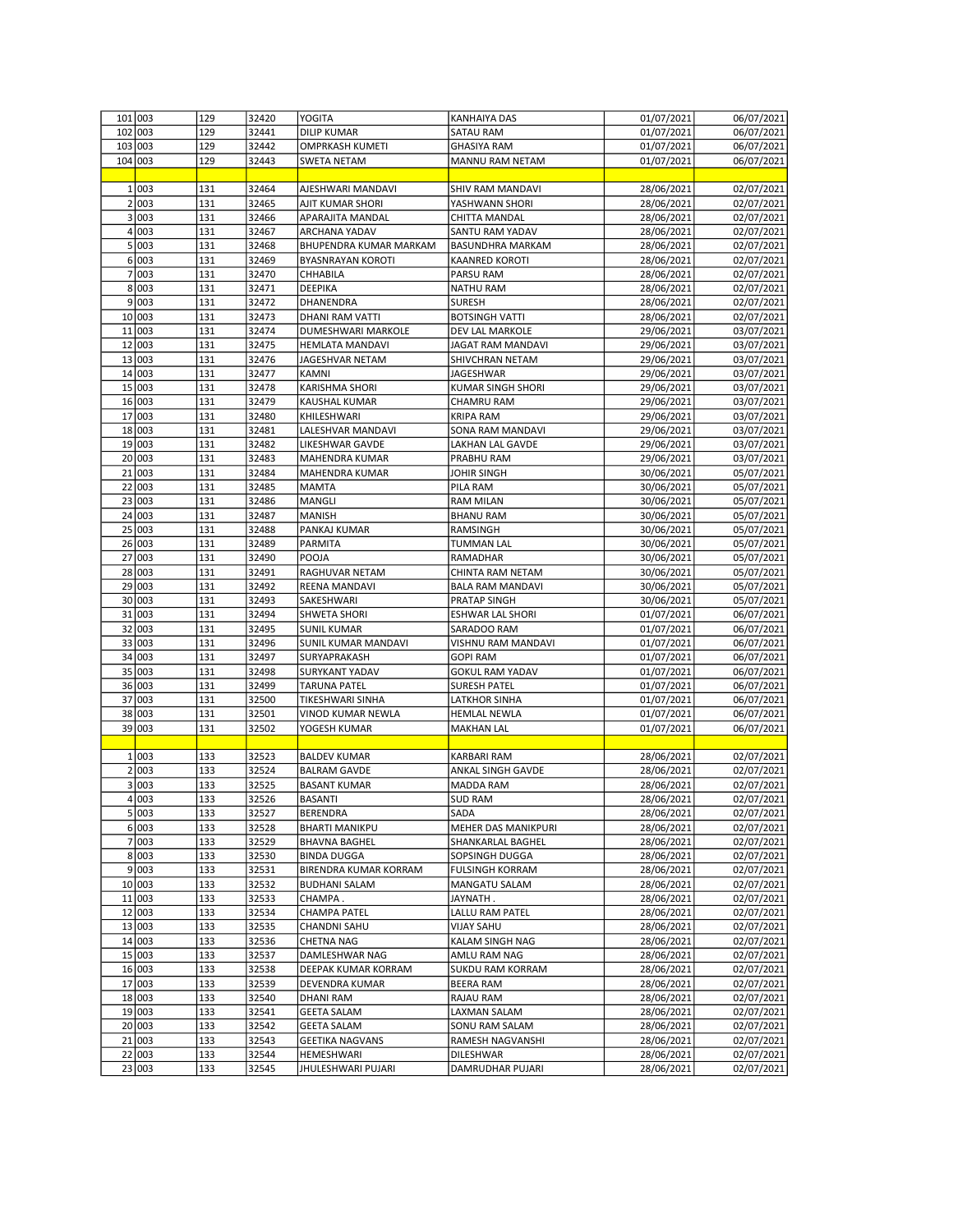| 24 003           | 133        | 32546          | JOHARU RAM NETAM                  | LAKHAMU RAM NETAM                     | 28/06/2021               | 02/07/2021                                           |
|------------------|------------|----------------|-----------------------------------|---------------------------------------|--------------------------|------------------------------------------------------|
| 25 003           | 133        | 32547          | JYOTI BHOYAR                      | <b>KHEMRAJ BHOYAR</b>                 | 28/06/2021               | 02/07/2021                                           |
| 26 003           | 133        | 32548          | KALESHWAR                         | SOHAN                                 | 28/06/2021               | 02/07/2021                                           |
| 27 003           | 133        | 32549          | KALPANA DEHARI                    | YOGENDRA DEHARI                       | 28/06/2021               | 02/07/2021                                           |
| 28 003           | 133        | 32550          | KAMESHWAR                         | <b>MANI RAM</b>                       | 28/06/2021               | 02/07/2021                                           |
| 29 003           | 133        | 32551          | KAMLESH BHOYAR                    | SEVAK RAM                             | 28/06/2021               | 02/07/2021                                           |
| 30 003           | 133        | 32552          | KANAKBATI SALAM                   | GHADWARAM SALAM                       | 28/06/2021               | 02/07/2021                                           |
| 31 003           | 133        | 32553          | KANESHWAR MANDAVI                 | JHITKU RAM MANDAVI                    | 28/06/2021               | 02/07/2021                                           |
| 32 003           | 133        | 32554          | KARISHMA SORI                     | RAJJU RAM SORI                        | 28/06/2021               | 02/07/2021                                           |
| 33 003           | 133        | 32555          | KISHOR KUMAR                      | SHATRUGHAN                            | 28/06/2021               | 02/07/2021                                           |
| 34 003           | 133        | 32556          | LAKHAMU RAM                       | SANTU RAM                             | 28/06/2021               | 02/07/2021                                           |
| 35 003           | 133        | 32557          | LAKHENDRI BHANDAR                 |                                       |                          | 02/07/2021                                           |
|                  |            |                |                                   | SHANTURAM BHANDARI                    | 28/06/2021               |                                                      |
| 36 003           | 133        | 32558          | <b>LALITA WADDE</b>               | RAMNATH WADDE                         | 28/06/2021               | 02/07/2021                                           |
| 37 003           | 133        | 32559          | LOKESH KUMAR KORETI               | <b>BAJJU RAM KORETI</b>               | 28/06/2021               | 02/07/2021                                           |
| 38 003           | 133        | 32560          | MAHADEV SODHI                     | SONARU SODHI                          | 28/06/2021               | 02/07/2021                                           |
| 39 003           | 133        | 32561          | MANISHA KARANGA                   | MANGDU RAM KARANGA                    | 28/06/2021               | 02/07/2021                                           |
| 40 003           | 133        | 32562          | <b>MOTI RAM</b>                   | SANTU RAM                             | 28/06/2021               | 02/07/2021                                           |
| 41 003           | 133        | 32563          | NAGESHWARI DHRUW                  | <b>BALDHAR DHRUW</b>                  | 28/06/2021               | 02/07/2021                                           |
| 42 003           | 133        | 32564          | NEMCHAND                          | PURANIK RAM                           | 28/06/2021               | 02/07/2021                                           |
| 43 003           | 133        | 32565          | PADUM SINGH KARANGA               | <b>SUNDAR LAL</b>                     | 28/06/2021               | 02/07/2021                                           |
| 44 003           | 133        | 32566          | PAWAN                             | SONU                                  | 28/06/2021               | 02/07/2021                                           |
| 45 003           | 133        | 32567          | PILU RAM SALAM                    | RAINU RAM SALAM                       | 28/06/2021               | 02/07/2021                                           |
| 46 003           | 133        | 32568          | POONAM YADU                       | NARAYAN YADU                          | 28/06/2021               | 02/07/2021                                           |
| 47 003           | 133        | 32569          | PRAHLAD MANDAVI                   | JAGESHWAR MANDAVI                     | 28/06/2021               | 02/07/2021                                           |
| 48 003           | 133        | 32570          | PREMBATI                          | <b>NOHRU RAM</b>                      | 28/06/2021               | 02/07/2021                                           |
| 49 003           | 133        | 32571          | PRITIKA DHRUW                     | RAMESH DHRUW                          | 28/06/2021               | 02/07/2021                                           |
| 50 003           | 133        | 32572          | RAJABATI USENDI                   | MALSAY USENDI                         | 28/06/2021               | 02/07/2021                                           |
| 51 003           | 133        | 32573          | RAJESH KUMAR                      | UMESHSINGH                            | 28/06/2021               | 02/07/2021                                           |
| 52 003           | 133        | 32574          | RAJESHWARI POYAM                  | SOMNATH POYAM                         | 28/06/2021               | 02/07/2021                                           |
| 53 003           | 133        | 32575          | RAJNU                             | SUKHRAM                               | 28/06/2021               | 02/07/2021                                           |
| 54 003           | 133        | 32576          | RAKESHWARI                        | <b>GHASNU RAM</b>                     | 28/06/2021               | 02/07/2021                                           |
| 55 003           | 133        | 32577          | RAMESH KUMAR YADAV                | DHANSINGH YADAV                       | 28/06/2021               | 02/07/2021                                           |
| 56 003           | 133        | 32578          | RAMITA                            | <b>MAHRA RAM</b>                      | 28/06/2021               | 02/07/2021                                           |
| 57 003           | 133        | 32579          | <b>RANU RAM</b>                   | RASUL RAM                             | 28/06/2021               | 02/07/2021                                           |
|                  |            |                |                                   |                                       |                          |                                                      |
|                  |            |                |                                   |                                       |                          |                                                      |
| 58 003           | 133        | 32580          | REETA.                            | RATU RAM                              | 28/06/2021               |                                                      |
| 59 003           | 133        | 32581          | RESHMILA.                         | RAJU.                                 | 28/06/2021               | 02/07/2021                                           |
| 60 003           | 133        | 32582          | REVTI.                            | SUKHCHARAN.                           | 28/06/2021               | 02/07/2021                                           |
| 61 003           | 133        | 32583          | <b>RUPENDRA</b>                   | TATU RAM                              | 28/06/2021               |                                                      |
| 62 003           | 133        | 32584          | SAMPAT RAM NETAM                  | MANGAU RAM NETAM                      | 28/06/2021               | 02/07/2021                                           |
| 63 003           | 133        | 32585          | SANDHYA NAG                       | AASMAN NAG                            | 28/06/2021               |                                                      |
| 64 003           | 133        | 32586          | SANGITA                           | <b>BUDHSINGH</b>                      | 28/06/2021               | 02/07/2021                                           |
| 65 003           | 133        | 32587          | SANITA DUGGA                      | RAJAOORAM DUGGA                       | 28/06/2021               |                                                      |
| 66 003           | 133        | 32588          | SANTOSHI                          | TINDIKRAM                             | 28/06/2021               | 02/07/2021                                           |
| 67 003           | 133        | 32589          | SARITA YADAV                      | KANHAIYA YADAV                        | 28/06/2021               | 02/07/2021                                           |
| 68 003           | 133        | 32590          | SAVITA BHOYAR                     | JAY RAM BHOYAR                        | 28/06/2021               | 02/07/2021                                           |
| 69 003           | 133        | 32591          | SAVITA NAG                        | RAMSINGH NAG                          | 28/06/2021               | 02/07/2021                                           |
| 70 003           | 133        | 32592          | SEVEN KUMAR.                      | KUNJ LAL.                             | 28/06/2021               | 02/07/2021                                           |
| 71 003           | 133        | 32593          | <b>SHANKAR NURETI</b>             | RAMJIRAM NURETI                       | 28/06/2021               | 02/07/2021                                           |
| 72 003           | 133        | 32594          | SONIYA KORRAM                     | SHAMBHU LAL KORRAM                    | 28/06/2021               | 02/07/2021                                           |
| 73 003           | 133        | 32595          | SUBHASH KUMAR NETAM               | <b>BIRBAL NETAM</b>                   | 28/06/2021               | 02/07/2021<br>02/07/2021<br>02/07/2021<br>02/07/2021 |
| 74 003           | 133        | 32596          | SUGAY                             | RAJMAN                                | 28/06/2021               | 02/07/2021                                           |
| 75 003           | 133        | 32597          | <b>SUGO</b>                       | DHOSKA RAM                            | 28/06/2021               |                                                      |
| 76 003           | 133        | 32598          | SUKARO DUGGA                      | GHASIYA DUGGA                         | 28/06/2021               | 02/07/2021                                           |
| 77 003           | 133        | 32599          | SUKAY UIKE                        | SADHU RAM UIKE                        | 28/06/2021               | 02/07/2021                                           |
| 78 003           | 133        | 32600          | <b>SUMITA KORRAM</b>              | <b>FULSINGH KORRAM</b>                | 28/06/2021               | 02/07/2021                                           |
| 79 003           | 133        | 32601          | TULSI RAM                         | <b>SENGRU RAM</b>                     | 28/06/2021               | 02/07/2021                                           |
| 80 003           |            | 32602          |                                   | <b>MANHER DUGGA</b>                   |                          |                                                      |
| 81 003           | 133<br>133 | 32603          | URMILA DUGGA<br>VARSHA NIRMALK    | POSHAN NIRMALKAR                      | 28/06/2021               | 02/07/2021                                           |
|                  |            |                |                                   |                                       | 28/06/2021               | 02/07/2021                                           |
| 82 003           | 133        | 32604          | VEDVATI BHOYAR                    | MAHENDRA SINGH BHOYAR                 | 28/06/2021               | 02/07/2021                                           |
| 83 003           | 133        | 32605          | VIJETA NETAM                      | SYAMNATH                              | 28/06/2021               |                                                      |
| 84 003           | 133        | 32606          | VIKAS SINHA                       | LAXMINARAYAN SINHA                    | 28/06/2021               | 02/07/2021                                           |
| 85 003           | 133        | 32607          | <b>VINOD KUMAR</b>                | SONSINGH                              | 28/06/2021               | 02/07/2021<br>02/07/2021                             |
| 86 003           | 133        | 32608          | VISHNU                            | KHAIMU LAL                            | 28/06/2021               | 02/07/2021                                           |
| 87 003           | 133        | 32609          | VISHVAKANT SAHU                   | SANTOSH SAHU                          | 28/06/2021               | 02/07/2021                                           |
| 88 003           | 133        | 32610          | <b>VIVEK</b>                      | GHANSHYAM                             | 28/06/2021               | 02/07/2021                                           |
| 89 003           | 133        | 32611          | YAMINI                            | <b>RATAN SINGH</b>                    | 28/06/2021               | 02/07/2021                                           |
| 90 003<br>91 003 | 133<br>133 | 32612<br>32613 | YASHODA DARRO<br>YOGESH KUMAR NAG | MANKOO RAM DARRO<br><b>GAGARU RAM</b> | 28/06/2021<br>28/06/2021 | 02/07/2021<br>02/07/2021<br>02/07/2021<br>02/07/2021 |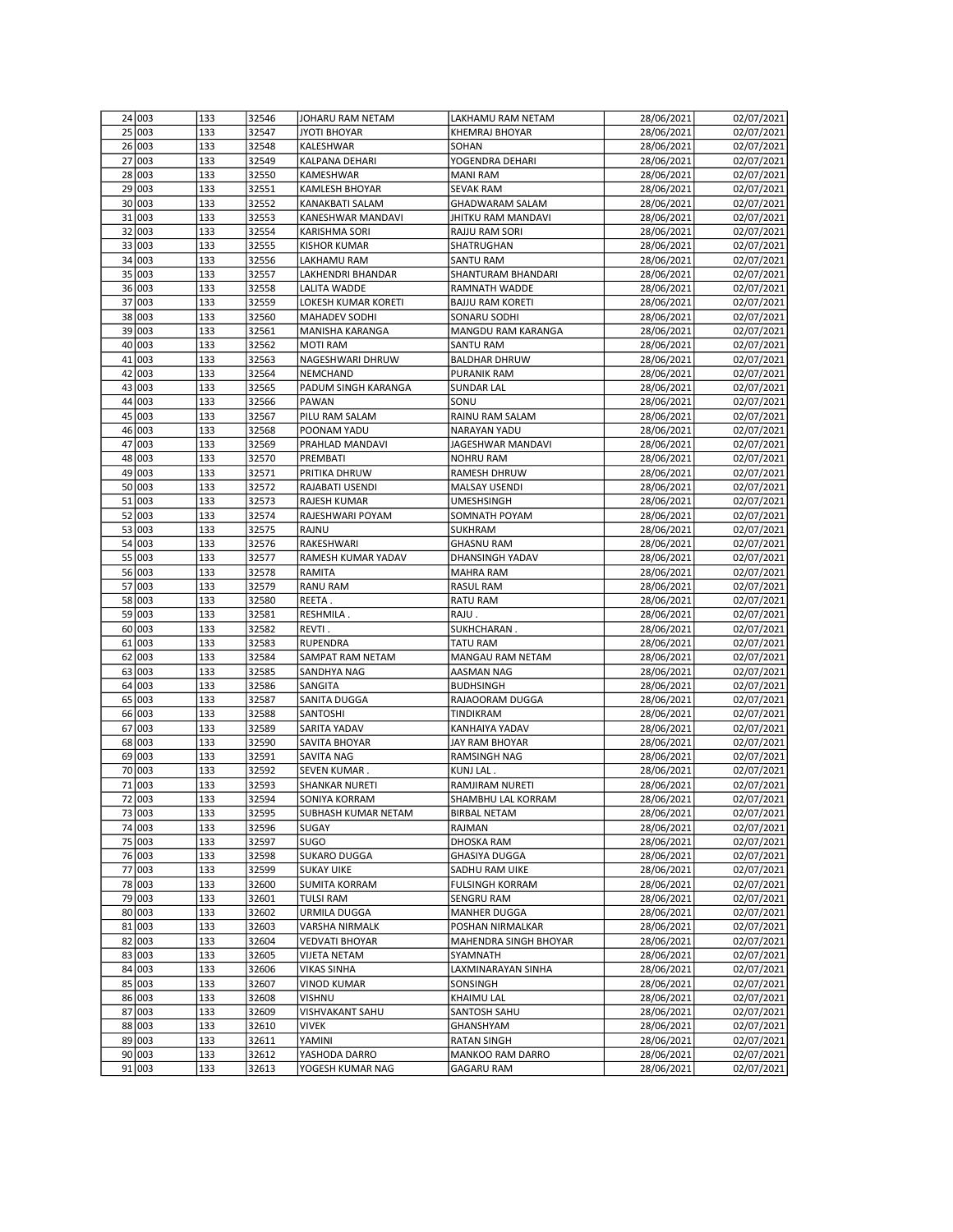|     | 92 003             | 133 | 32614 | YOGESHWARI SALAM         | LAKHMU RAM SALAM         | 28/06/2021               | 02/07/2021                             |
|-----|--------------------|-----|-------|--------------------------|--------------------------|--------------------------|----------------------------------------|
|     | 93 003             | 133 | 32635 | AJAR SINGH               | SOHAN                    | 28/06/2021               | 02/07/2021                             |
|     | 94 003             | 133 | 32636 | AKHILESH CHANDRAKAR      | BHUSHANLAL CHANDRAKAR    | 29/06/2021               | 03/07/2021                             |
|     | 95 003             | 133 | 32637 | <b>ALKA</b>              | RAMESH                   | 29/06/2021               | 03/07/2021                             |
|     | 96 003             | 133 | 32638 | AMAR SINGH KATHE         | <b>BUDH RAM KATHE</b>    | 29/06/2021               | 03/07/2021                             |
|     | 97 003             | 133 | 32639 | AMERIKA VAIDHA           | <b>BHAGWANN SINGH</b>    | 29/06/2021               | 03/07/2021                             |
|     | 98 003             |     |       |                          |                          |                          |                                        |
|     |                    | 133 | 32640 | ANESHWARI                | MUKUND PRASAD            | 29/06/2021               | 03/07/2021                             |
|     | 99 003             | 133 | 32641 | <b>ANIL POTAI</b>        | VANJARAM POTAI           | 29/06/2021               | 03/07/2021                             |
|     | 100 003            | 133 | 32642 | ANISH KUMAR              | MOHAN                    | 29/06/2021               | 03/07/2021                             |
|     | 101 003            | 133 | 32643 | <b>ANITA</b>             | SURENDRA                 | 29/06/2021               | 03/07/2021                             |
|     | 102 003            | 133 | 32644 | ANITA DUGGA              | MANU RAM DUGGA           | 29/06/2021               | 03/07/2021                             |
|     | 103 003            | 133 | 32645 | <b>ANJANA MANJHI</b>     | <b>TAPAN MANJHI</b>      | 29/06/2021               | 03/07/2021                             |
|     | 104 003            | 133 | 32646 | ANUPAMA XALXO            | SONSAI XALXO             | 29/06/2021               | 03/07/2021                             |
|     | 105 003            | 133 | 32647 | ASMITA XAXA              | IGNESH XAXA              | 29/06/2021               | 03/07/2021                             |
|     | 106 003            | 133 | 32648 | AYTURAM MARKAM           | <b>BALDEV MARKAM</b>     | 29/06/2021               | 03/07/2021                             |
|     |                    |     |       |                          |                          |                          |                                        |
|     | 107 003            | 133 | 32649 | BAJNATH                  | <b>GHASSU RAM</b>        | 29/06/2021               | 03/07/2021                             |
|     | 108 003            | 133 | 32650 | <b>BALRAM BHANDAR</b>    | BASANDHAR                | 29/06/2021               | 03/07/2021                             |
|     | 109 003            | 133 | 32651 | <b>BASANT DEHARI</b>     | <b>BHAGAT DEHARI</b>     | 29/06/2021               | 03/07/2021                             |
|     | 110 003            | 133 | 32652 | <b>BEENA NAG</b>         | <b>BALIRAM NAG</b>       | 29/06/2021               | 03/07/2021                             |
|     | 111 003            | 133 | 32653 | BHAGIRATHI               | BALIRAM                  | 29/06/2021               | 03/07/2021                             |
|     | 112 003            | 133 | 32654 | <b>BHAGVATI MANJHI</b>   | <b>MANSING MANJHI</b>    | 29/06/2021               | 03/07/2021                             |
|     | 113 003            | 133 | 32655 | <b>BHARTI</b>            | RAVI SHANKAR             | 29/06/2021               | 03/07/2021                             |
|     | 114 003            | 133 | 32656 | BHAVANA DEWANGA          | SURENDRA PRASAD DEWANGAN | 29/06/2021               | 03/07/2021                             |
|     | 115 003            | 133 | 32657 | BHUNESHWARI              | <b>BANSHI RAM</b>        | 29/06/2021               | 03/07/2021                             |
|     |                    |     |       |                          |                          |                          |                                        |
|     | 116 003            | 133 | 32658 | <b>BHUNESHWARI PORTE</b> | <b>ISHWAR PORTE</b>      | 29/06/2021               | 03/07/2021                             |
|     | 117 003            | 133 | 32659 | <b>BHUPENDRA KUMAR</b>   | HEERALAL                 | 29/06/2021               | 03/07/2021                             |
|     | 118 003            | 133 | 32660 | <b>BHUPESH DEHARI</b>    | <b>BALSINGH DEHARI</b>   | 29/06/2021               | 03/07/2021                             |
|     | 119 003            | 133 | 32661 | <b>BHUPESH KUMAR</b>     | HARBANSH                 | 29/06/2021               | 03/07/2021                             |
|     | 120 003            | 133 | 32662 | <b>BIRENDRA PATEL</b>    | UDAY SINGH PATEL         | 29/06/2021               | 03/07/2021                             |
|     | 121 003            | 133 | 32663 | <b>BODE KORRAM</b>       | <b>GUDDI RAM KORRAM</b>  | 29/06/2021               | 03/07/2021                             |
|     | 122 003            | 133 | 32664 | <b>BUDHMATI NAG</b>      | UMESH KUMAR NAG          | 29/06/2021               | 03/07/2021                             |
|     | 123 003            | 133 | 32665 | <b>CHAITU RAM</b>        | SANAU RAM                | 29/06/2021               | 03/07/2021                             |
|     | 124 003            | 133 | 32666 | CHANDRASHEKHAR MANDAVI   | MEGHLAL MANDAVI          | 29/06/2021               | 03/07/2021                             |
|     |                    |     |       |                          |                          |                          |                                        |
|     | 125 003            | 133 | 32667 | CHANDRIKA YADAV          | LATEL SINGH YADAV        | 29/06/2021               | 03/07/2021                             |
|     |                    |     |       |                          |                          |                          |                                        |
|     | 126 003            | 133 | 32668 | CHHAYA                   | CHANDRA SHEKHAR          | 29/06/2021               |                                        |
|     | 127 003            | 133 | 32669 | DAVID PANDE              | INDAL PANDE              | 29/06/2021               | 03/07/2021                             |
|     | 128 003            | 133 | 32670 | DAYA PRASAD UIKEY        | <b>BUDHSINGH UIKEY</b>   | 29/06/2021               | 03/07/2021<br>03/07/2021               |
|     | 129 003            | 133 | 32671 | DEEPAK KUMAR NAG         | SHRILAL NAG              | 29/06/2021               |                                        |
|     | 130 003            | 133 | 32672 | DEEPIKA BAGHEL           | DINESH BAGHEL            | 29/06/2021               | 03/07/2021                             |
|     | 131 003            | 133 |       |                          |                          |                          | 03/07/2021                             |
|     |                    |     | 32673 | DEEPIKA KORTIYA          | LAGNOO RAM KORTIYA       | 29/06/2021               | 03/07/2021                             |
|     | 132 003            | 133 | 32674 | DESHWAR SETHIYA          | RATTI RAM SETHIYA        | 29/06/2021               | 03/07/2021                             |
|     | 133 003            | 133 | 32675 | DEVENDRA DUGGA           | RAMPRASHAD DUGGA         | 29/06/2021               | 03/07/2021                             |
|     | 134 003            | 133 | 32676 | DEVENDRA KUMAR           | <b>NARAD SINGH</b>       | 29/06/2021               | 03/07/2021                             |
|     | 135 003            | 133 | 32677 | <b>DEVSINGH</b>          | RAMLAL                   | 29/06/2021               | 03/07/2021                             |
|     | 136 003            | 133 | 32678 | DHARAMRAJ UIKE           | SONURAM                  | 29/06/2021               | 03/07/2021                             |
|     | 137 003            | 133 | 32679 | <b>DINESHWARI</b>        | PHOOLSINGH               | 29/06/2021               | 03/07/2021                             |
|     | 138 003            | 133 | 32680 | DIPENDRA KUMAR JAIN      | JAGDISH JAIN             | 29/06/2021               | 03/07/2021                             |
| 139 | 003                | 133 | 32681 | <b>DIVYA</b>             | <b>BALSAY</b>            | 29/06/2021               | 03/07/2021                             |
|     | 140 003            | 133 | 32682 | DIVYANSHU DAS            | VIMAL CHANDRA DAS        | 29/06/2021               | 03/07/2021                             |
|     | 141 003            | 133 | 32683 | DOMENDRA DAS             | <b>GANGA DAS</b>         | 29/06/2021               |                                        |
|     |                    |     |       |                          |                          |                          |                                        |
|     | 142 003            | 133 | 32684 | DONESHWARI BHANDARI      | DHANESHRAM BHANDARI      | 29/06/2021               | 03/07/2021                             |
|     | 143 003            | 133 | 32685 | FAL KUMAR RATRE          | HAJARI LAL RATRE         | 29/06/2021               |                                        |
|     | 144 003            | 133 | 32686 | <b>FALENDRA JAIN</b>     | RAMKRISHNA               | 29/06/2021               | 03/07/2021<br>03/07/2021<br>03/07/2021 |
|     | 145 003            | 133 | 32687 | FALENDRA KUMAR           | RAMJI RAM                | 29/06/2021               | 03/07/2021                             |
|     | 146 003            | 133 | 32688 | FOOLSINGH MANDAVI        | SHRINATH SINGH MANDAVI   | 29/06/2021               | 03/07/2021                             |
|     | 147 003            | 133 | 32689 | GAJ RAJ SHARMA           | TAGA RAM SHARMA          | 29/06/2021               | 03/07/2021                             |
|     | 148 003            | 133 | 32690 | GAJENDRA                 | JANULAL SORI             | 29/06/2021               | 03/07/2021                             |
|     | 149 003            | 133 | 32691 | GAJENDRA KUMAR NAG       | SUKULDAS NAG             | 29/06/2021               | 03/07/2021                             |
|     | 150 003            | 133 | 32692 | <b>GANDO RAM</b>         | RUPSAY                   | 29/06/2021               | 03/07/2021                             |
|     | 151 003            | 133 | 32693 | <b>GANESH KUMAR</b>      | DEVNATH                  | 29/06/2021               | 03/07/2021                             |
|     |                    |     |       |                          |                          |                          |                                        |
|     | 152 003            | 133 | 32694 | <b>GANESH SHANKAR</b>    | SANTULAL                 | 29/06/2021               | 03/07/2021                             |
|     | 153 003            | 133 | 32695 | GANESHWAR KUMAR          | SHIV KUMAR               | 29/06/2021               | 03/07/2021                             |
|     | 154 003            | 133 | 32696 | <b>GAURAV PISDA</b>      | PUNIT RAM                | 29/06/2021               | 03/07/2021                             |
|     | 155 003            | 133 | 32697 | GEETA                    | <b>SUKHDEV</b>           | 29/06/2021               | 03/07/2021                             |
|     | 156 003            | 133 | 32698 | <b>GEETA MANIKPU</b>     | RAJENDRA MANIKPURI       | 29/06/2021               | 03/07/2021                             |
|     | 157 003            | 133 | 32699 | <b>GEETA MANJHI</b>      | BHUTCHAND MANJHI         | 29/06/2021               | 03/07/2021                             |
|     | 158 003<br>159 003 | 133 | 32700 | GHANSHYAM                | HEMLAL                   | 29/06/2021<br>29/06/2021 | 03/07/2021                             |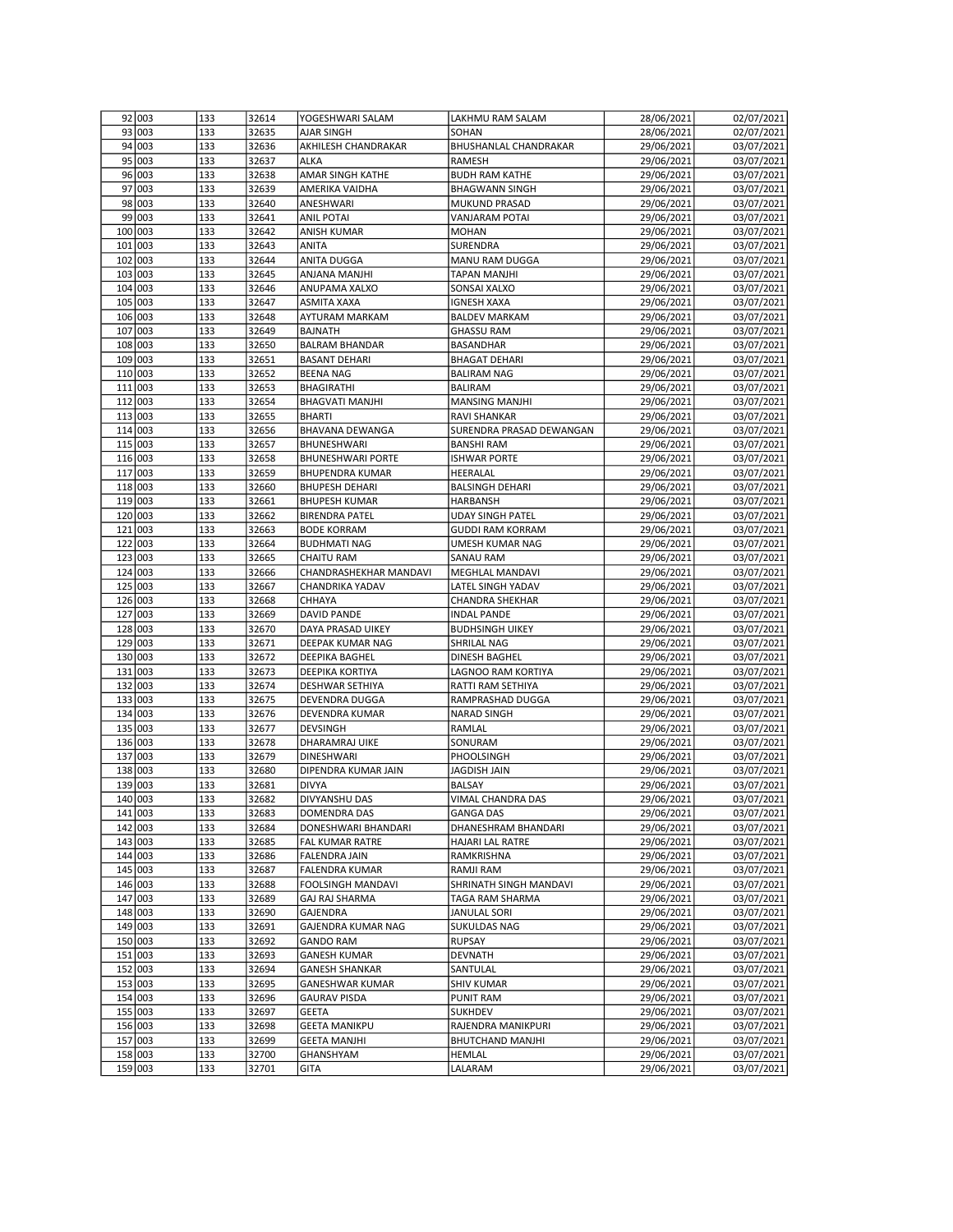| 160 003 | 133 | 32702 | <b>GOVIND RAM</b>       | <b>RAM SWARUP</b>         | 29/06/2021 | 03/07/2021 |
|---------|-----|-------|-------------------------|---------------------------|------------|------------|
| 161 003 | 133 | 32703 | <b>GUDDU RAM</b>        | <b>SUKA RAM</b>           | 29/06/2021 | 03/07/2021 |
| 162 003 | 133 | 32704 | <b>GULAB SINGH</b>      | VIDYADHAR                 | 29/06/2021 | 03/07/2021 |
| 163 003 | 133 | 32705 | HARISH KUMAR BHOYAR     | KAMLU RAM BHOYAR          | 29/06/2021 | 03/07/2021 |
| 164 003 | 133 | 32706 | HEMLATA                 | LINGURAM                  | 29/06/2021 | 03/07/2021 |
| 165 003 | 133 | 32707 | HEMLATA MANDAVI         | JAISINGH MANDAVI          | 29/06/2021 | 03/07/2021 |
| 166 003 | 133 | 32708 | HIMANSHU SALAM          | GANESH                    | 29/06/2021 | 03/07/2021 |
| 167 003 | 133 | 32709 | <b>HOLIKA POTAI</b>     | <b>CHANDAN POTAI</b>      | 29/06/2021 | 03/07/2021 |
| 168 003 | 133 | 32710 | HULESHWARI NETAM        | SHIVCHARAN                | 29/06/2021 | 03/07/2021 |
| 169 003 | 133 | 32711 | <b>ISHWARI</b>          | <b>BUDHSINGH</b>          | 29/06/2021 | 03/07/2021 |
| 170 003 | 133 | 32712 | JAGDEV DUGGA            | BAISAKU RAM DUGGA         | 29/06/2021 | 03/07/2021 |
| 171 003 | 133 | 32713 | JAGDISH KUPAL           | JAGESHWAR KUPAL           | 29/06/2021 | 03/07/2021 |
| 172 003 | 133 | 32714 | JAIBATI DHRUW           | DARBARI RAM DHRUW         | 29/06/2021 | 03/07/2021 |
| 173 003 | 133 | 32715 | JAILAL NURETI           | LAKHMA RAM NURETI         | 29/06/2021 | 03/07/2021 |
| 174 003 | 133 | 32716 | <b>JAINI JURRI</b>      | NENDARAM JURRI            | 29/06/2021 | 03/07/2021 |
| 175 003 | 133 | 32717 | JAMUNA DEVI MANDAVI     | <b>SUMER SINGH</b>        | 29/06/2021 | 03/07/2021 |
| 176 003 | 133 | 32718 | JANKI DUGGA             | KRISHNA KUMAR             | 29/06/2021 | 03/07/2021 |
| 177 003 | 133 | 32719 | JAYANTI BHARDWA         | <b>FAGU RAM</b>           | 29/06/2021 | 03/07/2021 |
| 178 003 | 133 | 32720 | JAYLAL NURETI           | MAHRU RAM NURETI          | 29/06/2021 | 03/07/2021 |
| 179 003 | 133 | 32721 | JHULENDREE PAWAR        | KHAGPATI                  | 29/06/2021 | 03/07/2021 |
| 180 003 | 133 | 32722 | <b>JHUMUK LAL UIKEY</b> | SHRI TULSHI RAM UIKEY     | 29/06/2021 | 03/07/2021 |
| 181 003 | 133 | 32723 | <b>JITESH SAHARE</b>    | PIYARAM SAHARE            | 29/06/2021 | 03/07/2021 |
| 182 003 | 133 | 32724 | <b>JUGDER POTAI</b>     | <b>RUPSINGH POTAI</b>     | 29/06/2021 | 03/07/2021 |
| 183 003 | 133 | 32725 | KAILASH YADAV           | CHAIN SINGH YADAV         | 29/06/2021 | 03/07/2021 |
| 184 003 | 133 | 32726 | <b>KAJAL RAY</b>        | <b>RAJU RAY</b>           | 29/06/2021 | 03/07/2021 |
| 185 003 | 133 | 32727 | <b>KAJAL THAKUR</b>     | <b>GOVARDHAN TKAKUR</b>   | 29/06/2021 | 03/07/2021 |
| 186 003 | 133 | 32728 | KAMAL KISHOR DEHARI     | S N DEHARI                | 29/06/2021 | 03/07/2021 |
| 187 003 | 133 | 32729 | KAMLA KARANGA           | PANDI RAM                 | 30/06/2021 | 05/07/2021 |
| 188 003 | 133 | 32730 | KANHAIYA LAL            | <b>RUPSING</b>            | 30/06/2021 | 05/07/2021 |
| 189 003 | 133 | 32731 | <b>KAPOOR SINGH</b>     | <b>RAMBHAROS</b>          | 30/06/2021 | 05/07/2021 |
| 190 003 | 133 | 32732 | <b>KASAY NETAM</b>      | <b>SUKU RAM</b>           | 30/06/2021 | 05/07/2021 |
| 191 003 | 133 | 32733 | KAVITA NAG              | SANTU RAM NAG             | 30/06/2021 | 05/07/2021 |
| 192 003 | 133 | 32734 | KAVITA PANDEY           | SHASHIBHUSHAN             | 30/06/2021 | 05/07/2021 |
| 193 003 | 133 | 32735 | KHEEMENDRA              | NARENDRA                  | 30/06/2021 | 05/07/2021 |
| 194 003 | 133 | 32736 | KHEMESHWARI KALLO       | JAGDEESH KALLO            | 30/06/2021 | 05/07/2021 |
| 195 003 | 133 | 32737 | KHILAVAN DUGGA          | MAN SINGH                 | 30/06/2021 | 05/07/2021 |
| 196 003 | 133 | 32738 | KHIRBATI PUJARI         | LAXMAN PUJARI             | 30/06/2021 | 05/07/2021 |
| 197 003 | 133 | 32739 | KHIRENDRA KUMAR         | DILEEP SHORI              | 30/06/2021 | 05/07/2021 |
| 198 003 | 133 | 32740 | KHOMESHWARI SURYAVA     | <b>GULJAR SURYAVANSHI</b> | 30/06/2021 | 05/07/2021 |
| 199 003 | 133 | 32741 | KHUSHBOO DUGGA          | ARJUN DUGGA               | 30/06/2021 | 05/07/2021 |
| 200 003 | 133 | 32742 | KIRAN PATRA             | RADHE KRISHNA             | 30/06/2021 | 05/07/2021 |
| 201 003 | 133 | 32743 | <b>KIRTI</b>            | SUKHRAM                   | 30/06/2021 | 05/07/2021 |
| 202 003 | 133 | 32744 | KUMAR BEHARA            | <b>DRON BEHARA</b>        | 30/06/2021 | 05/07/2021 |
| 203 003 | 133 | 32745 | LABHESHWARI BAGHEL      | LOKESHWAR BAGHEL          | 30/06/2021 | 05/07/2021 |
| 204 003 | 133 | 32746 | LACHHNI KOWACHI         | SOMARAM KOWACHI           | 30/06/2021 | 05/07/2021 |
| 205 003 | 133 | 32747 | LAKSHMAN                | <b>SUDEN</b>              | 30/06/2021 | 05/07/2021 |
| 206 003 | 133 | 32748 | LALITA                  | SANTU RAM NAG             | 30/06/2021 | 05/07/2021 |
| 207 003 | 133 | 32749 | LAXMI YADAV             | HEERA LAL YADAV           | 30/06/2021 | 05/07/2021 |
| 208 003 | 133 | 32750 | LEENA YADAV             | SIYARAM YADAV             | 30/06/2021 | 05/07/2021 |
| 209 003 | 133 | 32751 | LIMESH                  | <b>MAHESH</b>             | 30/06/2021 | 05/07/2021 |
| 210 003 | 133 | 32752 | LOCHAN KUMAR DHRUW      | HARI RAM DHRUW            | 30/06/2021 | 05/07/2021 |
| 211 003 | 133 | 32753 | LOKESH KUMAR            | SHUKRACHARYA              | 30/06/2021 | 05/07/2021 |
| 212 003 | 133 | 32754 | LUKESHWAR KASHYAP       | DURGA DAS KASHYAP         | 30/06/2021 | 05/07/2021 |
| 213 003 | 133 | 32755 | MADHAV RAM              | SARADU RAM                | 30/06/2021 | 05/07/2021 |
| 214 003 | 133 | 32756 | MADHURI                 | BALSINGH                  | 30/06/2021 | 05/07/2021 |
| 215 003 | 133 | 32757 | MADHURI YADAV           | CHAIN SINGH YADAV         | 30/06/2021 | 05/07/2021 |
| 216 003 | 133 | 32758 | MAHENDRA                | <b>CHAIT RAM</b>          | 30/06/2021 | 05/07/2021 |
| 217 003 | 133 | 32759 | MAHESH KUMAR NURETI     | RAINU RAM NURETI          | 30/06/2021 | 05/07/2021 |
| 218 003 | 133 | 32760 | MAHESHWAR               | <b>KEJU DAS</b>           | 30/06/2021 | 05/07/2021 |
| 219 003 | 133 | 32761 | MAMITA YADAV            | CHAINSINGH YADAV          | 30/06/2021 | 05/07/2021 |
| 220 003 | 133 | 32762 | <b>MAMTA GAWADE</b>     | AMRITLAL GAWDE            | 30/06/2021 | 05/07/2021 |
| 221 003 | 133 | 32763 | <b>MANISH SHORI</b>     | SAUDAGAR SHORI            | 30/06/2021 | 05/07/2021 |
| 222 003 | 133 | 32764 | MANISHA                 | MANGLU RAM                | 30/06/2021 | 05/07/2021 |
| 223 003 | 133 | 32765 | MANISHA DUGGA           | GAHAROO LAL DUGGA         | 30/06/2021 | 05/07/2021 |
| 224 003 | 133 | 32766 | <b>MANISHA POTAI</b>    | <b>BAJARU RAM</b>         | 30/06/2021 | 05/07/2021 |
| 225 003 | 133 | 32767 | MANISHA THAKUR          | MANSINGH THAKUR           | 30/06/2021 | 05/07/2021 |
| 226 003 | 133 | 32768 | MANJU JAIN              | SHIVRAM JAIN              | 30/06/2021 | 05/07/2021 |
| 227 003 | 133 | 32769 | MANOJ KUMAR             | LAKHMU RAM                | 30/06/2021 | 05/07/2021 |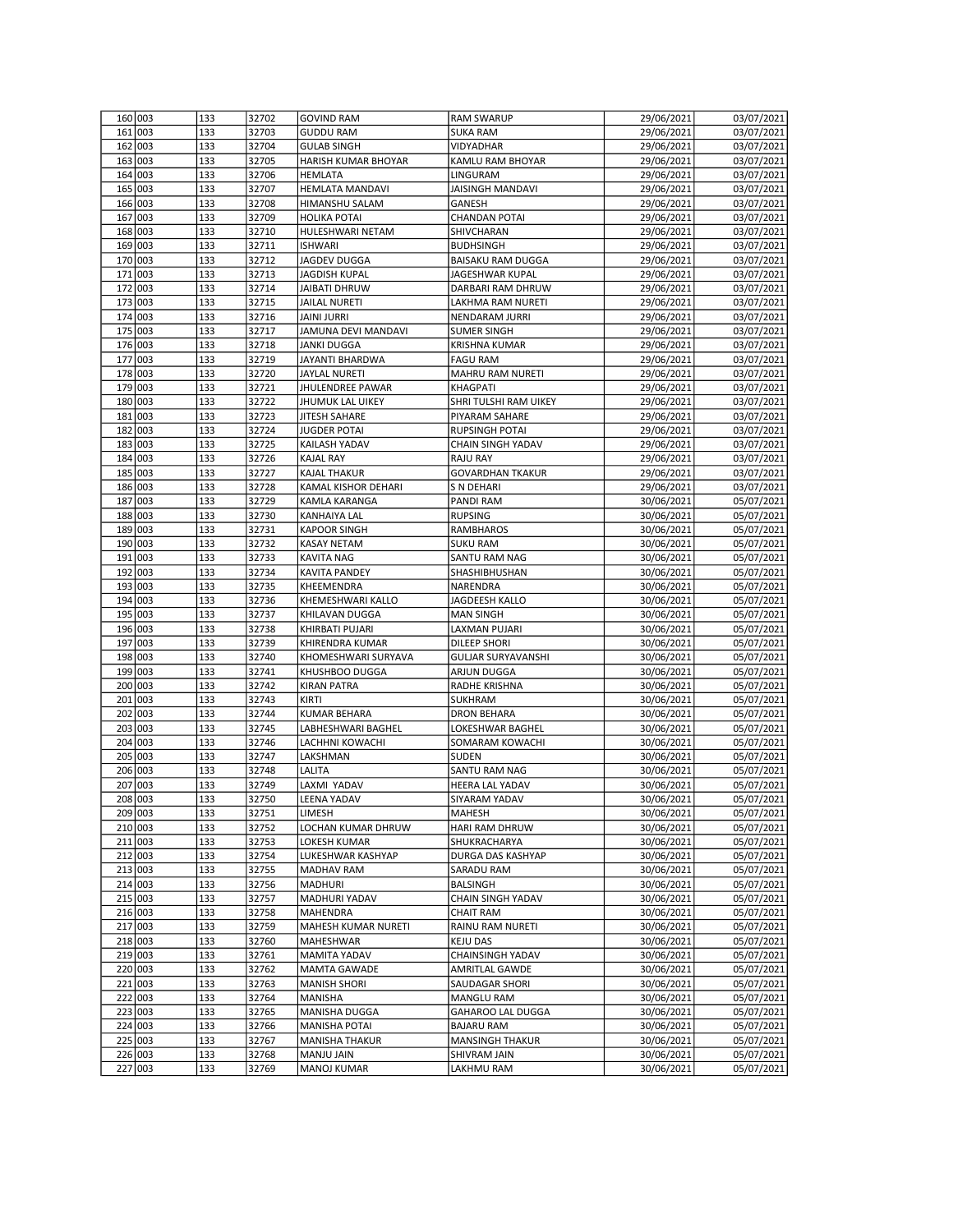| 228 003 | 133 | 32770 | MANOJ KUMAR DEHARI     | DILIP KUMAR DEHARI          | 30/06/2021 | 05/07/2021 |
|---------|-----|-------|------------------------|-----------------------------|------------|------------|
| 229 003 | 133 | 32771 | <b>MANORAMA</b>        | ANIRUDH                     | 30/06/2021 | 05/07/2021 |
| 230 003 | 133 | 32772 | MANTER SINGH SALAM     | <b>GORA RAM SALAM</b>       | 30/06/2021 | 05/07/2021 |
| 231 003 | 133 | 32773 | <b>MD ASHIK</b>        | <b>ABDUL KHALEEK</b>        | 30/06/2021 | 05/07/2021 |
| 232 003 | 133 | 32774 | MEENA                  | <b>CHANDAN SINGH</b>        | 30/06/2021 | 05/07/2021 |
| 233 003 | 133 | 32775 | <b>MENKA</b>           | THAKUR RAM                  | 30/06/2021 | 05/07/2021 |
| 234 003 | 133 | 32776 | MINAKSHI KASHI BAGHEL  | LOCHAN SINGH BAGHEL         | 30/06/2021 | 05/07/2021 |
| 235 003 | 133 | 32777 | MUKESHWARI             | BIRENDRA KUMAR DHRUW        | 30/06/2021 | 05/07/2021 |
| 236 003 | 133 | 32778 | NAGENDRA KUMAR KUMETI  | KEJU RAM KUMETI             | 30/06/2021 | 05/07/2021 |
| 237 003 | 133 | 32779 | NAKRI USENDI           | <b>SUKKU RAM</b>            | 30/06/2021 | 05/07/2021 |
| 238 003 | 133 | 32780 | <b>NAMRTA</b>          | R R NAGVANSHI               | 30/06/2021 | 05/07/2021 |
| 239 003 | 133 | 32781 | NANDANI PADMAKR        | SHOBHA RAM PADMAKRA         | 30/06/2021 | 05/07/2021 |
| 240 003 | 133 | 32782 | NANDINI SALAM          | <b>GIRDHARI SALAM</b>       | 30/06/2021 | 05/07/2021 |
| 241 003 | 133 | 32783 | NANDLAL                | <b>RAM SINGH</b>            | 30/06/2021 | 05/07/2021 |
| 242 003 | 133 | 32784 | NARENDRA               | SOBHA RAM                   | 30/06/2021 | 05/07/2021 |
| 243 003 | 133 | 32785 | NEELESH                | <b>BHUKHAU RAM</b>          | 30/06/2021 | 05/07/2021 |
| 244 003 | 133 | 32786 | <b>NEERA PATRA</b>     | TULESHWAR PATRA             | 30/06/2021 | 05/07/2021 |
| 245 003 | 133 | 32787 | NILESH KUMAR TRIPATH   | ANJANI KUMAR TRIPATHI       | 30/06/2021 | 05/07/2021 |
| 246 003 | 133 | 32788 | NIRUPAMA DUGGA         | PRAMSINGH DUGGA             | 30/06/2021 | 05/07/2021 |
| 247 003 | 133 | 32789 | NITU NISHAD            | KHEDU RAM NISHAD            | 30/06/2021 | 05/07/2021 |
| 248 003 | 133 | 32790 | NOMESHWAR              | <b>JEEVNATH</b>             | 30/06/2021 | 05/07/2021 |
| 249 003 | 133 | 32791 | <b>NUTAN PRASAD</b>    | <b>CHAIN SINGH</b>          | 30/06/2021 | 05/07/2021 |
| 250 003 | 133 | 32792 | PHAMESHWAR             | <b>BOLNATH</b>              | 30/06/2021 | 05/07/2021 |
| 251 003 | 133 | 32793 | PHOOL BATI SORI        | <b>BINJA RAM</b>            | 30/06/2021 | 05/07/2021 |
| 252 003 | 133 | 32794 | PHOOLBATI PATEL        | RAMESHWAR PATEL             | 30/06/2021 | 05/07/2021 |
| 253 003 | 133 | 32795 | PHOOLESHWARI           | AGAM                        | 30/06/2021 | 05/07/2021 |
| 254 003 | 133 | 32796 | PIYUSH DHRUW           | <b>BAIJNATH DHRUW</b>       | 30/06/2021 | 05/07/2021 |
| 255 003 | 133 | 32797 | POORAN LAL             | <b>AKTU RAM</b>             | 30/06/2021 | 05/07/2021 |
| 256 003 | 133 | 32798 | PRAKASH CHANDRA MANJHI | <b>VINAYAK SINGH MANJHI</b> | 30/06/2021 | 05/07/2021 |
| 257 003 | 133 | 32799 | PRAMESHWARI            | HARDAYAL                    | 30/06/2021 | 05/07/2021 |
| 258 003 | 133 | 32800 | PRATAP MANDAL          | PHANI BHUSHAN MANDAL        | 30/06/2021 | 05/07/2021 |
| 259 003 | 133 | 32801 | PRATIMA MANDAL         | NAVEEN MANDAL               | 30/06/2021 | 05/07/2021 |
| 260 003 | 133 | 32802 | PRAVEEN CHANDRA DARRO  | MEHROO RAM DARRO            | 30/06/2021 | 05/07/2021 |
| 261 003 | 133 | 32803 | PREMBATI               | <b>GANESH RAM</b>           | 30/06/2021 | 05/07/2021 |
| 262 003 | 133 | 32804 | PRIYANKA KUPAL         | <b>GANESHRAM KUPAL</b>      | 30/06/2021 | 05/07/2021 |
| 263 003 | 133 | 32805 | PUJA YADAV             | <b>UMESH YADAV</b>          | 30/06/2021 | 05/07/2021 |
| 264 003 | 133 | 32806 | PUNA RAM               | AKTU RAM                    | 30/06/2021 | 05/07/2021 |
| 265 003 | 133 | 32807 | PUNAY DUGGA            | DHARMU RAM DUGGA            | 30/06/2021 | 05/07/2021 |
| 266 003 | 133 | 32808 | <b>PUNIT RAM</b>       | GHANARAM                    | 30/06/2021 | 05/07/2021 |
| 267 003 | 133 | 32809 | PURUSHOTTAM            | <b>RATAN SINGH</b>          | 30/06/2021 | 05/07/2021 |
| 268 003 | 133 | 32810 | <b>PUSHPA</b>          | SOMNATH                     | 30/06/2021 | 05/07/2021 |
| 269 003 | 133 | 32811 | PUSHPA AMDE            | JANGLU RAM AMDE             | 30/06/2021 | 05/07/2021 |
| 270 003 | 133 | 32812 | PUSHPLATA MANJHI       | RATAN SINGH MANJHI          | 30/06/2021 | 05/07/2021 |
| 271 003 | 133 | 32813 | RADHIKA JAIN           | RAMESH                      | 30/06/2021 | 05/07/2021 |
| 272 003 | 133 | 32814 | RAINU RAM              | <b>PUSU RAM</b>             | 30/06/2021 | 05/07/2021 |
| 273 003 | 133 | 32815 | RAJANI                 | RAMLAL                      | 30/06/2021 | 05/07/2021 |
| 274 003 | 133 | 32816 | RAJBATI NAG            | <b>SUNDA NAG</b>            | 30/06/2021 | 05/07/2021 |
| 275 003 | 133 | 32817 | RAJESH KUMAR           | PHUL SINGH                  | 30/06/2021 | 05/07/2021 |
| 276 003 | 133 | 32818 | RAJESH KUMAR           | <b>RAINU RAM</b>            | 30/06/2021 | 05/07/2021 |
| 277 003 | 133 | 32819 | RAJESHWARI             | <b>GUNE RAM</b>             | 30/06/2021 | 05/07/2021 |
| 278 003 | 133 | 32820 | RAJESHWARI             | RAVI SHANKAR                | 30/06/2021 | 05/07/2021 |
| 279 003 | 133 | 32821 | RAJMATI WADDE          | SONARU RAM                  | 30/06/2021 | 05/07/2021 |
| 280 003 | 133 | 32822 | RAJNU RAM              | <b>MURA RAM</b>             | 30/06/2021 | 05/07/2021 |
| 281 003 | 133 | 32823 | RAJU RAM VERDA         | <b>GHUMRA RAM VERDA</b>     | 30/06/2021 | 05/07/2021 |
| 282 003 | 133 | 32824 | RAJURAM USENDI         | KOLURAM USENDI              | 30/06/2021 | 05/07/2021 |
| 283 003 | 133 | 32825 | RAM GAVWDE             | <b>SUDEN</b>                | 30/06/2021 | 05/07/2021 |
| 284 003 | 133 | 32826 | RAMBATI WADDEY         | SANTOORAM WADDEY            | 01/07/2021 | 06/07/2021 |
| 285 003 | 133 | 32827 | RAMBHA RATRE           | NAND LAL RATRE              | 01/07/2021 | 06/07/2021 |
| 286 003 | 133 | 32828 | RAMDAI                 | SONSAY                      | 01/07/2021 | 06/07/2021 |
| 287 003 | 133 | 32829 | RAMESH                 | <b>RASSU RAM</b>            | 01/07/2021 | 06/07/2021 |
| 288 003 | 133 | 32830 | RAMESH KUMAR           | <b>JAL RAM</b>              | 01/07/2021 | 06/07/2021 |
| 289 003 | 133 | 32831 | RAMESHWARI PRADHAN     | SHATRUGHAN PRADHAN          | 01/07/2021 | 06/07/2021 |
| 290 003 | 133 | 32832 | RAMKUMARI PUJARI       | SUDDER SINGH PUJARI         | 01/07/2021 | 06/07/2021 |
| 291 003 | 133 | 32833 | RAMSINH                | SONSAY                      | 01/07/2021 | 06/07/2021 |
| 292 003 | 133 | 32834 | RAMULA                 | <b>BISRAM</b>               | 01/07/2021 | 06/07/2021 |
| 293 003 | 133 | 32835 | RASHMI NAG             | RAJMANI NAG                 | 01/07/2021 | 06/07/2021 |
| 294 003 | 133 | 32836 | RATIMA DUGGA           | PREM SINGH DUGGA            | 01/07/2021 | 06/07/2021 |
| 295 003 | 133 | 32837 | <b>REENA NAG</b>       | <b>BISRU RAM NAG</b>        | 01/07/2021 | 06/07/2021 |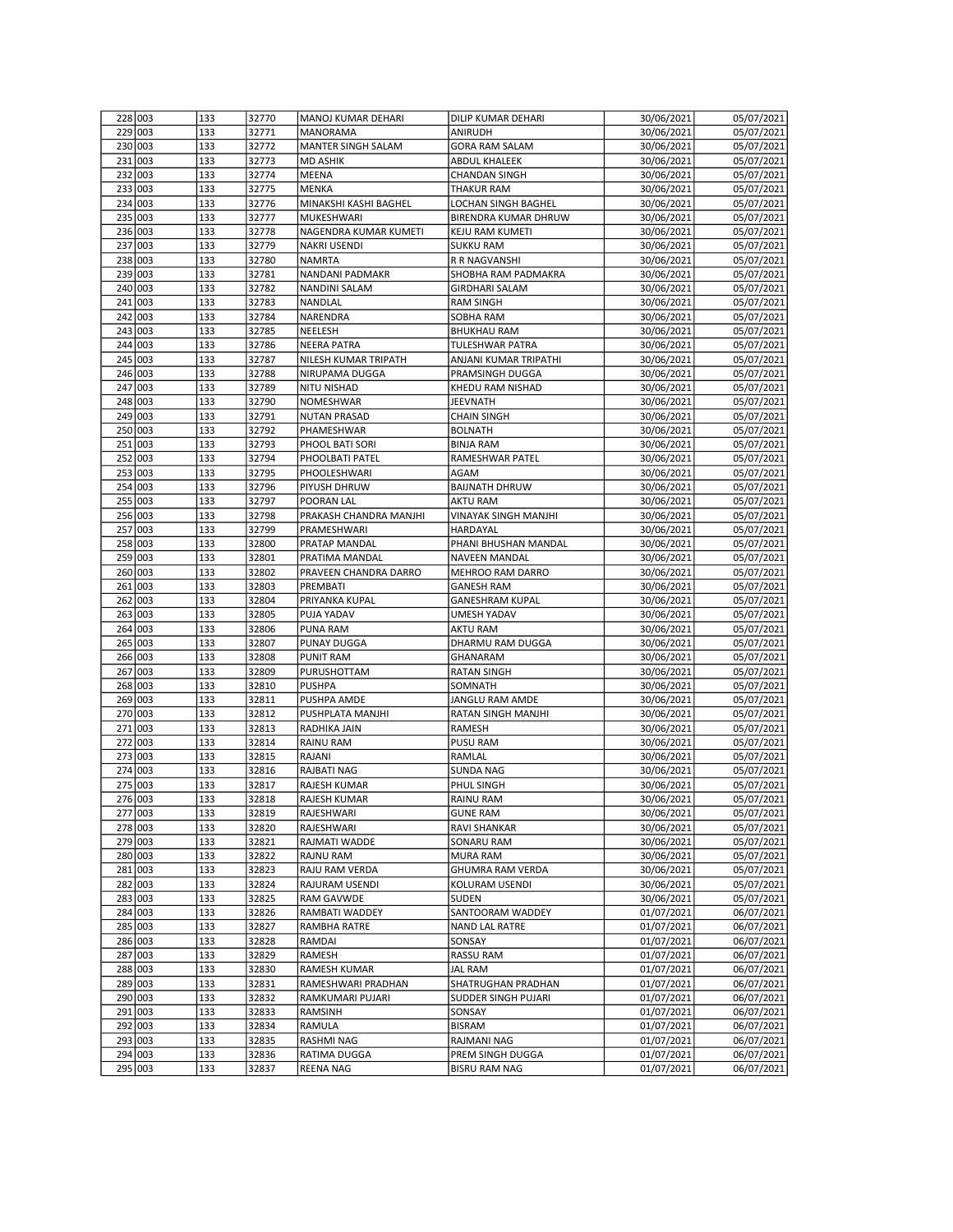| 296 003 | 133 | 32838 | <b>REENA RAY</b>       | SHYAMLAL RAY               | 01/07/2021 | 06/07/2021 |
|---------|-----|-------|------------------------|----------------------------|------------|------------|
| 297 003 | 133 | 32839 | RESHMA RAJPUT          | <b>G.S THAKUR</b>          | 01/07/2021 | 06/07/2021 |
| 298 003 | 133 | 32840 | RESHMI                 | SHYAM LAL                  | 01/07/2021 | 06/07/2021 |
| 299 003 | 133 | 32841 | RITIKA YADAV           | JOHAR SINGH YADAV          | 01/07/2021 | 06/07/2021 |
| 300 003 | 133 | 32842 | RIYA DEWANGA           | OM PRAKASH DEWANGAN        | 01/07/2021 | 06/07/2021 |
| 301 003 | 133 | 32843 | RJILA POTAI            | KATRIRAM POTAI             | 01/07/2021 | 06/07/2021 |
| 302 003 | 133 | 32844 | ROHIT KUMAR            | SUKH RAM                   | 01/07/2021 | 06/07/2021 |
| 303 003 | 133 | 32845 | <b>ROMNATH</b>         | <b>CHAIT RAM</b>           | 01/07/2021 | 06/07/2021 |
| 304 003 | 133 | 32846 | SANDEEP KUMAR          | <b>MANMOHAN</b>            | 01/07/2021 | 06/07/2021 |
| 305 003 | 133 | 32847 | SANDEEP KUMAR          | SUKALU RAM MARKAM          | 01/07/2021 | 06/07/2021 |
| 306 003 | 133 | 32848 | SANGEETA               | SHRINATH                   | 01/07/2021 | 06/07/2021 |
| 307 003 | 133 | 32849 | SANITA WADDE           | <b>ITWARIRAM WADDE</b>     | 01/07/2021 | 06/07/2021 |
| 308 003 | 133 | 32850 |                        | KARAN BHURA                |            |            |
| 309 003 |     |       | SANIYA BHURA           |                            | 01/07/2021 | 06/07/2021 |
| 310 003 | 133 | 32851 | SANJAY                 | MANOHAR                    | 01/07/2021 | 06/07/2021 |
|         | 133 | 32852 | SANTOSH                | RAJU RAM                   | 01/07/2021 | 06/07/2021 |
| 311 003 | 133 | 32853 | SANTOSH KOWACHI        | SUKHRAM KOWACHI            | 01/07/2021 | 06/07/2021 |
| 312 003 | 133 | 32854 | SANTOSHI               | <b>BUDHASINGH</b>          | 01/07/2021 | 06/07/2021 |
| 313 003 | 133 | 32855 | SANTOSHI               | RATTIRAM                   | 01/07/2021 | 06/07/2021 |
| 314 003 | 133 | 32856 | SANTURAM USENDI        | <b>BIRJURAM USENDI</b>     | 01/07/2021 | 06/07/2021 |
| 315 003 | 133 | 32857 | SARASWATI DUGGA        | DHUNSAY DUGGA              | 01/07/2021 | 06/07/2021 |
| 316 003 | 133 | 32858 | SARIKA                 | CHHABILAL                  | 01/07/2021 | 06/07/2021 |
| 317 003 | 133 | 32859 | SARITA                 | <b>KAJAR SINGH</b>         | 01/07/2021 | 06/07/2021 |
| 318 003 | 133 | 32860 | SARITA                 | SOMDHAR                    | 01/07/2021 | 06/07/2021 |
| 319 003 | 133 | 32861 | SARITA DEHARI          | <b>MEGHNATH DEHARI</b>     | 01/07/2021 | 06/07/2021 |
| 320 003 | 133 | 32862 | SAROJ                  | SHANTURAM                  | 01/07/2021 | 06/07/2021 |
| 321 003 | 133 | 32863 | SAVITA DHRUW           | MURENDRA DHRUW             | 01/07/2021 | 06/07/2021 |
| 322 003 | 133 | 32864 | SAVITA NARETI          | <b>LACHAN RAM NARETI</b>   | 01/07/2021 | 06/07/2021 |
| 323 003 | 133 | 32865 | <b>SAVITA PALLO</b>    | SARVERAM PALLO             | 01/07/2021 | 06/07/2021 |
| 324 003 | 133 | 32866 | SAVITA WADDE           | <b>BUDU RAM WADDE</b>      | 01/07/2021 | 06/07/2021 |
| 325 003 | 133 | 32867 | SAVITRI NETAM          | RAMLAL NETAM               | 01/07/2021 | 06/07/2021 |
| 326 003 | 133 | 32868 | <b>SEEMA THAKUR</b>    | PARSURAM THAKUR            | 01/07/2021 | 06/07/2021 |
| 327 003 | 133 | 32869 | SEEMA UIKE             | RATTU LAL                  | 01/07/2021 | 06/07/2021 |
| 328 003 | 133 | 32870 | SEETA                  | KEJURAM                    | 01/07/2021 | 06/07/2021 |
| 329 003 | 133 | 32871 | SHAILESH KUMAR NAG     | LAXMINATH NAG              | 01/07/2021 | 06/07/2021 |
| 330 003 | 133 | 32872 | SHIV LAL DHURW         | DHEERU RAM DHURW           | 01/07/2021 | 06/07/2021 |
| 331 003 | 133 | 32873 | SHYAM LAL              | CHAMRU RAM                 | 01/07/2021 | 06/07/2021 |
| 332 003 | 133 | 32874 | SOMBATI VERDA          | GOGA VERDA                 | 01/07/2021 | 06/07/2021 |
| 333 003 | 133 | 32875 | SONAM UIKE             | LACHCHU RAM                | 01/07/2021 | 06/07/2021 |
| 334 003 | 133 | 32876 | SONAY                  | MANKURAM                   | 01/07/2021 | 06/07/2021 |
| 335 003 | 133 | 32877 | SONAY NETAM            | RAMLU NETAM                | 01/07/2021 | 06/07/2021 |
| 336 003 | 133 | 32878 | SONBATI                | <b>NEHRU</b>               |            | 06/07/2021 |
| 337 003 | 133 | 32879 | SUDHRAM                |                            | 01/07/2021 |            |
|         |     |       |                        | LAKHAMA                    | 01/07/2021 | 06/07/2021 |
| 338 003 | 133 | 32880 | <b>SUKAY DUGGA</b>     | JUNNU RAM DUGGA            | 01/07/2021 | 06/07/2021 |
| 339 003 | 133 | 32881 | SUKHRAM DUGGA          | GANDORAM DUGGA             | 01/07/2021 | 06/07/2021 |
| 340 003 | 133 | 32882 | SUKLAL DHRUVA          | CHAMRA RAM DHRUVA          | 01/07/2021 | 06/07/2021 |
| 341 003 | 133 | 32883 | SUMINDRA KUMAR         | SHAYED RAM                 | 01/07/2021 | 06/07/2021 |
| 342 003 | 133 | 32884 | <b>SUMITRA</b>         | <b>BRIJ LAL</b>            | 01/07/2021 | 06/07/2021 |
| 343 003 | 133 | 32885 | <b>SUMITRA</b>         | <b>GHADWA RAM</b>          | 01/07/2021 | 06/07/2021 |
| 344 003 | 133 | 32886 | SUNANDANI JAISWAL      | <b>BANSHIDHAR JAISSWAL</b> | 01/07/2021 | 06/07/2021 |
| 345 003 | 133 | 32887 | <b>SUNIL KUMAR</b>     | GHASIRAM                   | 01/07/2021 | 06/07/2021 |
| 346 003 | 133 | 32888 | SUNIL KUMAR GOTA       | JAY LAL GOTA               | 01/07/2021 | 06/07/2021 |
| 347 003 | 133 | 32889 | SUNITA DUGGA           | KHEMRAJ DUGGA              | 01/07/2021 | 06/07/2021 |
| 348 003 | 133 | 32890 | SURAJ LAL              | ADHAR RAM                  | 01/07/2021 | 06/07/2021 |
| 349 003 | 133 | 32891 | <b>SURAJBATI NETAM</b> | <b>AMARSINGH NETAM</b>     | 01/07/2021 | 06/07/2021 |
| 350 003 | 133 | 32892 | SURENDRA.              | NEHRU.                     | 01/07/2021 | 06/07/2021 |
| 351 003 | 133 | 32893 | TAKESH KUMAR SETHIYA   | YOGIRAM SETHIYA            | 01/07/2021 | 06/07/2021 |
| 352 003 | 133 | 32894 | TAMESHWAR PATEL        | CHHABI LAL                 | 01/07/2021 | 06/07/2021 |
| 353 003 | 133 | 32895 | TAPAS KUMAR NATH       | ARUN KUMAR NATH            | 01/07/2021 | 06/07/2021 |
| 354 003 | 133 | 32896 | TEJMANI YADAV          | <b>BALRAM YADAV</b>        | 01/07/2021 | 06/07/2021 |
| 355 003 | 133 | 32897 | TENDULKAR              | CHHANNULAL                 | 01/07/2021 | 06/07/2021 |
| 356 003 | 133 | 32898 | TIKESHWARI             | RAMADHIN                   | 01/07/2021 | 06/07/2021 |
| 357 003 | 133 | 32899 | <b>TILK CHANDRA</b>    | LACHCHHAN RAM              | 01/07/2021 | 06/07/2021 |
| 358 003 | 133 | 32900 | TIMPESHWARI            | HEMPRASAD                  | 01/07/2021 | 06/07/2021 |
| 359 003 | 133 | 32901 | TOMESHWAR UIKE         | GHADWA RAM UIKE            | 01/07/2021 | 06/07/2021 |
| 360 003 | 133 | 32902 | TULESHWARI             | LAKHMURAM                  | 01/07/2021 | 06/07/2021 |
| 361 003 | 133 | 32903 | TULSI MANJHI           | MANSINGH MANJHI            | 01/07/2021 | 06/07/2021 |
| 362 003 | 133 | 32904 | USHA URWASHA           | AMAR SINGH URWASHA         | 01/07/2021 | 06/07/2021 |
| 363 003 | 133 | 32905 | UTTAM KUMAR            | CHAINU RAM                 | 01/07/2021 | 06/07/2021 |
|         |     |       |                        |                            |            |            |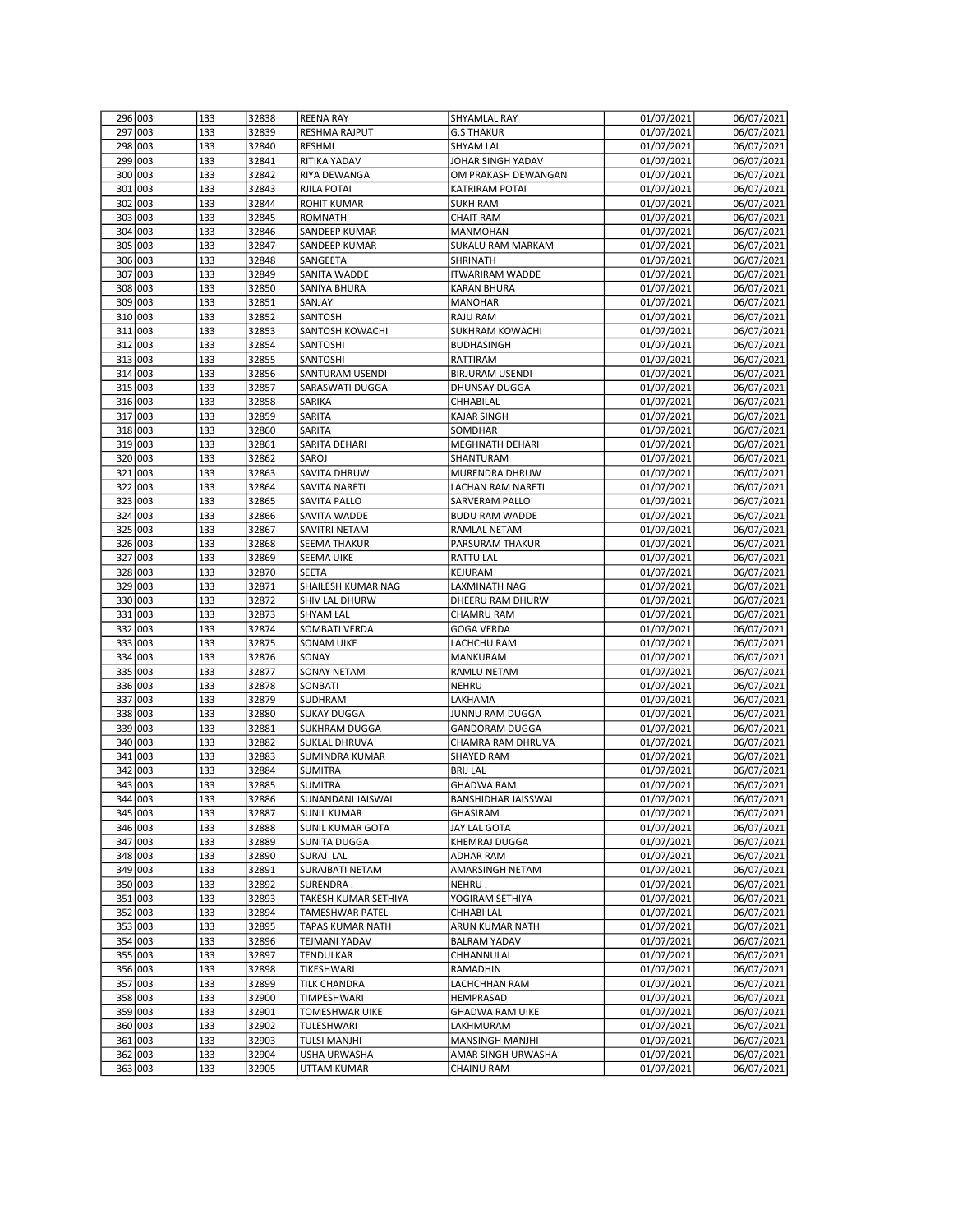| 364 003 | 133 | 32906 | <b>UTTARA</b>               | <b>MAN SINGH</b>        | 01/07/2021 | 06/07/2021 |
|---------|-----|-------|-----------------------------|-------------------------|------------|------------|
| 365 003 | 133 | 32907 | VINITA KUZOOR               | <b>JYOTI KUMAR</b>      | 01/07/2021 | 06/07/2021 |
| 366 003 | 133 | 32908 | VISHNU WADDE                | SOMNATH                 | 01/07/2021 | 06/07/2021 |
| 367 003 | 133 | 32909 | YAMUNA THAKUR               | JAYENDRA SINGH THAKUR   | 01/07/2021 | 06/07/2021 |
| 368 003 | 133 | 32910 | YASHODA                     | RAMSINGH                | 01/07/2021 | 06/07/2021 |
| 369 003 | 133 | 32911 | YASHODA KORRAM              | <b>BRIJLAL KORRAM</b>   | 01/07/2021 | 06/07/2021 |
| 370 003 | 133 | 32932 |                             |                         |            |            |
|         |     |       | AETWARIN                    | GHASIYARAM              | 01/07/2021 | 06/07/2021 |
| 371 003 | 133 | 32933 | ANJU PAIKARA                | SANTOSH KUMAR PAIKARA   | 01/07/2021 | 06/07/2021 |
| 372 003 | 133 | 32934 | HIRADAI BHARDWA             | RAVISHANKAR BHARDWAJ    | 01/07/2021 | 06/07/2021 |
| 373 003 | 133 | 32935 | MANOJ KUMAR NAG             | RAMLAL NAG              | 01/07/2021 | 06/07/2021 |
| 374 003 | 133 | 32956 | HINA                        | KAMAL PRASAD            | 01/07/2021 | 06/07/2021 |
|         |     |       |                             |                         |            |            |
| 1 003   | 136 | 32977 | ARJUN ANGAMPA               | BAKKAIYA                | 28/06/2021 | 02/07/2021 |
| 2 003   | 136 | 32978 | CHANDA MADE                 | LAXMAN MADE             | 28/06/2021 | 02/07/2021 |
| 3 003   | 136 | 32979 | CHANDRAKANT SAHU            | MANMOHAN SAHU           | 28/06/2021 | 02/07/2021 |
| 4 003   | 136 | 32980 | <b>DILEEP</b>               | GHASIA KASHYAP          | 28/06/2021 | 02/07/2021 |
| 5 003   | 136 | 32981 | <b>HEMLATA BAGHEL</b>       | MANSING BAGHEL          | 28/06/2021 | 02/07/2021 |
| 6 003   | 136 | 32982 | LAKHAN KUMAR                | <b>BANDI</b>            | 28/06/2021 | 02/07/2021 |
| 7 003   | 136 | 32983 | MAHADEV BHANDAR             | SONDHAR BHANDARI        | 28/06/2021 | 02/07/2021 |
| 8 003   | 136 | 32984 | <b>MAHESH KOWASI</b>        | RAJU RAM KOWASI         | 28/06/2021 | 02/07/2021 |
|         |     |       |                             |                         |            |            |
| 9 003   | 136 | 32985 | MAHESH- KUMAR KUNJAM        | SOMDU KUNJAM            | 28/06/2021 | 02/07/2021 |
| 10 003  | 136 | 32986 | MANGAL RAM                  | RAMADEEN                | 28/06/2021 | 02/07/2021 |
| 11 003  | 136 | 32987 | <b>MANISH KUMAR</b>         | CHHANNA RAM             | 28/06/2021 | 02/07/2021 |
| 12 003  | 136 | 32988 | MANKU RAM GAVDE             | <b>BALU GAVDE</b>       | 28/06/2021 | 02/07/2021 |
| 13 003  | 136 | 32989 | <b>MAYANK KUMAR</b>         | <b>HINGA RAM</b>        | 28/06/2021 | 02/07/2021 |
| 14 003  | 136 | 32990 | NAGESH KUMAR NAG            | <b>BISNATH NAG</b>      | 28/06/2021 | 02/07/2021 |
| 15 003  | 136 | 32991 | <b>NEHA THAKUR</b>          | LAXMAN THAKUR           | 28/06/2021 | 02/07/2021 |
| 16 003  | 136 | 32992 | PANDARU RAM JURRI           | LAXMAN JURRI            | 28/06/2021 | 02/07/2021 |
| 17 003  | 136 | 32993 | PANKAJ                      | CHAITU RAM              | 28/06/2021 | 02/07/2021 |
| 18 003  | 136 | 32994 | POOJA JHADI                 | DASHRATH                | 28/06/2021 | 02/07/2021 |
| 19 003  | 136 | 32995 | RESHMA                      | RAJKUMAR                | 28/06/2021 | 02/07/2021 |
| 20 003  | 136 | 32996 | RUKMANI BAGHEL              | <b>ICCHA RAM BAGHEL</b> | 28/06/2021 | 02/07/2021 |
| 21 003  | 136 | 32997 | <b>RUPO RAM</b>             | MADDA                   | 28/06/2021 | 02/07/2021 |
| 22 003  |     |       |                             |                         |            |            |
|         | 136 | 32998 | SALMAN KUMAR                | SHIV RAM                | 28/06/2021 | 02/07/2021 |
| 23 003  | 136 | 32999 | SANDEEP MANDAVI             | MUNDRU MANDAVI          | 28/06/2021 | 02/07/2021 |
| 24 003  | 136 | 33000 | SANJANA RATHORE             | TEJENDRA SINGH          | 28/06/2021 | 02/07/2021 |
| 25 003  | 136 | 33001 | SANJAY KUMAR                | KESA                    | 28/06/2021 | 02/07/2021 |
| 26 003  | 136 | 33002 | SANTOHS KUMAR KASHYAP       | <b>BALRAM KASHYAP</b>   | 28/06/2021 | 02/07/2021 |
| 27 003  | 136 | 33003 | SHASHIKANT TOPPO            | PATWARI TOPPO           | 28/06/2021 | 02/07/2021 |
| 28 003  | 136 | 33004 | <b>SHIV KUMAR</b>           | <b>SHIV RAM</b>         | 28/06/2021 | 02/07/2021 |
| 29 003  | 136 | 33005 | SHRIKANT                    | PANKURAM                | 28/06/2021 | 02/07/2021 |
| 30 003  | 136 | 33006 | <b>SITA</b>                 | <b>MOHAN LAL</b>        | 28/06/2021 | 02/07/2021 |
| 31 003  | 136 | 33007 | SODI UMESH                  | <b>HERRA</b>            | 28/06/2021 | 02/07/2021 |
| 32 003  | 136 | 33008 | SONMATI                     | SITARAM                 | 28/06/2021 | 02/07/2021 |
| 33 003  | 136 | 33009 | <b>SURESH KALMU</b>         | <b>BALA KALMU</b>       | 28/06/2021 | 02/07/2021 |
| 34 003  | 136 | 33010 | VIJJA RAM HAPKA             | <b>BUDHU RAM HAPKA</b>  | 28/06/2021 | 02/07/2021 |
| 35 003  | 136 | 33011 | VIRENDRA KUMAR              | JAYRAM                  | 28/06/2021 | 02/07/2021 |
|         |     |       |                             |                         | 28/06/2021 |            |
| 36 003  | 136 | 33012 | VISHNU RAM                  | <b>BALI RAM</b>         |            | 02/07/2021 |
| 37 003  | 136 | 33033 | AANAND VISHWAS              | NAGARWASI               | 28/06/2021 | 02/07/2021 |
| 38 003  | 136 | 33034 | <b>ABHISHEK SHRIVASTAVA</b> | VIJAY SHRIVASTAVA       | 28/06/2021 | 02/07/2021 |
| 39 003  | 136 | 33035 | AKHASH KUMAR KARMA          | <b>GANGA RAM KARMA</b>  | 28/06/2021 | 02/07/2021 |
| 40 003  | 136 | 33036 | AMAN SKUMAR SUTA            | SWAPAN KUMAR SUTA       | 28/06/2021 | 02/07/2021 |
| 41 003  | 136 | 33037 | AMARCHAND                   | RAMCHARAN               | 28/06/2021 | 02/07/2021 |
| 42 003  | 136 | 33038 | ANITA                       | SUKHDEV SINGH           | 28/06/2021 | 02/07/2021 |
| 43 003  | 136 | 33039 | ANJEETA MANDAVI             | SUKKA RAM MANDAVI       | 28/06/2021 | 02/07/2021 |
| 44 003  | 136 | 33040 | ANNPURNA SEN                | DEEPAK KUMAR SEN        | 28/06/2021 | 02/07/2021 |
| 45 003  | 136 | 33041 | ANUJ KERKETTA               | LEONARD KERKETTA        | 28/06/2021 | 02/07/2021 |
| 46 003  | 136 | 33042 | ARJUN HALDAR                | ASHUTOSH HALDAR         | 28/06/2021 | 02/07/2021 |
| 47 003  | 136 | 33043 | ARJUN NAG                   | <b>MEHTTAR</b>          | 28/06/2021 | 02/07/2021 |
| 48 003  | 136 | 33044 | ARTI MINJ                   | RAJU MINJ               | 28/06/2021 | 02/07/2021 |
| 49 003  | 136 |       |                             | A R NAG                 |            |            |
|         |     | 33045 | ARVIND KUMAR NAG            |                         | 28/06/2021 | 02/07/2021 |
| 50 003  | 136 | 33046 | ASHIM SIKDAR                | KALYAN SIKDAR           | 28/06/2021 | 02/07/2021 |
| 51 003  | 136 | 33047 | ASHOK KAKEM                 | MUTTA KAKEM             | 28/06/2021 | 02/07/2021 |
| 52 003  | 136 | 33048 | BHAGAYVATI YADAV            | CHAIN SINGH YADAV       | 28/06/2021 | 02/07/2021 |
| 53 003  | 136 | 33049 | BHAJAN                      | TULSI                   | 28/06/2021 | 02/07/2021 |
| 54 003  | 136 | 33050 | BHANU PRATAP RAJ            | FATTE SINGH RAJ         | 28/06/2021 | 02/07/2021 |
| 55 003  | 136 | 33051 | BHARTI                      | VISHWA BHUSHAN          | 28/06/2021 | 02/07/2021 |
| 56 003  | 136 | 33052 | BHUNESHWARI NAG             | NEMI CHAND NAG          | 28/06/2021 | 02/07/2021 |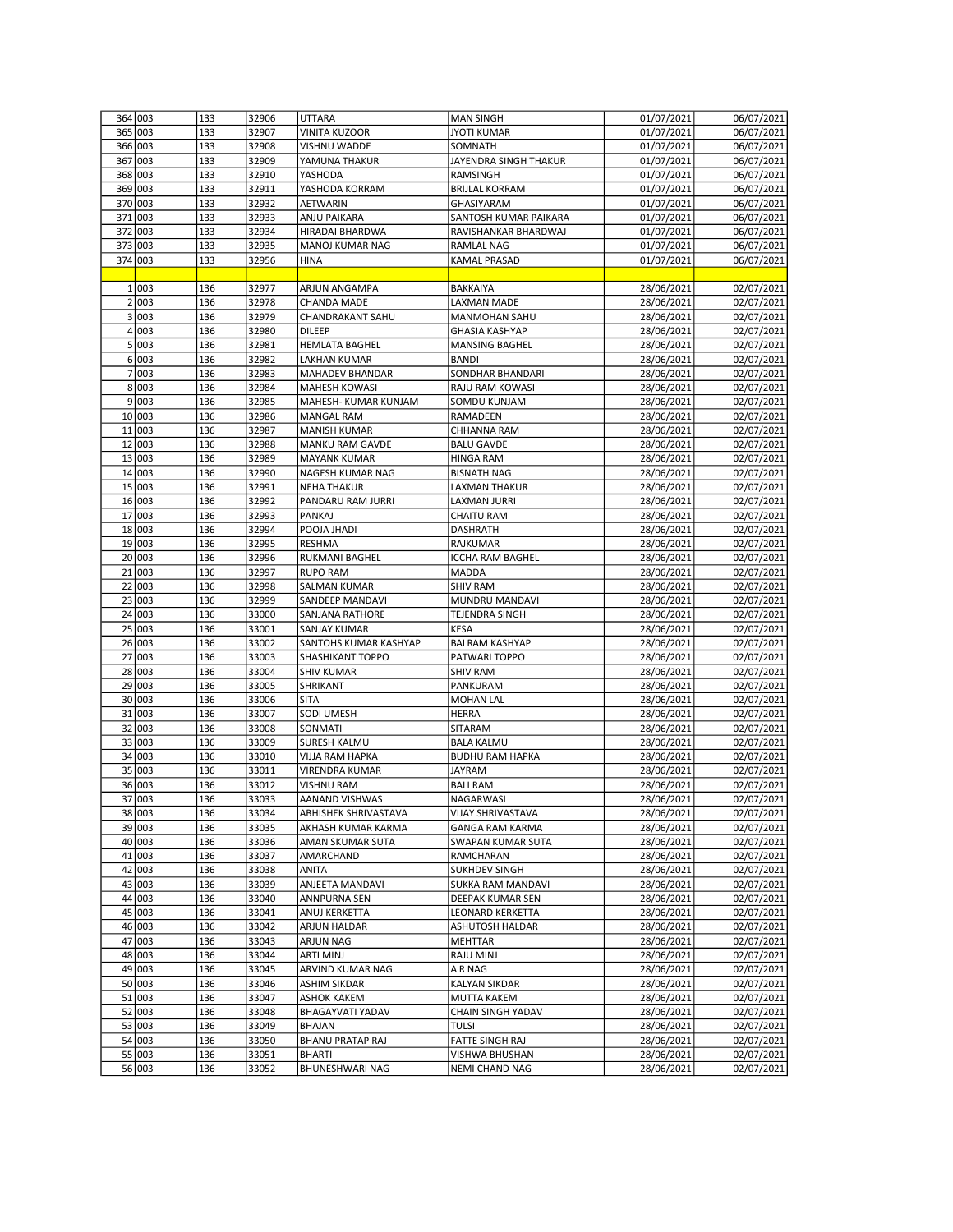| 57 003  | 136 | 33053 | <b>BHUVANE SINGH THAKUR</b>             | SONSINGH THAKUR          | 28/06/2021 | 02/07/2021 |
|---------|-----|-------|-----------------------------------------|--------------------------|------------|------------|
| 58 003  | 136 | 33054 | <b>BRIJESH PATEL</b>                    | <b>TEJBHAN PATEL</b>     | 28/06/2021 | 02/07/2021 |
| 59 003  | 136 | 33055 | <b>BRIJESH SINGH THAKUR</b>             | RAMAN SINGH THAKUR       | 29/06/2021 | 03/07/2021 |
| 60 003  | 136 | 33056 | CHAMKILA KASHYAP                        | MAESHRAM KASHYAP KASHYAP | 29/06/2021 | 03/07/2021 |
| 61 003  | 136 | 33057 | CHANDNI KASHYAP                         | MAHADEV KASHYAP          | 29/06/2021 | 03/07/2021 |
| 62 003  | 136 | 33058 | CHANDRAMANI BAI                         | SURESH SAI               | 29/06/2021 | 03/07/2021 |
| 63 003  | 136 | 33059 | CHETNA                                  | YOGESHWAR                | 29/06/2021 | 03/07/2021 |
| 64 003  | 136 | 33060 | CHITRALEKHA SAHU                        | <b>GAIND LAL</b>         | 29/06/2021 | 03/07/2021 |
| 65 003  | 136 | 33061 | CHITRAREKHA                             | KANHAIYA LAL             | 29/06/2021 | 03/07/2021 |
| 66 003  | 136 | 33062 |                                         | AWADH RAM GAYAKWAD       |            | 03/07/2021 |
| 67 003  |     |       | DAYAL DAS GAYAKWA                       |                          | 29/06/2021 |            |
|         | 136 | 33063 | DEEPAK KUMAR                            | NARESH KUMAR             | 29/06/2021 | 03/07/2021 |
| 68 003  | 136 | 33064 | DHANESHWARI SAHU                        | PANCHURAM SAHU           | 29/06/2021 | 03/07/2021 |
| 69 003  | 136 | 33065 | DHARAM SINGH NAG                        | JAGANNATH NAG            | 29/06/2021 | 03/07/2021 |
| 70 003  | 136 | 33066 | DIGESHWAR                               | CHABI RAM                | 29/06/2021 | 03/07/2021 |
| 71 003  | 136 | 33067 | <b>DINESH KUMAR</b>                     | MAHENDRA                 | 29/06/2021 | 03/07/2021 |
| 72 003  | 136 | 33068 | FULESHWARI DIWAN                        | PALAN KUMAR DIWAN        | 29/06/2021 | 03/07/2021 |
| 73 003  | 136 | 33069 | <b>GAISHRI NETAM</b>                    | PRAHLAD SINGH NETAM      | 29/06/2021 | 03/07/2021 |
| 74 003  | 136 | 33070 | GANGA                                   | SOMARU                   | 29/06/2021 | 03/07/2021 |
| 75 003  | 136 | 33071 | GAYA PRASAD SHRIWAS                     | CHANDU LAL SHRIWAS       | 29/06/2021 | 03/07/2021 |
| 76 003  | 136 | 33072 | HARESHWAR DAS BAIRAGI                   | MAHANT DAS BAIRAGI       | 29/06/2021 | 03/07/2021 |
| 77 003  | 136 | 33073 | HEMANSHU                                | SATYANAND SAHU           | 29/06/2021 | 03/07/2021 |
| 78 003  | 136 | 33074 | <b>HEMANT KUMAR</b>                     | <b>SUDAR SINGH</b>       | 29/06/2021 | 03/07/2021 |
| 79 003  | 136 | 33075 | <b>HEMLATA</b>                          | KAMLOCHAN                | 29/06/2021 | 03/07/2021 |
| 80 003  | 136 | 33076 | <b>HIRAMANI</b>                         | J N SINGH                | 29/06/2021 | 03/07/2021 |
| 81 003  | 136 | 33077 | <b>HITA RAM</b>                         | MASA                     | 29/06/2021 | 03/07/2021 |
| 82 003  | 136 | 33078 | HITENDRA KUMAR                          | <b>MANU RAM</b>          | 29/06/2021 | 03/07/2021 |
| 83 003  | 136 | 33079 | HOMESH KUMAR NETAM                      | BULAKHU RAM NETAM        | 29/06/2021 | 03/07/2021 |
| 84 003  | 136 | 33080 | HURRE KUNJAM                            | <b>BUDH RAM KUNJAM</b>   | 29/06/2021 | 03/07/2021 |
| 85 003  | 136 | 33081 | <b>ISHWAR LAL YADAV</b>                 | BALDEO PRASAD YADAV      | 29/06/2021 | 03/07/2021 |
| 86 003  | 136 | 33082 | JAGBANDHU                               | JAGANNATH                | 29/06/2021 | 03/07/2021 |
| 87 003  | 136 | 33083 |                                         | <b>HIDMA RAM</b>         |            | 03/07/2021 |
|         |     | 33084 | JAGESHWAR MARKAM                        |                          | 29/06/2021 |            |
| 88 003  | 136 |       | JAMUNA THAKUR                           | JAI BAL                  | 29/06/2021 | 03/07/2021 |
| 89 003  | 136 | 33085 | <b>JANGAM PAWAN</b>                     | JANGAM MAHESH            | 29/06/2021 | 03/07/2021 |
| 90 003  | 136 | 33086 | <b>JANKI</b>                            | <b>BUDHRAM</b>           | 29/06/2021 | 03/07/2021 |
| 91 003  | 136 | 33087 | JILU RAM KASHYAP                        | RUPA RAM KASHYAP         | 29/06/2021 | 03/07/2021 |
| 92 003  | 136 | 33088 | JITENDRA KUMAR                          | <b>TUMAN LAL</b>         | 29/06/2021 | 03/07/2021 |
| 93 003  | 136 | 33089 | JOGENDRA KUMAR BHASKAR                  | MOHAL LAL                | 29/06/2021 | 03/07/2021 |
| 94 003  | 136 | 33090 | JUGAY                                   | HIRA SINGH               | 29/06/2021 | 03/07/2021 |
| 95 003  | 136 | 33091 | <b>JULI SHARMA</b>                      | HARKUMAR SHARMA          | 29/06/2021 | 03/07/2021 |
| 96 003  | 136 | 33092 | <b>JYOTI THAKUR</b>                     | SANTOSH THAKUR           | 29/06/2021 | 03/07/2021 |
| 97 003  | 136 | 33093 | K. PRIYA SWARNKA                        | K. NARAYAN SWARNKAR      | 29/06/2021 | 03/07/2021 |
| 98 003  | 136 | 33094 | KALAWATI                                | JAYPAL                   | 29/06/2021 | 03/07/2021 |
| 99 003  | 136 | 33095 | KAMESHWAR KUDIYAM                       | <b>HADMA RAM</b>         | 29/06/2021 | 03/07/2021 |
| 100 003 | 136 | 33096 | KAMESHWARI                              | BALSING                  | 29/06/2021 | 03/07/2021 |
| 101 003 | 136 | 33097 | KAMLOCHAN                               | SHRIRAM                  | 29/06/2021 | 03/07/2021 |
| 102 003 | 136 | 33098 | <b>KARTIK</b>                           | RAMSINGH                 | 29/06/2021 | 03/07/2021 |
| 103 003 | 136 | 33099 | KAUSHAL KUMAR                           | KOMAL SINGH              | 29/06/2021 | 03/07/2021 |
| 104 003 | 136 | 33100 | <b>KAVITA</b>                           | AMARSINGH                | 29/06/2021 | 03/07/2021 |
| 105 003 | 136 | 33101 | KHEMESHWARI                             | <b>SUKHDEV</b>           | 29/06/2021 | 03/07/2021 |
| 106 003 | 136 | 33102 | KISHOR KUMAR VEDBYAS                    | VASHU DEV VEDBYAS        | 29/06/2021 | 03/07/2021 |
| 107 003 | 136 | 33103 | <b>KUMARI</b>                           | <b>BALO</b>              | 29/06/2021 | 03/07/2021 |
| 108 003 | 136 | 33104 | LALU RAM EICHAM                         | <b>BUDH RAM EICHAM</b>   | 29/06/2021 | 03/07/2021 |
| 109 003 | 136 | 33105 | LATA NAG                                | <b>BAL KRISHANA NAG</b>  | 29/06/2021 | 03/07/2021 |
| 110 003 | 136 | 33106 | LAXMAN                                  | HANDO                    | 29/06/2021 | 03/07/2021 |
| 111 003 | 136 | 33107 | LAXMAN RAM                              | <b>BOJA</b>              | 29/06/2021 | 03/07/2021 |
| 112 003 | 136 | 33108 | LAXMINATH YADAV                         | SHIVCHAND YADAV          | 29/06/2021 | 03/07/2021 |
| 113 003 | 136 | 33109 |                                         | MEHATTAR YADAV           | 29/06/2021 | 03/07/2021 |
| 114 003 |     |       | MAHARU RAM YADAV<br><b>MAHESH KUMAR</b> |                          |            |            |
|         | 136 | 33110 |                                         | HUNGA RAM                | 29/06/2021 | 03/07/2021 |
| 115 003 | 136 | 33111 | <b>MAMTA MANDAVI</b>                    | LAKHMA RAM               | 29/06/2021 | 03/07/2021 |
| 116 003 | 136 | 33112 | MAMTA PATWA                             | RAJKISHOR PATWA          | 29/06/2021 | 03/07/2021 |
| 117 003 | 136 | 33113 | MANISHA SAHU                            | <b>BURUNDA SAHU</b>      | 30/06/2021 | 05/07/2021 |
| 118 003 | 136 | 33114 | MANJU                                   | ASSIRAM                  | 30/06/2021 | 05/07/2021 |
| 119 003 | 136 | 33115 | MASA RAM                                | HIDIYA RAM               | 30/06/2021 | 05/07/2021 |
| 120 003 | 136 | 33116 | <b>MOHAN KUMAR</b>                      | DASHROO RAM              | 30/06/2021 | 05/07/2021 |
| 121 003 | 136 | 33117 | MONDO                                   | <b>GHASI RAM</b>         | 30/06/2021 | 05/07/2021 |
| 122 003 | 136 | 33118 | <b>MONIKA SORI</b>                      | THAKUR RAM               | 30/06/2021 | 05/07/2021 |
| 123 003 | 136 | 33119 | MONIKA VISHWAKARMA                      | V L VISHWAKARMA          | 30/06/2021 | 05/07/2021 |
| 124 003 | 136 | 33120 | MOTILAL                                 | SHRIRAM                  | 30/06/2021 | 05/07/2021 |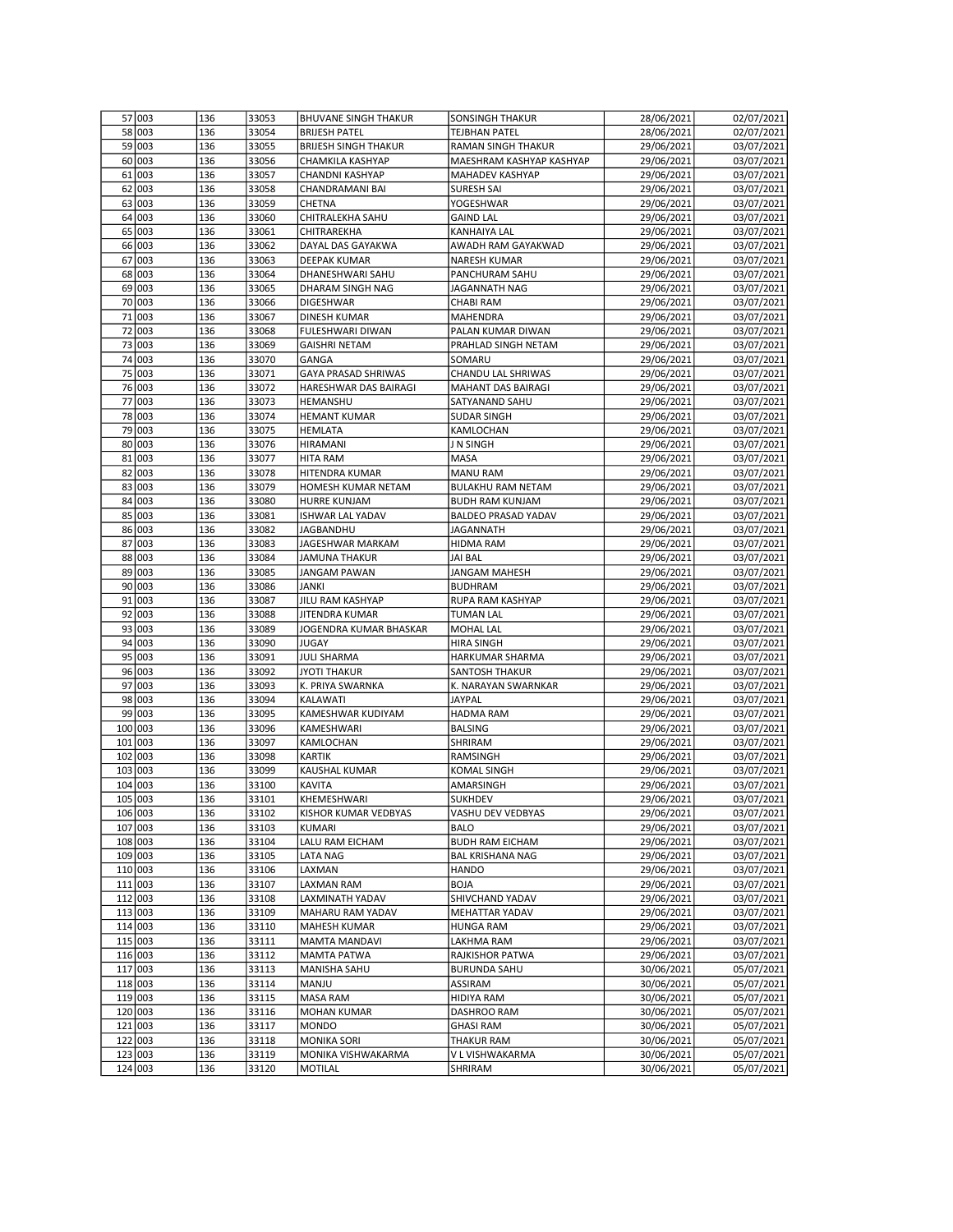|         | 125 003            | 136        | 33121          | <b>NAGESH</b>                                   | JAI SINGH NAGESH           | 30/06/2021               | 05/07/2021                             |
|---------|--------------------|------------|----------------|-------------------------------------------------|----------------------------|--------------------------|----------------------------------------|
|         | 126 003            | 136        | 33122          | <b>NAKUL RAM</b>                                | AVADH RAM                  | 30/06/2021               | 05/07/2021                             |
|         | 127 003            | 136        | 33123          | NAMITA MARKAM                                   | TANKE LAL MARKAM           | 30/06/2021               | 05/07/2021                             |
|         | 128 003            | 136        | 33124          | NARENDRA KUMAR                                  | BALSINGH                   | 30/06/2021               | 05/07/2021                             |
|         | 129 003            | 136        | 33125          | <b>NAVAL RAM</b>                                | <b>SUKH RAM</b>            | 30/06/2021               | 05/07/2021                             |
|         | 130 003            | 136        | 33126          | NAVINA SETHIYA                                  | DEVCHAND SETHIYA           | 30/06/2021               | 05/07/2021                             |
|         | 131 003            | 136        | 33127          | NEELKAMAL MANDAVI                               | UTTAM KUMAR MANDAVI        | 30/06/2021               | 05/07/2021                             |
|         | 132 003            | 136        | 33128          | NEETU KHUNTE                                    | SHAMBHULAL KHUNTE          | 30/06/2021               | 05/07/2021                             |
|         | 133 003            | 136        | 33129          | NILESH KUMAR PAINKRA                            | BALESHWAR PAINKRA          | 30/06/2021               | 05/07/2021                             |
|         | 134 003            | 136        | 33130          | NITESH KUMAR                                    | SOMARU                     | 30/06/2021               | 05/07/2021                             |
|         | 135 003            | 136        | 33131          | NITIN KUMAR JHA                                 | DHIRENDRA JHA              | 30/06/2021               | 05/07/2021                             |
|         | 136 003            | 136        | 33132          | PARVATI NAG                                     | <b>BALRAM NAG</b>          |                          | 05/07/2021                             |
|         |                    |            |                |                                                 |                            | 30/06/2021               |                                        |
|         | 137 003            | 136        | 33133          | PARVATI NAG                                     | MANGAL SINGH               | 30/06/2021               | 05/07/2021                             |
|         | 138 003            | 136        | 33134          | PINKY PANDEY PANDEY                             | VIDHYA BHUSHAN PANDEY      | 30/06/2021               | 05/07/2021                             |
| 139 003 |                    | 136        | 33135          | POOJA BAGHEL                                    | MAHESH BAGHEL              | 30/06/2021               | 05/07/2021                             |
| 140 003 |                    | 136        | 33136          | POOJA GUPTA                                     | PRAMOD GUPTA               | 30/06/2021               | 05/07/2021                             |
| 141 003 |                    | 136        | 33137          | PRADEEP KUMAR                                   | <b>HINGA RAM</b>           | 30/06/2021               | 05/07/2021                             |
| 142 003 |                    | 136        | 33138          | PRAMESH KUMAR                                   | PAKLU RAM                  | 30/06/2021               | 05/07/2021                             |
| 143 003 |                    | 136        | 33139          | PRAMILA YADAV                                   | CHANDU URAM                | 30/06/2021               | 05/07/2021                             |
|         | 144 003            | 136        | 33140          | PRATIKSHA BAGHEL                                | <b>SUMANT SINGH BAGHEL</b> | 30/06/2021               | 05/07/2021                             |
|         | 145 003            | 136        | 33141          | PREMDAS KURREY                                  | <b>TARACHAND KURREY</b>    | 30/06/2021               | 05/07/2021                             |
|         | 146 003            | 136        | 33142          | PURANLAL                                        | NARSINGH                   | 30/06/2021               | 05/07/2021                             |
| 147 003 |                    | 136        | 33143          | PURUSHOTAM                                      | MANESHWAR                  | 30/06/2021               | 05/07/2021                             |
|         | 148 003            | 136        | 33144          | <b>PUSHPA</b>                                   | <b>RAM SINGH</b>           | 30/06/2021               | 05/07/2021                             |
|         | 149 003            | 136        | 33145          | RAJENDRA KUMAR                                  | <b>HUNGA RAM</b>           | 30/06/2021               | 05/07/2021                             |
|         | 150 003            | 136        | 33146          | RAJENDRA KUMAR PANDE                            | SHANKAR LAL PANDE          | 30/06/2021               | 05/07/2021                             |
|         | 151 003            | 136        | 33147          | RAJKUMAR                                        | <b>JOGESHWAR</b>           | 30/06/2021               | 05/07/2021                             |
|         | 152 003            | 136        | 33148          | RAJNEE                                          | DHANSEERAM                 | 30/06/2021               | 05/07/2021                             |
| 153 003 |                    | 136        | 33149          | RAJU RAM                                        | MADDA                      | 30/06/2021               | 05/07/2021                             |
|         | 154 003            | 136        | 33150          | RAKESH KUMAR                                    | AVADH RAM CHANAP           | 30/06/2021               | 05/07/2021                             |
|         | 155 003            | 136        | 33151          | <b>RAM SINGH</b>                                | <b>GODRU RAM</b>           | 30/06/2021               | 05/07/2021                             |
|         | 156 003            | 136        | 33152          | RAMDHAR BAGHEL                                  | <b>MANGADU RAM</b>         | 30/06/2021               | 05/07/2021                             |
|         | 157 003            | 136        | 33153          | RAMESHWAR PRASAD CHATURVE GURUPRASAD CHATURVEDI |                            | 30/06/2021               | 05/07/2021                             |
|         | 158 003            | 136        | 33154          | RAMILA                                          | SHRIDHAR NAG               | 30/06/2021               | 05/07/2021                             |
|         |                    |            |                |                                                 |                            |                          |                                        |
|         |                    |            |                |                                                 |                            |                          |                                        |
|         | 159 003            | 136        | 33155          | RAMKUMAR                                        | SUKULDHAR                  | 30/06/2021               | 05/07/2021                             |
|         | 160 003            | 136        | 33156          | RAMU RAM KASHYAP                                | SUKADA RAM                 | 30/06/2021               | 05/07/2021                             |
|         | 161 003            | 136        | 33157          | <b>RANI KHUTE</b>                               | KAILASH KHUTE              | 30/06/2021               | 05/07/2021                             |
|         | 162 003            | 136        | 33158          | RANJAN                                          | DAYA RAM                   | 30/06/2021               |                                        |
|         | 163 003            | 136        | 33159          | RANJEETA NAYAK                                  | RAJKUMAR NAYAK             | 30/06/2021               | 05/07/2021                             |
| 164 003 |                    | 136        | 33160          | REENA BAGHEL                                    | MOHAN LAL                  | 30/06/2021               | 05/07/2021                             |
| 165 003 |                    | 136        | 33161          | REENA KUNJAM                                    | CHAMRU RAM                 | 30/06/2021               | 05/07/2021                             |
| 166 003 |                    | 136        | 33162          | <b>REENA NAG</b>                                | <b>NOHAR SINGH</b>         | 30/06/2021               |                                        |
|         | 167 003            | 136        | 33163          | RINKI SINHA                                     | <b>RAM KUMAR</b>           | 30/06/2021               | 05/07/2021                             |
| 168 003 |                    | 136        | 33164          | <b>RITU LAKRA</b>                               | <b>IGNASHIUS LAKRA</b>     | 30/06/2021               | 05/07/2021                             |
|         | 169 003            | 136        | 33165          | RITU MARKAM                                     | RAJARAM MARKAM             | 30/06/2021               | 05/07/2021                             |
| 170 003 |                    | 136        | 33166          | ROSHAN SEN LAL                                  | RAVI SEN LAL               | 30/06/2021               | 05/07/2021                             |
|         | 171 003            | 136        | 33167          | SAGAR YADAV                                     | KHODIYA RAM                | 30/06/2021               | 05/07/2021                             |
|         | 172 003            | 136        | 33168          | SAMEENA                                         | <b>KUTUB UDDIN</b>         | 30/06/2021               | 05/07/2021                             |
|         | 173 003            | 136        | 33169          | SAMITA YADAV                                    | SHRIDHAR YADAV             | 30/06/2021               | 05/07/2021                             |
|         | 174 003            | 136        | 33170          | SANDHYA NETAM                                   | KIRAN NETAM                | 30/06/2021               | 05/07/2021<br>05/07/2021               |
|         | 175 003            | 136        | 33171          | SANGEET KUMAR                                   | <b>GAYA RAM</b>            | 01/07/2021               | 06/07/2021                             |
|         | 176 003            | 136        | 33172          | SANGEETA                                        | LACHHAN RAM                | 01/07/2021               |                                        |
|         | 177 003            | 136        | 33173          | SANTOSH KUMAR NAG                               | ITWARI NAG                 | 01/07/2021               | 06/07/2021                             |
|         | 178 003            | 136        | 33174          | SANTOSHI TAMDI                                  | HANUMANT RAO TAMDI         | 01/07/2021               | 06/07/2021                             |
|         | 179 003            | 136        | 33175          | SANTOSHI THAKUR                                 | OMPRAKASH THAKUR           | 01/07/2021               | 05/07/2021<br>06/07/2021<br>06/07/2021 |
|         | 180 003            | 136        | 33176          | SANTOSHI YADAV                                  | VIJAYCHAND YADAV           | 01/07/2021               | 06/07/2021                             |
|         | 181 003            |            |                |                                                 |                            |                          |                                        |
|         | 182 003            | 136        | 33177<br>33178 | SANTU RAM                                       | RAMDHAR                    | 01/07/2021               | 06/07/2021                             |
|         |                    | 136        |                | SAPNA                                           | HIRMA                      | 01/07/2021               | 06/07/2021                             |
|         | 183 003            | 136        | 33179          | SARITA NAG                                      | KARAN SINGH NAG            | 01/07/2021               | 06/07/2021                             |
|         | 184 003            | 136        | 33180          | SAROJ                                           | RAMLAL                     | 01/07/2021               |                                        |
|         | 185 003            | 136        | 33181          | SAROJANEE                                       | LOKENDRA SINGH             | 01/07/2021               | 06/07/2021<br>06/07/2021               |
|         | 186 003            | 136        | 33182          | SEETARAM                                        | SHRI GULAB SINGH           | 01/07/2021               | 06/07/2021                             |
|         | 187 003            | 136        | 33183          | SHAILESH NAG                                    | RAJMANI NAG                | 01/07/2021               | 06/07/2021                             |
|         | 188 003            | 136        | 33184          | <b>SHAKUN TETA</b>                              | NARSINGH                   | 01/07/2021               | 06/07/2021                             |
|         | 189 003            | 136        | 33185          | SHASHI NETAM                                    | LAXMAN NETAM               | 01/07/2021               | 06/07/2021                             |
|         | 190 003            | 136        | 33186          | SHIV SINGH RATHOUR                              | SARVESH SINGH RATHOUR      | 01/07/2021               | 06/07/2021                             |
|         | 191 003<br>192 003 | 136<br>136 | 33187<br>33188 | SHIVLAL<br>SOHAN LAL                            | JANKI RAM<br>SHIV PRASAD   | 01/07/2021<br>01/07/2021 | 06/07/2021<br>06/07/2021               |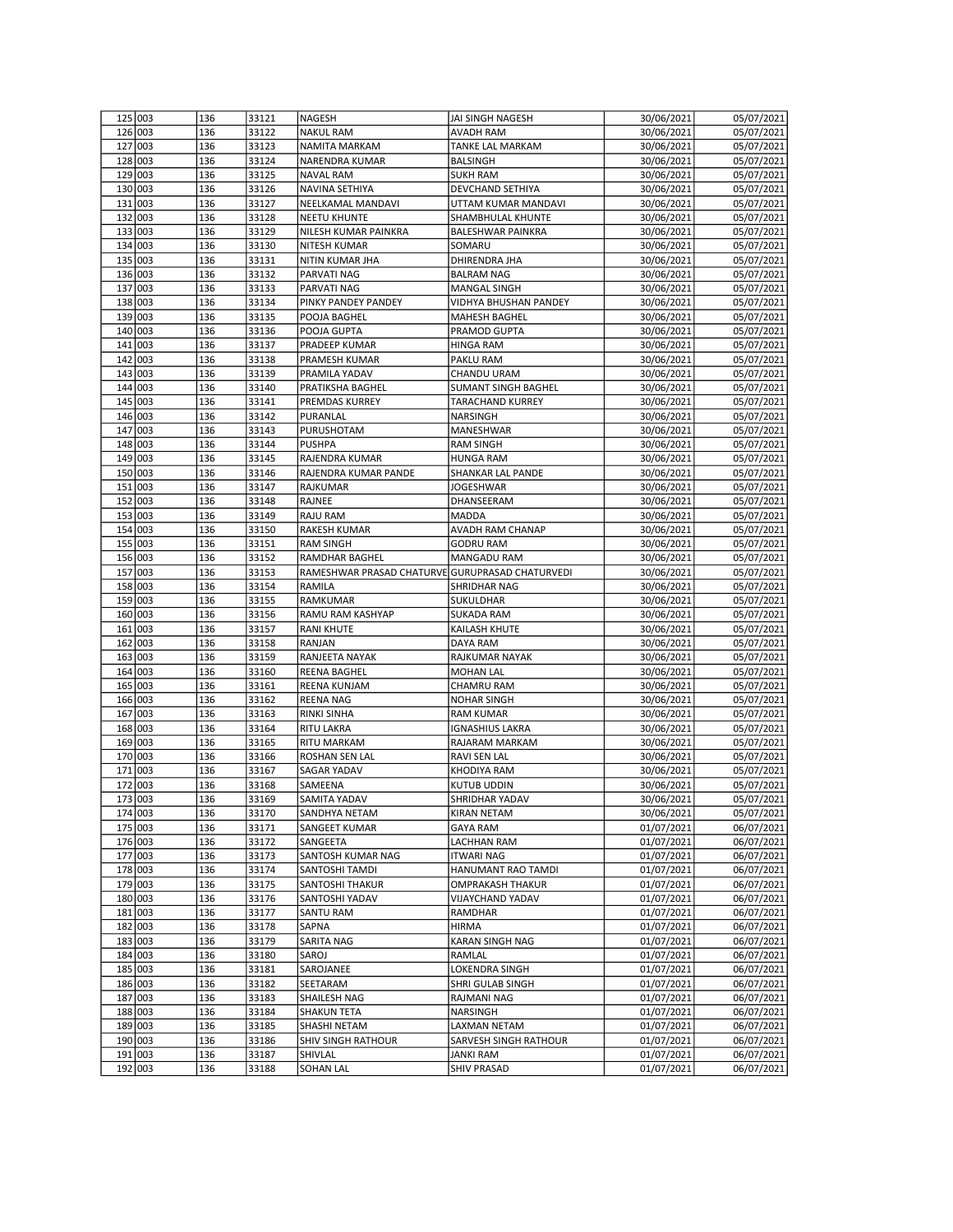| 193 003 | 136 | 33189          | SONA RAM SORI            | <b>JOGA RAM</b>         | 01/07/2021               | 06/07/2021 |
|---------|-----|----------------|--------------------------|-------------------------|--------------------------|------------|
| 194 003 | 136 | 33190          | <b>SONU BHASKAR</b>      | CHHANNU BHASKAR         | 01/07/2021               | 06/07/2021 |
| 195 003 | 136 | 33191          | SONU SAMADDA             | PARIMAL SAMADDDAR       | 01/07/2021               | 06/07/2021 |
| 196 003 | 136 | 33192          | SUBHASH CHANDRA YADAV    | CHAMRA RAM YADAV        | 01/07/2021               | 06/07/2021 |
| 197 003 | 136 | 33193          | SUKHCHAND                | <b>MOHAN</b>            | 01/07/2021               | 06/07/2021 |
| 198 003 | 136 | 33194          | SUKHMATI                 | HUNGARAM                | 01/07/2021               | 06/07/2021 |
| 199 003 | 136 | 33195          | <b>SUNAINA KUMAR</b>     | LATE. SHRI RAMMURTI     | 01/07/2021               | 06/07/2021 |
| 200 003 | 136 | 33196          | SUNIL KUMAR NAG          | MEHETTAR RAM NAG        | 01/07/2021               | 06/07/2021 |
| 201 003 | 136 | 33197          | SUNITA JARBALA           | <b>BANSHI JARBALA</b>   | 01/07/2021               | 06/07/2021 |
| 202 003 | 136 | 33198          | SUNITA NAG               | <b>MEHTAR NAG</b>       | 01/07/2021               | 06/07/2021 |
| 203 003 | 136 | 33199          | SURAJ KUMAR NETAM        | <b>KEERTAN NETAM</b>    | 01/07/2021               | 06/07/2021 |
| 204 003 | 136 | 33200          | SUSHILA NAG              | CHANDRASHEKHAR NAG      | 01/07/2021               | 06/07/2021 |
| 205 003 | 136 | 33201          | SUSHMA EKKA              | SOHRAI                  | 01/07/2021               | 06/07/2021 |
| 206 003 | 136 | 33202          | TABASUM FIRDOSH          | SHEIKH KARIM            | 01/07/2021               | 06/07/2021 |
| 207 003 | 136 | 33203          | TAMESHWARI THAKUR        | <b>JUGDHAR THAKUR</b>   | 01/07/2021               | 06/07/2021 |
| 208 003 | 136 | 33204          | TANKESHWAR THAKUR        | <b>BRIJ LAL THAKUR</b>  | 01/07/2021               | 06/07/2021 |
| 209 003 | 136 | 33205          | <b>TARANJAY SAHU</b>     | PRITAM SAHU             | 01/07/2021               | 06/07/2021 |
| 210 003 | 136 | 33206          | TARUN GIRI GOSWAMI       | <b>NATTHU GIRI</b>      | 01/07/2021               | 06/07/2021 |
| 211 003 | 136 | 33207          | <b>TARUN MAHIPAL</b>     | LATE PREM LAL MAHIPAL   | 01/07/2021               | 06/07/2021 |
| 212 003 | 136 | 33208          | <b>TEMAL</b>             | SONSAY                  | 01/07/2021               | 06/07/2021 |
| 213 003 | 136 | 33209          | THAMESHWAR KUMAR MAHALA  | <b>BODHANRAM MAHALA</b> | 01/07/2021               | 06/07/2021 |
| 214 003 | 136 | 33210          | TIJESHWARI MANJHI        | DAYARAM MANJHI          | 01/07/2021               | 06/07/2021 |
| 215 003 | 136 | 33211          | <b>TOVITA YADEV</b>      | CHHABI SAYAM YADEV      | 01/07/2021               | 06/07/2021 |
| 216 003 | 136 | 33212          | <b>UDAY SINGH</b>        | <b>SUNDAR SINGH</b>     | 01/07/2021               | 06/07/2021 |
| 217 003 | 136 | 33213          | UMENDRA SINGH            | HARIRAM                 | 01/07/2021               | 06/07/2021 |
| 218 003 | 136 | 33214          | <b>UMESH KUMAR</b>       | MASORAM                 | 01/07/2021               | 06/07/2021 |
| 219 003 | 136 | 33215          | UMESHWARI PUJARI         | <b>BHUPENDRA PUJARI</b> | 01/07/2021               | 06/07/2021 |
| 220 003 | 136 |                |                          | <b>BRAMHDEV NAG</b>     |                          |            |
| 221 003 |     | 33216<br>33217 | USHA NAG                 |                         | 01/07/2021               | 06/07/2021 |
|         | 136 | 33218          | UTTAM KUMAR DHRUW        | <b>RKDHRUW</b>          | 01/07/2021<br>01/07/2021 | 06/07/2021 |
| 222 003 | 136 |                | VANDANA MANDAVI          | <b>KOSA RAM</b>         |                          | 06/07/2021 |
| 223 003 | 136 | 33219          | <b>VEKO POJJE</b>        | <b>KOSA</b>             | 01/07/2021               | 06/07/2021 |
| 224 003 | 136 | 33220          | VIJAY KUMAR KASHYAP      | DEVENDRA NATH KASHYAP   | 01/07/2021               | 06/07/2021 |
| 225 003 | 136 | 33221          | VIJENDRA                 | NILARAM KASHYAP         | 01/07/2021               | 06/07/2021 |
| 226 003 | 136 | 33222          | VINAY KUMAR              | PANDURAM                | 01/07/2021               | 06/07/2021 |
| 227 003 | 136 | 33223          | VINOD KUMAR NAG          | SANTU RAM NAG           | 01/07/2021               | 06/07/2021 |
| 228 003 | 136 | 33224          | VIRENDRA PODIYAM         | SUKHMAN                 | 01/07/2021               | 06/07/2021 |
| 229 003 | 136 | 33225          | VISHAL                   | VISHU RAM               | 01/07/2021               | 06/07/2021 |
| 230 003 | 136 | 33226          | YUDHISTHIR KASHYAP       | DASHRU KASHYAP          | 01/07/2021               | 06/07/2021 |
| 231 003 | 136 | 33247          | MANISHA                  | <b>BALDEV SINGH</b>     | 01/07/2021               | 06/07/2021 |
| 232 003 | 136 | 33248          | SANDEEP KUMAR            | <b>SHIV RAM</b>         | 01/07/2021               | 06/07/2021 |
| 233 003 | 136 | 33269          | CHANDRANARAYAN           | CHHABBU RAM             | 01/07/2021               | 06/07/2021 |
|         |     |                |                          |                         |                          |            |
| 1 003   | 137 | 33290          | <b>AACHAL PASWAN</b>     | BHAGWAN DEEN PASWAN     | 28/06/2021               | 02/07/2021 |
| 2 003   | 137 | 33291          | <b>AARTI</b>             | SITARAM                 | 28/06/2021               | 02/07/2021 |
| 3 003   | 137 | 33292          | ANAMIKA PATEL            | <b>MAHENDRA PATEL</b>   | 28/06/2021               | 02/07/2021 |
| 4 003   | 137 | 33293          | <b>ANITA RAJPUT</b>      | <b>ATTAR SINGH</b>      | 28/06/2021               | 02/07/2021 |
| 5 003   | 137 | 33294          | <b>ANJALI YADAV</b>      | RAGHVENDRA              | 28/06/2021               | 02/07/2021 |
| 6 003   | 137 | 33295          | ANKITA.                  | RAJESH.                 | 28/06/2021               | 02/07/2021 |
| 7 003   | 137 | 33296          | ARCHANA WEK              | <b>BRIJBIHARI</b>       | 28/06/2021               | 02/07/2021 |
| 8 003   | 137 | 33297          | <b>BABITA</b>            | PODIYA                  | 28/06/2021               | 02/07/2021 |
| 9 003   | 137 | 33298          | <b>BABITA PAL</b>        | <b>VINOD PAL</b>        | 28/06/2021               | 02/07/2021 |
| 10 003  | 137 | 33299          | <b>BHANESHWRI THAKUR</b> | <b>SHRIDHAR THAKUR</b>  | 28/06/2021               | 02/07/2021 |
| 11 003  | 137 | 33300          | <b>BHARTI</b>            | <b>BHAGAT RAM</b>       | 28/06/2021               | 02/07/2021 |
| 12 003  | 137 | 33301          | <b>BIMLA</b>             | <b>HUNGA RAM</b>        | 28/06/2021               | 02/07/2021 |
| 13 003  | 137 | 33302          | <b>BUDANI</b>            | MIRIRAM                 | 28/06/2021               | 02/07/2021 |
| 14 003  | 137 | 33303          | <b>CHANDNI THAKUR</b>    | SHIVCHARAN TAHKUR       | 28/06/2021               | 02/07/2021 |
| 15 003  | 137 | 33304          | DASSO KASHYAP            | LAKHMA RAM              | 28/06/2021               | 02/07/2021 |
| 16 003  | 137 | 33305          | DURGA SINGH              | LAVKUSH SINGH           | 28/06/2021               | 02/07/2021 |
| 17 003  | 137 | 33306          | ERMA BHAGYASHRI          | ERMA RAMAIYA BHAGYASHRI | 28/06/2021               | 02/07/2021 |
| 18 003  | 137 | 33307          | <b>GALLO BHASKAR</b>     | GAGRU                   | 28/06/2021               | 02/07/2021 |
| 19 003  | 137 | 33308          | HARSHITA SINGH           | HARSH KUMAR SINGH       | 28/06/2021               | 02/07/2021 |
| 20 003  | 137 | 33309          | <b>HEMLATA SALAM</b>     | RAJESH KUMAR SALAM      | 28/06/2021               | 02/07/2021 |
| 21 003  | 137 | 33310          | J PRIYANKA               | J KITTU                 | 28/06/2021               | 02/07/2021 |
| 22 003  | 137 | 33311          | KAJAL YADAV              | <b>KRISHNA YADAV</b>    | 28/06/2021               | 02/07/2021 |
| 23 003  | 137 | 33312          | KAMALDAI                 | JAGARNATH               | 28/06/2021               | 02/07/2021 |
| 24 003  | 137 | 33313          | KAMESHWARI NETAM         | RAMESH KUMAR NETAM      | 28/06/2021               | 02/07/2021 |
| 25 003  | 137 | 33314          | KAUSHILYA                | MAHENDRA SINGH          | 28/06/2021               | 02/07/2021 |
| 26 003  | 137 | 33315          | KAVITA KADTI             | <b>MUTTA</b>            | 28/06/2021               | 02/07/2021 |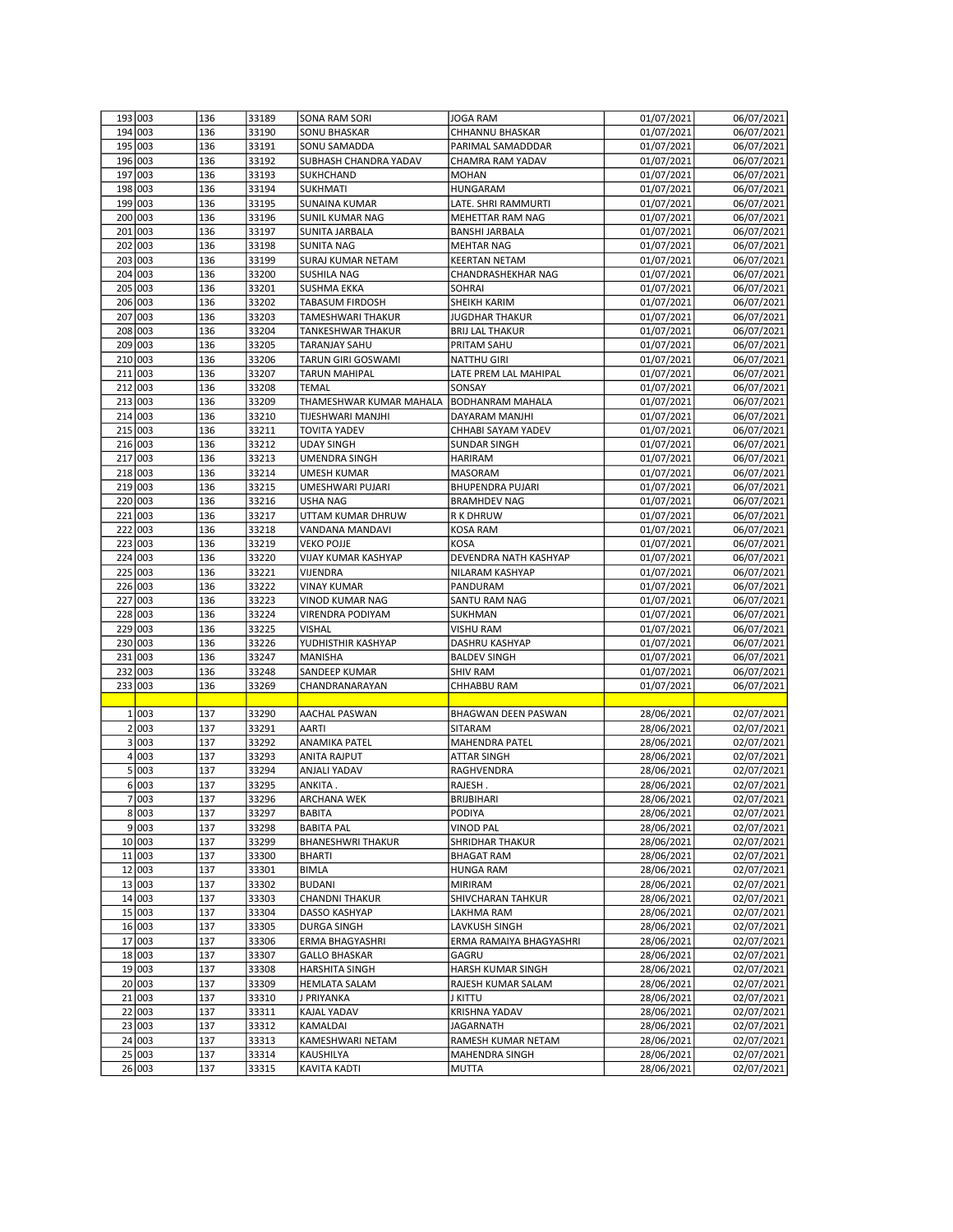| 27 003 | 137 | 33316 | KAVITA NAYAK            | <b>GANESH NAYAK</b>         | 28/06/2021 | 02/07/2021 |
|--------|-----|-------|-------------------------|-----------------------------|------------|------------|
| 28 003 | 137 | 33317 | KIRAN JAISHWA           | RAM CHANDRA JAYSWAL         | 28/06/2021 | 02/07/2021 |
| 29 003 | 137 | 33318 | <b>KIRAN KUDIYAM</b>    | CHHANU KUDIYAM              | 28/06/2021 | 02/07/2021 |
| 30 003 | 137 | 33319 | KOUSHILYA               | <b>ISHWAR</b>               | 28/06/2021 | 02/07/2021 |
| 31 003 | 137 | 33320 | <b>KRITI MANDAVI</b>    | JAGANRAM MANDAVI            | 28/06/2021 | 02/07/2021 |
| 32 003 | 137 | 33321 | KUMARI NETAM            | <b>AAYTU NETAM</b>          | 28/06/2021 | 02/07/2021 |
| 33 003 | 137 | 33322 | KUNIKA BURMAN           | <b>GANESH PRASAD BURMAN</b> | 28/06/2021 | 02/07/2021 |
| 34 003 | 137 | 33323 | KUSUMLATA               | LAXMICHAND NAG              | 29/06/2021 | 03/07/2021 |
| 35 003 | 137 | 33324 | LALITA                  | <b>HIRIYA</b>               | 29/06/2021 | 03/07/2021 |
| 36 003 | 137 | 33325 | LALITA KURSAM           | SATYAM                      | 29/06/2021 | 03/07/2021 |
| 37 003 | 137 | 33326 | LAXMI MANDAVI           | H R MANDAVI                 | 29/06/2021 | 03/07/2021 |
| 38 003 | 137 | 33327 | MAMILA WASAM            | <b>MUTAIYA</b>              | 29/06/2021 | 03/07/2021 |
| 39 003 | 137 | 33328 | <b>MAMTA BHASKAR</b>    | PAYKU                       | 29/06/2021 | 03/07/2021 |
| 40 003 | 137 | 33329 | <b>MAMTA KUNJAM</b>     | SHREERAM                    | 29/06/2021 | 03/07/2021 |
| 41 003 | 137 | 33330 | <b>MAMTA NAG</b>        | SARJU LAL                   | 29/06/2021 | 03/07/2021 |
| 42 003 | 137 | 33331 | MINAKSHI SORI           | LAKHAN RAM                  | 29/06/2021 | 03/07/2021 |
| 43 003 | 137 | 33332 | NAMRATA YALAM           | YALAM RAMCHANDRAM           | 29/06/2021 | 03/07/2021 |
| 44 003 | 137 | 33333 | <b>NEELA</b>            | SUKARU                      | 29/06/2021 | 03/07/2021 |
| 45 003 | 137 | 33334 | NIRMALA                 | <b>RUPA RAM</b>             | 29/06/2021 | 03/07/2021 |
| 46 003 | 137 | 33335 | PAWANI                  | <b>JAI LAL</b>              | 29/06/2021 | 03/07/2021 |
| 47 003 | 137 | 33336 | POOJA SONI              | PREMLAL SONI                | 29/06/2021 | 03/07/2021 |
| 48 003 | 137 | 33337 | PURNIMA                 | <b>MANNA RAM</b>            | 29/06/2021 | 03/07/2021 |
| 49 003 | 137 | 33338 | RADHA                   | RAJU RAM                    | 29/06/2021 | 03/07/2021 |
| 50 003 | 137 | 33339 | RAJKUMARI MARKAM        | CHHABI LAL MARKAM           | 29/06/2021 | 03/07/2021 |
| 51 003 | 137 | 33340 | RANJITA BARSE           | RAMMURTI BARSE              | 29/06/2021 | 03/07/2021 |
| 52 003 | 137 | 33341 | REETA                   | SONDHAR                     | 29/06/2021 | 03/07/2021 |
| 53 003 | 137 | 33342 | <b>RESHMA</b>           | <b>SEETA RAM</b>            | 29/06/2021 | 03/07/2021 |
| 54 003 | 137 | 33343 | RINKY PODIYAM           | <b>BANDI RAM</b>            | 29/06/2021 | 03/07/2021 |
| 55 003 | 137 | 33344 | RUKMANI MODIYAM         | HUNGA                       | 29/06/2021 | 03/07/2021 |
| 56 003 | 137 | 33345 | SANTOSHI SETTI          | RAMBHAROSE                  | 29/06/2021 | 03/07/2021 |
| 57 003 | 137 | 33346 | SARASWATI               | <b>GULJAR</b>               | 29/06/2021 | 03/07/2021 |
| 58 003 | 137 | 33347 | SARITA.                 | JAYLAL.                     | 29/06/2021 | 03/07/2021 |
| 59 003 | 137 | 33348 | SARITA NIMACHE          | HUNGA NIMACHET              | 29/06/2021 | 03/07/2021 |
| 60 003 | 137 | 33349 | SAROJANI                | MANGLU RAM                  | 29/06/2021 | 03/07/2021 |
| 61 003 | 137 | 33350 | SAVITA                  | MANKU                       | 29/06/2021 | 03/07/2021 |
| 62 003 | 137 | 33351 | SAVITRI RANA            | <b>ASMAN RANA</b>           | 29/06/2021 | 03/07/2021 |
| 63 003 | 137 | 33352 | SHAMO                   | <b>HIDMA</b>                | 29/06/2021 | 03/07/2021 |
| 64 003 | 137 | 33353 | SHYAMBATI               | <b>BUDHRAM</b>              | 29/06/2021 | 03/07/2021 |
| 65 003 | 137 | 33354 | <b>SONAM KUNJAM</b>     | ARJUN SINGH KUNJAM          | 29/06/2021 | 03/07/2021 |
| 66 003 | 137 | 33355 | SONDAI YADAV            | PATI RAM YADAV              | 29/06/2021 | 03/07/2021 |
| 67 003 | 137 | 33356 | SONMATI                 | HUNGA                       | 30/06/2021 | 05/07/2021 |
| 68 003 | 137 | 33357 | SUJATA BURKA            | TIRUPATI                    | 30/06/2021 | 05/07/2021 |
| 69 003 | 137 | 33358 | <b>SUMITA</b>           | DHOLESHWAR                  | 30/06/2021 | 05/07/2021 |
| 70 003 | 137 | 33359 | <b>SUNITA</b>           | GHASIRAM                    | 30/06/2021 | 05/07/2021 |
| 71 003 | 137 | 33360 | SUNITA                  | RAMLAL                      | 30/06/2021 | 05/07/2021 |
| 72 003 | 137 | 33361 | SWARNA ALAM             | RAMESH                      | 30/06/2021 | 05/07/2021 |
| 73 003 | 137 | 33362 | URMILA PUNEM            | SOMA PUNEM                  | 30/06/2021 | 05/07/2021 |
| 74 003 | 137 | 33363 | URVASHI LODHA           | DHANRAJ LODHA               | 30/06/2021 | 05/07/2021 |
| 75 003 | 137 | 33364 | <b>USHA KUDIYAM</b>     | CHANNU KUDIYAM              | 30/06/2021 | 05/07/2021 |
| 76 003 | 137 | 33385 | <b>ANITA</b>            | SITARAM                     | 30/06/2021 | 05/07/2021 |
| 77 003 | 137 | 33386 | BHAGESHWARI             | PUSHU RAM                   | 30/06/2021 | 05/07/2021 |
| 78 003 | 137 | 33387 | <b>BHARTI</b>           | <b>GOKUL SINGH</b>          | 30/06/2021 | 05/07/2021 |
| 79 003 | 137 | 33388 | <b>BINDU RANI YADAV</b> | CHHOTE LAL YADAV            | 30/06/2021 | 05/07/2021 |
| 80 003 | 137 | 33389 | <b>DASO KASHYAP</b>     | PEEDO KASHYAP               | 30/06/2021 | 05/07/2021 |
| 81 003 | 137 | 33390 | <b>GAYATRI</b>          | HOTILAL                     | 30/06/2021 | 05/07/2021 |
| 82 003 | 137 | 33391 | <b>HEMO YADAV</b>       | <b>ANANT RAM</b>            | 30/06/2021 | 05/07/2021 |
| 83 003 | 137 | 33392 | <b>JAGMILA</b>          | <b>BUTIYA RAM</b>           | 30/06/2021 | 05/07/2021 |
| 84 003 | 137 | 33393 | JUHI YADAV              | <b>ISHWAR LAL YADAV</b>     | 30/06/2021 | 05/07/2021 |
| 85 003 | 137 | 33394 | JYOTI DEVNATH           | <b>GAUTAM DEVNATH</b>       | 30/06/2021 | 05/07/2021 |
| 86 003 | 137 | 33395 | KAMAN                   | LEKHU RAM                   | 30/06/2021 | 05/07/2021 |
| 87 003 | 137 | 33396 | KAMINI BAIRAGI          | SUKHDEV BAIRAGI             | 30/06/2021 | 05/07/2021 |
| 88 003 | 137 | 33397 | KAVITA NETAM            | <b>BHADRU RAM</b>           | 30/06/2021 | 05/07/2021 |
| 89 003 | 137 | 33398 | KAVITA THAKUR           | MAHESH SINGH                | 30/06/2021 | 05/07/2021 |
| 90 003 | 137 | 33399 | KIRAN DUGGA             | CHAMPU LAL DUGGA            | 30/06/2021 | 05/07/2021 |
| 91 003 | 137 | 33400 | LAXMI                   | BHEEMA                      | 30/06/2021 | 05/07/2021 |
| 92 003 | 137 | 33401 | LAXMI VISHWAKARMA       | BARNU RAM VISHAKARMA        | 30/06/2021 | 05/07/2021 |
| 93 003 | 137 | 33402 | <b>MAMTA BAGHEL</b>     | <b>BASANT KUMAR</b>         | 30/06/2021 | 05/07/2021 |
| 94 003 | 137 | 33403 | MANJU NAG               | ARJUN NAG                   | 30/06/2021 | 05/07/2021 |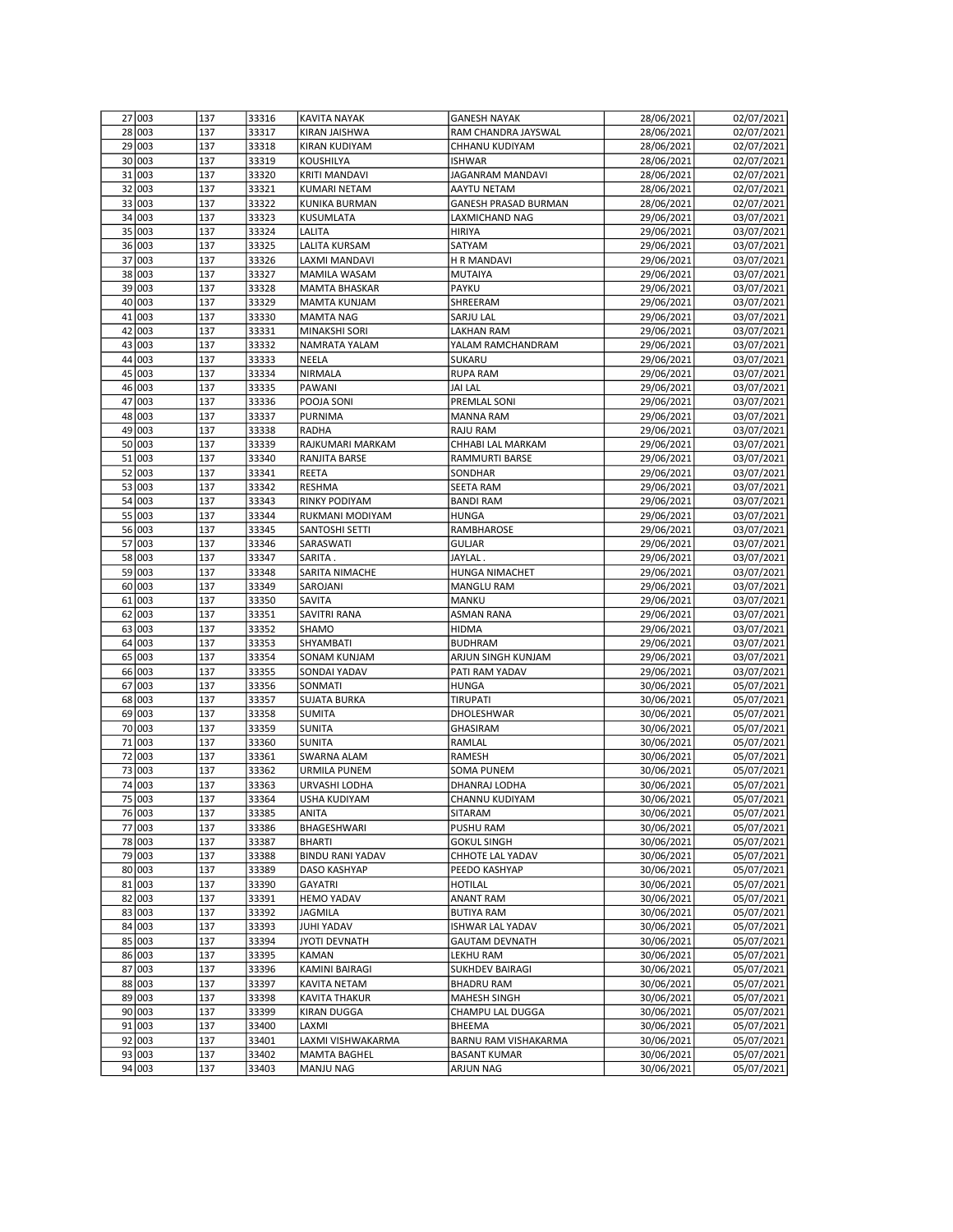| 95 003  | 137 | 33404 | <b>MEENA PATEL</b>   | NAGENDRA PRASAD PATEL  | 30/06/2021               | 05/07/2021 |
|---------|-----|-------|----------------------|------------------------|--------------------------|------------|
| 96 003  | 137 | 33405 | <b>MUNNI VEK</b>     | <b>KOSO</b>            | 30/06/2021               | 05/07/2021 |
| 97 003  | 137 | 33406 | <b>MUSKAN GUPTA</b>  | <b>AJAY GUPTA</b>      | 30/06/2021               | 05/07/2021 |
| 98 003  | 137 | 33407 | <b>NAJMIN</b>        | ABDUL SALAM            | 30/06/2021               | 05/07/2021 |
| 99 003  | 137 | 33408 | NEHA NISHAD          | <b>MOHAN NISHAD</b>    | 30/06/2021               | 05/07/2021 |
| 100 003 | 137 | 33409 | NEHA POYAM           | MANKU RAM              | 01/07/2021               | 06/07/2021 |
|         |     |       |                      |                        |                          |            |
| 101 003 | 137 | 33410 | PAYAL VISHWAK        | BARNURAM VISHWAKARMA   | 01/07/2021               | 06/07/2021 |
| 102 003 | 137 | 33411 | PINKI                | MANSAY                 | 01/07/2021               | 06/07/2021 |
| 103 003 | 137 | 33412 | PINKI YADAV          | AMAR SINGH YADAV       | 01/07/2021               | 06/07/2021 |
| 104 003 | 137 | 33413 | POOJA THAKUR         | KAMTA SINGH THAKUR     | 01/07/2021               | 06/07/2021 |
| 105 003 | 137 | 33414 | PRATIBHA             | RAMSINGH NETAM         | 01/07/2021               | 06/07/2021 |
| 106 003 | 137 | 33415 | PRATIBHA KASHYAP     | PEELA RAM              | 01/07/2021               | 06/07/2021 |
| 107 003 | 137 | 33416 | RAJ KUMARI           | JAVAIYYA               | 01/07/2021               | 06/07/2021 |
| 108 003 | 137 | 33417 | RAJANI KARMA         | SONURAM                | 01/07/2021               | 06/07/2021 |
| 109 003 | 137 | 33418 | RAJKUMARI NAG        | SUKURU RAM NAG         | 01/07/2021               | 06/07/2021 |
|         |     |       |                      | SRIRAM                 |                          |            |
| 110 003 | 137 | 33419 | RAMESHWARI           |                        | 01/07/2021               | 06/07/2021 |
| 111 003 | 137 | 33420 | REETA                | ARJUN                  | 01/07/2021               | 06/07/2021 |
| 112 003 | 137 | 33421 | <b>RENUKA</b>        | <b>KAPOOR SINGH</b>    | 01/07/2021               | 06/07/2021 |
| 113 003 | 137 | 33422 | RESHMA               | MATA KASHYAP           | 01/07/2021               | 06/07/2021 |
| 114 003 | 137 | 33423 | RINKI BHOGAMI        | DASHRU RAM             | 01/07/2021               | 06/07/2021 |
| 115 003 | 137 | 33424 | ROSHNI BAGHEL        | <b>BALI RAM BAGHEL</b> | 01/07/2021               | 06/07/2021 |
| 116 003 | 137 | 33425 | <b>RUPA</b>          | RADHESHYAM             | 01/07/2021               | 06/07/2021 |
| 117 003 | 137 | 33426 | RUPESHWAREE NIRMALK  | KUWAR SINGH NIRMALKAR  | 01/07/2021               | 06/07/2021 |
| 118 003 | 137 | 33427 | SARASWATI RANA       | NANDRAJ DHRUW          | 01/07/2021               | 06/07/2021 |
|         |     |       |                      | <b>SUKHDEV YADAV</b>   |                          |            |
| 119 003 | 137 | 33428 | SARBATEE YADAV       |                        | 01/07/2021<br>01/07/2021 | 06/07/2021 |
| 120 003 | 137 | 33429 | SARITA               | LINGARAM               |                          | 06/07/2021 |
| 121 003 | 137 | 33430 | SARITA               | RAMLAL                 | 01/07/2021               | 06/07/2021 |
| 122 003 | 137 | 33431 | SARITA               | SUDARU RAM             | 01/07/2021               | 06/07/2021 |
| 123 003 | 137 | 33432 | <b>SEEMA GAUTAM</b>  | VINAY PRATAP GAUTAM    | 01/07/2021               | 06/07/2021 |
| 124 003 | 137 | 33433 | SEEMA SAHU           | VIKRAM PRASAD SAHU     | 01/07/2021               | 06/07/2021 |
| 125 003 | 137 | 33434 | SEETA                | DEVARAM                | 01/07/2021               | 06/07/2021 |
| 126 003 | 137 | 33435 | SHANTI NAG           | <b>BALRAM NAG</b>      | 01/07/2021               | 06/07/2021 |
| 127 003 | 137 | 33436 | SHRIMANI             | MAYARAM                | 01/07/2021               | 06/07/2021 |
| 128 003 | 137 | 33437 | SINDHU LEKAMI        | <b>BHAIRAM SINGH</b>   | 01/07/2021               | 06/07/2021 |
| 129 003 | 137 | 33438 | SONIYA TAMO          | <b>SUKHRAM TAMO</b>    | 01/07/2021               | 06/07/2021 |
|         |     |       |                      |                        |                          |            |
| 130 003 | 137 | 33439 | SULOCHANA KARMA      | MAHENDRA KARMA         | 01/07/2021               | 06/07/2021 |
| 131 003 | 137 | 33440 | SUNITA UIKEY         | CHHANNU RAM            | 01/07/2021               | 06/07/2021 |
| 132 003 | 137 | 33441 | VANDANA RANA         | SUKHDEV                | 01/07/2021               | 06/07/2021 |
| 133 003 | 137 | 33442 | VIDYA KUMARI DHRUW   | <b>BIHARI LAL</b>      | 01/07/2021               | 06/07/2021 |
| 134 003 | 137 | 33443 | VINEETA              | SADAN NAG              | 01/07/2021               | 06/07/2021 |
| 135 003 | 137 | 33464 | AASMIN               | ABDULSALAM NURI        | 01/07/2021               | 06/07/2021 |
|         |     |       |                      |                        |                          |            |
| 1 003   | 138 | 33485 | <b>BABY BHADRE</b>   | PATIRAM BHADRE         | 28/06/2021               | 02/07/2021 |
| 2 003   | 138 | 33486 | <b>DAMINI</b>        | JAGESH                 | 28/06/2021               | 02/07/2021 |
| 3 003   | 138 | 33487 | <b>G GRACY</b>       | G AMAN                 | 28/06/2021               | 02/07/2021 |
| 4 003   | 138 | 33488 | <b>HEMANT MISTRI</b> | <b>DULAL MISTRI</b>    | 28/06/2021               | 02/07/2021 |
|         |     |       |                      |                        |                          |            |
| 5 003   | 138 | 33489 | LAXMI THAKUR         | <b>CHAIN SINGH</b>     | 28/06/2021               | 02/07/2021 |
| 6 003   | 138 | 33490 | MAHESHWARI           | SHYAMLAL UIKE          | 28/06/2021               | 02/07/2021 |
| 7 003   | 138 | 33491 | NIDHI GUPTA          | VINOD KUMAR GUPTA      | 28/06/2021               | 02/07/2021 |
| 8 003   | 138 | 33492 | <b>NISHA</b>         | SANATAN MANJHI         | 28/06/2021               | 02/07/2021 |
| 9 003   | 138 | 33493 | PARIVESH SHARMA      | RAJESH SHARMA          | 28/06/2021               | 02/07/2021 |
| 10 003  | 138 | 33494 | PINKI PAUL           | <b>TAPAN PAUL</b>      | 28/06/2021               | 02/07/2021 |
| 11 003  | 138 | 33495 | POONAM               | KOSA RAM               | 28/06/2021               | 02/07/2021 |
| 12 003  | 138 | 33496 | RAKHI                | <b>NEHRU RAM</b>       | 28/06/2021               | 02/07/2021 |
| 13 003  | 138 | 33497 | RANI                 | SUBRAYALU              | 28/06/2021               | 02/07/2021 |
| 14 003  | 138 | 33498 | RANI                 | SHIV PRASAD            | 28/06/2021               | 02/07/2021 |
|         |     |       |                      |                        |                          |            |
| 15 003  | 138 | 33499 | RAVINA               | GHASIRAM               | 28/06/2021               | 02/07/2021 |
| 16 003  | 138 | 33500 | REENA TAMO           | <b>AYATU RAM</b>       | 29/06/2021               | 03/07/2021 |
| 17 003  | 138 | 33501 | SARITA BAGHEL        | DHARAM                 | 29/06/2021               | 03/07/2021 |
| 18 003  | 138 | 33502 | UMA KUMARI           | RAMVILASH SHARMA       | 29/06/2021               | 03/07/2021 |
| 19 003  | 138 | 33503 | VARSHA NAG           | SUKDEV NAG             | 29/06/2021               | 03/07/2021 |
| 20 003  | 138 | 33524 | AHMED ALI            | USMAN ALI              | 29/06/2021               | 03/07/2021 |
| 21 003  | 138 | 33525 | ANGEL SAGARIA        | NITYANAND SAGARIA      | 29/06/2021               | 03/07/2021 |
| 22 003  | 138 | 33526 | ANJANA SAHU          | PARDESHI SAHU          | 29/06/2021               | 03/07/2021 |
| 23 003  | 138 | 33527 | ASHA                 | SANTOSH KUMAR          | 29/06/2021               | 03/07/2021 |
| 24 003  | 138 | 33528 | ASHISH KUMAR SHARMA  | PREET NARAYAN SHARMA   | 29/06/2021               | 03/07/2021 |
| 25 003  | 138 | 33529 | BHAGWATI             | NASEEB DAS MANIKPURI   | 29/06/2021               | 03/07/2021 |
|         |     |       |                      |                        |                          |            |
| 26 003  | 138 | 33530 | BHAVANA              | BHUJBAL                | 29/06/2021               | 03/07/2021 |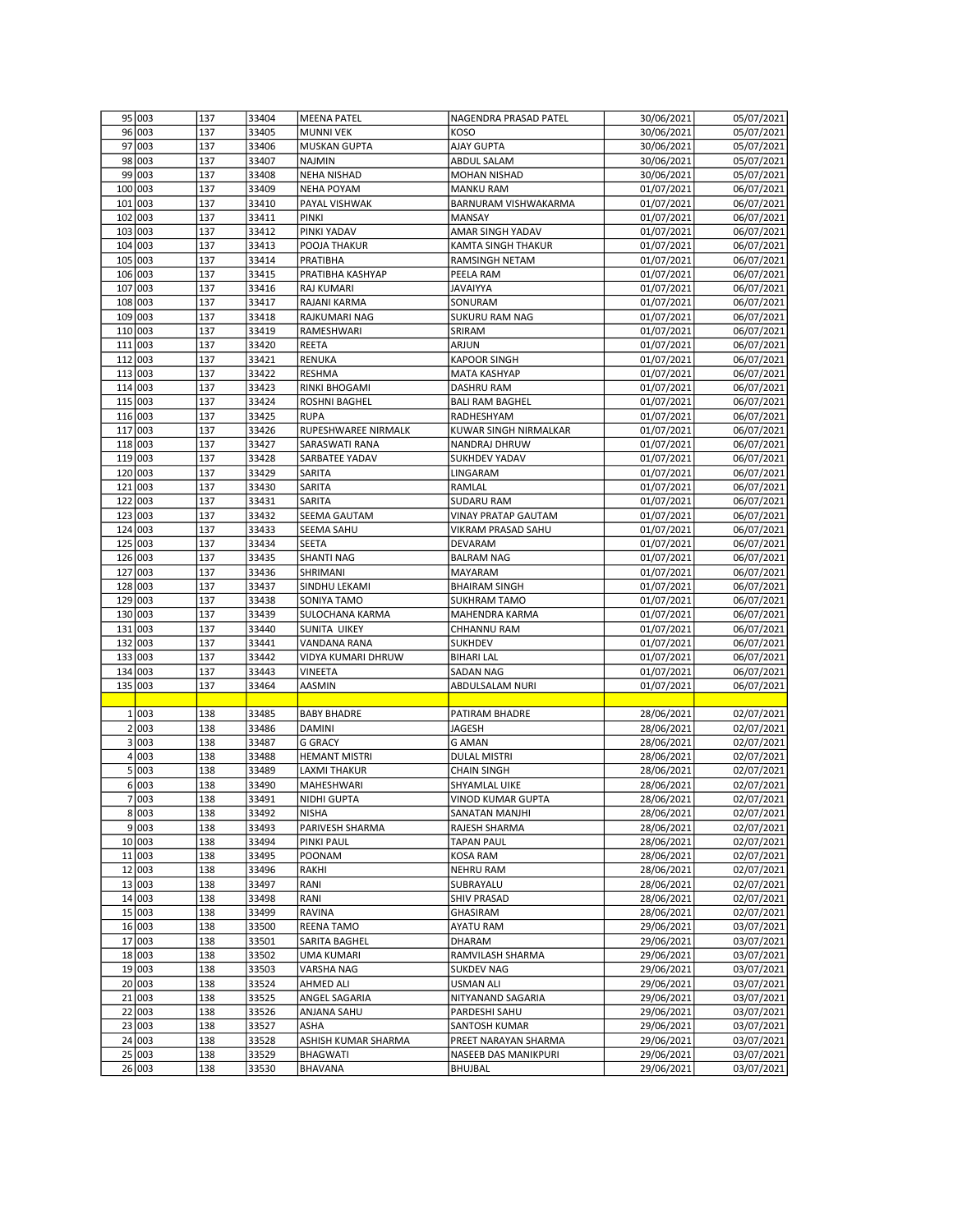| 27 003 | 138 | 33531 | <b>BHAVESH KUMAR SWAMI</b> | MAHESH KUMAR SWAMI     | 29/06/2021 | 03/07/2021 |
|--------|-----|-------|----------------------------|------------------------|------------|------------|
| 28 003 | 138 | 33532 | <b>BHUNESH NISHAD</b>      | RAMSAKHA NISHAD        | 29/06/2021 | 03/07/2021 |
| 29 003 | 138 | 33533 | DEEPTI KORRAM              | CHINTA RAM KORRAM      | 29/06/2021 | 03/07/2021 |
| 30 003 | 138 | 33534 | DUSHYANT KUMAR SAHU        | KHUBCHAND SAHU         | 29/06/2021 | 03/07/2021 |
| 31 003 | 138 | 33535 | EVAN KUMAR MARKAM          | JANGLU RAM MARKAM      | 30/06/2021 | 05/07/2021 |
| 32 003 | 138 | 33536 | HITESHWAR PRASAD           | BADRI PRASAD SONWARSHA | 30/06/2021 | 05/07/2021 |
| 33 003 | 138 | 33537 | JANAK DURGAM               | DURGAM SAMMAIYYA       | 30/06/2021 | 05/07/2021 |
| 34 003 | 138 | 33538 | KAMINI SAHU                | ASHOK SAHU             | 30/06/2021 | 05/07/2021 |
| 35 003 | 138 | 33539 | LAXMI SETHIYA              | GOVIND SETHIYA         | 30/06/2021 | 05/07/2021 |
| 36 003 | 138 | 33540 | MAHESHWAR NETAM            | <b>MANI RAM</b>        | 30/06/2021 | 05/07/2021 |
| 37 003 | 138 | 33541 | MANORAMA DHABARE           | LALIT DHABARE          | 30/06/2021 | 05/07/2021 |
| 38 003 | 138 | 33542 | MUKESH KUMAR               | SONU RAM               | 30/06/2021 | 05/07/2021 |
| 39 003 | 138 | 33543 | PINKY NAGWANS              | RAMLAL NAGWANSHI       | 30/06/2021 | 05/07/2021 |
| 40 003 | 138 | 33544 | PRATIBHA NAG               | SONSINGH NAG           | 30/06/2021 | 05/07/2021 |
| 41 003 | 138 | 33545 | PRITAM GIRME               | SRI RAM GIRME          | 30/06/2021 | 05/07/2021 |
| 42 003 | 138 | 33546 | RAHUL BHARTIY              | <b>JAWAHAR LAL</b>     | 30/06/2021 | 05/07/2021 |
| 43 003 | 138 | 33547 | RAHUL KUMAR SETHIYA        | TOWARI SETHIYA         | 30/06/2021 | 05/07/2021 |
| 44 003 | 138 | 33548 | RAJ KUMAR                  | LAXMAN                 | 30/06/2021 | 05/07/2021 |
| 45 003 | 138 | 33549 | <b>RAKESH KUMAR</b>        | <b>KUMAR MALLAIYA</b>  | 30/06/2021 | 05/07/2021 |
| 46 003 | 138 | 33550 | <b>RAMESH KUMAR</b>        | RAJU RAM               | 01/07/2021 | 06/07/2021 |
| 47 003 | 138 | 33551 | <b>RAVIN KUMAR</b>         | <b>MANGLE RAM</b>      | 01/07/2021 | 06/07/2021 |
| 48 003 | 138 | 33552 | RAVINDRA KUMAR             | <b>TAP RAM</b>         | 01/07/2021 | 06/07/2021 |
| 49 003 | 138 | 33553 | <b>REETA</b>               | JAGNNATH               | 01/07/2021 | 06/07/2021 |
| 50 003 | 138 | 33554 | SACHENDRA KUMAR            | <b>BALWANT SINGH</b>   | 01/07/2021 | 06/07/2021 |
| 51 003 | 138 | 33555 | SANGEET RAM                | <b>ARJUN RAM</b>       | 01/07/2021 | 06/07/2021 |
| 52 003 | 138 | 33556 | <b>SUAIB SIDDIQU</b>       | MUSLIM SIDDIQUI        | 01/07/2021 | 06/07/2021 |
| 53 003 | 138 | 33557 | <b>SUNITA KARMA</b>        | <b>HUNGA RAM</b>       | 01/07/2021 | 06/07/2021 |
| 54 003 | 138 | 33558 | SURENDRA KUMAR GUPTA       | RADHESHYAM GUPTA       | 01/07/2021 | 06/07/2021 |
| 55 003 | 138 | 33559 | <b>SURESH</b>              | <b>HIDMA</b>           | 01/07/2021 | 06/07/2021 |
| 56 003 | 138 | 33560 | SUSHEELA BAGH              | <b>BHARAT BAGH</b>     | 01/07/2021 | 06/07/2021 |
| 57 003 | 138 | 33561 | <b>TARA CHAND PATEL</b>    | ASHOK KUMAR PATEL      | 01/07/2021 | 06/07/2021 |
| 58 003 | 138 | 33562 | TIKESHWAR                  | KUMARU RAM             | 01/07/2021 | 06/07/2021 |
| 59 003 | 138 | 33563 | <b>TULSI YADAV</b>         | RAMDHAR YADAV          | 01/07/2021 | 06/07/2021 |
| 60 003 | 138 | 33564 | USHA BELA MINJ             | VINSENT MINJ           | 01/07/2021 | 06/07/2021 |
| 61 003 | 138 | 33565 | VIJAY MANDAL               | KHOKAN MANDAL          | 01/07/2021 | 06/07/2021 |
| 62 003 | 138 | 33566 | VISHAL KUMAR YADAV         | LALIT KUMAR YADAV      | 01/07/2021 | 06/07/2021 |
|        |     |       |                            |                        |            |            |
| 1 003  | 139 | 33587 | ANTAS KUMAR                | <b>MANDAS</b>          | 28/06/2021 | 02/07/2021 |
| 2 003  | 139 | 33588 | <b>BAGHEL</b>              | MOSO <sub>O</sub>      |            |            |
|        |     |       |                            |                        | 28/06/2021 | 02/07/2021 |
| 3 003  | 139 | 33589 | <b>BINESH KUMAR</b>        | SAYBO RAM              | 28/06/2021 | 02/07/2021 |
| 4 003  | 139 | 33590 | <b>DURGESH KUMAR</b>       | SUNDARLAL              | 28/06/2021 | 02/07/2021 |
| 5 003  | 139 | 33591 | HEERAMAN                   | SHANKAR                | 28/06/2021 | 02/07/2021 |
| 6 003  | 139 | 33592 | JAYO                       | PANDRURAM              | 28/06/2021 | 02/07/2021 |
|        |     |       |                            |                        |            |            |
| 7 003  | 139 | 33593 | <b>LALITA KASHYAP</b>      | <b>BODDA</b>           | 28/06/2021 | 02/07/2021 |
| 8 003  | 139 | 33594 | NANDOO LAL SODI            | PEELU RAM SODI         | 28/06/2021 | 02/07/2021 |
| 9 003  | 139 | 33595 | NEELAM                     | BHEEMA                 | 28/06/2021 | 02/07/2021 |
| 10 003 | 139 | 33596 | <b>NIRANTIN</b>            | <b>MANSINGH</b>        | 28/06/2021 | 02/07/2021 |
| 11 003 |     |       |                            |                        |            |            |
|        | 139 | 33597 | PRIYANKA YADAV             | BAIMUKUDA YADAV        | 28/06/2021 | 02/07/2021 |
| 12 003 | 139 | 33598 | SAMITA                     | <b>MANI RAM</b>        | 28/06/2021 | 02/07/2021 |
| 13 003 | 139 | 33599 | SANDEEP KUMAR WEK          | <b>BUDHRU RAM WEK</b>  | 28/06/2021 | 02/07/2021 |
| 14 003 | 139 | 33600 | SHRUTI SINGH               | JAIHARI                | 28/06/2021 | 02/07/2021 |
| 15 003 | 139 | 33601 | SUNDERMANI YADAV           | ITWARI RAM             | 28/06/2021 | 02/07/2021 |
|        |     |       |                            |                        |            |            |
| 16 003 | 139 | 33622 | UMESH KUMAR VACHAM         | <b>MASA RAM</b>        | 28/06/2021 | 02/07/2021 |
|        |     |       |                            |                        |            |            |
| 1 003  | 140 | 33643 | MAHENDRA KUMAR             | <b>HIDMA</b>           | 28/06/2021 | 02/07/2021 |
| 2 003  | 140 | 33644 | RAJU RAM                   | <b>BUDHU</b>           | 28/06/2021 | 02/07/2021 |
| 3 003  | 140 | 33665 | MAHESHWARI                 | BAISHAKHU              | 28/06/2021 | 02/07/2021 |
|        |     |       |                            |                        |            |            |
| 1 003  | 141 | 33686 | AABHA                      | GANGA                  | 28/06/2021 | 02/07/2021 |
| 2 003  | 141 | 33687 | AKASH                      | SANTOSH                | 28/06/2021 | 02/07/2021 |
| 3 003  | 141 | 33688 | <b>BASANT KUMAR</b>        | <b>RAMA</b>            | 28/06/2021 | 02/07/2021 |
| 4 003  | 141 | 33689 | <b>BASANTI</b>             | <b>BUDHRAM</b>         | 28/06/2021 | 02/07/2021 |
| 5 003  | 141 | 33690 | <b>BIMLESH KUMAR</b>       | MASA                   | 28/06/2021 | 02/07/2021 |
|        |     |       |                            |                        |            |            |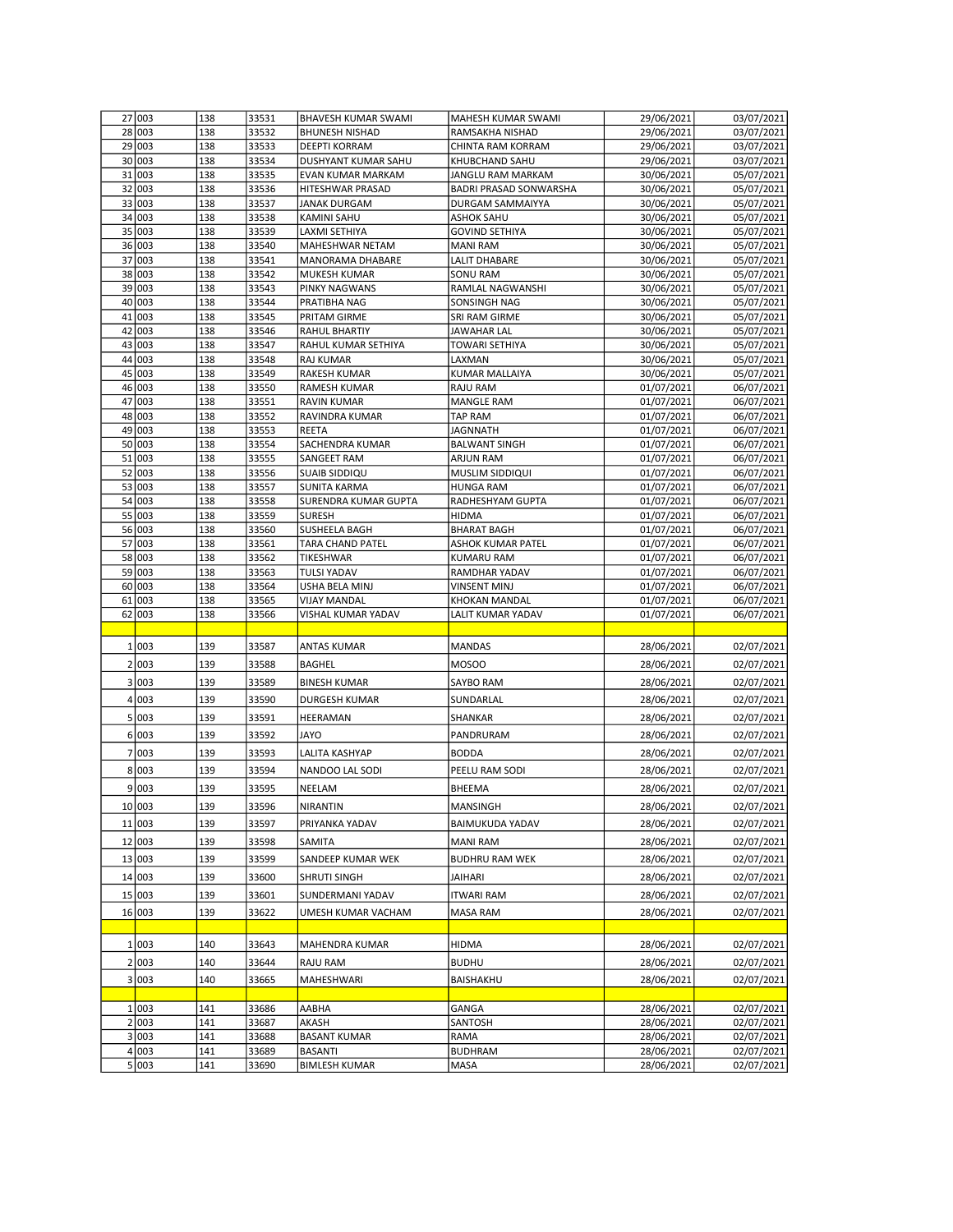| 6 003  | 141 | 33691 | DEEPAK KUMAR GUPTA    | SATYENDRA PRASAD GUPTA   | 28/06/2021 | 02/07/2021 |
|--------|-----|-------|-----------------------|--------------------------|------------|------------|
| 7 003  | 141 | 33692 | DUDHI HADMA           | <b>NANDA</b>             | 28/06/2021 | 02/07/2021 |
| 8 003  | 141 | 33693 | <b>ESHVAR SODI</b>    | <b>NANDA</b>             | 28/06/2021 | 02/07/2021 |
| 9 003  | 141 | 33694 | <b>GANGA RAM SODI</b> | JOGA SODI                | 28/06/2021 | 02/07/2021 |
| 10 003 | 141 | 33695 | GOPAL RAO KODI        | <b>SUKHLAL KODI</b>      | 28/06/2021 | 02/07/2021 |
| 11 003 | 141 | 33696 | <b>GOVARDHAN NEGI</b> | AASMAN                   | 28/06/2021 | 02/07/2021 |
| 12 003 | 141 | 33697 | HIRA LAL HALDHAR      | HIMANSHU HALDHAR         | 28/06/2021 | 02/07/2021 |
| 13 003 | 141 | 33698 | HUNGI KUMARI MARKAM   | <b>MARKAM KESHA</b>      | 28/06/2021 | 02/07/2021 |
| 14 003 | 141 | 33699 | KISHAN KUMAR          | <b>DEVNATH</b>           | 28/06/2021 | 02/07/2021 |
| 15 003 | 141 | 33700 | <b>KU BUDHARI</b>     | MADVI SUKADA             |            | 02/07/2021 |
|        |     |       |                       |                          | 28/06/2021 |            |
| 16 003 | 141 | 33701 | LOKESHAVRI KOMRE      | SHANKAR LAL KOMRE        | 28/06/2021 | 02/07/2021 |
| 17 003 | 141 | 33702 | MADKAM MUNNA          | AAYTA                    | 28/06/2021 | 02/07/2021 |
| 18 003 | 141 | 33703 | MADVI GANESH          | MADVI KOSA               | 28/06/2021 | 02/07/2021 |
| 19 003 | 141 | 33704 | MANOJ NEGI            | LEUR NEGI                | 28/06/2021 | 02/07/2021 |
| 20 003 | 141 | 33705 | PARSEK JOGA           | DEVA                     | 28/06/2021 | 02/07/2021 |
| 21 003 | 141 | 33706 | PRAHLAD BAGHEL        | <b>JAGANNATH</b>         | 28/06/2021 | 02/07/2021 |
| 22 003 | 141 | 33707 | PRAVEEN MARKAM        | PODIYA                   | 28/06/2021 | 02/07/2021 |
| 23 003 | 141 | 33708 | RAJ KUMAR             | SANTOSH KUMAR            | 28/06/2021 | 02/07/2021 |
| 24 003 | 141 | 33709 | RAJNISH NEGI          | KISHAN KUMAR NEGI        | 28/06/2021 | 02/07/2021 |
| 25 003 | 141 | 33710 | RAJU KUMAR            | LAKHMA                   | 28/06/2021 | 02/07/2021 |
| 26 003 | 141 | 33711 | <b>RAJU NEGI</b>      | <b>BUTU RAM</b>          | 28/06/2021 | 02/07/2021 |
| 27 003 | 141 | 33712 | RAMIJA BEGAM          | SHEKH PACHHA             | 28/06/2021 | 02/07/2021 |
| 28 003 | 141 | 33713 | RASHMITA THAKUR       | <b>SUNIL SINGH</b>       | 28/06/2021 | 02/07/2021 |
| 29 003 | 141 | 33714 | RINKI                 | <b>BHEEMA RAM</b>        | 28/06/2021 | 02/07/2021 |
| 30 003 | 141 | 33715 | RITESH KUMAR          | <b>SHILAS KUMAR</b>      | 28/06/2021 | 02/07/2021 |
| 31 003 | 141 | 33716 | SAGAR KUMAR KASHYAP   | SHYAM LAL KASHYAP        | 28/06/2021 | 02/07/2021 |
| 32 003 | 141 | 33717 | SALIK RAM             | GANGA                    | 28/06/2021 | 02/07/2021 |
| 33 003 | 141 | 33718 | SAMIKSHA MESHRAM      | ANIL MESHRAM             | 28/06/2021 | 02/07/2021 |
| 34 003 | 141 | 33719 | SANGEETA              | RAMESH                   |            | 02/07/2021 |
| 35 003 | 141 | 33720 |                       | <b>HIDMA</b>             | 28/06/2021 |            |
|        |     |       | SANTOSH               |                          | 28/06/2021 | 02/07/2021 |
| 36 003 | 141 | 33721 | SHEIKH DASTAGIR       | SHEIKH DARIYA HUSSAIN    | 28/06/2021 | 02/07/2021 |
| 37 003 | 141 | 33722 | SODI JOGA             | DEWA                     | 29/06/2021 | 03/07/2021 |
| 38 003 | 141 | 33723 | SONU RAM KALMU        | KALMU BEEMA              | 29/06/2021 | 03/07/2021 |
| 39 003 | 141 | 33724 | SUNITA KAWASI         | <b>BUDHARA KAWASI</b>    | 29/06/2021 | 03/07/2021 |
| 40 003 | 141 | 33725 | VARSHA RANI BAGHEL    | SAHADEV BAGHEL           | 29/06/2021 | 03/07/2021 |
| 41 003 | 141 | 33746 | AAKASH KUMAR SINHA    | VISHNU RAM SINHA         | 29/06/2021 | 03/07/2021 |
| 42 003 | 141 | 33747 | AJAY KUMAR            | RAMESH                   | 29/06/2021 | 03/07/2021 |
| 43 003 | 141 | 33748 | AJAY SINGH THAKUR     | SUKHDEV SINGH THAKUR     | 29/06/2021 | 03/07/2021 |
| 44 003 | 141 | 33749 | AMIT KUMAR            | NEELAM                   | 29/06/2021 | 03/07/2021 |
| 45 003 | 141 | 33750 | <b>AMITA</b>          | KOSA                     | 29/06/2021 | 03/07/2021 |
| 46 003 | 141 | 33751 | ANAMIKA PAL           | SURENDRA PAL             | 29/06/2021 | 03/07/2021 |
| 47 003 | 141 | 33752 | ANANT RAM             | SATENDRA                 | 29/06/2021 | 03/07/2021 |
| 48 003 | 141 | 33753 | ANIL KUMAR SHREY      | HOMESHWAR SINGH SHREY    | 29/06/2021 | 03/07/2021 |
| 49 003 | 141 | 33754 | ARUN SINGH THAKUR     | <b>BAHADUR SINGH</b>     | 29/06/2021 | 03/07/2021 |
| 50 003 | 141 | 33755 | ARUNA MANDAVI         | <b>BHAGVANI MANDAVI</b>  | 29/06/2021 | 03/07/2021 |
| 51 003 | 141 | 33756 | <b>ASHA SODI</b>      | <b>GANGA RAM</b>         | 29/06/2021 | 03/07/2021 |
| 52 003 | 141 | 33757 | ASTU RAM CHAKRDHARI   | MANDEV                   | 29/06/2021 | 03/07/2021 |
| 53 003 | 141 | 33758 | <b>BALMATI</b>        | PANDU                    | 29/06/2021 | 03/07/2021 |
| 54 003 | 141 | 33759 | <b>BARSE PANDU</b>    | <b>BARSE PODIYA</b>      | 29/06/2021 | 03/07/2021 |
| 55 003 | 141 | 33760 | <b>BARSE RAMESH</b>   | <b>BARSE HURRA</b>       | 29/06/2021 | 03/07/2021 |
| 56 003 | 141 | 33761 | <b>BARSE SOMARU</b>   | <b>BARSE DIYARU</b>      | 29/06/2021 | 03/07/2021 |
| 57 003 |     |       |                       |                          | 29/06/2021 | 03/07/2021 |
|        | 141 | 33762 | <b>BHAGIRTHI NEGI</b> | SONDHAR NEGI             |            |            |
| 58 003 | 141 | 33763 | CHAMPA SETHIYA        | RAMDAYAL SETHIYA         | 29/06/2021 | 03/07/2021 |
| 59 003 | 141 | 33764 | CHANDRAKANT           | NAROTTAM                 | 29/06/2021 | 03/07/2021 |
| 60 003 | 141 | 33765 | CHHAYA PATEL          | <b>GAINDU RAM PATEL</b>  | 29/06/2021 | 03/07/2021 |
| 61 003 | 141 | 33766 | DEEPTI XAXA           | SILBIRUS XAXA            | 29/06/2021 | 03/07/2021 |
| 62 003 | 141 | 33767 | DHANESHWARI DHRUW     | ARJUN SINGH DHRUW        | 29/06/2021 | 03/07/2021 |
| 63 003 | 141 | 33768 | DHANURAM              | <b>HIRMA</b>             | 29/06/2021 | 03/07/2021 |
| 64 003 | 141 | 33769 | <b>GAUKARAN SINGH</b> | RAMCHARAN                | 29/06/2021 | 03/07/2021 |
| 65 003 | 141 | 33770 | GAVENDRA              | CHITRA KUMAR             | 29/06/2021 | 03/07/2021 |
| 66 003 | 141 | 33771 | <b>GAYATRI THAKUR</b> | <b>UDAY SINGH THAKUR</b> | 29/06/2021 | 03/07/2021 |
| 67 003 | 141 | 33772 | <b>GEETA YADAV</b>    | PILURAM YADAV            | 29/06/2021 | 03/07/2021 |
| 68 003 | 141 | 33773 | <b>GOVIND DHRUW</b>   | M R DHRUW                | 29/06/2021 | 03/07/2021 |
| 69 003 | 141 | 33774 | HARIPRIYA NEGI        | LAXMAN SINGH NEGI        | 29/06/2021 | 03/07/2021 |
| 70 003 | 141 | 33775 | <b>HEMANT KUMAR</b>   | <b>BARNU LAL</b>         | 29/06/2021 | 03/07/2021 |
| 71 003 | 141 | 33776 | <b>ISHAWATI</b>       | DIYAARU                  | 29/06/2021 | 03/07/2021 |
| 72 003 | 141 | 33777 | KAJAL KASHYAP         | MAHADEV KASHYAP          | 29/06/2021 | 03/07/2021 |
| 73 003 | 141 | 33778 | <b>KISKE SINGE</b>    | <b>KISKE MASA</b>        | 30/06/2021 | 05/07/2021 |
|        |     |       |                       |                          |            |            |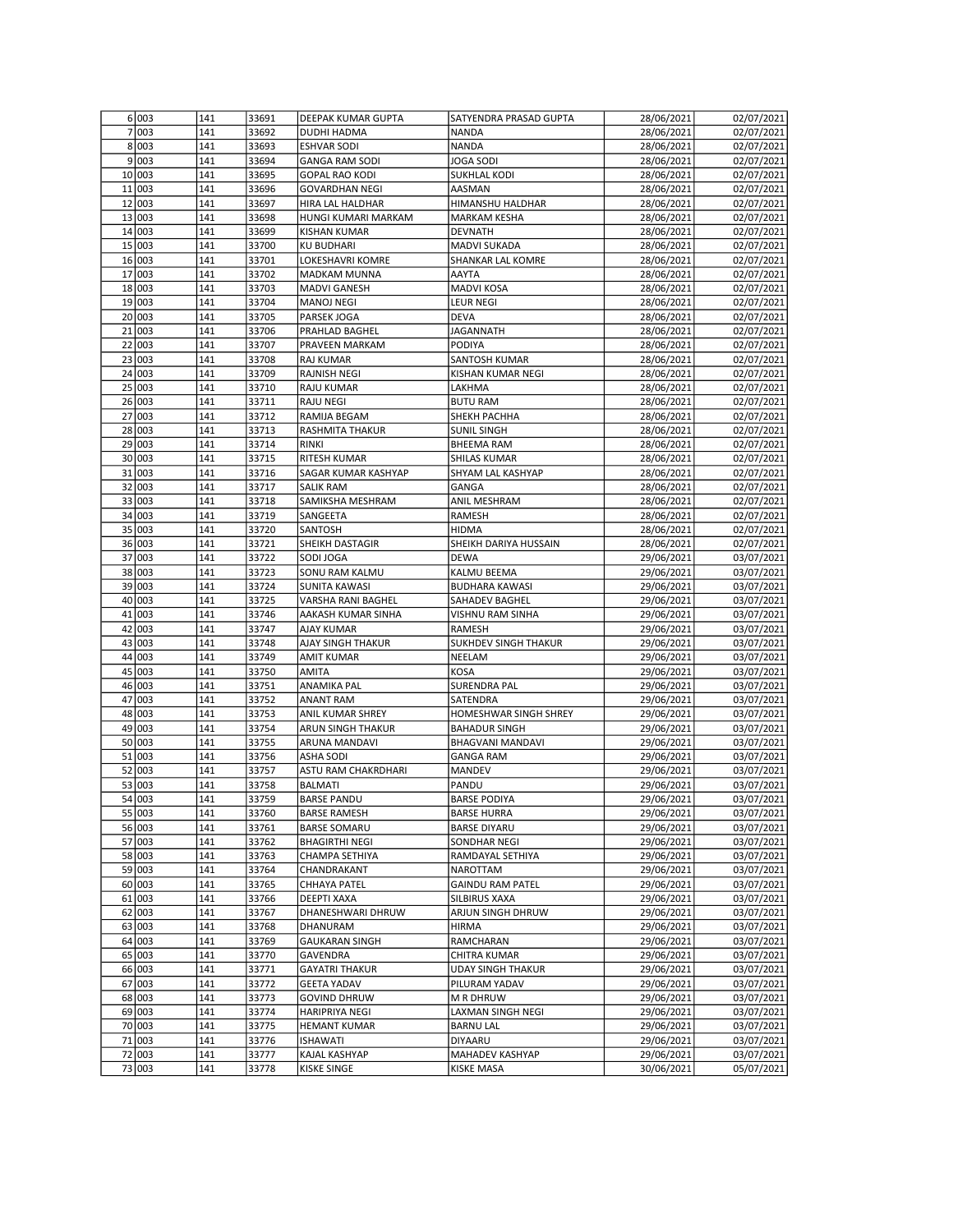| 74 003  | 141 | 33779 | <b>KLAVATI VATTI</b>  | <b>SAGA RAM VATTI</b>  | 30/06/2021 | 05/07/2021 |
|---------|-----|-------|-----------------------|------------------------|------------|------------|
| 75 003  | 141 | 33780 | KOSA RAM KASHYAP      | <b>BUDHRAM</b>         | 30/06/2021 | 05/07/2021 |
| 76 003  | 141 | 33781 | KRISHNA KUMAR         | <b>GONCHA RAM</b>      | 30/06/2021 | 05/07/2021 |
| 77 003  | 141 | 33782 | <b>KRISHNA NAG</b>    | <b>BHADRURAM NAG</b>   | 30/06/2021 | 05/07/2021 |
| 78 003  | 141 | 33783 | KRISHNAKANT NEVENDRA  | JAGGU RAM NEVENDRA     | 30/06/2021 | 05/07/2021 |
| 79 003  | 141 | 33784 |                       | DEVA RAM               |            | 05/07/2021 |
|         |     |       | KUMAR                 |                        | 30/06/2021 |            |
| 80 003  | 141 | 33785 | KUMARI SOME           | <b>MADAVI SUKADA</b>   | 30/06/2021 | 05/07/2021 |
| 81 003  | 141 | 33786 | LAKHAMU RAM           | <b>BUDHRA</b>          | 30/06/2021 | 05/07/2021 |
| 82 003  | 141 | 33787 | <b>LAKHAN LAL</b>     | YAMLA PODIYA           | 30/06/2021 | 05/07/2021 |
| 83 003  | 141 | 33788 | LATA BAGHEL           | SONADHAR BAGHEL        | 30/06/2021 | 05/07/2021 |
| 84 003  | 141 | 33789 | LAVENDRA KUMAR SODI   | DULLA RAM              | 30/06/2021 | 05/07/2021 |
| 85 003  | 141 | 33790 | LAXMINATH NEGI        | JAY SINGH NEGI         | 30/06/2021 | 05/07/2021 |
| 86 003  | 141 | 33791 | LOKESH KUMAR NAG      | SARADU RAM NAG         | 30/06/2021 | 05/07/2021 |
| 87 003  | 141 | 33792 | MADHURI BAGHEL        | DIWAKAR BAGHEL         | 30/06/2021 | 05/07/2021 |
| 88 003  |     |       | <b>MADKAM GANESH</b>  |                        |            |            |
|         | 141 | 33793 |                       | MADKAM DEVARAM         | 30/06/2021 | 05/07/2021 |
| 89 003  | 141 | 33794 | MAHESHVARI            | M R RANA               | 30/06/2021 | 05/07/2021 |
| 90 003  | 141 | 33795 | MAHESWARI             | RAMU RAM               | 30/06/2021 | 05/07/2021 |
| 91 003  | 141 | 33796 | MAHIPAL               | MAHESH KUMAR           | 30/06/2021 | 05/07/2021 |
| 92 003  | 141 | 33797 | MALLIKA               | CHAMRU RAM             | 30/06/2021 | 05/07/2021 |
| 93 003  | 141 | 33798 | MAN SINGH             | HIRAN SINGH WARKADE    | 30/06/2021 | 05/07/2021 |
| 94 003  | 141 | 33799 | MANEESHA JURRI        | <b>DASHRATH JURRI</b>  | 30/06/2021 | 05/07/2021 |
| 95 003  | 141 | 33800 | MANJU                 | <b>DHANI RAM</b>       | 30/06/2021 | 05/07/2021 |
|         |     |       |                       |                        | 30/06/2021 |            |
| 96 003  | 141 | 33801 | <b>MEENA NETAM</b>    | ISHWAR SINGH NETAM     |            | 05/07/2021 |
| 97 003  | 141 | 33802 | <b>MONIKA</b>         | <b>SUKMAN KASHYAP</b>  | 30/06/2021 | 05/07/2021 |
| 98 003  | 141 | 33803 | MONIKA KASHYAP        | <b>DHANEE RAM</b>      | 30/06/2021 | 05/07/2021 |
| 99 003  | 141 | 33804 | MUKESH KUMAR BAGH     | <b>GANGADHAR BAGH</b>  | 30/06/2021 | 05/07/2021 |
| 100 003 | 141 | 33805 | <b>MUYA RAM</b>       | <b>HIRMA RAM</b>       | 30/06/2021 | 05/07/2021 |
| 101 003 | 141 | 33806 | NAGMANI SORI          | BICHMAIYA              | 30/06/2021 | 05/07/2021 |
| 102 003 | 141 | 33807 | <b>NAJMEEN BANO</b>   | <b>MD AYUB</b>         | 30/06/2021 | 05/07/2021 |
| 103 003 | 141 | 33808 | PADMAN NETAM          | NEELDHAR               | 30/06/2021 | 05/07/2021 |
|         |     |       | PARDESHI RAM          |                        |            | 05/07/2021 |
| 104 003 | 141 | 33809 |                       | THOKDU                 | 30/06/2021 |            |
| 105 003 | 141 | 33810 | PATIRAM               | MUKKA                  | 30/06/2021 | 05/07/2021 |
| 106 003 | 141 | 33811 | PRAKASH KUMAR         | <b>GANDAMI RAMA</b>    | 30/06/2021 | 05/07/2021 |
| 107 003 | 141 | 33812 | PREETI SINGH          | PALURAM SINGH          | 30/06/2021 | 05/07/2021 |
| 108 003 | 141 | 33813 | RAJESH KUMAR TATI     | <b>KESHA</b>           | 30/06/2021 | 05/07/2021 |
| 109 003 | 141 | 33814 | RANU RAM              | SUKHMAN                | 01/07/2021 | 06/07/2021 |
| 110 003 | 141 | 33815 | REEMA YADAV           | SUBHASH YADAV          | 01/07/2021 | 06/07/2021 |
| 111 003 | 141 | 33816 | REENA                 | SODI HIDMA             | 01/07/2021 | 06/07/2021 |
| 112 003 | 141 | 33817 | RENUKA PRAJAP         | RAM KISHAN PRAJAPATI   | 01/07/2021 | 06/07/2021 |
| 113 003 |     |       | RESHMI                | SHRAVAN KUMAR          |            |            |
|         | 141 | 33818 |                       |                        | 01/07/2021 | 06/07/2021 |
| 114 003 | 141 | 33819 | ROHIT SINGH           | SHYAMSUNDAR            | 01/07/2021 | 06/07/2021 |
| 115 003 | 141 | 33820 | <b>RUCHIMA</b>        | <b>BHAGWANI</b>        | 01/07/2021 | 06/07/2021 |
| 116 003 | 141 | 33821 | RUNJA BHARTI          | RUNJA S. RAJU          | 01/07/2021 | 06/07/2021 |
| 117 003 | 141 | 33822 | SANGEETA NETAM        | MANGIYA RAM            | 01/07/2021 | 06/07/2021 |
| 118 003 | 141 | 33823 | SANGITA BAGHEL        | MUDA RAM               | 01/07/2021 | 06/07/2021 |
| 119 003 | 141 | 33824 | SANJEEV KUMAR         | <b>BALSINGH</b>        | 01/07/2021 | 06/07/2021 |
| 120 003 | 141 | 33825 | SARINA BEGAM          | SHEKH JAGIR            | 01/07/2021 | 06/07/2021 |
| 121 003 | 141 | 33826 | SARITA DUGGE          | RAYSINGH DUGGE         | 01/07/2021 | 06/07/2021 |
| 122 003 | 141 | 33827 | SATVAN KUMAR MANDAVI  | INDAL SINGH MANDAVI    | 01/07/2021 | 06/07/2021 |
|         |     |       |                       |                        |            |            |
| 123 003 | 141 | 33828 | SAVITREE THAKUR       | DHARAM SINGH THAKUR    | 01/07/2021 | 06/07/2021 |
| 124 003 | 141 | 33829 | SAVLAM SILAS          | SAVLAM NANDA           | 01/07/2021 | 06/07/2021 |
| 125 003 | 141 | 33830 | <b>SHIV KUMAR</b>     | SONA RAM               | 01/07/2021 | 06/07/2021 |
| 126 003 | 141 | 33831 | <b>SHIV KUMAR</b>     | MADVI JOGA             | 01/07/2021 | 06/07/2021 |
| 127 003 | 141 | 33832 | SODIJOGI              | HEDMA RAM              | 01/07/2021 | 06/07/2021 |
| 128 003 | 141 | 33833 | SONMATI MANDAVI       | LACHHARAM MANDAVI      | 01/07/2021 | 06/07/2021 |
| 129 003 | 141 | 33834 | SOURABH VERMA         | NARAYAN VERMA          | 01/07/2021 | 06/07/2021 |
| 130 003 | 141 | 33835 | SOYAM SRINU           | SOYAM MUKA             | 01/07/2021 | 06/07/2021 |
| 131 003 | 141 |       |                       | DASHRATH MANJHI        | 01/07/2021 |            |
|         |     | 33836 | SUKDEV KUMAR MANJHI   |                        |            | 06/07/2021 |
| 132 003 | 141 | 33837 | SUKKA RAM             | RAMA RAM               | 01/07/2021 | 06/07/2021 |
| 133 003 | 141 | 33838 | <b>SUKMAN NAG</b>     | NARSINGH NAG           | 01/07/2021 | 06/07/2021 |
| 134 003 | 141 | 33839 | <b>SUMITRA</b>        | SHRIMAN YADAV          | 01/07/2021 | 06/07/2021 |
| 135 003 | 141 | 33840 | SUNIL KUMAR GARHEWA   | DHANAU RAM GARHEWAL    | 01/07/2021 | 06/07/2021 |
| 136 003 | 141 | 33841 | SUNITA NAG            | LAXMINATH NAG          | 01/07/2021 | 06/07/2021 |
| 137 003 | 141 | 33842 | SURYAKANT BAGHEL      | KARAN SINGH BAGHEL     | 01/07/2021 | 06/07/2021 |
| 138 003 | 141 | 33843 | SUSHILA KURUWAN       | ANAND KURUWANSHI       | 01/07/2021 | 06/07/2021 |
| 139 003 | 141 | 33844 | TULSI RAM             | <b>SHRI SONADHAR</b>   | 01/07/2021 | 06/07/2021 |
|         |     |       |                       |                        |            |            |
| 140 003 | 141 | 33845 | UMA SHANKAR           | <b>CHAND RAM</b>       | 01/07/2021 | 06/07/2021 |
| 141 003 | 141 | 33846 | VANENDRA KUMAR SHUKLA | DURGESH CHANDRA SHUKLA | 01/07/2021 | 06/07/2021 |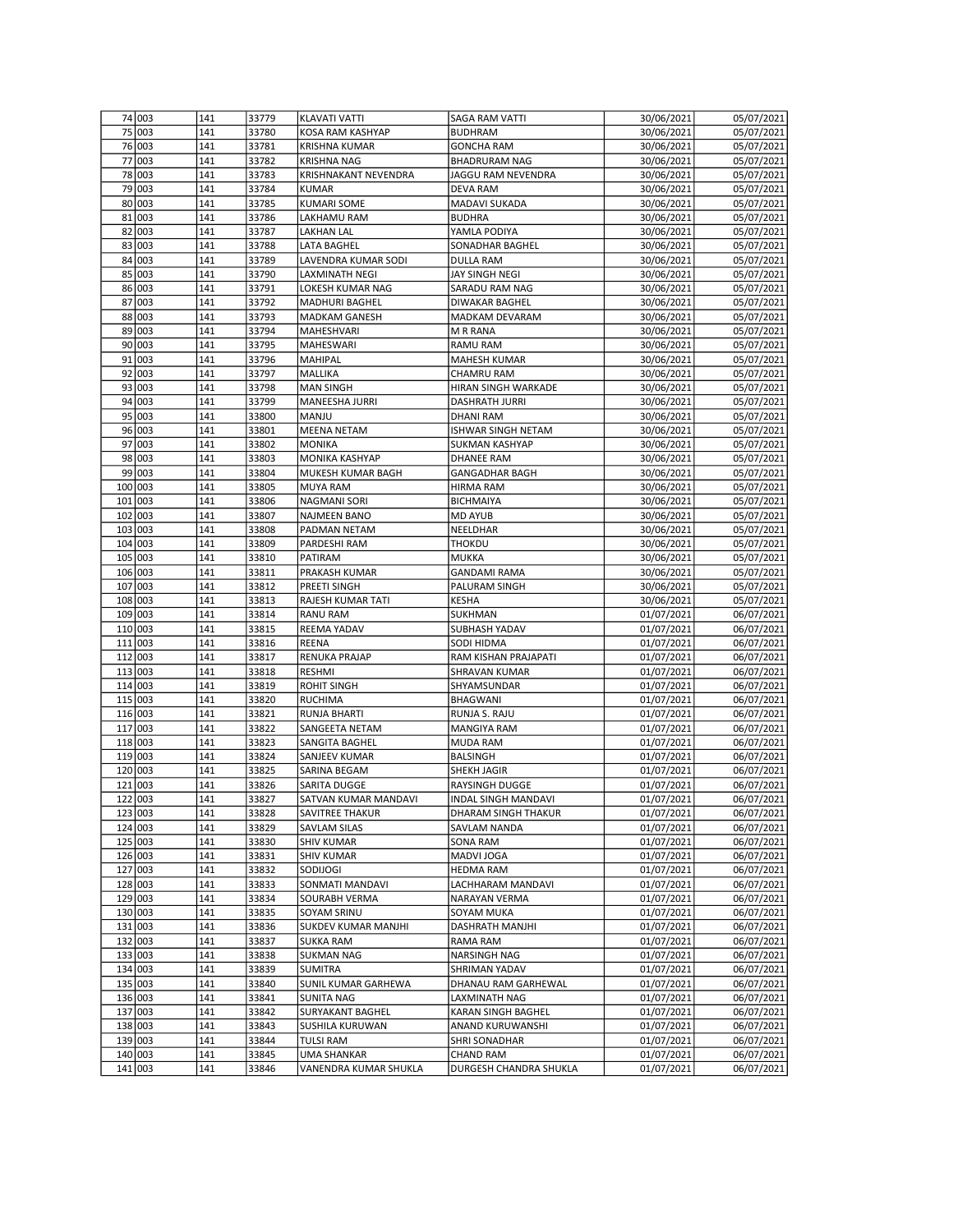| 142 003 | 141 | 33847 | <b>VIMLA</b>            | <b>HINGA VEKO</b>       | 01/07/2021 | 06/07/2021 |
|---------|-----|-------|-------------------------|-------------------------|------------|------------|
| 143 003 | 141 | 33848 | YASHWANT KASHYAP        | PUNIRAM KASHYAP         | 01/07/2021 | 06/07/2021 |
| 144 003 | 141 | 33869 | UlMA                    | KODHI GAGLU             | 01/07/2021 | 06/07/2021 |
| 145 003 | 141 | 33870 | DIPANSHU NAMDEO         | M N NAMDEO              | 01/07/2021 | 06/07/2021 |
|         |     |       |                         |                         |            |            |
| 1 003   | 142 | 33891 | NAJMEEN                 | <b>SUBHAN KHAN</b>      | 28/06/2021 | 02/07/2021 |
|         |     |       |                         |                         |            |            |
| 2 003   | 142 | 33912 | DURGESH YADAV           | <b>KOMAL PRASAD</b>     | 28/06/2021 | 02/07/2021 |
| 3 003   | 142 | 33913 | <b>GOPICHAND PATEL</b>  | JOHIT RAM PATEL         | 28/06/2021 | 02/07/2021 |
| 4 003   | 142 | 33914 | KAVASI HUNGARAM         | KAVASI MASA             | 28/06/2021 | 02/07/2021 |
| 5 003   | 142 | 33915 | KAWASI AAYTA            | KAWASI JOGA             | 28/06/2021 | 02/07/2021 |
|         |     |       | LAXMI                   | <b>PODIYA</b>           |            |            |
| 6 003   | 142 | 33916 |                         |                         | 28/06/2021 | 02/07/2021 |
| 7 003   | 142 | 33917 | NAJREEN                 | SYED AJGER ALI          | 28/06/2021 | 02/07/2021 |
| 8 0 0 3 | 142 | 33918 | RADHA BAGHEL            | CHAITURAM               | 28/06/2021 | 02/07/2021 |
|         |     |       |                         |                         |            |            |
| 1 003   | 146 | 33939 | ANKATI KATTAM           | MALLA                   | 28/06/2021 | 02/07/2021 |
| 2 003   | 146 | 33940 | DEEPAK KUMAR            | LAKHMU RAM              | 28/06/2021 | 02/07/2021 |
| 3 003   | 146 | 33941 | <b>JHARANA NETAM</b>    | ANAND RAM NETAM         | 28/06/2021 | 02/07/2021 |
| 4 003   | 146 | 33942 | <b>MANKI MANJHI</b>     | AAYTU RAM MANJHI        | 28/06/2021 | 02/07/2021 |
| 5 003   | 146 | 33943 | RUPESH KUMAR MARAVI     | SUMERI PRASAD MARAVI    | 28/06/2021 | 02/07/2021 |
| 6 003   | 146 | 33944 | SONARU                  | MALLA                   | 28/06/2021 | 02/07/2021 |
| 7 003   | 146 | 33945 | SUNITA METTA            | <b>MUTTA</b>            | 28/06/2021 | 02/07/2021 |
| 8 003   | 146 | 33946 | VINITA SUNARKA          | <b>DURGAIYA</b>         | 28/06/2021 | 02/07/2021 |
| 9 003   | 146 | 33947 | WADIYA KORAM            | ABBAIYA KORAM           | 28/06/2021 | 02/07/2021 |
| 10 003  | 146 | 33948 | YOGESH BASKE            | <b>BABURAO BASKE</b>    | 28/06/2021 | 02/07/2021 |
| 11 003  | 146 | 33969 | GANESHWARI              | DHARMENDRA KUMAR THAKUR | 28/06/2021 | 02/07/2021 |
| 12 003  | 146 | 33970 | AMALSAY                 | <b>SUKDU RAM</b>        | 28/06/2021 | 02/07/2021 |
| 13 003  | 146 | 33971 | ANIL KUMAR BAGHEL       | <b>BALI RAM BAGHEL</b>  | 28/06/2021 | 02/07/2021 |
| 14 003  | 146 | 33972 | <b>ANJALI RAY</b>       | JAGDISH RAY             | 28/06/2021 | 02/07/2021 |
| 15 003  | 146 | 33973 | <b>ANUSREE NAIR</b>     | K S SANTHAKUMARAN NAIR  | 28/06/2021 | 02/07/2021 |
| 16 003  | 146 | 33974 | <b>ARTEE PATEL</b>      | KALEERAM PATEL          | 28/06/2021 | 02/07/2021 |
| 17 003  | 146 | 33975 | <b>BANSHILAL NETAM</b>  | SAMSAY                  | 28/06/2021 | 02/07/2021 |
| 18 003  | 146 | 33976 | BRIJESH KUMAR SALAM     | MAHAVEER SALAM          | 28/06/2021 | 02/07/2021 |
| 19 003  | 146 | 33977 | <b>BURKA SARASWA</b>    | <b>BURKA KHANNA</b>     | 28/06/2021 | 02/07/2021 |
| 20 003  | 146 | 33978 | DANAM NISHA             | DANAM KRISHNA           | 28/06/2021 | 02/07/2021 |
| 21 003  | 146 | 33979 | <b>DEVID GORE</b>       | SARJOO RAM GORE         | 29/06/2021 | 03/07/2021 |
| 22 003  | 146 | 33980 | DILEEP KUMAR KAWTI      | CHANDRAIYA              | 29/06/2021 | 03/07/2021 |
| 23 003  | 146 | 33981 | DOMAN LAL THAKUR        | NANDU RAM THAKUR        | 29/06/2021 | 03/07/2021 |
| 24 003  | 146 | 33982 | G. ARUNA                | G. NANDKISHOR           | 29/06/2021 | 03/07/2021 |
| 25 003  | 146 | 33983 | GAJENDRA SINGH MANJHI   | KALDAS MANJHI           | 29/06/2021 | 03/07/2021 |
| 26 003  | 146 | 33984 | <b>GITESHWAR KUMAR</b>  | <b>BAISAKHU RAM</b>     | 29/06/2021 | 03/07/2021 |
| 27 003  | 146 | 33985 | HARINARAYAN PATEL       | KANHAIYA LAL PATEL      | 29/06/2021 | 03/07/2021 |
| 28 003  | 146 | 33986 | <b>HARISH CHANDRA</b>   | <b>DEV PRASAD</b>       | 29/06/2021 | 03/07/2021 |
| 29 003  | 146 | 33987 | <b>INDRA YADAV</b>      | AYTOO RAM               | 29/06/2021 | 03/07/2021 |
| 30 003  | 146 | 33988 | <b>ISHWAR LAL</b>       | <b>PYARE LAL</b>        | 29/06/2021 | 03/07/2021 |
| 31 003  | 146 | 33989 | <b>JHAMSINGH</b>        | <b>VIPRAN SINGH</b>     | 29/06/2021 | 03/07/2021 |
| 32 003  | 146 | 33990 | KAMINI                  | HIRAYA RAM              | 29/06/2021 | 03/07/2021 |
| 33 003  | 146 | 33991 | KAMLESH KUMAR KANWAR    | PREM LAL KANWAR         | 29/06/2021 | 03/07/2021 |
| 34 003  | 146 | 33992 | KARISHMA KUMETI         | S.R. KUMETI             | 29/06/2021 | 03/07/2021 |
| 35 003  | 146 | 33993 | KARTIK RAM BAKADA       | <b>SUDHR SAY</b>        | 29/06/2021 | 03/07/2021 |
| 36 003  | 146 | 33994 | KIRAN NETAM             | <b>GANESH RAM NETAM</b> | 29/06/2021 | 03/07/2021 |
| 37 003  | 146 | 33995 | KISHOR KUMAR TOGAR      | TOGAR NARAYAN           | 29/06/2021 | 03/07/2021 |
| 38 003  | 146 | 33996 | LANGHU AMBROSE ANAL     | LANGHU WILSON ANAL      | 29/06/2021 | 03/07/2021 |
| 39 003  | 146 | 33997 | LAXMI NATH              | SONA RAM                | 29/06/2021 | 03/07/2021 |
| 40 003  | 146 | 33998 | LEELA KORRAM            | PRITAM KORRAM           | 29/06/2021 | 03/07/2021 |
| 41 003  | 146 | 33999 | MADHURI                 | KARAN LAL               | 30/06/2021 | 05/07/2021 |
| 42 003  | 146 | 34000 | <b>MADHURI PATEL</b>    | SATYA PATEL             | 30/06/2021 | 05/07/2021 |
| 43 003  | 146 | 34001 | MANEESHA PATEL          | SOMLAL PATEL            | 30/06/2021 | 05/07/2021 |
| 44 003  | 146 | 34002 | MANISH KUMAR DEWANGA    | SOMNATH DEWANGAN        | 30/06/2021 | 05/07/2021 |
| 45 003  | 146 | 34003 | MISHRI LAL              | LIKHI RAM               | 30/06/2021 | 05/07/2021 |
| 46 003  | 146 | 34004 | MUDMA BHEEMA            | MUDMA PANDU             | 30/06/2021 | 05/07/2021 |
| 47 003  | 146 | 34005 | <b>NAVNEET CHENNOOR</b> | VENKAT RAW CHENNOOR     | 30/06/2021 | 05/07/2021 |
| 48 003  | 146 | 34006 | NEELA SAHNI             | LAXMAN SAHNI            | 30/06/2021 | 05/07/2021 |
| 49 003  | 146 | 34007 | NEELAM SINGH            | SANJAY SINGH            | 30/06/2021 | 05/07/2021 |
| 50 003  | 146 | 34008 | NIRAJ KUMAR             | LEKHU RAM               | 30/06/2021 | 05/07/2021 |
| 51 003  | 146 | 34009 | PANCHURAM               | AMALASAY                | 30/06/2021 | 05/07/2021 |
| 52 003  | 146 | 34010 | POOJA DIPAK             | SHYMALAL                | 30/06/2021 | 05/07/2021 |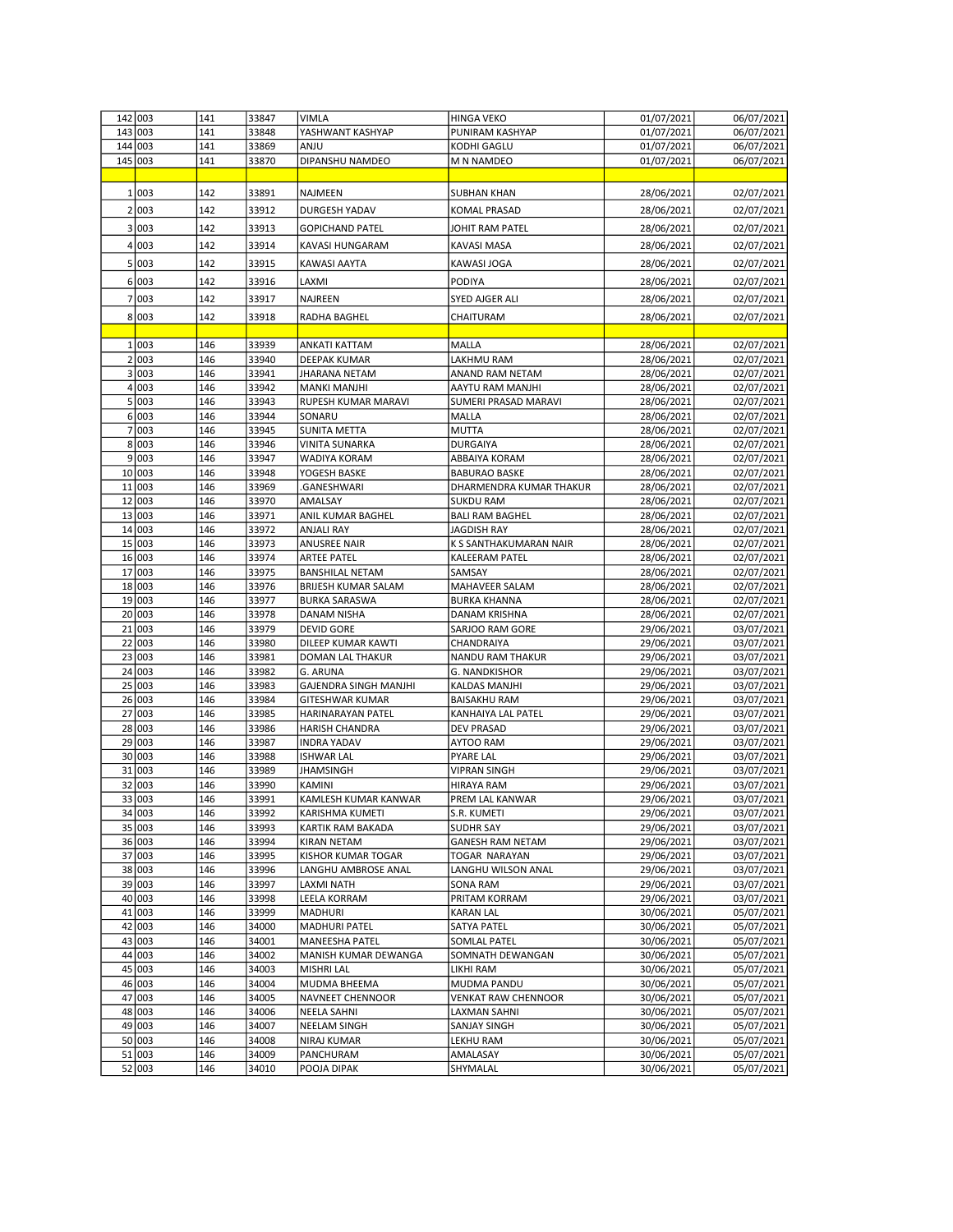| 53 003           | 146        | 34011          | PRABHA SAHNI            | RAMSAY                         | 30/06/2021 | 05/07/2021               |
|------------------|------------|----------------|-------------------------|--------------------------------|------------|--------------------------|
| 54 003           | 146        | 34012          | PRAMILA KULDEEP         | MANGAL RAM KULDEEP             | 30/06/2021 | 05/07/2021               |
| 55 003           | 146        | 34013          | PRAMILA KUPAL           | ARJUN KUPAL                    | 30/06/2021 | 05/07/2021               |
| 56 003           | 146        | 34014          | PRIYANKA KUMAR          | <b>JINESH KUMAR</b>            | 30/06/2021 | 05/07/2021               |
| 57 003           | 146        | 34015          | PURENDRA MALHOTR        | YAAD RAM MALHOTRA              | 30/06/2021 | 05/07/2021               |
| 58 003           | 146        | 34016          | RAJKUMARI SINGH         | <b>BEERBAL THAKUR</b>          | 30/06/2021 | 05/07/2021               |
| 59 003           | 146        | 34017          | RAJNI CHANDRA           | MUKESH CHANDRAKAR              | 30/06/2021 | 05/07/2021               |
| 60 003           | 146        | 34018          | RAJU RAM                | LACHCHHU RAM                   | 30/06/2021 | 05/07/2021               |
| 61 003           | 146        | 34019          | RAMSWARUP BHASKER       | SARKAR BHASKER                 | 01/07/2021 | 06/07/2021               |
| 62 003           | 146        | 34020          | RINDU RAM POYAM         | MASO RAM POYAM                 | 01/07/2021 | 06/07/2021               |
| 63 003           | 146        | 34021          | <b>RUPESH</b>           | RAJESHWAR                      | 01/07/2021 | 06/07/2021               |
| 64 003           | 146        | 34022          | RUPESH KUNJAM           | SATAPAL SINGH KUNJAM           | 01/07/2021 | 06/07/2021               |
| 65 003           | 146        | 34023          | SANGEETA JETTI          | SATYANARAYAN JETTI             | 01/07/2021 | 06/07/2021               |
| 66 003           | 146        | 34024          | SANGEETA MANJHI         | MANBODH MANJHI                 | 01/07/2021 | 06/07/2021               |
| 67 003           | 146        | 34025          | SHIV SHANKER SAHANI     | RAMCHAND SAHANI                | 01/07/2021 | 06/07/2021               |
| 68 003           |            |                |                         | DANSAY                         | 01/07/2021 |                          |
|                  | 146        | 34026          | SHYAM LAL               |                                |            | 06/07/2021               |
| 69 003           | 146        | 34027          | SIMRAN KULDEEP          | RS KULDEEP                     | 01/07/2021 | 06/07/2021               |
| 70 003           | 146        | 34028          | SINOJ KUMAR PUNEM       | PUNEM KOWA                     | 01/07/2021 | 06/07/2021               |
| 71 003           | 146        | 34029          | SOMESHWAR               | PUNEET RAM                     | 01/07/2021 | 06/07/2021               |
| 72 003           | 146        | 34030          | SUBHASH NAG             | LAKHENDRA SINGH NAG            | 01/07/2021 | 06/07/2021               |
| 73 003           | 146        | 34031          | SUMITRA DHEEVAR         | <b>SURESH DHEEVAR</b>          | 01/07/2021 | 06/07/2021               |
| 74 003           | 146        | 34032          | SURESH KUMAR SIDAR      | <b>MANULAL SIDAR</b>           | 01/07/2021 | 06/07/2021               |
| 75 003           | 146        | 34033          | TEJESH KUMAR            | SHRI KRISHNA KUMAR             | 01/07/2021 | 06/07/2021               |
| 76 003           | 146        | 34034          | TERESA TIRKEY           | ANTHES TIRKEY                  | 01/07/2021 | 06/07/2021               |
| 77 003           | 146        | 34035          | UMESH KADTI             | <b>SHANKAR KADTI</b>           | 01/07/2021 | 06/07/2021               |
| 78 003           | 146        | 34036          | VANDNA MISHRA           | SAMBHU MISHRA                  | 01/07/2021 | 06/07/2021               |
| 79 003           | 146        | 34037          | <b>VIMAL KUMAR</b>      | PANDIT RAM                     | 01/07/2021 | 06/07/2021               |
| 80 003           | 146        | 34038          | YOGESH                  | <b>RUPSINGH</b>                | 01/07/2021 | 06/07/2021               |
| 81 003           | 146        | 34039          | YOGESH KUMAR            | ASHOK                          | 01/07/2021 | 06/07/2021               |
| 82 003           | 146        | 34040          | YOGITA DEWANGAN         | ANIL DEWANGAN                  | 01/07/2021 | 06/07/2021               |
| 83 003           | 146        | 34061          | PHOOLCHAND SAHNI        | <b>JAGANNATH SAHNI</b>         | 01/07/2021 | 06/07/2021               |
|                  |            |                |                         |                                |            |                          |
| 1 003            | 147        | 34082          | AJAY KUMAR KUDIYAM      | KOVA RAM KUDIYAM               | 28/06/2021 | 02/07/2021               |
| 2 003            | 147        | 34083          | AJEET KAKEM             | LACHHU                         | 28/06/2021 | 02/07/2021               |
| 3 003            | 147        | 34084          | <b>BHAVNA JUMDEE</b>    | MALLAIYA JUMDEE                | 28/06/2021 | 02/07/2021               |
| 4 003            | 147        | 34085          | <b>BUDHRAM</b>          | <b>MOORA</b>                   | 28/06/2021 | 02/07/2021               |
| 5 003            | 147        | 34086          | CHIDEM ANITA            | KORKE                          | 28/06/2021 | 02/07/2021               |
| 6 003            | 147        | 34087          | DINESH BADADI           | SHANKAR                        | 28/06/2021 | 02/07/2021               |
| 7 003            | 147        | 34088          | <b>DUMPA BHGYASH</b>    | DUMPA KANHAIYA                 | 28/06/2021 | 02/07/2021               |
| 8 003            | 147        | 34089          | ETTI DILEEP             | RAJAIYA                        | 28/06/2021 | 02/07/2021               |
| 9 003            | 147        | 34090          | <b>JYOTI ERMA</b>       | MANGAIYA                       | 28/06/2021 | 02/07/2021               |
| 10 003           | 147        | 34091          | KAKA MANJULA            | SANKARAIYA KAKA                | 28/06/2021 | 02/07/2021               |
| 11 003           | 147        | 34092          | KOMRAM MAMTA            | NIMMAIYA                       | 29/06/2021 | 03/07/2021               |
| 12 003           | 147        | 34093          | KULSUM KHATUN           | MOHAMMAD ISRARIL               | 29/06/2021 | 03/07/2021               |
| 13 003           | 147        | 34094          | KURSAM RAMESH           | GUJJA                          | 29/06/2021 | 03/07/2021               |
| 14 003           | 147        | 34095          | LOKESHWARI CHAPDI       | VISHNUSHANKAR                  | 29/06/2021 | 03/07/2021               |
| 15 003           | 147        | 34096          | MADE PUSHPA             | <b>ESHTARI</b>                 | 29/06/2021 | 03/07/2021               |
| 16 003           | 147        | 34097          | PAYAM PRASHAN           | KRISHNA RAO                    | 29/06/2021 | 03/07/2021               |
| 17 003           | 147        | 34098          | RAVI VOLTER TOPNO       | ORANCE                         | 29/06/2021 | 03/07/2021               |
|                  |            |                | <b>SARITA DORE</b>      |                                |            |                          |
| 18 003<br>19 003 | 147<br>147 | 34099<br>34100 |                         | SHYAMU DORE<br>VANJARAM KURSAM | 29/06/2021 | 03/07/2021<br>03/07/2021 |
| 20 003           |            |                | VIJAY KUMAR KURSAM      |                                | 29/06/2021 |                          |
|                  | 147        | 34101          | VINOD MARPALL           | HANMAIYA MARPALLI              | 29/06/2021 | 03/07/2021               |
| 21 003           | 147        | 34102          | YOGITA ATRAM            | ATRAM BACHHAIYA                | 30/06/2021 | 05/07/2021               |
| 22 003           | 147        | 34123          | <b>BINDESHWARI PERE</b> | PERE BORIAY                    | 30/06/2021 | 05/07/2021               |
| 23 003           | 147        | 34124          | <b>BUDHRAM PODIYAM</b>  | PODIYAM PANDU                  | 30/06/2021 | 05/07/2021               |
| 24 003           | 147        | 34125          | CHIDEM VIJAY            | CHIDEM HURRAM                  | 30/06/2021 | 05/07/2021               |
| 25 003           | 147        | 34126          | DAYA RAM MARKAM         | SUDDU RAM MARKAM               | 30/06/2021 | 05/07/2021               |
| 26 003           | 147        | 34127          | DEEPAK KUMAR KOWASI     | KOSA RAM                       | 30/06/2021 | 05/07/2021               |
| 27 003           | 147        | 34128          | GAJESHVARI PUJARI       | SURENDRA PUJARI                | 30/06/2021 | 05/07/2021               |
| 28 003           | 147        | 34129          | KORAM RANJEET           | <b>DASHARATH</b>               | 30/06/2021 | 05/07/2021               |
| 29 003           | 147        | 34130          | KORAM SANGEETA          | ANADRAO                        | 30/06/2021 | 05/07/2021               |
| 30 003           | 147        | 34131          | KU. ANURADHA YALAM      | SHRI LINGAIYA YALAM            | 30/06/2021 | 05/07/2021               |
| 31 003           | 147        | 34132          | M ASHWINI               | RAMESH MANCHARLA               | 01/07/2021 | 06/07/2021               |
| 32 003           | 147        | 34133          | <b>MADE MAHESH</b>      | ELLAIYA                        | 01/07/2021 | 06/07/2021               |
| 33 003           | 147        | 34134          | MARPALLI SAMAKKA        | <b>BUCHCHHAIYA</b>             | 01/07/2021 | 06/07/2021               |
| 34 003           | 147        | 34135          | MATTI MAMTA             | PRAKASH                        | 01/07/2021 | 06/07/2021               |
| 35 003           | 147        | 34136          | MOHAN RAO WASAM         | BATKAIYA WASAM                 | 01/07/2021 | 06/07/2021               |
| 36 003           | 147        | 34137          | PUSHPA JANGATI          | <b>GOPAL RAO</b>               | 01/07/2021 | 06/07/2021               |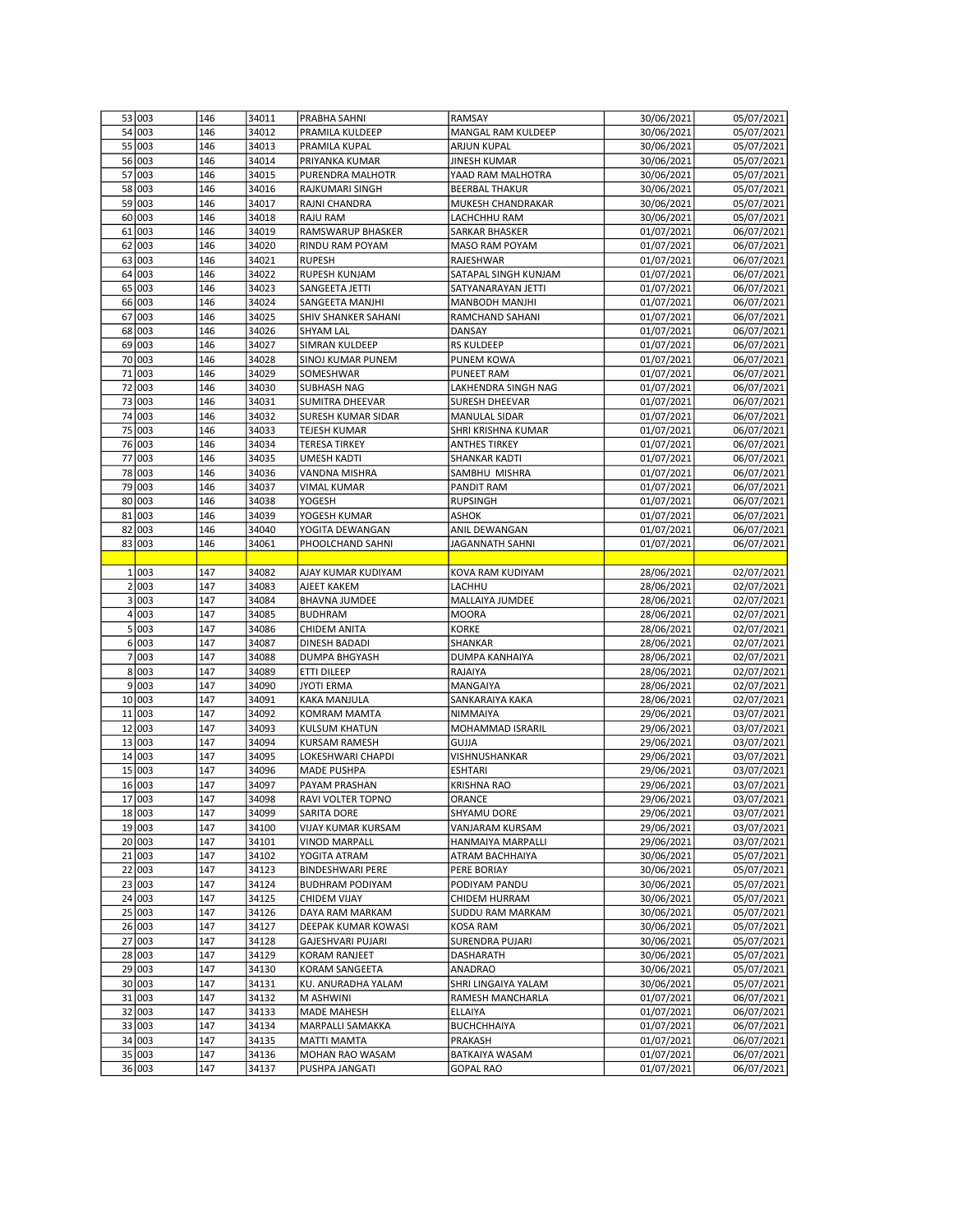| 37 003  | 147 | 34138 | RAJARAM JAWWA               | <b>MONDI</b>                | 01/07/2021 | 06/07/2021 |
|---------|-----|-------|-----------------------------|-----------------------------|------------|------------|
| 38 003  | 147 | 34139 | RAVINA TIRKEY               | PRATAP TIRKEY               | 01/07/2021 | 06/07/2021 |
| 39 003  | 147 | 34140 | SANNU RAM HEMLA             | PANDU HEMLA                 | 01/07/2021 | 06/07/2021 |
| 40 003  | 147 | 34141 | <b>SURENDRA PARET</b>       | <b>RAMASHANKAR</b>          | 01/07/2021 | 06/07/2021 |
| 41 003  | 147 | 34142 | VIJAY KUMAR                 | MALLAIYA                    | 01/07/2021 | 06/07/2021 |
|         |     |       |                             |                             |            |            |
| 1 003   | 148 | 34163 | ANKITA KARMA                | SANJAY KARMA                | 28/06/2021 | 02/07/2021 |
| 2 003   | 148 | 34164 | ANKUSH KUMAR                | BALSAY                      | 28/06/2021 | 02/07/2021 |
| 3 003   | 148 | 34165 | <b>DEEPIKA GUPTA</b>        | <b>OMPRAKASH GUPTA</b>      | 28/06/2021 | 02/07/2021 |
| 4 003   | 148 | 34166 | DEVCHAND PARBULI            | SHRIRAM PARBULIYA           | 28/06/2021 | 02/07/2021 |
| 5 003   | 148 | 34167 | <b>MAMTA KUPAL</b>          | <b>SONSAY KUPAL</b>         | 28/06/2021 | 02/07/2021 |
| 6 003   | 148 | 34168 | MANOJ KUMAR KARMA           | MANGOO RAM KARMA            | 28/06/2021 | 02/07/2021 |
| 7 003   | 148 | 34169 | MUKESH MARKAM               | SUNDARLAL                   | 28/06/2021 | 02/07/2021 |
| 8 0 0 3 | 148 | 34170 | RISHABH                     | SHIV KUMAR SINGH SOLANKEE   | 28/06/2021 | 02/07/2021 |
| 9 003   | 148 | 34191 | ALKA SAMARAT                | DASHA RAM SAMARATH          | 28/06/2021 | 02/07/2021 |
| 10 003  | 148 | 34192 | ANAND EKKA                  | <b>ATHANS EKKA</b>          | 28/06/2021 | 02/07/2021 |
| 11 003  | 148 | 34193 | ANSHU SINGH BHADOUR         | DHARMENDRA SINGH BHADOURIY. | 29/06/2021 | 03/07/2021 |
| 12 003  | 148 | 34194 | ARJUN SAMRATH               | <b>SUKDEV</b>               | 29/06/2021 | 03/07/2021 |
| 13 003  | 148 | 34195 | <b>ASHOK PATEL</b>          | <b>RAMADHAR PATEL</b>       | 29/06/2021 | 03/07/2021 |
| 14 003  | 148 | 34196 | <b>BEEJU RAM MAJJI</b>      | <b>KEYE RAM MAJJI</b>       | 29/06/2021 | 03/07/2021 |
| 15 003  | 148 | 34197 | BHUPENDRA KUMAR NETAM       | BHANWAR SINGH NETAM         | 29/06/2021 | 03/07/2021 |
| 16 003  | 148 | 34198 | CHANDRASHEKHAR NETAM        | CHAMRU RAM NETAM            | 29/06/2021 | 03/07/2021 |
| 17 003  | 148 | 34199 | DHEERAJ KUMAR GUPTA         | <b>RAMESH GUPTA</b>         | 29/06/2021 | 03/07/2021 |
| 18 003  | 148 | 34200 | <b>DINESH BHOI</b>          | <b>BALRAM BHOI</b>          | 29/06/2021 | 03/07/2021 |
| 19 003  | 148 | 34201 | EYASH RAM NAG               | MANGALSAY NAG               | 29/06/2021 | 03/07/2021 |
| 20 003  | 148 | 34202 | KAILASH KUMAR THAKUR        | LINGU RAM THAKUR            | 29/06/2021 | 03/07/2021 |
| 21 003  | 148 | 34203 | KAMLU RAM                   | LAKHMU                      | 30/06/2021 | 05/07/2021 |
| 22 003  | 148 | 34204 | KAUSHLAYA PARBULI           | SUKDAS PARBULIYA            | 30/06/2021 | 05/07/2021 |
| 23 003  | 148 | 34205 | KOSARAM BENJAM              | <b>BUGOOR BENJAM</b>        | 30/06/2021 | 05/07/2021 |
| 24 003  | 148 | 34206 | LACHCHHINDAR MARKAM         | MEHATAR MARKAM              | 30/06/2021 | 05/07/2021 |
| 25 003  | 148 | 34207 | LUKESH LAKRA                | <b>CYRIL LAKRA</b>          | 30/06/2021 | 05/07/2021 |
| 26 003  | 148 | 34208 | MANESHWAREE SAMRATH         | <b>SUKDEV</b>               | 30/06/2021 | 05/07/2021 |
| 27 003  | 148 | 34209 | <b>MANJU NAG</b>            | <b>GOVARDHAN</b>            | 30/06/2021 | 05/07/2021 |
| 28 003  | 148 | 34210 | <b>MANKESH SINGH THAKUR</b> | <b>SUKHDEV SINGH THAKUR</b> | 30/06/2021 | 05/07/2021 |
| 29 003  | 148 | 34211 | PARVATI YADAV               | RAJARAM                     | 30/06/2021 | 05/07/2021 |
| 30 003  | 148 | 34212 | PAWAN KUMAR NAG             | <b>ITWAREE</b>              | 30/06/2021 | 05/07/2021 |
| 31 003  | 148 | 34213 | RAHUL KUMAR SEMAL           | MAHENDRA SEMAL              | 01/07/2021 | 06/07/2021 |
| 32 003  | 148 | 34214 | SARASWATI                   | SONSAY                      | 01/07/2021 | 06/07/2021 |
| 33 003  | 148 | 34215 | SHAM BATI NAG               | MAHA DEV NAG                | 01/07/2021 | 06/07/2021 |
| 34 003  | 148 | 34216 | SHANKERLAL RANA             | SUNDARLAL RANA              | 01/07/2021 | 06/07/2021 |
| 35 003  | 148 | 34217 | SOMARU RAM                  | PAYAKO                      | 01/07/2021 | 06/07/2021 |
| 36 003  | 148 | 34218 | <b>VIRENDRA KUMAR</b>       | <b>ANAND RAM</b>            | 01/07/2021 | 06/07/2021 |
| 37 003  | 148 | 34239 | <b>DURGAM MAHESH</b>        | <b>DURGAM MALLAIYA</b>      | 01/07/2021 | 06/07/2021 |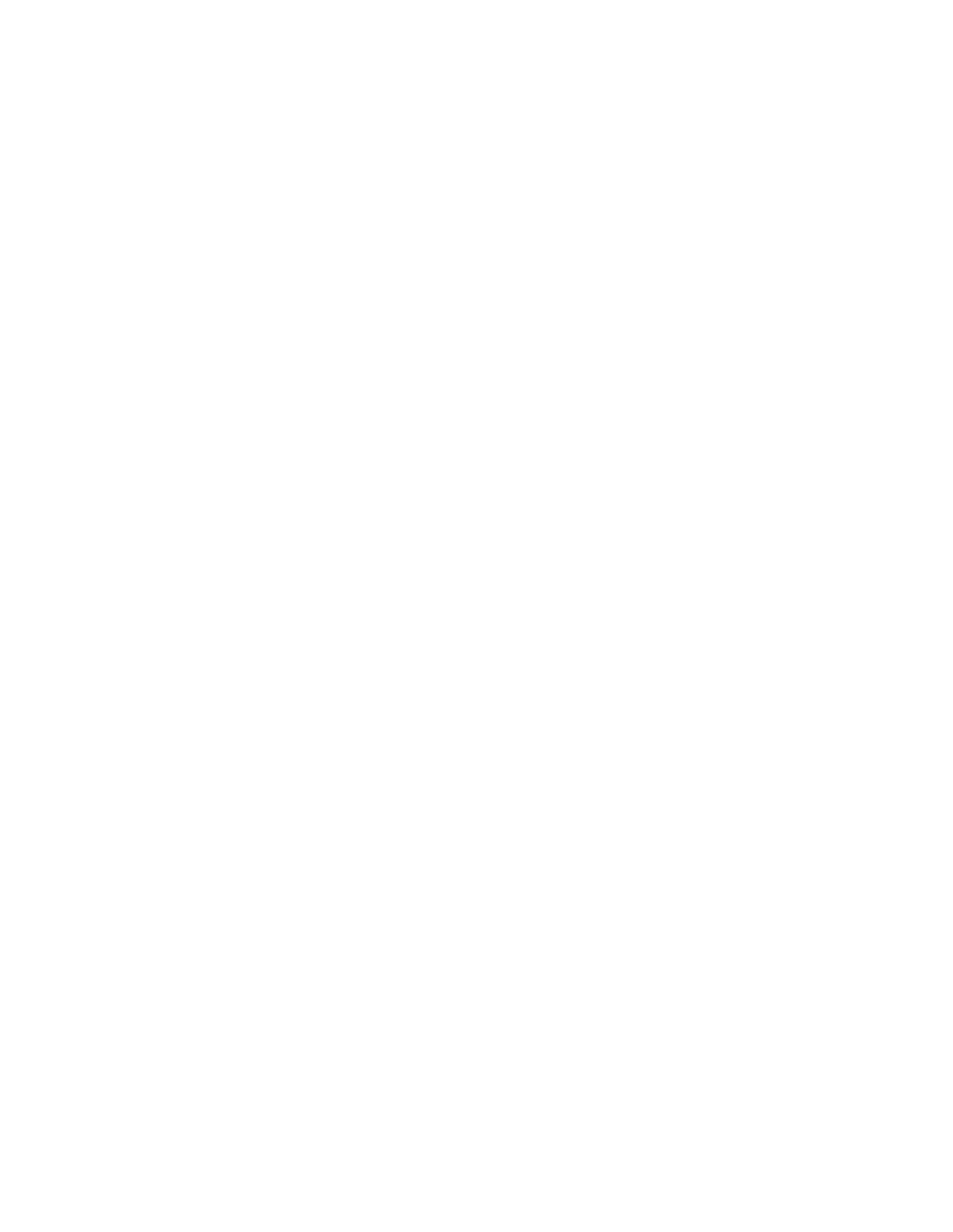<u> Tanzania (h. 1878).</u>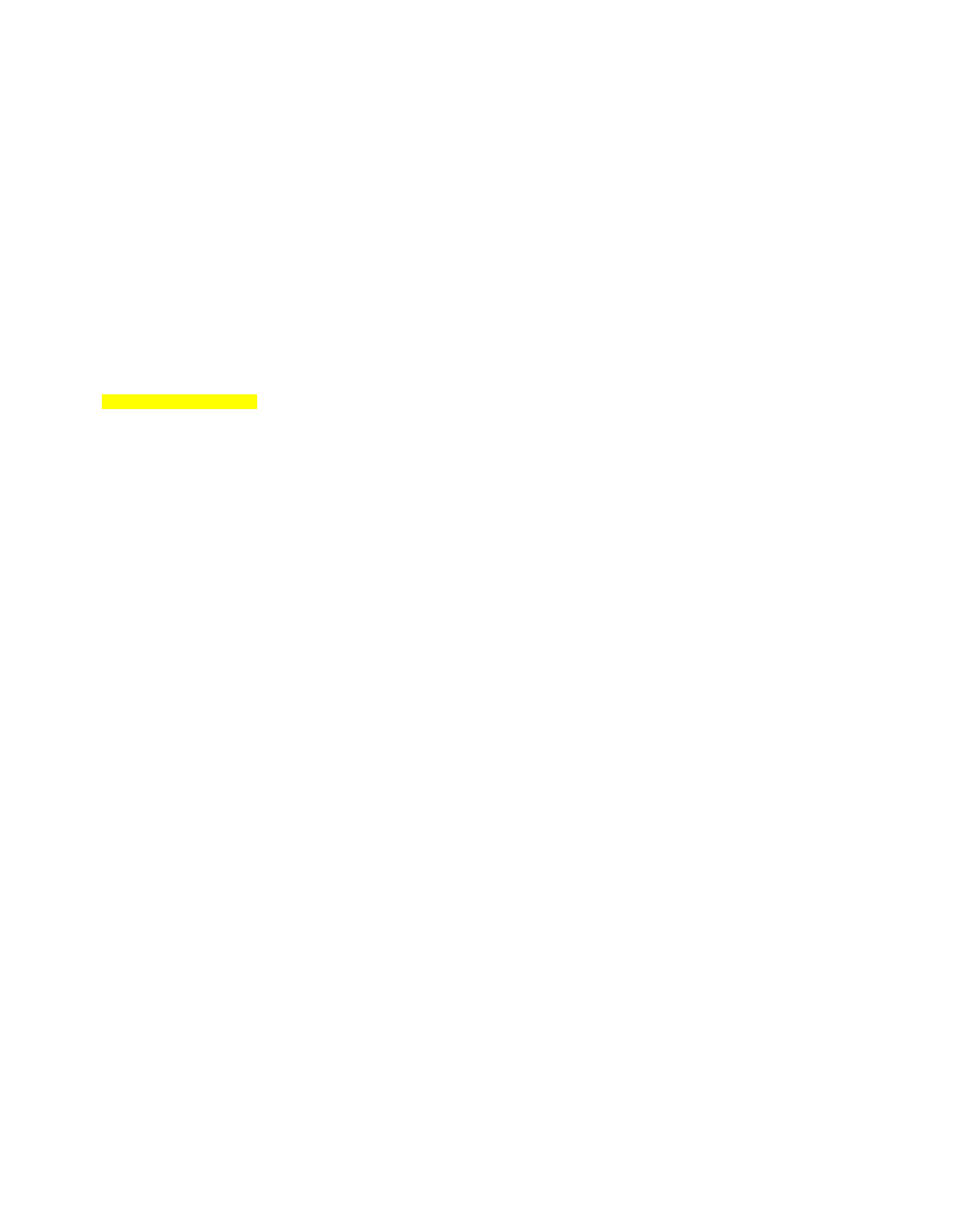**Contract Contract Contract**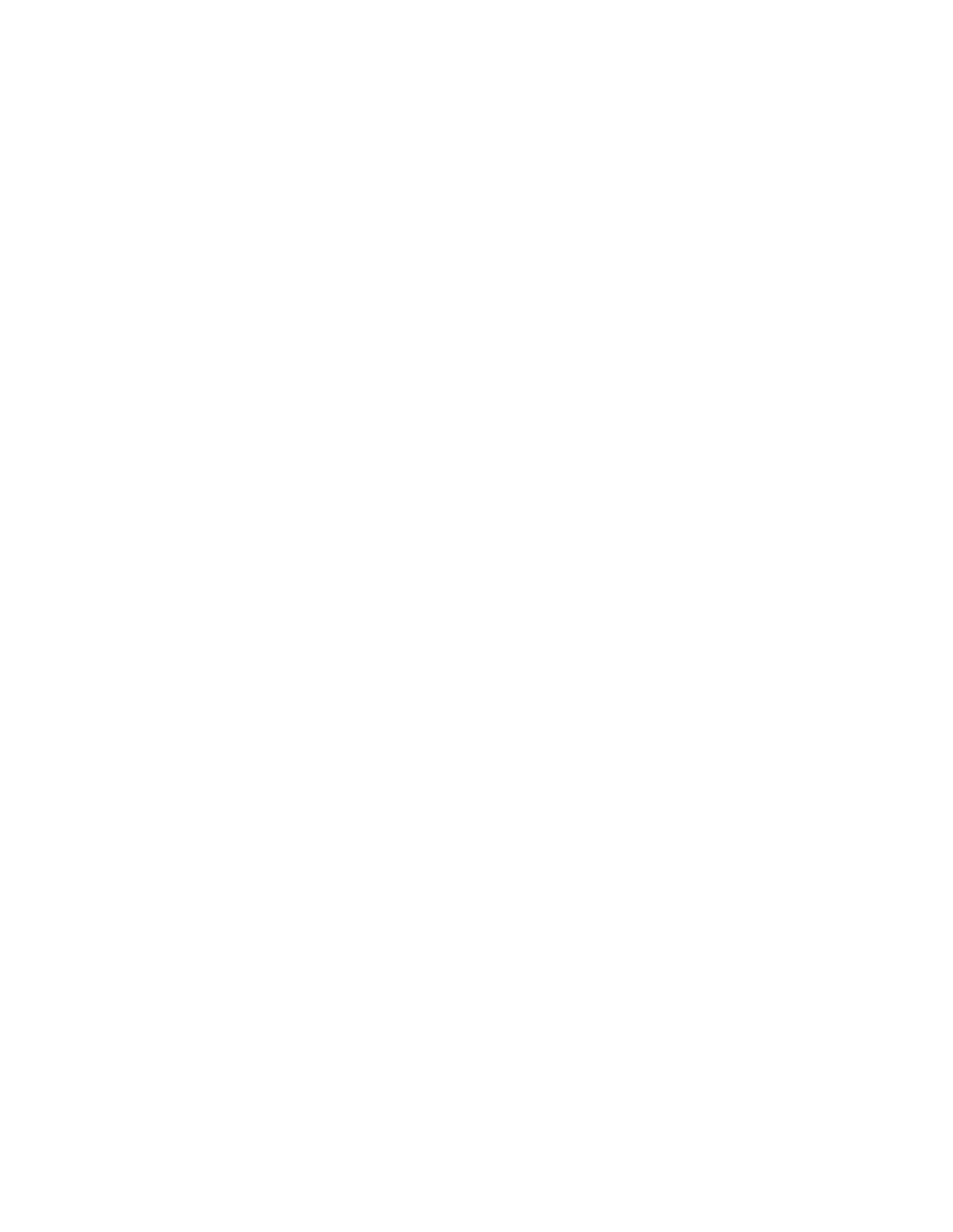**Contract Contract Contract**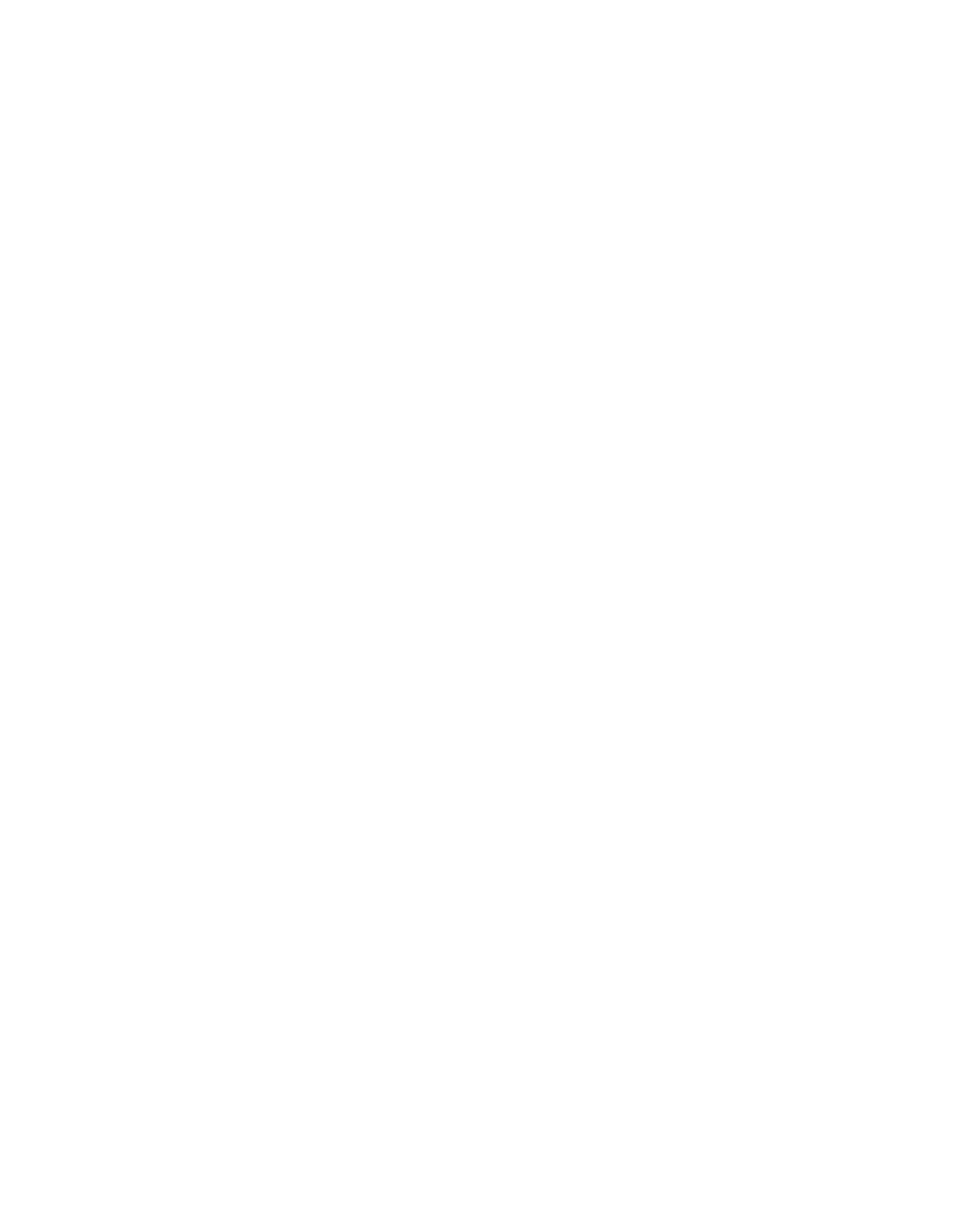$\mathcal{L}^{\text{max}}_{\text{max}}$  and  $\mathcal{L}^{\text{max}}_{\text{max}}$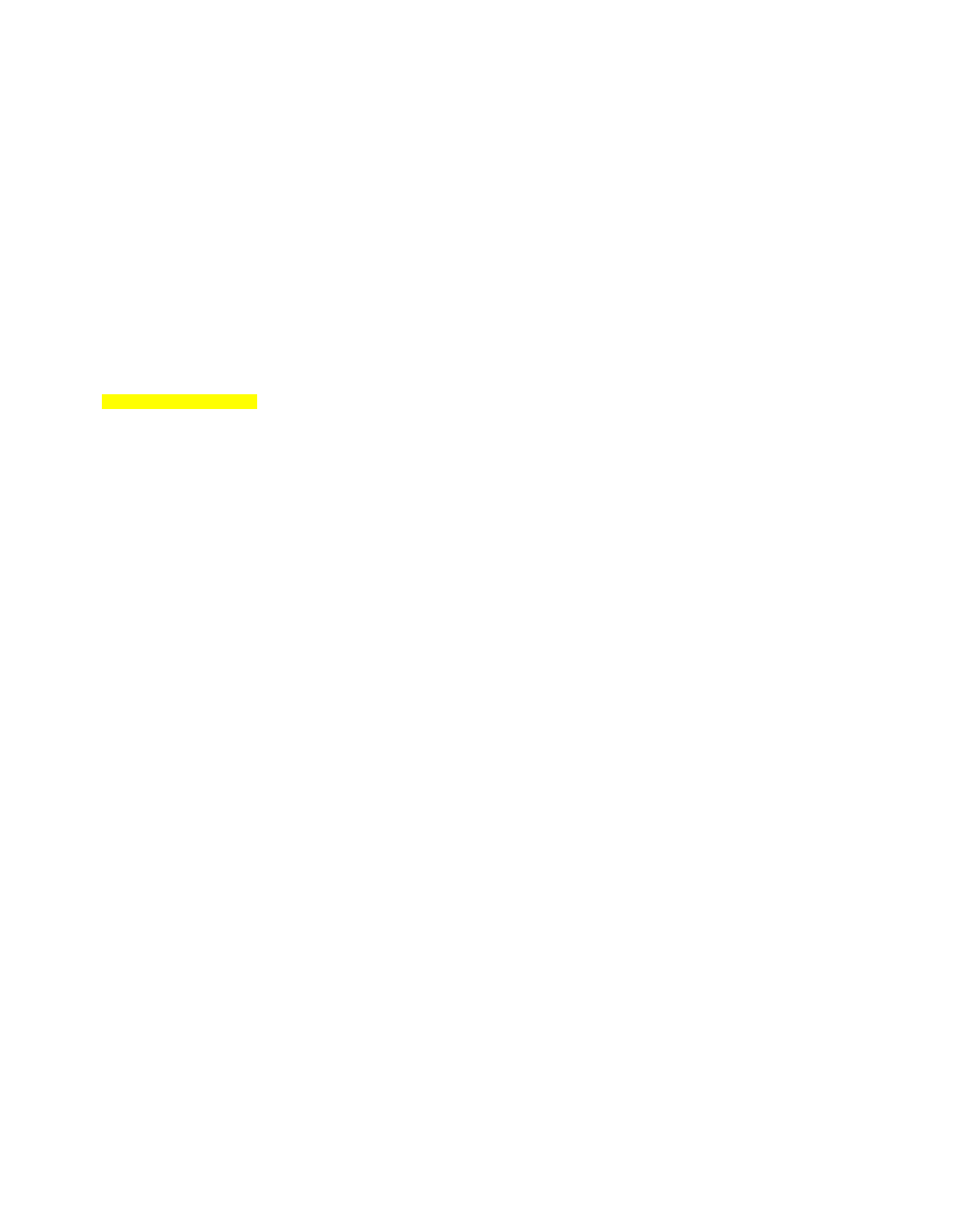<u> Tanzania (h. 1878).</u>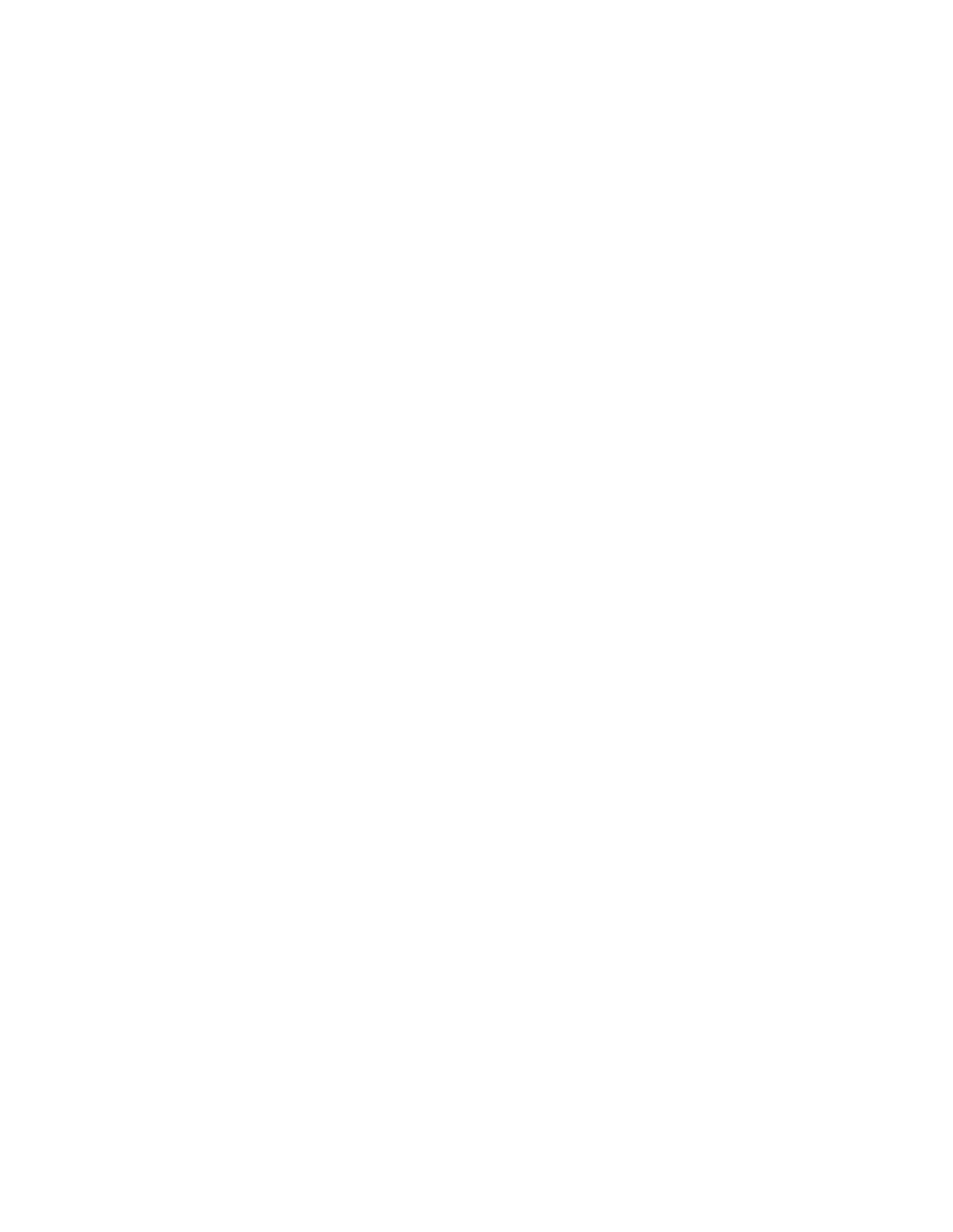<u> Tanzania (h. 1878).</u>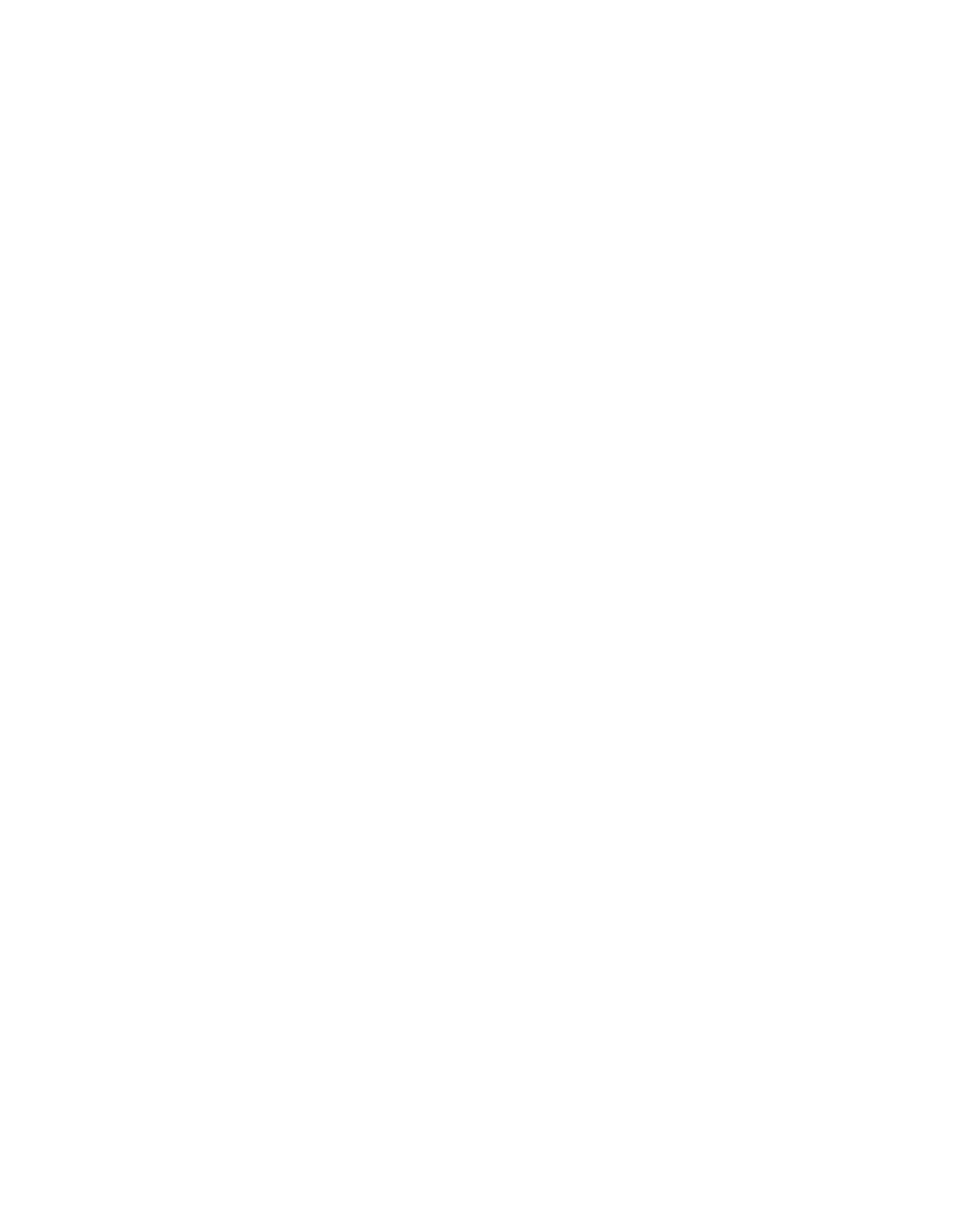$\mathcal{L}^{\text{max}}_{\text{max}}$  and  $\mathcal{L}^{\text{max}}_{\text{max}}$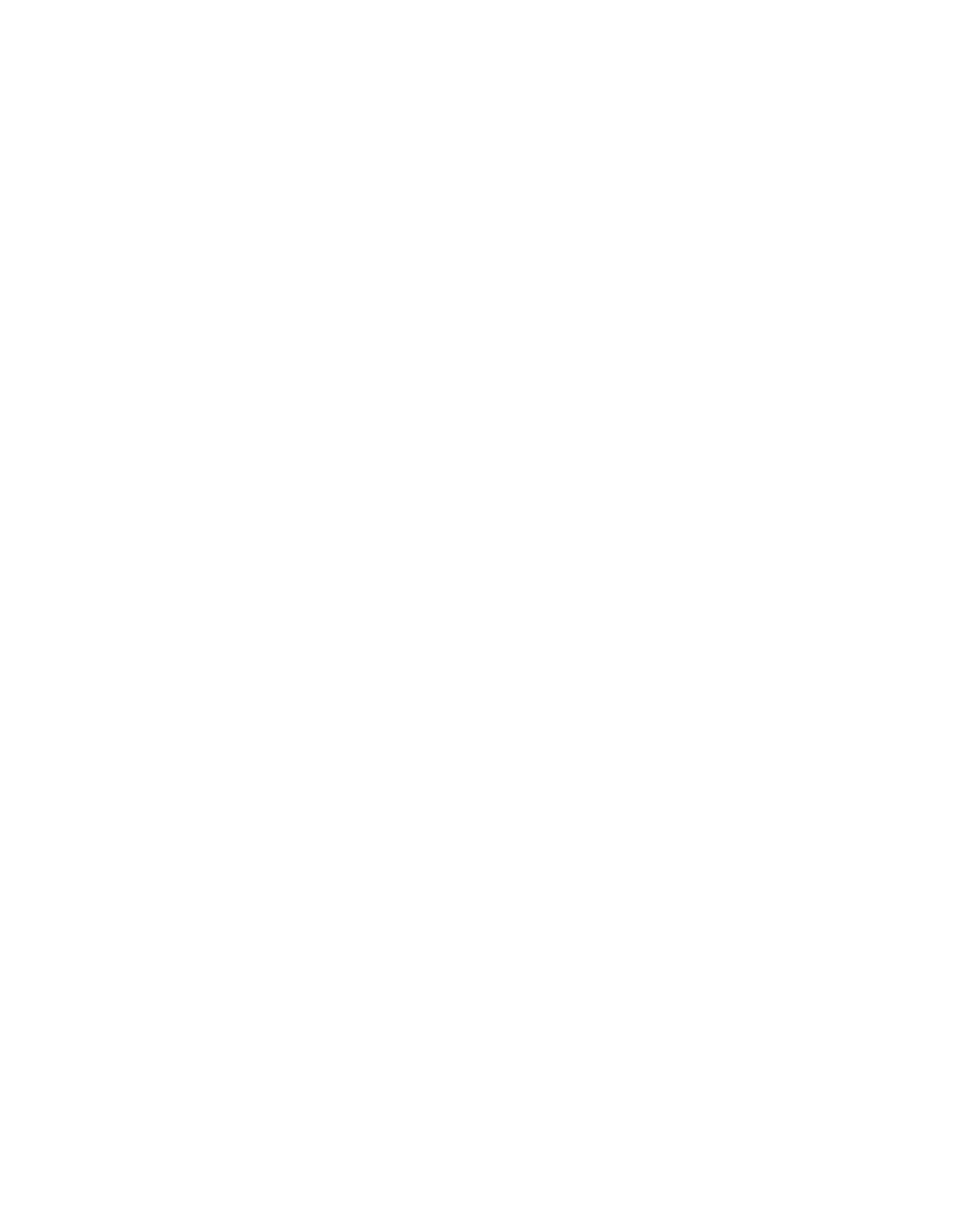<u> Tanzania (</u>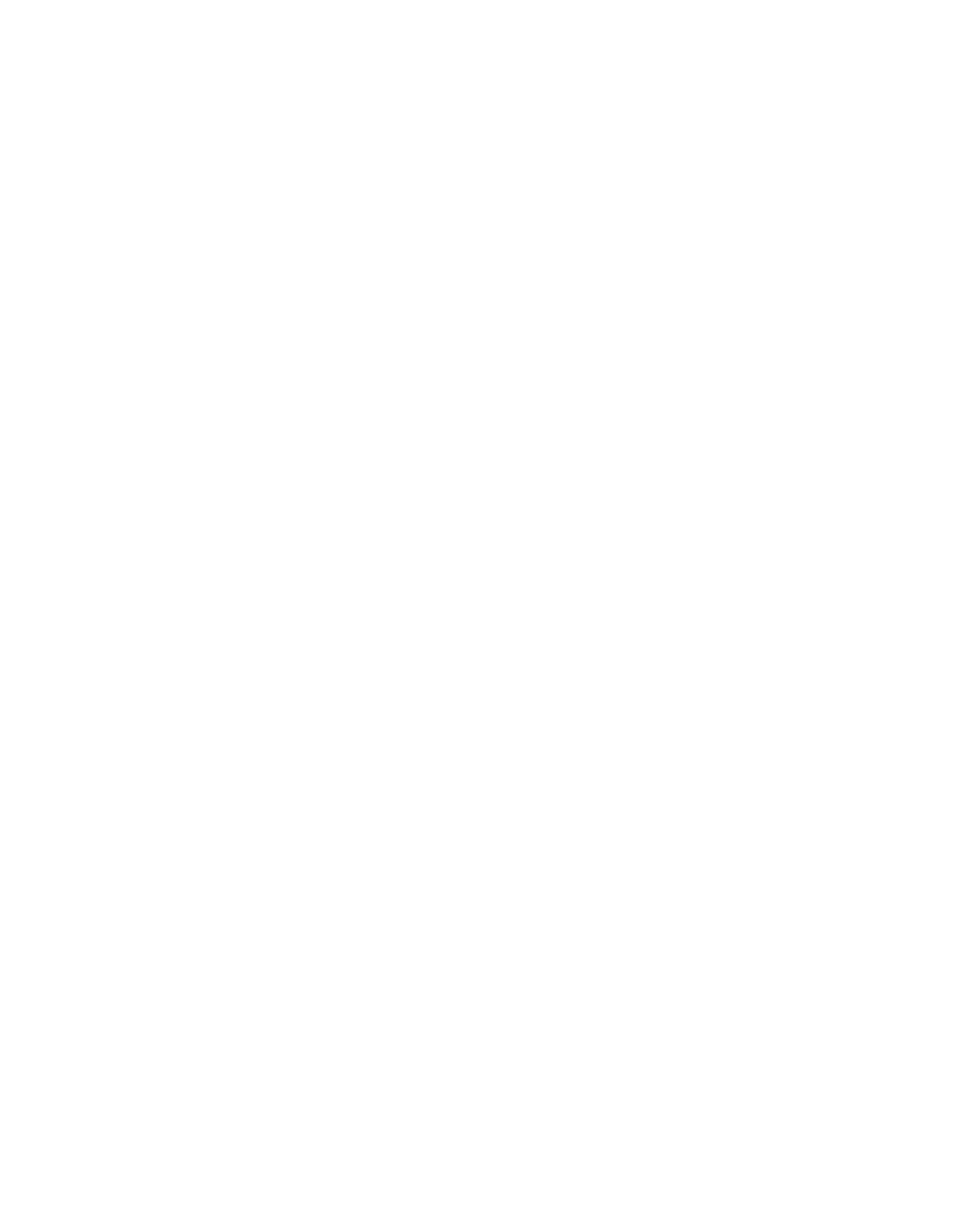<u> Tanzania (h. 1878).</u>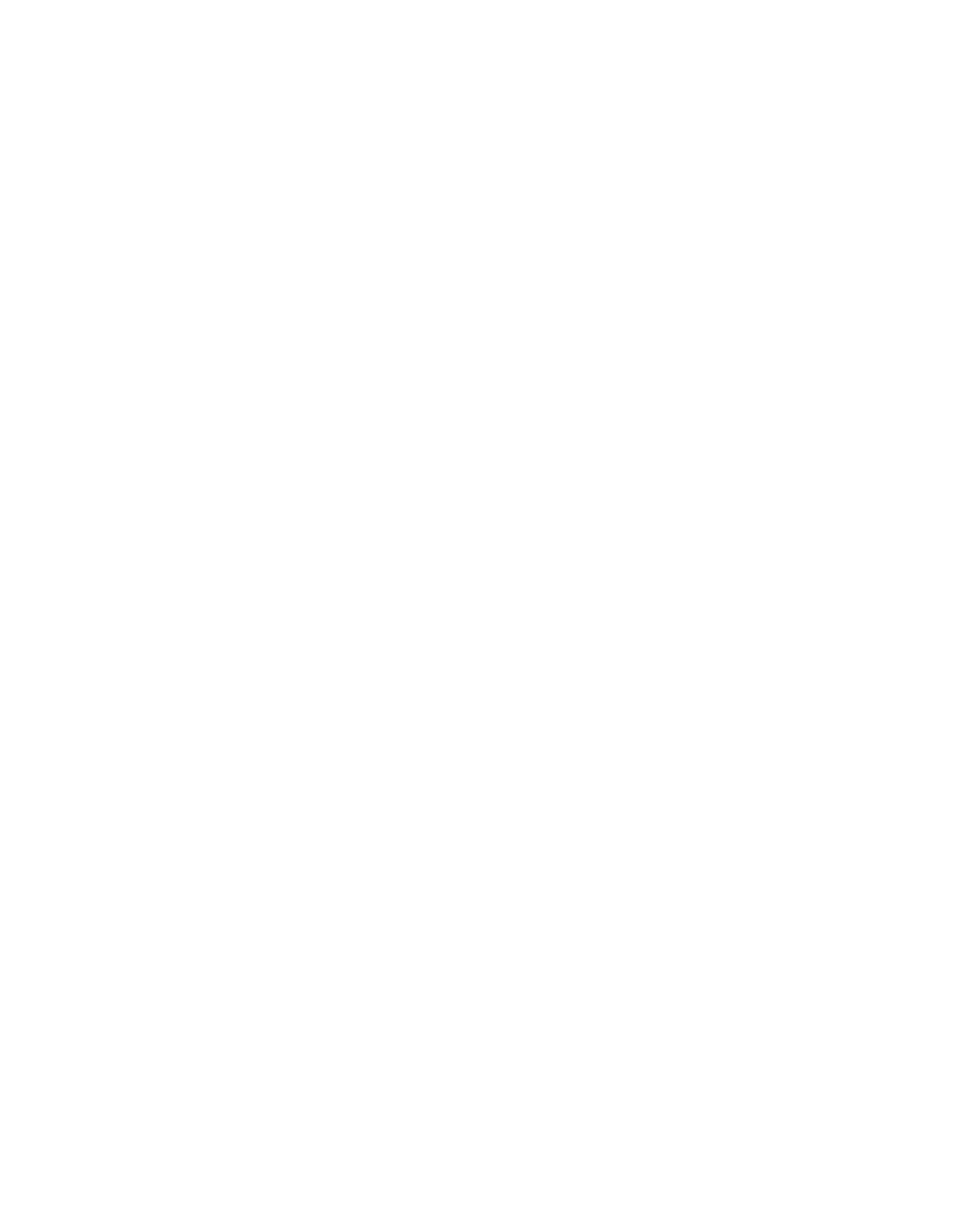<u> Tanzania (</u>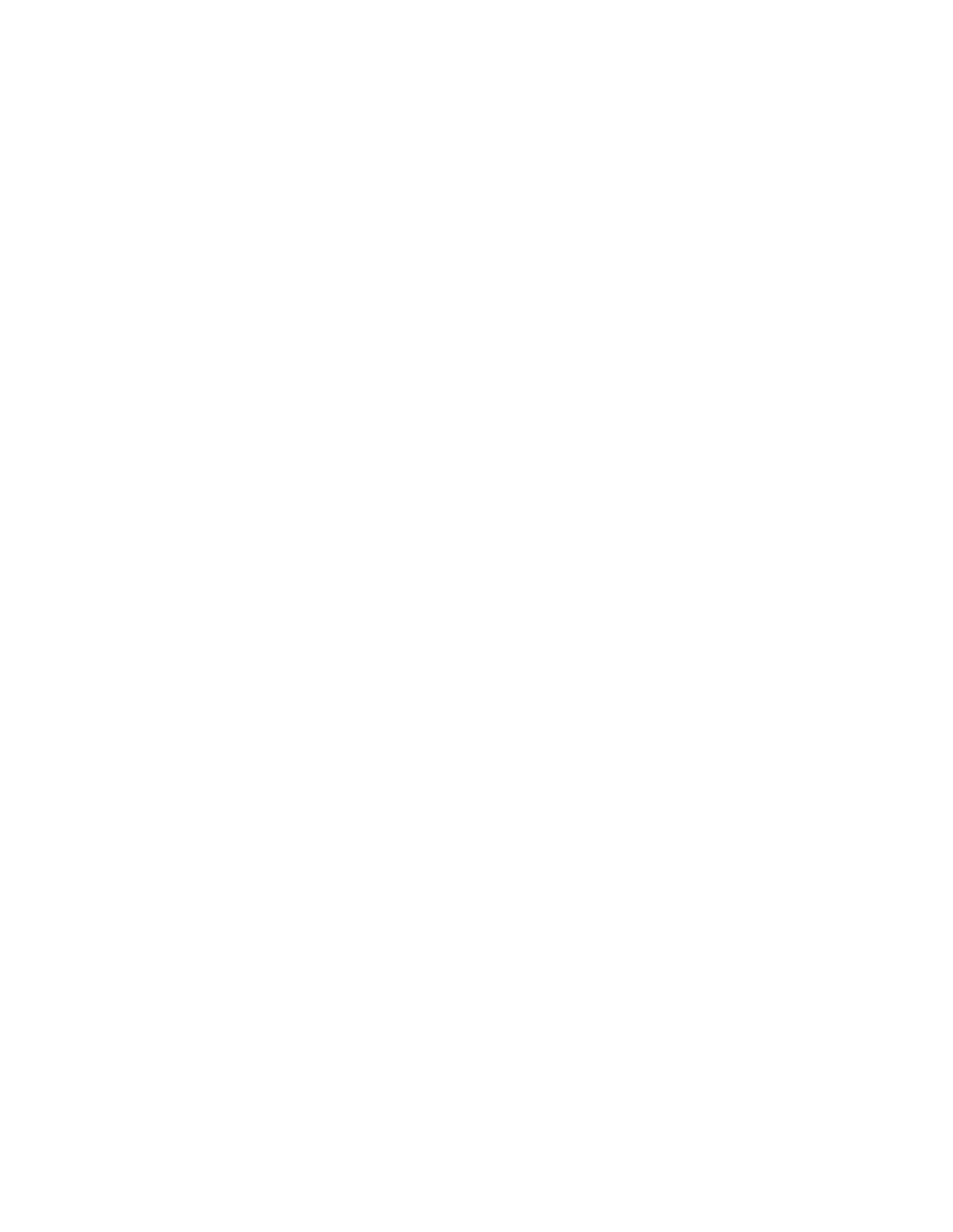**Contract Contract Contract**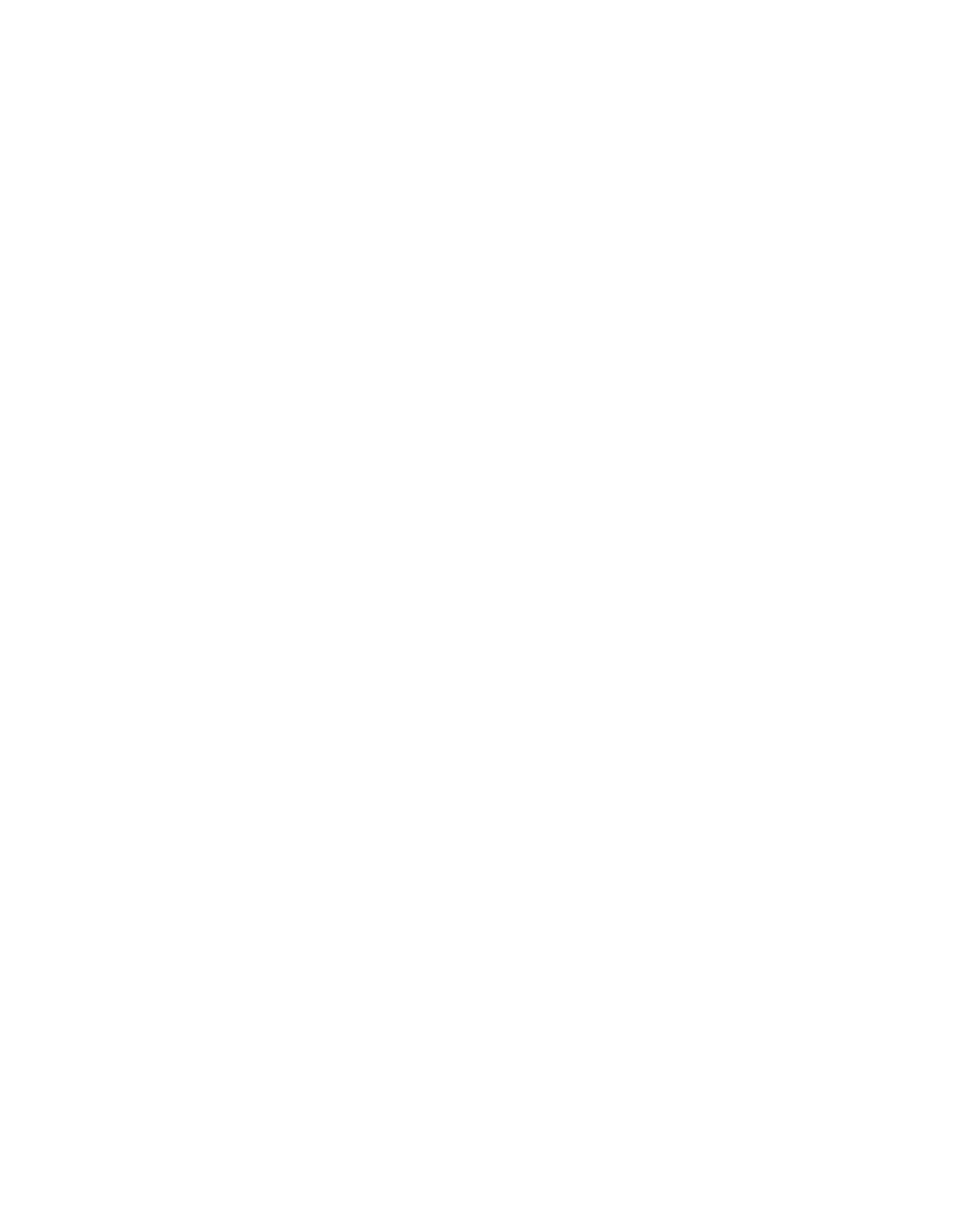<u> Tanzania (</u>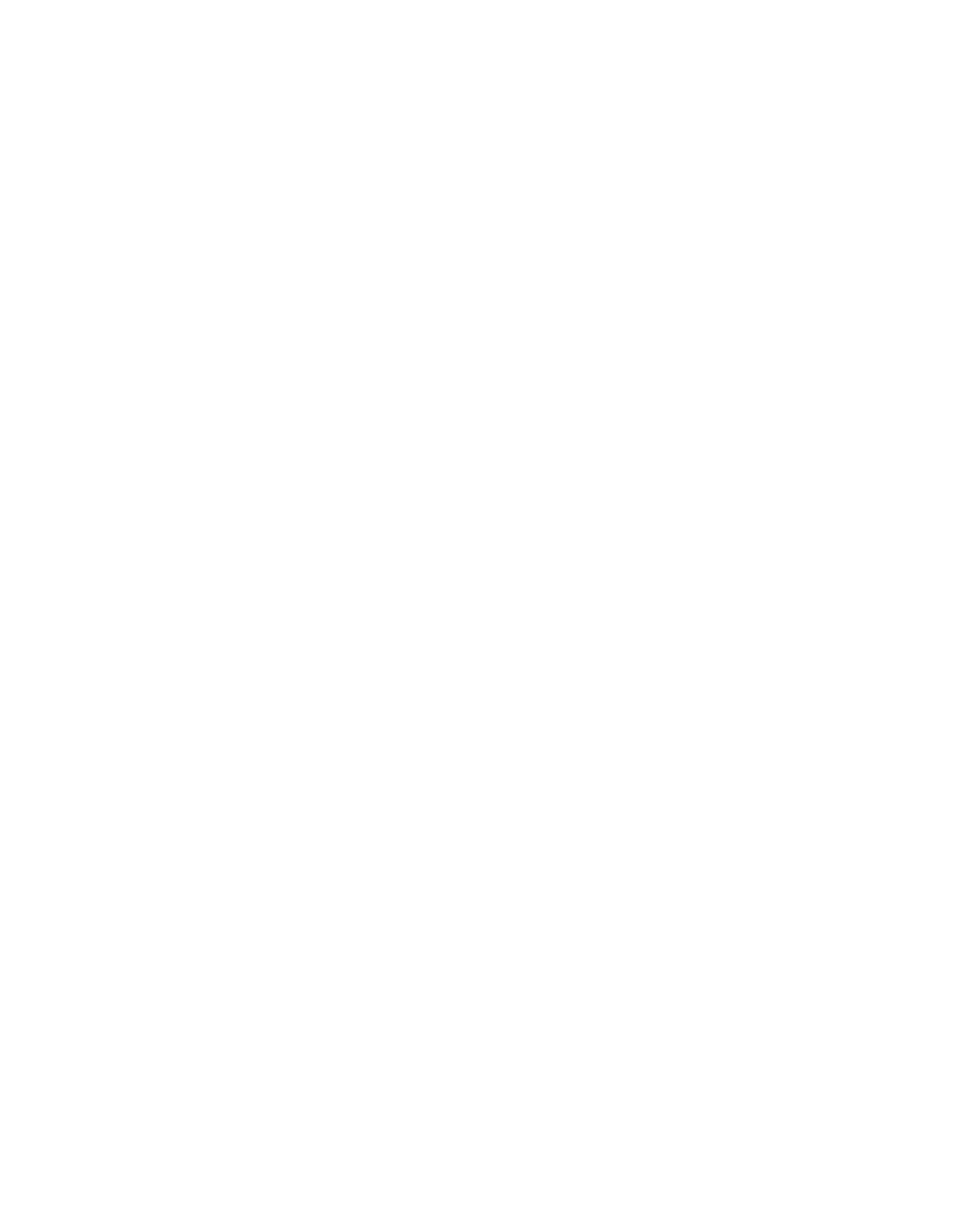**Contract Contract Contract**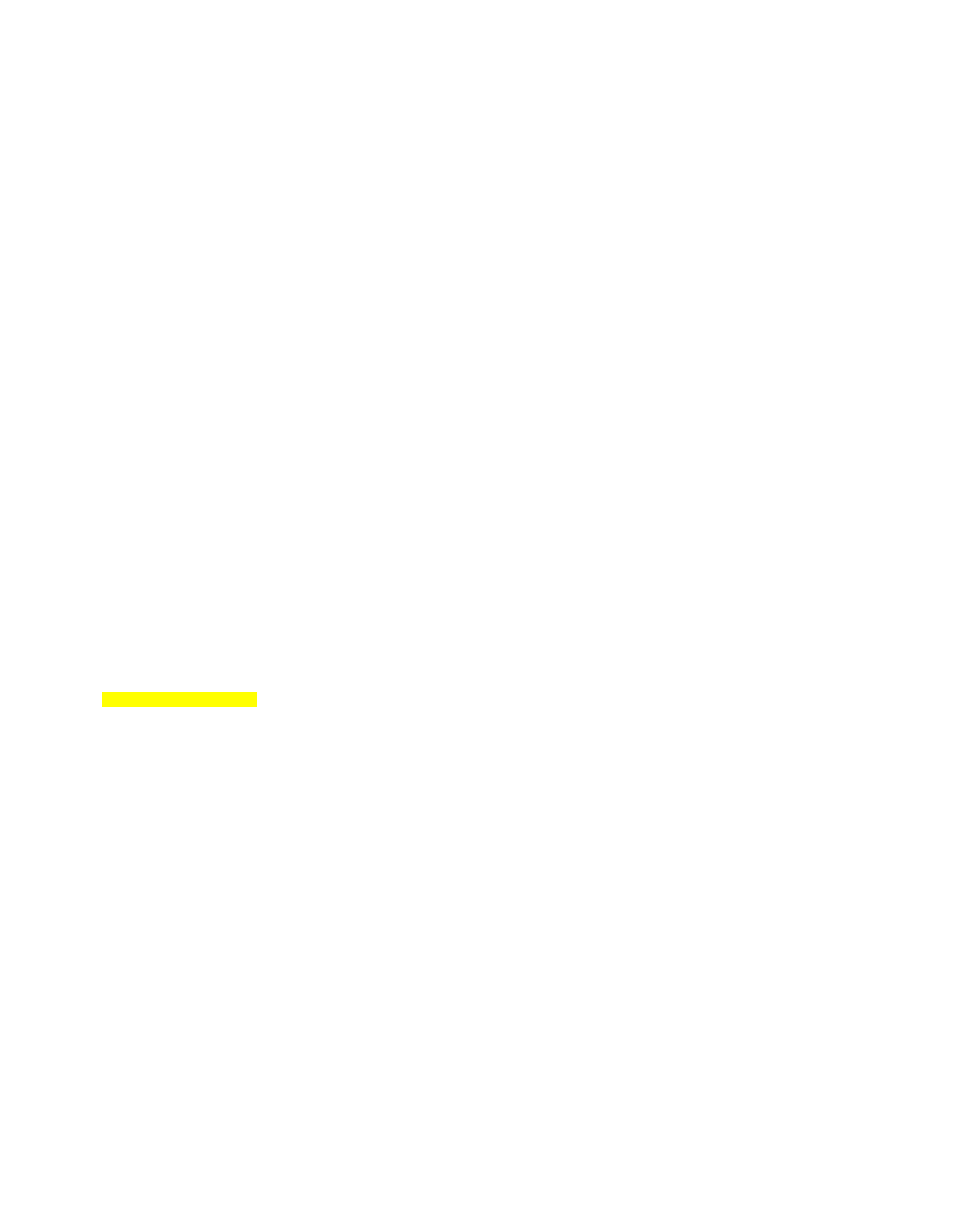<u> Tanzania (</u>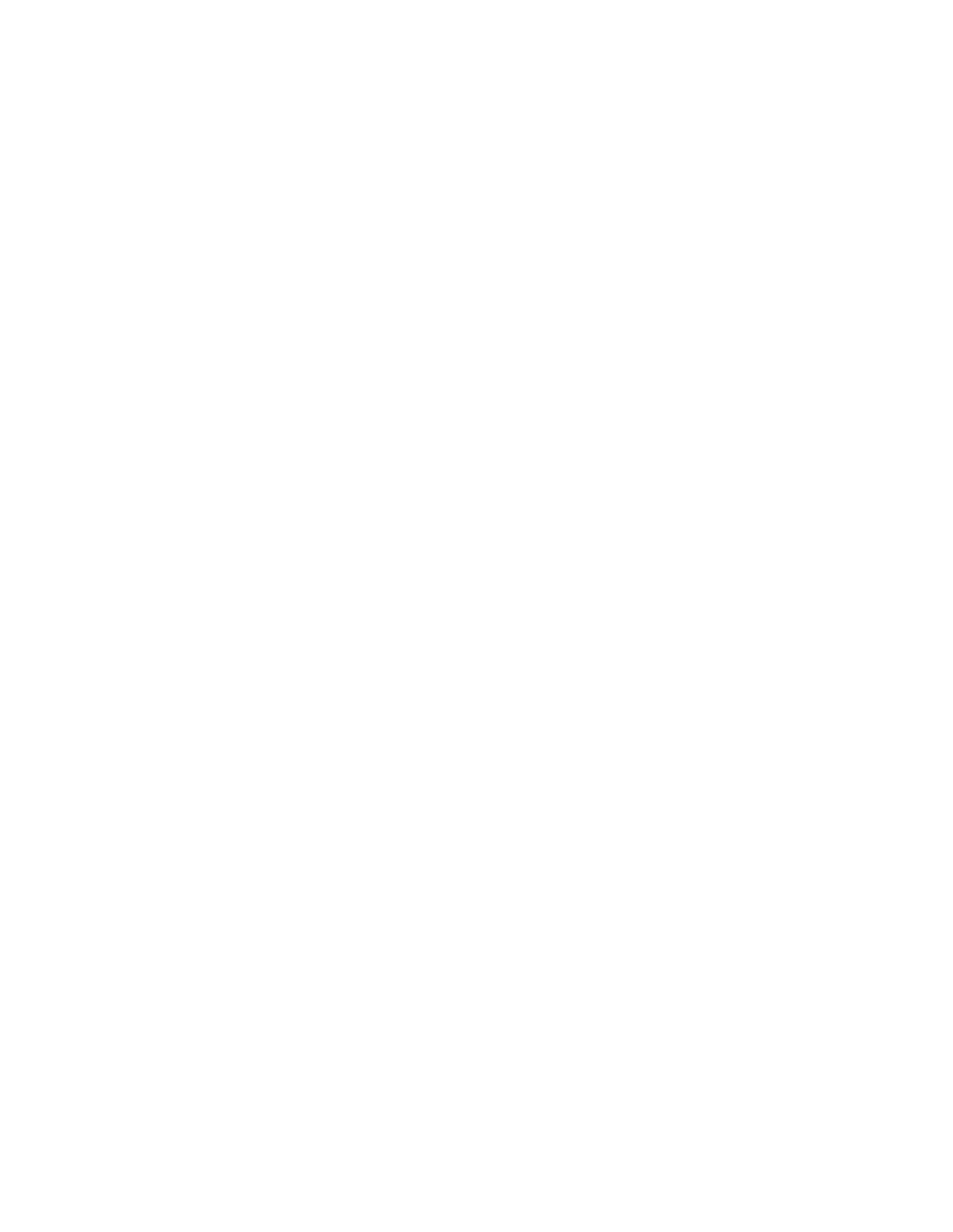<u> Tanzania (</u>